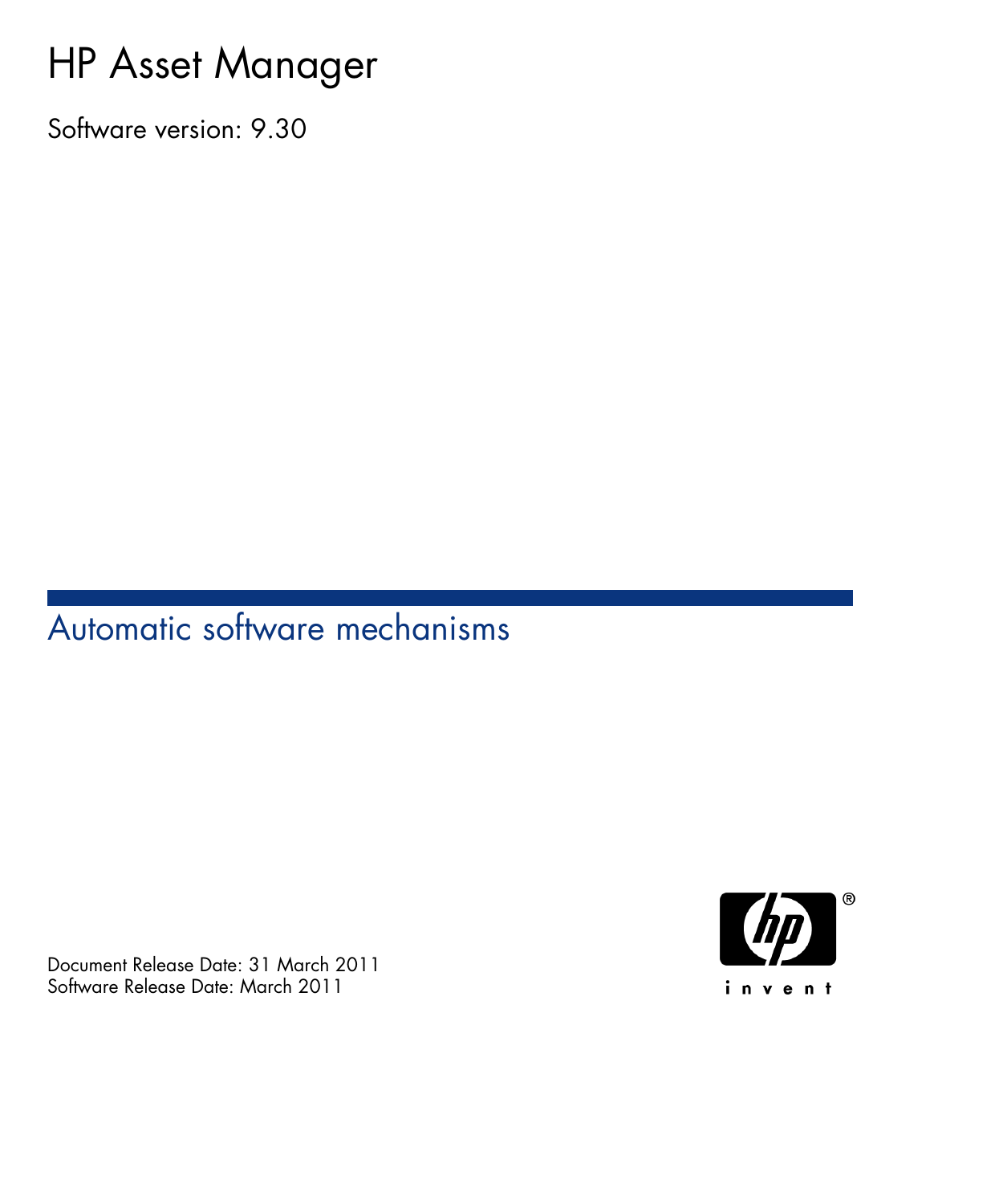# Legal Notices

#### **Copyright Notices**

© Copyright 1994-2011 Hewlett-Packard Development Company, L.P.

#### **Restricted Rights Legend**

Confidential computer software.

Valid license from HP required for possession, use or copying.

Consistent with FAR 12.211 and 12.212, Commercial Computer Software, Computer Software Documentation, and Technical Data for Commercial Items are licensed to the U.S. Government under vendor's standard commercial license.

#### **Warranty**

The only warranties for HP products and services are set forth in the express warranty statements accompanying such products and services.

Nothing herein should be construed as constituting an additional warranty.

HP shall not be liable for technical or editorial errors or omissions contained herein.

The information contained herein is subject to change without notice.

For information about third-party and/or open source license agreements, or to view open source code, use one of the following ways:

- <sup>n</sup> In the ThirdParty directory of the software installation CD-ROM
- n In the directories in which the binary files of the third-party and/or open source tools are located after installation of the software.
- n Through the component's url indicated in the **Open Source and Third-Party Software License Agreements** guide

#### **Trademark Notices**

- n Adobe®, Adobe logo®, Acrobat® and Acrobat Logo® are trademarks of Adobe Systems Incorporated.
- n Corel® and Corel logo® are trademarks or registered trademarks of Corel Corporation or Corel Corporation Limited.
- Java is a registered trademark of Oracle and/or its affiliates.
- n Microsoft®, Windows®, Windows NT®, Windows® XP, Windows Mobile® and Windows Vista® are U.S. registered trademarks of Microsoft Corporation.
- Oracle® is a registered trademark of Oracle Corporation and/or its affiliates.
- UNIX<sup>®</sup> is a registered trademark of The Open Group.

#### **Acknowledgements**

This product includes software developed by the Apache Software Foundation [\(http://www.apache.org/](http://www.apache.org/) [http://www.apache.org/]), which is Copyright © The Apache Software Foundation. All rights reserved.

This product includes software developed by The OpenLDAP Foundation, which is Copyright ©, The OpenLDAP Foundation, Redwood City, California, USA. All Rights Reserved. OpenLDAP® is a registered trademark of the OpenLDAP Foundation.

This product includes software developed by the OpenSSL Project for use in the OpenSSL Toolkit (http://www.openssl.org/), which is Copyright © The OpenSSL Project. All rights reserved.

This product includes software developed by the OpenSymphony Group (http://www.opensymphony.com/), which is Copyright © The OpenSymphony Group. All rights reserved.

This product includes code licensed from RSA Data Security.

This product includes software developed by the JDOM Project (http://www.jdom.org/), which is Copyright © Jason Hunter & Brett McLaughlin. All rights reserved.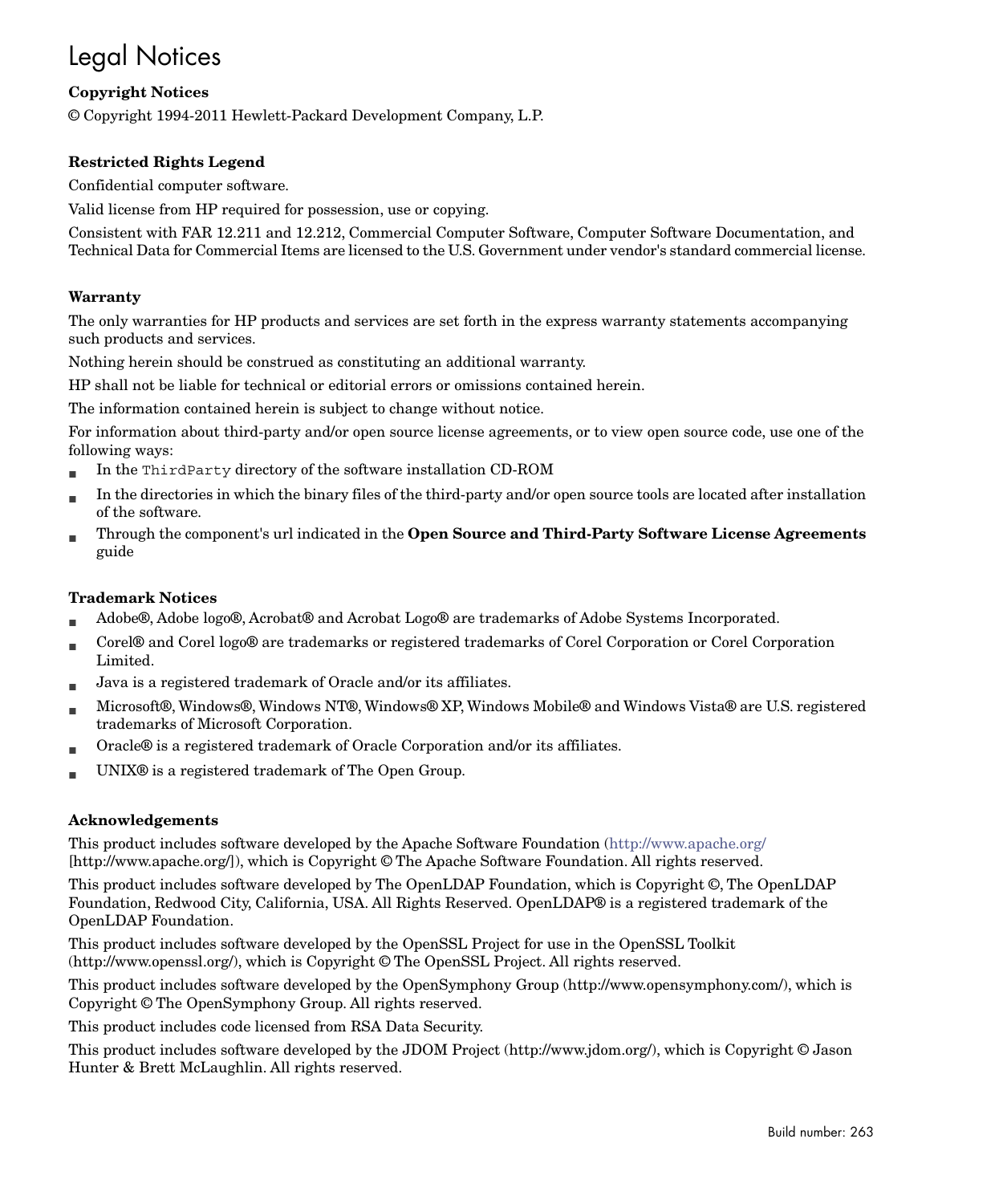# Table of Contents

|                                                                                                                                                                         | 11             |
|-------------------------------------------------------------------------------------------------------------------------------------------------------------------------|----------------|
|                                                                                                                                                                         | 11<br>11<br>12 |
| Chapter 1. Overview                                                                                                                                                     | 13             |
| Concepts linked to automatic mechanisms $\ldots$                                                                                                                        | 13             |
| Chapter 2. Presentation of the automatic mechanisms                                                                                                                     |                |
| المتعاونة والمتعاونة والمتعاونة والمتعاونة والمتعاونة والمتعاونة والمتعاونة والمتعاونة والمتعاونة والمتعاونة                                                            | 17             |
| Categories of automatic mechanisms<br>Definition of automatic mechanisms<br>Overview<br>the contract of the contract of the contract of the contract of the contract of | 17<br>18<br>20 |
| Chapter 3. Automatic mechanisms in Asset Manager<br>Automated Process Manager                                                                                           | 23             |
| Overview of Asset Manager Automated Process Manager<br>Asset Manager Automated Process Manager modules                                                                  | 23<br>24       |
| Chapter 4. Assets table (amAsset)                                                                                                                                       | 37             |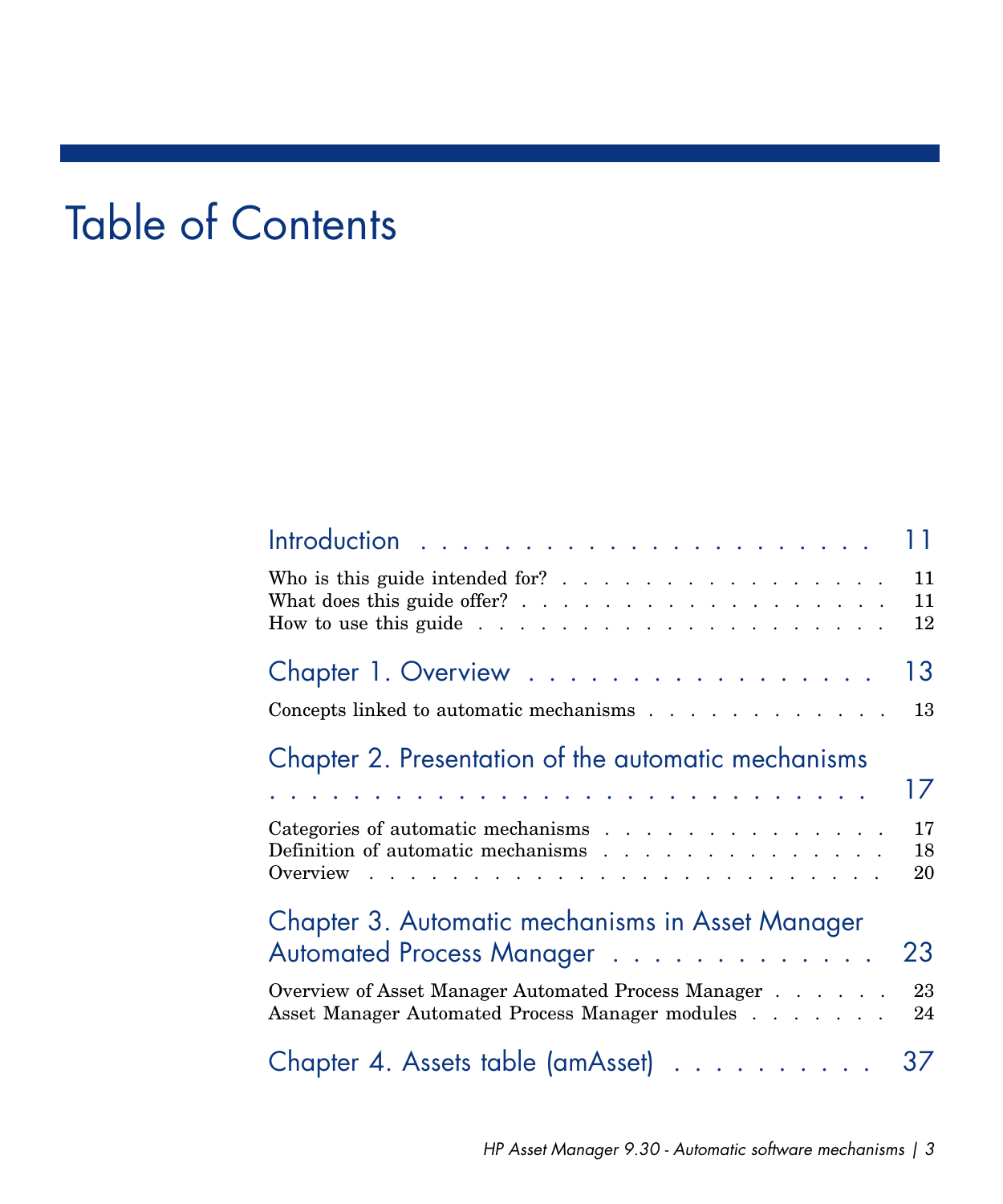|                                                                                                                                                                                                    | 37<br>46<br>48       |
|----------------------------------------------------------------------------------------------------------------------------------------------------------------------------------------------------|----------------------|
| Chapter 5. Assets Included in Projects table                                                                                                                                                       | 57                   |
|                                                                                                                                                                                                    | 57                   |
| Chapter 6. Brands table (amBrand)                                                                                                                                                                  | 59                   |
| Scripts<br>the contract of the contract of the contract of the contract of                                                                                                                         | 59<br>60<br>61       |
| Chapter 7. Catalogs table (amCatalog)                                                                                                                                                              | 63                   |
| Scripts<br>the contract of the contract of the contract of the contract of the contract of                                                                                                         | 63<br>64<br>65       |
| Chapter 8. Products table (amCatProduct)                                                                                                                                                           | 67                   |
| Scripts<br>والمتعاون والمتعاون والمتعاونة والمتعاونة والمتعاونة والمتعاونة والمتعاونة والمتعاونة<br>Agents<br>والمتعاون والمتعاون والمتعاون والمتعاونة والمتعاونة والمتعاونة والمتعاونة والمتعاونة | 67<br>71             |
| Chapter 9. Catalog References table (amCatRef)                                                                                                                                                     | 73                   |
| Scripts<br>والمتواطن والمتواطن والمتواطن والمتواطن والمتواطن والمتواطن والمتواطن والمتواطن والمتواطن                                                                                               | 73<br>75<br>75       |
| Chapter 10. Companies table (amCompany)                                                                                                                                                            | 77                   |
|                                                                                                                                                                                                    | 77                   |
| Chapter 11. Computers table (amComputer)                                                                                                                                                           | 79                   |
| Scripts<br>Integrity rules<br>Agents.<br>Workflows.                                                                                                                                                | 79<br>83<br>83<br>86 |
| Chapter 12. Contacts table (amContact)                                                                                                                                                             | 89                   |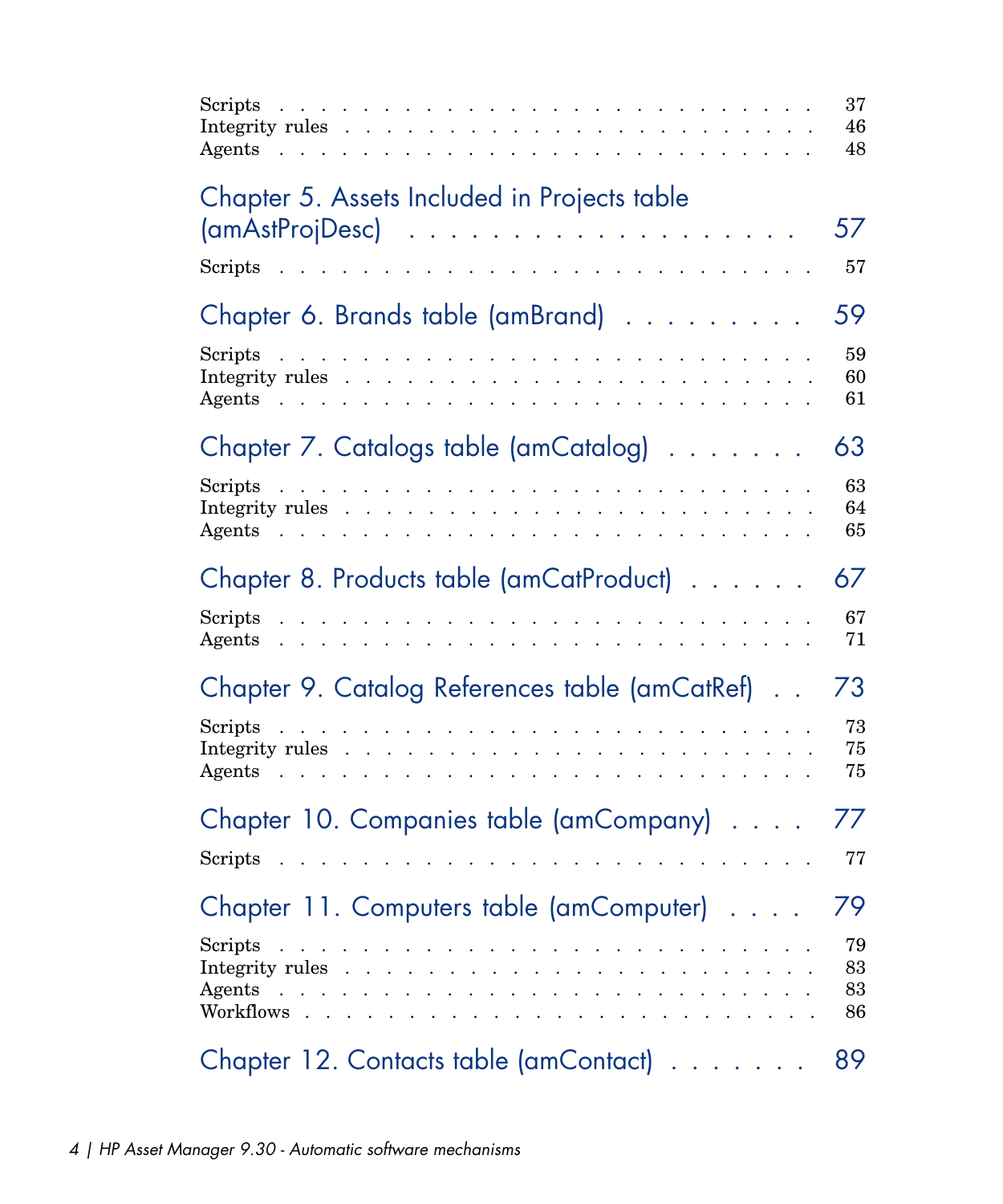| Scripts<br>the contract of the contract of the contract of the contract of the contract of the contract of the contract of | 89                       |
|----------------------------------------------------------------------------------------------------------------------------|--------------------------|
| Chapter 13. Contracts table (amContract) $\ldots \ldots$<br>91                                                             |                          |
|                                                                                                                            | 91<br>104<br>105         |
| Chapter 14. Cost Centers table (amCostCenter).<br>111                                                                      |                          |
|                                                                                                                            | 111<br>112<br>113        |
| Chapter 15. Employees and departments table<br>115                                                                         |                          |
|                                                                                                                            | 115<br>119<br>119        |
| Chapter 16. Locations table (amLocation) $\ldots$ .<br>121                                                                 |                          |
|                                                                                                                            | 121<br>123<br>123<br>123 |
| Chapter 17. Models table (amModel)<br>125                                                                                  |                          |
|                                                                                                                            | 125<br>133               |
| Chapter 18. Portfolio Items table (amPortfolio).<br>135                                                                    |                          |
| Scripts<br>the contract of the contract of the contract of the contract of the contract of the contract of the contract of | 135<br>141<br>142<br>152 |
| Chapter 19. Projects table (amProject)<br>153                                                                              |                          |
|                                                                                                                            | 153<br>154               |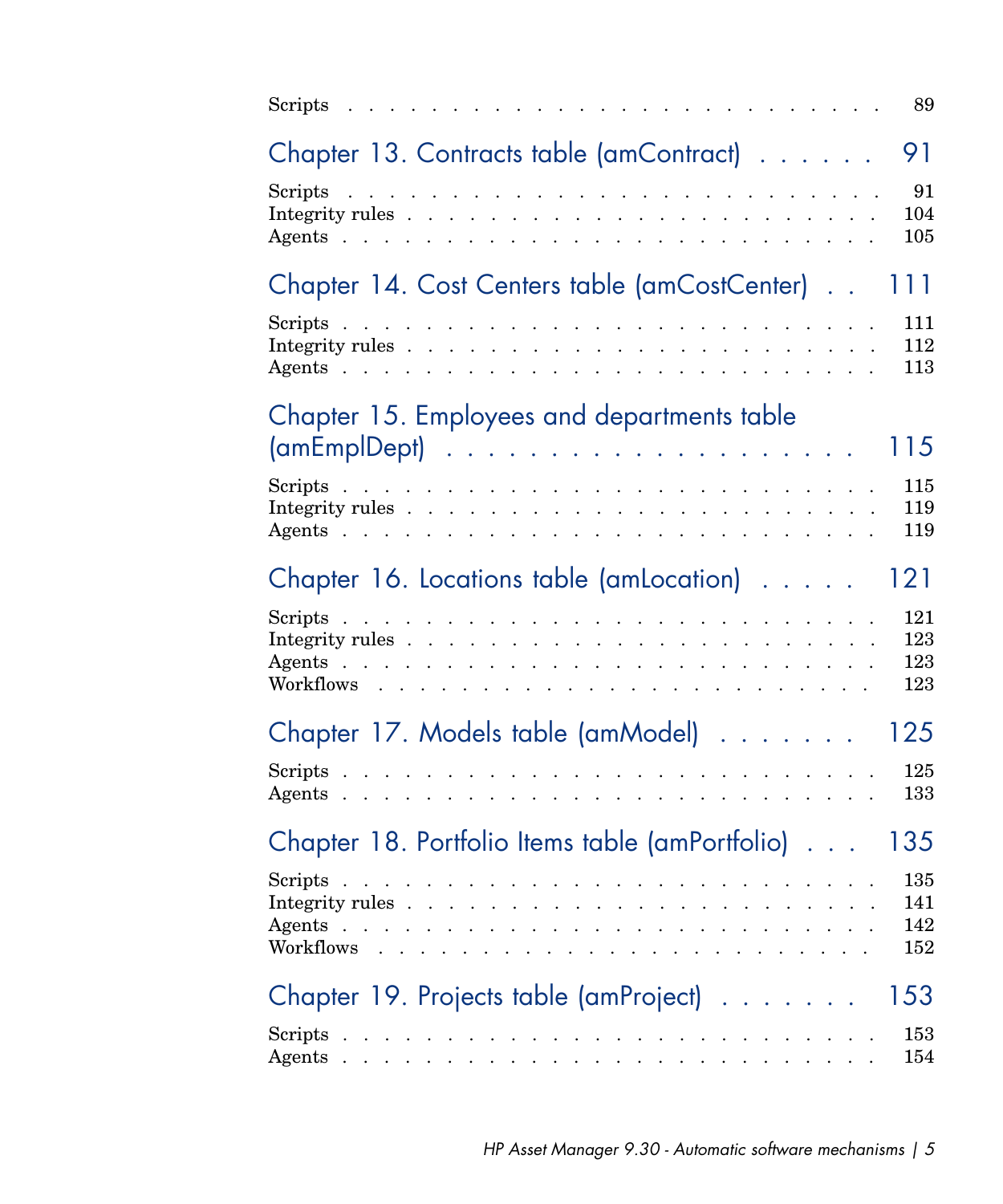| Chapter 20. Stocks table (amStock)                                                                                           | 155        |
|------------------------------------------------------------------------------------------------------------------------------|------------|
|                                                                                                                              | 155        |
| Chapter 21. Third-Party Companies table (amThirdParty)                                                                       |            |
| والمتعاون والمتعاون والمتعاون والمتعاونة والمتعاونة والمتعاونة والمتعاونة والمتعاونة والمتعاونة والمتعاونة                   | 157        |
|                                                                                                                              | 157<br>158 |
| Chapter 22. Glossary                                                                                                         | 159        |
|                                                                                                                              | 159        |
| A. Extracting all the scripts from a database                                                                                | 161        |
| Executing a template in Asset Manager Application Designer                                                                   | 162<br>162 |
| B. Determining the workflows used for a table                                                                                | 171        |
| C. Extracting the list of fields and links of the screens                                                                    |            |
| والمتواطن والمتواطن والمتواطن والمتواطن والمتواطن والمتواطن والمتواطن والمتواطن والمتواطن والمتواطن                          | 175        |
| Executing a template in Asset Manager Application Designer                                                                   | 175<br>176 |
| المناطق والمناطق والمناطق والمناطق والمناطق والمناطق والمناطق والمناطق والمناطق والمناطق والمناطق والمناطق والمناطق<br>Index | 179        |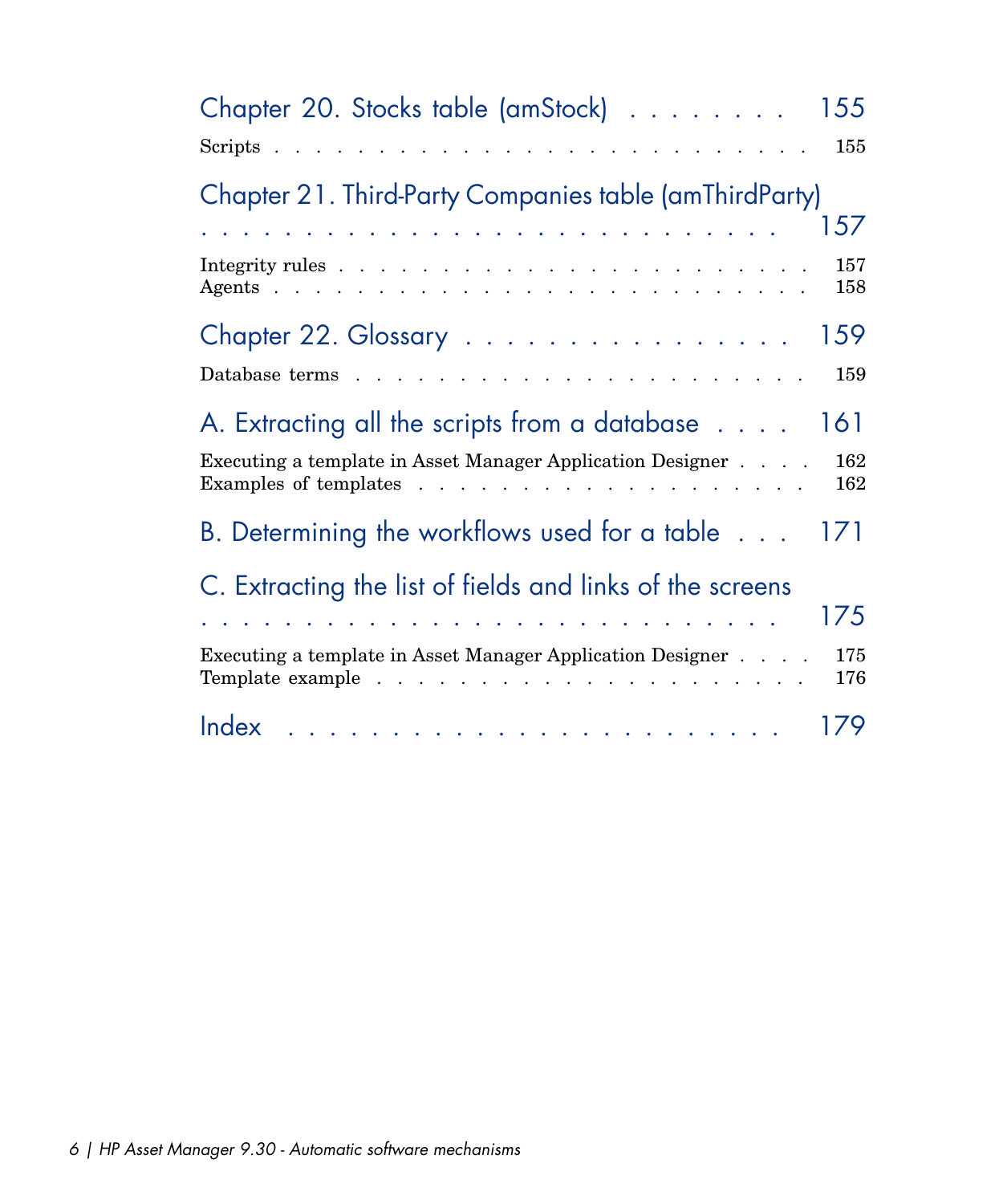# List of Figures

| 1.2. Sequence within a transaction 15       |  |  |  |  |  |  |  |
|---------------------------------------------|--|--|--|--|--|--|--|
| 2.1. Positioning of automatic mechanisms 21 |  |  |  |  |  |  |  |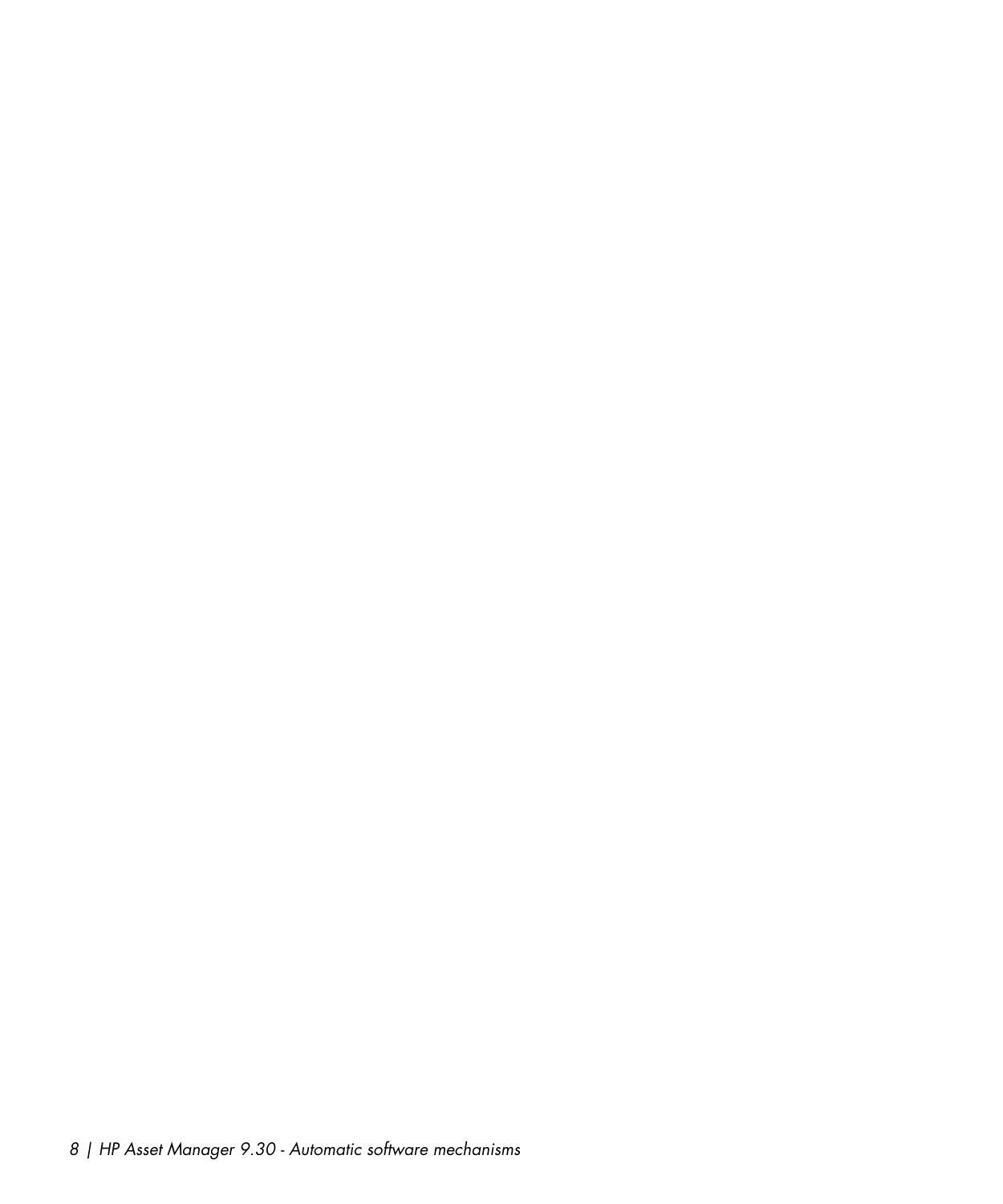# List of Tables

| 4.1. Validity scripts on the table $\ldots$ $\ldots$ $\ldots$ $\ldots$ $\ldots$ $\ldots$<br>38           |
|----------------------------------------------------------------------------------------------------------|
| 38                                                                                                       |
| 41                                                                                                       |
| 41                                                                                                       |
| 58<br>5.1. Default value scripts $\ldots$ $\ldots$ $\ldots$ $\ldots$ $\ldots$ $\ldots$ $\ldots$ $\ldots$ |
| 60<br>6.1. Default value scripts $\ldots$ $\ldots$ $\ldots$ $\ldots$ $\ldots$ $\ldots$ $\ldots$ $\ldots$ |
| 60                                                                                                       |
| 63<br>7.1. Default value scripts $\ldots$ $\ldots$ $\ldots$ $\ldots$ $\ldots$ $\ldots$ $\ldots$ $\ldots$ |
| 64                                                                                                       |
| 68                                                                                                       |
| 68                                                                                                       |
| 70                                                                                                       |
| 74                                                                                                       |
| 74                                                                                                       |
| 78                                                                                                       |
| 78                                                                                                       |
| 80                                                                                                       |
| 82                                                                                                       |
| 90                                                                                                       |
| 92                                                                                                       |
| 92                                                                                                       |
| 98                                                                                                       |
| 98                                                                                                       |
| 112<br>14.1. Validity scripts on the table                                                               |
| 112                                                                                                      |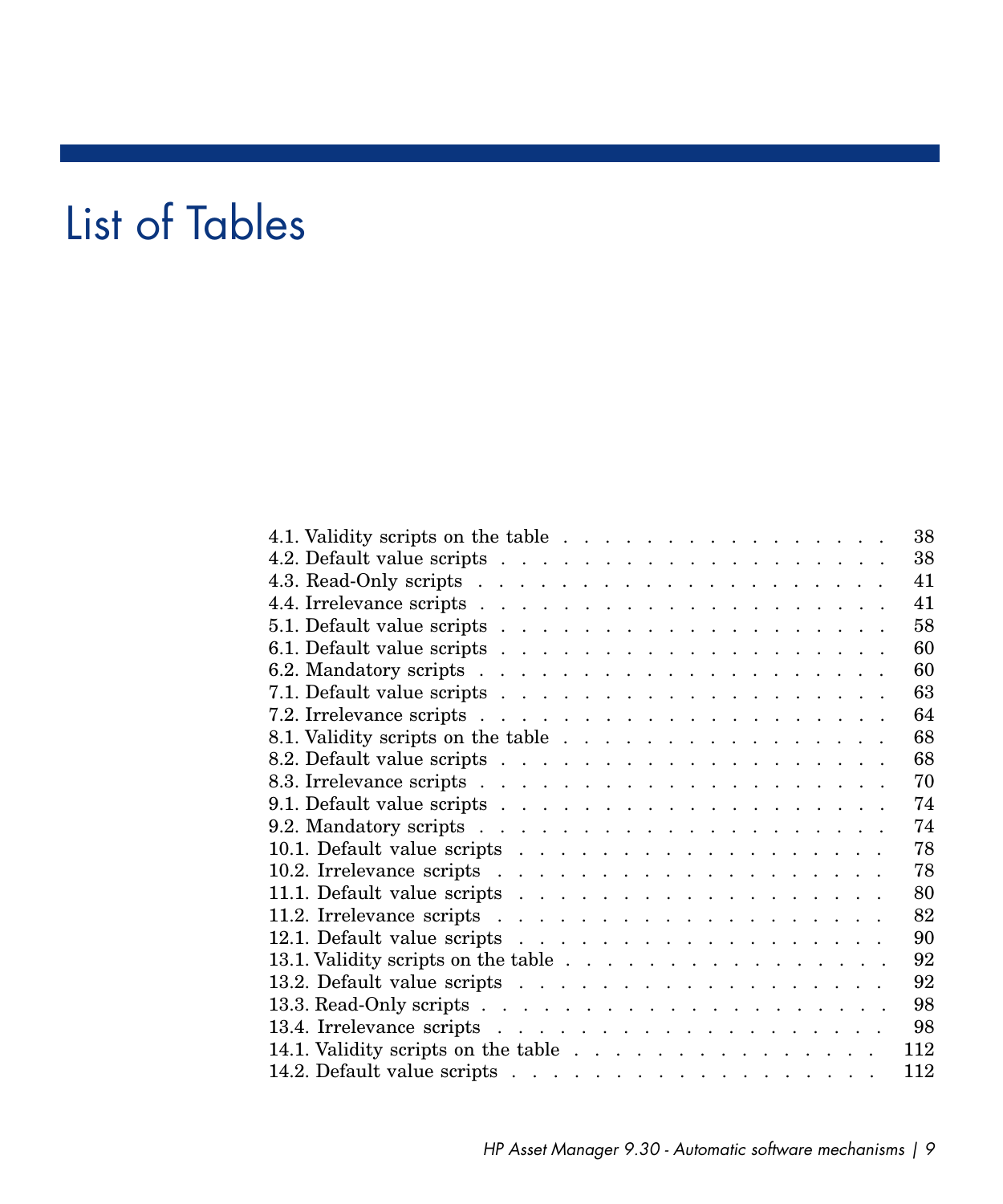|                                     | 116 |  |
|-------------------------------------|-----|--|
|                                     | 117 |  |
|                                     | 122 |  |
|                                     | 126 |  |
|                                     | 127 |  |
|                                     | 127 |  |
| 18.1. Validity scripts on the table | 136 |  |
|                                     | 136 |  |
|                                     | 138 |  |
|                                     | 138 |  |
|                                     | 138 |  |
| 19.1. Validity scripts on the table | 154 |  |
|                                     | 154 |  |
|                                     | 156 |  |
|                                     |     |  |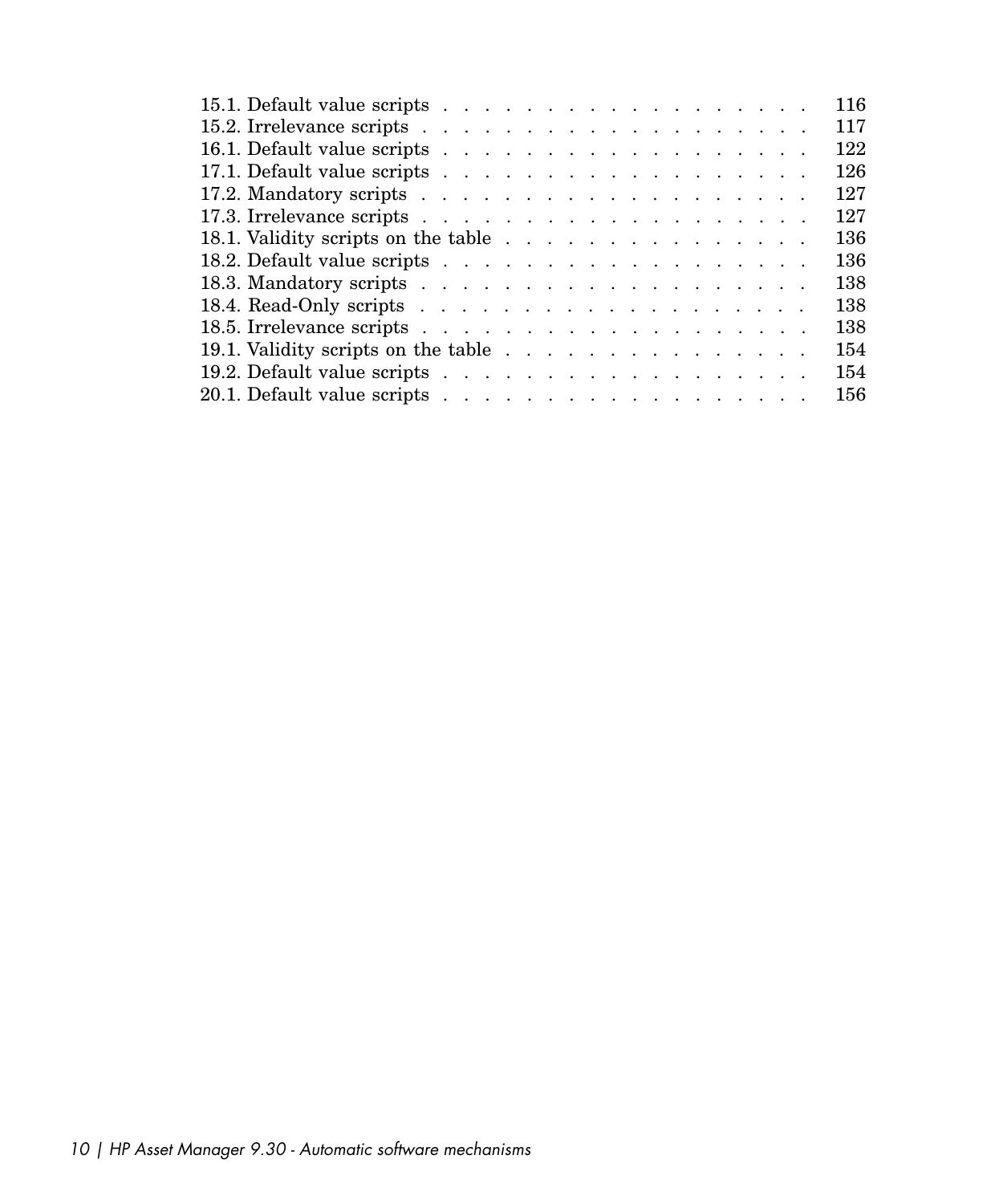# **Introduction**

# <span id="page-10-0"></span>Note:

<span id="page-10-1"></span>The automatic software mechanisms in question are those that correspond to Asset Manager version 4.2.1.2671

# Who is this guide intended for?

This guide is intended for all enterprises using Asset Manager.

<span id="page-10-2"></span>It is intended for engineers who require detailed information concerning the automatic data-processing mechanisms in Asset Manager:

- Database administrators.
- Those in charge of implementation or customization.

# What does this guide offer?

This guide offers an overview of the different types of automatic mechanisms used in Asset Manager and gives an exhaustive listing of the different conditions governing these mechanisms. It also describes in detail the mechanisms associated with certain core tables in the database.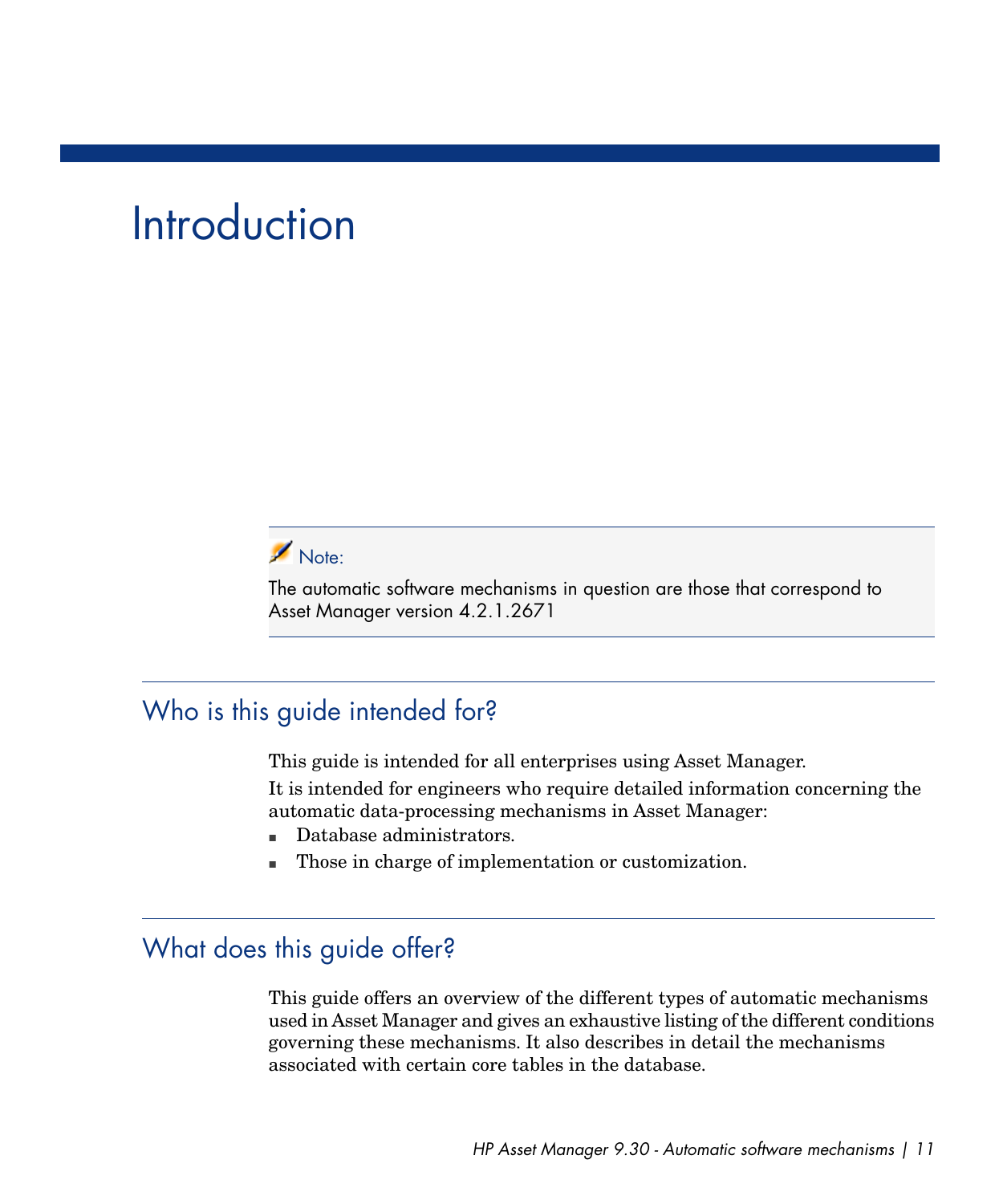# How to use this guide

## <span id="page-11-0"></span>Warning:

Broad and in-depth knowledge of Asset Manager is required to make proper use of this guide. In particular, mastery of the following areas is assumed: Database structure, Portfolio organization, Basic language and scripting.

### **Chapter [Overview](#page-12-0)**

This chapter explains the underlying principles related to automatic mechanisms in Asset Manager.

Read this chapter for an overview of automatic mechanisms.

### **Chapter [Presentation of the automatic mechanisms](#page-16-0)**

This chapter explains and categorizes all the automatic mechanisms operating in Asset Manager.

### **Chapter [Automatic mechanisms in Asset Manager Automated Process](#page-22-0) [Manager](#page-22-0)**

This chapter presents the automatic mechanisms in Asset Manager Automated Process Manager.

### **Chapters [Assets table \(amAsset\),](#page-36-0) [Computers table \(amComputer\)](#page-78-0) and [Portfolio Items table \(amPortfolio\)](#page-134-0)**

These chapters detail every automatic mechanism in the tables concerned.

#### **Chapter [Glossary](#page-158-0)**

This glossary contains the definitions of several key terms related to automatic mechanisms.

#### **Appendix [Extracting all the scripts from a database](#page-160-0)**

This appendix explains how to extract all scripts from your database.

## **Appendix [Determining the workflows used for a table](#page-170-0)**

This appendix explains how to list all the workflows in a given table.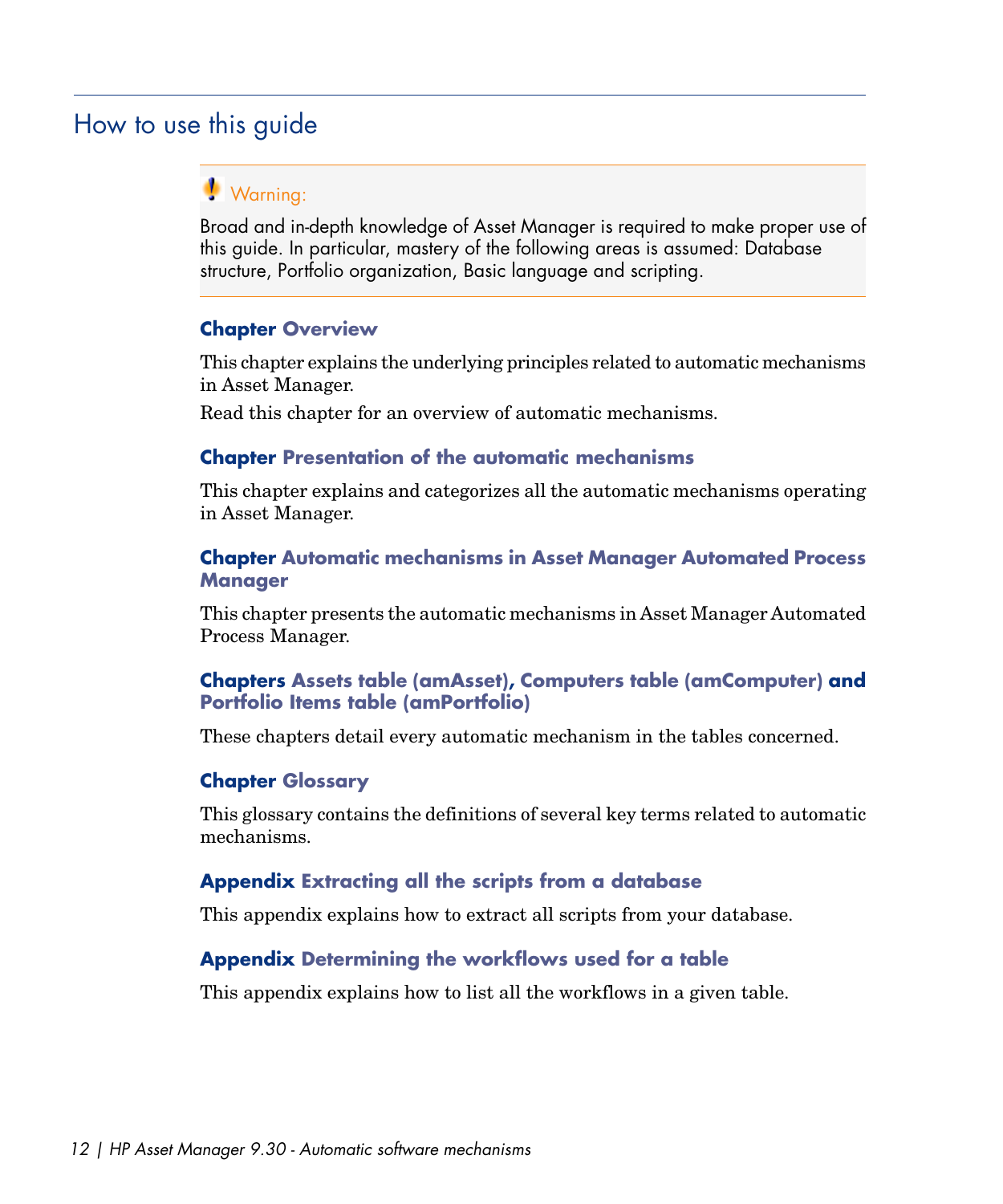# **Overview**

<span id="page-12-0"></span>Asset Manager uses a set of automatic mechanisms with three objectives in mind:

- 1 To maintain the structural and logical integrity of the data stored in the database. For example, integrity rules to maintain the relationship between the values of multiple fields.
- 2 To facilitate data entry. For example, scripted default values to populate certain fields automatically on creating a record.
- 3 To apply business rules globally or specifically. For example, workflows to trigger archival of past expense lines.

<span id="page-12-1"></span>The use of the term **automatic mechanism** as used in this guide is large. It covers any sort of automatic modification to the database by a component of Asset Manager, triggered by an event (entering information in the user interface, updating a record, deletion of data by a workflow, etc.). All other external mechanisms outside of Asset Manager or its components, is not covered in this guide. This is the case, for example, of automatic mechanisms defined at the database level, such as triggers and stored procedures.

# Concepts linked to automatic mechanisms

This section contains reminders of important general information concerning databases and specific information concerning the Asset Manager database.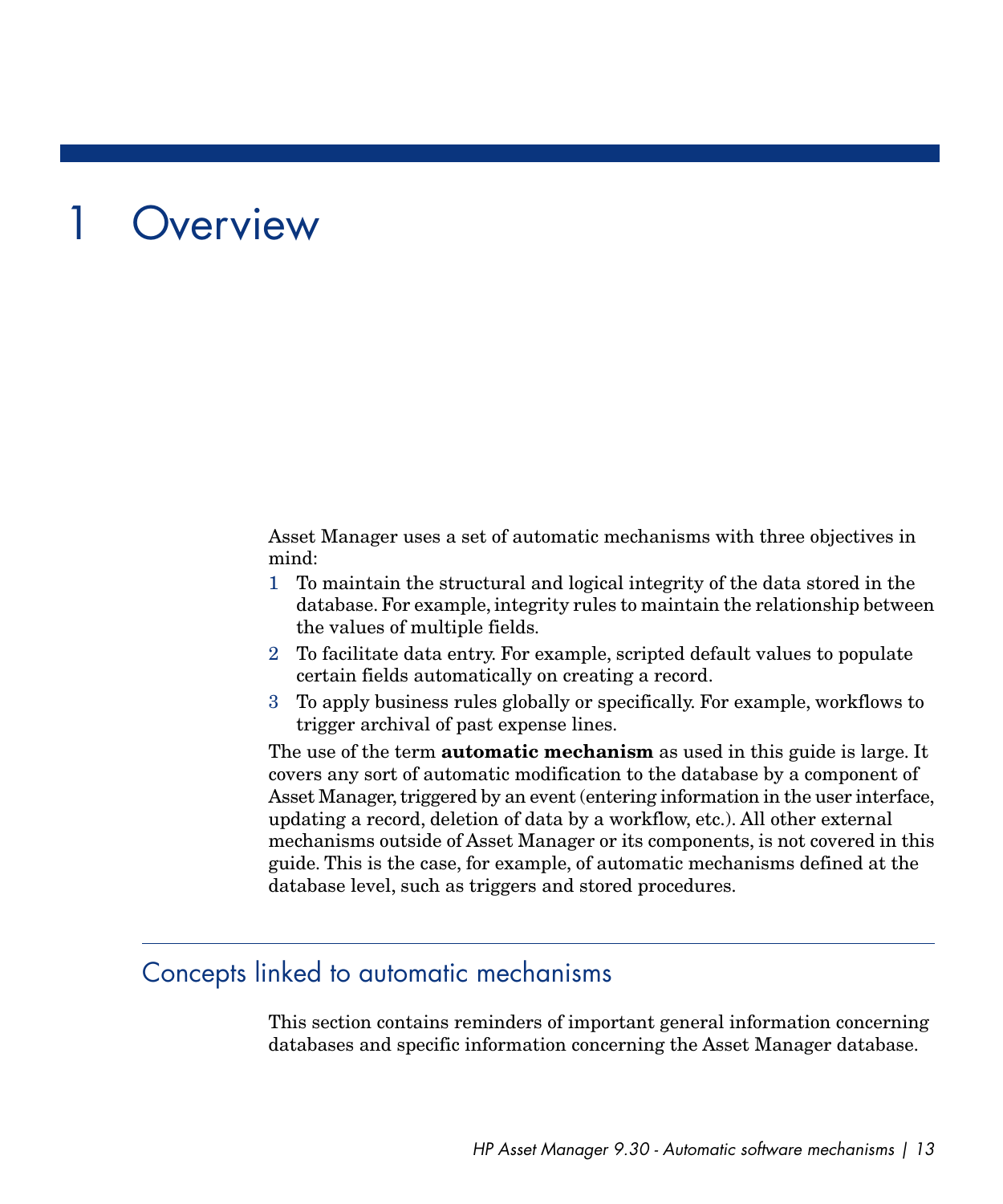## Database access

The automatic mechanisms apply to all types of database access. The following diagram summarizes the different components that access that database:

# <span id="page-13-0"></span>Figure 1.1. Database access



## Sequence of modification

The modification of data in the database, whether it be an elementary operation (update, insert, delete) or a series of elementary operations, always follows the same sequence within a transaction.



A transaction may be made up of several SQL queries. A database manipulation involving read and write operations may be consistent once finished but pass through intermediate stages that are not.

The typical sequence of modification is as follows: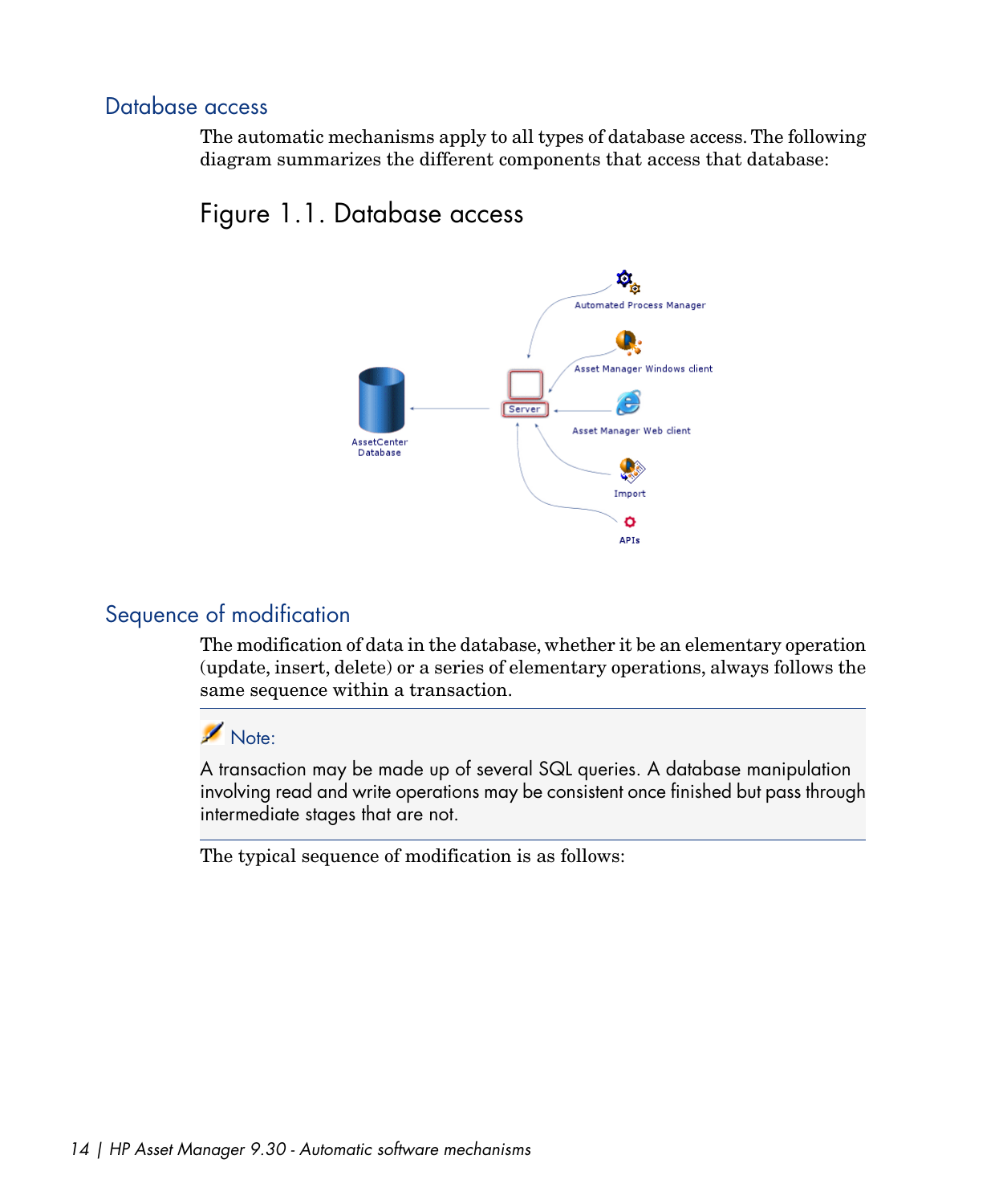# <span id="page-14-0"></span>Figure 1.2. Sequence within a transaction



- $\bullet$ : The event is not part of the transaction. It is at the origin of it. An event therefore means a manipulation that will potentially lead to a modification of the data in the database.
- $\bullet$ : In order to maintain the consistency of the transaction, a data-locking mechanism is used. In practice, the first transaction to use a data item locks it. The other transactions in progress may therefore not use it until it is unlocked.
- $\partial$ ,  $\partial$  and  $\partial$  constitute the sequential steps followed in all database operations be they INSERT, DELETE or UPDATE.

# Note:

There may be several operations and therefore several Pre-Operation / Operation / Post-Operation cycles within the same transaction.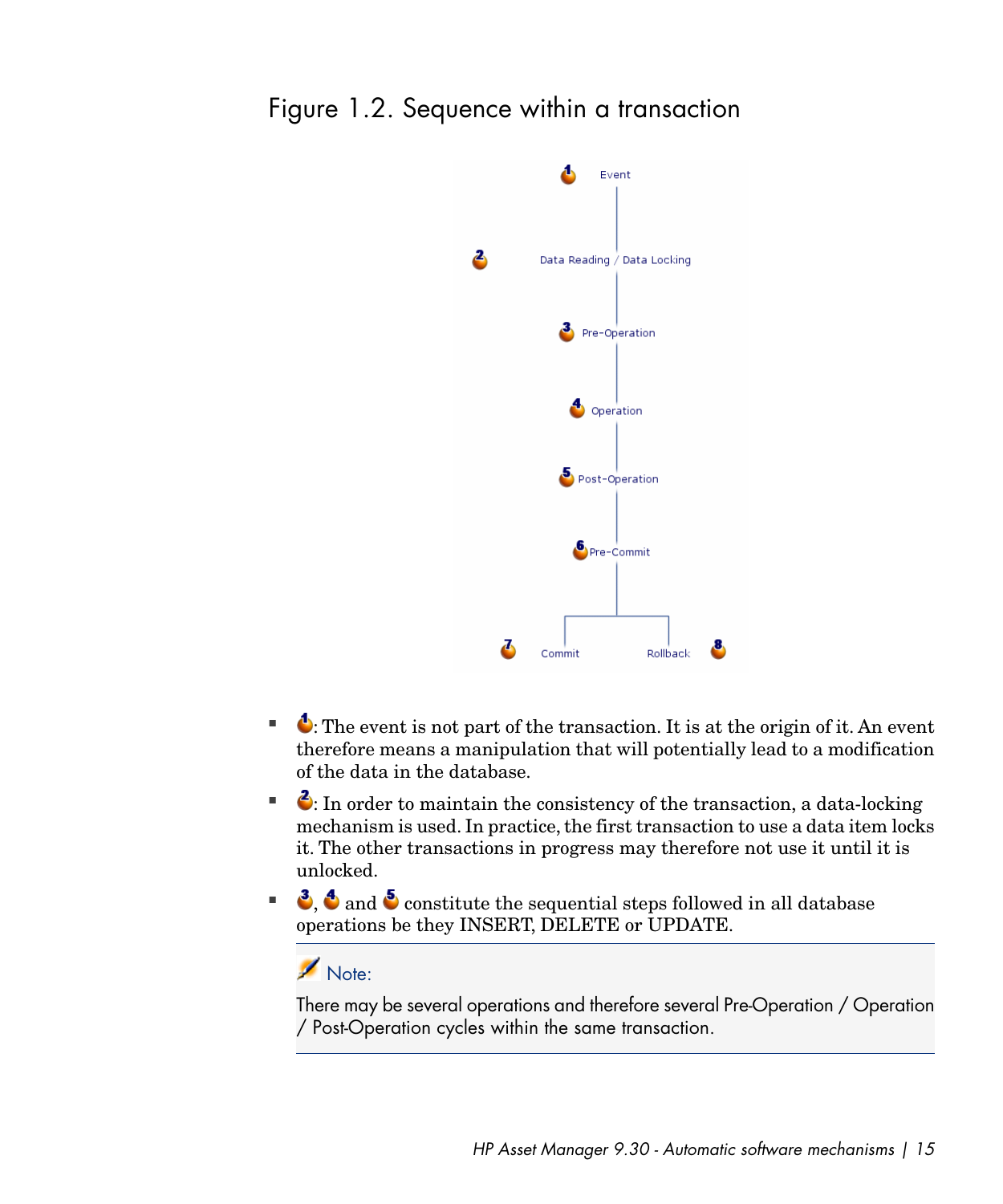- **•**  $\bullet$  represents an interim step: The operations have been performed but the modifications have not yet been committed to the database.
- $\bullet$ : The modifications have been committed to the database.
- $\bullet$ : All the modifications have been cancelled. The database has not been modified by the transaction.

# Note:

Each database engine has its individual characteristics, in particular with regard to **Rollback** operations. Refer to the documentation provided with your DBMS for more information.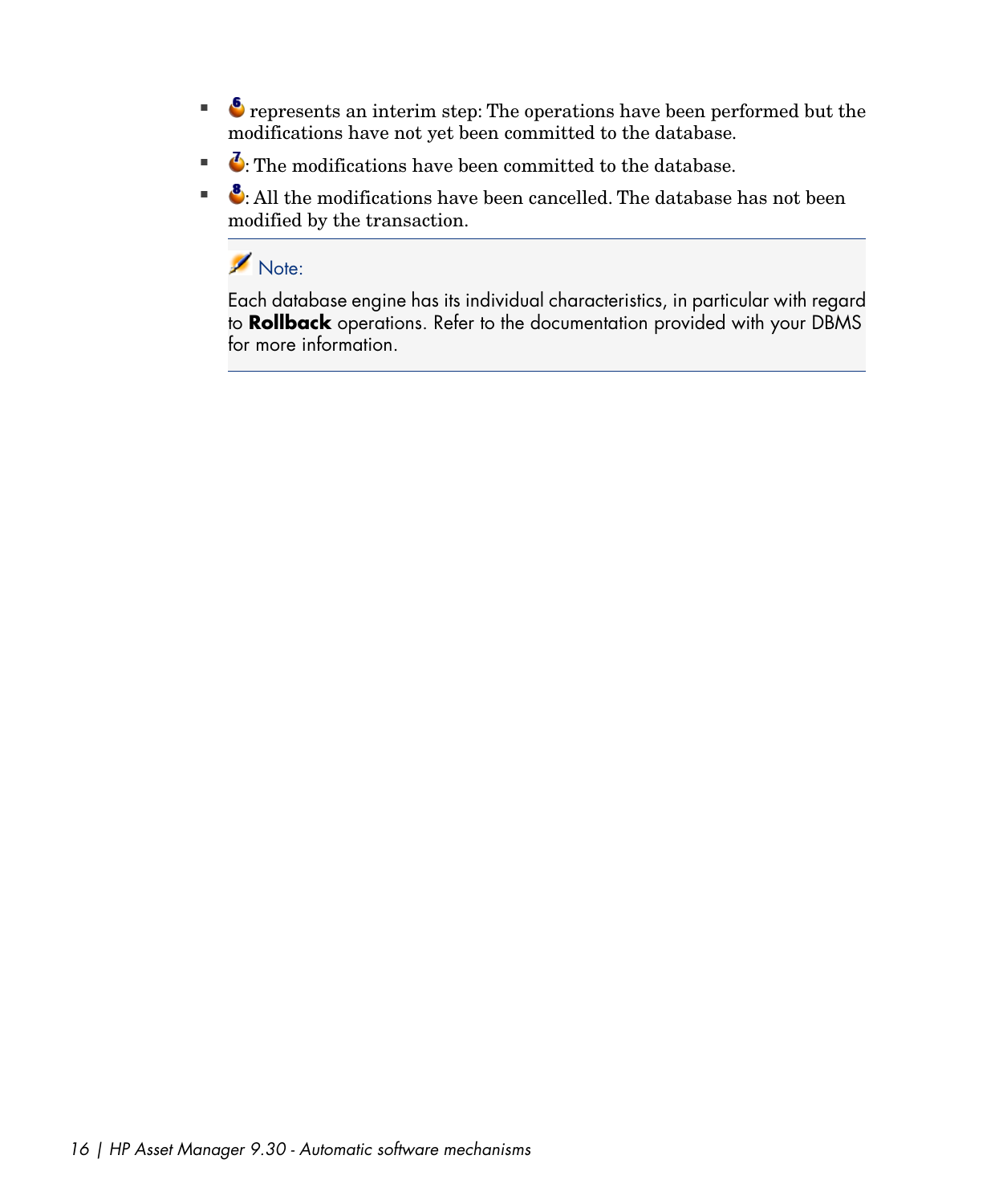# 2 Presentation of the automatic mechanisms

<span id="page-16-0"></span>Several automatic mechanisms are used in Asset Manager:

- <sup>n</sup> Scripts
- $\blacksquare$  Integrity rules
- $A$ gents
- Synchronous and asynchronous workflows
- <span id="page-16-1"></span><sup>n</sup> Automatic mechanisms handled by Asset Manager Automated Process Manager

The objective of this chapter is to provide you with the most exhaustive list possible of these automatic mechanisms.

# Categories of automatic mechanisms

As a convention, we have chosen to classify the different automatic mechanisms in Asset Manager using three major groups. The categories depend on the persistence of the automatic mechanisms:

- 1 Permanent automatic mechanisms, as their name suggests, are permanently activated for all database access methods (Windows client, APIs, etc.) as well as at the transaction level. Scripts and integrity rules enter into this category.
- 2 Synchronous automatic mechanisms, which are only triggered as the result of an event (modification of a record, specific step in a transaction, etc.). Agents and asynchronous workflows enter into this category.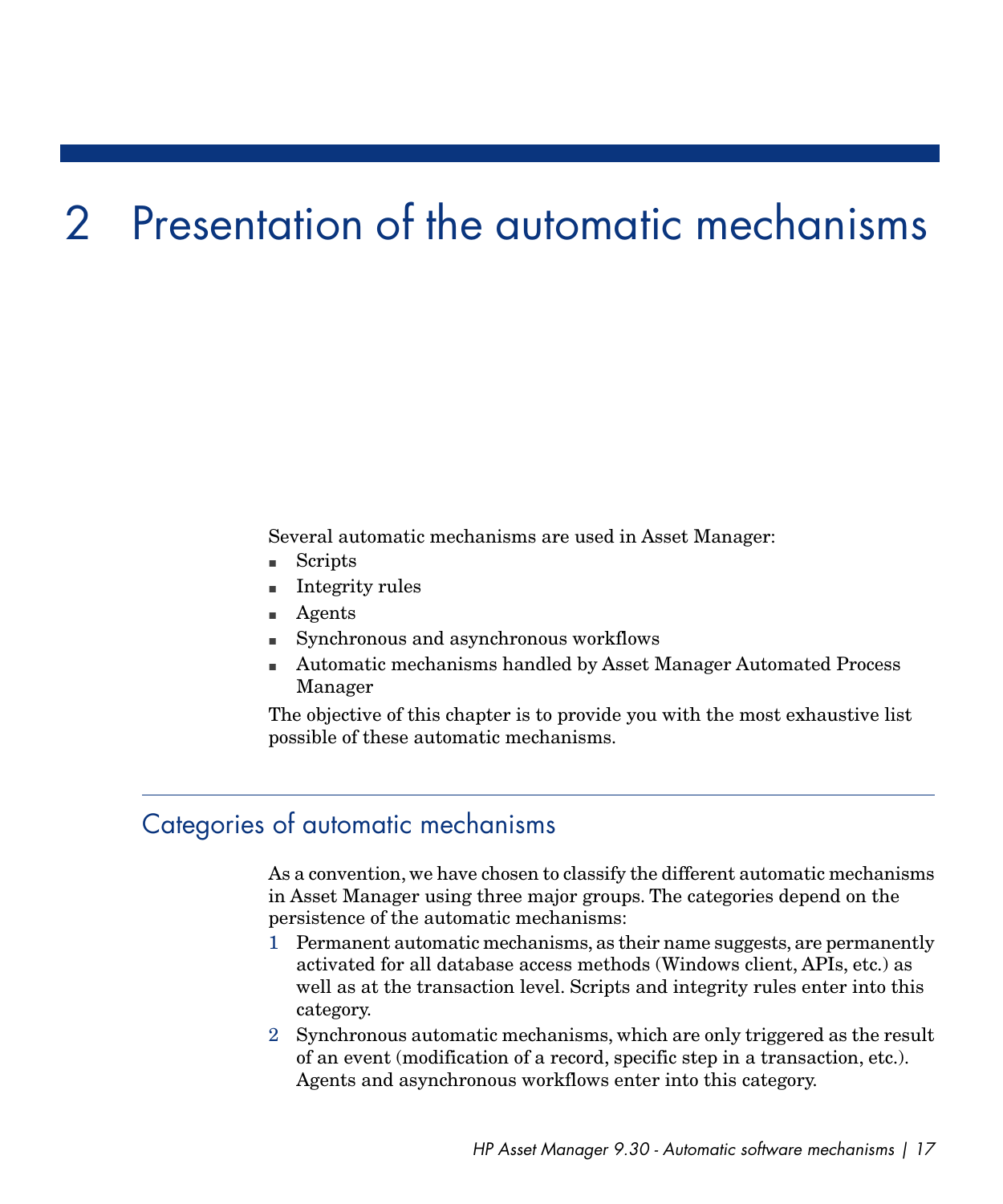<span id="page-17-0"></span>3 Asynchronous automatic mechanisms, which are triggered in an uncorrelated manner with reference to events. This category includes automatic mechanisms managed by Asset Manager Automated Process Manager and asynchronous workflows, which are not dealt with in detail in this chapter. For a complete description of workflows, refer to the **Advanced use** guide, **Workflow** chapter.

# Definition of automatic mechanisms

## Basic scripts

In Asset Manager, Basic scripts are used to define and control automatic behavior. Asset Manager ships with a standard set of predefined scripts (and automatic mechanisms). The administrators and users may create their own scripts.

Scripts work:

- <sup>n</sup> at the record level, or
- <sup>n</sup> at the field and link level

The following table summarizes the different types of scripts.

| Script name | Field of application | Definition                                                                                                                                                                                                                                                                                                              |
|-------------|----------------------|-------------------------------------------------------------------------------------------------------------------------------------------------------------------------------------------------------------------------------------------------------------------------------------------------------------------------|
| Validity    | Record               | This script applies to all re-<br>cords in a table and makes it<br>possible to define conditions<br>for validating new or modified<br>records. For example, you can<br>define an automatic mechan-<br>ism to forbid the creation of<br>numeric type features if the<br>maximum value is less than<br>the minimum value. |
| Historized  | Field or Link        | This script enables you to<br>define conditions for historiz-<br>ing modifications made to a<br>field or link.                                                                                                                                                                                                          |
| Read only   | Field or Link        | This script enables you to<br>define the conditions under<br>which a field or link can be<br>modified.                                                                                                                                                                                                                  |
| Mandatory   | Field or Link        | This script enables you to<br>define the conditions making<br>a field or link mandatory.                                                                                                                                                                                                                                |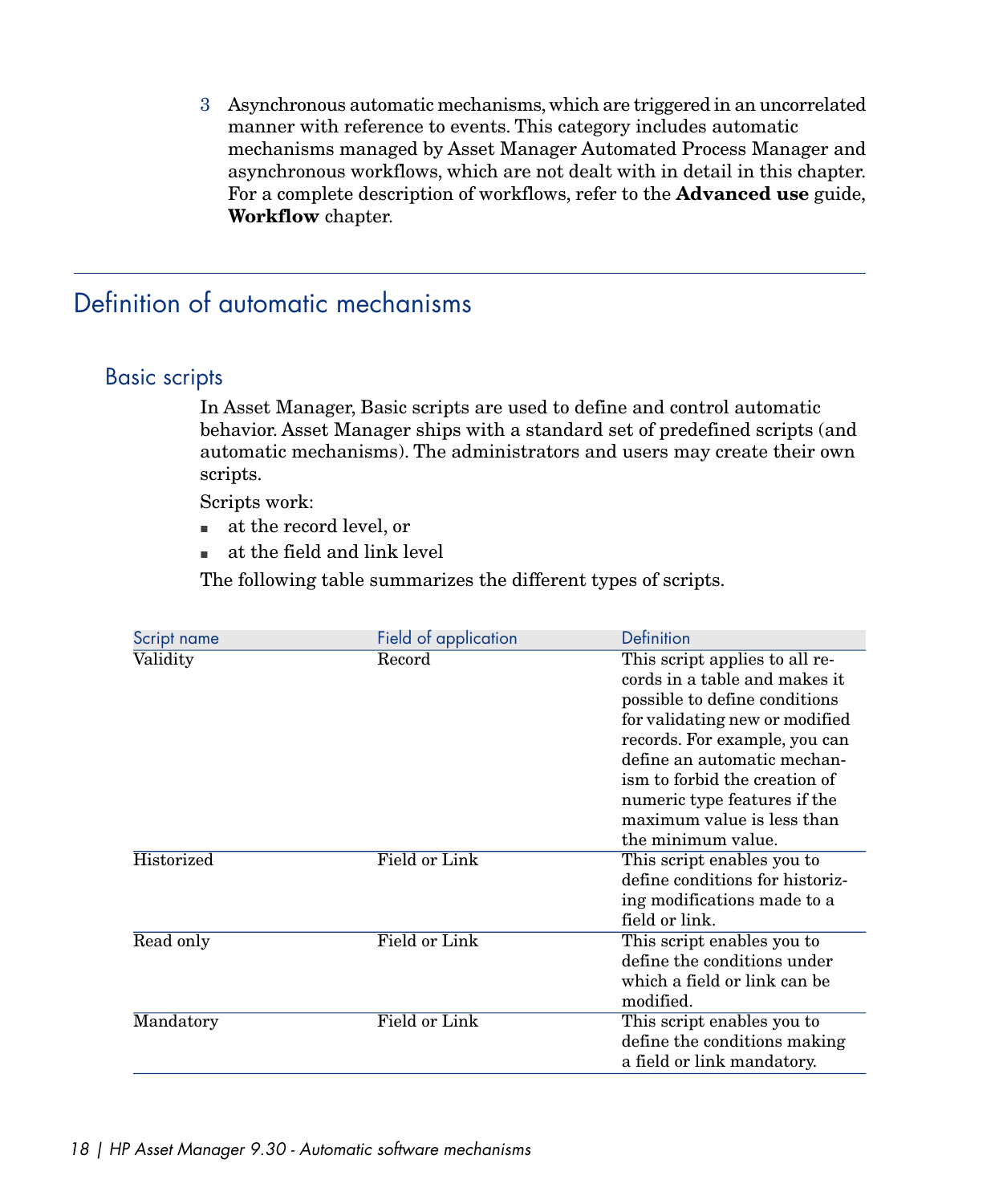| Script name | Field of application | <b>Definition</b>               |
|-------------|----------------------|---------------------------------|
| Default     | Field or Link        | This script enables you to      |
|             |                      | define the value that is auto-  |
|             |                      | matically proposed for a field  |
|             |                      | or a link when a new record is  |
|             |                      | created.                        |
| Irrelevance | Field or Link        | This script conditions whether  |
|             |                      | a field or a link is displayed. |

## Integrity rules

Asset Manager permanently checks the consistency between certain field before authorizing insert or update operations in the database.

In practice, an integrity rule is made up of three elements:

- 1 The list of monitored objects (fields and links)
- 2 The rule concerning the objects monitored to be verified
- 3 The list of objects (fields and links) that can be modified in order to check the rule

# Warning:

An integrity rule constantly checks the rule for which it is created. It sometimes has to perform arbitrations and modify values to maintain database integrity.

The integrity rules work recursively. For example, if an integrity rule, A, triggered by the modification of a field, C, modifies a field D, which in turn is monitored by a second integrity rule, B, then integrity rule B will execute when field D is modified without waiting for rule A to finish working.

## **Agents**

An agent is an automatic mechanism that is triggered at the same time as a transaction.This can be before (**Pre**), during or after (**Post**) one of the following operations:

- n Insert
- Update
- <sup>n</sup> Delete

Note:

An agent can also be triggered before the database **Commit** operation.

An agent is made up of three elements: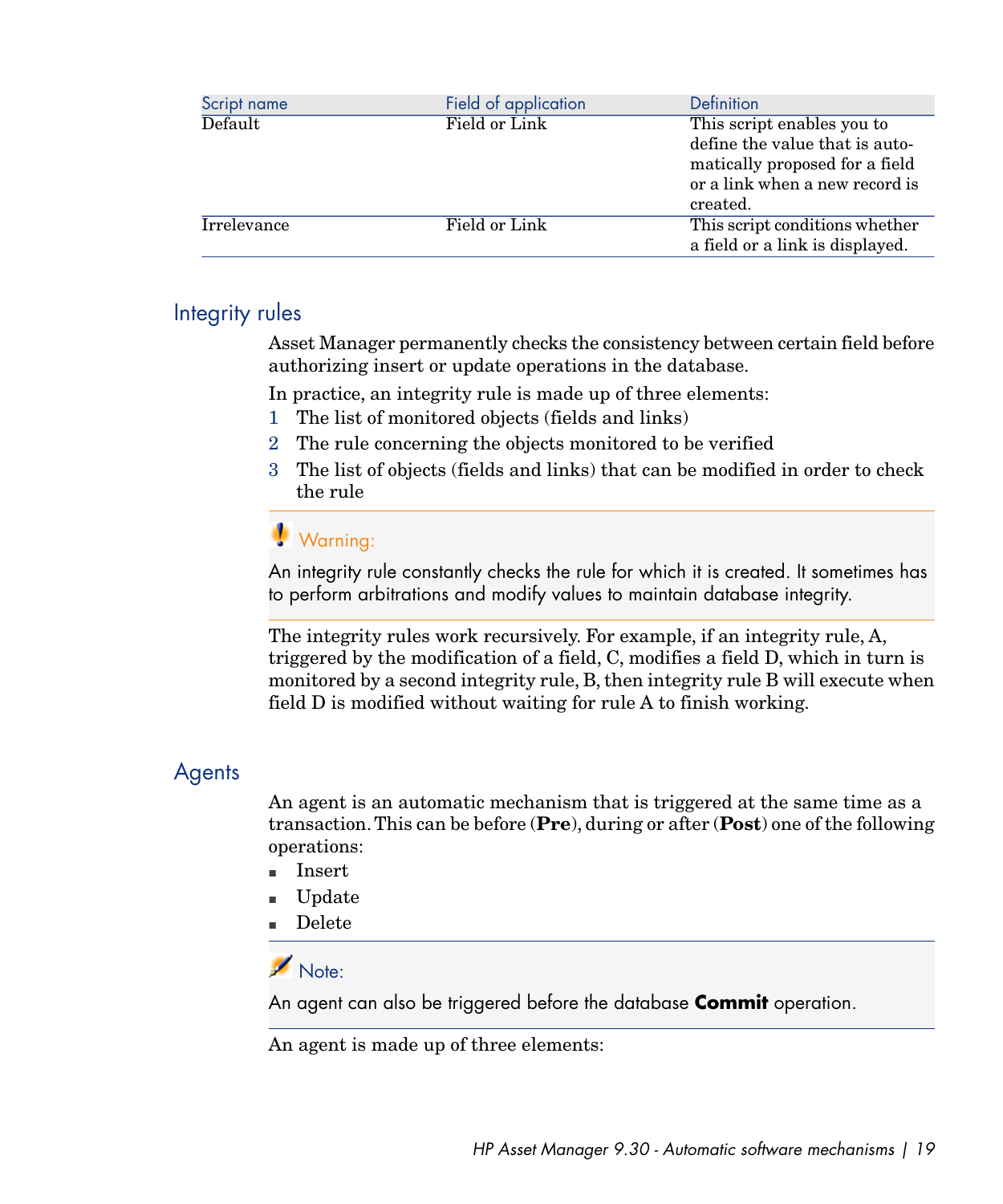- 1 The list of objects (fields and links) monitored by the agent with for each object the step of the transaction during which it is monitored.
- 2 The list of operations performed by the agent.
- 3 The list of objects (fields and links) updated by the process.

Agents work in cooperative mode. The are triggered once only and declare beforehand which objects are going to be modified by the process, thus allowing other agents to work.

## Synchronous workflows

A synchronous workflow is a specific type of workflow used to implement behaviors that do not exist by default in Asset Manager. Unlike agents and integrity roles, workflows can be created and modified by the user. They are particularly suited to the needs of implementers who require company-specific or line-of-business-specific automatic mechanisms. In this type of workflow, events are processed immediately and the appropriate transitions are activated by Asset Manager Automated Process Manager.

For example, a synchronous workflow may be used to automatically propagate a changed cost center at the location level to the sub-locations.

There is no major functional difference between a synchronous workflow and an agent. Only their nature differs: An agent is hard coded in Asset Manager and cannot be modified, a synchronous workflow is part of the data in the database and may not be modified at will. Additionally, synchronous workflows are only executed after one of the operations previously mentioned (Insert, Update, Delete).

## <span id="page-19-0"></span>Note:

We invite you to read the documentation on workflows, the **Advanced use** guide, **Workflow** chapter.

## **Overview**

The following diagram gives an overview of how the different mechanisms fit together to modify data.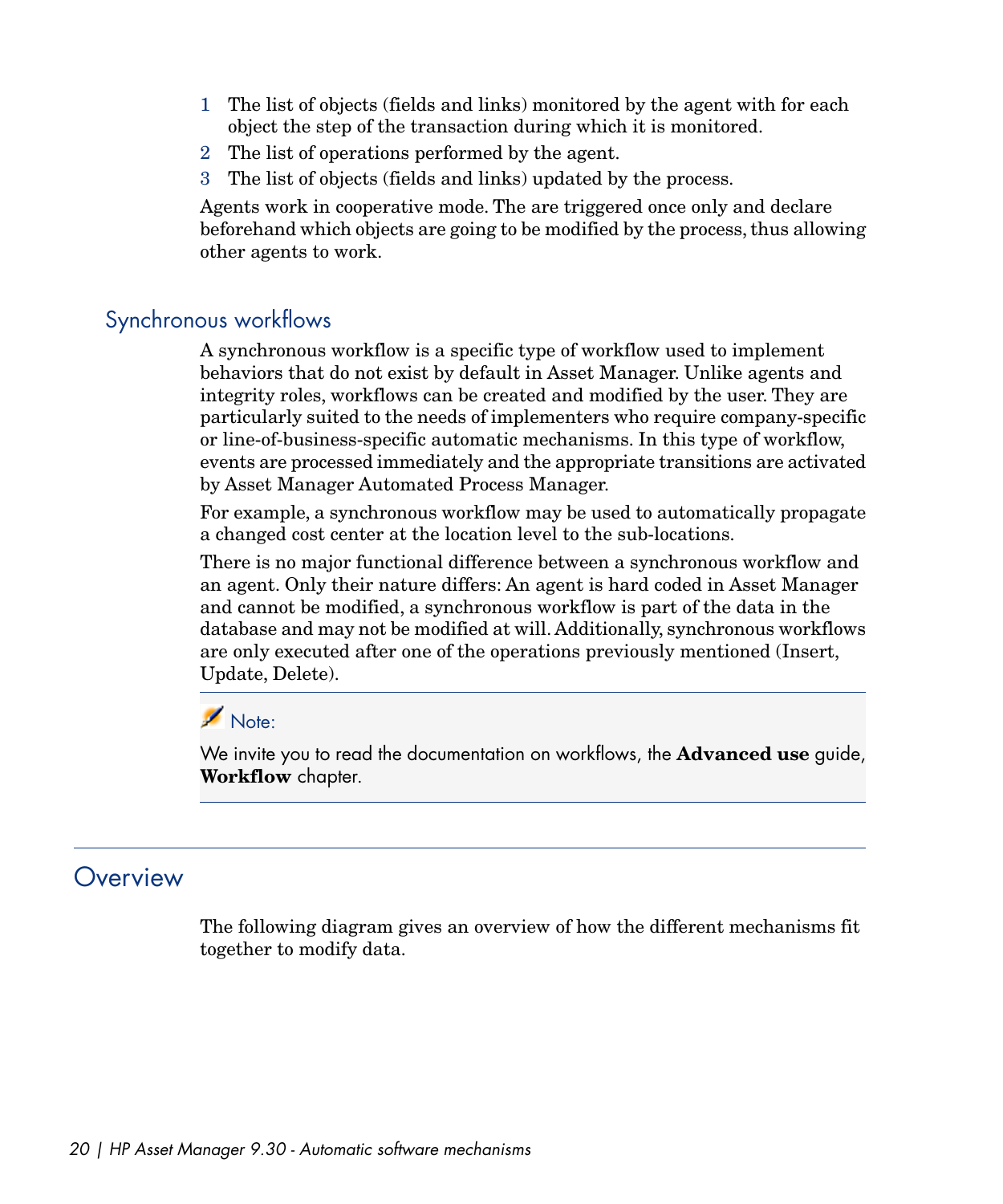

<span id="page-20-0"></span>Figure 2.1. Positioning of automatic mechanisms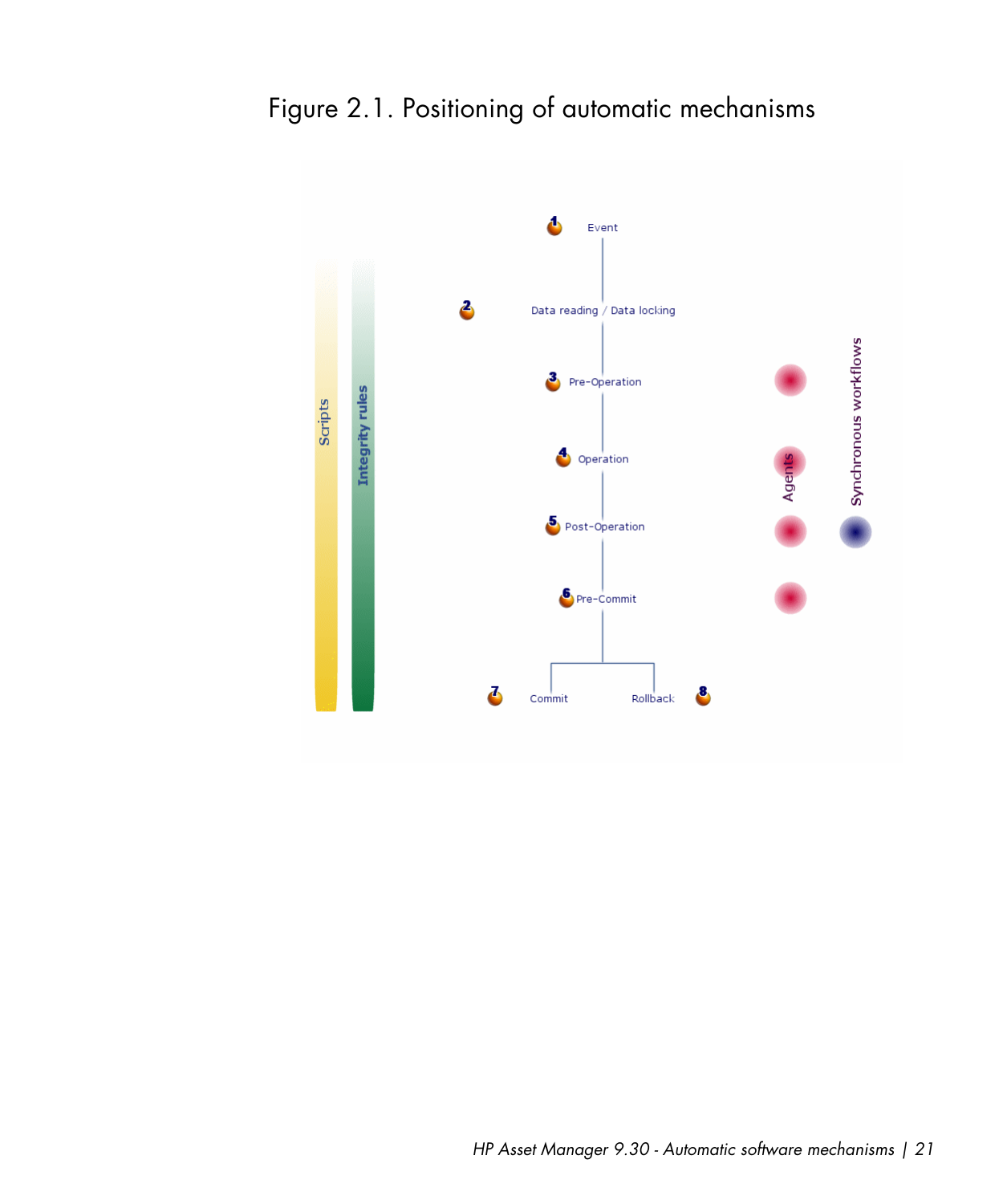*22 | HP Asset Manager 9.30 - Automatic software mechanisms*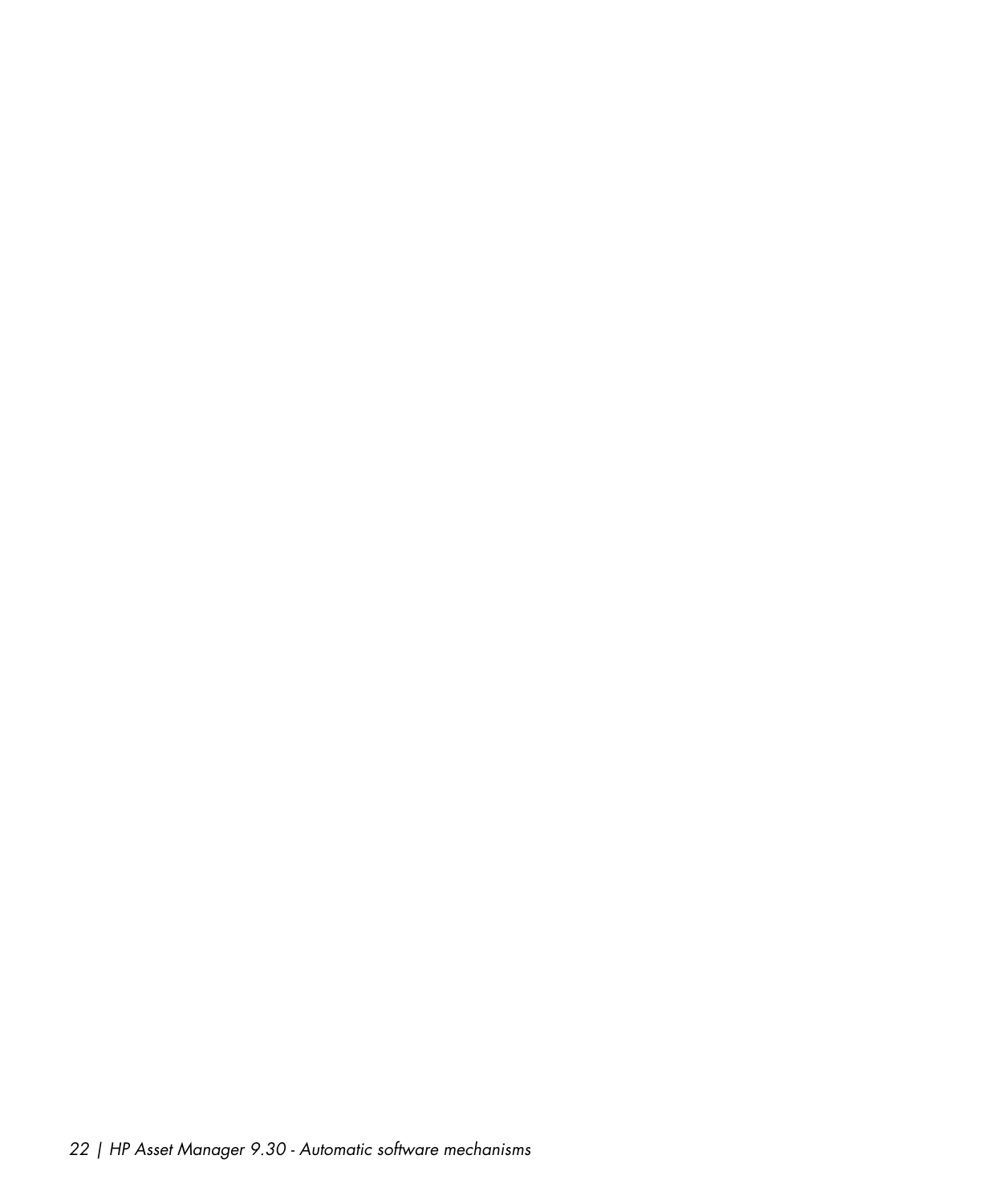# Automatic mechanisms in Asset Manager 3Automated Process Manager

<span id="page-22-0"></span>This chapter includes reminders of the automatic mechanisms processed by Asset Manager Automated Process Manager.



<span id="page-22-1"></span>For further information, refer to the **Administration** guide, Asset Manager Automated Process Manager chapter.

# Overview of Asset Manager Automated Process Manager

Asset Manager includes a system to monitor deadlines and automatically trigger actions: This program, called Asset Manager Automated Process Manager, operates independently of Asset Manager and automatically monitors all designated database deadlines. In particular:

- Alarms (end of term dates of contracts for example).
- Purchase request approvals.
- Stock line reorder levels.
- Rent calculations at the asset and the contract level.
- Lease contract loss value calculations.
- Expense line split operations associated with cost centers.
- Verification of history lines.
- Workflow deadlines.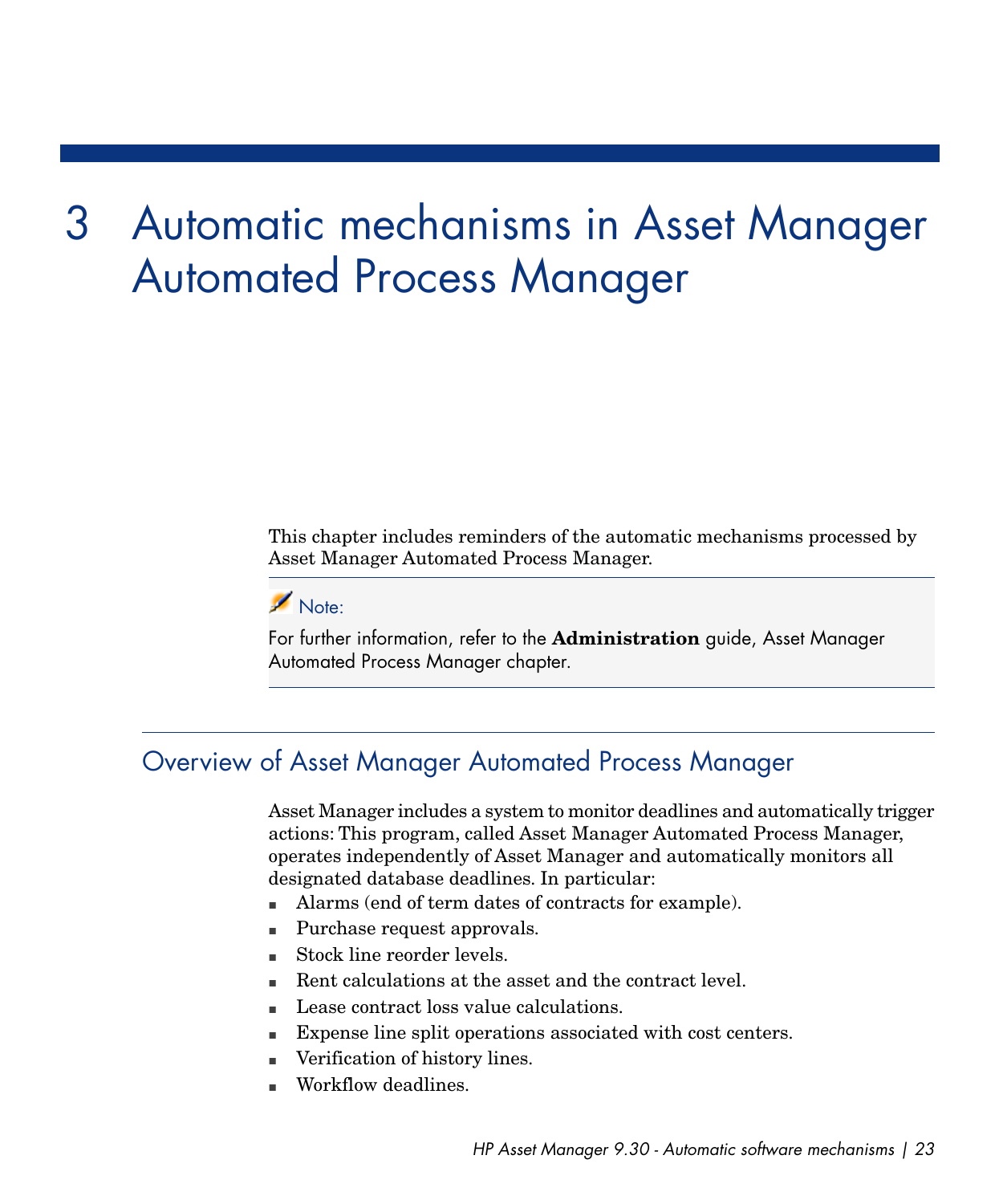- Searches for new workflow execution groups.
- Execution of workflow rules.
- Verification of time zones.

If justified to do so by the deadlines,Asset Manager Automated Process Manager performs actions, such as issuing reminder messages in the Asset Manager database via the internal messaging system. If necessary, it calculates contract rent, lease contract loss-values, etc.

<span id="page-23-0"></span>Each automatic mechanism carried out by Asset Manager Automated Process Manager is defined as a module.

# Asset Manager Automated Process Manager modules

## **Add the computers listed in the NT domain to the database** module (AddCpu)

Asset Manager Automated Process Manager enables you to program the recovery of those computers declared in the NT domain.

The domain to analyze is specified at the HP Connect-It addcpu.scn scenario.

## **Add NT users to the database** module (AddUser)

Asset Manager Automated Process Manager enables you to program the recovery of the users declared on the NT domain.

This is essentially used to populate the **Departments and employees** table with the information useful for connecting to an Asset Manager database that uses integrated NT security.

The domain to analyze is specified at the HP Connect-It adduser. scn scenario.

## **Calculate rents** module (Rent)

Asset Manager Automated Process Manager monitors periodic rent payments for contracts and assets. It calculates and/recalculates the amounts involved.

The **Calculate rents** module defines:

- <sup>n</sup> Certain parameters concerning the generation of costs for contracts and asset-level rent payments.
- The frequency of updates.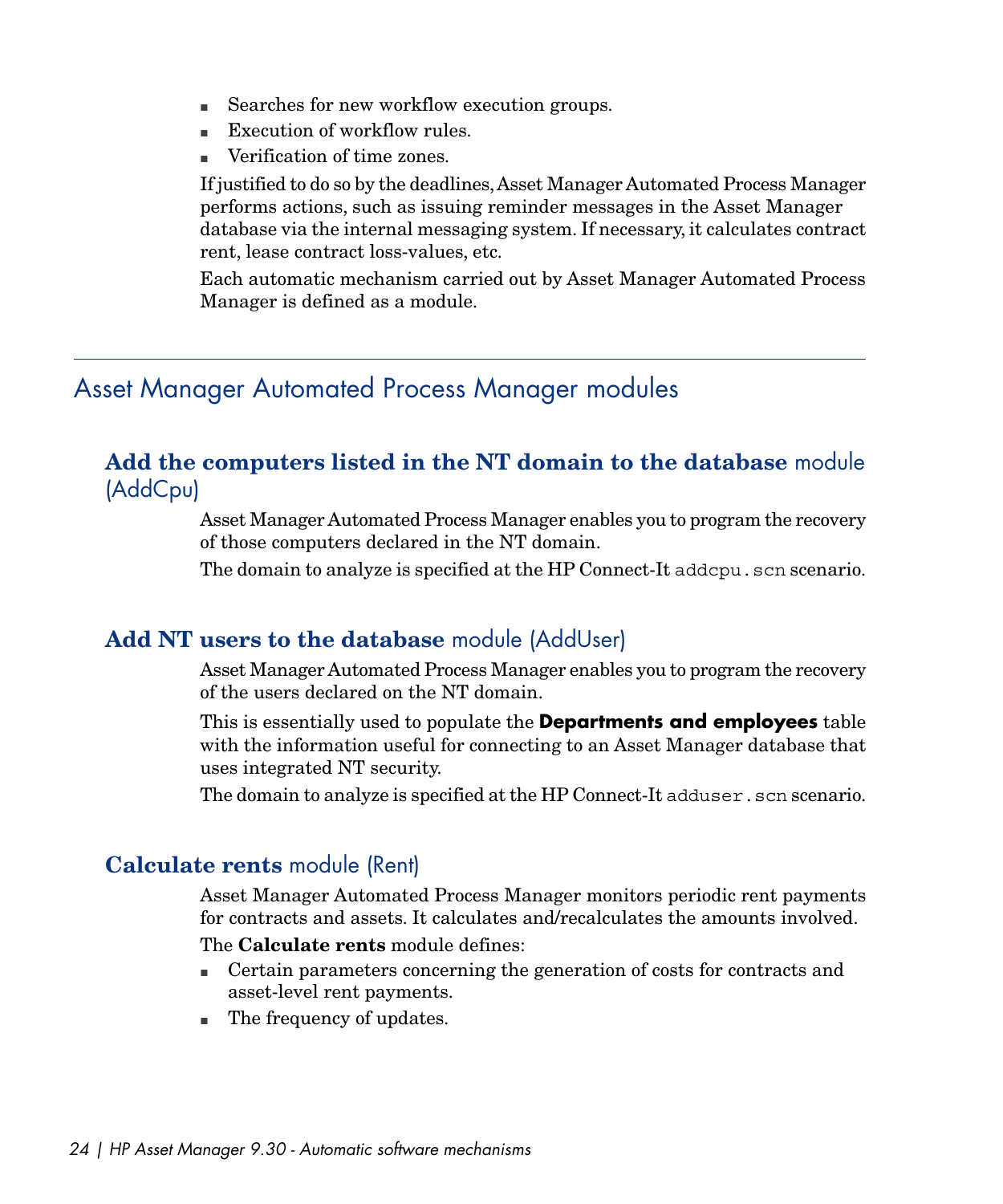#### **Overview**

Asset Manager Automated Process Manager verifies at regular intervals whether it needs to generate expense lines. If this is so, it generates them.

After checking and generating the expense lines relative to a periodic rent, Asset Manager Automated Process Manager stores the date of the last expense line (past or present) in the **Recalculation effective from** field (SQL name: dRecalcul).

- <sup>n</sup> If the contract-level rent is distributed to the assets, Asset Manager Automated Process Manager modifies the **Recalculation effective from** field that is found in the rent sub-tabs of the **Acquis.** tab of the assets detail.
- <sup>n</sup> If the contract-level rent is not distributed to asset level, Asset Manager Automated Process Manager modifies the **Recalculation effective from** field, which is found in the rent sub-tabs of the **Rents** tab of the contract detail.

Asset Manager Automated Process Manager does not recalculate every single expense line each time.

- n Projected expense lines associated with a periodic rent are always recalculated.
- **n The Recalculation effective from** field, proper to each rent, sets the date from which past and present expense lines associated with a periodic rent are recalculated.

The lessee may directly modify the recalculation date of the non-projected expense lines by directly modifying the **Recalculation effective from** field. This flexibility enables you to recalculate erroneous expense lines in case of a change in tax rates, for example.

#### **Parameters**

The **User data item** field is used to set the rent generation parameters. The syntax of this field is as follows:

#### <Duration>j

This duration set the number of days for which the calculation is made. For example, if you want to calculate rent over a period of 90 days, enter the following value:

90d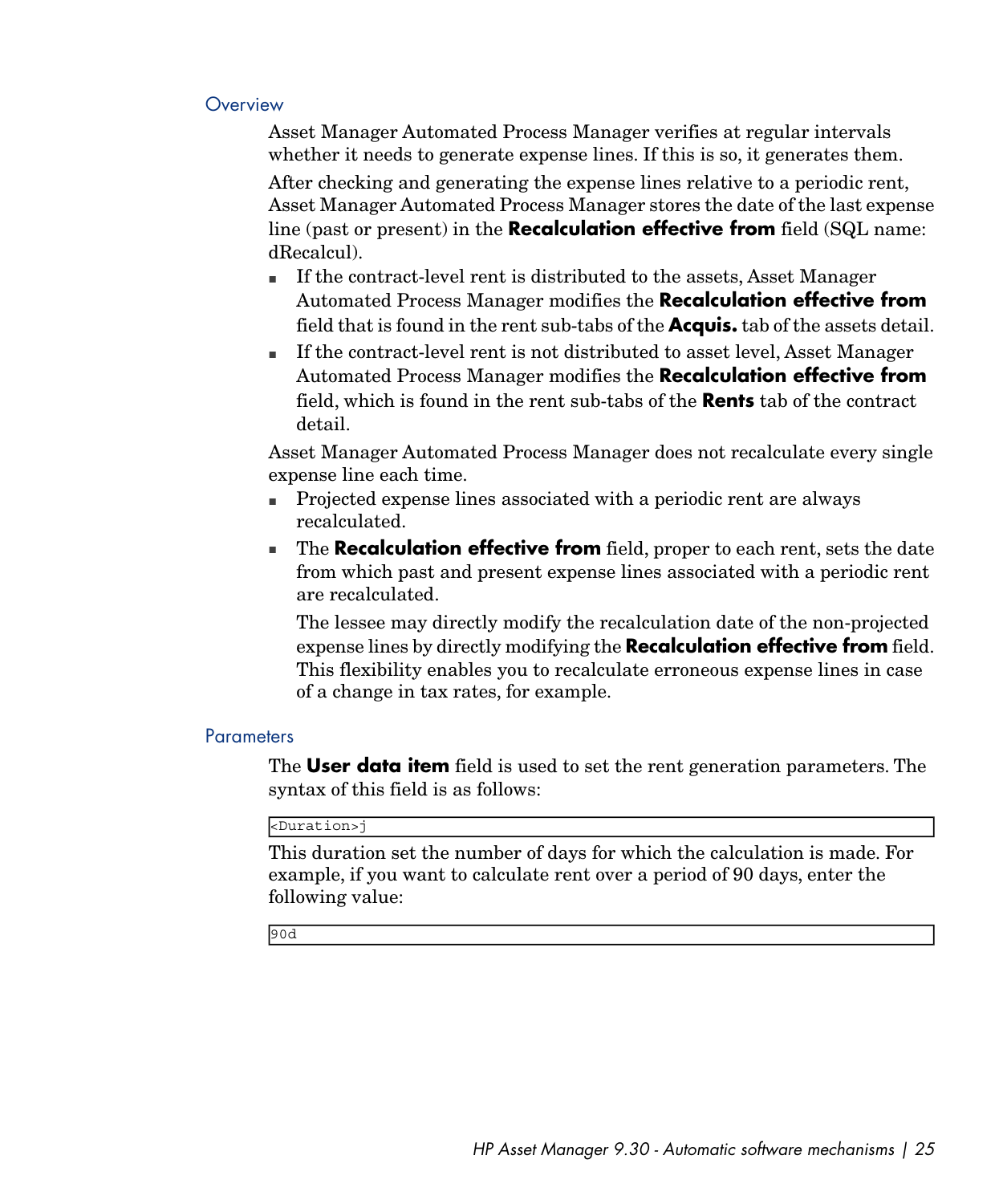# Note:

The maximum number of rent calculations made per transaction is specified by the UserData entry in the Amsrv.cfg configuration file.

Location of this file: **Asset Manager - Installation and upgrade** guide, chapter **.ini and .cfg files**.

## Projected rent

The **User data item** field enables you to specify the number of days for which you calculate project rent payments.

Asset Manager Automated Process Manager generates the projected expense lines for the specified period. In order to not generate any, you just need to set this field to **0**.

## Example

Let's consider the following configuration:

- $\blacksquare$  The contract is effective from July 1, 2001 through July 1, 2004.
- The rent is payable monthly on the first day of the month.
- <sup>n</sup> Asset Manager Automated Process Manager verifies rent payments every 2 months and generates projected rent payments for the next 12 months.

On July 1, 2002, Asset Manager Automated Process Manager is launched for the first time: it generates:

- **Past rents from July 1, 2001 through July 1, 2002.**
- The present rent on July 1, 2002.
- The projected rents from August 1, 2002 through July 1, 2003.

Following these calculations, the Recalculation effective from field indicates the date of the last non-projected expense line, i.e. July 1, 2002.

Asset Manager Automated Process Manager runs in the background: 2 months later on September 1, 2002, it generates:

- The projected rents from October 1, 2002 through September 1, 2003.
- <sup>n</sup> Past or present rents for which the payment date is later than that contained in the Recalculation effective from field, i.e. the rents from August 1, 2002 through October 1, 2002.

# **Calculate stipulated loss values** module (LostVal)

Asset Manager Automated Process Manager recalculates, at regular intervals, the loss values for lease schedules whose calculation method is set to **Calculate for all periods** (**Calculation** field (SQL name: seLossValCalcMode) on the **Leasing** tab of the lease schedule detail). In this way, loss values pertaining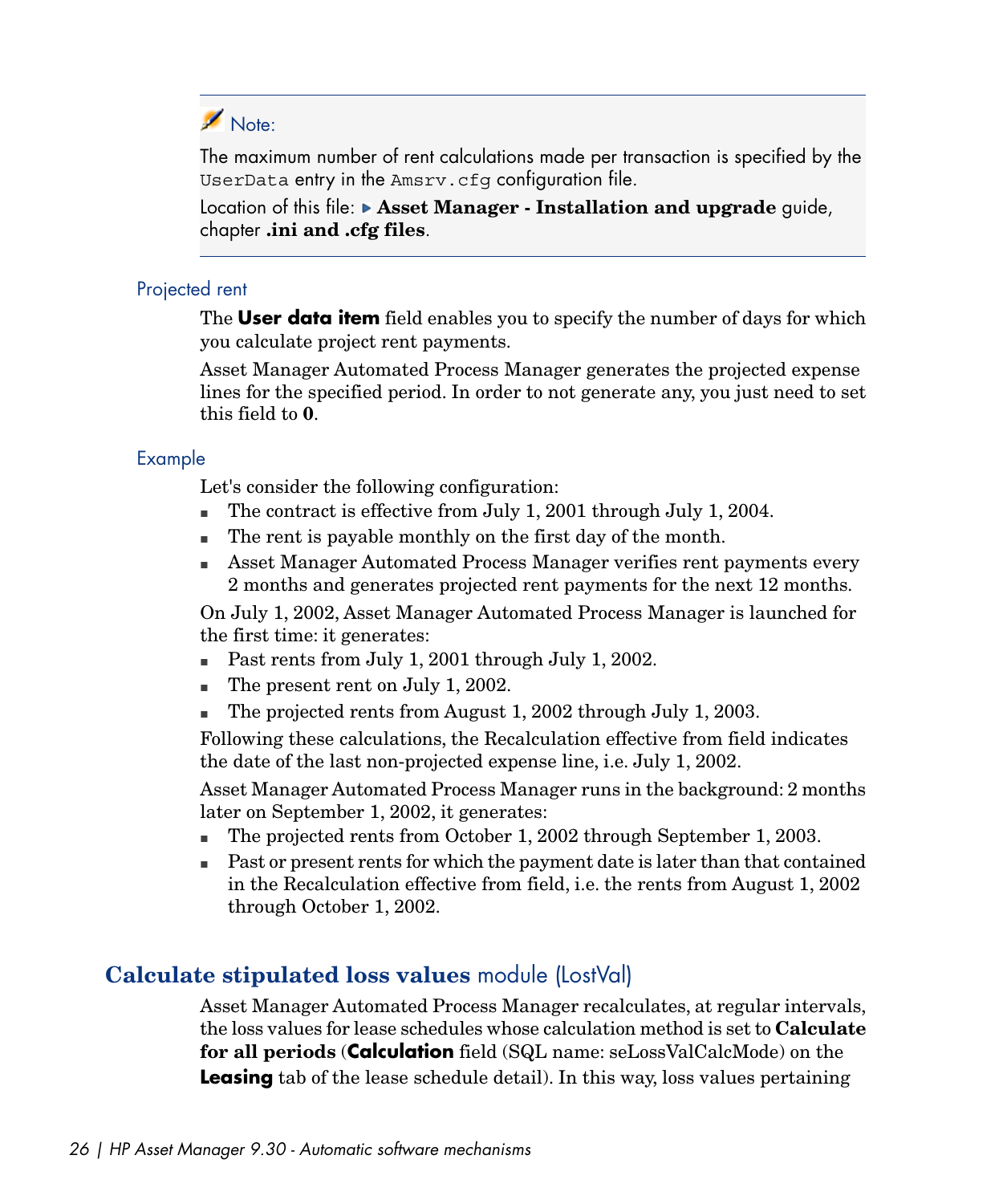to any loss value rules which have been modified since the last time Asset Manager Automated Process Manager accessed the database are updated.

## **Create assets, consumables, etc. corresponding to items received** module (Delivery)

#### **Prerequisites**

This module cannot be executed unless you have already done the following:

- Execute Asset Manager.
- <sup>n</sup> Select the **Administration/ Database options** menu.
- <sup>n</sup> Select the **Procurement/ Let Asset Manager Automated Process Manager create the items received in the portfolio** option.
- <sup>n</sup> Set this option to **Yes**.

#### Task performed by the module

This module is used to process the records from the **Items received** table in order to create received items (assets, consumptions, etc.) in their respective tables.

#### Utility of this mode

Assigning this task to Asset Manager Automated Process Manager rather than the Asset Manager application can increase the performances of those users receiving orders.

#### Frequency of execution

We recommend that you execute this module several times a day if you want the users to be able to quickly access the items received in their respective tables.

## **Execute workflow rules for execution group 'XXX'** (WkGroupXXX) modules

Once a workflow execution group (Example: **ADMIN**) is detected, Asset Manager Automated Process Manager executes the appropriate workflow rules.

#### Monitoring of workflow execution groups

Asset Manager Automated Process Manager monitors the deadlines specific to workflow instances associated with the execution group.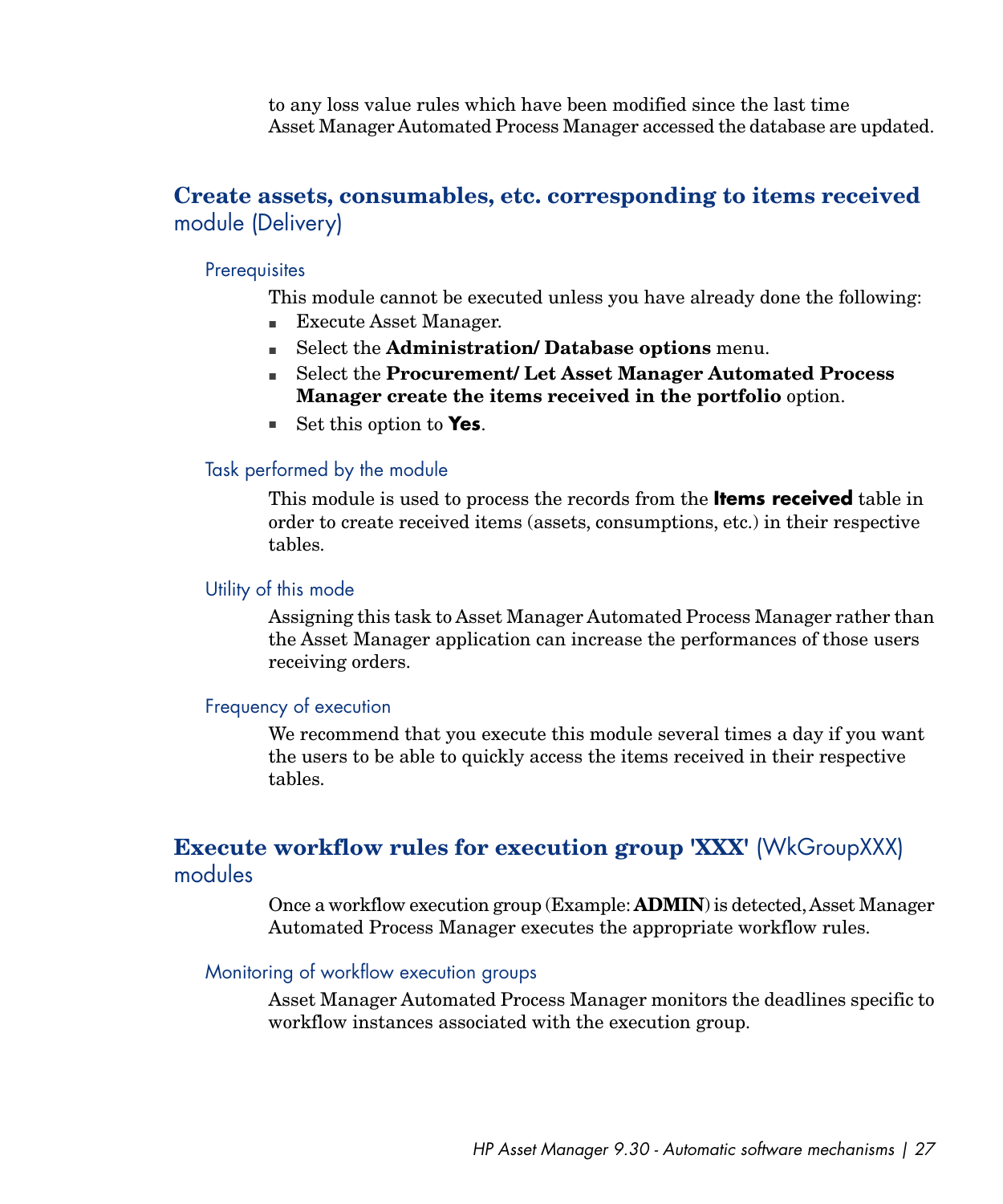Deadlines to be monitored by Asset Manager Automated Process Manager as soon as the activity is triggered are defined in the **Alarms** tab of the detail of the workflow activity.

These deadlines are defined by the time limits defined for the set tasks to be carried out.

# Note:

In the case of deadlines specific to workflow, business calendars specified in the **Time limit** tab in the activity detail are taken into account. When calculating deadlines, these time limits are converted to business hours.

## Processing of **Periodical** type events

According to the frequency defined in the **Parameters** tab in the detail of a **Periodical** type event, Asset Manager Automated Process Manager triggers the event if the activation conditions are met.

Then, the role of Asset Manager Automated Process Manager depends on the event's processing mode as indicated in the **General** tab of the event detail:

**Log event and process by server**: As soon as the event occurs, Asset Manager Automated Process Manager saves it to the table with SQL name "amWfOccurEvent".

Then, Asset Manager Automated Process Manager activates the transition according to the frequency of verification as defined in the configuration screen of Asset Manager Automated Process Manager.

- **Log event and process immediately**: As soon as the event occurs, Asset Manager Automated Process Manager saves it to the table with SQL name "amWfOccurEvent", and activates the transition.
- **Process event immediately without logging**: As soon as the event occurs, Asset Manager Automated Process Manager activates the transition.

## Activation of transitions

Asset Manager Automated Process Manager activates the transitions for events according to the frequency defined in the configuration screen. The following events are concerned:

- **No. System** events.
- <sup>n</sup> **Database** and **Periodical** type events whose processing mode is set to **Log event and process by server**.

#### Execution of tasks

Asset Manager Automated Process Manager executes tasks resulting from **Automatic action** or **Test / script** type activities, except in the possible case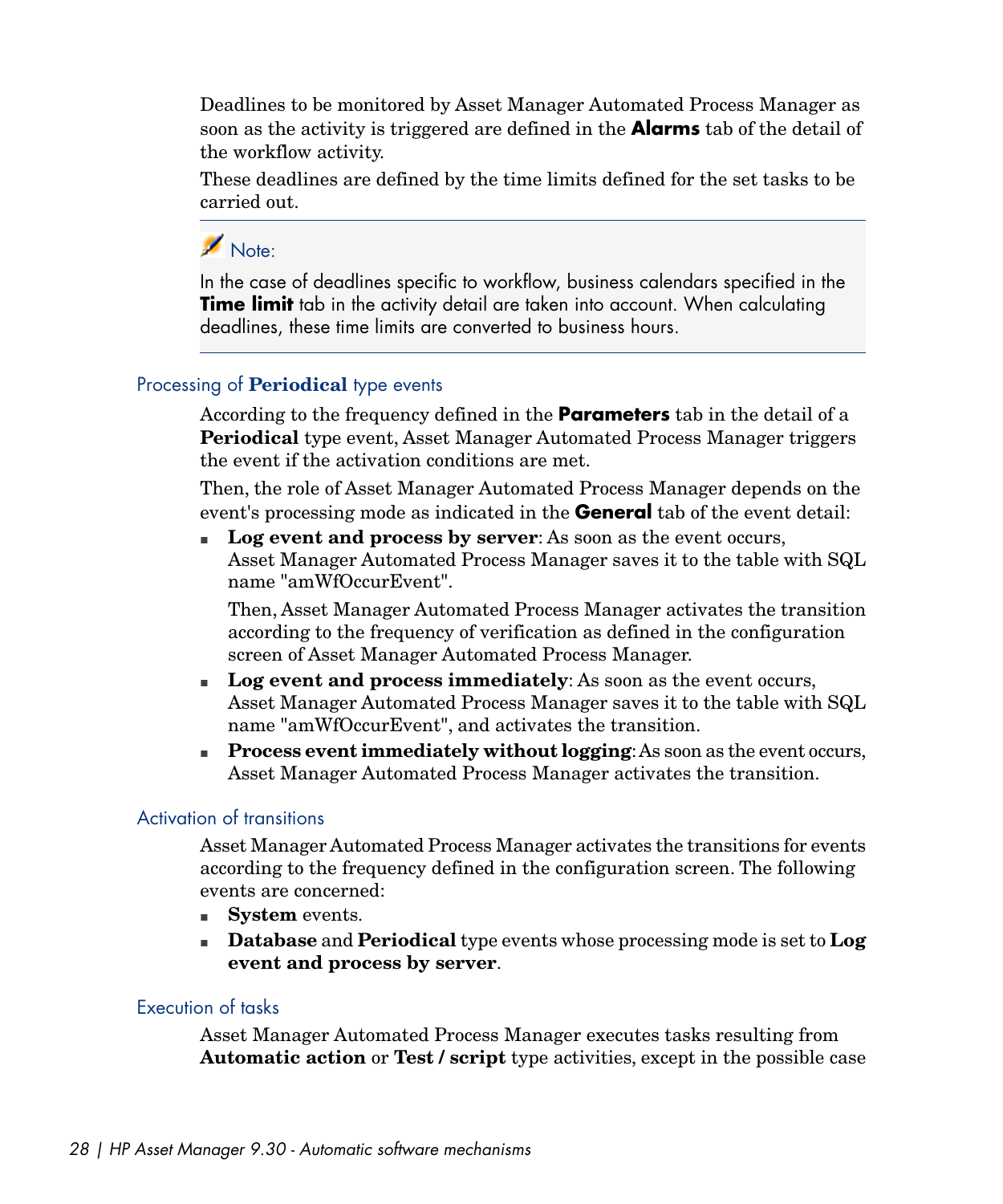of tasks resulting from activities whose **Execute actions immediately** (SQL name: bExecImmediately) box is selected.

The frequency with which Asset Manager Automated Process Manager verifies and performs the tasks it has to carry out is indicated in the configuration screen of Asset Manager Automated Process Manager.

In the case of a task originating from an **Automatic action** or **Test / script** type activity whose **Execute actions immediately** box (SQL name: bExecImmediately) is checked:

- <sup>n</sup> This task is executed by Asset Manager Automated Process Manager if it is Asset Manager Automated Process Manager that activates the transition creating the task. In this case, Asset Manager Automated Process Manager performs the task as soon as the transition it creates is activated.
- <sup>n</sup> Otherwise, the Asset Manager client machine executes the task.

## **Update 'XXX' using DDMI (Discovery and Dependency Mapping Inventory) results** module (DDMISyncXXX)

Asset Manager Automated Process Manager lets you program the retrieval of inventory data from the HP Discovery and Dependency Mapping Inventory database.

The HP Discovery and Dependency Mapping Inventory database is specified in HP Connect-It scenario ddmiamxxx.scn.

Note:

This module is based on the assumption that the machine scan has already been performed.

## **Update statistics for tables** module (Stats)

This module updates the database statistics.

These statistics are used by all the DBMSs supported by Asset Manager to optimize SQL query plans.

If these statistics are not updated, the DBMS will not know which indexes are the most efficient.

We recommend that you execute this module once a week, or every night if your database is heavily modified.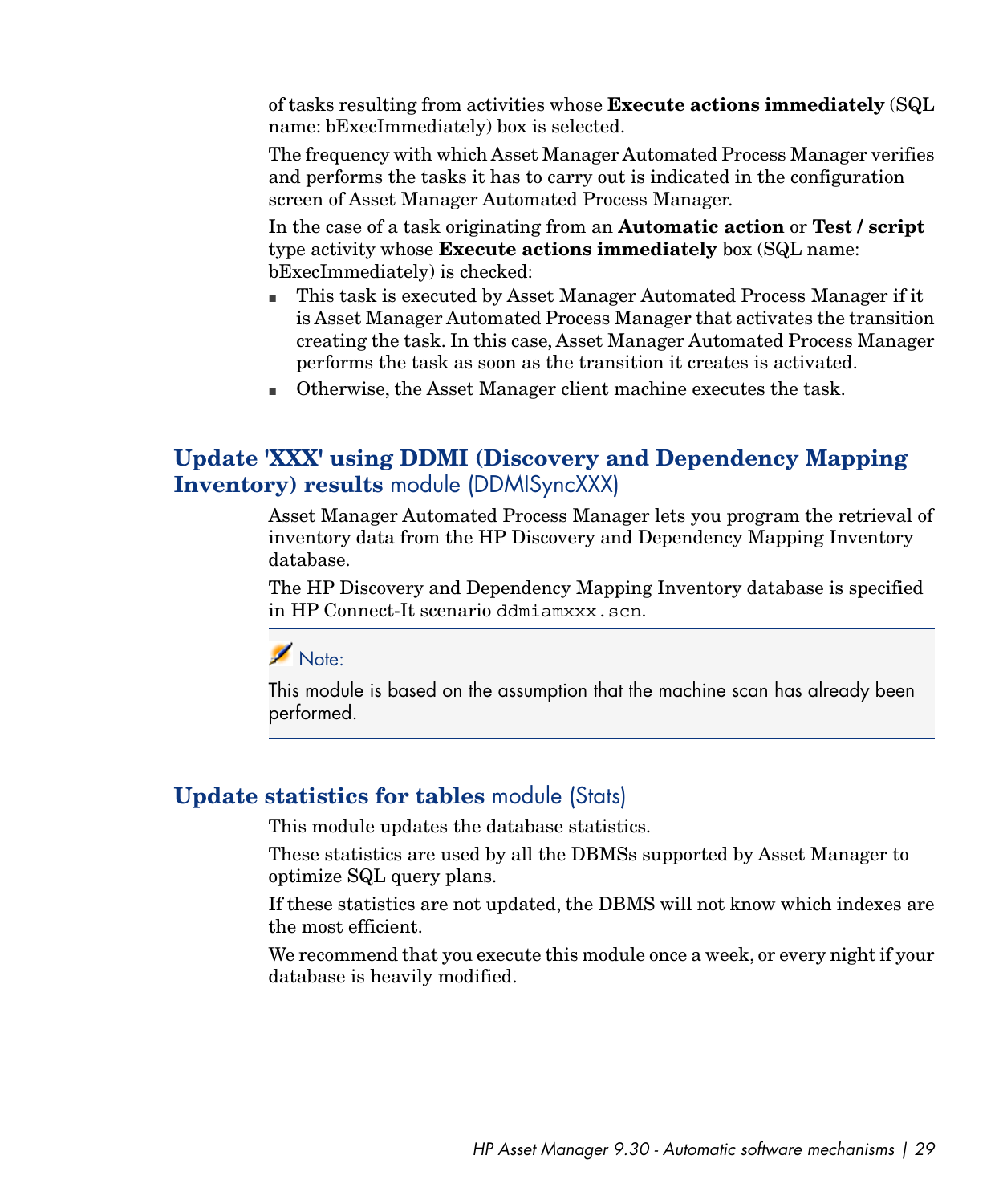## **Purge the input events table** module (PurgeEventInTable)

This module deletes the records from the **Input events** table according to the information in the:

- <sup>n</sup> **Status** field (seStatus) of the **Input events** table (amInputEvent).
- **Deletion** field (seStatus) of the **Input events** table (amInputEvent).
- <sup>n</sup> Expiration time defined by the **Events management/ Expiration time for input events (hours)**, accessible via the **Administration/ Database options** menu in the Asset Manager application.

## Purge the output events table module (PurgeEventOutTable)

This module deletes the records from the **Output events** table according to the information in the:

- <sup>n</sup> **Status** field (seStatus) of the **Output events** table (amOutputEvent).
- **Deletion** field (seStatus) of the **Output events** table (amOutputEvent).
- <sup>n</sup> Expiration time defined by the **Events management/ Expiration time for output events (hours)**, accessible via the **Administration/ Database options** menu in the Asset Manager application.

## **Search for new workflow execution groups** module (WorkflowFinder)

Asset Manager Automated Process Manager monitors the creation of new workflow execution groups.

As soon as Asset Manager Automated Process Manager detects a new workflow execution group **G**, it creates a new monitoring module **Execution of workflow rules for execution group G**.

This mechanism has the following advantages:

- <sup>n</sup> It enables you to define verification timetables for each workflow execution group.
- n Different workflow execution groups can be monitored by different instances of Asset Manager Automated Process Manager.

## **Signal presence of database server** module (UpdateToken)

Asset Manager Automated Process Manager regularly sends a signal to the database server in order to indicate that it is functioning.

If the database server does not receive a signal from Asset Manager Automated Process Manager for over one hour, a message is displayed when a user connects to the database in Asset Manager.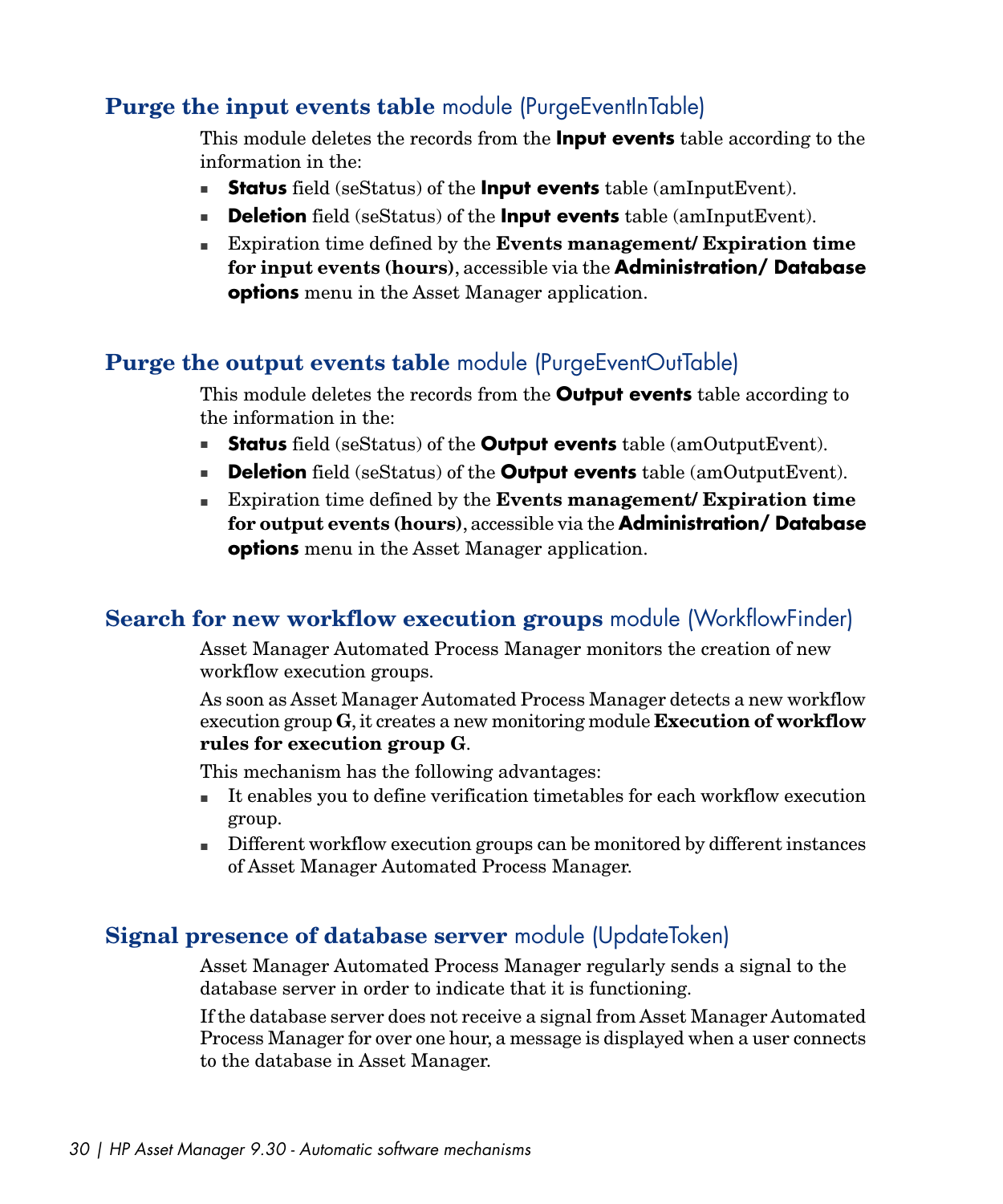This message indicates that Asset Manager Automated Process Manager has not been launched on this database for over one hour and that without this process, monitoring functions will be interrupted.

If the database server goes without receiving a signal from Asset Manager Automated Process Manager for over a week, it is no longer possible to connect to the database.

## **Split expense lines in cost centers** module (CostCenter)

Asset Manager Automated Process Manager handles split operations for expense lines.

#### General overview

Asset Manager Automated Process Manager searches the expense lines to be split: These are the expense lines whose **Split operation status** field (SQL name: seSplitStatus) is set to **Not split**.

By default, all expense lines are to be split, regardless of their status (**Status** field (SQL name: seStatus) of an expense line).

Asset Manager Automated Process Manager splits the designated expense lines. When an expense line is split:

- <sup>n</sup> A debit expense line, equivalent to the split expense line is created in the parent cost center.
- <sup>n</sup> Expense lines are created in the target cost centers, according to the split percentage values. By default, these are **Not split**.

#### Specific example: Managing the removal of a cost center

When you decide to delete a cost center, and the cost center contains expense lines, Asset Manager will not allow you to perform the operation unless the **Authorize extended deletions** option in the **Edit** category of the **Edit/ Options** menu is checked.

In this case, Asset Manager gives you three possibilities:

- Delete all linked records.
- Detach the linked records.
- <sup>n</sup> Attach the linked records to another record.

What happens next depends on the option you choose:

#### Delete all linked records

When a cost center is deleted, Asset Manager deletes:

- n The expense lines of the deleted cost center.
- <sup>n</sup> The expense lines resulting from split operations on the deleted cost center.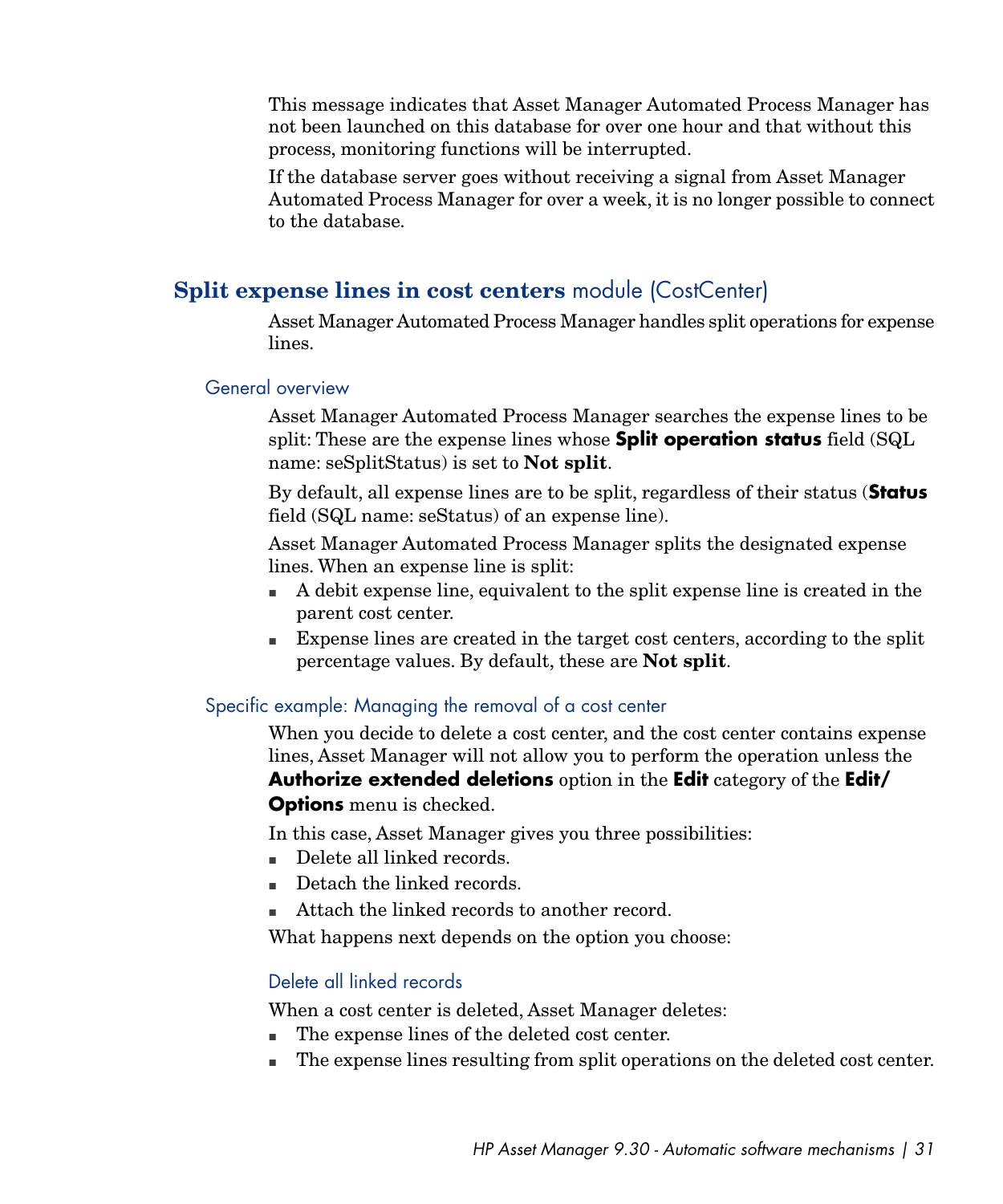An Asset Manager agent modifies the **Split operation status** field (seSplitStatus) so it displays "Not split" at the level of the expense lines highest up in the split operation. When these high-level expense lines were split, they generated the expense lines belonging to the deleted cost center (after any intermediate split operations).

When Asset Manager Automated Process Manager finds these expense lines, which are not split but have generated split expense lines, it deletes all the expense lines resulting from their split operations. In doing this,Asset Manager Automated Process Manager deletes the expense lines that, when split, generated the expense lines belonging to the deleted cost center.

Then Asset Manager Automated Process Manager performs the split operations on those expense lines, which have not yet been split. It thus recalculates, using new parameters, all the expense lines that, when split, generated the expense lines of the deleted cost center.

#### Detach all linked records

In this case:

- <sup>n</sup> The expense lines of the deleted cost center are no longer associated with a cost center.
- $\blacksquare$  The expense lines, which when split generated the expense lines for the deleted cost center, are split again.
- $\blacksquare$  The expense lines, resulting from split operations on the deleted cost center, are not modified.

#### Attach linked records to another record

In this case, you select another cost center X, which takes the place of the deleted cost center:

- n The expense lines of the deleted cost center are attached to cost center X.
- $\blacksquare$  The expense lines, which when split generated the expense lines for the deleted cost center, are split again; cost center X is considered as the new target cost center.
- <sup>n</sup> The expense lines resulting from split operations on the deleted cost center are deleted and the expense lines of cost center X are split.

## **Verify database server time zone** module (TimeZone)

This module verifies the delay between the local time of the server and the client machines. This is useful if you specified a time zone for a client machine (navigation menu **Administration/ System/ Time zones**).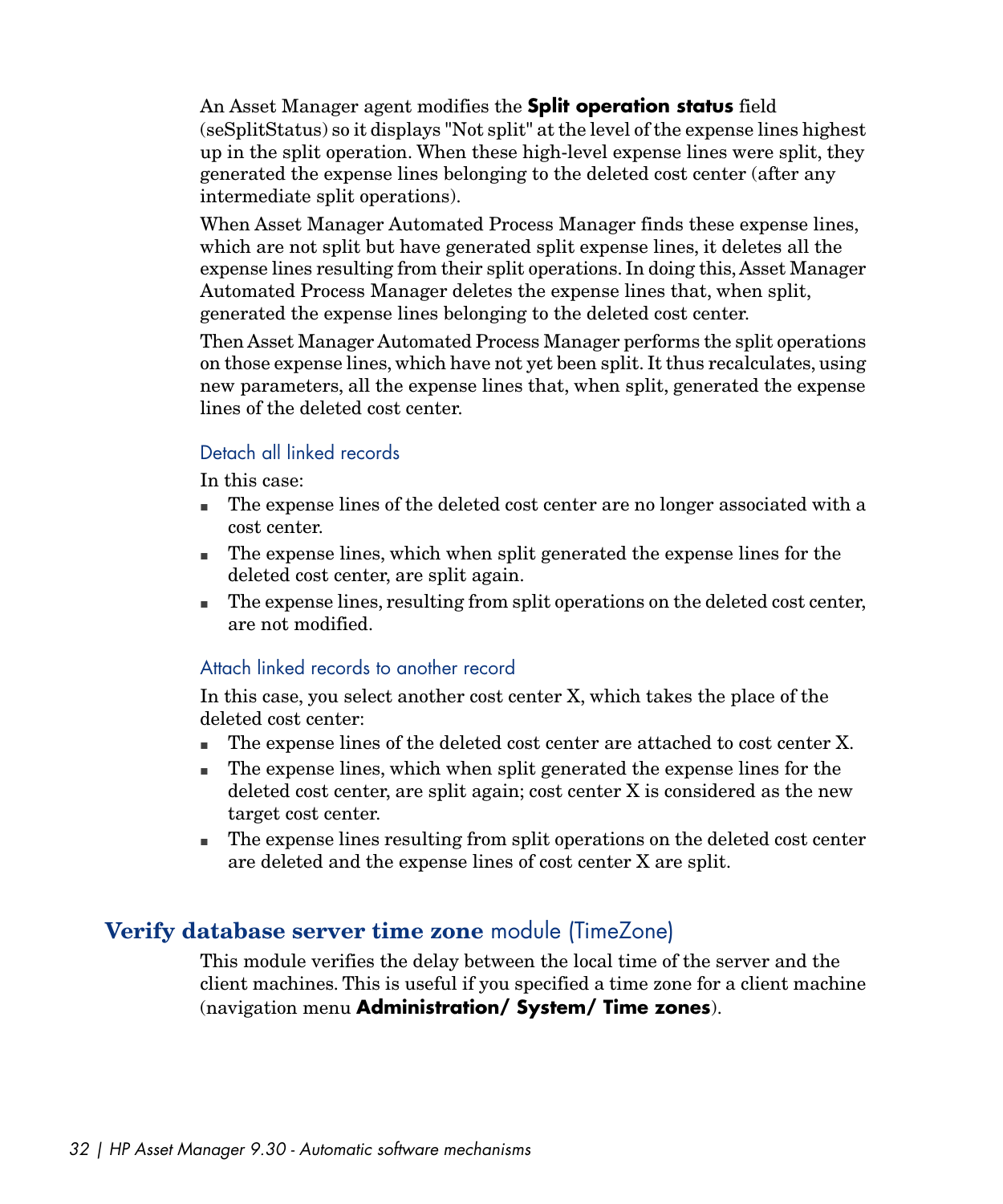## **Verify alarms** module (Alarms)

List of alarms monitored

#### At the asset level

Several key dates are monitored:

- <sup>n</sup> The end-of-reservation date of an asset: This is shown in the **End date** field (SQL name: dtEnd) in the **Portfolio/Reservations** tab of the asset detail.
- <sup>n</sup> The warranty expiration date of an asset: Asset detail, **Maint.** tab, **Warranty end date** field (SQL name: dWarrEnd).
- <sup>n</sup> End-of-term date for lease, rental, loan of an asset: This alarm can only be defined if the acquisition method of the asset (Asset detail, **Acquis.** tab, **Acq. method** field (SQL name: seAcquMethod)) is set to **Lease**, **Rental** or **Loan**. In this case the **Price and conditions** sub-tab of the **Acquis.** tab shows an **Rental/loan end date** field (SQL name: dEndAcqu).
- <sup>n</sup> End-of-rent dates of an asset:Alarms can be attached to end of validity dates (**Acquis.** tab, rent descriptions sub-tabs, **Schedule** frame).

#### At the consumable level

Asset Manager Automated Process Manager monitors the end-of-reservation date for consumables:This is shown in the **Reserv. end date** field (SQL name: dReservEnd) in the reservation detail of a consumable.To access the reservation detail of a consumable:

- 1 Launch Asset Manager.
- 2 Select **Asset lifecycle/ Procurement lifecycle/Requests/ Purchase requests**.
- 3 Select the purchase request reserving the consumable.
- 4 Select the **Composition** tab of the detail of the request that you want to reserve the portfolio item from.
- 5 Display the request line corresponding to the consumable.
- 6 Display the **Reservations** tab of the request line. This tab shows the list of reservations for consumables.
- 7 Display the detail of the reservation.

The monitored field is **End date** (SQL name: dtEnd).

#### At the project level

Asset Manager Automated Process Manager monitors the end dates of project: Project detail, **General** tab, **End** field (SQL name: dEnd).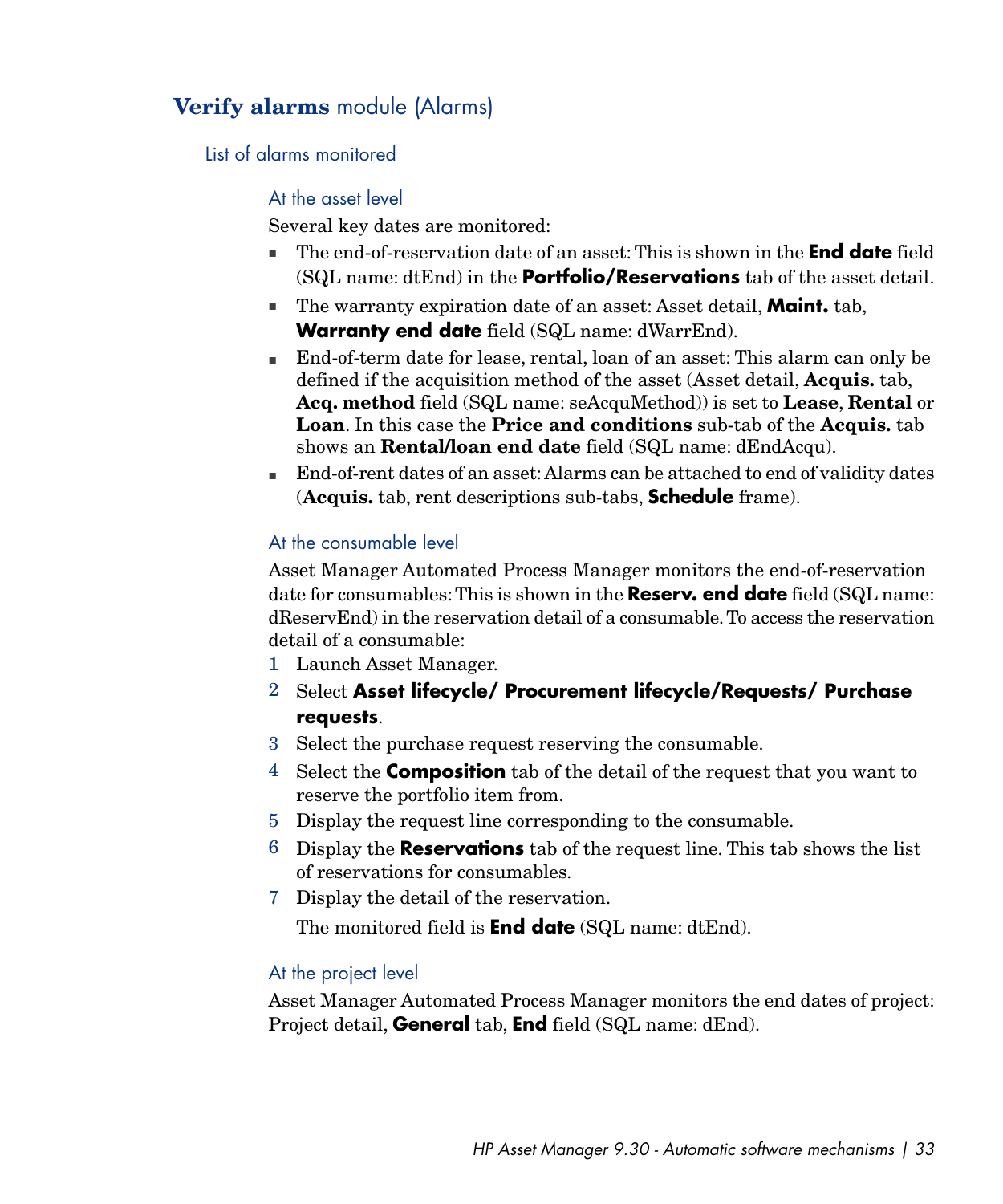## At the contract level

Several key dates are monitored:

- n The end-of-term date: Contract detail, **General** tab, **End** field (SQL name: dEnd).
- <sup>n</sup> If the contract **Type** (SQL name: seType) is **Lease schedule** or **Master lease**, alarms can be attached to the end of term option notice dates. These dates are shown to the right of the **Buyout notice period**,**Renewal notice period** or **Return notice period** fields on the sub-tabs where the possible end of term options, **Renewal**, **Buyout**, **Return**, are described.
- <sup>n</sup> If the contract **Type** (SQL name: seType) is **Lease schedule**, alarms can be attached to contract rent end dates in the **Schedule** frame of the **Rents** tabs.

### At the purchase request level

If the acquisition method of the purchase request (Purchase request detail, **Financing** tab, **Acq. method** field (SQL name: seAcquMethod)) is set to **Lease**, **Rental** or **Loan**, it is possible to define an alarm associated with the rental, lease or loan end dates (**Acq. method** field on the **Financing** tab of the purchase request detail).

The same is true for estimates and orders.

### What happens in two-level alarms when the first level action has been triggered?

In the case of alarms with 2 levels, the triggering of the second level alarm depends on the action carried out at the first level.

- $\blacksquare$  If the first-level alarm triggers an action other than the sending of a message via Asset Manager's internal messaging system (such as sending a message via a third-party messaging system), the second-level alarm will always be triggered at the defined moment.
- <sup>n</sup> If the first level-alarm sends a message to a group of Asset Manager users via the internal messaging system, the action defined at the second level will not be triggered if one or more of the recipients has read the message.

# **Verify null-identifier records** module (History)

This module verifies integrity of the records whose primary keys are null.

These records are automatically created in all the tables when the database is created.

They are used by Asset Manager to perform certain administrative tasks (which is transparent to you).

This module verifies that these records still exists, and will recreate them if necessary.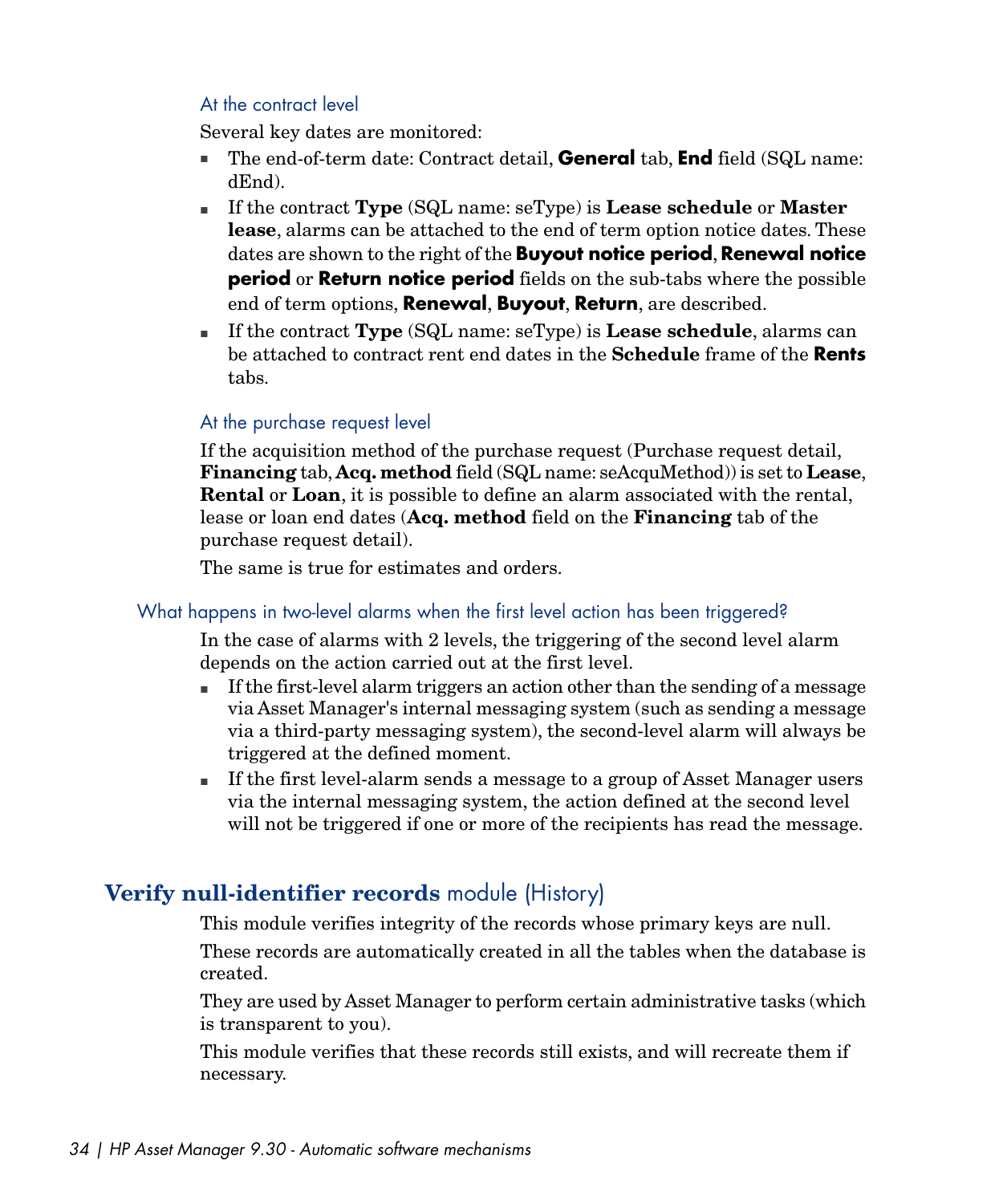We recommend that you execute this module at least once every day to maintain the integrity of the database.

## **Verify history lines** module (History)

Sometimes when a record is destroyed in the database, the corresponding history lines are not destroyed. Asset Manager Automated Process Manager verifies if there are any such history lines; if it finds any it destroys them.

## **Verify stocks** module (Stock)

Asset Manager Automated Process Manager monitors stock reorder levels. For each stock, Asset Manager Automated Process Manager refers to the stock rules defined in the **Manage** tab of the stock detail.

For each stock rule concerning a model:

- <sup>n</sup> Asset Manager Automated Process Manager calculates the quantity of items actually available from the **Assignments** field in the detail of a portfolio item.
- <sup>n</sup> When the quantity falls below the value specified in the **Reorder level** (SQL name: lReordLevel) field of the stock rule detail, Asset Manager Automated Process Manager automatically creates a purchase request.
	- <sup>n</sup> The parameters of the purchase request can be found in the **Auto-request** and **Management** tabs of the detail of the stock.
	- <sup>n</sup> The purchase request specifies the quantity to be reordered (**To order** field (SQL name: lQtyToOrder) in the detail of the stock rule).
- <sup>n</sup> For as long as the request is not fully received, Asset Manager Automated Process Manager does not verify the stock rule that it has generated. Therefore, no new request is sent.
- $\blacksquare$  As soon as delivery of the request is taken in full, Asset Manager Automated Process Manager:
	- <sup>n</sup> Readjusts the stock levels.
	- <sup>n</sup> Erases the contents of the **Request line** field (SQL name: ReqLine) in the stock rule detail.
	- <sup>n</sup> Reactivates the stock rule.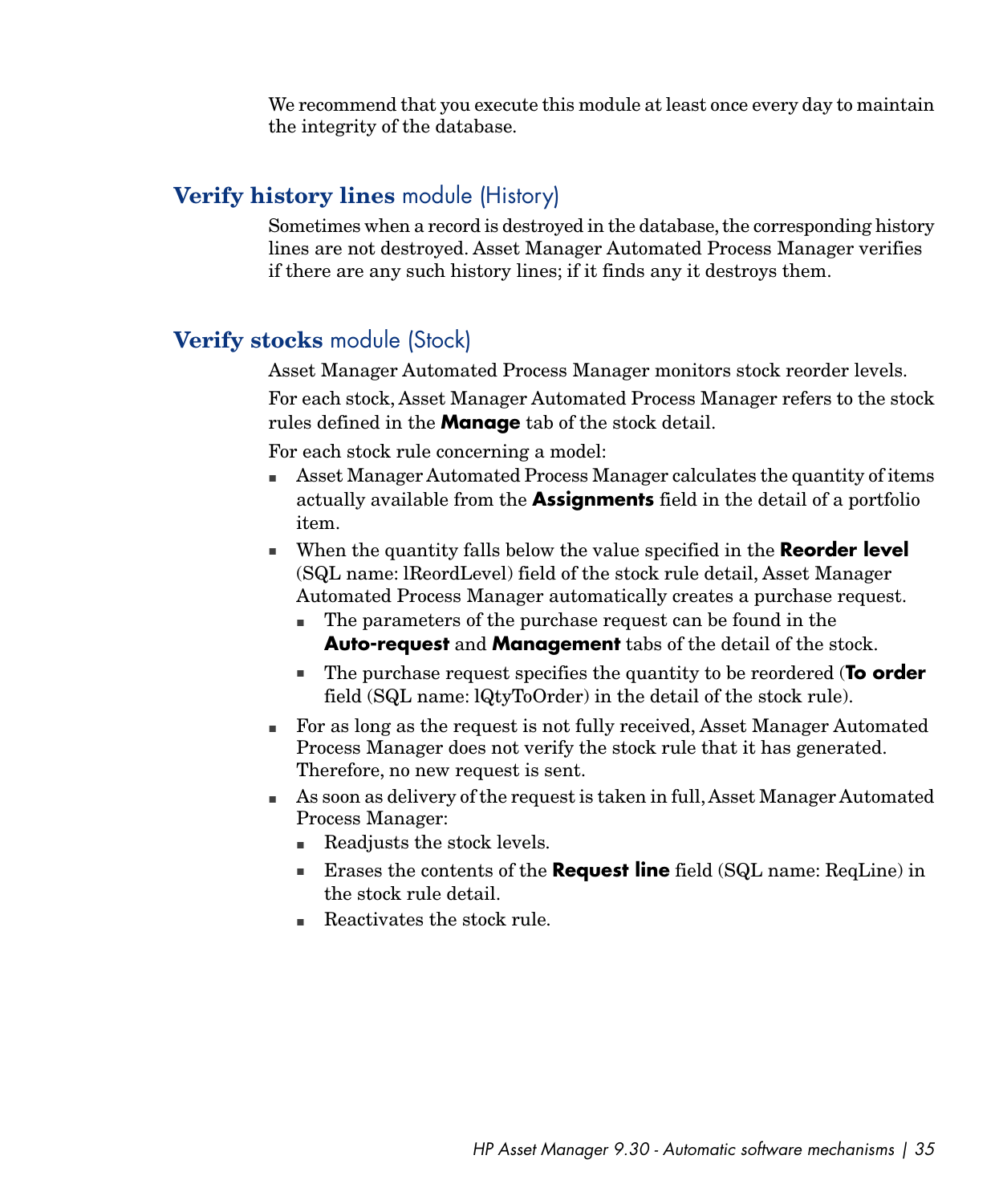*36 | HP Asset Manager 9.30 - Automatic software mechanisms*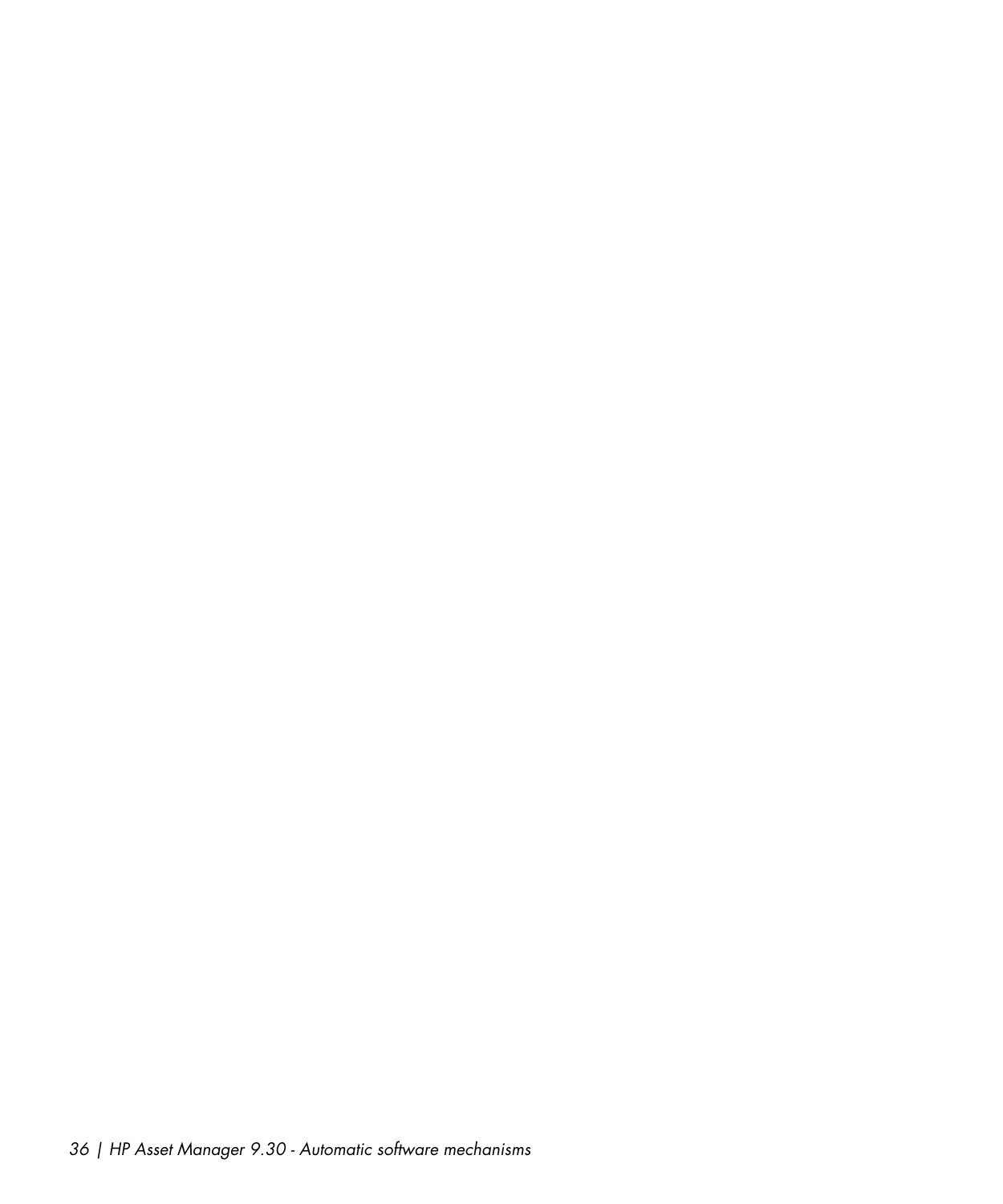# 4 Assets table (amAsset)

This chapter provides an exhaustive list of all the mechanisms dealing with the Assets table. Each section deals with a different type of automatic mechanism.

### **Scripts**

The following tables summarize the objects to which the scripts are attached and describe the operations performed by the scripts.

## Warning: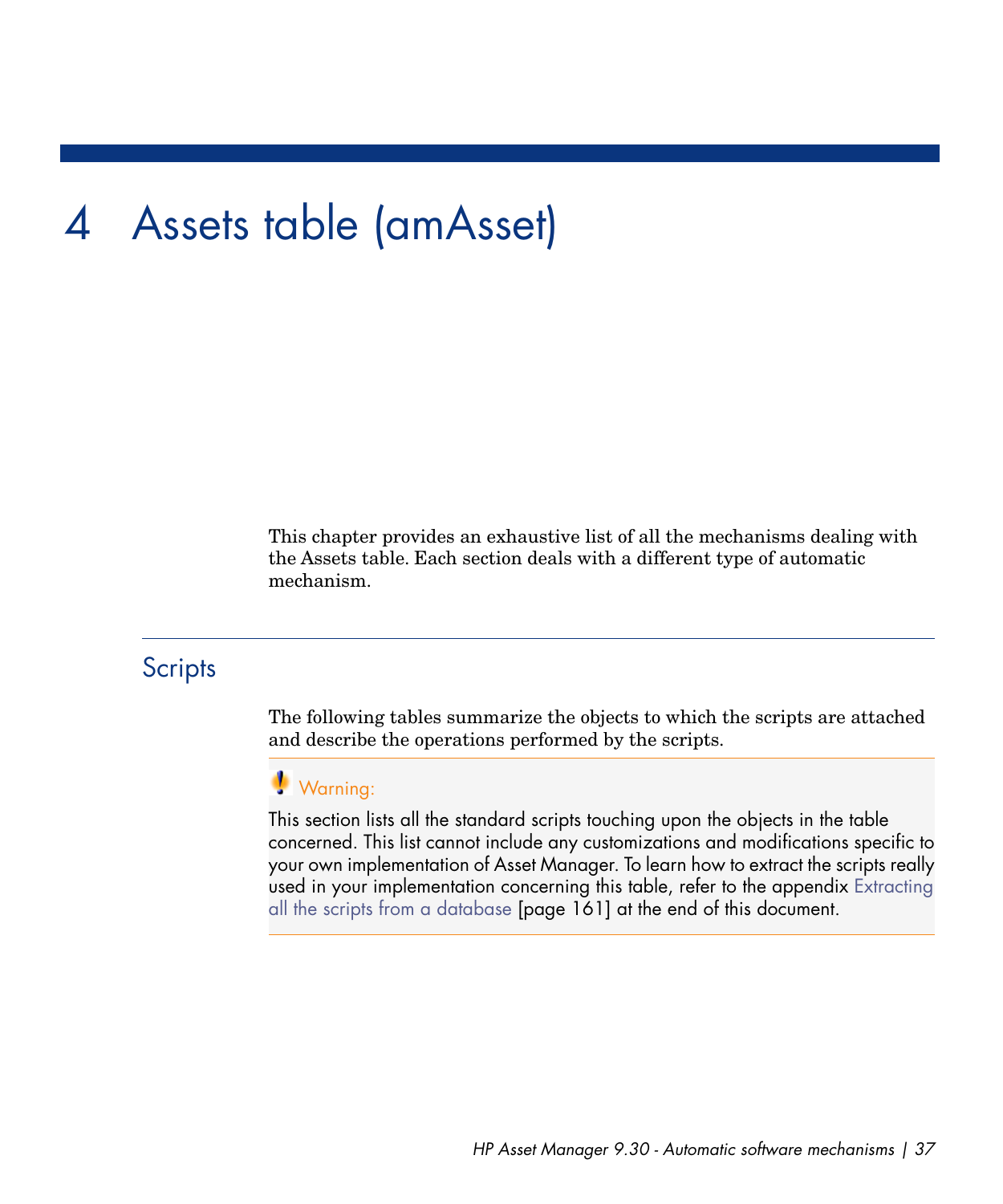#### **Table 4.1. Validity scripts on the table**

| Script                                                                                                                                                                                                                                                                       | Description                                                                                                    |
|------------------------------------------------------------------------------------------------------------------------------------------------------------------------------------------------------------------------------------------------------------------------------|----------------------------------------------------------------------------------------------------------------|
| If Not IsEmpty ([dEndAcqu]) and Not IsEm<br>pty([dStartAcqu]) and [dStartAcqu] > [d<br>EndAcqu] Then<br>Err. Raise (-2009, "The end date (dEnd) m<br>ust be greater than or equal to the sta<br>rt date (dStart).")<br>$RetVal = FALSE$<br>Else<br>$RetVal = TRUE$<br>End If | If the acquisition start date of the asset comes<br>after the acquisition end date, the record is<br>rejected. |

#### **Table 4.2. Default value scripts**

| Object concerned    | Script                                                                   | Description                                                                                                                                                             |
|---------------------|--------------------------------------------------------------------------|-------------------------------------------------------------------------------------------------------------------------------------------------------------------------|
| <b>AcctCode</b>     | RetVal = [Model.AcctCode]                                                | By default, the accounting<br>code of the asset is that of the<br>model.                                                                                                |
| <b>AssetTag</b>     | $RetVal = [Model.Prefix] +$<br>AmCounter ("amAsset AssetTa<br>$g''$ , 6) | By default, the asset tag of the<br>asset is the concatenation of<br>the prefix of the model and the<br>value of the <b>amAsset As-</b><br>setTag counter on 6 figures. |
| dAcquisition        | $RetVal = [dStartAcqu]$                                                  | By default,, the purchase date<br>is set to the start of lease, loan<br>or rental date.                                                                                 |
| dDeprRecalc         | $RetVal = Ambate()$                                                      | By default, this field is set to<br>the current system date.                                                                                                            |
| <b>DeprBasisCur</b> | $RetVal = [PriceCur]$                                                    | By default, the currency in<br>which the depreciation basis<br>of an asset is expressed is<br>identical to the one used to<br>express its purchase value.               |
| <b>DeprValCur</b>   | RetVal = AmDefaultCurrency<br>( )                                        | By default, this field is set to<br>the value of the default cur-<br>rency.                                                                                             |
| dinstall            | $RetVal = Ambate()$                                                      | By default, this field is set to<br>the current system date.                                                                                                            |
| dStartAcqu          | $RetVal = Ambate()$                                                      | By default, this field is set to<br>the current system date.                                                                                                            |
| dtDeprBasisCv       | $RetVal = Ambate()$                                                      | By default, this field is set to<br>the current system date.                                                                                                            |
| dtDeprValCv         | $RetVal = Ambate()$                                                      | By default, this field is set to<br>the current system date.                                                                                                            |
| dtIntPayCv          | $RetVal = Ambate()$                                                      | By default, this field is set to<br>the current system date.                                                                                                            |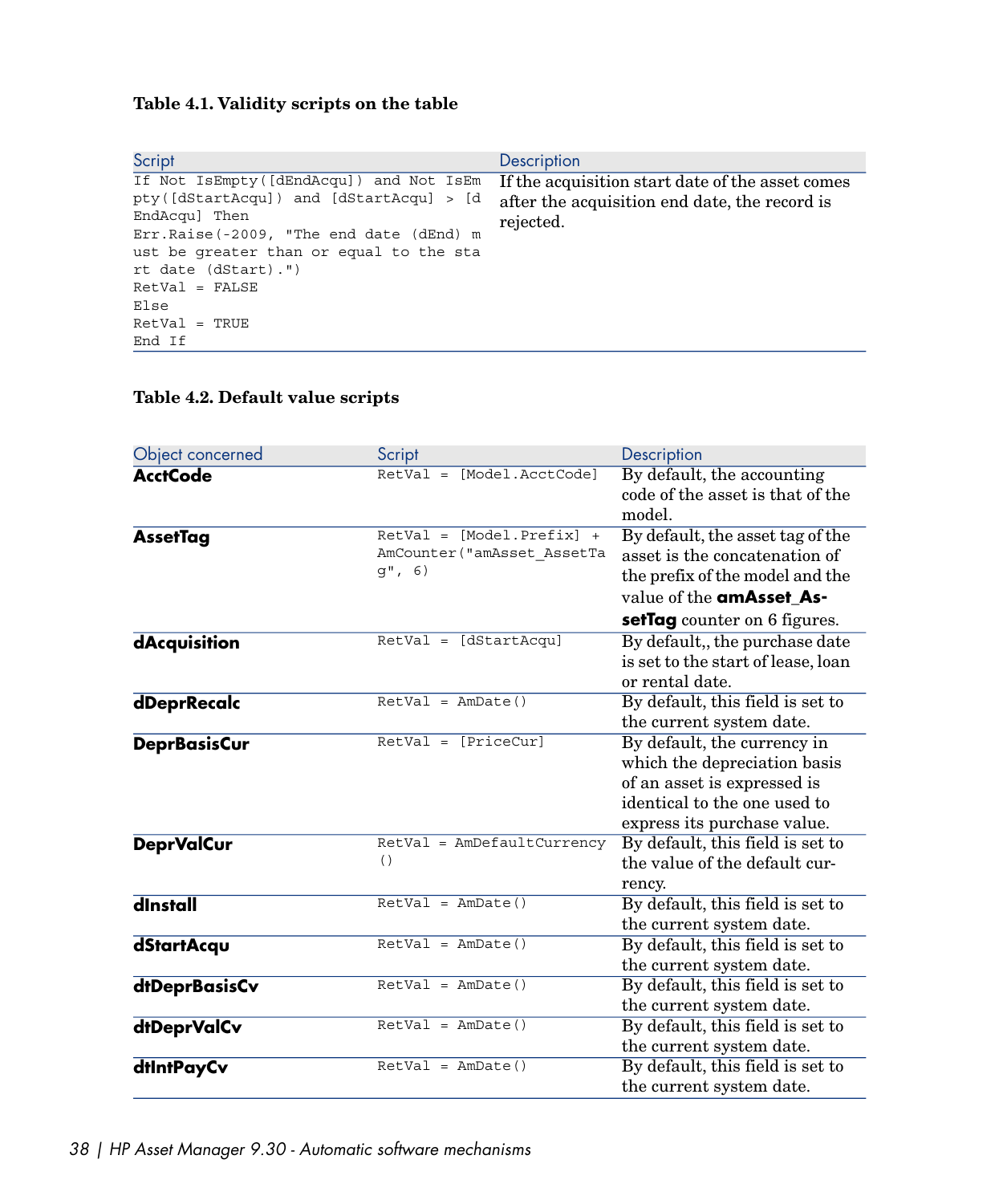| Object concerned    | Script                         | Description                       |
|---------------------|--------------------------------|-----------------------------------|
| dtIntPayTaxCv       | $RetVal = Ambate()$            | By default, this field is set to  |
|                     |                                | the current system date.          |
| dtListPriceCv       | $RetVal = Ambate()$            | By default, this field is set to  |
|                     |                                | the current system date.          |
| dtMarketValCv       | $RetVal = Ambate()$            | By default, this field is set to  |
|                     |                                | the current system date.          |
| dtNetValueCv        | $RetVal = \overline{AmDate()}$ | By default, this field is set to  |
|                     |                                | the current system date.          |
| dtPaymentsCv        | $RetVal = Ambate()$            | By default, this field is set to  |
|                     |                                | the current system date.          |
| <b>dtPriceCv</b>    | $RetVal = Ambate()$            | By default, this field is set to  |
|                     |                                | the current system date.          |
| dtPurchOptValCv     | $RetVal = Ambate()$            | By default, this field is set to  |
|                     |                                | the current system date.          |
| dtResalePriceCv     | $RetVal = Ambate()$            | By default, this field is set to  |
|                     |                                | the current system date.          |
| dtTaxCv             | $RetVal = Ambate()$            | By default, this field is set to  |
|                     |                                | the current system date.          |
| fTotalQty           | $RetVal = 1$                   | By default, the total quantity    |
|                     |                                | of the batch is 1.                |
| <b>IntPayCur</b>    | RetVal = AmDefaultCurrency     | By default, this field is set to  |
|                     | ( )                            | the value of the default cur-     |
|                     |                                | rency.                            |
| <b>IntPayTaxCur</b> | RetVal = AmDefaultCurrency     | By default, this field is set to  |
|                     | ( )                            | the value of the default cur-     |
|                     |                                | rency.                            |
| Label               | RetVal = [AssetTag]            | By default, the label of an as-   |
|                     |                                | set is set to the asset tag. This |
|                     |                                | is only relevant when the as-     |
|                     |                                | set is a cable device.            |
| <b>IDeprSchid</b>   | RetVal = [Model.lDeprSchId     | By default, the depreciation      |
|                     | 1                              | type of an asset is that of its   |
|                     |                                | model.                            |
| <b>Ilconid</b>      | RetVal = [Model.lIconId]       | By default, this field, which     |
|                     |                                | contains the identifier of the    |
|                     |                                | icon used to represent the as-    |
|                     |                                | set, inherits the same value as   |
|                     |                                | that of the model from which      |
|                     |                                | it is derived.                    |
| <b>ListPriceCur</b> | RetVal = AmDefaultCurrency     | By default, this field is set to  |
|                     | $\left( \right)$               | the value of the default cur-     |
|                     |                                | rency.                            |
| <b>ILabelRuleId</b> | RetVal = [Model.lLabelRule     | By default, the label rule of an  |
|                     | Id]                            | asset is set to the model. This   |
|                     |                                | is only relevant when the as-     |
|                     |                                | set is a cable device.            |
|                     |                                |                                   |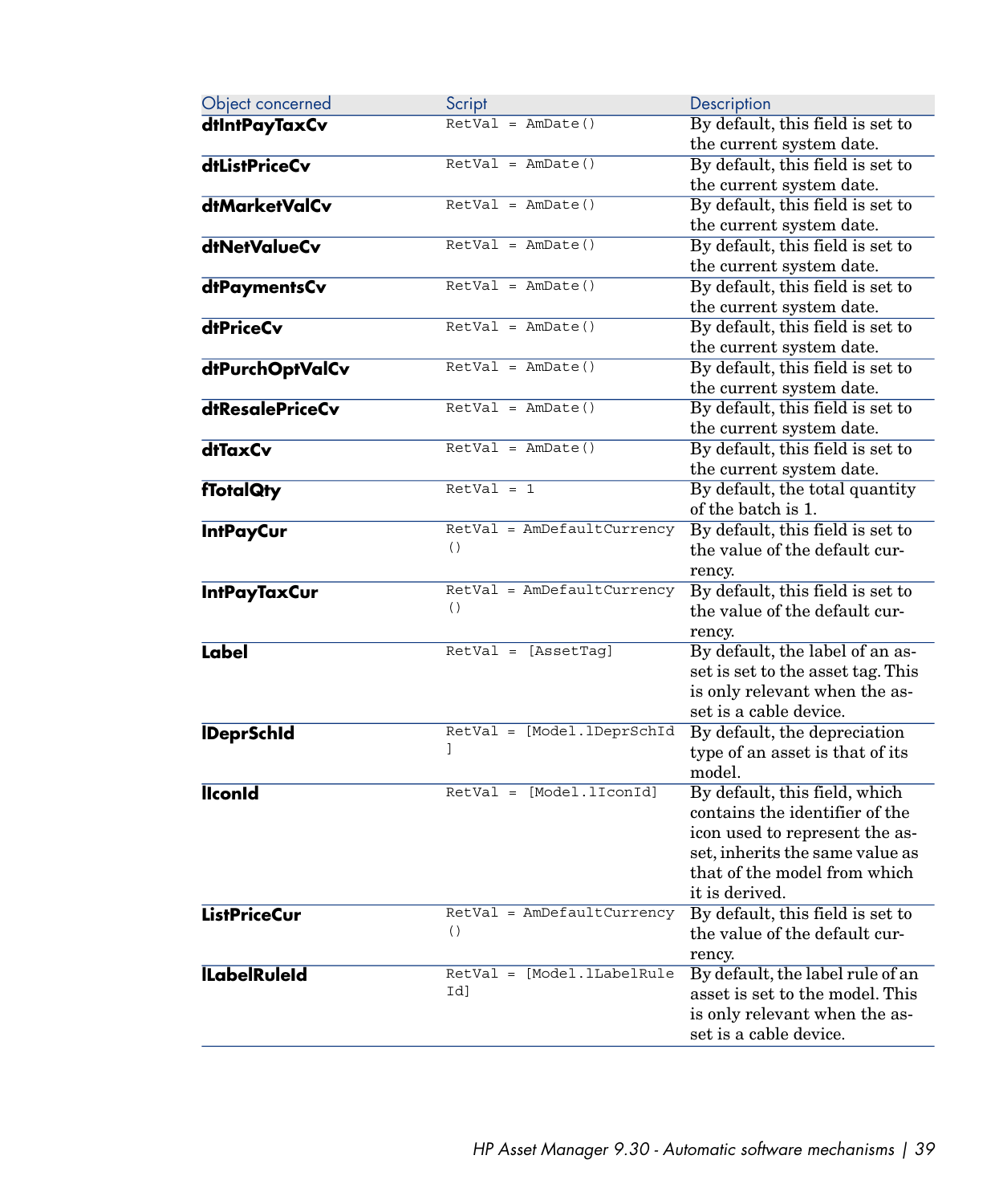| Object concerned         | Script                                 | Description                                                       |
|--------------------------|----------------------------------------|-------------------------------------------------------------------|
| lLessorId                | RetVal = [POrdLine.POrder.             | By default, the lessor of an                                      |
|                          | lSuppId]                               | asset is the supplier of the                                      |
|                          |                                        | purchase order line at the ori-                                   |
|                          |                                        | gin of the creation of the asset.                                 |
| <b>ModelId</b>           | RetVal=[PortfolioItem.lMod             | By default, the model associ-                                     |
|                          | elId]                                  | ated with the asset is that of                                    |
|                          |                                        | the associated portfolio item.                                    |
| <b>IPhotoId</b>          | RetVal = [Model.lPhotoId]              | By default, the photo of the                                      |
|                          |                                        | asset is that of the model.                                       |
| <b>ISoftLicUseRights</b> | RetVal = [Model.lSoftLicUs<br>eRights] | By default, the installation<br>and utilization rights are that   |
|                          |                                        | of the model.                                                     |
| <b>SuppId</b>            | RetVal = [POrdLine.POrder.             | By default, the supplier of an                                    |
|                          | lSuppId]                               | asset is the supplier of the                                      |
|                          |                                        | purchase order line at the ori-                                   |
|                          |                                        | gin of the creation of the asset.                                 |
| <b>MarketValCur</b>      | $RetVal = [PriceCur]$                  | By default, the market value                                      |
|                          |                                        | of the asset is its purchase                                      |
|                          |                                        | price.                                                            |
| <b>mDeprBasis</b>        | $RetVal = [mPrice]$                    | By default, the depreciation                                      |
|                          |                                        | basis of the asset is set to its                                  |
|                          |                                        | purchase value.                                                   |
| <b>mMarketVal</b>        | $RetVal = [mPrice]$                    | By default, the market value                                      |
|                          |                                        | of the asset is its purchase                                      |
|                          |                                        | price.                                                            |
| <b>NetValueCur</b>       | RetVal = AmDefaultCurrency             | By default, this field is set to                                  |
|                          | ( )                                    | the value of the default cur-                                     |
|                          |                                        | rency.                                                            |
| <b>PaymentsCur</b>       | RetVal = AmDefaultCurrency<br>( )      | By default, this field is set to                                  |
|                          |                                        | the value of the default cur-                                     |
|                          |                                        | rency.                                                            |
| <b>PriceCur</b>          | RetVal = AmDefaultCurrency<br>( )      | By default, this field is set to<br>the value of the default cur- |
|                          |                                        | rency.                                                            |
| <b>PurchOptValCur</b>    | RetVal = AmDefaultCurrency             | By default, this field is set to                                  |
|                          | ( )                                    | the value of the default cur-                                     |
|                          |                                        | rency.                                                            |
| <b>ResalePriceCur</b>    | RetVal = AmDefaultCurrency             | By default, this field is set to                                  |
|                          | ( )                                    | the value of the default cur-                                     |
|                          |                                        | rency.                                                            |
| sePeriodicity            | $RetVal = 30$                          | By default, the frequency of                                      |
|                          |                                        | associated rent payments is                                       |
|                          |                                        | monthly (30 days).                                                |
| seSoftLicMulti           | RetVal = [Model.seSoftLicM             | By default, the software li-                                      |
|                          | ulti]                                  | cense type is that of the associ-                                 |
|                          |                                        | ated model.                                                       |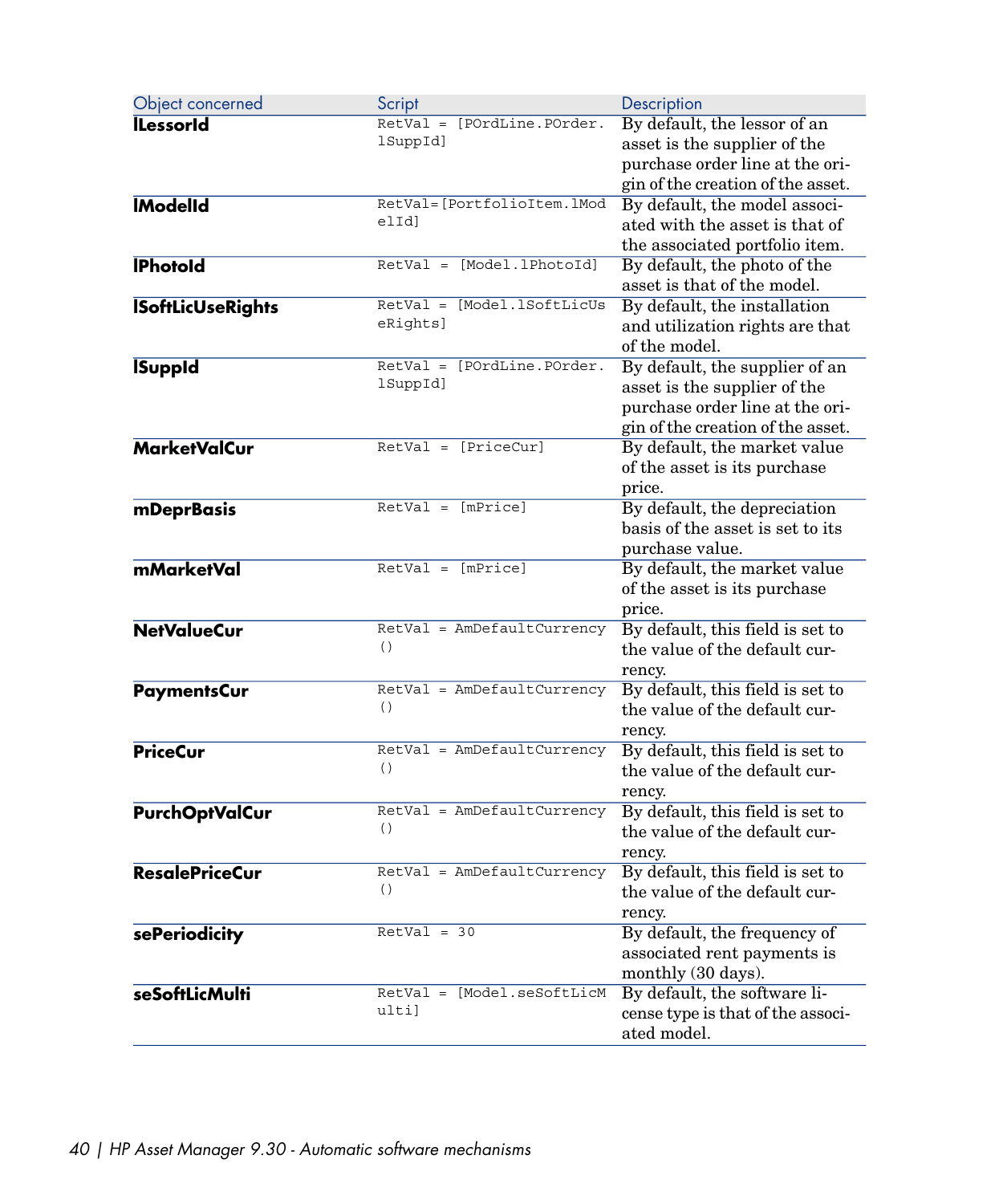| Object concerned | Script                                     | Description                                                                                |
|------------------|--------------------------------------------|--------------------------------------------------------------------------------------------|
| seSoftLicType    | [Model.seSoftLicT<br>RetVal<br>$=$<br>ype] | By default, the software utiliz-<br>ation license type is that of the<br>associated model. |
| <b>SoftMedia</b> | [Model.SoftMedia]<br>$RetVal =$            | By default, the installation<br>media is that of the associated<br>model.                  |
| <b>SoftOS</b>    | [Model.SoftOS]<br>RetVal<br>$=$            | By default, the operating sys-<br>tem is that of the associated<br>model.                  |
| <b>TaxCur</b>    | RetVal = AmDefaultCurrency<br>( )          | By default, this field is set to<br>the value of the default cur-<br>rency.                |

### **Table 4.3. Read-Only scripts**

| Object concerned | Script                                                                                     | Description |
|------------------|--------------------------------------------------------------------------------------------|-------------|
| fTotalQty        | $RetVal = (2 = [Model.Nature.$<br>seMqtConstraint] OR [lMode<br>$ld = 0$ OR $[lastId] < 0$ |             |

### **Table 4.4. Irrelevance scripts**

| Object concerned | Script                                                                                     | Description                                                                                                                                                                                      |
|------------------|--------------------------------------------------------------------------------------------|--------------------------------------------------------------------------------------------------------------------------------------------------------------------------------------------------|
| dAcquisition     | $RetVal = (0 \leq s)$ [seAcquMethod<br>$\left  \ \right $                                  | This field, containing the ac-<br>quisition date of the asset, is<br>only relevant if the acquisition<br>method of the asset is <b>Pur-</b><br>chase.                                            |
| dDeprRecalc      | $RetVal = (0 \leq s)$ [seAcquMethod<br>$\left  \ \right\rangle$                            | This field, containing the es-<br>timation date of depreciations<br>and the residual value of the<br>asset, is only relevant if the<br>acquisition method of the as-<br>set is <b>Purchase</b> . |
| dEndAcqu         | $RetVal = (1 \leq s)$ [seAcquMethod<br>AND 2<>[seAcquMethod] AN<br>3<>[seAcquMethod])<br>D | This field, containing the end<br>of acquisition date of the asset,<br>is only relevant if the acquisi-<br>tion method of the asset is<br>Rental, Lease, or Loan.                                |
| dIntPay          | $RetVal = (1 \leftarrow [seAcquMethod$<br>AND 2<>[seAcquMethod])                           | This field, containing the ini-<br>tial payment date of the asset,<br>is only relevant if the acquisi-<br>tion method of the asset is<br>Rental, Lease.                                          |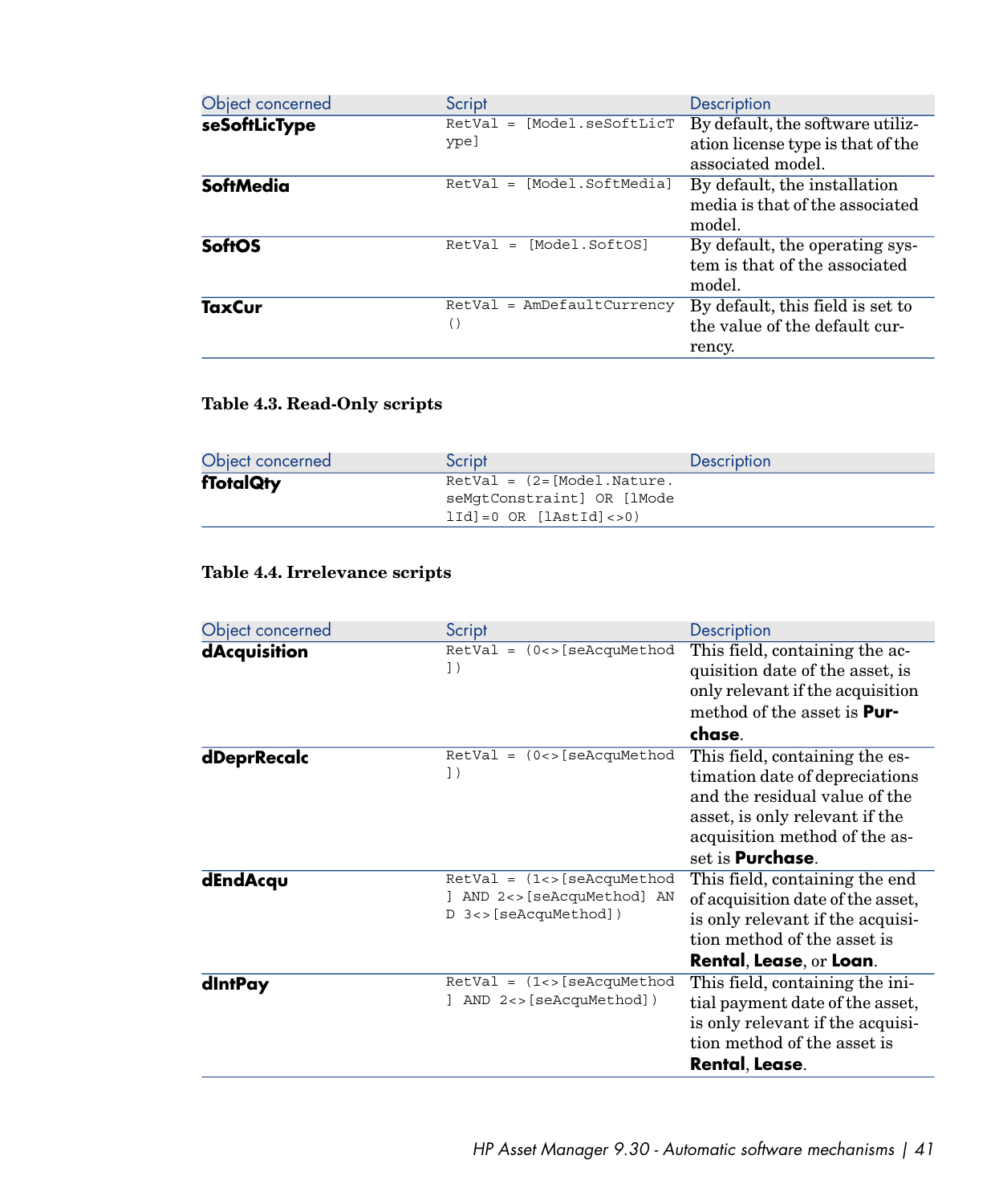| Object concerned         | Script                                                                                                                                                           | Description                                                                                                                                           |
|--------------------------|------------------------------------------------------------------------------------------------------------------------------------------------------------------|-------------------------------------------------------------------------------------------------------------------------------------------------------|
| <b>FixedAstNo</b>        | $RetVal = (0 \leq s)$ [seAcquMethod]<br>$\left  \ \right\rangle$                                                                                                 | This field, containing the fixed<br>asset number of the asset, is<br>only relevant if the acquisition<br>method of the asset is <b>Pur-</b><br>chase. |
| Label                    | $RetVal = 1$<br>' Must be an asset and a d<br>evice<br>if [Model.Nature.seBasis]<br>= 1 and [Model.Nature.bDe<br>$vice] > 0$ then<br>$RetVal = 0$<br>end if      | This field, which contains the<br>label of the asset, is only relev-<br>ant if the asset is a cable<br>device.                                        |
| <b>IAcquCntrid</b>       | $RetVal = (1 \Leftrightarrow [seAcquMethod$<br>] AND 2<>[seAcquMethod] AN<br>D 3<>[seAcquMethod])                                                                | The link to a lease schedule is<br>only relevant if the acquisition<br>method is <b>Rental</b> , Lease or<br>Loan.                                    |
| Language                 | $RetVal = (0 = [Model.Nature.$<br>bSoftLicense])                                                                                                                 | This field, containing the lan-<br>guage version of the software,<br>is only relevant if the asset is<br>a software item.                             |
| <b>IDeprSchid</b>        | $RetVal = (0 \Leftrightarrow [seAcquMethod$<br>$\left  \ \right\rangle$                                                                                          | The link to a depreciation type<br>is only relevant if the acquisi-<br>tion method of the asset is<br>Purchase.                                       |
| <b>LessorCode</b>        | $RetVal = (1 \Leftrightarrow [seAcquMethod$<br>] AND 2<>[seAcquMethod])                                                                                          | This field, containing the<br>lessor code, is only relevant if<br>the acquisition method of the<br>asset is <b>Rental</b> or Lease.                   |
| <b>ILabelRuleId</b>      | $RetVal = 1$<br>' Must be an asset and a d<br>evice<br>if [Model.Nature.seBasis]<br>$= 1$ and<br>[Model.Nature.bDe<br>$vice] > 0$ then<br>$RetVal = 0$<br>end if | This link to the label rule of<br>the asset is only relevant if the<br>asset is a cable device.                                                       |
| <b>ILessorId</b>         | $RetVal = (1 \Leftrightarrow [seAcquMethod$<br>] AND 2<>[seAcquMethod] AN<br>D 3<>[seAcquMethod])                                                                | The link to a lessor is only<br>relevant if the acquisition<br>method is <b>Rental</b> , Lease or<br>Loan.                                            |
| <b>ILicCntrId</b>        | $RetVal = (0 = [Model.Nature.$<br>bSoftLicensel)                                                                                                                 | The link to a license contract<br>is only relevant if the asset is<br>a software item.                                                                |
| <b>ISoftLicUseRights</b> | $RetVal = (0 = [Model.Nature.$<br>bSoftLicense])                                                                                                                 | This field, containing the<br>number of utilization or install-<br>ation rights, is only relevant<br>if the asset is a software item.                 |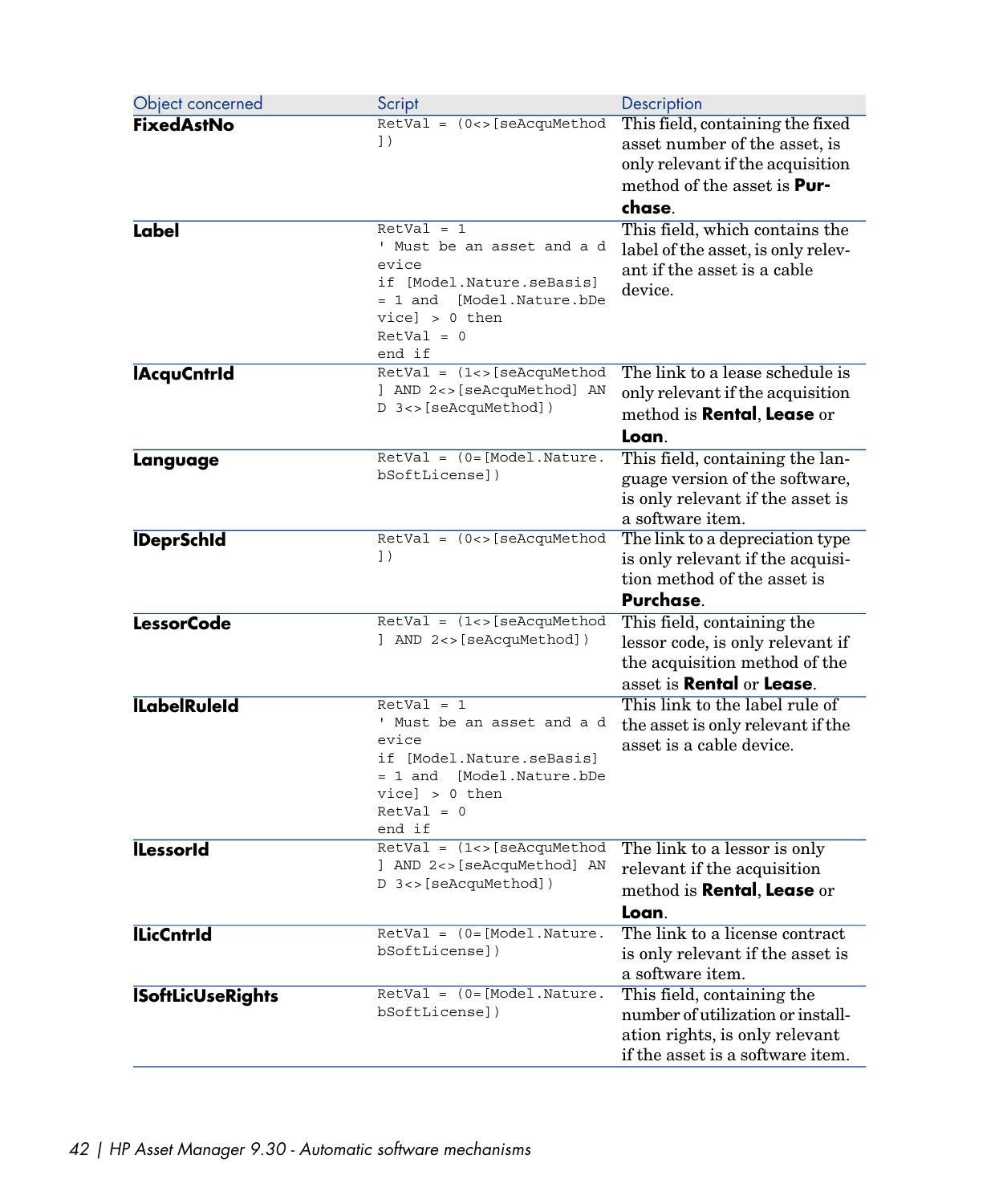| Object concerned  | Script                                                                                            | Description                                                                                                                                                                                     |
|-------------------|---------------------------------------------------------------------------------------------------|-------------------------------------------------------------------------------------------------------------------------------------------------------------------------------------------------|
| mDeprBasis        | $RetVal = (0 \leq s[seAcquMethod$<br>1)                                                           | This field, containing the de-<br>preciation basis of the asset,<br>is only relevant if the acquisi-<br>tion method of the asset is<br>Purchase.                                                |
| mDeprVal          | $RetVal = (0 \Leftrightarrow [seAcquMethod$<br>1)                                                 | This field, containing the de-<br>preciation value of the asset,<br>is only relevant if the acquisi-<br>tion method of the asset is<br>Purchase.                                                |
| mintPay           | $RetVal = (1 \Leftrightarrow [seAcquMethod$<br>] AND 2<>[seAcquMethod])                           | This field, containing the ini-<br>tial payment for the asset, is<br>only relevant if the acquisition<br>method of the asset is <b>Rental</b> ,<br>Lease.                                       |
| mintPayTax        | $RetVal = (1 \Leftrightarrow [seAcquMethod$<br>] AND 2<>[seAcquMethod])                           | This field, containing the total<br>amount of taxes on the initial<br>payment made when acquiring<br>the asset, is only relevant if<br>the acquisition method of the<br>asset is Rental, Lease. |
| <b>mListPrice</b> | $RetVal = (0 \Leftrightarrow [seAcquMethod$<br>] AND 1<>[seAcquMethod] AN<br>D 2<>[seAcquMethod]) | This field, containing list price<br>of the asset, is only relevant if<br>the acquisition method of the<br>asset is Purchase, Rental or<br>Lease.                                               |
| <b>mNetValue</b>  | $RetVal = (0 \Leftrightarrow [seAcquMethod$<br>1)                                                 | This field, containing the resid-<br>ual value of the asset, is only<br>relevant if the acquisition<br>method of the asset is <b>Pur-</b><br>chase.                                             |
| mPrice            | $RetVal = (0 \leq s)$ [seAcquMethod<br>$\left  \ \right\rangle$                                   | This field, containing the pur-<br>chase price of the asset, is only<br>relevant if the acquisition<br>method of the asset is Pur-<br>chase.                                                    |
| mPurchOptVal      | $RetVal = (2 \lt b)$ [seAcquMethod<br>$\left  \ \right\rangle$                                    | This field, containing buyout<br>value of the asset, is only rel-<br>evant if the acquisition meth-<br>od of the asset is Lease.                                                                |
| mTax              | $RetVal = (0 \Leftrightarrow [seAcquMethod$<br>J)                                                 | This field, containing the pur-<br>chase price of the asset, is only<br>relevant if the acquisition<br>method of the asset is Pur-<br>chase.                                                    |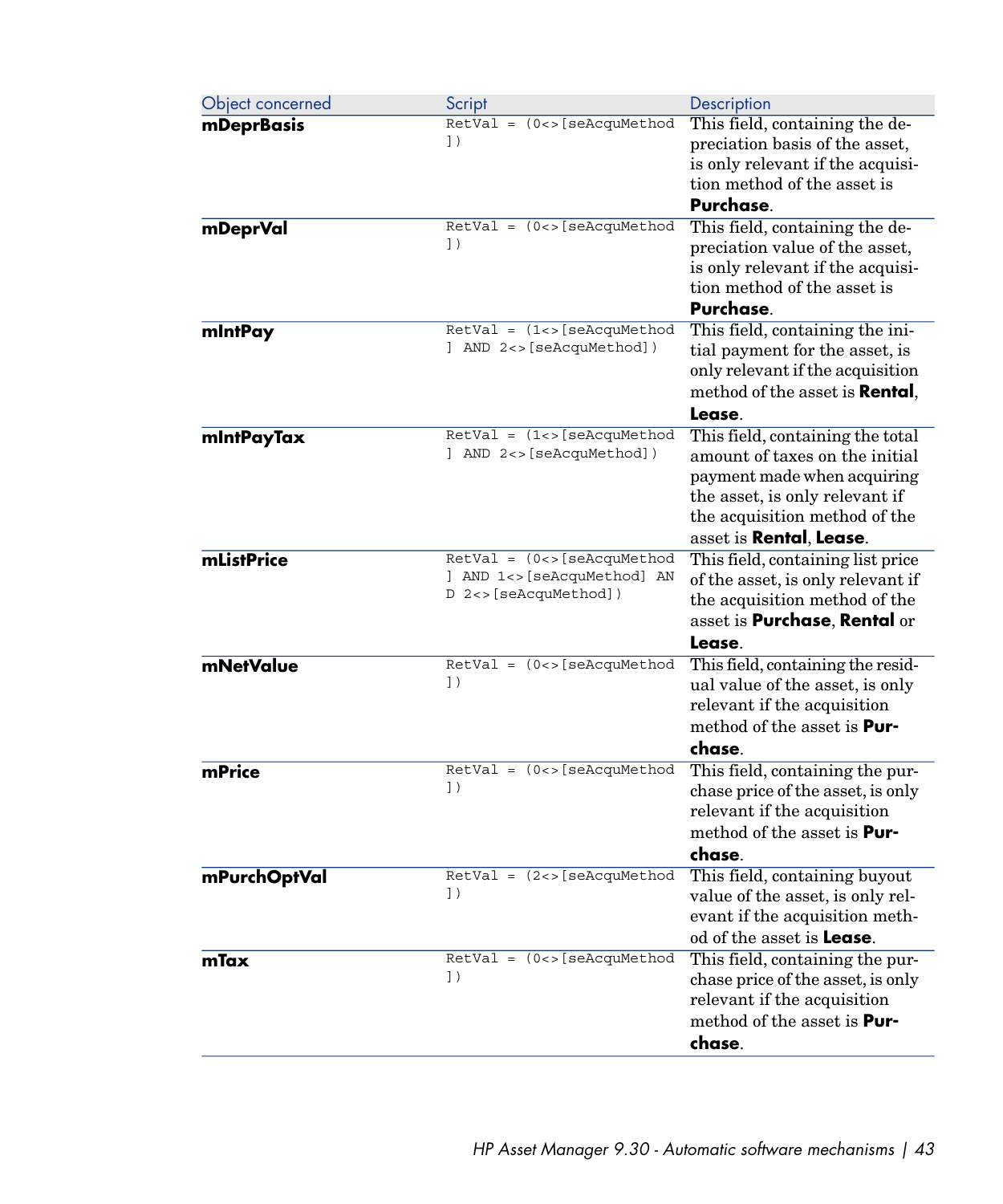| Object concerned    | Script                                                                                                                                             | Description                                                                                                                                                             |
|---------------------|----------------------------------------------------------------------------------------------------------------------------------------------------|-------------------------------------------------------------------------------------------------------------------------------------------------------------------------|
| pDiscount           | $RetVal = (0 \Leftrightarrow [seAcquMethod$<br>] AND 1<>[seAcquMethod] AN<br>D 2<>[seAcquMethod])                                                  | This field, containing the<br>standard discount price of the<br>asset, is only relevant if the<br>acquisition method of the as-<br>set is Purchase, Rental or<br>Lease. |
| sCnxCount           | $RetVal = 1$<br>' Must be connectable<br>if [Model.Nature.seBasis]<br>= 1 and [Model.Nature.bIs<br>$CrxClient] > 0$ then<br>$RetVal = 0$<br>end if | This field is only relevant for<br>cable devices.                                                                                                                       |
| seCnxStatus         | $RetVal = 1$<br>' Must be connectable<br>if [Model.Nature.seBasis]<br>= 1 and [Model.Nature.bIs<br>$CrxClient] > 0$ then<br>$RetVal = 0$<br>end if | This field is only relevant for<br>cable devices.                                                                                                                       |
| seSoftLicType       | $RetVal = (0 = [Model.Nature.$<br>bSoftLicense])                                                                                                   | This link, containing the util-<br>ization license type, is only<br>relevant if the asset is a soft-<br>ware item.                                                      |
| <b>SharingName</b>  | $RetVal = 1$<br>' Must be connectable<br>if [Model.Nature.seBasis]<br>= 1 and [Model.Nature.bIs<br>$CrxClient] > 0$ then<br>$RetVal = 0$<br>end if | This field is only relevant for<br>cable devices.                                                                                                                       |
| <b>sMaxCnxCount</b> | $RetVal = 1$<br>' Must be connectable<br>if [Model.Nature.seBasis]<br>= 1 and [Model.Nature.bIs<br>$CrxClient] > 0$ then<br>$RetVal = 0$<br>end if | This field is only relevant for<br>cable devices.                                                                                                                       |
| <b>SoftMedia</b>    | $RetVal = (0 = [Model.Nature.$<br>bSoftLicense])                                                                                                   | This field, containing the in-<br>stallation media, is only relev-<br>ant if the asset is a software<br>item.                                                           |
| <b>SoftOS</b>       | $RetVal = (0 = [Model.Nature.$<br>bSoftLicense])                                                                                                   | This link, containing the oper-<br>ating system, is only relevant<br>if the asset is a software item.                                                                   |
| <b>TerminOpt</b>    | $RetVal = (1 \Leftrightarrow [seAcquMethod$<br>] AND 2<>[seAcquMethod])                                                                            | This field, containing the ter-<br>mination option of the rental<br>or leasing contract, is only<br>relevant if the acquisition<br>method is <b>Rental</b> or Lease.    |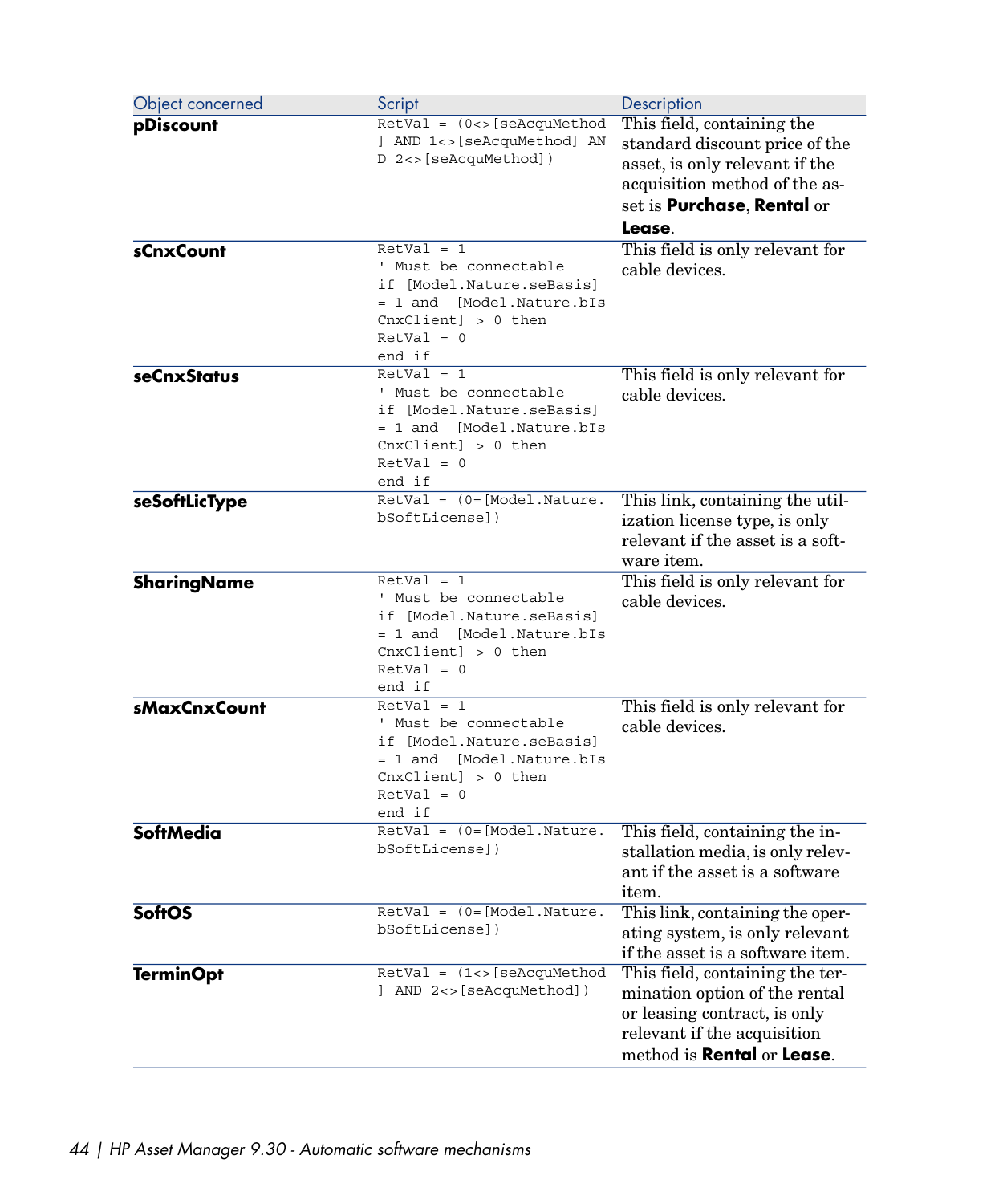| Object concerned       | Script                                             | Description                               |
|------------------------|----------------------------------------------------|-------------------------------------------|
| <b>VersionLevel</b>    | $RetVal = (0 = [Model.Nature.$                     | This link is only relevant if the         |
|                        | bSoftLicense])                                     | asset is a software item.                 |
| <b>AcquContract</b>    | $RetVal = (1 \Leftrightarrow [seAcquMethod$        | The link to a lease schedule is           |
|                        | ] AND 2<>[seAcquMethod] AN<br>D 3<>[seAcquMethod]) | only relevant if the acquisition          |
|                        |                                                    | method is <b>Rental</b> , Lease or        |
|                        |                                                    | Loan.                                     |
| <b>AssetSlots</b>      | $RetVal = 1$                                       | This field is only relevant for           |
|                        | ' Must be an asset and a d                         | cable devices.                            |
|                        | evice<br>if [Model.Nature.seBasis]                 |                                           |
|                        | = 1 and [Model.Nature.bDe                          |                                           |
|                        | $vice] > 0$ then                                   |                                           |
|                        | $RetVal = 0$                                       |                                           |
|                        | end if                                             |                                           |
| <b>DeprScheme</b>      | $RetVal = (0 \leq s)$ [seAcquMethod                | The link to a depreciation type           |
|                        | 1)                                                 | is only relevant if the acquisi-          |
|                        |                                                    | tion method of the asset is               |
|                        |                                                    | Purchase.                                 |
| <b>FixedAssets</b>     | $RetVal = ((0 \leq) [seAcquMethod$                 | The link to the associated                |
|                        | d]) And (3<>[seAcquMethod]<br>$)$ )                | fixed assets is only relevant if          |
|                        |                                                    | the acquisition method of the             |
|                        |                                                    | asset is <b>Purchase</b> or <b>Loan</b> . |
| <b>LabelRule</b>       | $RetVal = 1$                                       | This field is only relevant for           |
|                        | ' Must be an asset and a d<br>evice                | cable devices.                            |
|                        | if [Model.Nature.seBasis]                          |                                           |
|                        | = 1 and [Model.Nature.bDe                          |                                           |
|                        | $vice] > 0$ then                                   |                                           |
|                        | $RetVal = 0$                                       |                                           |
|                        | end if                                             |                                           |
| Lessor                 | $RetVal = (1 \Leftrightarrow [seAcquMethod$        | The link to a lessor is only              |
|                        | ] AND 2<>[seAcquMethod] AN<br>D 3<>[seAcquMethod]) | relevant if the acquisition               |
|                        |                                                    | method is Rental, Lease or                |
|                        |                                                    | Loan.                                     |
| <b>LicenseContract</b> | $RetVal = (0 = [Model.Nature.$                     | The link to a license contract            |
|                        | bSoftLicensel)                                     | is only relevant if the asset is          |
|                        |                                                    | a software item.                          |
| Link                   | $RetVal = 1$                                       | This field is only relevant for           |
|                        | ' Must be an asset and a d<br>evice                | cable devices.                            |
|                        | if [Model.Nature.seBasis]                          |                                           |
|                        | = 1 and [Model.Nature.bDe                          |                                           |
|                        | $vice] > 0$ then                                   |                                           |
|                        | $RetVal = 0$                                       |                                           |
|                        | end if                                             |                                           |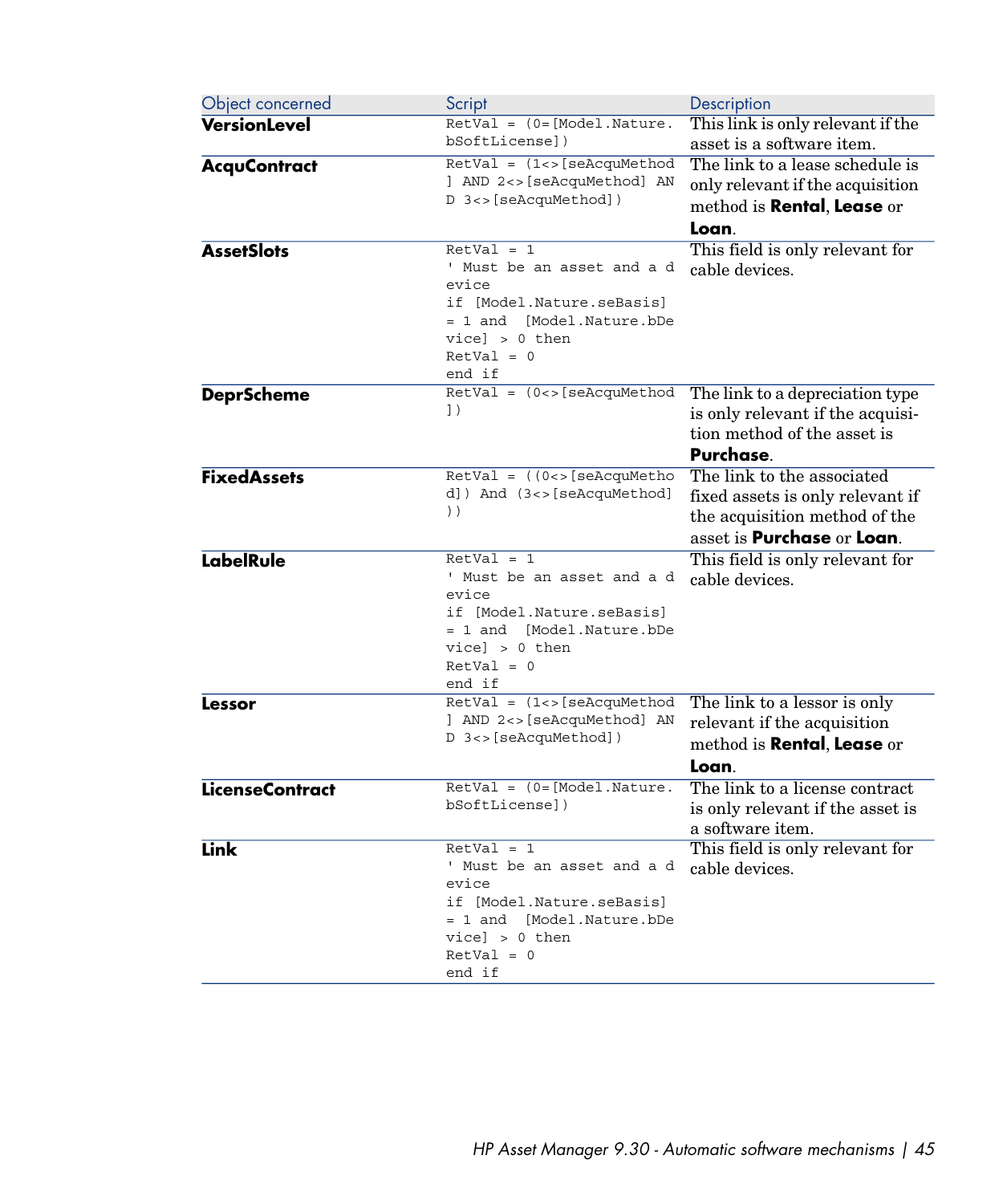| Object concerned | Script                                                                                                                                                    | Description                                                                                                                   |
|------------------|-----------------------------------------------------------------------------------------------------------------------------------------------------------|-------------------------------------------------------------------------------------------------------------------------------|
| <b>Pins</b>      | $RetVal = 1$<br>Must be an asset and a d<br>evice<br>if [Model.Nature.seBasis]<br>= 1 and [Model.Nature.bDe<br>$vice] > 0$ then<br>$RetVal = 0$<br>end if | This field is only relevant for<br>cable devices.                                                                             |
| <b>Ports</b>     | $RetVal = 1$<br>Must be connectable<br>if [Model.Nature.seBasis]<br>= 1 and [Model.Nature.bIs<br>$CrxClient > 0$ then<br>$RetVal = 0$<br>end if           | This field is only relevant for<br>cable devices.                                                                             |
| Rents            | $RetVal = (1 \Leftrightarrow [seAcquMethod$<br>] AND 2<>[seAcquMethod] AN<br>$D \text{ } 3 \lt 5$ [seAcquMethod])                                         | The link to the rent payments<br>is only relevant if the acquisi-<br>tion method is <b>Rental</b> , Lease<br>or <b>Loan</b> . |

# Integrity rules

| Name of the rule       | List of monitored objects                                                                                                                                                                                                                                       | Rule(s) verified                                                                                                                                                                                          | List of any modified ob-<br>jects                  |
|------------------------|-----------------------------------------------------------------------------------------------------------------------------------------------------------------------------------------------------------------------------------------------------------------|-----------------------------------------------------------------------------------------------------------------------------------------------------------------------------------------------------------|----------------------------------------------------|
| <b>CAssetDeprinteg</b> | SyncRead on ob-<br>٠<br>ject: mDeprBasis<br>SyncRead on ob-<br>٠<br>ject: mDeprVal<br>SyncRead on ob-<br>٠<br>ject: mNetValue<br>SyncRead on ob-<br>٠<br>ject: DeprBasis-<br>Cur<br>SyncRead on ob-<br>ject: DeprValCur<br>SyncRead on ob-<br>ject: NetValueCur | The rule forces the<br>following relationship:<br>mNetValue = DeprBas<br>is - mDeprVal<br>The residual value of<br>an asset is always<br>equal to the depreci-<br>ation basis minus all<br>amortizations. | DeprValCur<br>mDeprVal<br>mNetValue<br>NetValueCur |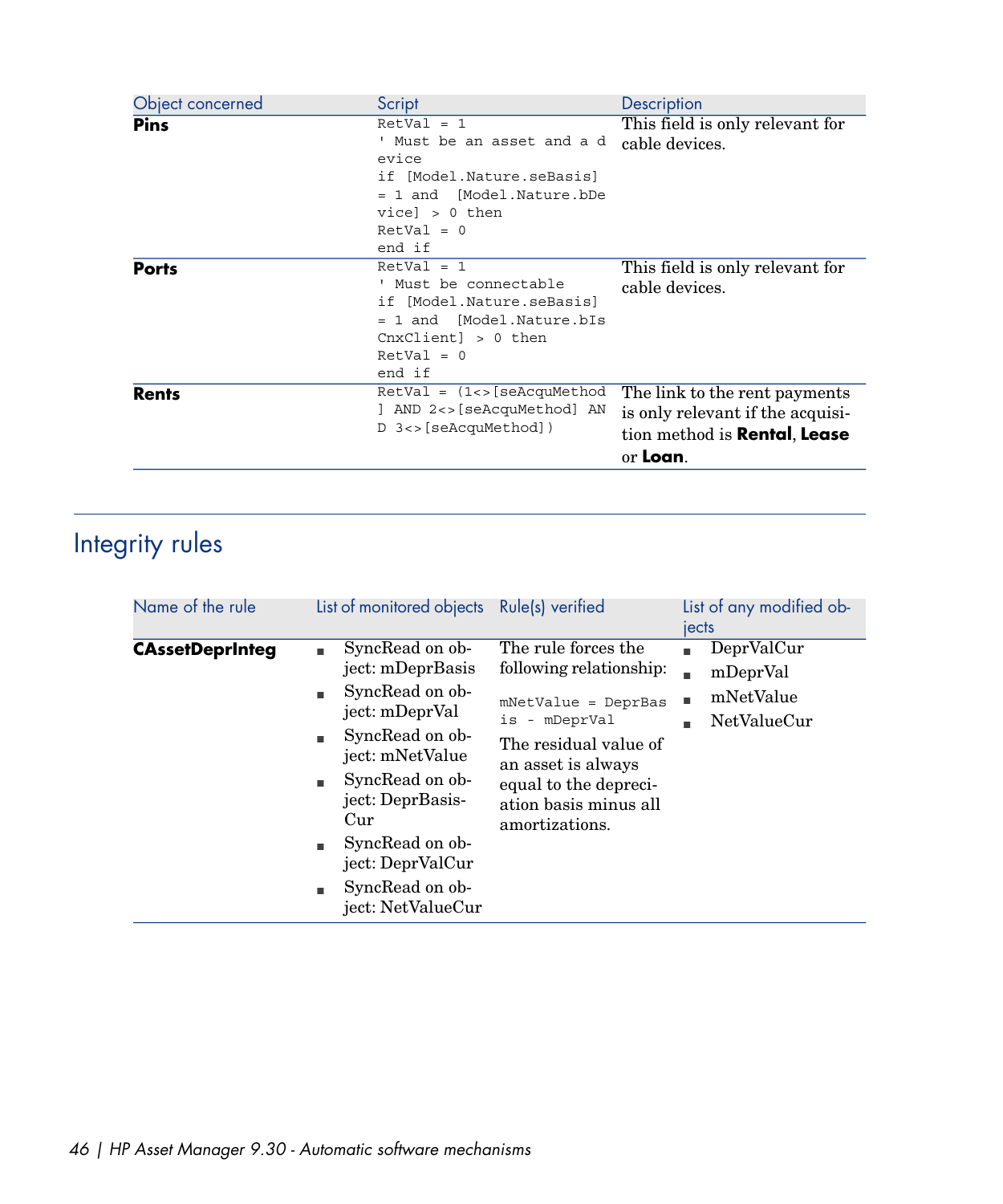| Name of the rule    | List of monitored objects                                                                                                                                                                                                      | Rule(s) verified                                                                                                                                                                                                                                                                                                                                                                                                                                                                                         | List of any modified ob-<br>jects                           |
|---------------------|--------------------------------------------------------------------------------------------------------------------------------------------------------------------------------------------------------------------------------|----------------------------------------------------------------------------------------------------------------------------------------------------------------------------------------------------------------------------------------------------------------------------------------------------------------------------------------------------------------------------------------------------------------------------------------------------------------------------------------------------------|-------------------------------------------------------------|
| <b>CBiSoftInteg</b> | ASyncRead on ob-<br>٠<br>ject: Mod-<br>el.Nature.bSoftLi-<br>cense<br>SyncRead on ob-<br>٠<br>ject: ISoft-<br>LicUseRights<br>SyncRead on ob-<br>٠<br>ject: seSoftLicType<br>SyncRead on ob-<br>٠<br>ject: seSoft-<br>LicMulti | The following rules<br>are enforced for an as-<br>set for which the<br>nature of the model is<br>a software license:<br>If the license is<br>not Multiple-user<br>(seSoftLicMulti,<br>the number of<br>users for the li-<br>cense ( <b>Soft-</b><br>LicUserRights) is<br>forced to 1. The li-<br>cense type (seSoft-<br><b>LicType</b> ) is forced<br>to Per named<br>workstation.<br>If the number of<br>٠<br>users of the li-<br>cense is greater<br>than 1, the license<br>becomes Multiple-<br>user. | <b>lSoftLicUseRights</b><br>seSoftLicMulti<br>seSoftLicType |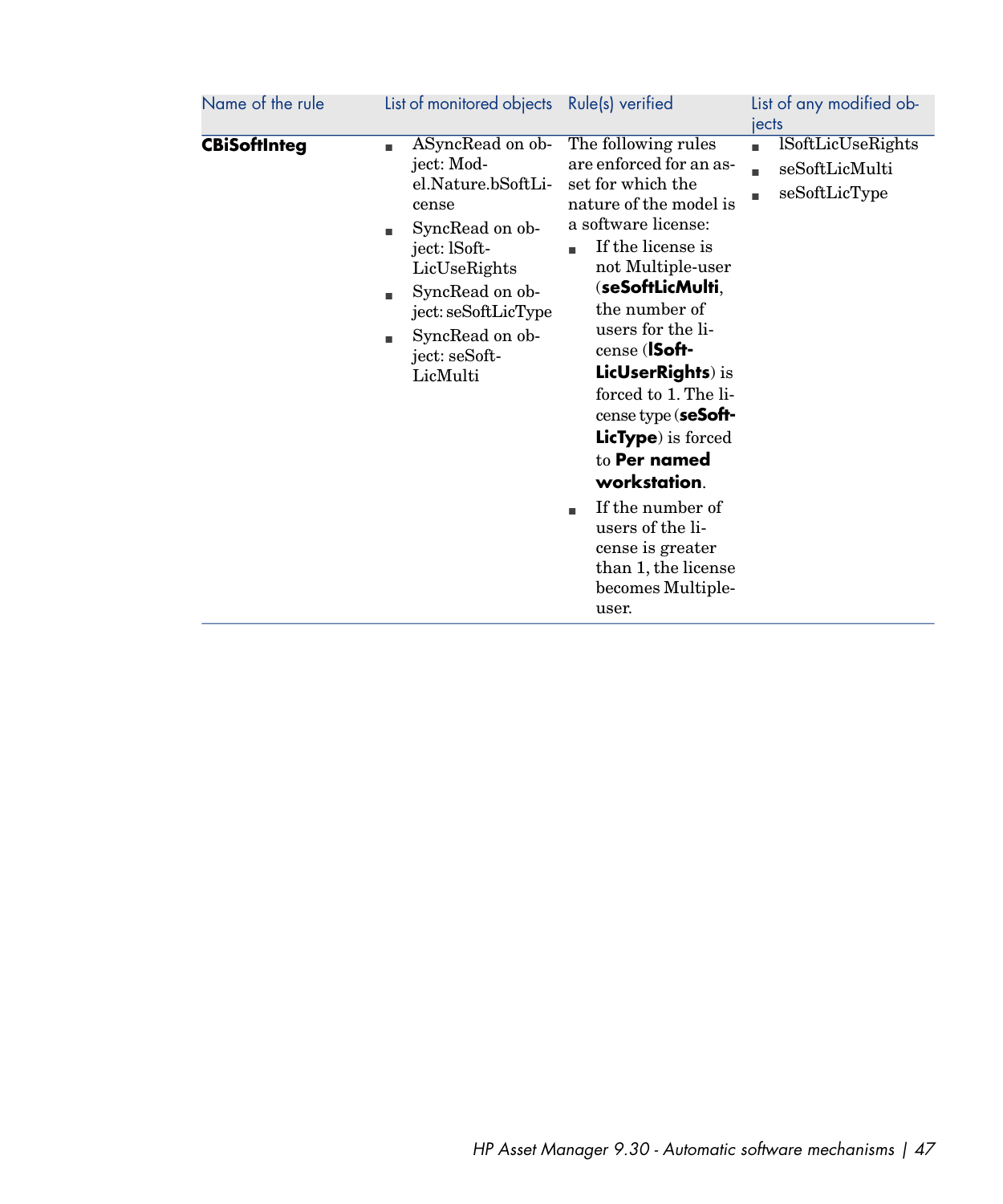| If one of the mon-<br>SyncRead on ob-<br><b>CDeprScriptInteg</b><br>٠<br>ject: mDeprBasis<br>itored objects is up-<br>dated, the rule runs<br>SyncRead on ob-<br>٠<br>the depreciation calcu-<br>ject: dDeprRecalc<br>lation script.<br>SyncRead on ob-<br>٠<br>ject: dStartAcqu<br>SyncRead on ob-<br>٠<br>ject: lDeprSchId<br>SyncRead on ob-<br>٠<br>ject: DeprBasis-<br>Cur | Name of the rule | List of monitored objects Rule(s) verified | List of any modified ob-<br>jects |
|---------------------------------------------------------------------------------------------------------------------------------------------------------------------------------------------------------------------------------------------------------------------------------------------------------------------------------------------------------------------------------|------------------|--------------------------------------------|-----------------------------------|
|                                                                                                                                                                                                                                                                                                                                                                                 |                  |                                            |                                   |

| SQL name of the agent  |   | List of monitored objects                                               | Operations performed                                                                                                   | List of any<br>modified ob-<br>iects |
|------------------------|---|-------------------------------------------------------------------------|------------------------------------------------------------------------------------------------------------------------|--------------------------------------|
| <b>CAssetPinAgent</b>  | ۰ | Insert on object:<br>amAsset                                            | This agent creates the<br>pins/terminals for the as-<br>set depending on the spe-<br>cified number in the<br>model.    |                                      |
| <b>CAssetPortAgent</b> | ٠ | Insert on object:<br>amAsset<br>PreUpdate on object:<br><b>IModelId</b> | This agent maintains the<br>integrity of any connec-<br>tions between an asset<br>and another asset.                   |                                      |
| <b>CAssetSlotAgent</b> | ۰ | Insert on object:<br>amAsset                                            | This agent takes the list<br>of slots defined in the<br>model and creates the<br>corresponding slots for<br>the asset. |                                      |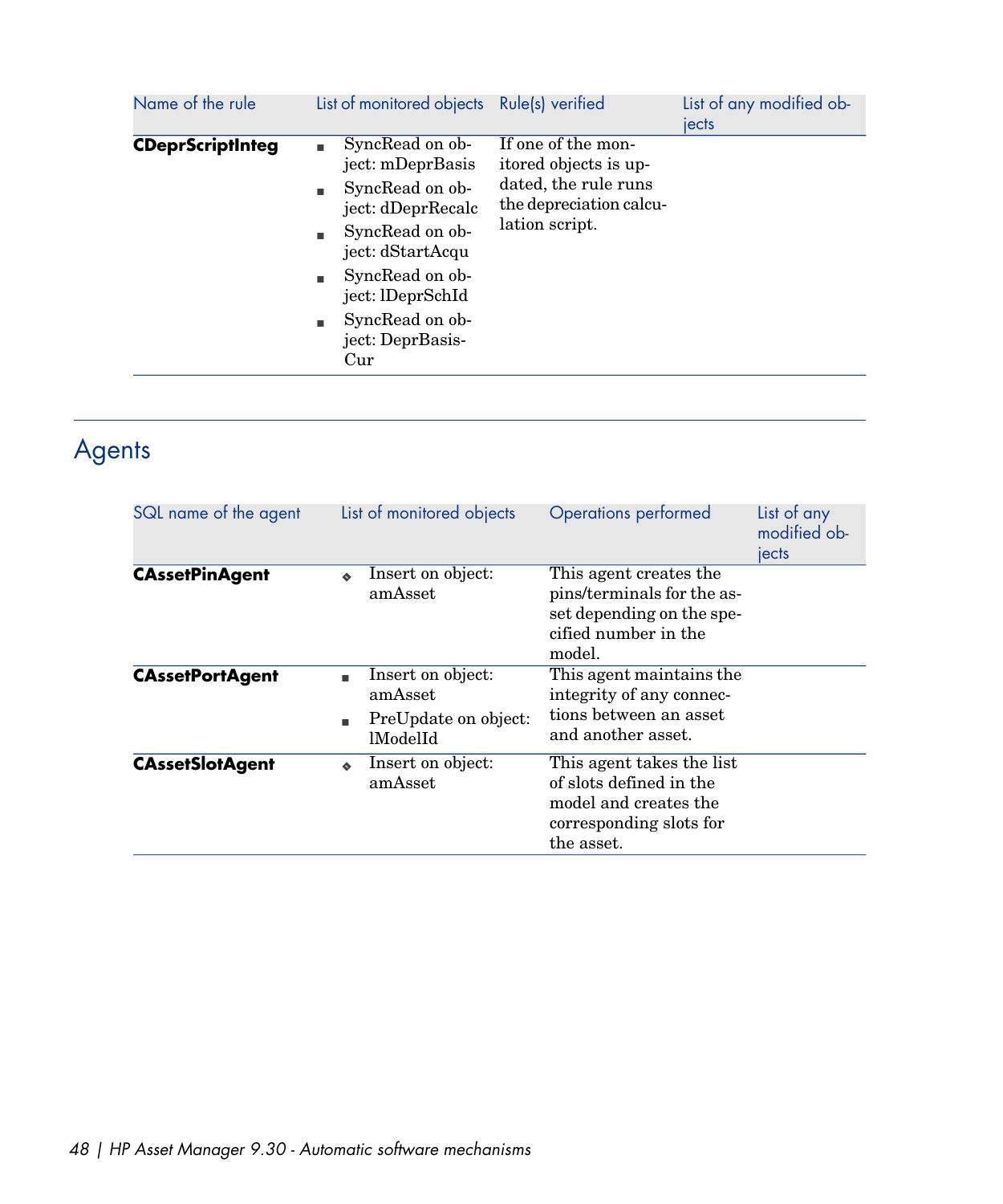| SQL name of the agent                       |                            | List of monitored objects                                                                                                                                                                                                     | <b>Operations performed</b>                                                                                                                                             | List of any<br>modified ob-<br><b>iects</b>       |
|---------------------------------------------|----------------------------|-------------------------------------------------------------------------------------------------------------------------------------------------------------------------------------------------------------------------------|-------------------------------------------------------------------------------------------------------------------------------------------------------------------------|---------------------------------------------------|
| <b>CBatchQtyAgent</b>                       | ٠<br>٠<br>٠<br>٠<br>٠<br>٠ | Insert on object: am-<br>Portfolio<br>PostUpdate on object:<br>fTotalQty<br>PostUpdate on object:<br>fQty<br>PostUpdate on object:<br><b>lAstId</b><br>PreDelete on object:<br>amPortfolio<br>PreDelete on object:<br>amAsset | This agent maintains the<br>consistency between the<br>total quantity of a batch<br>( <b>fTotalQty</b> ) and the sum<br>of the quantities of the<br>batch items (fQty). |                                                   |
| <b>CComputeNex-</b><br><b>tRntStepAgent</b> |                            | PostUpdate on object:<br>dAccept                                                                                                                                                                                              | This agent adjusts the<br>rent recalculation date<br>according to the accept-<br>ance date of the asset.                                                                | dRecalcul<br>in the<br>amAs-<br>setRent<br>table. |
| <b>CDateAlarmAgent</b>                      |                            | PostUpdate on object:<br>dEndAcqu                                                                                                                                                                                             | This agent recalculates if<br>necessary the alarms as-<br>sociated with the end of<br>acquisition date of an as-<br>set.                                                | None in the<br>amAsset<br>table.                  |
| <b>CDateAlarmAgent</b>                      |                            | PostUpdate on object:<br>dWarrEnd                                                                                                                                                                                             | This agent recalculates if<br>necessary the alarms as-<br>sociated with the end of<br>warranty date of an as-<br>set.                                                   | None in the<br>amAsset<br>table.                  |
| <b>CDateAlarmAgent</b>                      | ó                          | PostUpdate on object:<br>dEndCnx                                                                                                                                                                                              | This agent recalculates if<br>necessary the alarms as-<br>sociated with the end of<br>connection date of an as-<br>set.                                                 | None in the<br>amAsset<br>table.                  |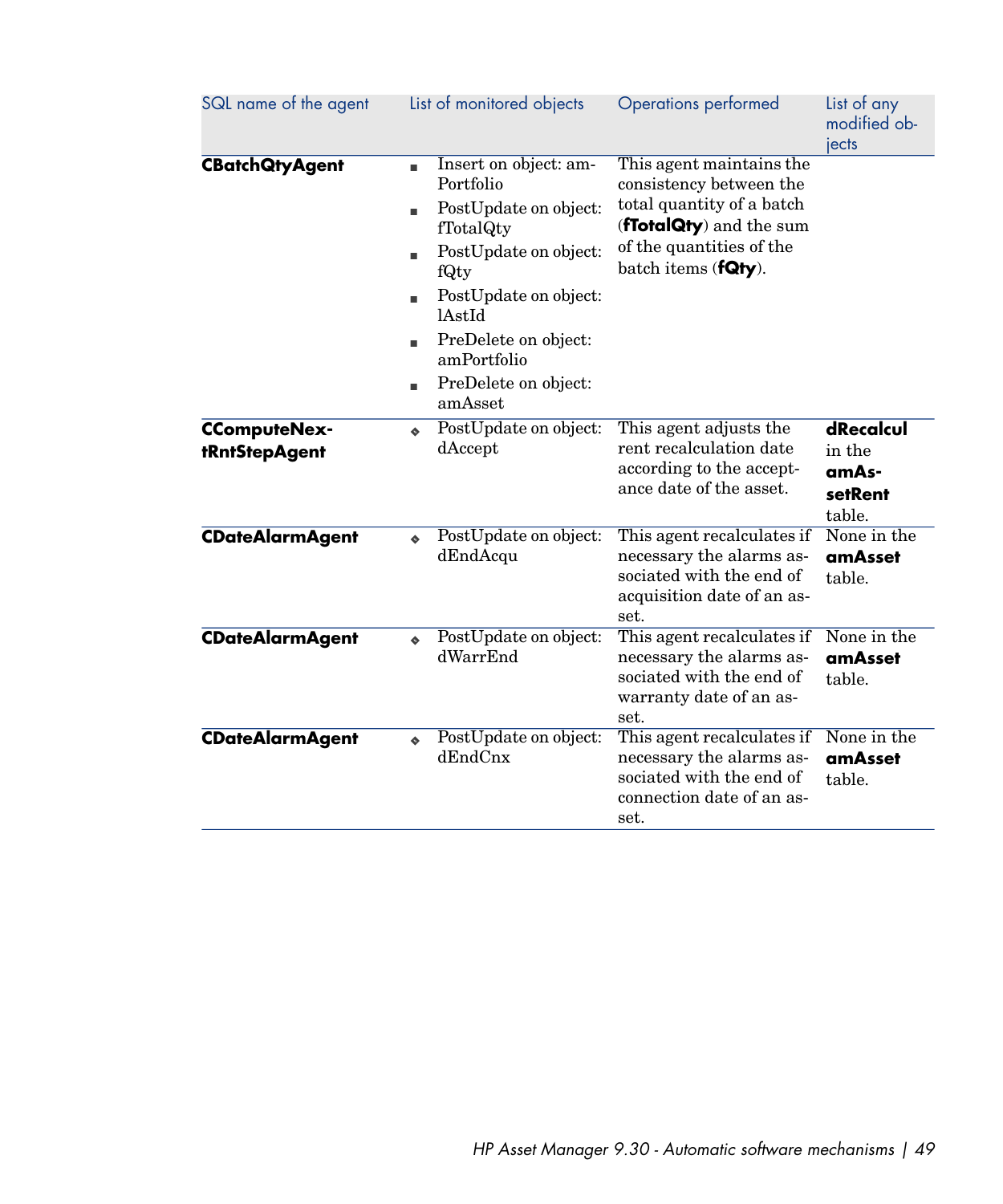| SQL name of the agent   | List of monitored objects                                                                                                                                                                                                                                                                                                                              | Operations performed                                                                                                                                                                                                                                                                                                                                                                                                                                                                          | List of any<br>modified ob-<br>jects |
|-------------------------|--------------------------------------------------------------------------------------------------------------------------------------------------------------------------------------------------------------------------------------------------------------------------------------------------------------------------------------------------------|-----------------------------------------------------------------------------------------------------------------------------------------------------------------------------------------------------------------------------------------------------------------------------------------------------------------------------------------------------------------------------------------------------------------------------------------------------------------------------------------------|--------------------------------------|
| <b>CGbAcquiDepAgent</b> | Insert on object:<br>٠<br>amAsset<br>Insert on object: am-<br>Portfolio<br>PostUpdate on object:<br>٠<br>dAcquisition<br>PostUpdate on object:<br>mPrice<br>PostUpdate on object:<br>mTax<br>PostUpdate on object:<br>dIntPay<br>PostUpdate on object:<br>mIntPay<br>PostUpdate on object:<br>٠<br>mIntPayTax<br>PostUpdate on object:<br>seAcquMethod | This agent updates the<br>expense lines associated<br>with the asset.<br>It functions when an as-<br>set is created or the fol-<br>lowing data items are up-<br>dated for an existing as-<br>set:<br>seAcquMethod<br>dAcquisition<br>mPrice<br>mTax<br>ш<br>mIntPay<br>■<br>mIntPayTax<br>dIntPay<br>Note:<br>The agent takes into ac-<br>count the distribution (split-<br>billing) of expenses to the<br>cost centers and cost types.<br>It may therefore create<br>multiple expense lines. | None in the<br>amAsset<br>table.     |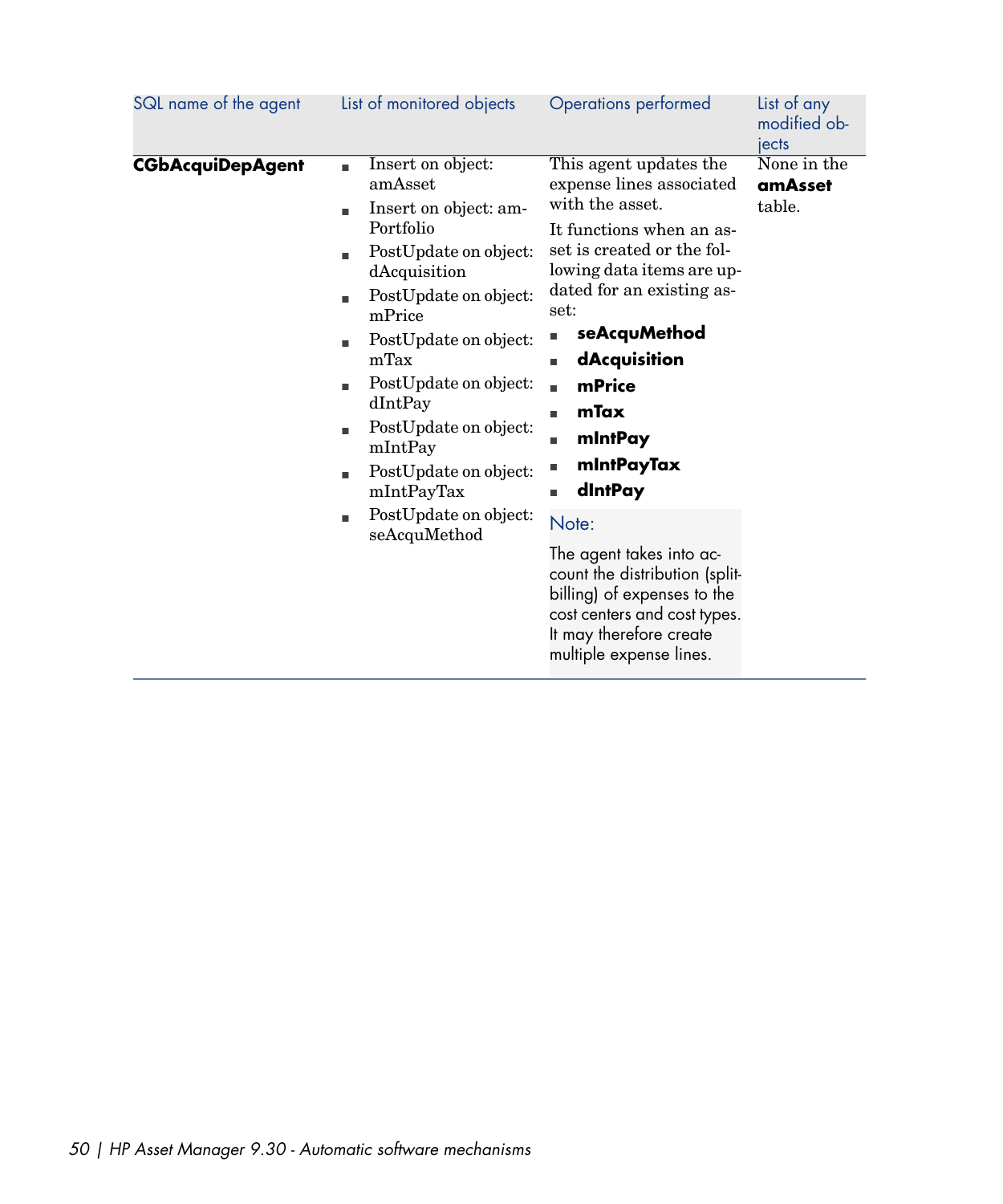| SQL name of the agent      | List of monitored objects                                                                                                                                                                                                                                                                                                                                                                                                                                                                                                                                                                                                                                             | Operations performed                                                                                                                                                                                                                                                                           | List of any<br>modified ob-<br>iects  |
|----------------------------|-----------------------------------------------------------------------------------------------------------------------------------------------------------------------------------------------------------------------------------------------------------------------------------------------------------------------------------------------------------------------------------------------------------------------------------------------------------------------------------------------------------------------------------------------------------------------------------------------------------------------------------------------------------------------|------------------------------------------------------------------------------------------------------------------------------------------------------------------------------------------------------------------------------------------------------------------------------------------------|---------------------------------------|
| <b>CGbAssetAssignement</b> | Insert on object: amC-<br>$\blacksquare$<br>able<br>Insert on object: am-<br>٠<br>Contract<br>Insert on object: am-<br>٠<br>Computer<br>Insert on object: am-<br>٠<br>SoftInstall<br>Insert on object:<br>٠<br>amAsset<br>Insert on object: am-<br>٠<br>Portfolio<br>Insert on object:<br>٠<br>amTraining<br>Insert on object: am-<br>٠<br>WorkOrder<br>Insert on object: am-<br>٠<br>Phone<br>PostDelete on object:<br>٠<br>amPortfolio<br>PreUpdate on object:<br><b>lModelId</b><br>PreUpdate on object:<br>٠<br>lModelId<br>PreUpdate on object:<br>٠<br><b>lModelId</b><br>PreUpdate on object:<br>٠<br><b>lModelId</b><br>PreUpdate on object:<br>٠<br>lModelId | In case of creation of a<br>portfolio item, if neces-<br>sary this agent creates<br>the corresponding record<br>in the Assets table and<br>the appropriate record in<br>the overflow table match-<br>ing the management con-<br>straint associated with<br>the model of the portfolio<br>item. |                                       |
| <b>CGbAssetPriceAgent</b>  | PreUpdate on object:<br>$\ddot{\bullet}$<br>seAcquMethod                                                                                                                                                                                                                                                                                                                                                                                                                                                                                                                                                                                                              | If the acquisition method<br>of the asset is not <b>Pur-</b><br>chase, the agent empties<br>the <b>Purchase date</b> and<br>Purchase price fields of<br>the asset.                                                                                                                             | dAc-<br>٠<br>quisi-<br>tion<br>mPrice |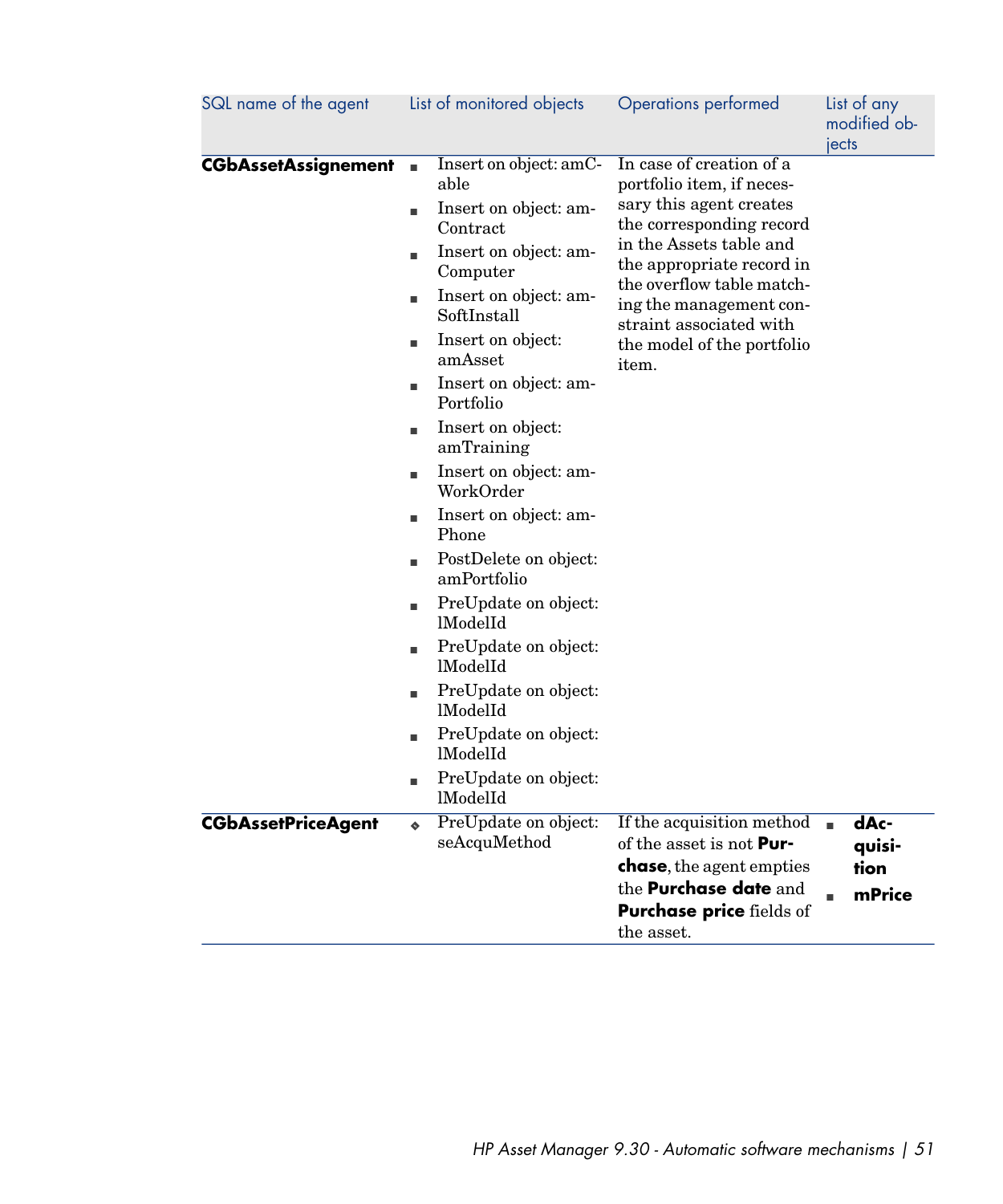| SQL name of the agent      | List of monitored objects                                                                                                                                                                                                                            | Operations performed                                                                                                                                                                                                                                                                                                                                                                                                                                                                                                                | List of any<br>modified ob-<br>jects                   |
|----------------------------|------------------------------------------------------------------------------------------------------------------------------------------------------------------------------------------------------------------------------------------------------|-------------------------------------------------------------------------------------------------------------------------------------------------------------------------------------------------------------------------------------------------------------------------------------------------------------------------------------------------------------------------------------------------------------------------------------------------------------------------------------------------------------------------------------|--------------------------------------------------------|
| <b>CGbBienContratAgent</b> | Insert on object:<br>٠<br>amAsset<br>PostDelete on object:<br>٠<br>amAstCntrDesc<br>PostUpdate on object:<br>lCntrId<br>PostUpdate on object:<br>٠<br>lAstId<br>PostUpdate on object:<br><b>IMaintCntrId</b><br>PostUpdate on object:<br>lAcquCntrId | This agent maintains the<br>synchronization of the<br>data between the <b>Con-</b><br><b>tracts</b> tab of an asset and<br>the Lease schedule and<br><b>Maint. contract</b> fields in<br>the asset detail:<br>If one of these two<br>fields is populated<br>with a contract, then<br>it is added to the list<br>contracts in the <b>Con-</b><br>tracts tab.<br>If a lease schedule or<br>maintenance contract<br>is removed from the<br>list of contracts in the<br><b>Contracts</b> tab, the<br>corresponding field is<br>emptied. | Lease<br>٠<br>sched-<br>ule<br>Maint.<br>con-<br>tract |
| <b>CompteConnexions</b>    | Insert on object: am-<br>٠<br>Port<br>PostDelete on object:<br>amPort<br>PostUpdate on object:<br>٠<br><b>IPortId</b><br>PostUpdate on object:<br><b>lAstId</b><br>PreUpdate on object:<br>sCnxCount                                                 | This agent counts the<br>number of ports linked to<br>the asset (number of<br>items listed in the <b>Ports</b><br>tab of the asset detail)<br>and stores the informa-<br>tion in the sCnxCount<br>field.                                                                                                                                                                                                                                                                                                                            | <b>sCnxCart</b><br>$\ddot{\bullet}$                    |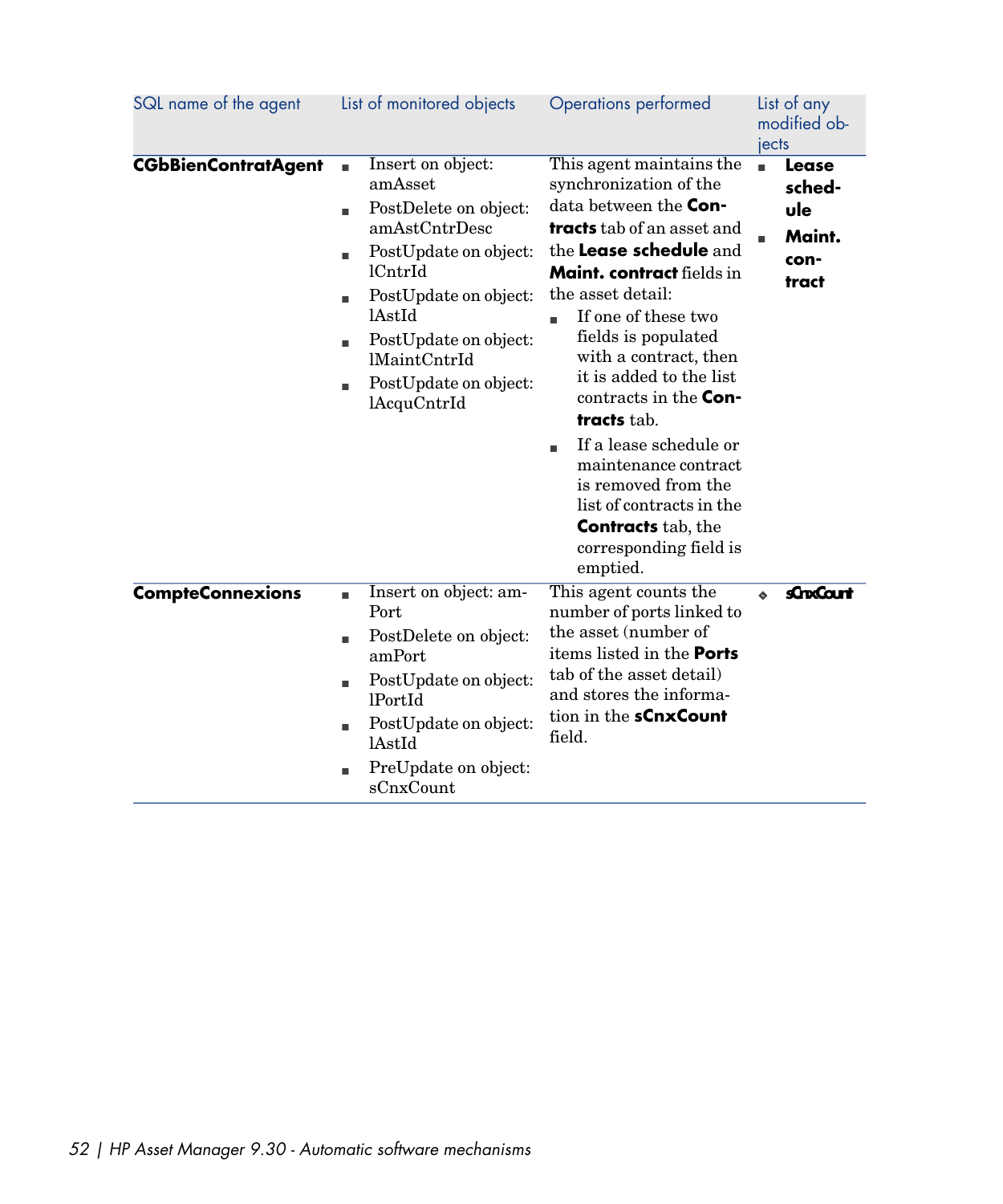| SQL name of the agent   | List of monitored objects                                                                                                                                                            | Operations performed                                                                                                                                                                                                                                                                                                                                                                                                                                                                                                                                                                                                      | List of any<br>modified ob-<br>jects |
|-------------------------|--------------------------------------------------------------------------------------------------------------------------------------------------------------------------------------|---------------------------------------------------------------------------------------------------------------------------------------------------------------------------------------------------------------------------------------------------------------------------------------------------------------------------------------------------------------------------------------------------------------------------------------------------------------------------------------------------------------------------------------------------------------------------------------------------------------------------|--------------------------------------|
| <b>CRedundancyAgent</b> | Insert on object:<br>٠<br>amAsset<br>Insert on object: am-<br>Portfolio<br>PostUpdate on object:<br>AssetTag<br>PostUpdate on object:<br>AssetTag<br>PostUpdate on object:<br>lAstId | This agent makes sure<br>that the <b>AssetTag</b> fields<br>of an asset and its associ-<br>ated portfolio item are<br>identical:<br>If the <b>AssetTag</b> field<br>٠.<br>of a record in the<br><b>amAsset</b> table is<br>modified, the agent<br>propagates this<br>change to the As-<br>setTag field of the re-<br>cord in the correspond-<br>ing amPortfolio<br>table.<br>If the <b>AssetTag</b> field<br>٠<br>of a record in the $am-$<br><b>Portfolio</b> table is<br>modified, the agent<br>propagates this<br>change to the <b>As-</b><br>setTag field of the re-<br>cord in the correspond-<br>ing amAsset table. | As-<br>ó<br>setTag                   |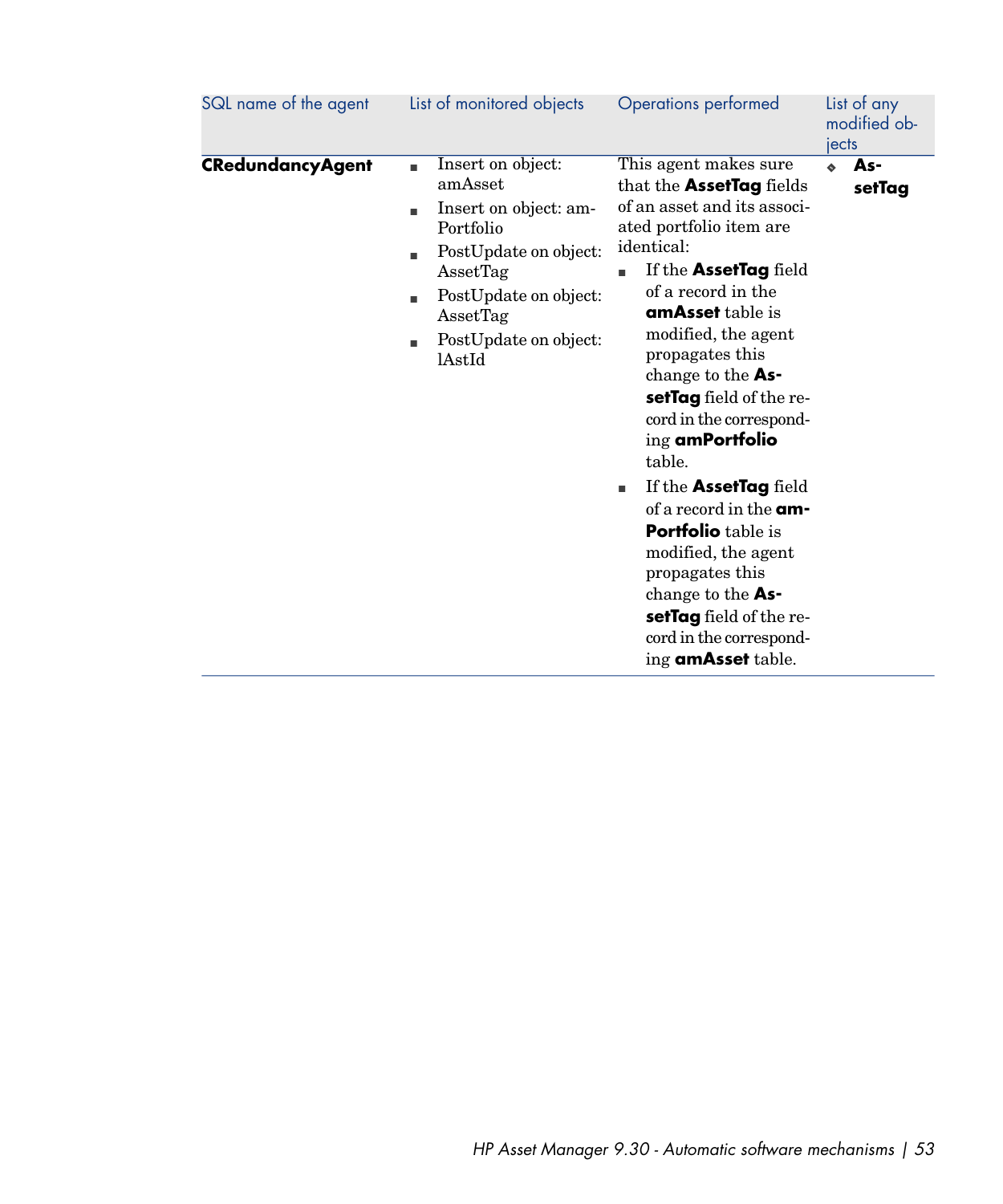| SQL name of the agent   | List of monitored objects                                                                                                                                                                               | Operations performed                                                                                                                                                                                                                                                                                                                                                                                                                                                                                                                                                                                | List of any<br>modified ob-<br>iects |
|-------------------------|---------------------------------------------------------------------------------------------------------------------------------------------------------------------------------------------------------|-----------------------------------------------------------------------------------------------------------------------------------------------------------------------------------------------------------------------------------------------------------------------------------------------------------------------------------------------------------------------------------------------------------------------------------------------------------------------------------------------------------------------------------------------------------------------------------------------------|--------------------------------------|
| <b>CRedundancyAgent</b> | Insert on object:<br>٠<br>amAsset<br>Insert on object: am-<br>Portfolio<br>PostUpdate on object:<br>٠<br><b>IModelId</b><br>PostUpdate on object:<br><b>IModelId</b><br>PostUpdate on object:<br>lAstId | This agent makes sure<br>that an asset and its asso-<br>ciated portfolio item al-<br>ways point to the same<br>model:<br>If the <b>IModelId</b> link<br>of a record in the<br><b>amAsset</b> table is<br>modified, the agent<br>propagates this<br>change to the <b>IMod</b> -<br>elld field of the record<br>in the corresponding<br>amPortfolio table.<br>If the <b>IModelId</b> link<br>of a record in the <b>am-</b><br><b>Portfolio</b> table is<br>modified, the agent<br>propagates this<br>change to the <b>IMod</b> -<br>elld link of the record<br>in the corresponding<br>amAsset table. | IMod-<br>$\bullet$<br>elld           |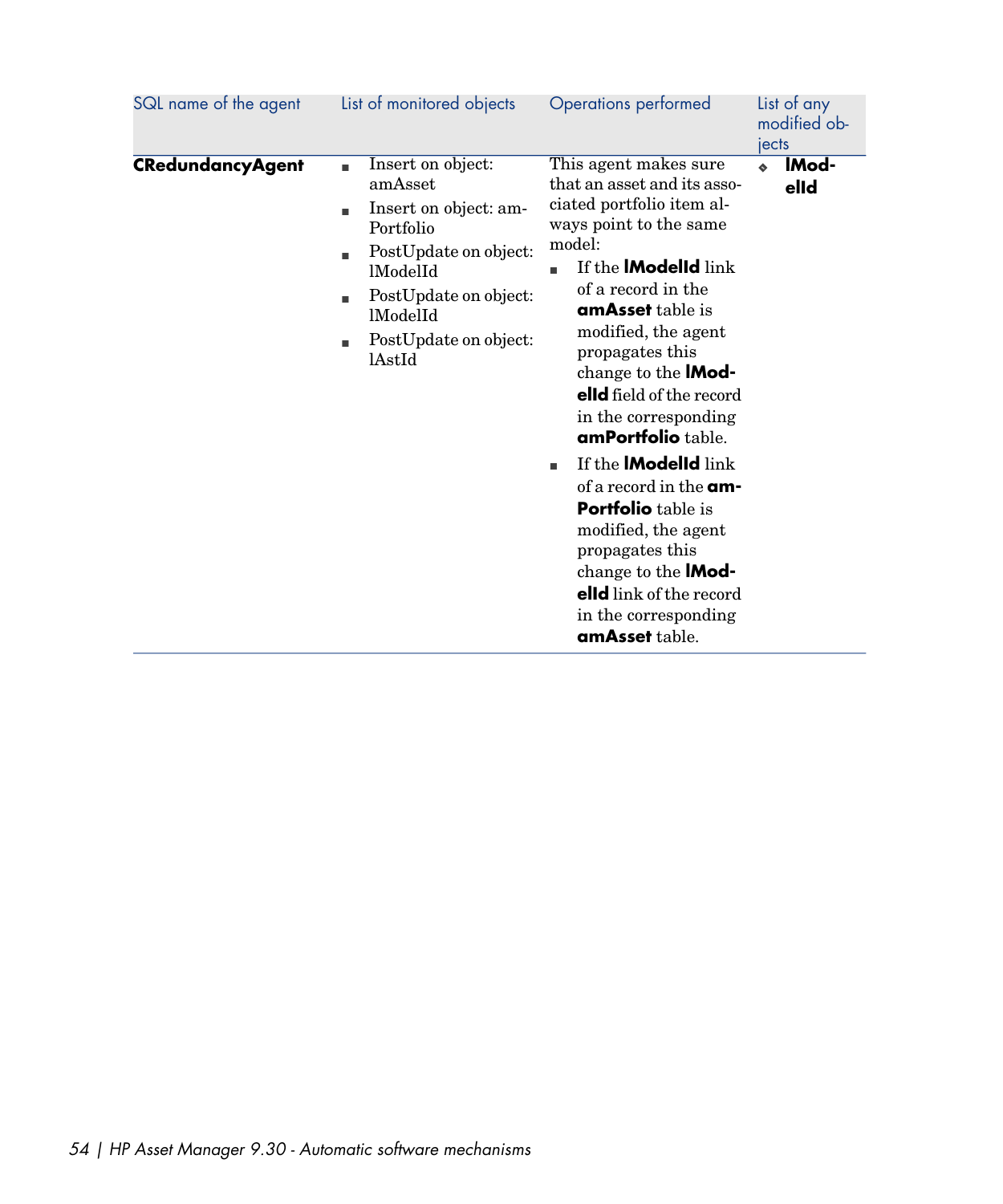| SQL name of the agent | List of monitored objects                                                                                                | <b>Operations performed</b>                                                                                                                                                                                                                                                                                                                                                                                                                                                                                                                                                                                                                                                                                                                                                                                                                                                                                    | List of any<br>modified ob-<br>iects                                                                              |
|-----------------------|--------------------------------------------------------------------------------------------------------------------------|----------------------------------------------------------------------------------------------------------------------------------------------------------------------------------------------------------------------------------------------------------------------------------------------------------------------------------------------------------------------------------------------------------------------------------------------------------------------------------------------------------------------------------------------------------------------------------------------------------------------------------------------------------------------------------------------------------------------------------------------------------------------------------------------------------------------------------------------------------------------------------------------------------------|-------------------------------------------------------------------------------------------------------------------|
| <b>FinContAst</b>     | PreUpdate on object:<br>٠<br>lAcquCntrId<br>PreUpdate on object:<br>٠<br>lReturnEnvId<br>PreUpdate on object:<br>dAccept | The agent performs the<br>following operations:<br>In case of modifica-<br>tion of an asset's ac-<br>quisition contract, it<br>propagates the follow-<br>ing information from<br>the new contract to<br>the asset: <b>dEndAcqu</b> ,<br>dStartAcqu,<br>ILessorId, seAc-<br>quMethod.<br>If the acquisition<br>۰.<br>status of the asset is<br>Not defined, On or-<br>der or Received and<br>an acceptance date is<br>set, then the acquisi-<br>tion status is automat-<br>ically set to <b>Re-</b><br>ceived.<br>If the asset is as-<br>٠<br>signed to a return<br>slip, the acquisition<br>status of the asset is<br>set to To be re-<br>turned.<br>If the asset was <b>To</b><br>٠<br>be returned and<br>then removed from a<br>return slip, its acquis-<br>ition status is set to<br>Accepted if the ac-<br>ceptance date is popu-<br>lated. Otherwise, the<br>acquisition status is<br>set to Not defined. | dEndAc-<br>٠<br>qu<br>dStartAc-<br>×.<br>qu<br>lLessor-<br>Id<br>seAc-<br>٠<br>quMeth-<br>od<br>seAc-<br>quStatus |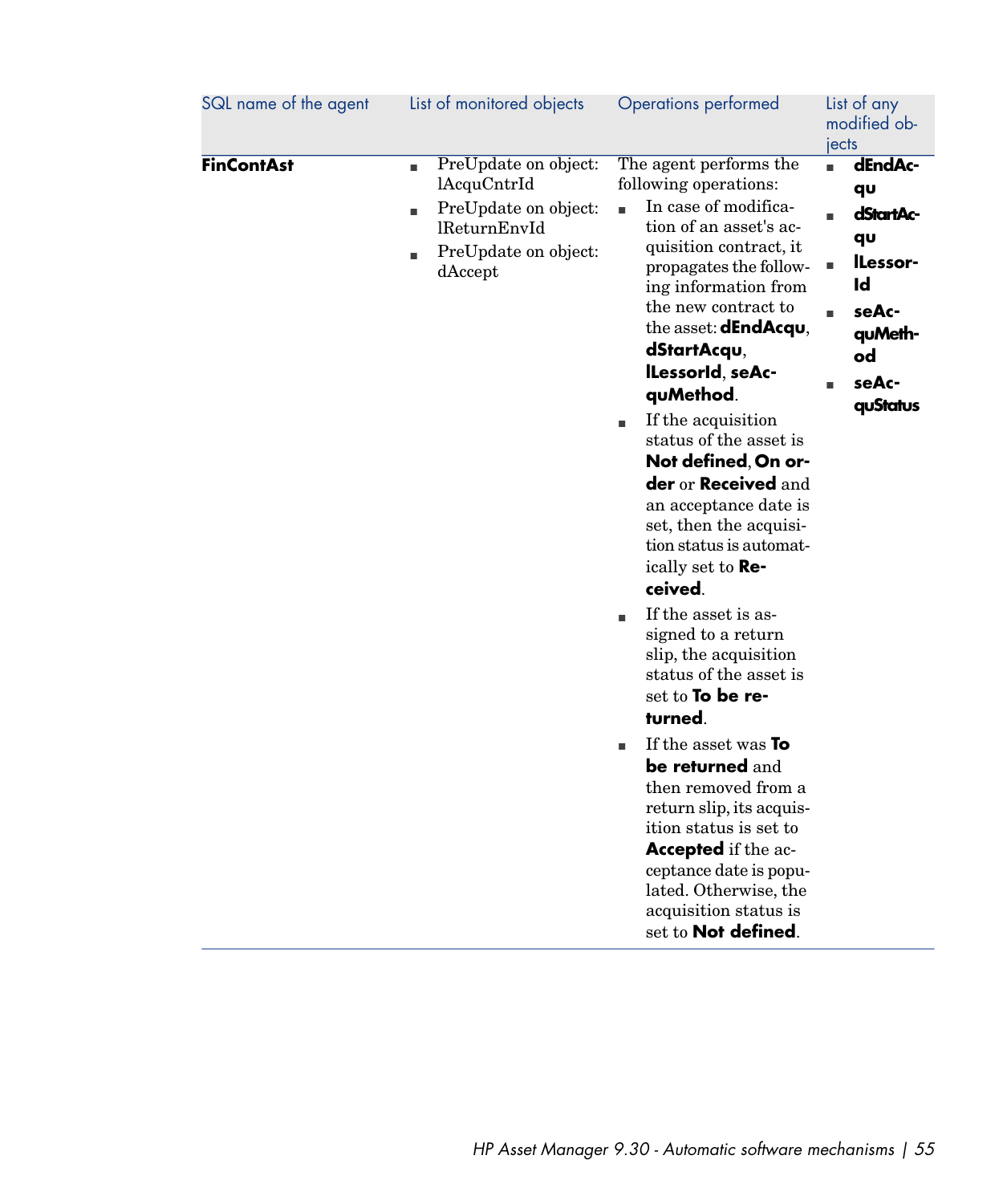| SQL name of the agent | List of monitored objects                                                                                                                                                                                                                                                                                                                                                                      | <b>Operations performed</b>                                                                                                                                                                                                                                                                                                                                                                                                                                                                                                                         | List of any<br>modified ob-<br>iects                                |
|-----------------------|------------------------------------------------------------------------------------------------------------------------------------------------------------------------------------------------------------------------------------------------------------------------------------------------------------------------------------------------------------------------------------------------|-----------------------------------------------------------------------------------------------------------------------------------------------------------------------------------------------------------------------------------------------------------------------------------------------------------------------------------------------------------------------------------------------------------------------------------------------------------------------------------------------------------------------------------------------------|---------------------------------------------------------------------|
| <b>LeaseSumAgent</b>  | Insert on object:<br>$\blacksquare$<br>amAstCntrDesc<br>Insert on object:<br>٠<br>amAsset<br>PostDelete on object:<br>٠<br>amAstCntrDesc<br>PostUpdate on object:<br>Ű.<br>1AstId<br>PostUpdate on object:<br>٠<br>lCntrId<br>PostUpdate on object:<br>٠<br>mMarketVal<br>PostUpdate on object:<br>MarketValCur<br>PostUpdate on object:<br>٠<br>mIntPay<br>PostUpdate on object:<br>IntPayCur | This agent:<br>Makes sure that a<br>contract expressed in<br>one currency cannot<br>be linked to assets ex-<br>pressed in another. If<br>this case arises, an<br>error is returned.<br>Updates the following<br>fields in the contract<br>associated with the<br>asset: mMarketVal,<br>mintPay, mint-<br>PayTax, depending<br>on the assets linked<br>to the contract.<br>If a link between the<br>asset and a contract<br>is deleted, it recalcu-<br>lates the same inform-<br>ation (mMarketVal,<br>mintPay, mint-<br>PayTax) for the as-<br>set. | mMar-<br>Ű.<br>ketVal<br>mlnt-<br>×.<br>Pay<br>mlnt-<br>ш<br>PayTax |
| <b>RentAsset</b>      | Insert on object:<br>٠<br>amAssetRent<br>Insert on object:<br>٠<br>amAsset<br>PostUpdate on object:<br>٠<br>sePeriodicity<br>PostUpdate on object:<br>٠<br>bMainRent<br>PostUpdate on object:<br>٠<br>mPayments<br>PostUpdate on object:<br>٠<br>mPayments<br>PostUpdate on object:<br>sePeriodicity                                                                                           | This agent updates the<br><b>Periodicity</b> and the asset<br>rents associated with the<br>asset using the same in-<br>formation stored at the<br>asset level and vice versa.<br>In addition, it creates an<br>asset rent if this is not<br>already the case.                                                                                                                                                                                                                                                                                       | None in the<br>amAsset<br>table.                                    |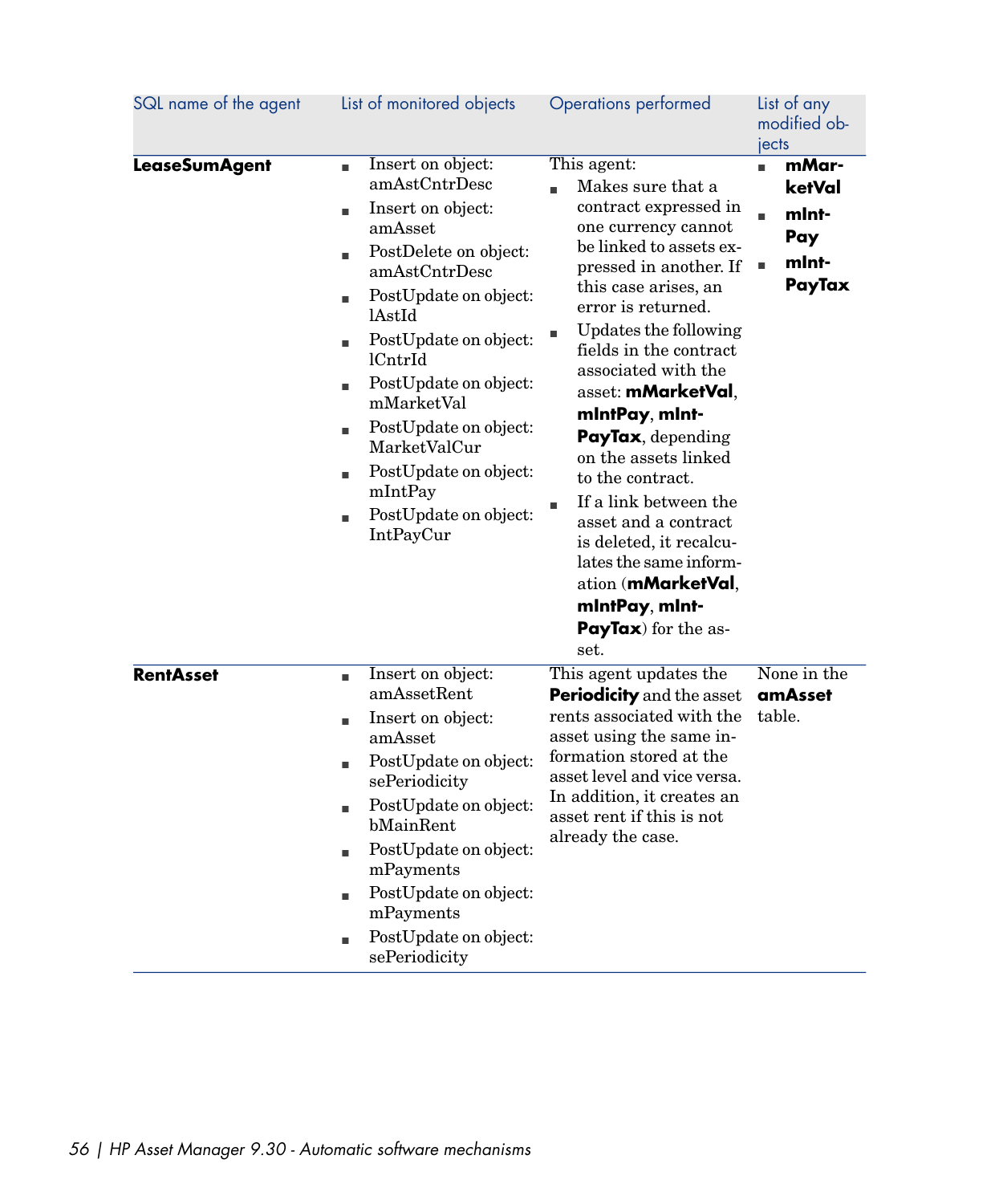# Assets Included in Projects table 5(amAstProjDesc)

This chapter provides an exhaustive list of all the mechanisms dealing with the Assets Included in Projects table. Each section deals with a different type of automatic mechanism.

## Note:

There are no automatic mechanisms other than the default script values on this table.

### **Scripts**

The following tables summarize the objects to which the scripts are attached and describe the operations performed by the scripts.

## Warning: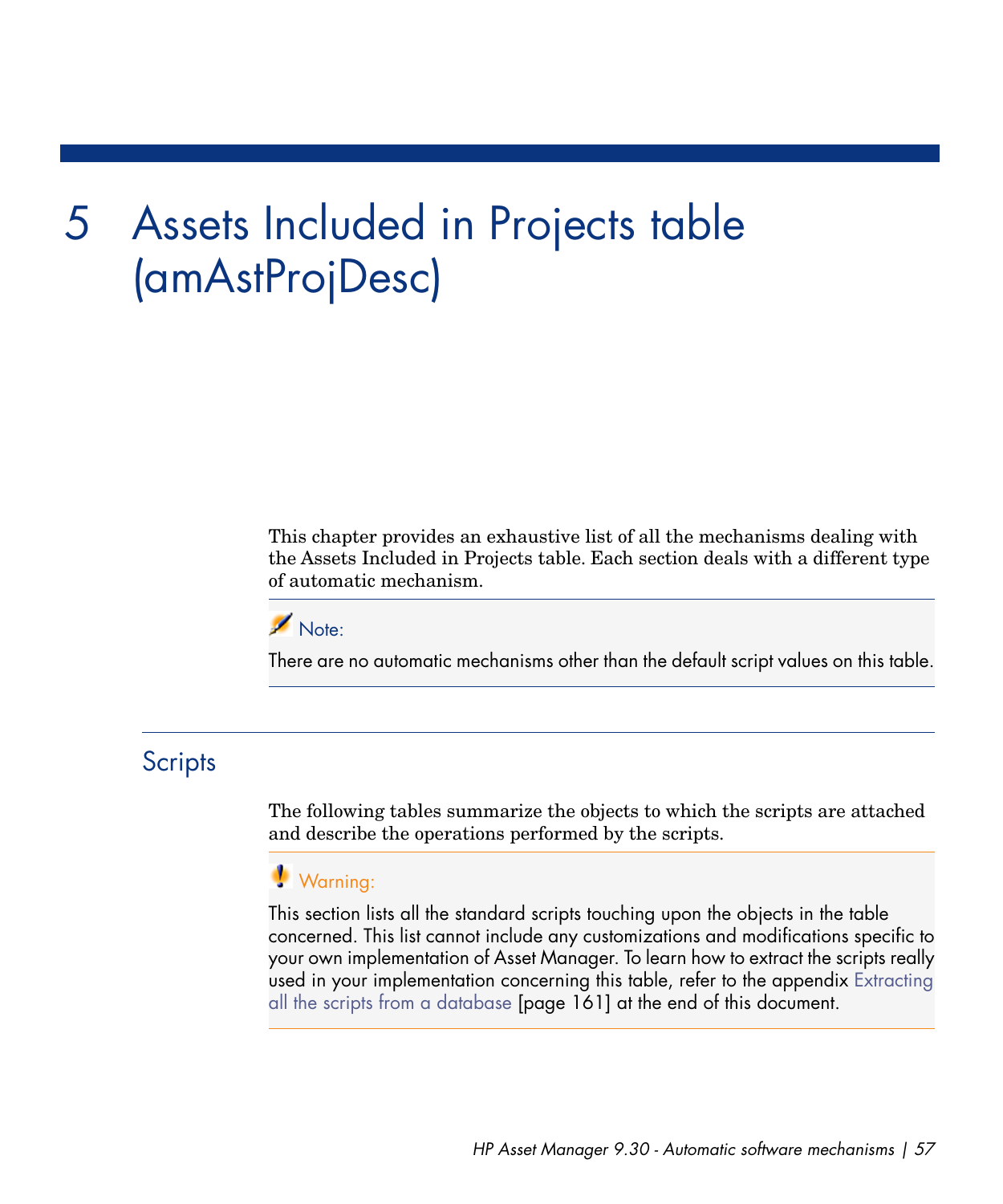### **Table 5.1. Default value scripts**

| Object concerned | Script                                                                                                                                                                                                                      | Description                                                                                                                                                                                          |
|------------------|-----------------------------------------------------------------------------------------------------------------------------------------------------------------------------------------------------------------------------|------------------------------------------------------------------------------------------------------------------------------------------------------------------------------------------------------|
| dIncluded        | $RetVal = Ambate()$                                                                                                                                                                                                         | By default, the inclusion date<br>of the asset in the project is                                                                                                                                     |
| dRemoved         | $RetVal = [Project.dEnd]$                                                                                                                                                                                                   | the current date.<br>By default, the removal date                                                                                                                                                    |
|                  |                                                                                                                                                                                                                             | of the asset from the project is<br>the project end date.                                                                                                                                            |
| sSequenceNumber  | If [lAstProjDescId]<br>$= 0 Th$<br>en<br>$RetVal = 1$<br>Else<br>RetVal = AmDbGetLong ("SELE<br>CT ISNULL (MAX (sSequenceNum<br>ber), 0) +1 FROM amAstProjDe<br>sc where lAstProjDescId ="<br>& [lAstProjDescId])<br>End If | By default, the sequence<br>number of the first asset ad-<br>ded tp the project is set to 1.<br>Otherwise, the sequence<br>number of the asset is the last<br>sequence number incremented<br>$by1$ . |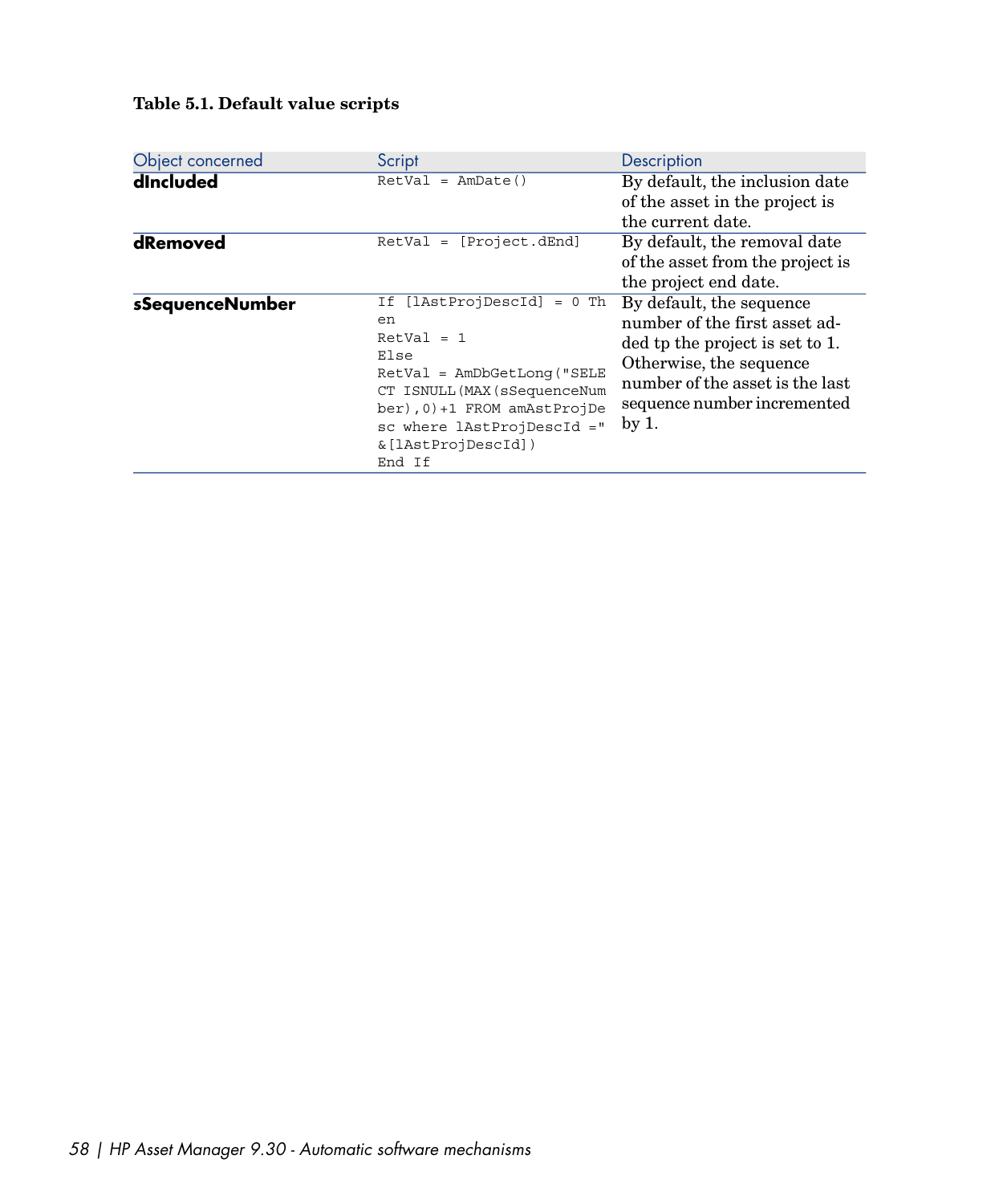# 6 Brands table (amBrand)

This chapter provides an exhaustive list of all the mechanisms dealing with the Brands table. Each section deals with a different type of automatic mechanism.

### **Scripts**

The following tables summarize the objects to which the scripts are attached and describe the operations performed by the scripts.

### Warning: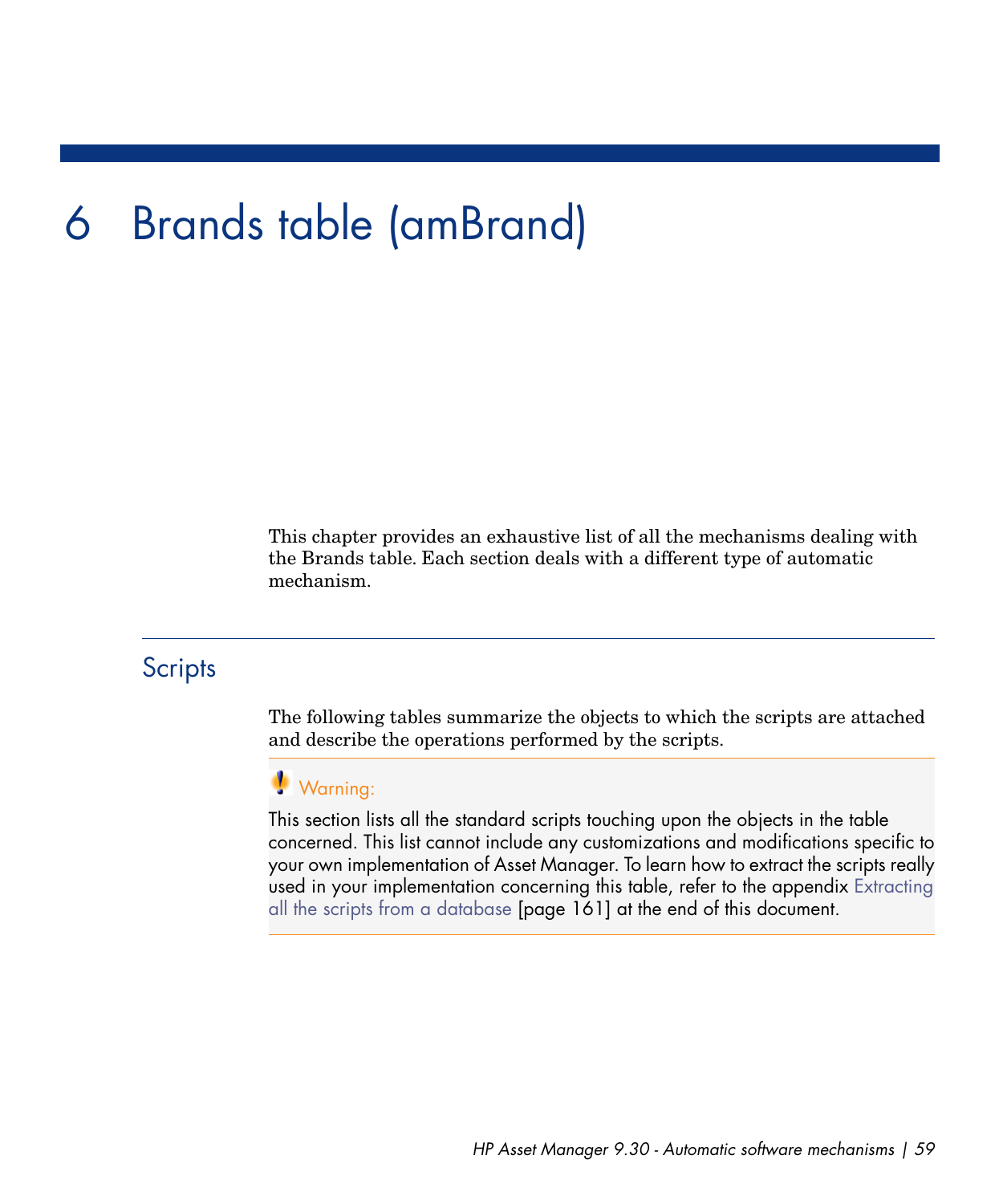#### **Table 6.1. Default value scripts**

| Object concerned | Script                                               | <b>Description</b>                                                                                                                                                                   |
|------------------|------------------------------------------------------|--------------------------------------------------------------------------------------------------------------------------------------------------------------------------------------|
| <b>BarCode</b>   | $RetVal = "B" + AmCounter("$<br>amBrand BarCode", 6) | By default, the barcode associ-<br>ated with a brand is the concat-<br>enation of the string "B" and<br>the value of the <b>am-</b><br><b>Brand BarCode counter on</b><br>6 figures. |

#### **Table 6.2. Mandatory scripts**

| Object concerned | Script                        | Description                                                                                                                                                     |
|------------------|-------------------------------|-----------------------------------------------------------------------------------------------------------------------------------------------------------------|
| <b>BarCode</b>   | $RetVal = (0 \leq  bInvent])$ | If the brand is defined as to be<br>inventoried at barcode invent-<br>ories ( <b>blnvent</b> field set to 1),<br>the <b>Barcode</b> field becomes<br>mandatory. |
|                  |                               |                                                                                                                                                                 |

# Integrity rules

There are no integrity rules on the Brands table (**amBrand**).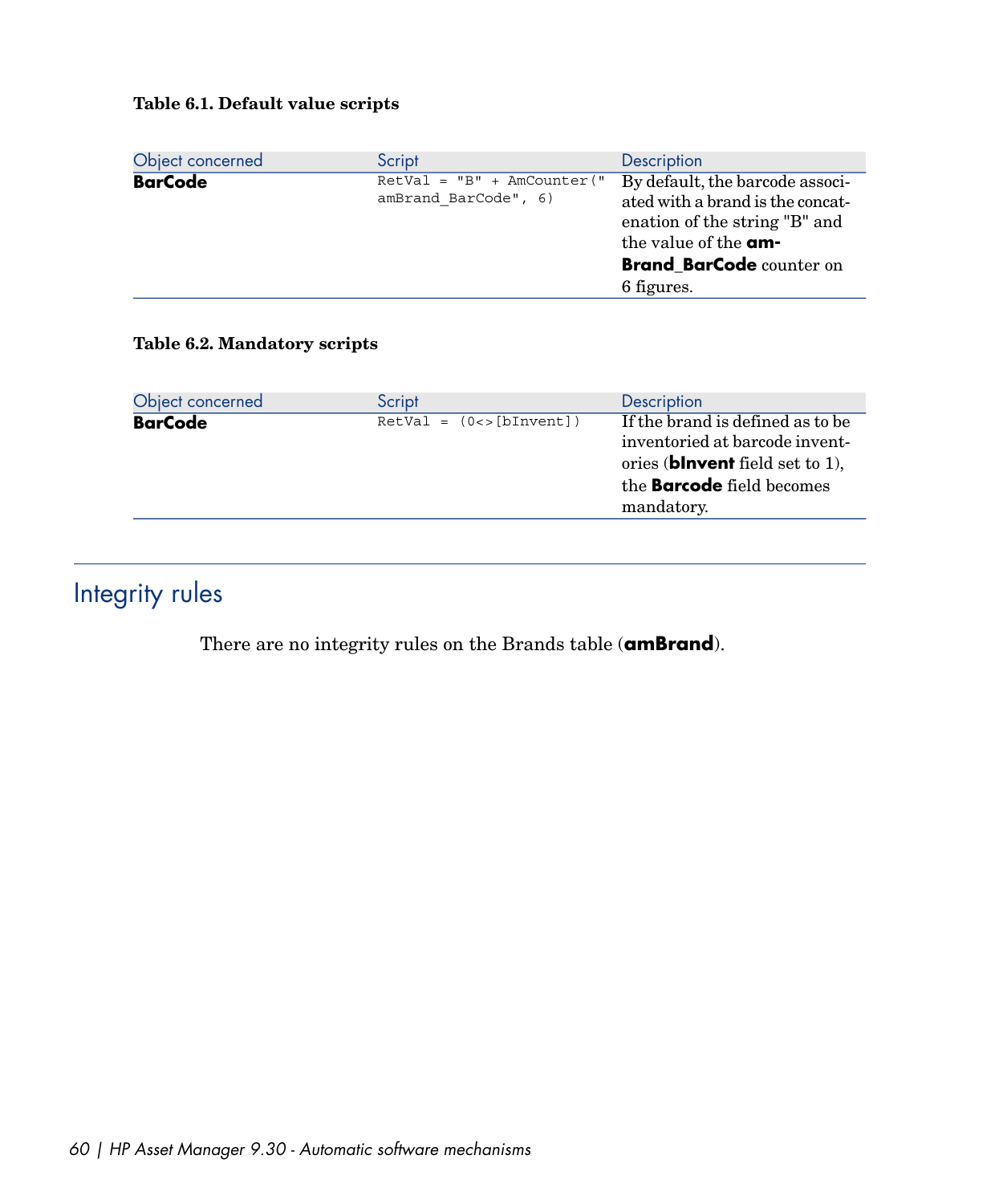| SQL name of the agent | List of monitored objects                                                                                                                                                                                                           | Operations performed                                                                                                                                                                                                                                                                                                                                     | List of any<br>modified ob-<br>jects   |
|-----------------------|-------------------------------------------------------------------------------------------------------------------------------------------------------------------------------------------------------------------------------------|----------------------------------------------------------------------------------------------------------------------------------------------------------------------------------------------------------------------------------------------------------------------------------------------------------------------------------------------------------|----------------------------------------|
| <b>FullName agent</b> | Insert in the $am-$<br><b>Brand</b> table<br>Post-Update on the<br>٠<br><b>Name</b> field<br>Post-Update on the<br>٠<br><b>IParentId</b> link<br>Pre-Update on<br>٠<br><b>Name</b> field<br>Pre-Update on IPar-<br>٠.<br>entid link | This agent manages tree<br>structures in hierarchic<br>tables.<br>In the Brands table, it<br>maintains hierarchical<br>integrity in the case of<br>sub-brands. The full<br>name of the brand and<br>its hierarchical level are<br>recalculated if:<br>A brand is created<br>The name of the<br>brand is modified<br>The parent brand is<br>٠<br>modified | Full-<br>٠<br><b>Name</b><br>sLvl<br>٠ |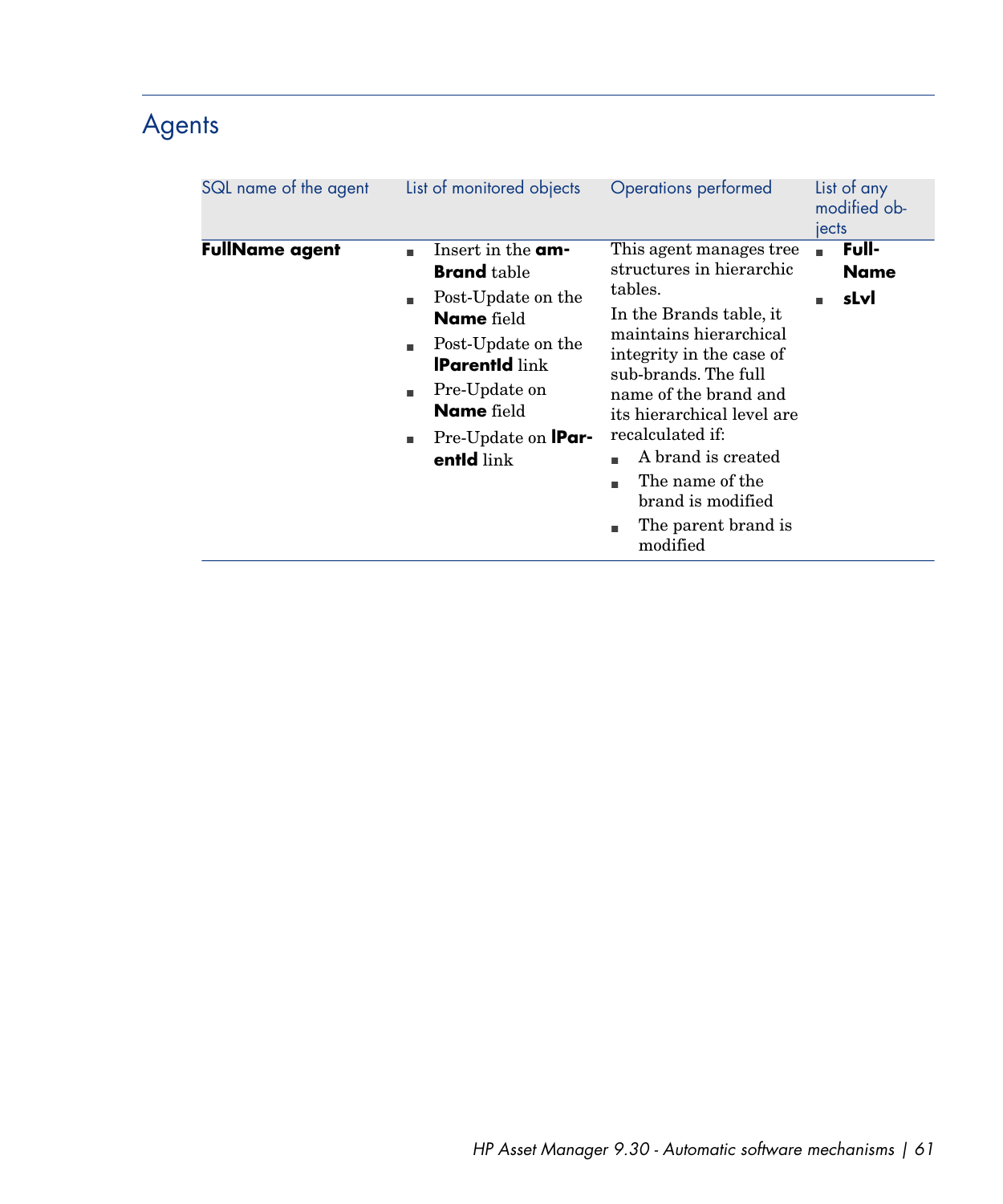*62 | HP Asset Manager 9.30 - Automatic software mechanisms*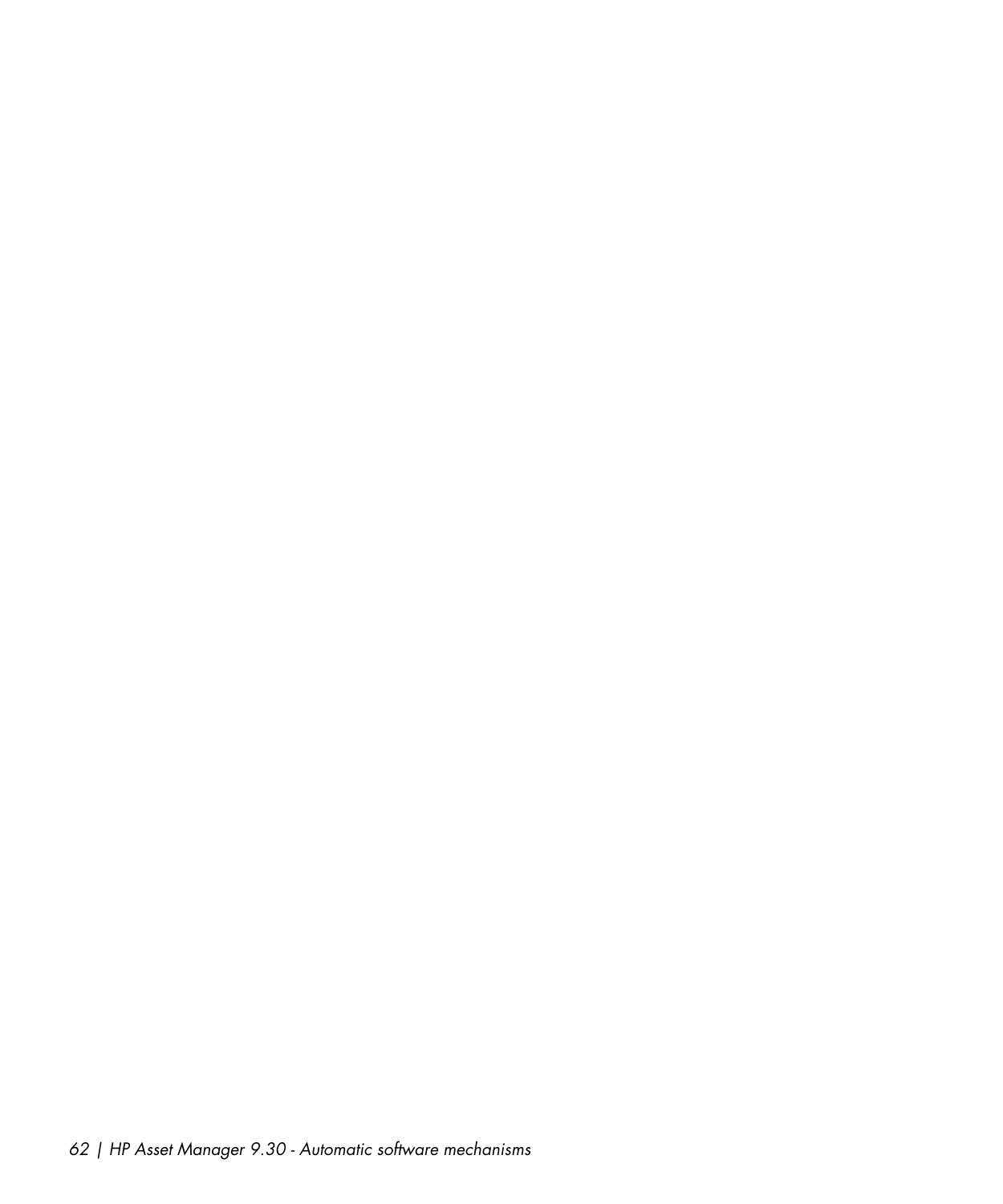# 7 Catalogs table (amCatalog)

This chapter provides an exhaustive list of all the mechanisms dealing with the Catalogs table. Each section deals with a different type of automatic mechanism.

### **Scripts**

The following tables summarize the objects to which the scripts are attached and describe the operations performed by the scripts.

## Warning:

This section lists all the standard scripts touching upon the objects in the table concerned. This list cannot include any customizations and modifications specific to your own implementation of Asset Manager. To learn how to extract the scripts really used in your implementation concerning this table, refer to the appendix [Extracting](#page-160-0) [all the scripts from a database](#page-160-0) [page 161] at the end of this document.

#### **Table 7.1. Default value scripts**

| Object concerned | Script       | <b>Description</b>                                       |
|------------------|--------------|----------------------------------------------------------|
| bExternal        | $RetVal = 0$ | By default, the catalog is not<br>accessible externally. |
|                  |              |                                                          |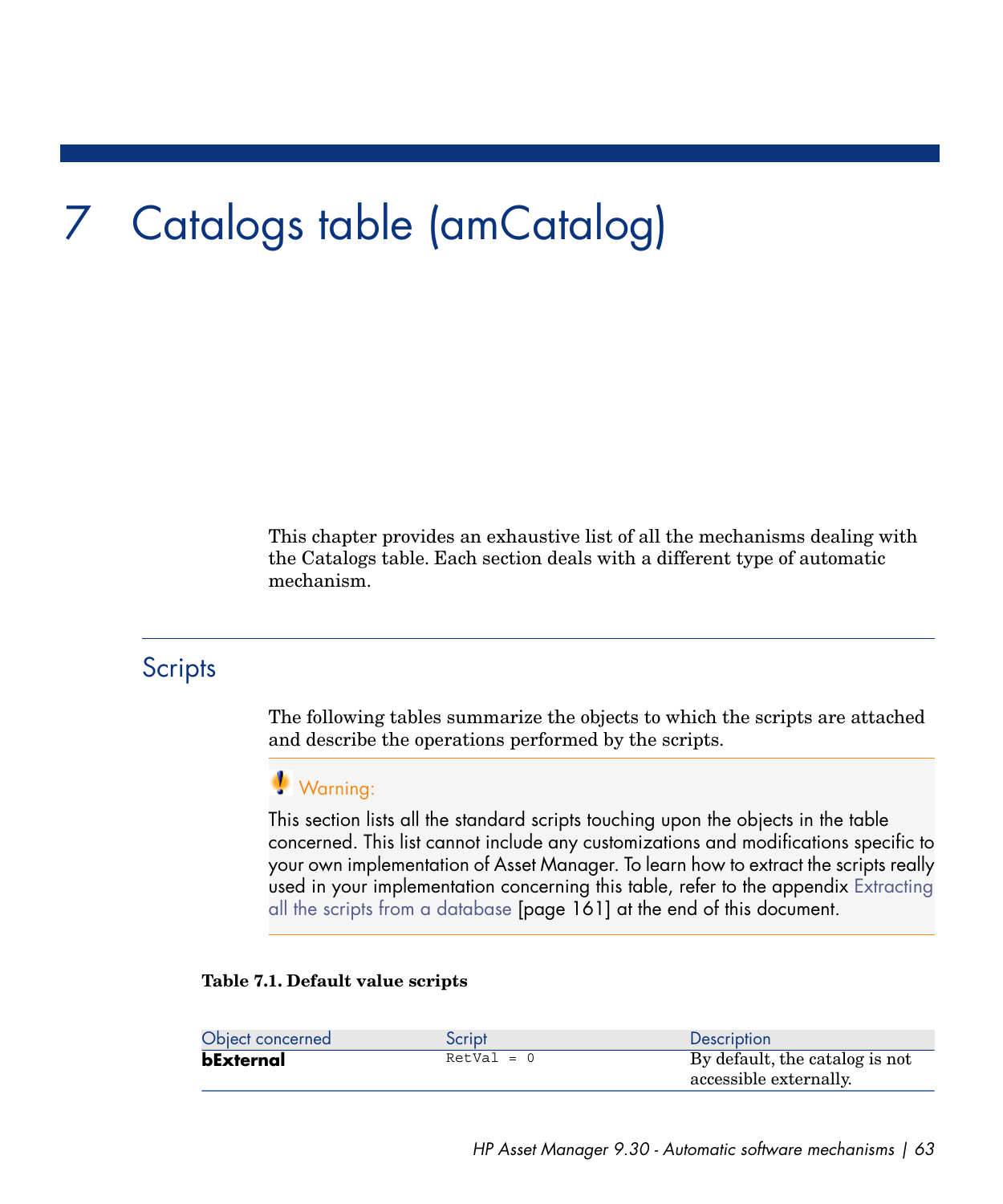| Object concerned     | Script                                         | Description                                                                                                 |
|----------------------|------------------------------------------------|-------------------------------------------------------------------------------------------------------------|
| Code                 | $RetVal = AmCounter("amCata)$<br>log Code", 6) | By default, the internal cata-<br>log code takes the value of the<br>amCatalog_Code counter on<br>6 figures |
| <b>Description</b>   | RetVal<br>[Name]<br>$=$                        | By default, the description in-<br>herits the name of the catalog.                                          |
| <b>IDefCatSuppId</b> | [Contract.lCpyId]<br>RetVal<br>$=$             | The default supplier of a cata-<br>log is the company with which<br>the associated contract was<br>signed.  |
| <b>ILocald</b>       | [DefSuppCat.lMain<br>RetVal<br>$=$<br>Site]    | The default location of the<br>catalog is the main location of<br>the default supplier.                     |

#### **Table 7.2. Irrelevance scripts**

| Object concerned     | Script                                                                                                                                                                       | Description                                                                                                |
|----------------------|------------------------------------------------------------------------------------------------------------------------------------------------------------------------------|------------------------------------------------------------------------------------------------------------|
| <b>IDefCatSuppId</b> | $RetVal = 1$<br>if amDbGetLonq("SELECT COU<br>NT (Distributors. 1CpyId) FR<br>OM amCatalog where lCatalo<br>$qId = " & [lCatalogId]) >$<br>0 then<br>$Retval = 0$<br>end if  | This link is only relevant if<br>there are distributor compan-<br>ies for the catalog.                     |
| <b>DefSuppCat</b>    | $RetVal = 1$<br>if amDbGetLong ("SELECT COU<br>NT (Distributors. 1CpyId) FR<br>OM amCatalog where lCatalo<br>$qId = " & [lCatalogId]) >$<br>0 then<br>$Retval = 0$<br>end if | This field is only relevant in<br>the case of a department or if<br>the user has administration<br>rights. |

# Integrity rules

There are no integrity rules on the Catalogs table (**amCatalog**).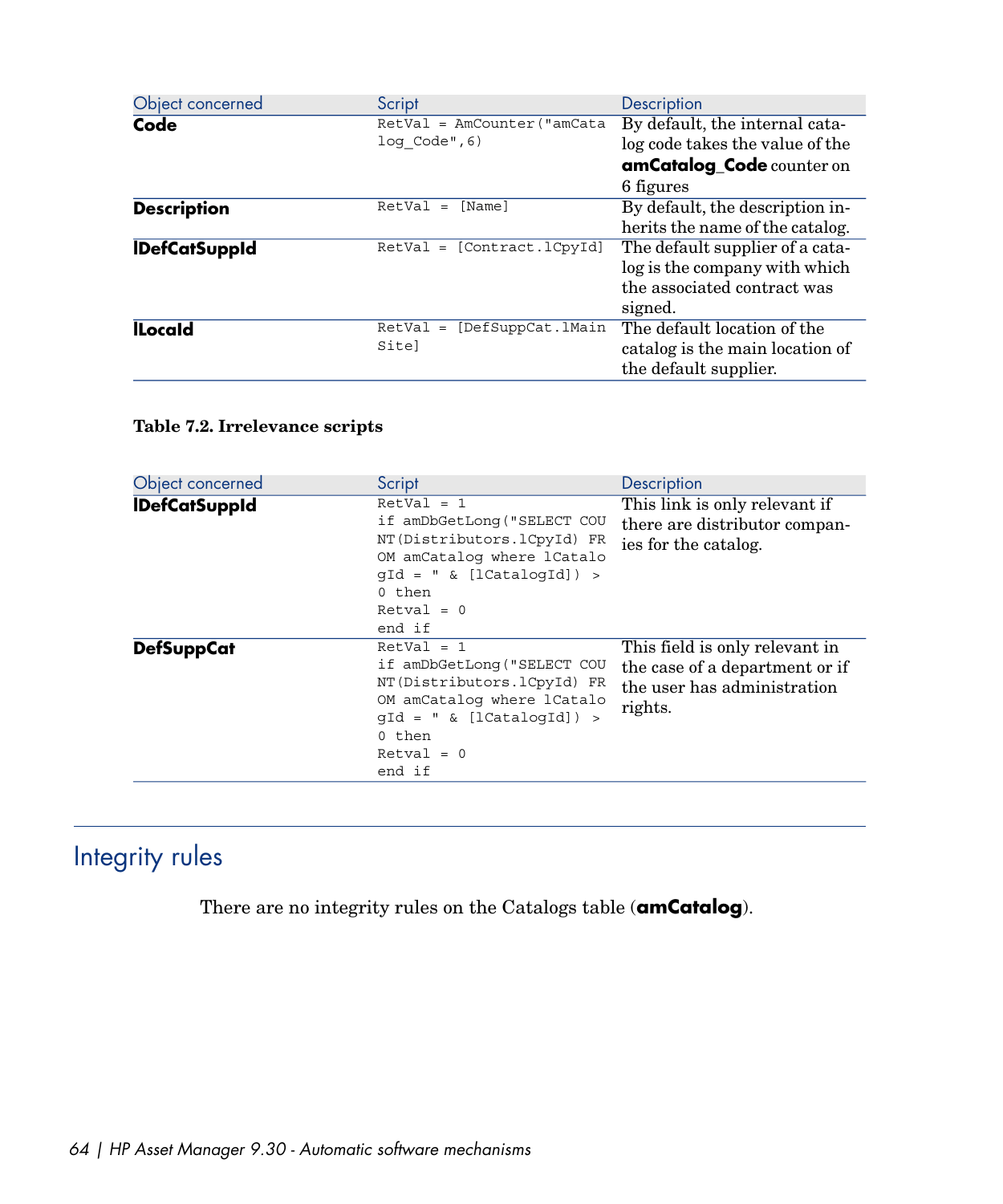| SQL name of the agent      |                                                                                                  | List of monitored objects  Operations performed                                                                                                                            | List of any modified<br>objects |
|----------------------------|--------------------------------------------------------------------------------------------------|----------------------------------------------------------------------------------------------------------------------------------------------------------------------------|---------------------------------|
| <b>CCatalogDefSupplier</b> | Post-Update on link<br><b>IDefCatSuppId</b><br>Pre-Delete on table<br>amRelCatalogSup-<br>pliers | Makes sure the default<br>catalog supplier is in<br>the list of catalog suppli-<br>ers. If this is not the<br>case, the supplier is ad-<br>ded on the fly to this<br>list. | amRelCata-<br>logSuppliers      |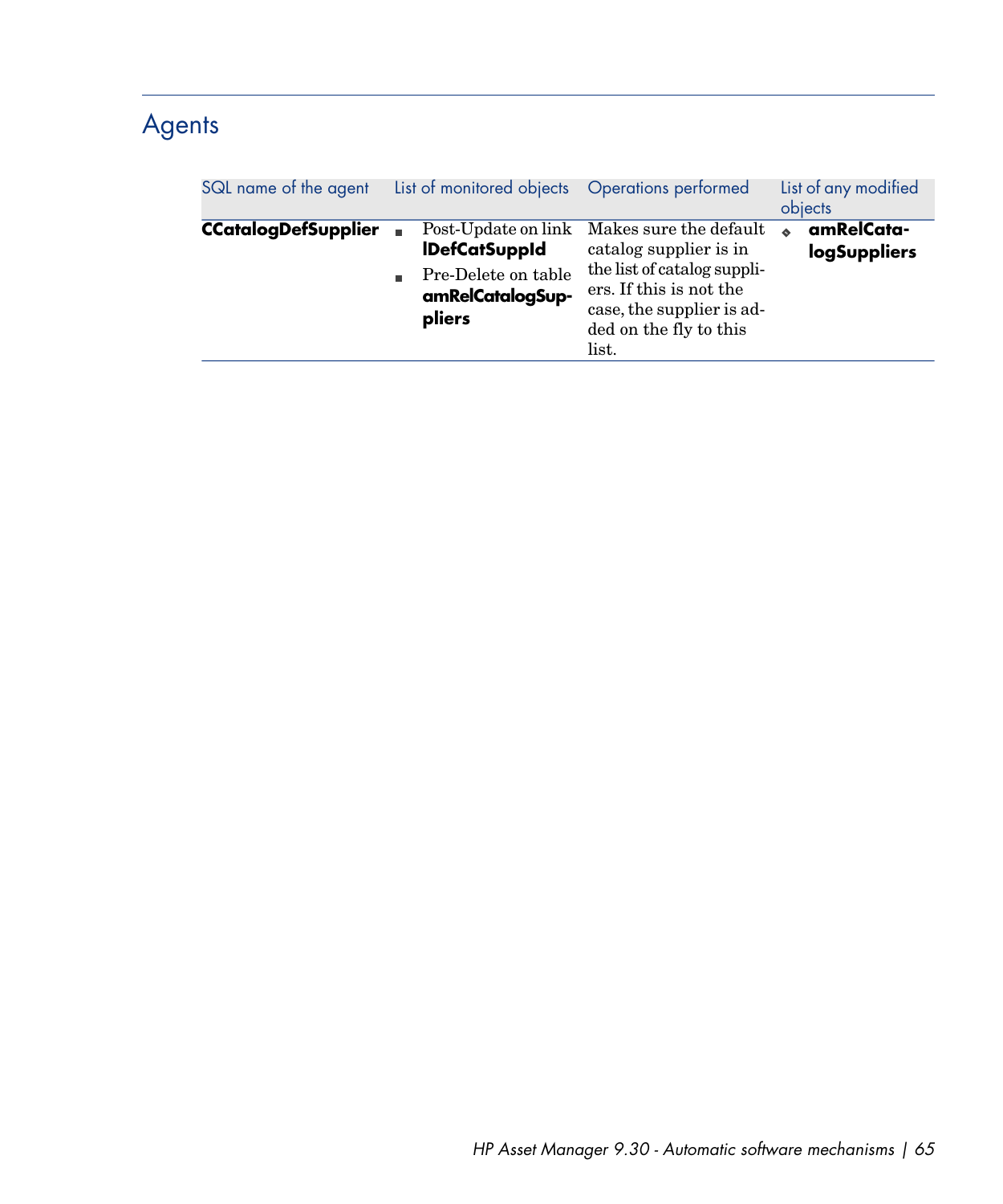*66 | HP Asset Manager 9.30 - Automatic software mechanisms*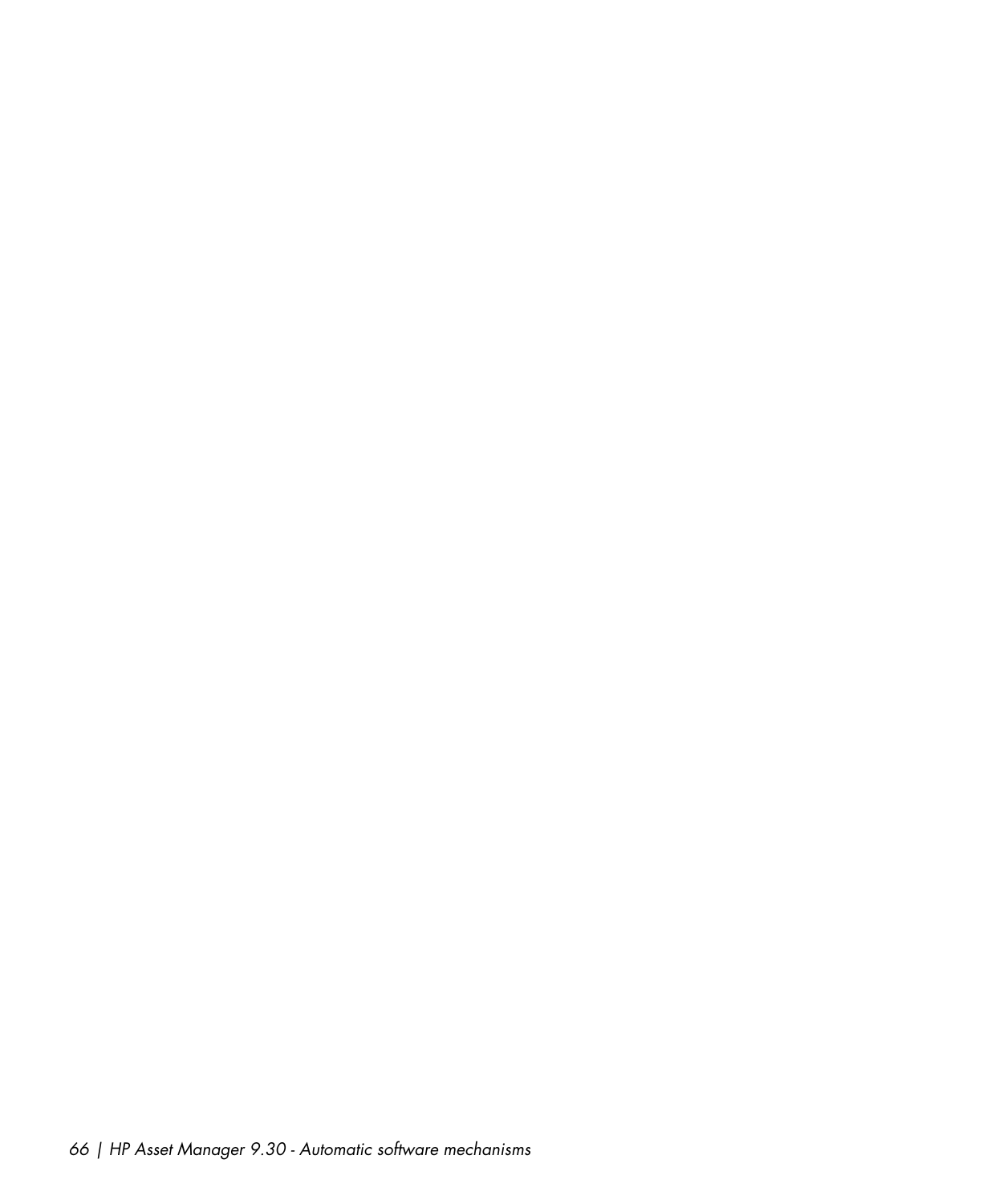# 8 Products table (amCatProduct)

This chapter provides an exhaustive list of all the mechanisms dealing with the Products table. Each section deals with a different type of automatic mechanism.

### **Scripts**

The following tables summarize the objects to which the scripts are attached and describe the operations performed by the scripts.

## Warning: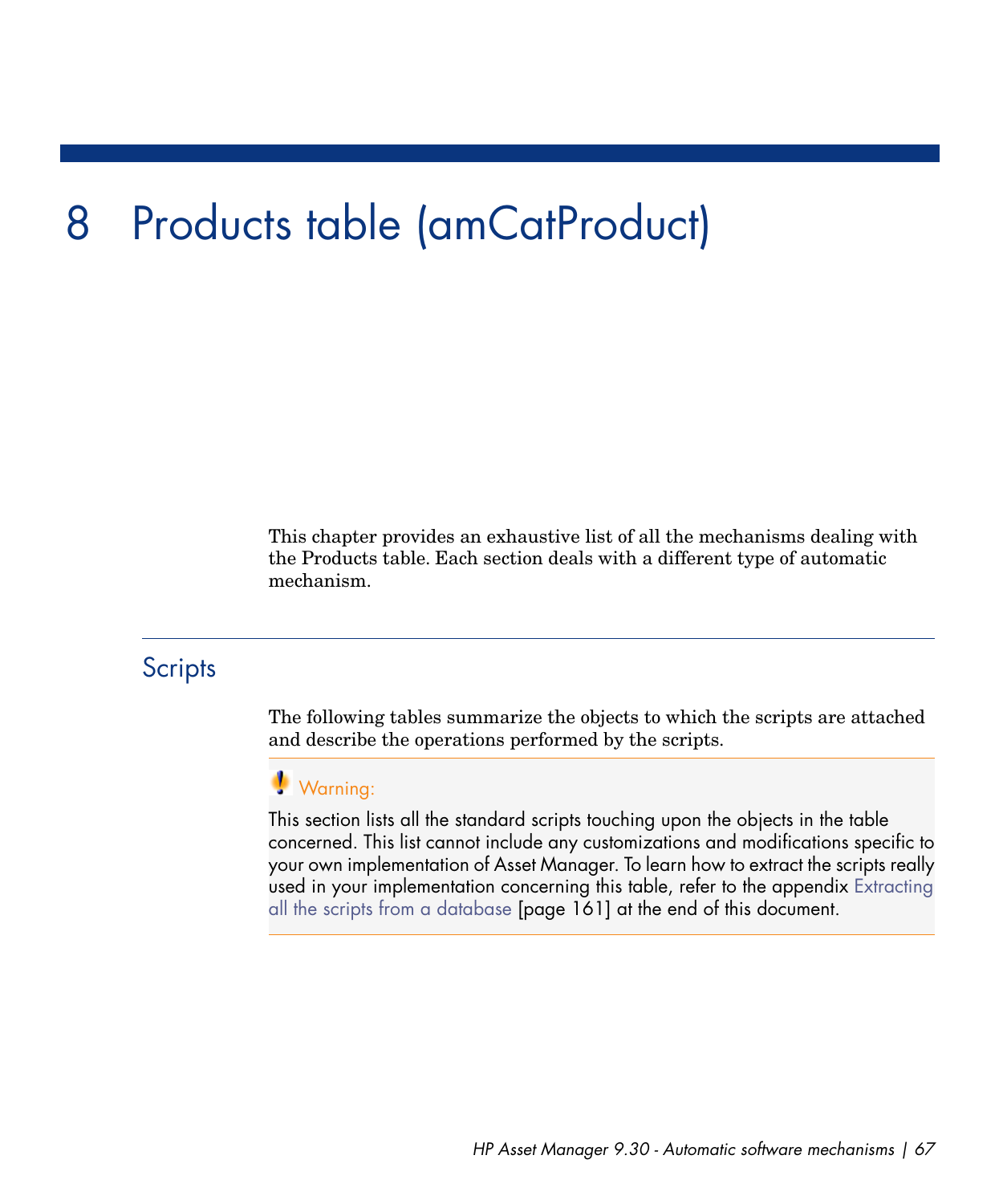### **Table 8.1. Validity scripts on the table**

| Script                                                                                                                                                                                                                                                                              | Description                                                |
|-------------------------------------------------------------------------------------------------------------------------------------------------------------------------------------------------------------------------------------------------------------------------------------|------------------------------------------------------------|
| Check that we have 1 default option p If there is more than one default option per<br>er group<br>$RetVal = TRUE$<br>if [lProdOptId] <> 0 and [bDefaultOptio<br>$n$ $\leftrightarrow$ 0 Then<br>if amDbGetLong ("SELECT COUNT(1) FROM am<br>CatProduct WHERE 1CatProductId <> " & [ | option group for the product, the record is re-<br>jected. |
| $lCatProductId]$ & " AND lParentId = " &<br>[lParentId] & " AND OptionGroup.lProdOp<br>$tId = " & [lProdOptId] & " AND bDefault$<br>Option $\langle 50 \rangle$ ") $\langle 50 \rangle$ then<br>Err. Raise (-2009, "There must be one and                                           |                                                            |
| only one default option per option grou<br>p for a product.")<br>$RetVal = FALSE$<br>end if<br>end if                                                                                                                                                                               |                                                            |

#### **Table 8.2. Default value scripts**

| Object concerned     | Script                                                             | Description                                                                                                                      |
|----------------------|--------------------------------------------------------------------|----------------------------------------------------------------------------------------------------------------------------------|
| bisPackaged          | $RetVal = 0$                                                       | By default, the product is not<br>packaged. Orders for such<br>products are not expressed in<br>packaged units.                  |
| bPreinstalled        | $RetVal = 0$<br>if [lParentId] <> 0 then<br>$RetVal = 1$<br>end if | If the product has a parent<br>then, by default, it is pre-in-<br>stalled on the product it is a<br>component of.                |
| <b>Certification</b> | RetVal = [Model.Certificat<br>ionl                                 | By default, the certification<br>associated with the product is<br>inherited from the model of<br>the product.                   |
| dCertification       | [Model.dCertifica<br>$RetVal =$<br>tionl                           | By default, the certification<br>date associated with the<br>product is inherited from the<br>model of the product.              |
| <b>Description</b>   | $RetVal = [Model.Name]$                                            | By default, the description of<br>the takes the value of the<br>name of the associated model.                                    |
| dtPriceCv            | $RetVal = Ambate()$                                                | By default, the conversion<br>date of the average price for<br>the product corresponds to the<br>date of creation of the record. |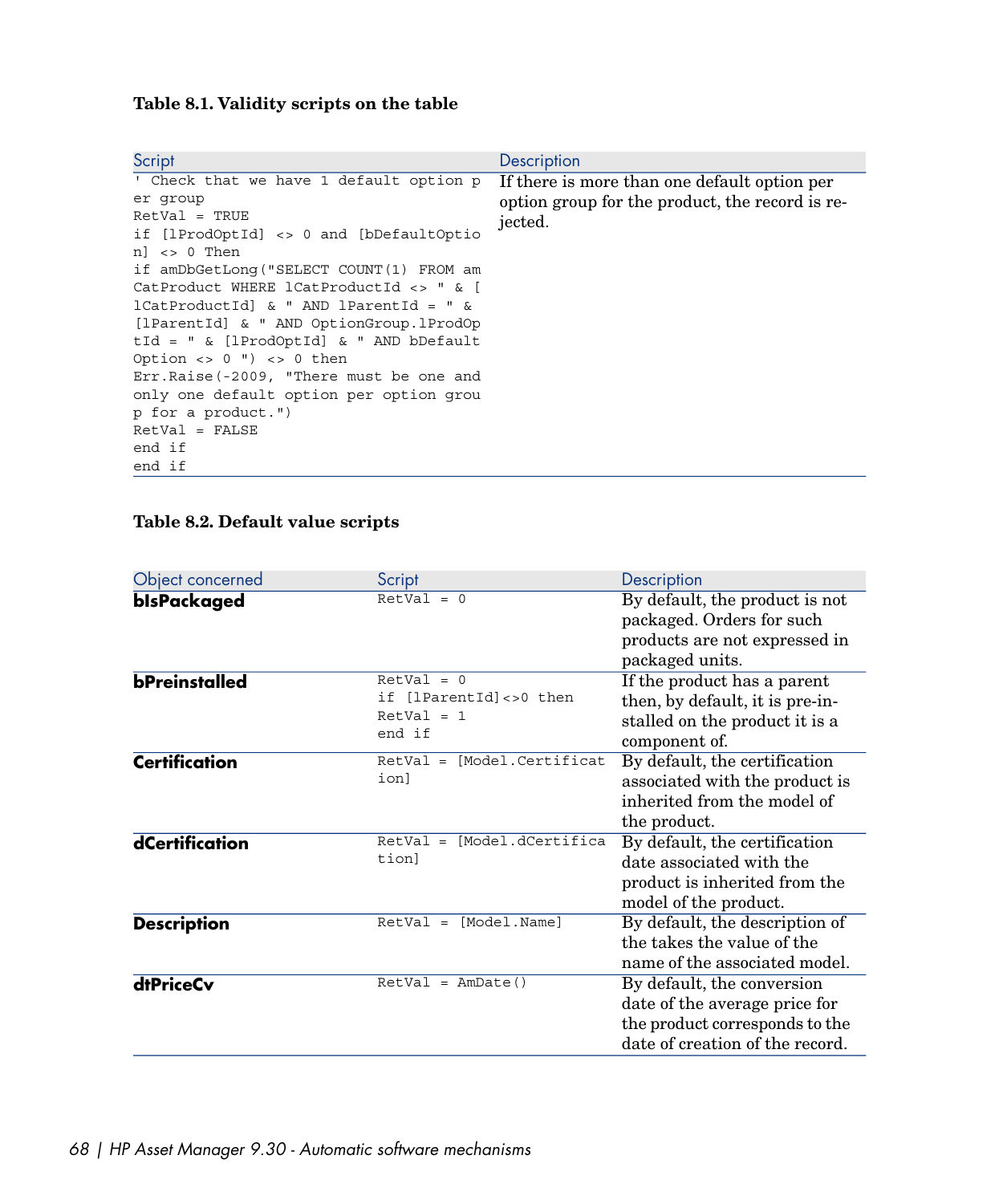| Object concerned    | Script                                                                                                                                                                                                          | Description                                                                                                                                                                                                                                                                                                                                                                                                                                                                                                                                                                       |
|---------------------|-----------------------------------------------------------------------------------------------------------------------------------------------------------------------------------------------------------------|-----------------------------------------------------------------------------------------------------------------------------------------------------------------------------------------------------------------------------------------------------------------------------------------------------------------------------------------------------------------------------------------------------------------------------------------------------------------------------------------------------------------------------------------------------------------------------------|
| fPkgQty             | $RetVal = 1$                                                                                                                                                                                                    | By default, the quantity per                                                                                                                                                                                                                                                                                                                                                                                                                                                                                                                                                      |
|                     |                                                                                                                                                                                                                 | item (expressed in the pur-                                                                                                                                                                                                                                                                                                                                                                                                                                                                                                                                                       |
|                     |                                                                                                                                                                                                                 | chase unit) is set to 1.                                                                                                                                                                                                                                                                                                                                                                                                                                                                                                                                                          |
| fUnitConv           | If [lModelId] <> 0 And [Pu<br>rchUnit.Dimension] <> [Mod<br>el.UseUnit.Dimension] Then<br>$RetVal = 0$<br>ElseIf $[1PurchUnitId] = 0$<br>Then<br>$RetVal = 1$<br>Else<br>$RetVal = [PurchUnit.fConv]$<br>End If | If the product has an asso-<br>ciated model and the di-<br>mension (mass, temperat-<br>ure, etc.) in which its unit<br>is expressed is different<br>from that expressed at the<br>model level, then the con-<br>version coefficient for the<br>purchase unit to the unit<br>in which the model is used<br>is zero.<br>If no unit of measurement<br>or packaging is defined for<br>the product, then the coef-<br>ficient is set to 1.<br>In the other cases, this<br>coefficient is identical to<br>the conversion coefficient<br>defined for the unit of<br>measurement or pack- |
| <b>InternalRef</b>  | RetVal = AmCounter ("Intern<br>alkef", 6)                                                                                                                                                                       | aging.<br>By default, the internal refer-<br>ence of the product takes the<br>value of the <b>InternalRef</b>                                                                                                                                                                                                                                                                                                                                                                                                                                                                     |
|                     |                                                                                                                                                                                                                 | counter, truncated to 6 figures.                                                                                                                                                                                                                                                                                                                                                                                                                                                                                                                                                  |
| <b>BrandId</b>      | [Model.1BrandId]<br>$RetVal =$                                                                                                                                                                                  | By default, the brand of the<br>product is inherited from the<br>associated model.                                                                                                                                                                                                                                                                                                                                                                                                                                                                                                |
| <b>Ilconid</b>      | $RetVal = [Model.IiconId]$                                                                                                                                                                                      | By defaut, the icon associated<br>with the product is that of its<br>associated model.                                                                                                                                                                                                                                                                                                                                                                                                                                                                                            |
| <b>IPurchUnitId</b> | RetVal = [Model.lUseUnitId<br>1                                                                                                                                                                                 | By default, the unit of meas-<br>urement or packaging of the<br>product is inherited from the<br>associated model.                                                                                                                                                                                                                                                                                                                                                                                                                                                                |
| <b>ISetQty</b>      | $RetVal = 1$                                                                                                                                                                                                    | By default, the number of<br>items in the product pack-<br>aging is 1.                                                                                                                                                                                                                                                                                                                                                                                                                                                                                                            |
| <b>PriceCur</b>     | RetVal = AmDefaultCurrency<br>$\left( \right)$                                                                                                                                                                  | By default, the currency in<br>which the average price of the<br>product is expressed, is the<br>default currency.                                                                                                                                                                                                                                                                                                                                                                                                                                                                |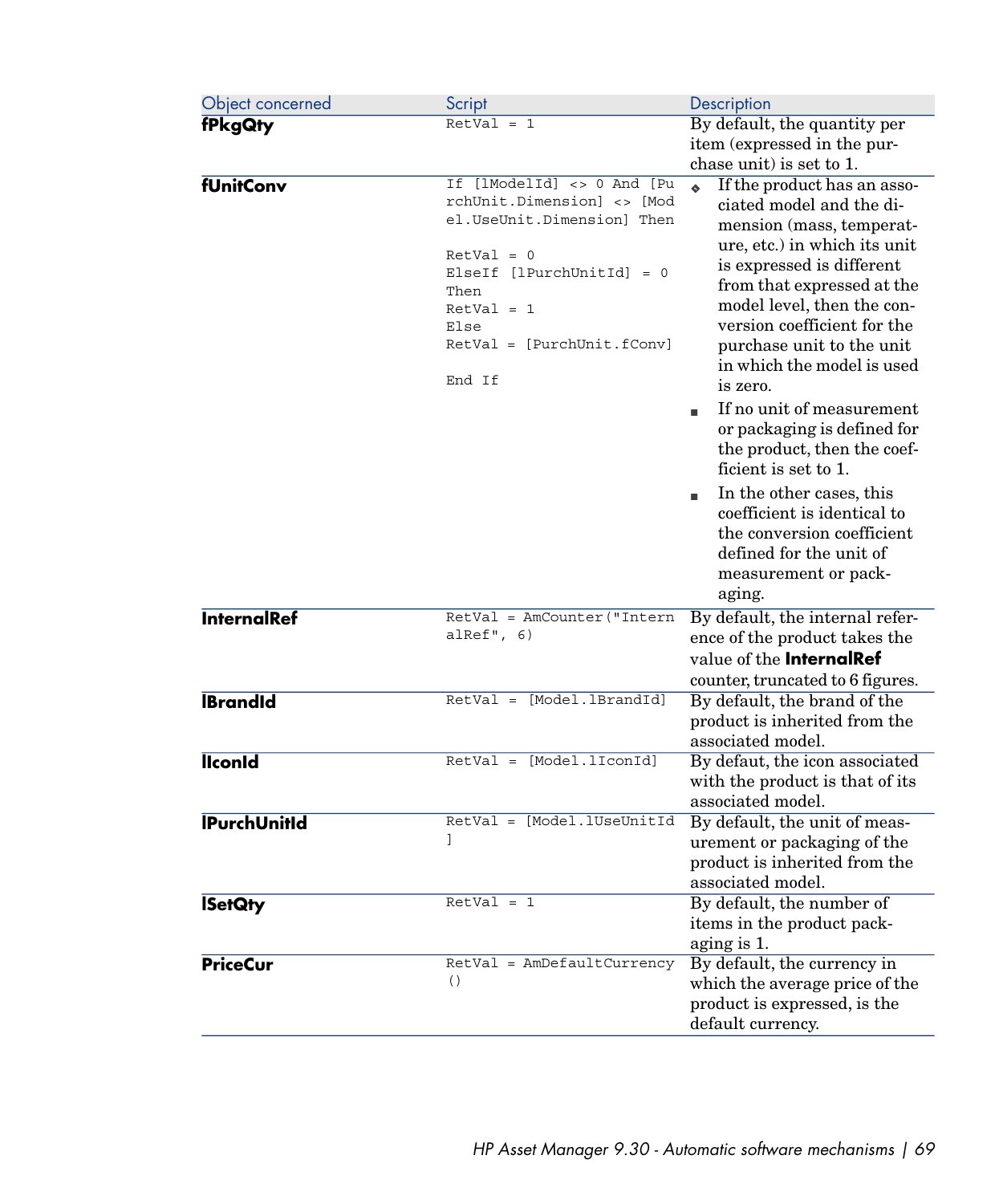### **Table 8.3. Irrelevance scripts**

| Object concerned      | Script                                                                                                                                                                           | Description                                                                                                                                                                                                                         |
|-----------------------|----------------------------------------------------------------------------------------------------------------------------------------------------------------------------------|-------------------------------------------------------------------------------------------------------------------------------------------------------------------------------------------------------------------------------------|
| <b>bDefaultOption</b> | $RetVal = (0 = [1ParentId] or$<br>$0 = [bOption]$ )                                                                                                                              | This field, which designates<br>the default option, is only rel-<br>evant if the product has a<br>parent and the product is an<br>option of its parent product.                                                                     |
| bOption               | $RetVal = (0 = [1ParentId])$                                                                                                                                                     | This field is irrelevant if the<br>product does not have a par-<br>ent.                                                                                                                                                             |
| bPreinstalled         | $RetVal = (0 = [1ParentId])$                                                                                                                                                     | This field is irrelevant if the<br>product does not have a par-<br>ent.                                                                                                                                                             |
| fPkgQty               | 'Package Qty is not releva<br>nt if lSetOty is irrelevan<br>t or fUnitConv is irreleva<br>nt<br>$RetVal = (0 = [1PurchUnitId]$<br>) OR (0=[bIsPackaged]) OR<br>$(0 = [lsetQty])$ | This field is only relevant in<br>the following cases:<br>A unit of measurement or<br>packaging is defined for<br>the product<br>The product is packaged<br>٠<br>The number of items in the<br>٠<br>packaged product is not<br>zero |
| <b>fUnitConv</b>      | $RetVal = (0 = [1PurchUnitId]$<br>OR amEvalScript ("Irrelevan<br>t", "PurchUnit", "")=TRUE)                                                                                      | This field is only relevant if a<br>unit of measurement or pack-<br>aging is defined for the<br>product                                                                                                                             |
| <b>IProdOptId</b>     | $RetVal = (0 = [1ParentId] or$<br>$0 = [bOption]$ )                                                                                                                              | This field, which designates<br>the default option, is only rel-<br>evant if the product has a<br>parent and the product is an<br>option of its parent product.                                                                     |
| <b>ISetQty</b>        | $RetVal = (0 = [bIsPackaged])$                                                                                                                                                   | This field is only relevant if<br>the product is packaged.                                                                                                                                                                          |
| <b>OptionGroup</b>    | $RetVal = (0 = [1ParentId] or$<br>$0 = [bOption]$ )                                                                                                                              | This field, which designates<br>the default option, is only rel-<br>evant if the product has a<br>parent and the product is an<br>option of its parent product.                                                                     |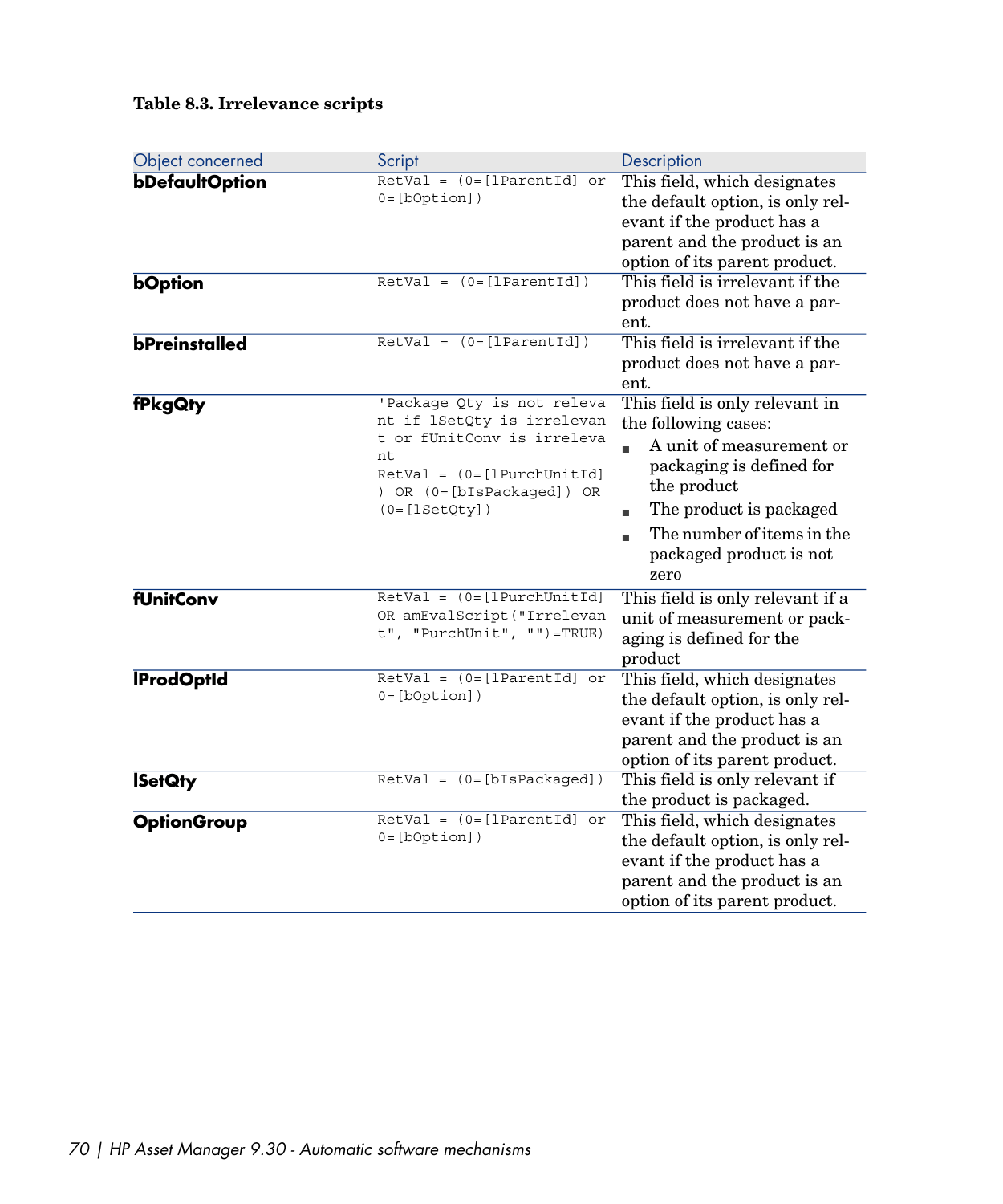| SQL name of the agent | List of monitored objects                                                                                                                                                                                                            | Operations performed                                                                                                                                                                                                                                                                                                                            | List of any<br>modified ob-<br>jects |
|-----------------------|--------------------------------------------------------------------------------------------------------------------------------------------------------------------------------------------------------------------------------------|-------------------------------------------------------------------------------------------------------------------------------------------------------------------------------------------------------------------------------------------------------------------------------------------------------------------------------------------------|--------------------------------------|
| <b>FullName agent</b> | Insert on object: amC-<br>٠<br>atProduct<br>PostUpdate on object:<br>٠<br>InternalRef<br>PostUpdate on object:<br>٠<br><b>lParentId</b><br>PreUpdate on object:<br>٠<br>InternalRef<br>PreUpdate on object:<br>٠<br><b>lParentId</b> | This agent manages tree<br>structures in hierarchic<br>tables.<br>In the Products table, it<br>maintains the integrity<br>of the hierarchical struc-<br>ture. The full name of the<br>product and its hierarch-<br>ical level are recalculated<br>if:<br>the internal reference<br>٠<br>of the product is<br>modified<br>its parent is modified | Full-<br>Name<br>sLyl                |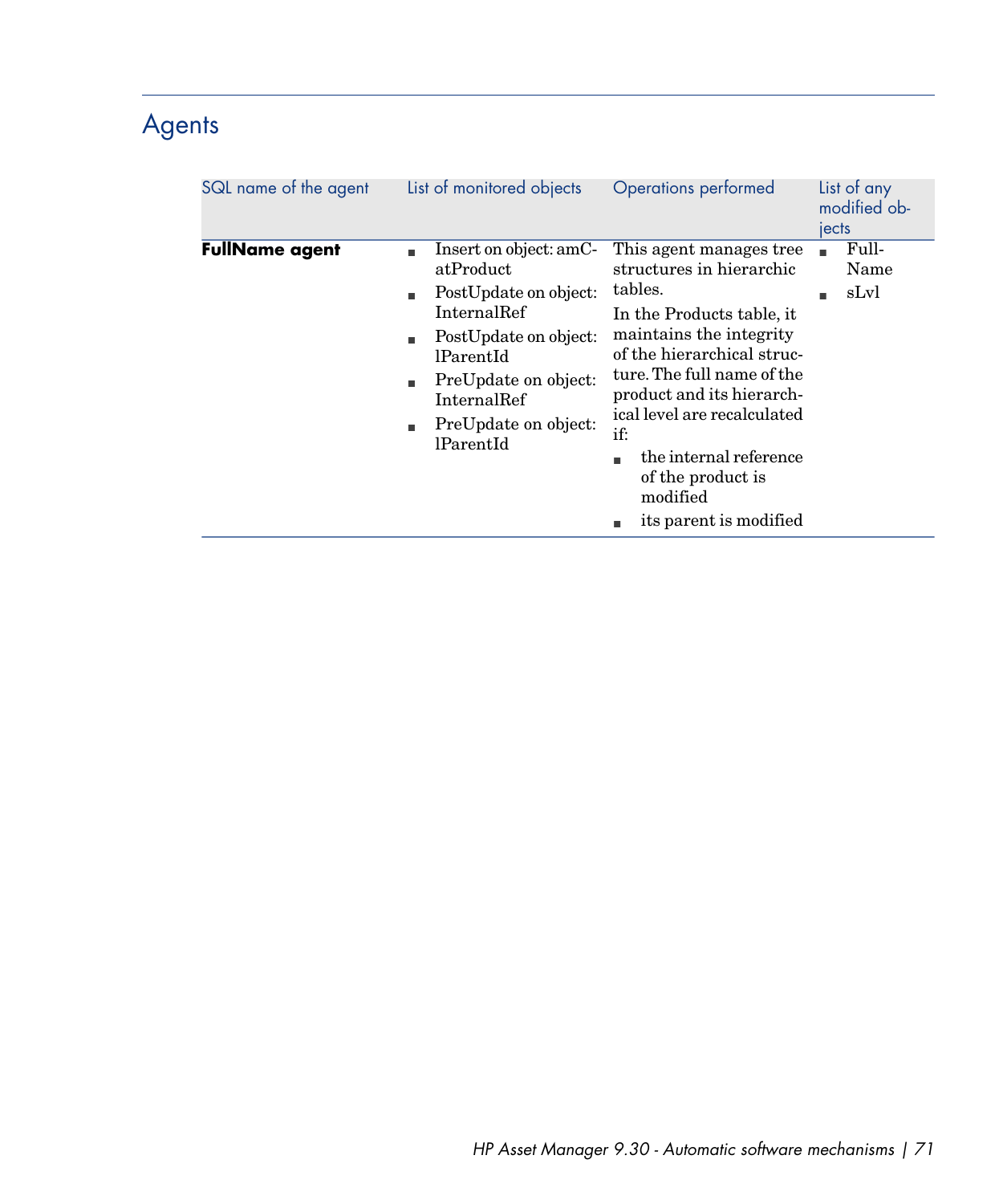*72 | HP Asset Manager 9.30 - Automatic software mechanisms*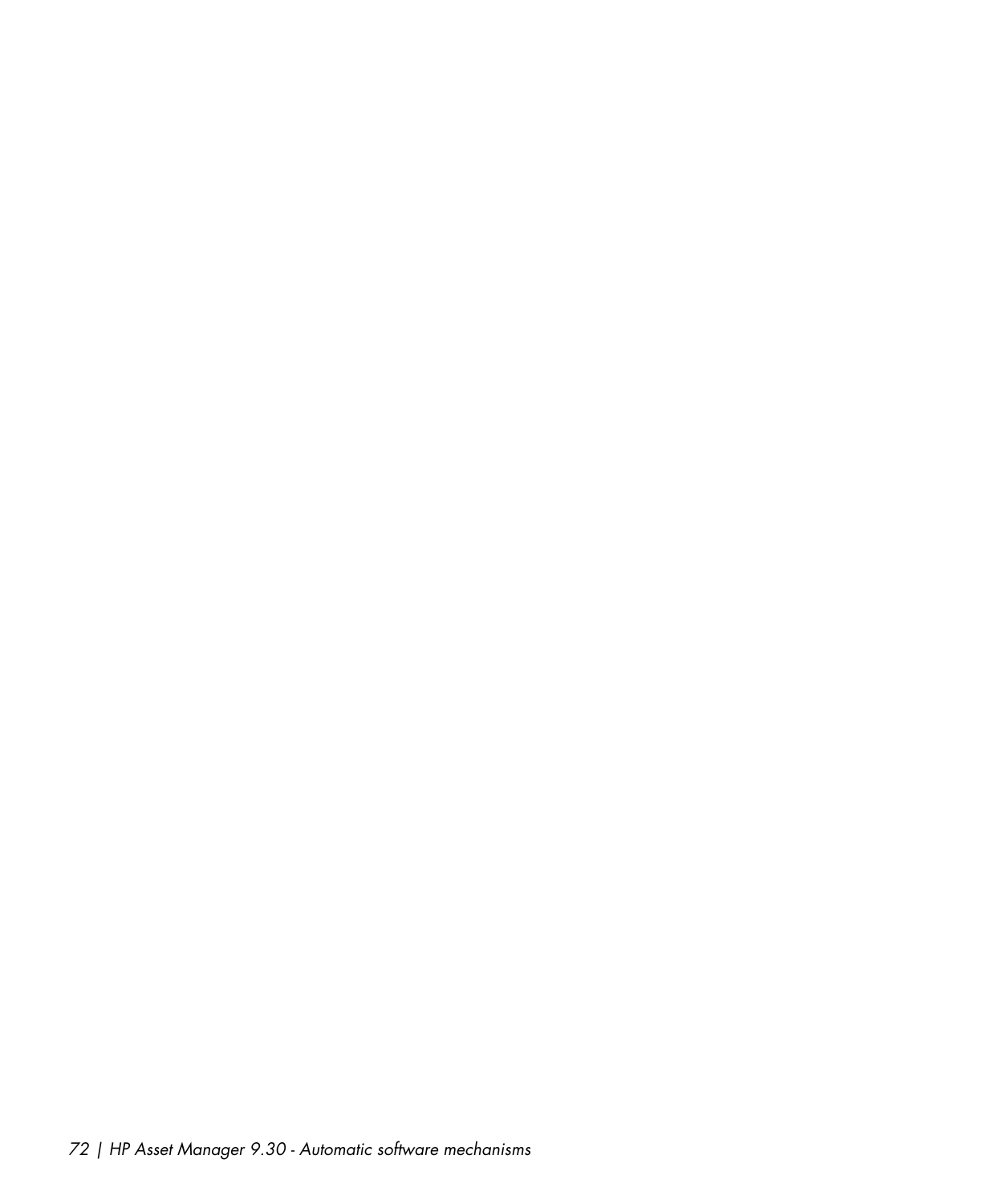# 9 Catalog References table (amCatRef)

This chapter provides an exhaustive list of all the mechanisms dealing with the Catalog References table. Each section deals with a different type of automatic mechanism.



There are no automatic mechanisms other than the default script values on this table.

## **Scripts**

The following tables summarize the objects to which the scripts are attached and describe the operations performed by the scripts.

## Warning: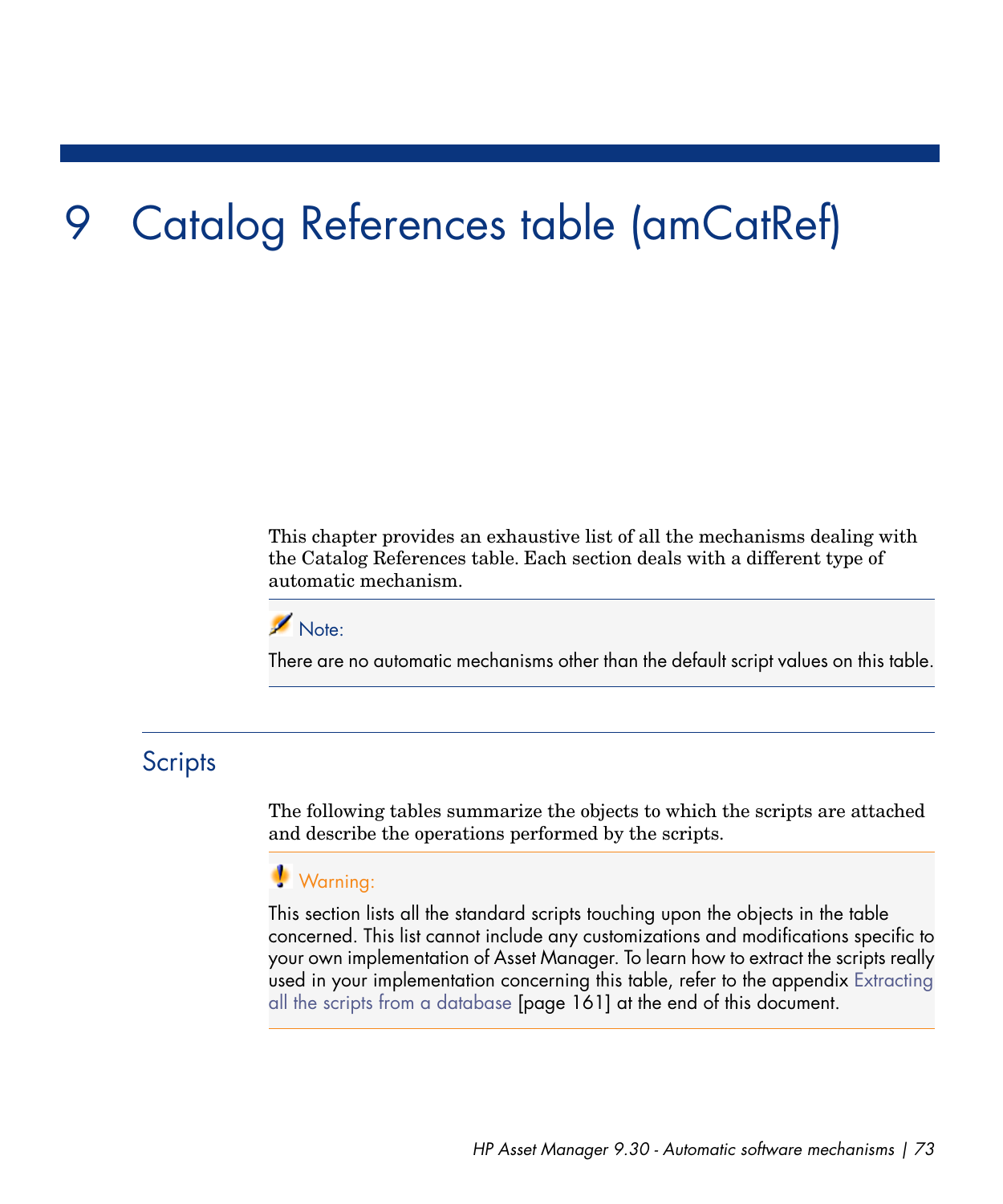#### **Table 9.1. Default value scripts**

| Object concerned     | Script                                                                                                                                  | Description                                                                                                                                                                                                                           |
|----------------------|-----------------------------------------------------------------------------------------------------------------------------------------|---------------------------------------------------------------------------------------------------------------------------------------------------------------------------------------------------------------------------------------|
| <b>Certification</b> | RetVal = [CatProduct.Certi<br>fication]                                                                                                 | By default, the certification of<br>a catalog reference is inherited<br>from the product.                                                                                                                                             |
| <b>Description</b>   | RetVal = [CatProduct.Descr<br>iption]                                                                                                   | By default, the description of<br>a catalog reference is inherited<br>from the product.                                                                                                                                               |
| dPriceUpdate         | $RetVal = Ambate()$                                                                                                                     | By default, the price update<br>date of the catalog reference<br>is the date of creation of the<br>catalog reference.                                                                                                                 |
| dtEndValidity        | RetVal = [Catalog.dtEndVal<br>idity]                                                                                                    | By default, the end date of<br>validity of the reference is that<br>of the catalog containing the<br>reference.                                                                                                                       |
| dtStartValidity      | RetVal = [Catalog.dtStartV<br>alidity]                                                                                                  | By default, the validity start<br>date of the reference is that of<br>the catalog containing the ref-<br>erence.                                                                                                                      |
| fMinQty              | $RetVal = 1$                                                                                                                            | By default, the minimum or-<br>derable quantity for the refer-<br>ence is set to 1.                                                                                                                                                   |
| fPrice               | If [CatProduct.PriceCur] =<br>[Catalog.Currency.Name] Th<br>en<br>RetVal = [CatProduct.mPric<br>$e$ ]<br>Else<br>$RetVal = 0$<br>End If | If the currency used for the<br>product is identical to that<br>used for the catalog then<br>the purchase price in the<br>catalog reference is inher-<br>ited from the product.<br>Otherwise, the purchase<br>٠<br>price is set to 0. |
| <b>Ref</b>           | RetVal = [CatProduct.Descr<br>iption] $+$ " (" $+$ [Cataloq.<br>Name] $+$ ")"                                                           | By default, the catalog refer-<br>ence number corresponds to<br>the product description.                                                                                                                                              |

#### **Table 9.2. Mandatory scripts**

| Object concerned    | Script                                      | Description                                                                                                                                |
|---------------------|---------------------------------------------|--------------------------------------------------------------------------------------------------------------------------------------------|
| <b>IClassCodeId</b> | $RetVal = ("" <> [Catalog.Pro]$<br>dClass]) | This field, which designates<br>the classification codes, is<br>mandatory if the product has<br>a classification used as a refer-<br>ence. |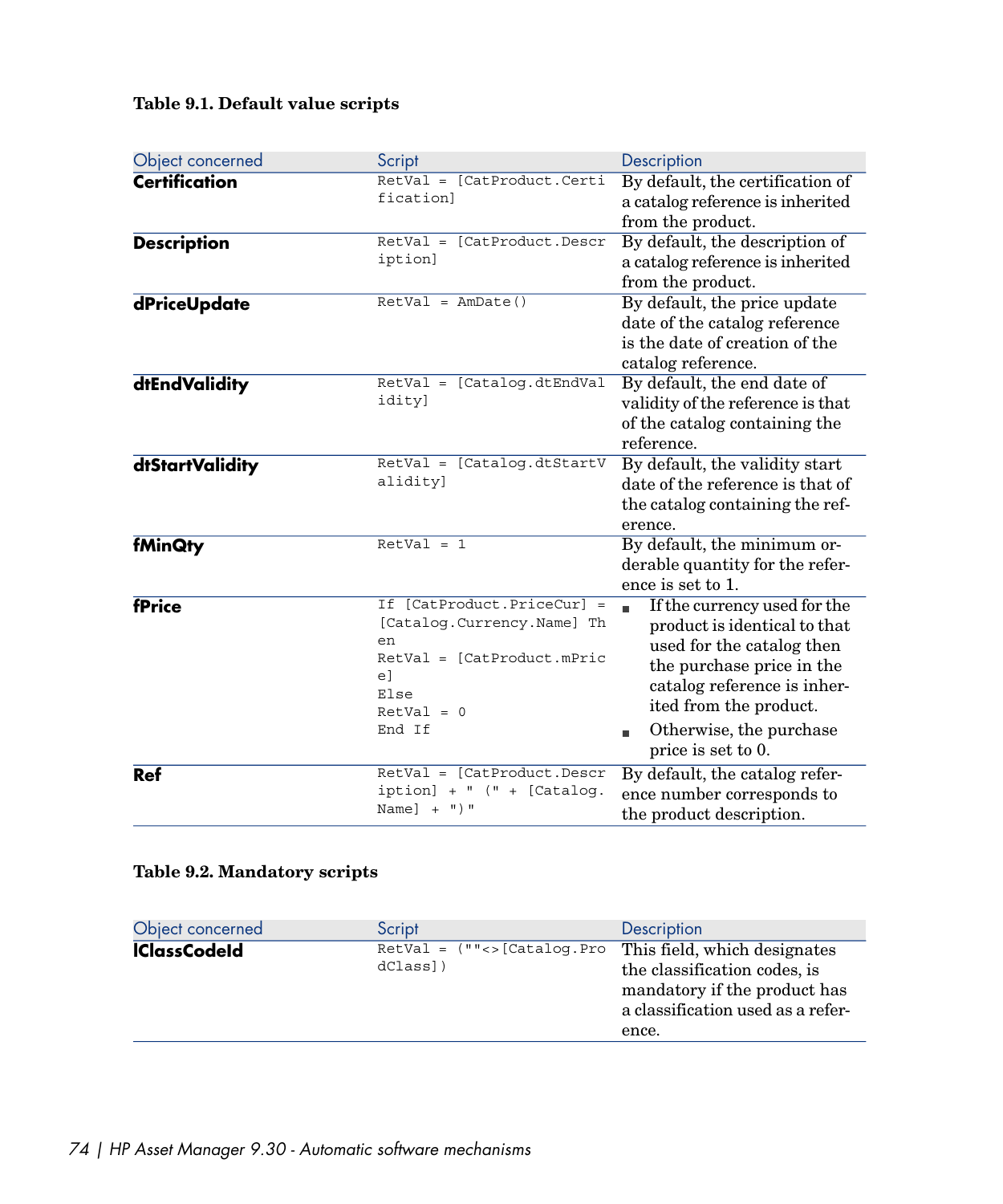## Integrity rules

There are no integrity rules on the Catalog References table (**amCatRef**).

## Agents

The following table lists the active agents on the Catalog References table (**amCatRef**).

| SQL name of the agent List of monitored objects Operations performed |                                                     |                                                                                                                                               | List of any modified<br>objects |
|----------------------------------------------------------------------|-----------------------------------------------------|-----------------------------------------------------------------------------------------------------------------------------------------------|---------------------------------|
| <b>CDateAlarmAgent</b>                                               | Post-Update on the<br><b>dtEndValidity</b><br>field | This agent recalculates None in the am-<br>alarms associated with CatRef table.<br>the End of Validity<br>date of the catalog ref-<br>erence. |                                 |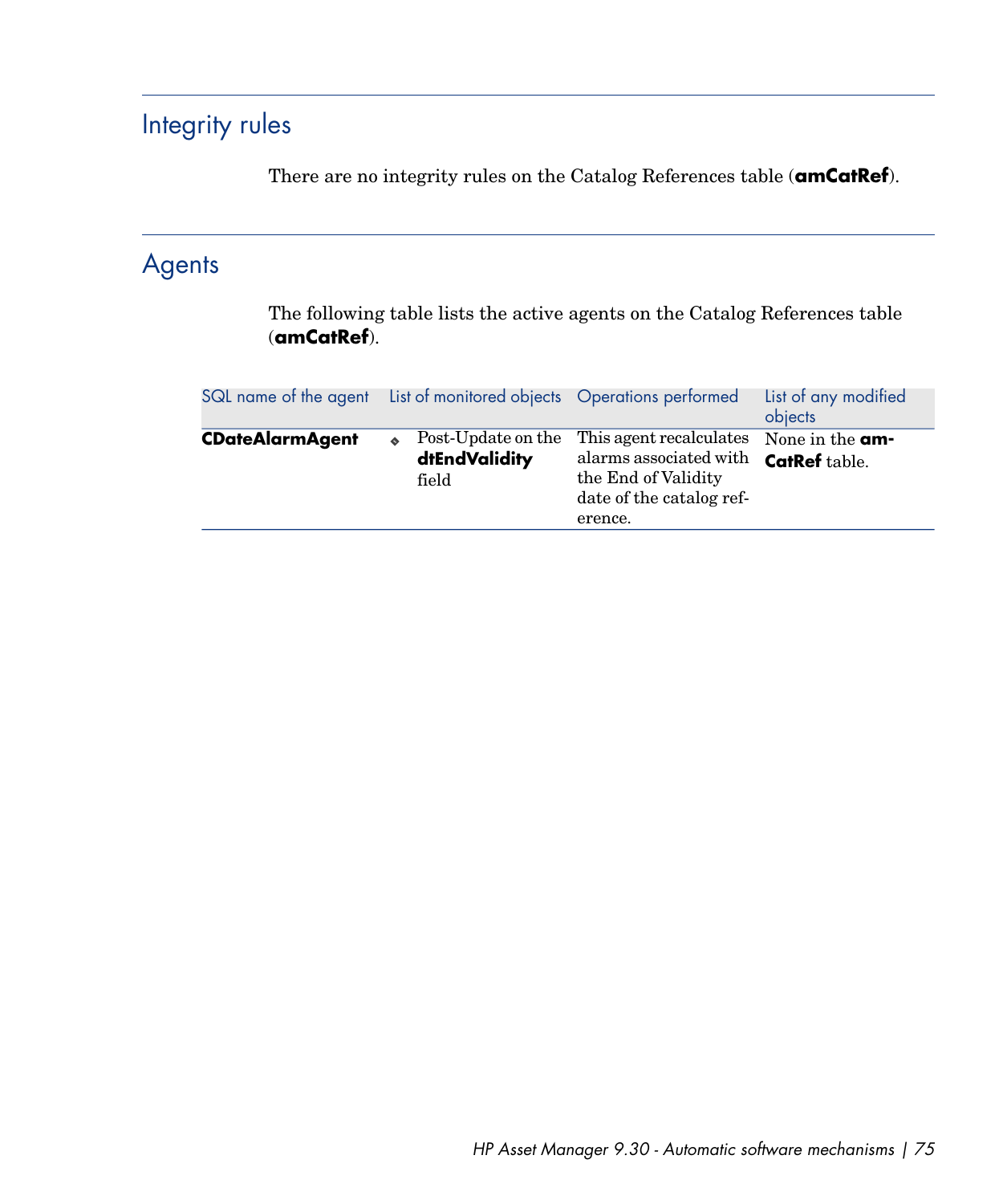*76 | HP Asset Manager 9.30 - Automatic software mechanisms*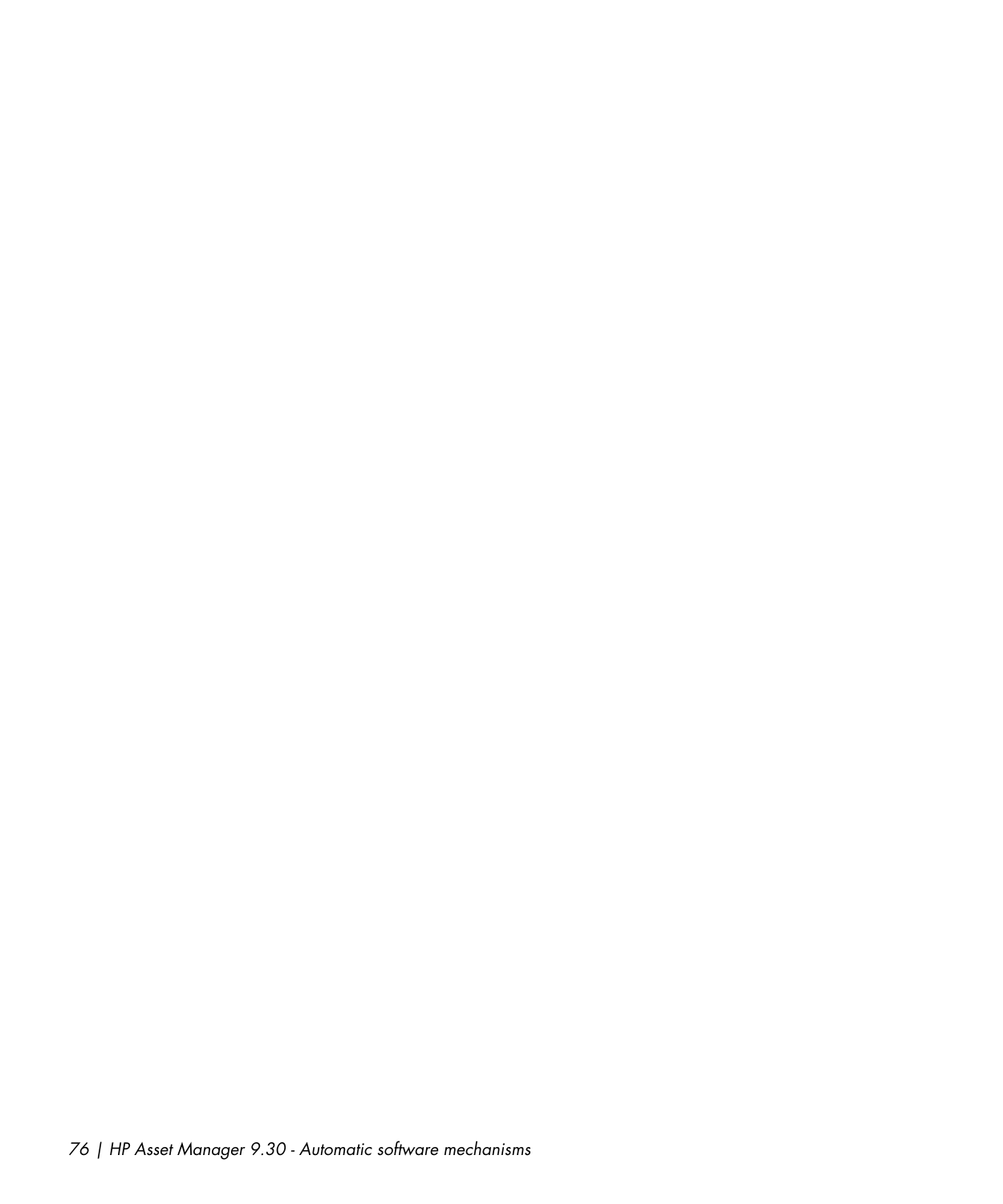# 10 Companies table (amCompany)

This chapter provides an exhaustive list of all the mechanisms dealing with the Companies table. Each section deals with a different type of automatic mechanism.

## Note:

There are no automatic mechnisms other than the scripts on this table.

## **Scripts**

The following tables summarize the objects to which the scripts are attached and describe the operations performed by the scripts.

## Warning: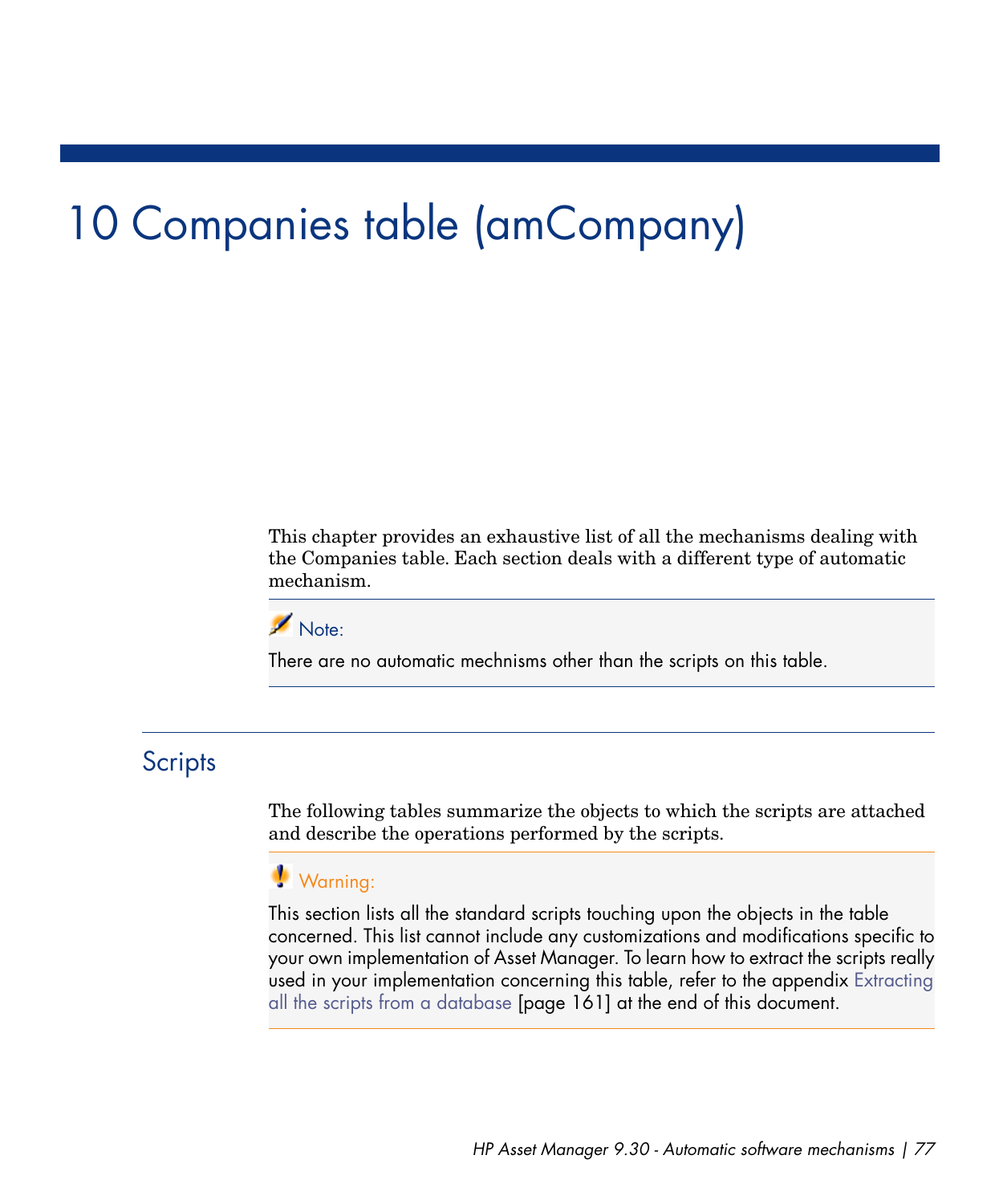### **Table 10.1. Default value scripts**

| Object concerned | Script                                              | Description                                                                                                                                                              |
|------------------|-----------------------------------------------------|--------------------------------------------------------------------------------------------------------------------------------------------------------------------------|
| Code             | $RetVal = "S" + AmCounter("$<br>amCompany Code", 6) | By default, the unique code<br>associated with the company<br>is the concatentation of the<br>letter $C$ and the value of the<br>amCompany_Code counter<br>on 6 figures. |

### **Table 10.2. Irrelevance scripts**

| Object concerned         | Script                       | Description                                                                                                                                  |
|--------------------------|------------------------------|----------------------------------------------------------------------------------------------------------------------------------------------|
| <b>CardTypesAccepted</b> | $RetVal = (1 = [sePayment])$ | This link, which points to the<br>card types accepted by the<br>company, is irrelevant if the<br>company does not accept pay-<br>ment cards. |
| <b>Contacts</b>          | $RetVal = (0 = [1CpyId])$    | This link, which points to the<br>contracts defined for the com-<br>pany, is irrelevant if the iden-<br>tifier of the company is zero.       |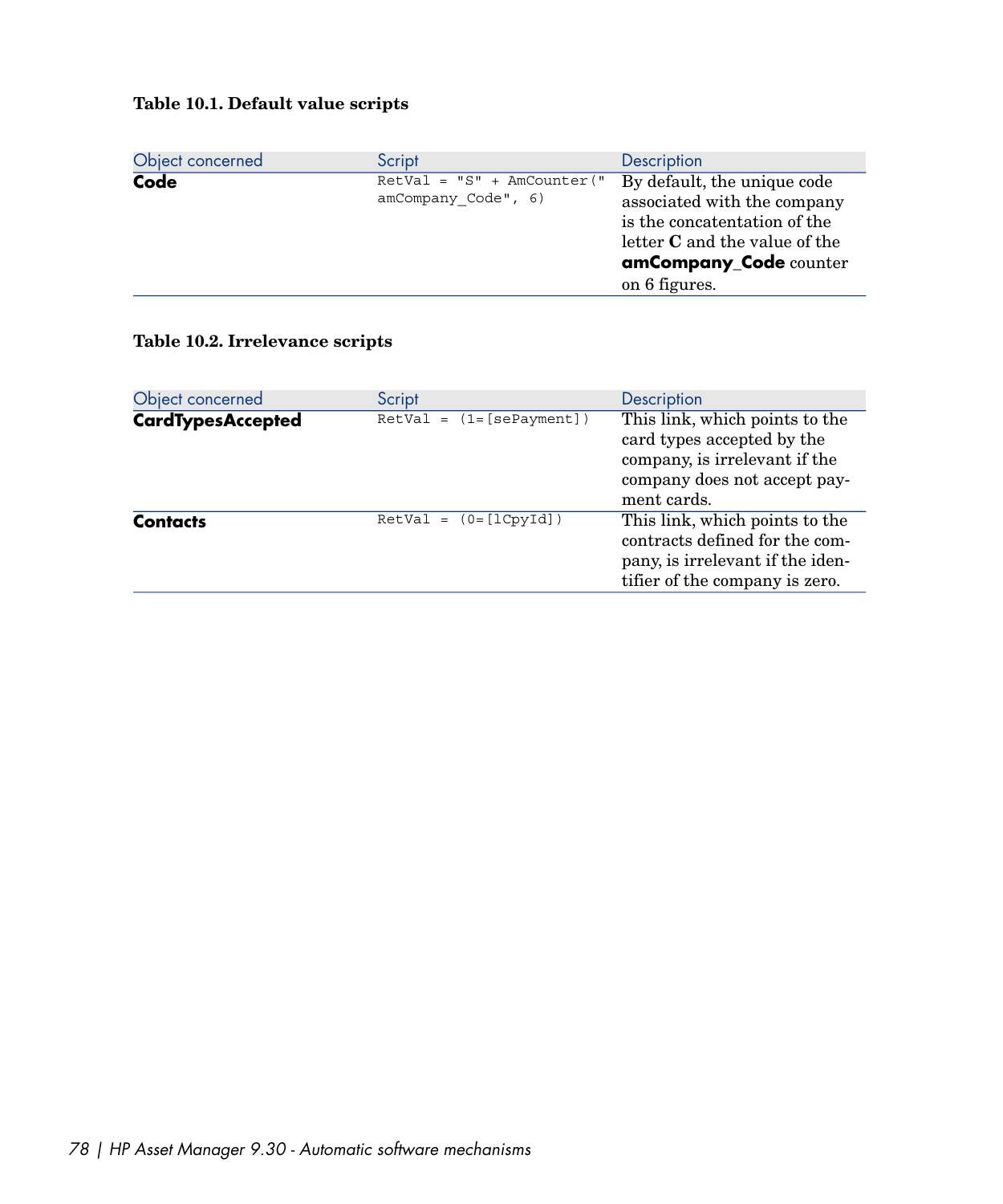# 11 Computers table (amComputer)

This chapter provides an exhaustive list of all the mechanisms dealing with the Computers table. Each section deals with a different type of automatic mechanism.

## **Scripts**

The following tables summarize the objects to which the scripts are attached and describe the operations performed by the scripts.

## Warning: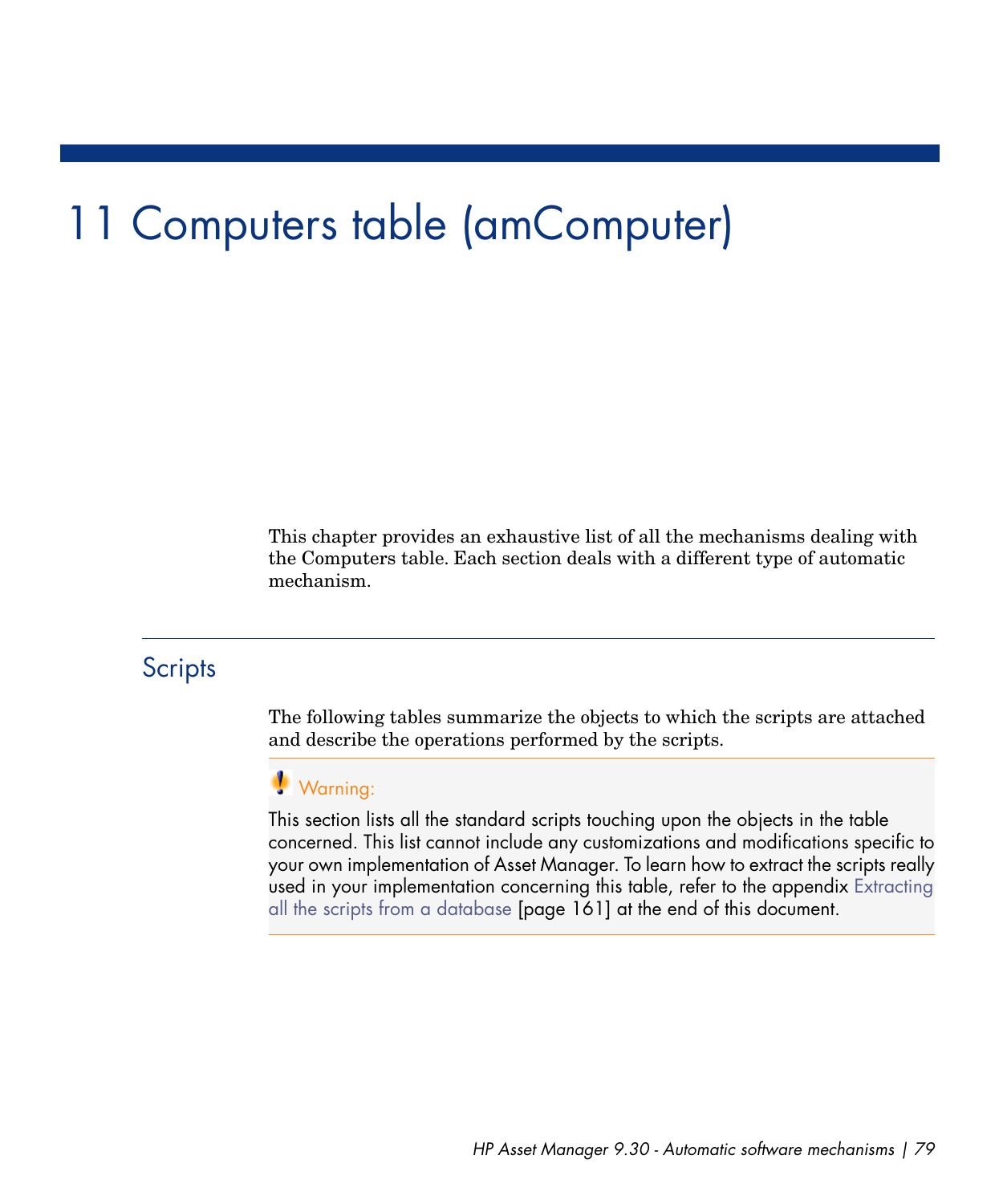### **Table 11.1. Default value scripts**

| SQL name of the object con-<br>cerned | Script                                         | Description                                                                                                                                                                             |
|---------------------------------------|------------------------------------------------|-----------------------------------------------------------------------------------------------------------------------------------------------------------------------------------------|
| <b>CPUType</b>                        | RetVal = [Portfolio.Model.<br>CPUType]         | By default, this field, which<br>contains the processor type of<br>the computer, inherits the<br>same value as that of the<br>portfolio item model from<br>which it is derived.         |
| <b>ICPUSpeedMHz</b>                   | RetVal = [Portfolio.Model.<br>lCPUSpeedMHz]    | By default, this field, which<br>contains the processor speed<br>of the computer, inherits the<br>same value as that of the<br>portfolio item model from<br>which it is derived.        |
| <b>IDiskSizeMb</b>                    | $RetVal = [Portfolio.Mode].$<br>1DiskSizeMbl   | By default, this field, which<br>contains the hard disk size of<br>the computer, inherits the<br>same value as that of the<br>portfolio item model from<br>which it is derived.         |
| liconid                               | RetVal = [Portfolio.lIconI<br>d1               | By default, this field, which<br>contains the identifier of the<br>icon used to represent the<br>computer, inherits the same<br>value as that of the model<br>from which it is derived. |
| <b>IMemorySizeMb</b>                  | $RetVal = [Portfolio.Model.$<br>lMemorySizeMb] | By default, this field, which<br>contains the RAM size of the<br>computer, inherits the same<br>value as that of the portfolio<br>item model from which it is<br>derived.               |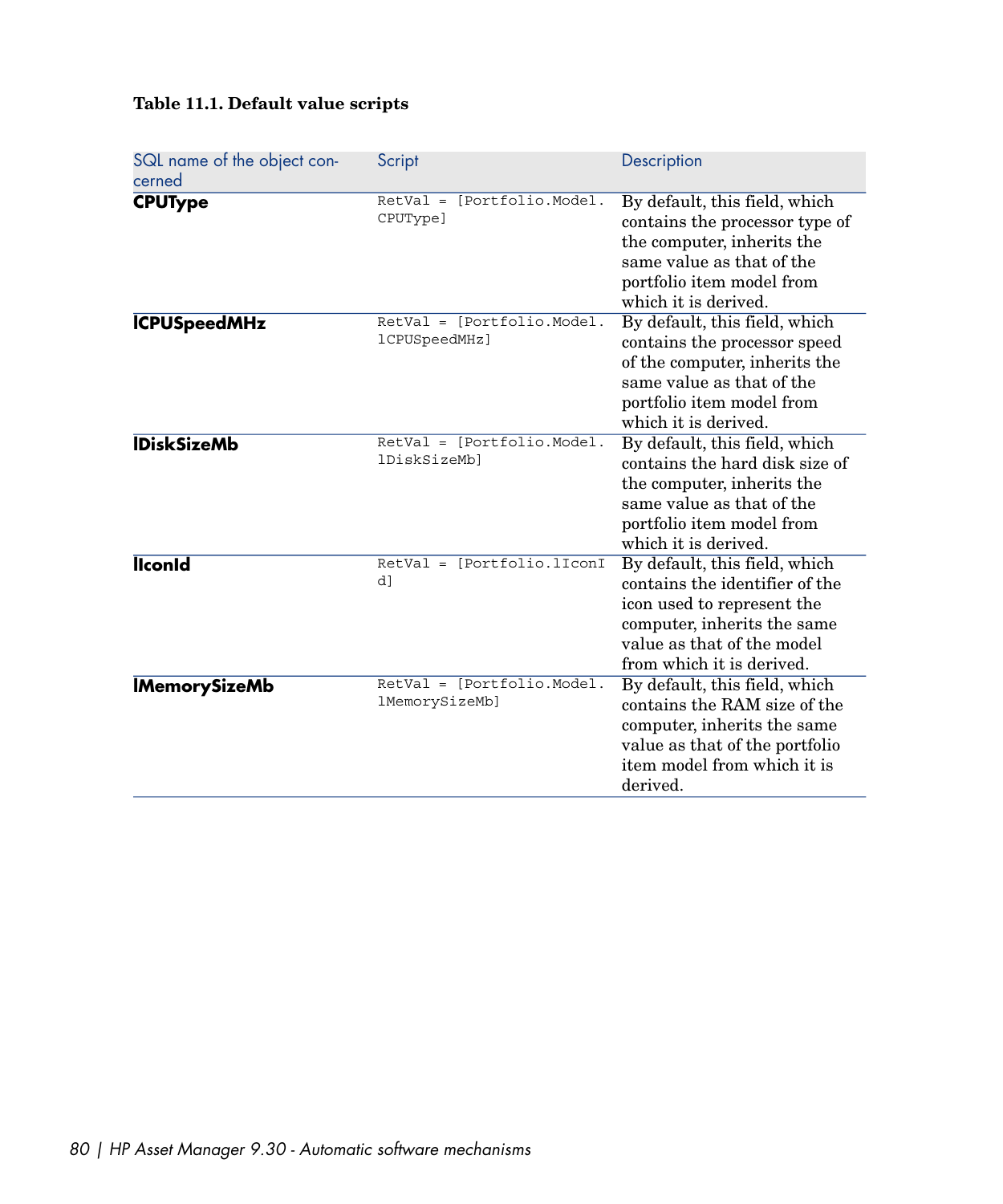| SQL name of the object con-<br>cerned | Script                                                                                                                                                | Description                                                                                                                                                                                                                                                                                                                                                                                                                                                                                                                      |
|---------------------------------------|-------------------------------------------------------------------------------------------------------------------------------------------------------|----------------------------------------------------------------------------------------------------------------------------------------------------------------------------------------------------------------------------------------------------------------------------------------------------------------------------------------------------------------------------------------------------------------------------------------------------------------------------------------------------------------------------------|
| Name                                  | if [bGroup]=0 then<br>RetVal = "CPU" + AmCounter<br>("amComputer Name", 6)<br>else<br>RetVal = "GRP" + AmCounter<br>("amComputer Group", 6)<br>end if | This script enables you to<br>automatically name a com-<br>puter or computer group:<br>If it is not a computer<br>٠<br>$group([bGroup] = 0),$<br>the name assigned by de-<br>fault is the result of concat-<br>enating the "CPU" string<br>and the value of the <b>am-</b><br><b>Computer_Name</b> counter<br>on 6 figures.<br>If it is a computer group,<br>m.<br>the name assigned by de-<br>fault is the result of concat-<br>enating the string "GRP"<br>and the value of the am-<br>Computer_Group<br>counter on 6 figures. |
|                                       |                                                                                                                                                       | Note:                                                                                                                                                                                                                                                                                                                                                                                                                                                                                                                            |
|                                       |                                                                                                                                                       | For further information on the<br><b>AmCounter()</b> , refer to the As-<br>set Manager Programmer's Ref-<br>erence.                                                                                                                                                                                                                                                                                                                                                                                                              |
|                                       |                                                                                                                                                       | For further information on<br>counter, refer to the Adminis-<br>tration guide, chapter Stand-<br>ard database description<br>files, section Customizing<br>the database/ Counters in<br>field default values.                                                                                                                                                                                                                                                                                                                    |
| <b>TcpIpAddress</b>                   | if $[bGroup] \iff 0$ then<br>$RetVal = ""$<br>else<br>$RetVal = [Name]$<br>end if                                                                     | This script is useful for com-<br>puter groups. In this case, it<br>populates the field that usu-<br>ally contains the IP address of<br>the computer with the name<br>of the computer group. If it is<br>$not a group([bGroup] \leq)$<br>0), the field is left empty.                                                                                                                                                                                                                                                            |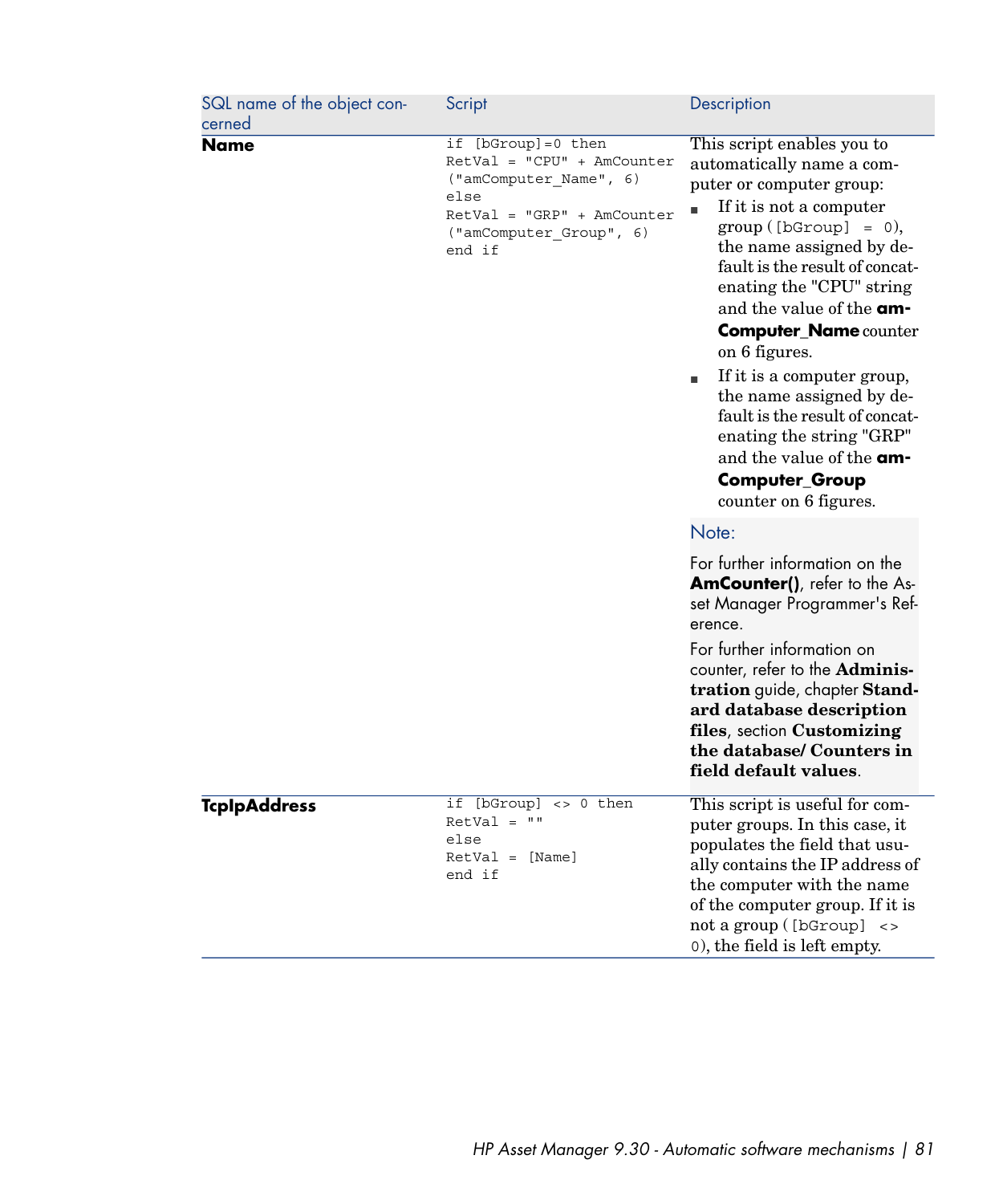| SQL name of the object con-<br>cerned | Script                                                                            | Description                                                                                                                                                                                                                                                         |
|---------------------------------------|-----------------------------------------------------------------------------------|---------------------------------------------------------------------------------------------------------------------------------------------------------------------------------------------------------------------------------------------------------------------|
| <b>TcplpHostName</b>                  | if $[bGroup] \iff 0$ then<br>$RetVal = ""$<br>else<br>$RetVal = [Name]$<br>end if | This script is useful for com-<br>puter groups. In this case, it<br>populates the field that usu-<br>ally contains the IP name of<br>the computer with the name<br>of the computer group. If it is<br>not a group ( $[bGroup] \leq$<br>0), the field is left empty. |

### **Table 11.2. Irrelevance scripts**

| Object concerned       | Script                                  |
|------------------------|-----------------------------------------|
| <b>BIOSAssetTag</b>    | $RetVal = (0 \Leftrightarrow [bGroup])$ |
| <b>BIOSSource</b>      | $RetVal = (0 \leq [bGroup])$            |
| bTcpIpRouting          | $RetVal = (0 \Leftrightarrow [bGroup])$ |
| <b>ComputerDesc</b>    | $RetVal = (0 \Leftrightarrow [bGroup])$ |
| <b>ComputerType</b>    | $RetVal = (0 \Leftrightarrow [bGroup])$ |
| <b>CPUInternal</b>     | $RetVal = (0 \Leftrightarrow [bGroup])$ |
| <b>CPUType</b>         | $RetVal = (0 \Leftrightarrow [bGroup])$ |
| dtBIOS                 | $RetVal = (0 \Leftrightarrow [bGroup])$ |
| dtHardScan             | $RetVal = (0 \leq [bGroup])$            |
| dtLastScan             | $RetVal = (0 \Leftrightarrow [bGroup])$ |
| <b>dtNetworkScan</b>   | $RetVal = (0 \Leftrightarrow [bGroup])$ |
| dtNextScan             | $RetVal = (0 \Leftrightarrow [bGroup])$ |
| dtSoftScan             | $RetVal = (0 \leq [bGroup])$            |
| <b>IpxSpxAddress</b>   | $RetVal = (0 \Leftrightarrow [bGroup])$ |
| <b>IpxSpxServer</b>    | $RetVal = (0 \leq [bGroup])$            |
| <b>IColorDepth</b>     | $RetVal = (0 \Leftrightarrow [bGroup])$ |
| <b>ICPUNumber</b>      | $RetVal = (0 \leq [bGroup])$            |
| <b>ICPUSpeedMHz</b>    | $RetVal = (0 \Leftrightarrow [bGroup])$ |
| <b>DiskSizeMb</b>      | $RetVal = (0 \Leftrightarrow [bGroup])$ |
| <b>IHorizontalRes</b>  | $RetVal = (0 \Leftrightarrow [bGroup])$ |
| <b>IltemId</b>         | $RetVal = (0 \Leftrightarrow [bGroup])$ |
| <b>IMemorySizeMb</b>   | $RetVal = (0 \leq [bGroup])$            |
| <b>IScanHistId</b>     | $RetVal = (0 \Leftrightarrow [bGroup])$ |
| <b>ISwapSizeMb</b>     | $RetVal = (0 \Leftrightarrow [bGroup])$ |
| <b>VerticalRes</b>     | $RetVal = (0 \leq [bGroup])$            |
| <b>OperatingSystem</b> | $RetVal = (0 \Leftrightarrow [bGroup])$ |
| <b>OSBuildNumber</b>   | $RetVal = (0 \Leftrightarrow [bGroup])$ |
| <b>OSDirectory</b>     | $RetVal = (0 \Leftrightarrow [bGroup])$ |
| <b>OSLocale</b>        | $RetVal = (0 \Leftrightarrow [bGroup])$ |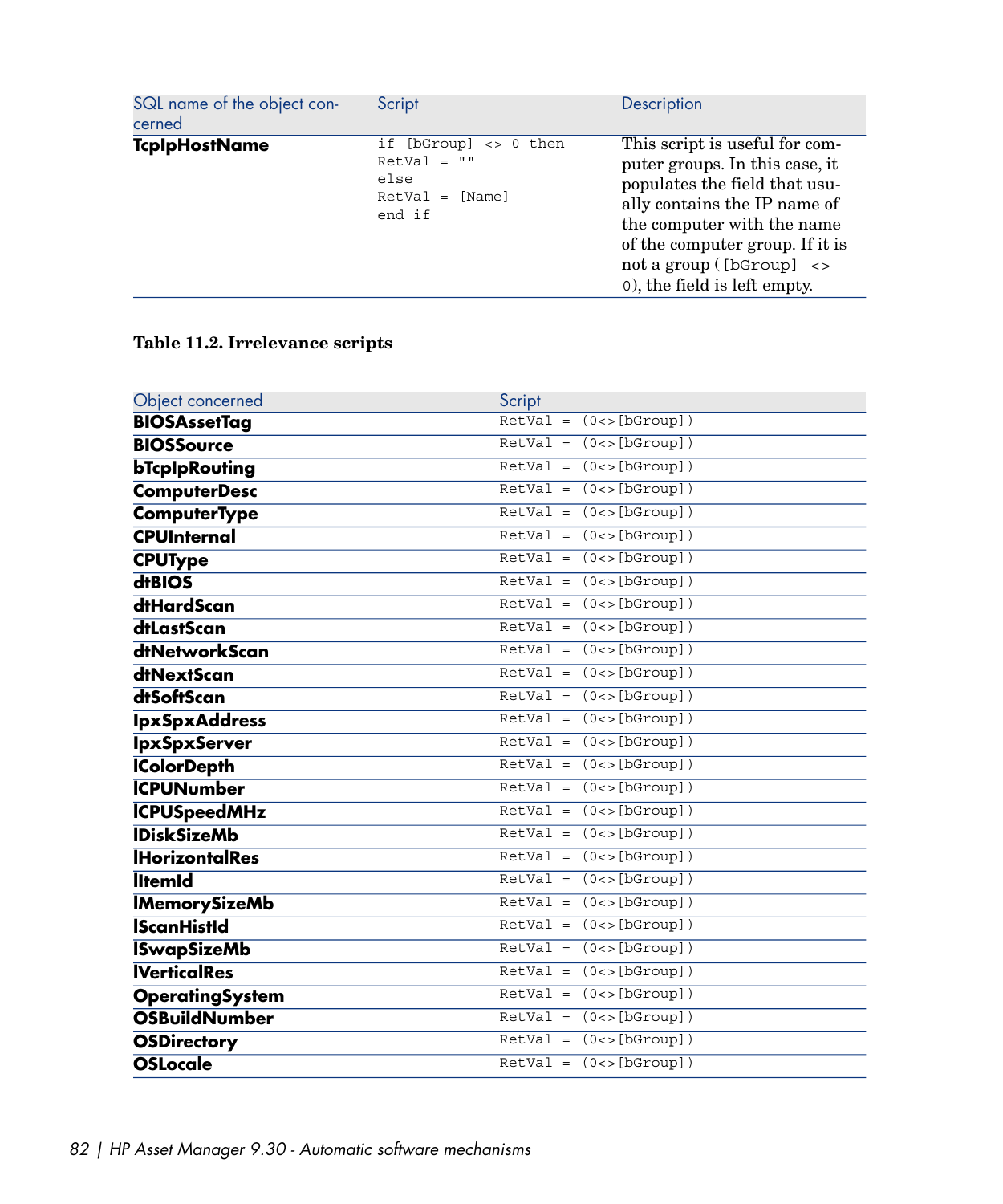| Object concerned       | Script                                  |
|------------------------|-----------------------------------------|
| <b>OSServiceLevel</b>  | $RetVal = (0 \Leftrightarrow [bGroup])$ |
| <b>PhysicalAddress</b> | $RetVal = (0 \leq [bGroup])$            |
| <b>ScannerDesc</b>     | $RetVal = (0 \leq [bGroup])$            |
| <b>ScannerVersion</b>  | $RetVal = (0 \leq [bGroup])$            |
| SoundCard              | $RetVal = (0 \leq [bGroup])$            |
| <b>TcplpAddress</b>    | $RetVal = (0 \leq [bGroup])$            |
| <b>TcplpDomain</b>     | $RetVal = (0 \leq [bGroup])$            |
| <b>TcplpHostName</b>   | $RetVal = (0 \leq [bGroup])$            |
| <b>VideoCard</b>       | $RetVal = (0 \leq [bGroup])$            |
| Workgroup              | $RetVal = (0 \leq [bGroup])$            |
| <b>Agents</b>          | $RetVal = (0 \leq [bGroup])$            |
| <b>DaTracking</b>      | $RetVal = (0 \lt  [bGroup])$            |
| <b>ExtensionCards</b>  | $RetVal = (0 \leq [bGroup])$            |
| <b>LogicalDrives</b>   | $RetVal = (0 \leq [bGroup])$            |
| <b>NetworkCards</b>    | $RetVal = (0 \leq [bGroup])$            |
| <b>PhysicalDrives</b>  | $RetVal = (0 \leq [bGroup])$            |
| Portfolio              | $RetVal = (0 \leq [bGroup])$            |
| <b>ScanHistory</b>     | $RetVal = (0 \leq [bGroup])$            |
| <b>SubGroups</b>       | $RetVal = (0 = [bGroup])$               |

The following objects share the same irrelevance script:

```
RetVal = (0 = [bGroup])
```
In the case of a computer group, they are not relevant. There are therefore not displayed.

## Integrity rules

There are no integrity rules on the Computers table (**amComputer**).

## Agents

The following table lists the agents working on the Computers table (**amComputer**).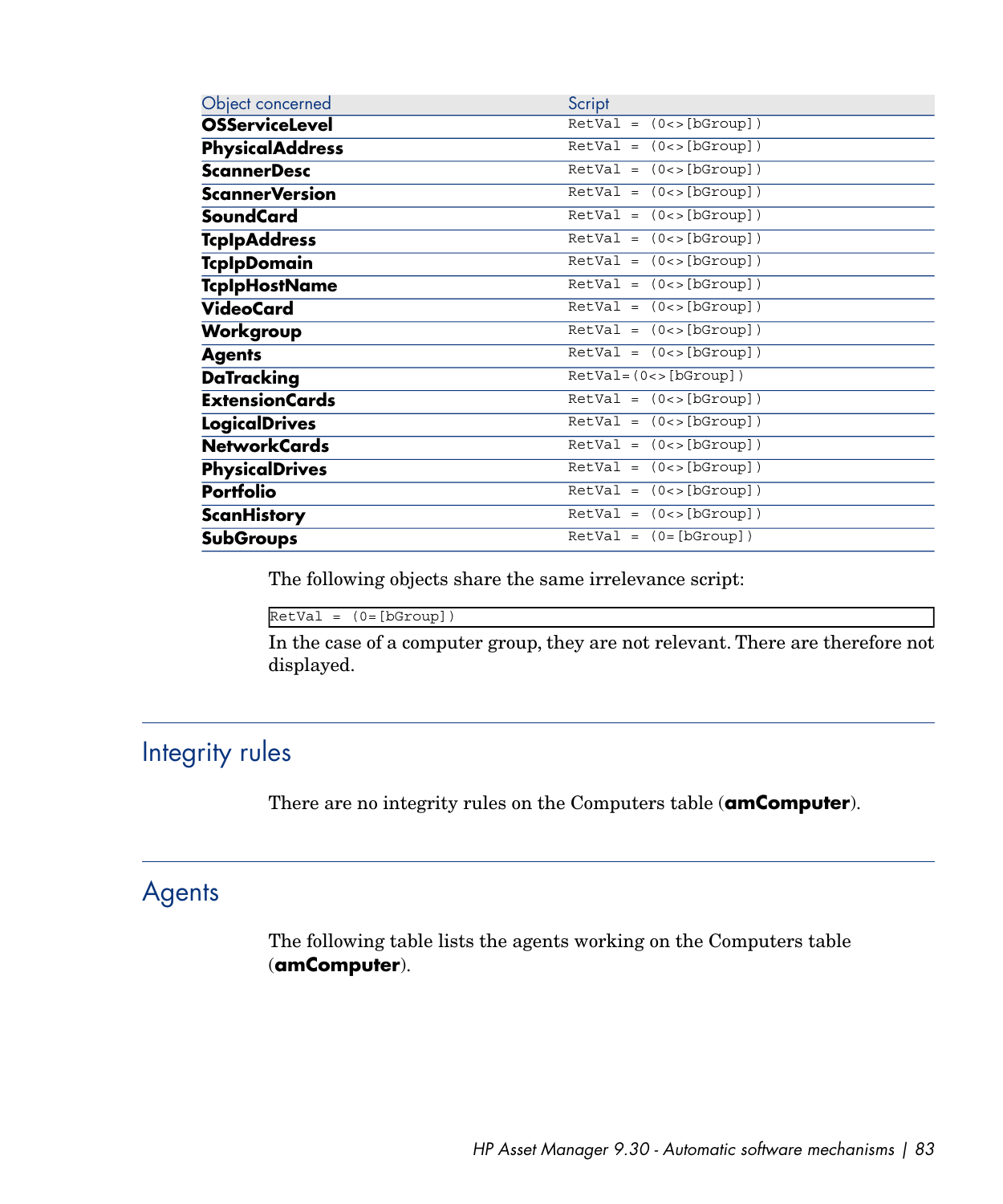|                          | SQL name of the agent List of monitored objects                                                                                                    | Operations performed                                                                                                                                                                                                                                                                                                                                                                                                                                                | List of any modified ob-<br>jects                |
|--------------------------|----------------------------------------------------------------------------------------------------------------------------------------------------|---------------------------------------------------------------------------------------------------------------------------------------------------------------------------------------------------------------------------------------------------------------------------------------------------------------------------------------------------------------------------------------------------------------------------------------------------------------------|--------------------------------------------------|
| CGbAssetAssigne-<br>ment | Insert in <b>amCom-</b><br>۰.<br><b>puter</b> table.<br>Pre-Commit of a<br>transaction when<br>it impacts the <b>am-</b><br><b>Computer</b> table. | The Computers table<br>is an overflow table of<br>the Portfolio Items<br>table.<br>When a record is cre-<br>ated in the <b>amCom-</b><br><b>puter</b> table, a record<br>is created in the refer-<br>ence table - in this<br>case the Portfolio<br>Items table ( <b>amPort-</b><br><b>folio</b> ) - except if the<br>overflow link is irrelev-<br>ant, which is the case<br>for computer groups.<br>A record is also cre-<br>ated in the Assets<br>table (amAsset). | None in the <b>amCom-</b><br><b>puter</b> table. |
|                          |                                                                                                                                                    | Note:                                                                                                                                                                                                                                                                                                                                                                                                                                                               |                                                  |
|                          |                                                                                                                                                    | For further information<br>on overflow tables,<br>refer to the <b>Portfolio</b><br>guide, chapter Over-<br>view (Portfolio),<br>section Overflow<br>tables.                                                                                                                                                                                                                                                                                                         |                                                  |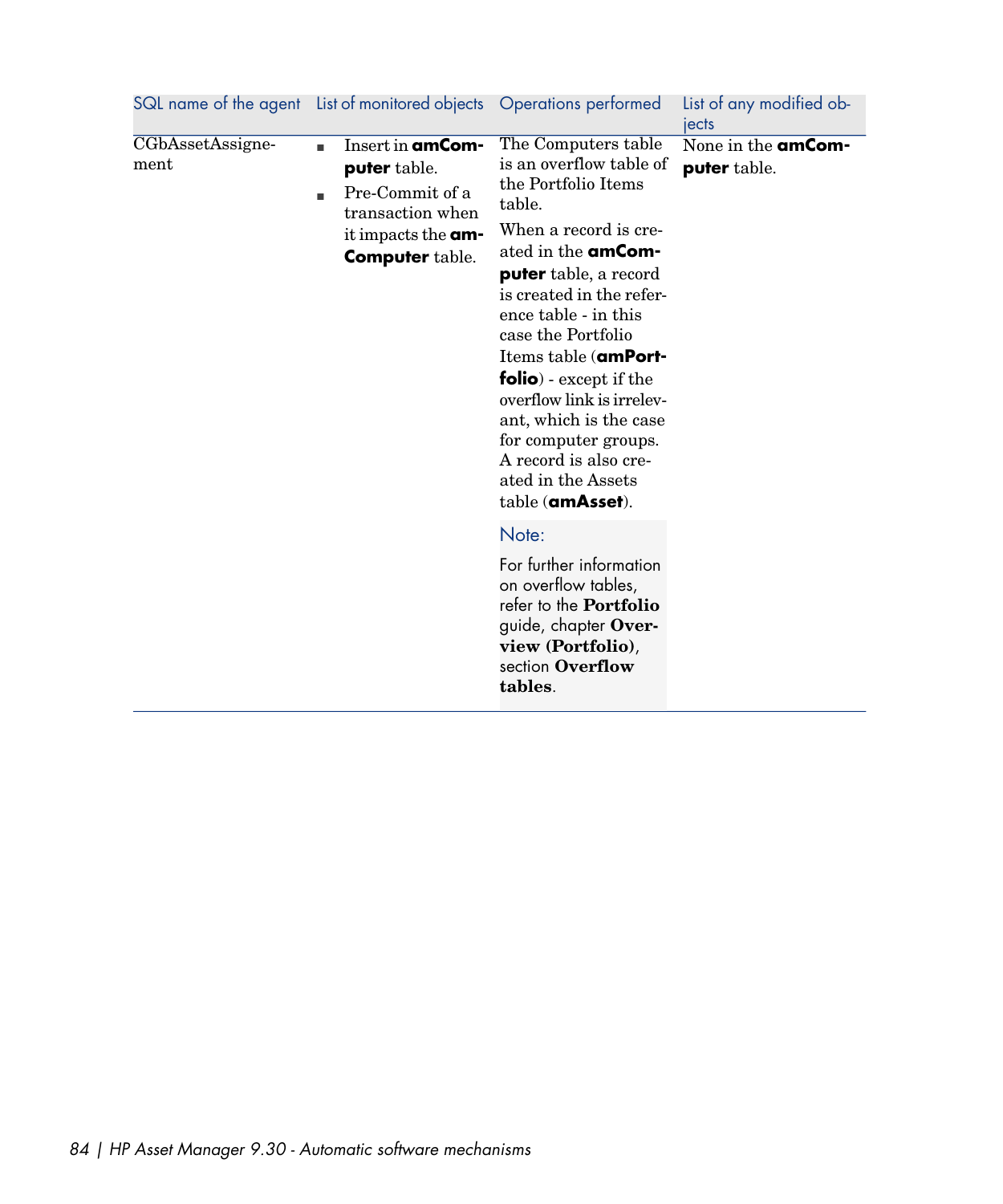|                  | SQL name of the agent List of monitored objects                                                                                                                                                                                                                                                                                                                              | Operations performed                                                                                                                                                                                                                                                                                                                                                                                                                                                                                                                                                                                                    | List of any modified ob-<br>jects                                                                                    |
|------------------|------------------------------------------------------------------------------------------------------------------------------------------------------------------------------------------------------------------------------------------------------------------------------------------------------------------------------------------------------------------------------|-------------------------------------------------------------------------------------------------------------------------------------------------------------------------------------------------------------------------------------------------------------------------------------------------------------------------------------------------------------------------------------------------------------------------------------------------------------------------------------------------------------------------------------------------------------------------------------------------------------------------|----------------------------------------------------------------------------------------------------------------------|
| CRedundancyAgent | Insert in the $am-$<br><b>Computer</b> table<br>Insert in the $am-$<br>٠<br><b>Portfolio</b> table<br>Post-Update on<br>٠<br>the <b>litemid</b> link in<br>the amComputer<br>table.<br>Post-Update on<br>٠<br>the <b>AssetTag</b> field<br>in the <b>amCom-</b><br>puter table.<br>Post-Update on<br>٠<br>the <b>AssetTag</b> field<br>in the <b>amPortfo-</b><br>lio table. | This agent makes sure<br>that the <b>AssetTag</b><br>fields of a computer<br>and its associated<br>portfolio item are<br>identical:<br>If the AssetTag<br>٠<br>field of a record in<br>the amComputer<br>table is modified,<br>the agent propag-<br>ates this change to<br>the <b>AssetTag</b> field<br>of the record in<br>the corresponding<br>amPortfolio<br>table.<br>If the <b>AssetTag</b><br>٠<br>field of a record in<br>the <b>amPortfolio</b><br>table is modified,<br>the agent propag-<br>ates this change to<br>the AssetTag field<br>of the record in<br>the corresponding<br><b>amComputer</b><br>table. | <b>AssetTag</b> field in<br>the amComputer<br>table.<br><b>AssetTag</b> field in<br>the <b>amPortfolio</b><br>table. |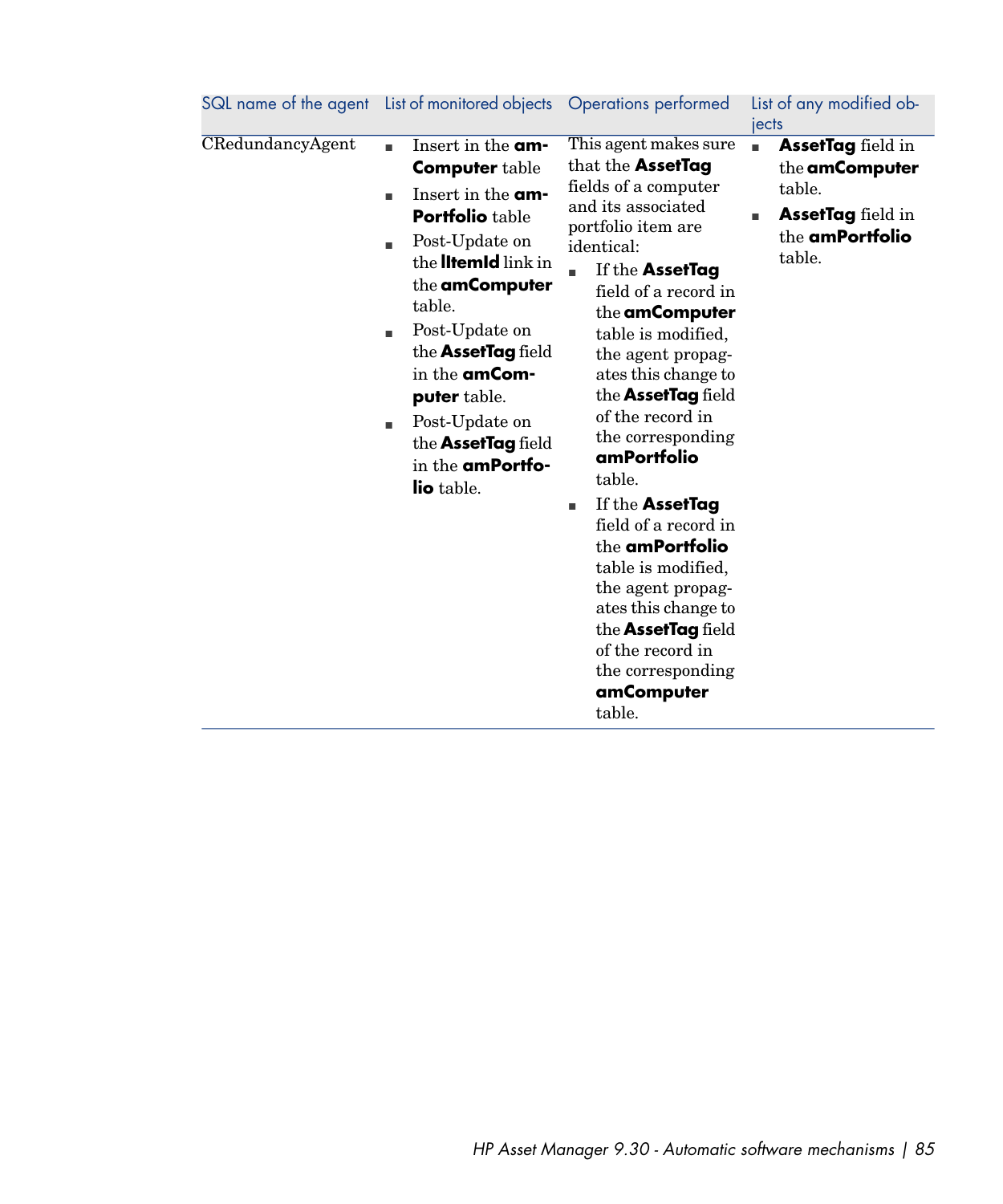|          | SQL name of the agent List of monitored objects Operations performed                                                                                                                                                                                                                                                              |                                                                                                                                                                                                                                                                                                                                                                                                                                                                                        | List of any modified ob-<br>iects |
|----------|-----------------------------------------------------------------------------------------------------------------------------------------------------------------------------------------------------------------------------------------------------------------------------------------------------------------------------------|----------------------------------------------------------------------------------------------------------------------------------------------------------------------------------------------------------------------------------------------------------------------------------------------------------------------------------------------------------------------------------------------------------------------------------------------------------------------------------------|-----------------------------------|
| FullName | Insert in the <b>am-</b><br>٠<br><b>Computer</b> table<br>Post-Update on<br>the <b>Name</b> field<br>Post-Update on<br>the <b>bGroup</b> field<br>Post-Update on<br>the <b>IParentId</b> link<br>Pre-Update on the<br><b>Name</b> field<br>Pre-Update on the<br><b>bGroup</b> field<br>Pre-Update on the<br><b>IParentId</b> link | This agent manages<br>tree structures in<br>hierarchic tables.<br>In the Computers<br>table, it maintains<br>hierarchical integrity<br>in the case of com-<br>puter groups. The full<br>name of the computer<br>and its hierarchical<br>level are recalculated<br>if:<br>the name of the<br>computer or its<br>parent group is<br>modified<br>the group of the<br>٠<br>computer (of its<br>parent) is modified<br>the computer is<br>changed to a com-<br>puter group or<br>vice-versa | FullName field<br>sLvl field      |

## **Workflows**

The following tables summarize the workflows dealing with the Computers table (**amComputer**).

## Warning: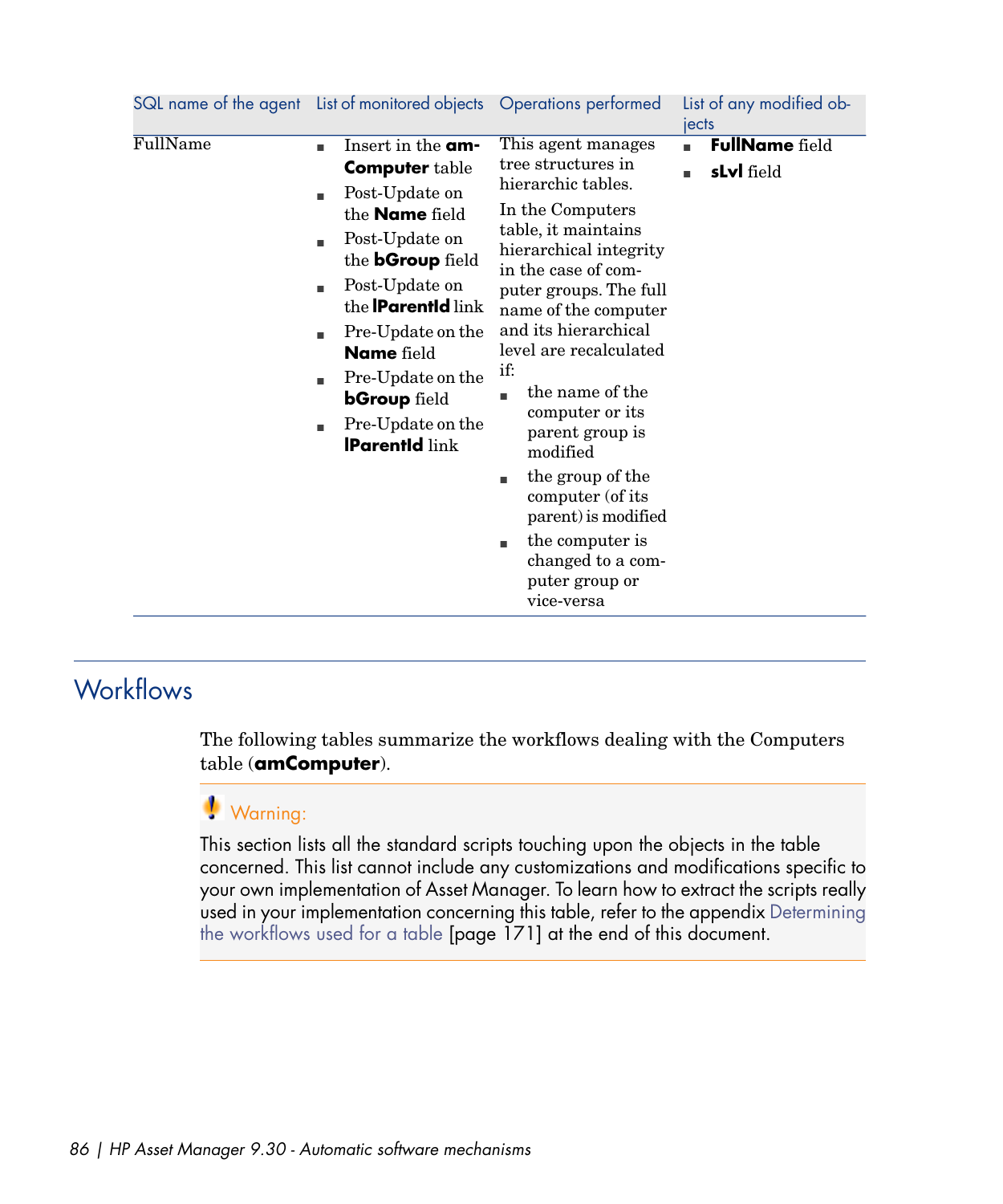| <b>Workflow reference</b> | Workflow type | Description                           |
|---------------------------|---------------|---------------------------------------|
| BST_SAM20                 | Synchronous   | This workflow updates the in-         |
|                           |               | stalled software not detected         |
|                           |               | at the last scan by setting           |
|                           |               | their Assignment                      |
|                           |               | (seAssignment) field to               |
|                           |               | <b>Missing.</b> It is automatically   |
|                           |               | triggered when the Last soft-         |
|                           |               | ware inventory (dtSoftS-              |
|                           |               | <b>can)</b> field is updated.         |
| STD_PROCUR_POPULATED      | Synchronous   | This workflow updates the in-         |
|                           |               | formation on a computer. It is        |
|                           |               | triggered automatically when          |
|                           |               | a record is created in the <b>am-</b> |
|                           |               | <b>Computer</b> table.                |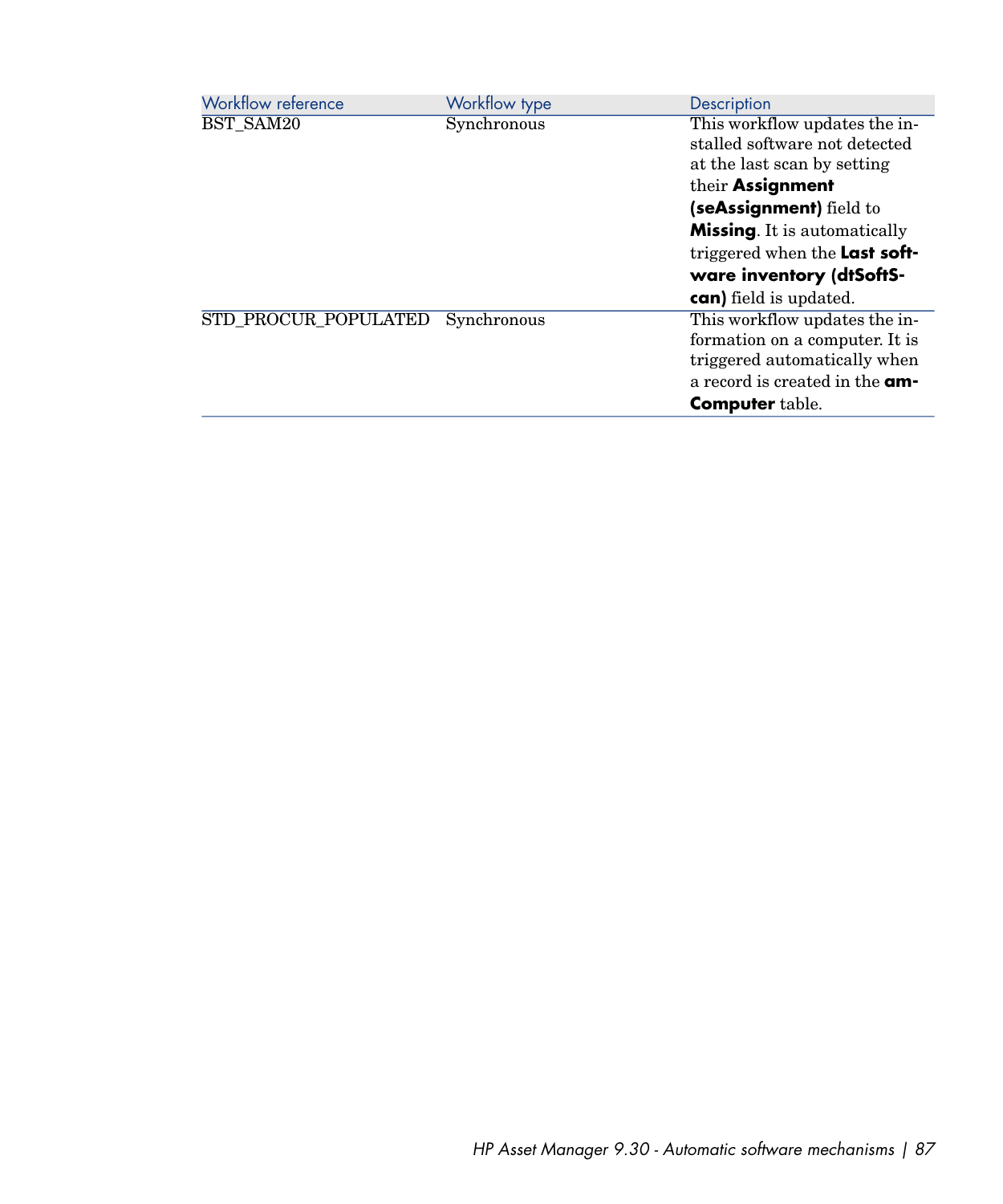*88 | HP Asset Manager 9.30 - Automatic software mechanisms*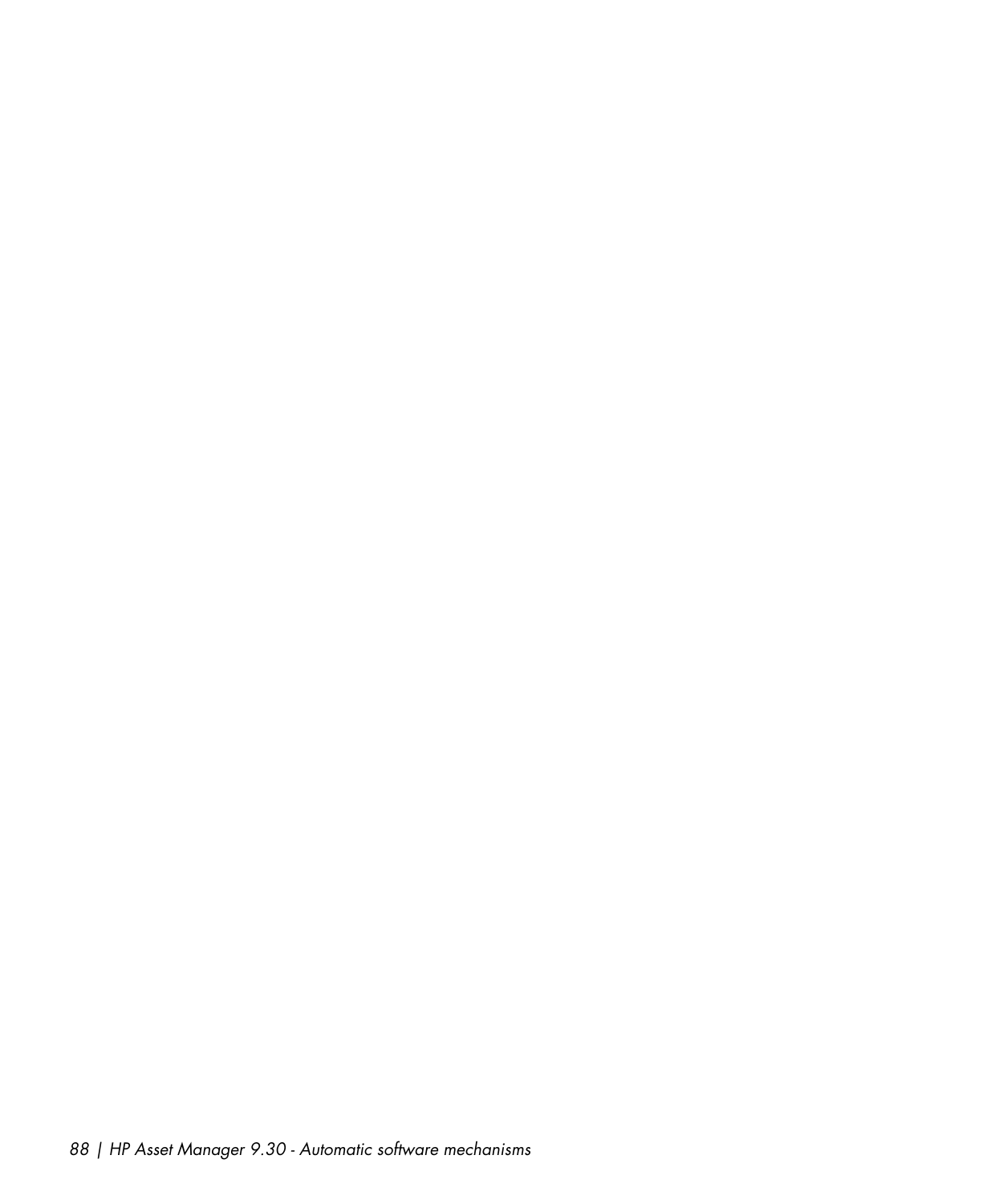# 12 Contacts table (amContact)

This chapter provides an exhaustive list of all the mechanisms dealing with the Contracts table. Each section deals with a different type of automatic mechanism.

## Note:

There are no automatic mechanisms other than the default script values on this table.

## **Scripts**

The following tables summarize the objects to which the scripts are attached and describe the operations performed by the scripts.

## Warning: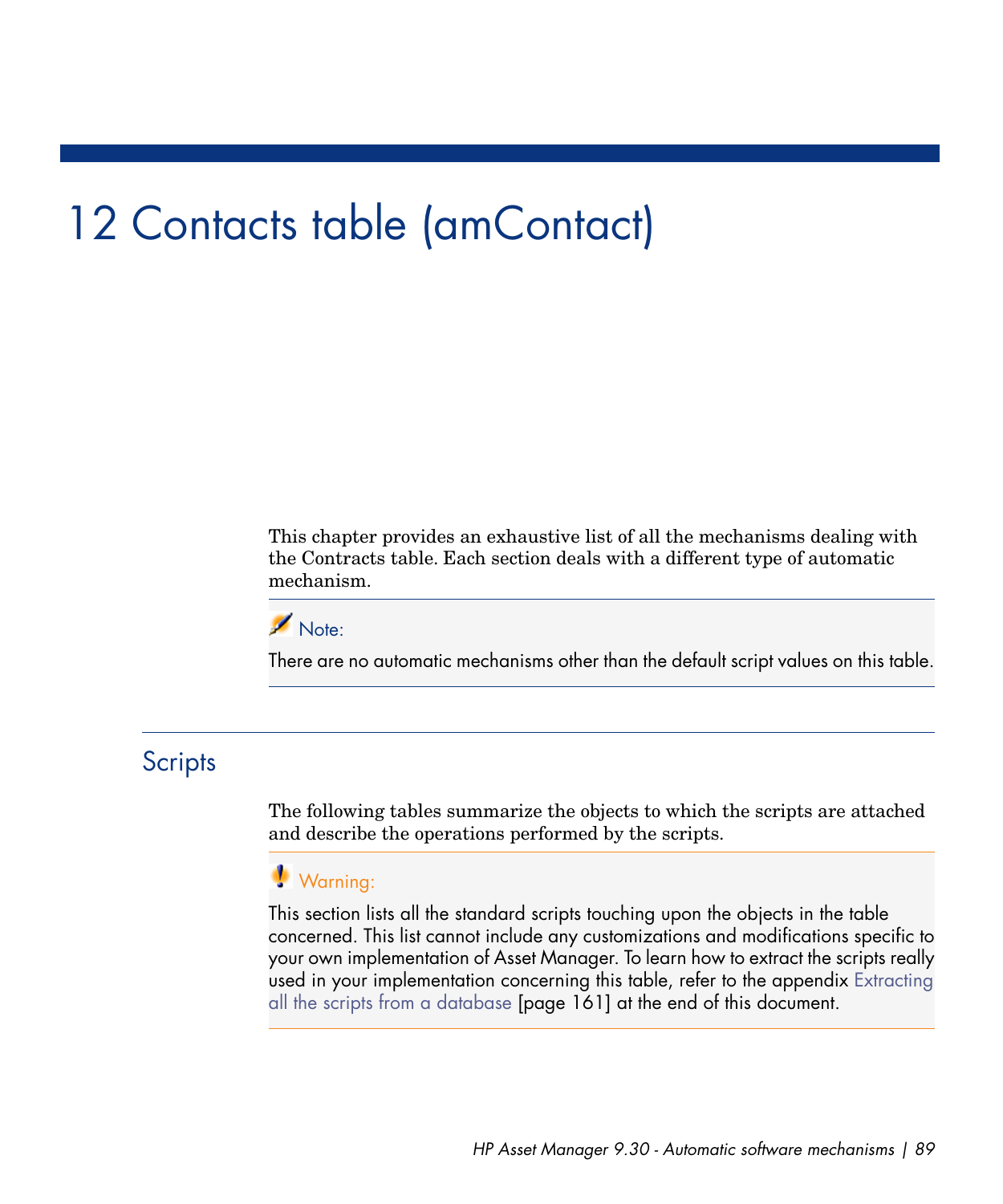### **Table 12.1. Default value scripts**

| Object concerned | Script                      | Description                                                                   |
|------------------|-----------------------------|-------------------------------------------------------------------------------|
| <b>Fax</b>       | $RetVal = [Compar, Fax]$    | By default, the fax number of<br>a contact is that of their com-<br>pany.     |
| <b>Phone</b>     | $RetVal = [Compary. Phone]$ | By default, the telephone<br>number of a contact is that of<br>their company. |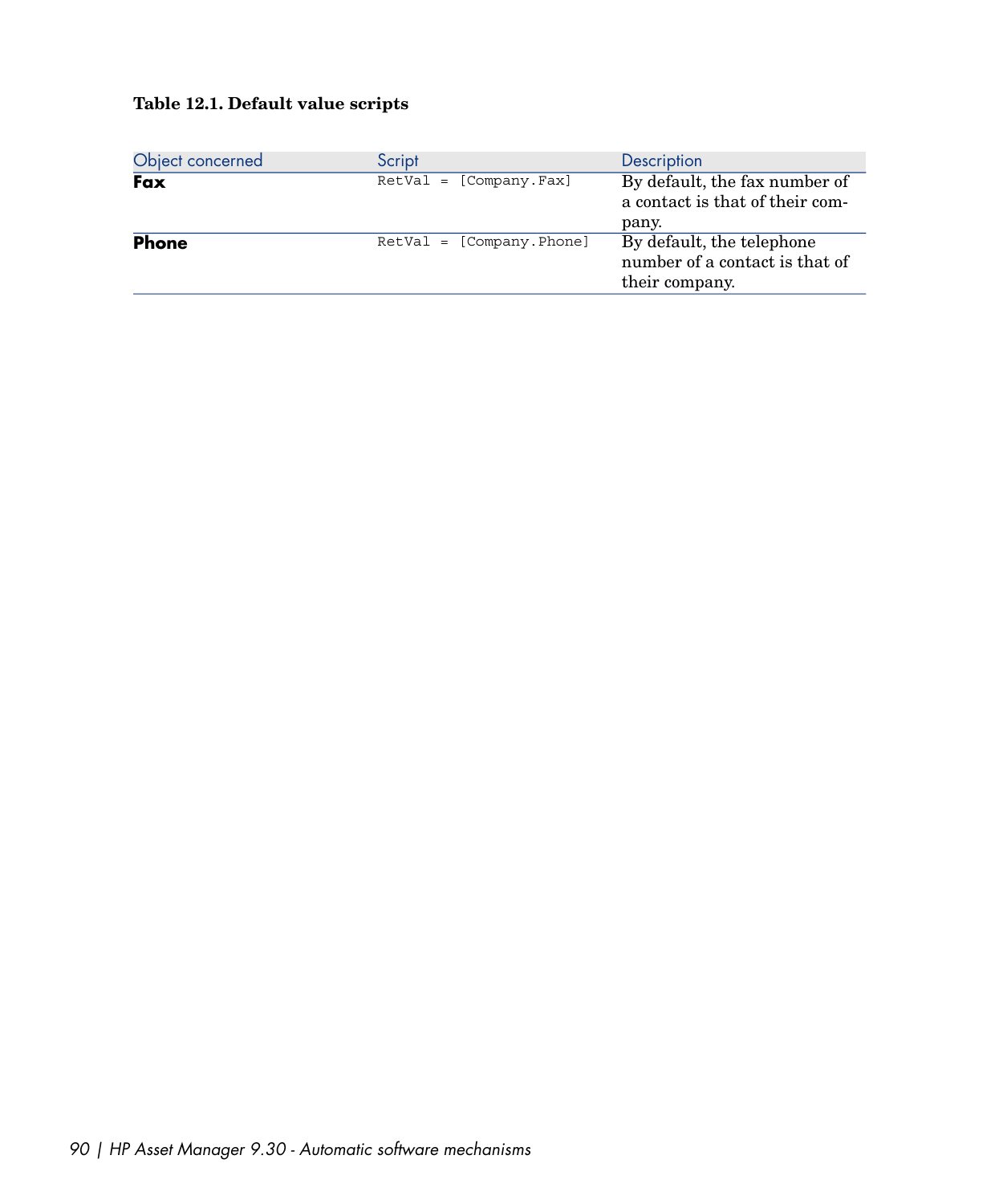## 13 Contracts table (amContract)

This chapter provides an exhaustive list of all the mechanisms dealing with the Contracts table. Each section deals with a different type of automatic mechanism.

## **Scripts**

The following tables summarize the objects to which the scripts are attached and describe the operations performed by the scripts.

## Warning: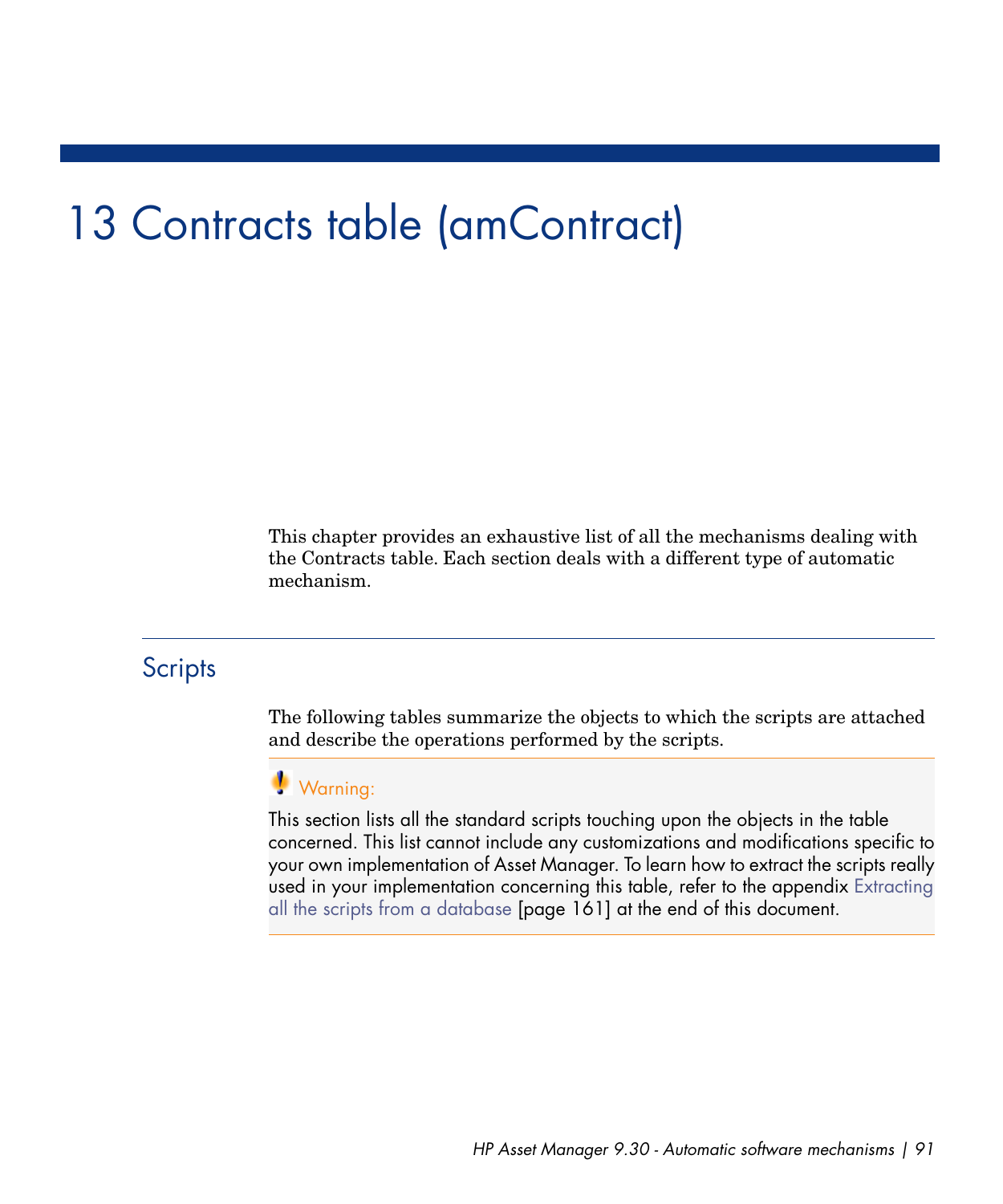### **Table 13.1. Validity scripts on the table**

| Script                                                                                                                                                                                                                                               | Description                                                                                                                          |
|------------------------------------------------------------------------------------------------------------------------------------------------------------------------------------------------------------------------------------------------------|--------------------------------------------------------------------------------------------------------------------------------------|
| If Not IsEmpty([dEnd]) and Not IsEmpty(<br>$[distart]$ ) and $[distart] > [dEnd]$ Then<br>Err. Raise (-2009, "The end date (dEnd) m<br>ust be greater than or equal to the sta<br>rt date (dStart).")<br>$RetVal = FALSE$<br>Else<br>$RetVal = TRUE$ | If the start and end dates of the contract are<br>not empty and the end date comes before the<br>start date, the record is rejected. |
| End If                                                                                                                                                                                                                                               |                                                                                                                                      |

### **Table 13.2. Default value scripts**

| Object concerned  | Script                            | Description                                                                                                              |
|-------------------|-----------------------------------|--------------------------------------------------------------------------------------------------------------------------|
| <b>AmountCur</b>  | RetVal = AmDefaultCurrency<br>( ) | By default, the amount of the<br>contract is expressed in the<br>default currency.                                       |
| <b>AssignCond</b> | RetVal = [Parent.AssignCon<br>d1  | By default, the assignment<br>conditions of a contract are<br>inherited from its parent con-<br>tract.                   |
| AstIntPayTaxCur   | RetVal = AmDefaultCurrency<br>( ) | By default, the tax on the inter-<br>im rents of the assets on the<br>contract are expressed in the<br>default currency. |
| bAssignable       | RetVal = [Parent.bAssignab<br>le] | By default, the possibility of<br>assigning a contract is inher-<br>ited from its parent.                                |
| <b>bPurchOpt</b>  | RetVal = [Parent.bPurchOpt        | By default, the possibility of<br>purchasing the assets on a<br>contract is inherited from its<br>parent.                |
| <b>bRenOpt</b>    | RetVal = [Parent.bRenOpt]         | By default, the possibility of<br>renewing the assets on a con-<br>tract is inherited from its par-<br>ent.              |
| <b>bRetOpt</b>    | RetVal = [Parent.bRetOpt]         | By default, the possibility of<br>returning the assets on a con-<br>tract is inherited from its par-<br>ent.             |
| bUpgOpt           | RetVal = [Parent.bUpgOpt]         | By default, the possibility of<br>upgrading the contract is in-<br>herited from its parent.                              |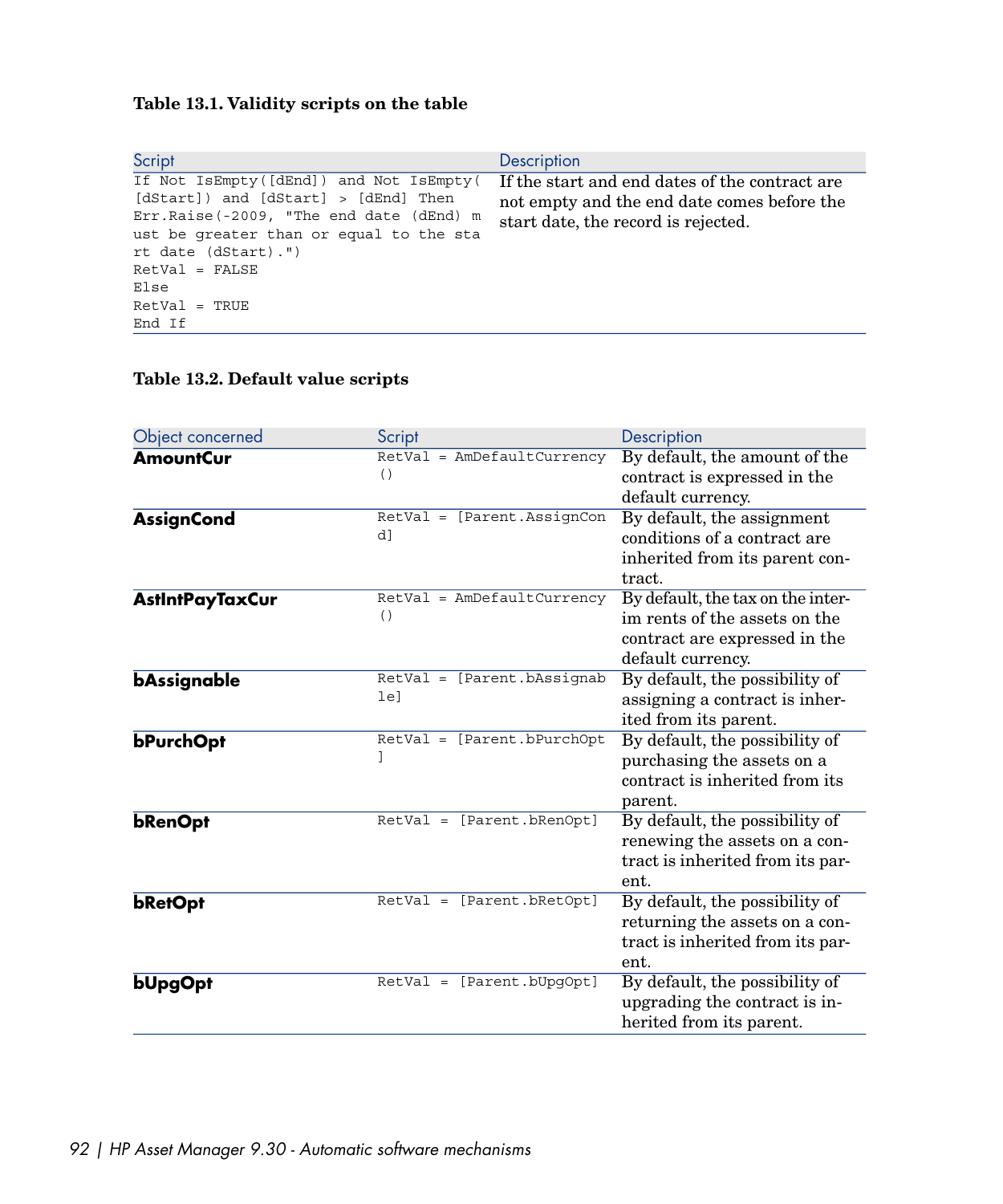| Object concerned  | Script                                                                                                                                                                        | Description                                                                                                                                                                                                                                                                                                                                             |
|-------------------|-------------------------------------------------------------------------------------------------------------------------------------------------------------------------------|---------------------------------------------------------------------------------------------------------------------------------------------------------------------------------------------------------------------------------------------------------------------------------------------------------------------------------------------------------|
| dEnd              | If [lParentId] <> 0 OR [Mode<br>1.tsCntrDuration]=0 Then<br>$RetVal = [Parent.dEnd]$<br>Else<br>RetVal = AmDateAddLogical(<br>[dStart], [Model.tsCntrDur<br>ationl)<br>End If | If the contract has a parent<br>contract, or the planned dura-<br>tion of the contracts at the<br>model level is zero, then the<br>default end date of the con-<br>tract is that of the parent con-<br>tract. Otherwise, the contract<br>end date is calculated by<br>adding the length specifiied at<br>the model level to the contract<br>start date. |
| dPurchNotice      | RetVal = [Parent.dPurchNot<br>icel                                                                                                                                            | By default, the buyout notice<br>date for the contract is inher-<br>ited from its parent.                                                                                                                                                                                                                                                               |
| dRenNotice        | RetVal = [Parent.dRenNotic<br>$e$ ]                                                                                                                                           | By default, the renewal notice<br>date for the contract is inher-<br>ited from its parent.                                                                                                                                                                                                                                                              |
| <b>dRetNotice</b> | RetVal = [Parent.dRetNotic<br>$e$ ]                                                                                                                                           | By default, the return notice<br>date for the contract is inher-<br>ited from its parent.                                                                                                                                                                                                                                                               |
| dStart            | If [lParentId] <> 0 Then<br>RetVal = [Parent.dStart]<br>Else<br>$RetVal = Date()$<br>End If                                                                                   | If the contract has a parent<br>contract, the contract start<br>date is inherited from the<br>parent. Otherwise, it is con-<br>tract creation date.                                                                                                                                                                                                     |
| dtAmountCv        | $RetVal = AmDate()$                                                                                                                                                           | By default, the conversion<br>date for the amount of the<br>contract is the creation date of<br>the record.                                                                                                                                                                                                                                             |
| dtAstIntPayTaxCv  | $RetVal = Ambate()$                                                                                                                                                           | By default, the conversion<br>date for the tax on the interim<br>rent for the assets on the con-<br>tract is the record creation<br>date.                                                                                                                                                                                                               |
| dtIntPayAstCv     | $RetVal = Ambate()$                                                                                                                                                           | By default, the conversion<br>date for the interim rent for<br>the assets on the contract is<br>the record creation date.                                                                                                                                                                                                                               |
| dtIntPayCv        | $RetVal = Ambate()$                                                                                                                                                           | By default, the conversion<br>date for the interim rent of the<br>contract is the record creation<br>date.                                                                                                                                                                                                                                              |
| dtIntPayTaxCv     | $RetVal = AmDate()$                                                                                                                                                           | By default, the conversion<br>date for the tax on the interim<br>rent of the contract is the re-<br>cord creation date.                                                                                                                                                                                                                                 |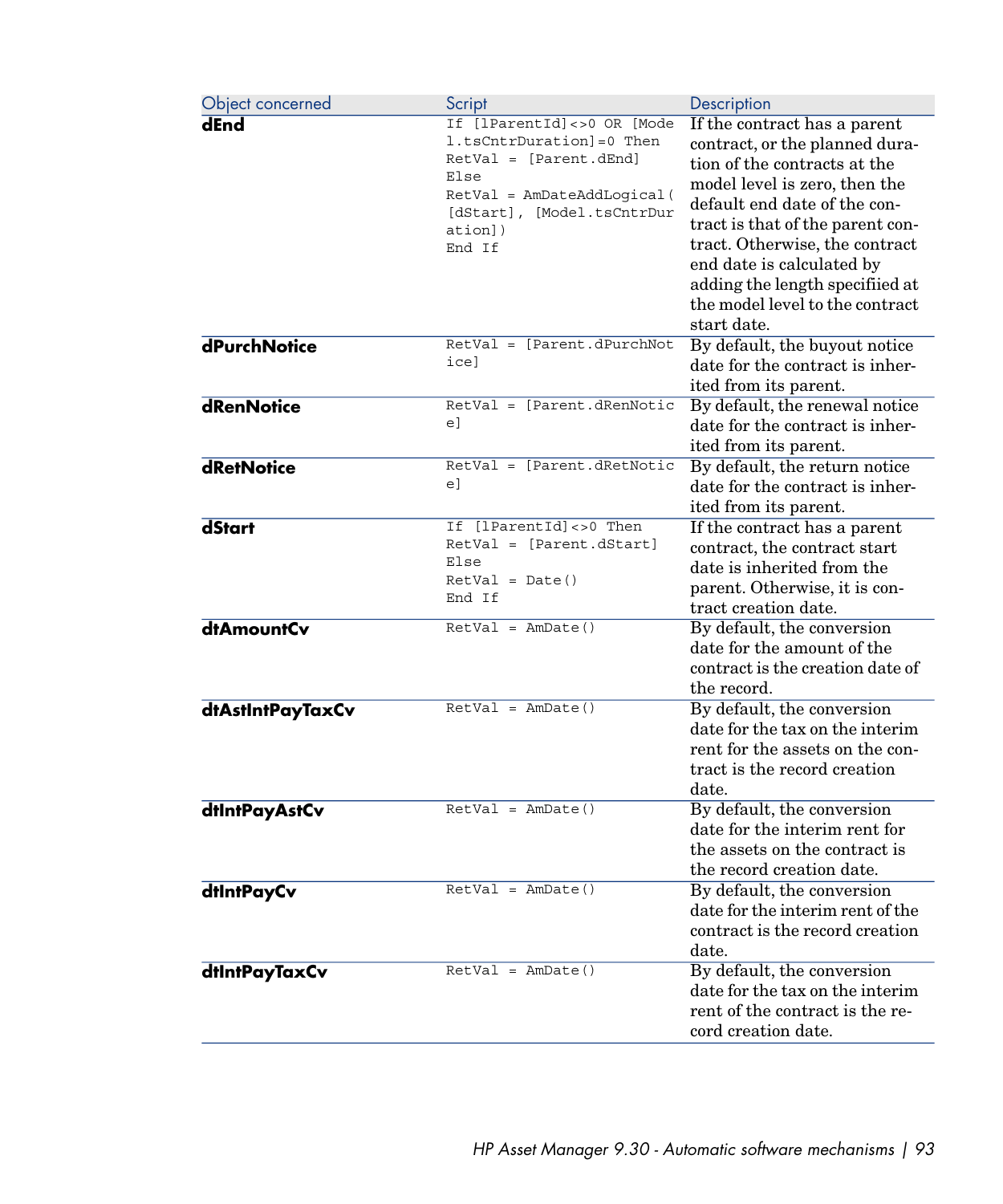| Object concerned    | Script                                                                                                       | Description                                                                                                                                                                                                                                         |
|---------------------|--------------------------------------------------------------------------------------------------------------|-----------------------------------------------------------------------------------------------------------------------------------------------------------------------------------------------------------------------------------------------------|
| dtMarketValCv       | $RetVal = Ambate()$                                                                                          | By default, the conversion<br>date for the total value of the<br>assets on the contract is the<br>record creation date.                                                                                                                             |
| dtPOCommitmentCv    | $RetVal = Ambate()$                                                                                          | By default, the conversion<br>date for the contract commit-<br>ment is the creation date of<br>the record.                                                                                                                                          |
| <b>IntPayAstCur</b> | RetVal = AmDefaultCurrency<br>$\left( \right)$                                                               | By default, the interim rents<br>of the assets on the contract<br>are expressed in the default<br>currency.                                                                                                                                         |
| <b>IntPayCur</b>    | RetVal = AmDefaultCurrency<br>$\left( \right)$                                                               | By default, the interim rent<br>for the contract is expressed<br>in the default currency.                                                                                                                                                           |
| <b>IntPayTaxCur</b> | RetVal = AmDefaultCurrency<br>$\left( \right)$                                                               | By default, the tax on the inter-<br>im rent for the contract is ex-<br>pressed in the default cur-<br>rency.                                                                                                                                       |
| <b>IAssigneeld</b>  | RetVal = [Parent.lAssignee<br>Idl                                                                            | By default, the contact assign-<br>ee is inherited from its parent.                                                                                                                                                                                 |
| <b>IBillAddrId</b>  | RetVal = [Parent.lBillAddr<br>Id]                                                                            | By default, the billing address<br>of a contract is inherited from<br>its parent.                                                                                                                                                                   |
| <b>IBillCnctId</b>  | RetVal = [Parent.1BillCnct<br>Id]                                                                            | By default, the billing contact<br>of a contract is inherited from<br>its parent.                                                                                                                                                                   |
| <b>CntrCnctId</b>   | RetVal = [Parent.lCntrCnct<br>Id]                                                                            | By default, the contact of a<br>contract is inherited from its<br>parent.                                                                                                                                                                           |
| <b>ICostCatId</b>   | If [lParentId] <> 0 Then<br>RetVal = [Parent.lCostCatI<br>d]<br>Else<br>RetVal = [Model.lCostCatId<br>End If | If the contract has a parent<br>contract, the cost type of the<br>contract is inherited from its<br>parent. Otherwise, it is inher-<br>ited from its model.                                                                                         |
| <b>ICostId</b>      | RetVal = [Parent.lCostId]                                                                                    | By default, the cost center of<br>a contract is inherited from its<br>parent.                                                                                                                                                                       |
| <b>ICpyId</b>       | RetVal = [POrdLine.POrder.<br>1SuppId]<br>If RetVal=0 Then<br>$RetVal = [Parent.lCpyId]$<br>End If           | If the contract has a parent<br>contract, the company associ-<br>ated with the contract is inher-<br>ited from the parent. Other-<br>wise, the company is taken<br>from the supplier specified in<br>the order line giving rise to the<br>contract. |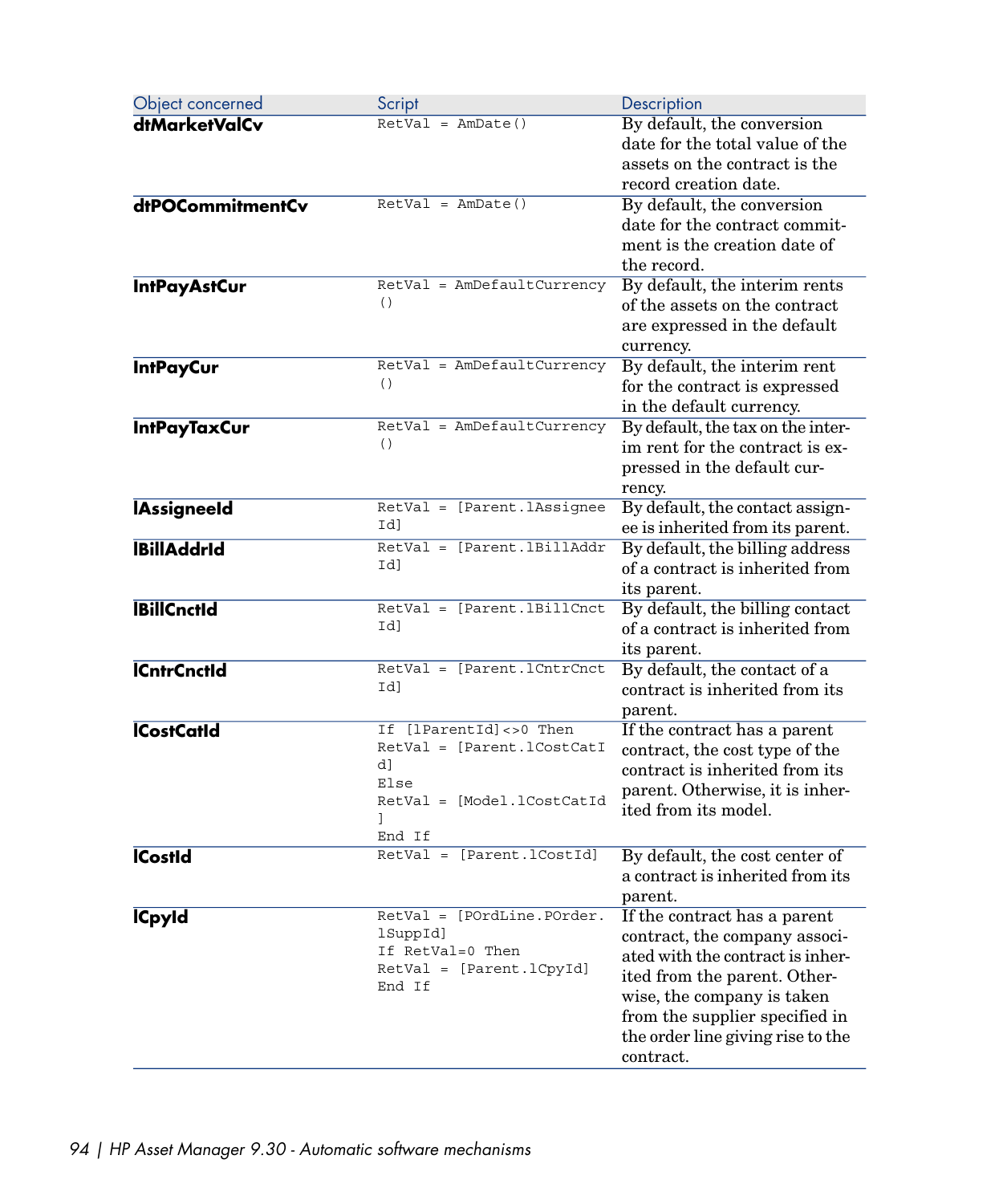| Object concerned       | Script                                          | Description                                                     |
|------------------------|-------------------------------------------------|-----------------------------------------------------------------|
| liconid                | RetVal = [Model.lIconId]                        | By default, the icon used to                                    |
|                        |                                                 | represent the contract is                                       |
|                        |                                                 | identical to that used for the                                  |
|                        |                                                 | model.                                                          |
| <b>IlnsurCnctId</b>    | $RetVal = [Parent.lInsurCnc]$<br>tId]           | By default, the insurance con-                                  |
|                        |                                                 | tract of a contract is inherited                                |
| <b>ILessorId</b>       | RetVal = [Parent.lLessorId]                     | from its parent.<br>By default, the lessor associ-              |
|                        | 1                                               | ated with a contract is inher-                                  |
|                        |                                                 | ited from its parent.                                           |
| <b>ILossValRuleId</b>  | RetVal = [Parent.lLossValR                      | By default, the loss value rule                                 |
|                        | uleId]                                          | associated with a contract is                                   |
|                        |                                                 | inherited from its parent.                                      |
| <b>NotifAddrId</b>     | RetVal = [Parent.lNotifAdd                      | By default, the notification                                    |
|                        | rId]                                            | address of a contract is inher-                                 |
|                        |                                                 | ited from its parent.                                           |
| <b>LossCond</b>        | RetVal = [Parent.LossCond]                      | By default, the lessor indemni-                                 |
|                        |                                                 | fication conditions in case of                                  |
|                        |                                                 | loss or destruction of assets                                   |
|                        |                                                 | are inherited from the parent.                                  |
| <b>ISupervid</b>       | RetVal = [Parent.lSupervId                      | By default, the contact super-                                  |
|                        | 1                                               | visor is inherited from its par-                                |
|                        |                                                 | ent.                                                            |
| <b>TechCnctId</b>      | RetVal = [Parent. 1TechCnct<br>Id]              | By default, the technical con-                                  |
|                        |                                                 | tact of a contract is inherited                                 |
|                        | RetVal = AmDefaultCurrency                      | from its parent.                                                |
| <b>MarketValCur</b>    | $\left( \right)$                                | By default, the total value of<br>the assets on the contract is |
|                        |                                                 | expressed in the default cur-                                   |
|                        |                                                 | rency.                                                          |
| <b>Nature</b>          | If [Parent] <> 0 Then                           | By default, the nature of a                                     |
|                        | RetVal = [Parent.Nature]                        | contract is inherited from its                                  |
|                        | End If                                          | parent.                                                         |
| pDefLRF                | RetVal = [Parent.pDefLRF]                       | By default, the lease rate                                      |
|                        |                                                 | factor for a contract is inher-                                 |
|                        |                                                 | ited from its parent.                                           |
| <b>pDefRenPercent</b>  | RetVal = [Parent.pDefRenPe                      | By default, the percentage to                                   |
|                        | rcent]                                          | apply to the previous rent to                                   |
|                        |                                                 | determine the renewed rent                                      |
|                        |                                                 | payments, is inherited from                                     |
|                        |                                                 | the parent contract.                                            |
| <b>pIntRentPercent</b> | $RetVal = [Parent.pIntRentP]$                   | By default, the percentage as-                                  |
|                        | ercent]                                         | sociated with a contract is in-                                 |
|                        |                                                 | herited from its parent.                                        |
| <b>POCommitmentCur</b> | RetVal = AmDefaultCurrency<br>$\langle \rangle$ | By default, the commitment                                      |
|                        |                                                 | amount associated with the                                      |
|                        |                                                 | contract is expressed in the<br>default currency.               |
|                        |                                                 |                                                                 |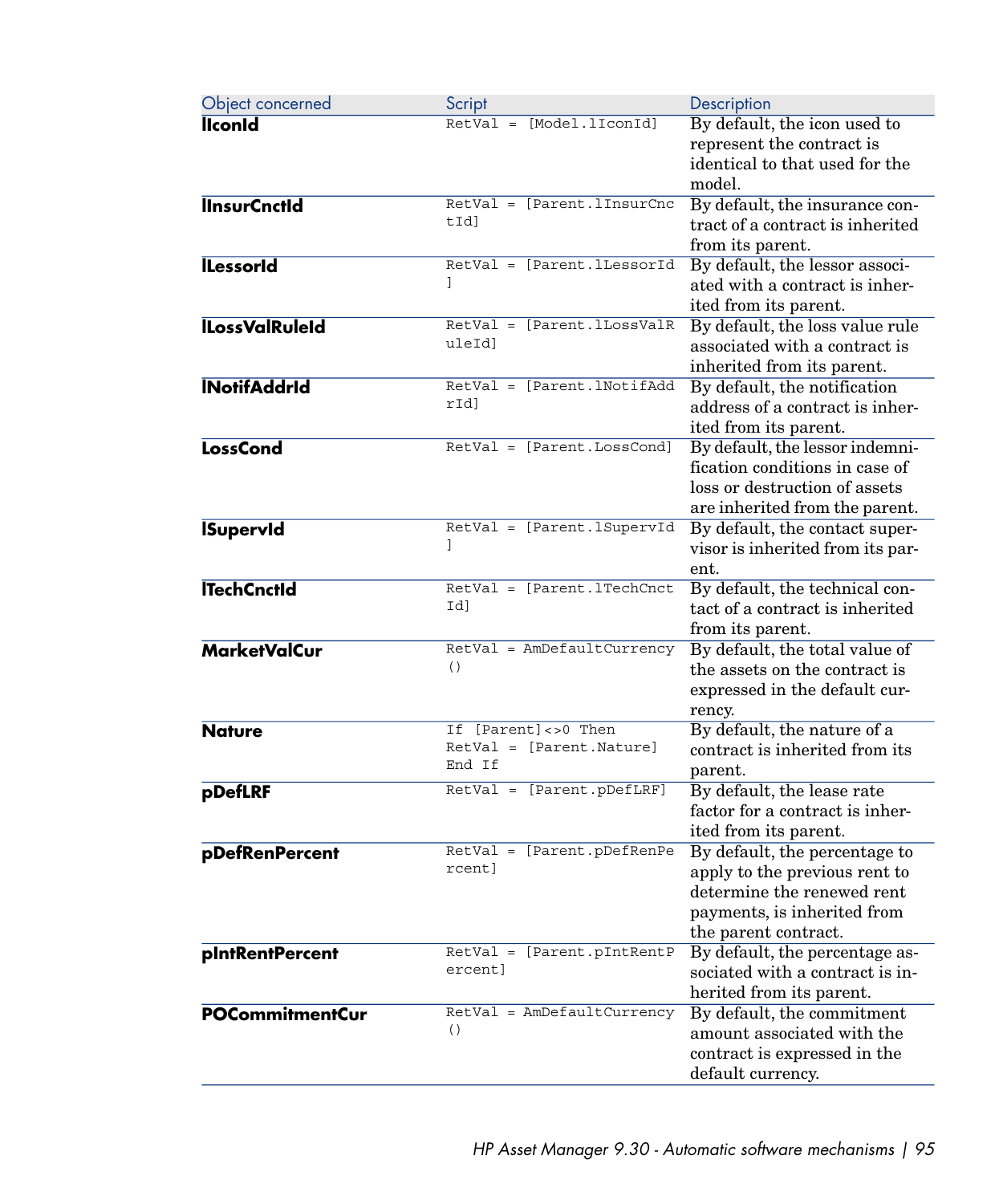| Object concerned    | Script                                  | Description                                                     |
|---------------------|-----------------------------------------|-----------------------------------------------------------------|
| <b>PurchOptType</b> | RetVal = [Parent.PurchOptT              | By default, the buyout option                                   |
|                     | ype]                                    | type of a contract is inherited                                 |
|                     |                                         | from its parent.                                                |
| <b>Purpose</b>      | $RetVal = [Model.Name]$                 | By default, the contract pur-                                   |
|                     |                                         | pose takes the value of the                                     |
|                     |                                         | name of the model associated                                    |
|                     |                                         | with the contract.                                              |
| <b>Ref</b>          | $RetVal = "C" + AmCounter("$            | By default, the contract refer-                                 |
|                     | amContract Ref", 6)                     | ence is the concatentation of                                   |
|                     |                                         | the letter $C$ and the value of                                 |
|                     |                                         | the amContract_Ref counter                                      |
|                     |                                         | on 6 figures.                                                   |
| <b>RenOptType</b>   | RetVal = [Parent.RenOptTyp              | By default, the renewal option                                  |
|                     | $e$ ]                                   | type of a contract is inherited                                 |
|                     |                                         | from its parent.                                                |
| <b>RetOptType</b>   | RetVal = [Parent.RetOptTyp              | By default, the return option                                   |
|                     | e <sup>1</sup>                          | type of a contract is inherited                                 |
|                     |                                         | from its parent.                                                |
| seAcquMethod        | $RetVal = 2$                            | By default, the acquisition                                     |
|                     |                                         | method for the assets on the                                    |
|                     |                                         | contract is Lease.                                              |
| seFreightOutPayer   | RetVal = [Parent.seFreight              | By default, whether freight                                     |
|                     | OutPayer]                               | out costs are payable by the                                    |
|                     |                                         | lessor or the lessee is inherited                               |
|                     |                                         | from the parent contract.                                       |
| seInstallCountType  | if [lModelId] > 0 Then Ret              | By default, software installa-                                  |
|                     | Val=[Model.seSoftLicType]               | tions count type is inherited                                   |
|                     |                                         | from the license type defined                                   |
|                     |                                         | at the model level.                                             |
| selnsurPayer        | RetVal = [Parent.seInsurPa              | By default, whether the insur-                                  |
|                     | yer]                                    | ance costs are payable by the                                   |
|                     |                                         | lessor or by the lessee is inher-                               |
|                     |                                         | ited from the parent contract.                                  |
| seIntRentType       | RetVal = [Parent.seIntRent              | By default, the calculation                                     |
|                     | Type]                                   | method for interim rent is in-                                  |
|                     |                                         | herited from the parent con-                                    |
|                     |                                         | tract.                                                          |
| seLossValCalcMode   | RetVal = [Parent.seLossVal<br>CalcMode] | By default, the calculation                                     |
|                     |                                         | method for loss values is inher-                                |
|                     |                                         | ited from the parent contract.                                  |
| sePayType           | RetVal = [Parent.sePayType              | By default, the nature of pay-<br>ments of a contract is inher- |
|                     |                                         | ited from its parent.                                           |
|                     | $RetVal = 360$                          |                                                                 |
| sePeriodicity       |                                         | By default, the frequency of<br>payment for contract rents is   |
|                     |                                         | annual.                                                         |
|                     |                                         |                                                                 |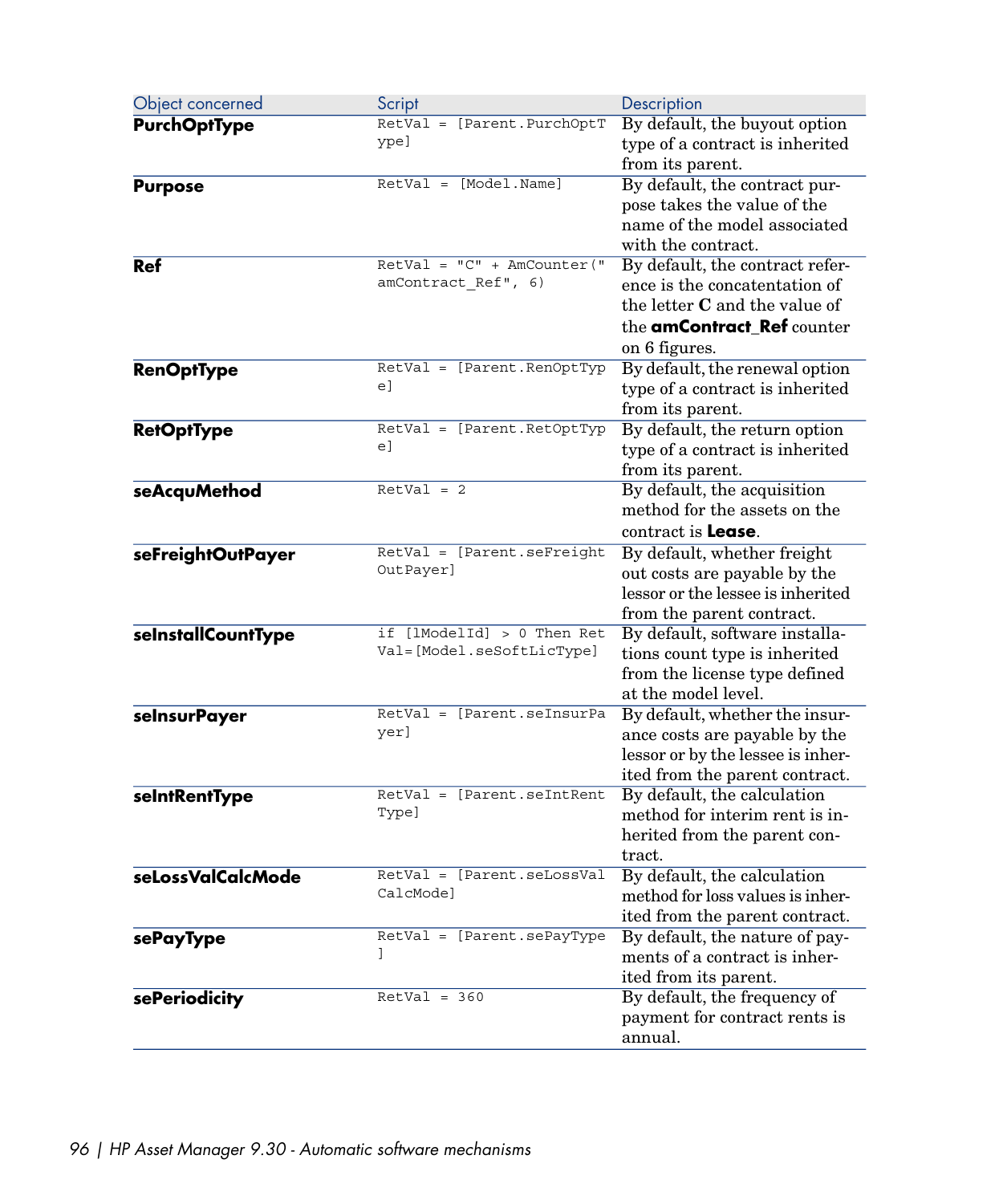| Object concerned      | Script                                                                                                                                                 | Description                                                                                                                                                                                                                                                                                                                                                         |
|-----------------------|--------------------------------------------------------------------------------------------------------------------------------------------------------|---------------------------------------------------------------------------------------------------------------------------------------------------------------------------------------------------------------------------------------------------------------------------------------------------------------------------------------------------------------------|
| sePlannedOpt          | RetVal = [Parent.sePlanned<br>Opt]                                                                                                                     | By default, the planned end-<br>of-contract option is inherited<br>from the parent contract.                                                                                                                                                                                                                                                                        |
| seShipCostPayer       | $RetVal = [Parent.seshipCos$<br>tPayer]                                                                                                                | By default, whether the ship-<br>ping costs are payable by the<br>lessor or by the lessee is inher-<br>ited from the parent contract.                                                                                                                                                                                                                               |
| <b>seStatus</b>       | $RetVal = 0$                                                                                                                                           | By default, the contract is In<br>preparation.                                                                                                                                                                                                                                                                                                                      |
| seType                | If [lModelId] <> 0 Then<br>RetVal = [Model.seContract<br>Type]<br>ElseIf [Parent.seType] = 1<br>Then<br>$RetVal = 2$<br>Else<br>$RetVal = 0$<br>End If | If there is a model associ-<br>ated with the contract,<br>then the contract type is<br>derived from that specified<br>at the model level.<br>If no model is associated<br>×.<br>with the contract and the<br>parent contract type is<br>Master lease, then, by<br>default, the contract is<br>Lease schedule.<br>In the other cases, the<br>contract type is Other. |
| Status                | RetVal = [Parent.Status]                                                                                                                               | By default, the status of a<br>contract is inherited from its<br>parent.                                                                                                                                                                                                                                                                                            |
| <b>tsDefRenDur</b>    | RetVal = [Parent.tsDefRenD<br>ur]                                                                                                                      | By default, the renewal period<br>of a contract is inherited from<br>its parent.                                                                                                                                                                                                                                                                                    |
| <b>tsLessorNotice</b> | RetVal = [Parent.tsLessorN<br>oticel                                                                                                                   | By default, the notification<br>period for any modifications to<br>the contract is inherited from<br>the parent contract.                                                                                                                                                                                                                                           |
| <b>tsNotice</b>       | $RetVal = [Parent.tsNotice]$                                                                                                                           | By default, the notice period<br>of a contract is inherited from<br>its parent.                                                                                                                                                                                                                                                                                     |
| <b>tsPurchNotice</b>  | RetVal = [Parent.tsPurchNo<br>ticel                                                                                                                    | By default, the minimum buy-<br>out notice period for assets<br>before the end of a contract is<br>inherited from the parent con-<br>tract.                                                                                                                                                                                                                         |
| <b>tsRenNotice</b>    | RetVal = [Parent.tsRenNoti<br>ce]                                                                                                                      | By default, the minimum re-<br>newal notice period for assets<br>before the end of a contract is<br>inherited from the parent con-<br>tract.                                                                                                                                                                                                                        |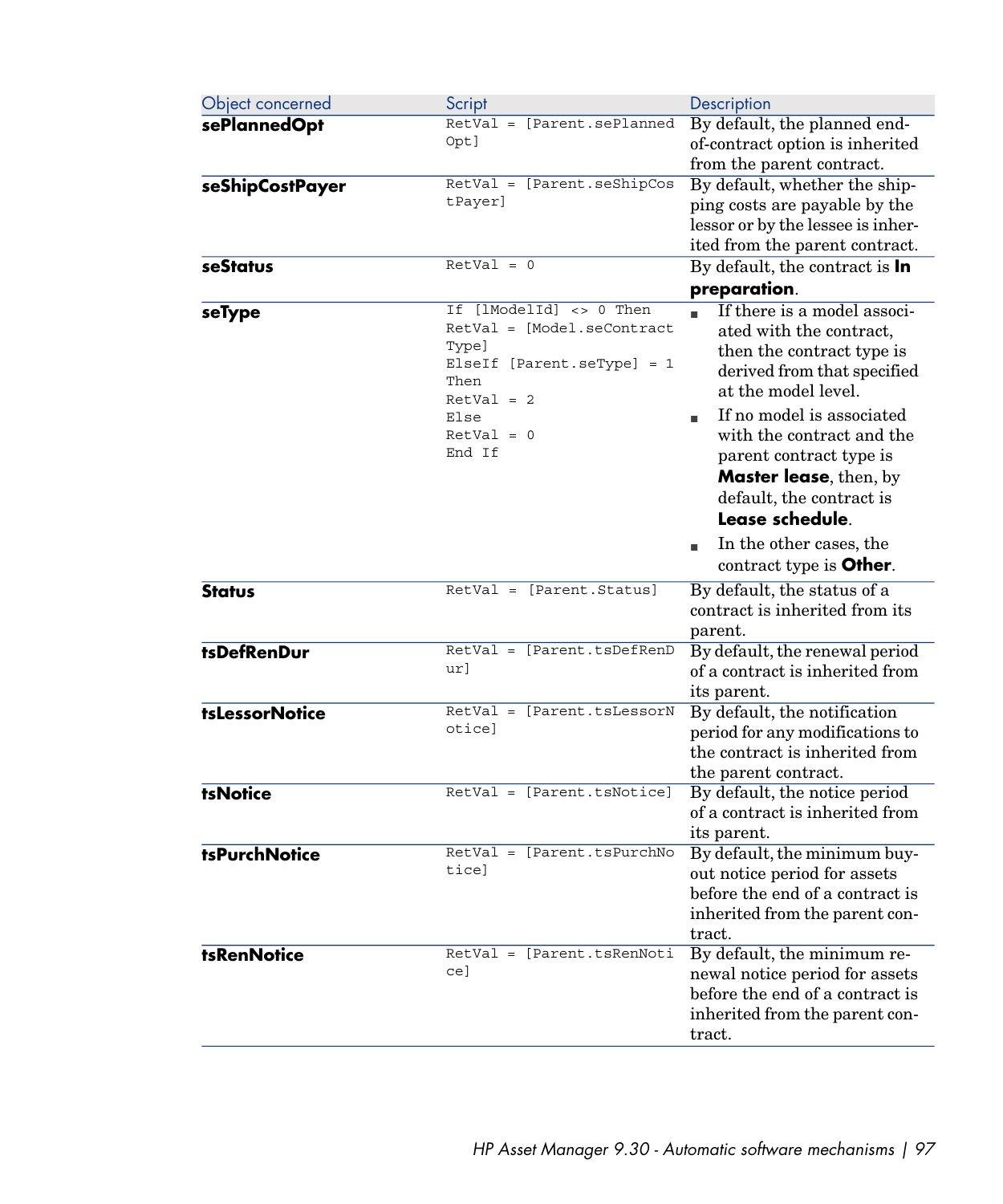| Object concerned   | Script                              | Description                                                                                                                                 |
|--------------------|-------------------------------------|---------------------------------------------------------------------------------------------------------------------------------------------|
| <b>tsRetNotice</b> | RetVal = [Parent.tsRetNoti<br>cel   | By default, the minimum re-<br>turn notice period for assets<br>before the end of a contract is<br>inherited from the parent con-<br>tract. |
| <b>UpgOptType</b>  | RetVal = [Parent.UpqOptTyp<br>$e$ ] | By default, the upgrade option<br>type is inherited from the par-<br>ent contract.                                                          |

#### **Table 13.3. Read-Only scripts**

| Object concerned | Script                                                      | Description                                                                   |
|------------------|-------------------------------------------------------------|-------------------------------------------------------------------------------|
| seType           | If [Parent seType] = 1 The If the parent contract is a<br>n |                                                                               |
|                  | $RetVal = 1$<br>Else<br>$RetVal = 0$<br>End If              | Master lease, then the field<br>containing the contract Type<br>is read only. |

#### **Table 13.4. Irrelevance scripts**

| Object concerned  | Script                                                                                 | Description                                                                                   |
|-------------------|----------------------------------------------------------------------------------------|-----------------------------------------------------------------------------------------------|
| <b>AssignCond</b> | $RetVal = 0$<br>if [seType]<>1 and [seType<br>$l \ll 2$ then<br>$RetVal = 1$<br>end if | This field is only relevant if<br>the contract is a <b>Master</b><br>lease or Lease schedule. |
| bAssignable       | $RetVal = 0$<br>if [seType]<>1 and [seType<br>$l \ll 2$ then<br>$RetVal = 1$<br>end if | This field is only relevant if<br>the contract is a <b>Master</b><br>lease or Lease schedule. |
| bPurchOpt         | $RetVal = ([settype]<>1$ and<br>[server] < 2)                                          | This field is only relevant if<br>the contract is a <b>Master</b><br>lease or Lease schedule. |
| <b>bRenOpt</b>    | $RetVal = ([setype]<>1$ and<br>[server] < 2)                                           | This field is only relevant if<br>the contract is a <b>Moster</b><br>lease or Lease schedule. |
| <b>bRetOpt</b>    | $RetVal = ([setype]<>1$ and<br>[server] < 2)                                           | This field is only relevant if<br>the contract is a <b>Master</b><br>lease or Lease schedule. |
| bUpgOpt           | $RetVal = ([settype]<>1$ and<br>[server] < 2)                                          | This field is only relevant if<br>the contract is a <b>Master</b><br>lease or Lease schedule. |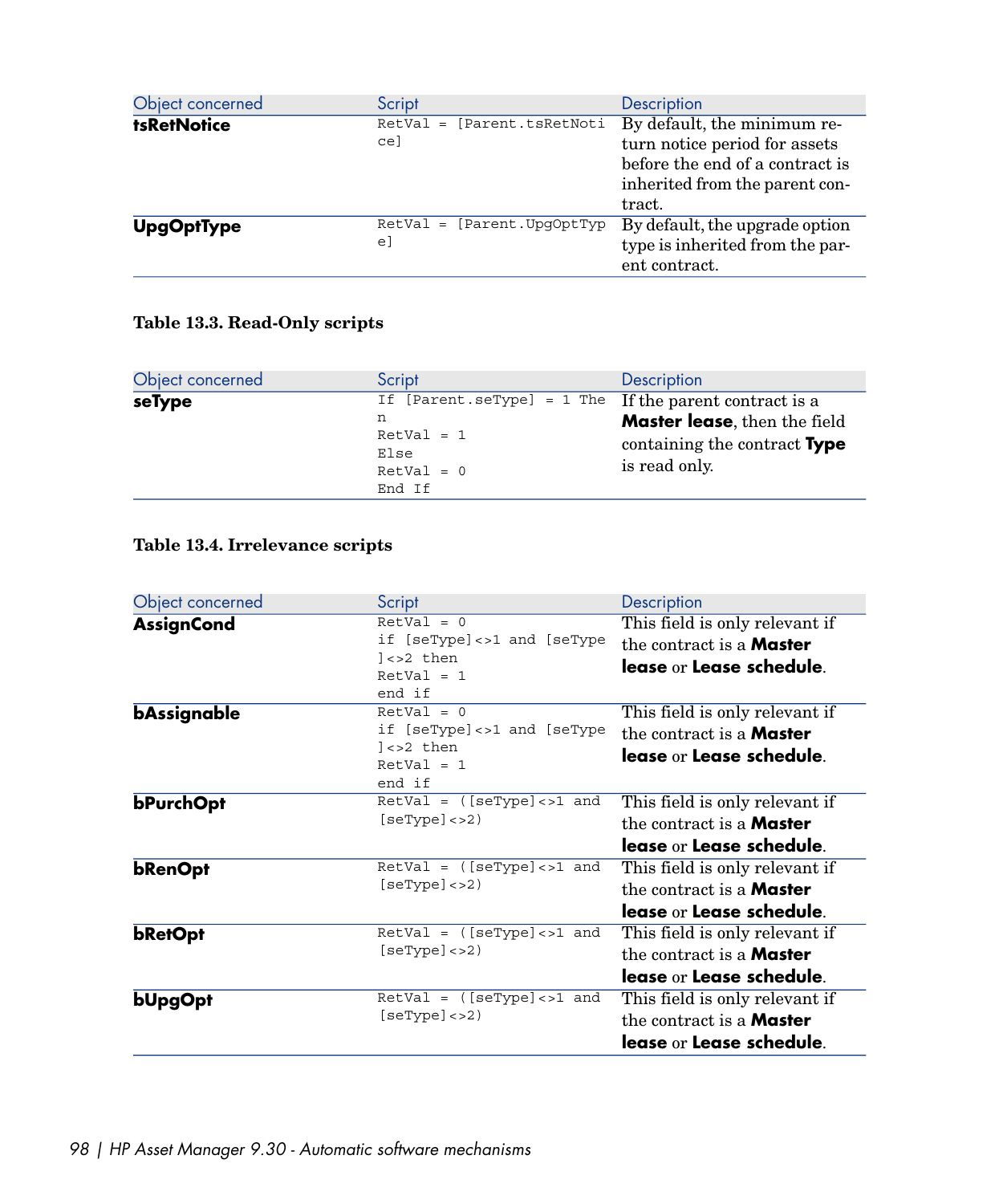| Object concerned      | Script                                                                                                                                | Description                                                                                                                            |
|-----------------------|---------------------------------------------------------------------------------------------------------------------------------------|----------------------------------------------------------------------------------------------------------------------------------------|
| dPurchNotice          | if amEvalScript ("Irrelevan<br>t", "PurchOptType", "") <> 0<br>OR [seType] <>2 then<br>$RetVal = 1$<br>else<br>$RetVal = 0$<br>end if | This field is irrelevant if the<br><b>Buyout option type is irrel-</b><br>evant or if the contract is not<br>a <b>Legse schedule</b> . |
| dRenNotice            | if amEvalScript ("Irrelevan<br>t", "RenOptType", "") <> 0 0<br>R [seType] <> 2 then<br>$RetVal = 1$<br>else<br>$RetVal = 0$<br>end if | This field is irrelevant if the<br><b>Renewal option type is irrel-</b><br>evant or if the contract is not<br>a Lease schedule.        |
| <b>dRetNotice</b>     | if amEvalScript ("Irrelevan<br>t", "RetOptType", "") <> 0 0<br>R [seType] <> 2 then<br>$RetVal = 1$<br>else<br>$RetVal = 0$<br>end if | This field is irrelevant if the<br>Return option type is irrelev-<br>ant or if the contract is not a<br>Lease schedule.                |
| <b>IAssigneeld</b>    | $RetVal = 0$<br>if [seType]<>1 and [seType<br>$\vert$ <>2 then<br>$RetVal = 1$<br>end if                                              | This field is only relevant if<br>the contract is a <b>Master</b><br>lease or Lease schedule.                                          |
| <b>CpyId</b>          | RetVal = (amEvalScript("Ir<br>relevant", "Lessor", "")=F<br>ALSE)                                                                     | This field is only relevant if<br>the Lessor link is irrelevant.                                                                       |
| <b>IDefPOrdId</b>     | $RetVal = [seType] \Leftrightarrow$                                                                                                   | This field is only relevant if<br>the contract Type is Blanket<br>PO.                                                                  |
| <b>ILessorId</b>      | $RetVal = 0$<br>if [seType]<>1 and [seType<br>$\vert$ <>2 then<br>$RetVal = 1$<br>end if                                              | This field is only relevant if<br>the contract is a <b>Master</b><br>lease or Lease schedule.                                          |
| <b>ILossValRuleId</b> | $RetVal = 0$<br>if [seType]<>1 and [seType<br>$\left]$ <>2 then<br>$RetVal = 1$<br>end if                                             | This field is only relevant if<br>the contract is a <b>Master</b><br>lease or Lease schedule.                                          |
| <b>IOptCmtId</b>      | $RetVal = ([serype] \leq 1$ and<br>[serype] < >2)                                                                                     | This field is only relevant if<br>the contract is a <b>Master</b><br>lease or Lease schedule.                                          |
| <b>LossCond</b>       | $RetVal = 0$<br>if [seType]<>1 and [seType<br>$\vert$ <>2 then<br>$RetVal = 1$<br>end if                                              | This field is only relevant if<br>the contract is a <b>Master</b><br>lease or Lease schedule.                                          |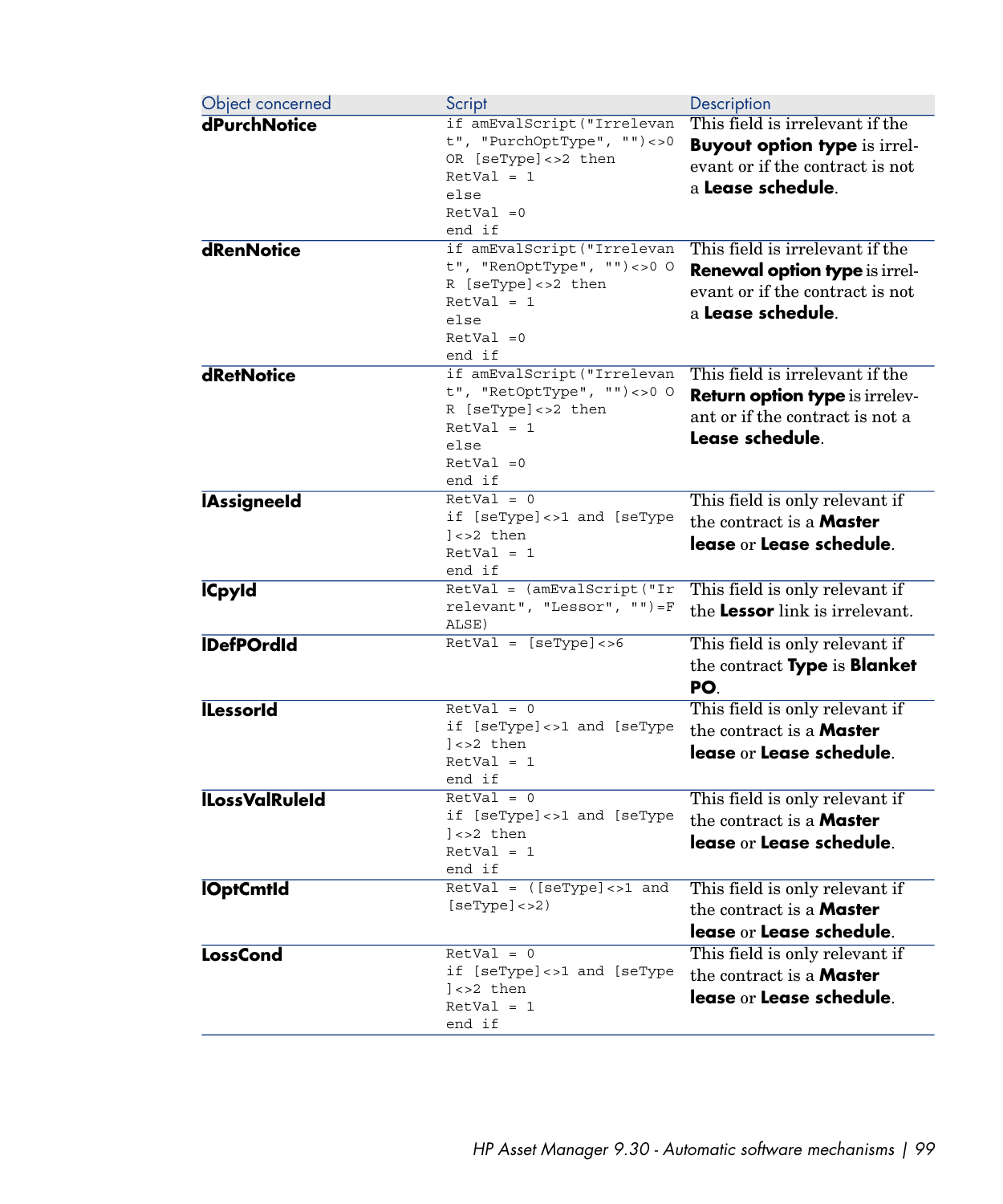| Object concerned      | Script                                                                                                                              | Description                                                                                                                                                           |
|-----------------------|-------------------------------------------------------------------------------------------------------------------------------------|-----------------------------------------------------------------------------------------------------------------------------------------------------------------------|
| <b>IPurchOptCmtId</b> | $RetVal = 0$<br>if amEvalScript ("Irrelevan<br>$t$ ", "bPurchOp $t$ ", "") <> 0 or<br>[bPurchOpt] =0 then<br>$RetVal = 1$<br>end if | This field is irrelevant if the<br><b>Buyout</b> field is irrelevant or<br>the assets on the contract<br>cannot be bought out ( <b>bPurch-</b><br>$\mathsf{Opt}=0$ ). |
| <b>IRenOptCmtId</b>   | $RetVal = 0$<br>if amEvalScript ("Irrelevan<br>t", "bRenOpt", "") <> 0 or [<br>bRenOpt]=0 then<br>$RetVal = 1$<br>end if            | This field is irrelevant if the<br><b>Renewal</b> field is irrelevant or<br>the assets on the contract<br>cannot be renewed ( <b>bRen-</b><br>$\mathsf{Opt}=0$ ).     |
| <b>IRetOptCmtId</b>   | $RetVal = 0$<br>if amEvalScript ("Irrelevan<br>t", "bRetOpt", "") <> 0 or [<br>$bRetOpt]=0$ then<br>$RetVal = 1$<br>end if          | This field is irrelevant if the<br><b>Return</b> field is irrelevant or<br>the assets on the contract<br>cannot be returned<br>$(berOpt=0).$                          |
| <b>IUpgOptCmtId</b>   | $RetVal = 0$<br>if amEvalScript ("Irrelevan<br>t", "bUpgOpt", "") <> 0 or [<br>bUpgOpt]=0 then<br>$RetVal = 1$<br>end if            | This field is irrelevant if the<br><b>Upgrade</b> field is irrelevant or<br>the assets on the contract<br>cannot be upgraded (bUpg-<br>$Opt=0$ ).                     |
| <b>mMarketVal</b>     | $RetVal = [serype] \ll 2$                                                                                                           | This field is only relevant if<br>the contract Type is Lease<br>schedule.                                                                                             |
| <b>mPOCommitment</b>  | $RetVal = [serype] < >6$                                                                                                            | This field is only relevant if<br>the contract Type is Blanket<br>PO.                                                                                                 |
| pDefLRF               | $RetVal = 0$<br>if [seType]<>1 and [seType<br>$l \ll 2$ then<br>$RetVal = 1$<br>end if                                              | This field is only relevant if<br>the contract is a <b>Master</b><br>lease or Lease schedule.                                                                         |
| pDefRenPercent        | $RetVal = 0$<br>if amEvalScript ("Irrelevan<br>t", "bRenOpt", "") <> 0 or [<br>$bRenOpt]=0$ then<br>$RetVal = 1$<br>end if          | This field is irrelevant if the<br><b>Renewal</b> field is irrelevant or<br>the assets on the contract<br>cannot be renewed ( <b>bRen-</b><br>$\text{Opt}=0$ ).       |
| pIntRentPercent       | $RetVal = [seType]>1$                                                                                                               | This field is only relevant if<br>the contract Type is Master<br>lease.                                                                                               |
| <b>PurchOptType</b>   | $RetVal = 0$<br>if amEvalScript ("Irrelevan<br>t", "bPurchOpt", "") <> 0 or<br>[bPurchOpt] =0 then<br>$RetVal = 1$<br>end if        | This field is irrelevant if the<br><b>Buyout</b> field is irrelevant or<br>the assets on the contract<br>cannot be bought out ( <b>bPurch</b> -<br>$Opt=0$ ).         |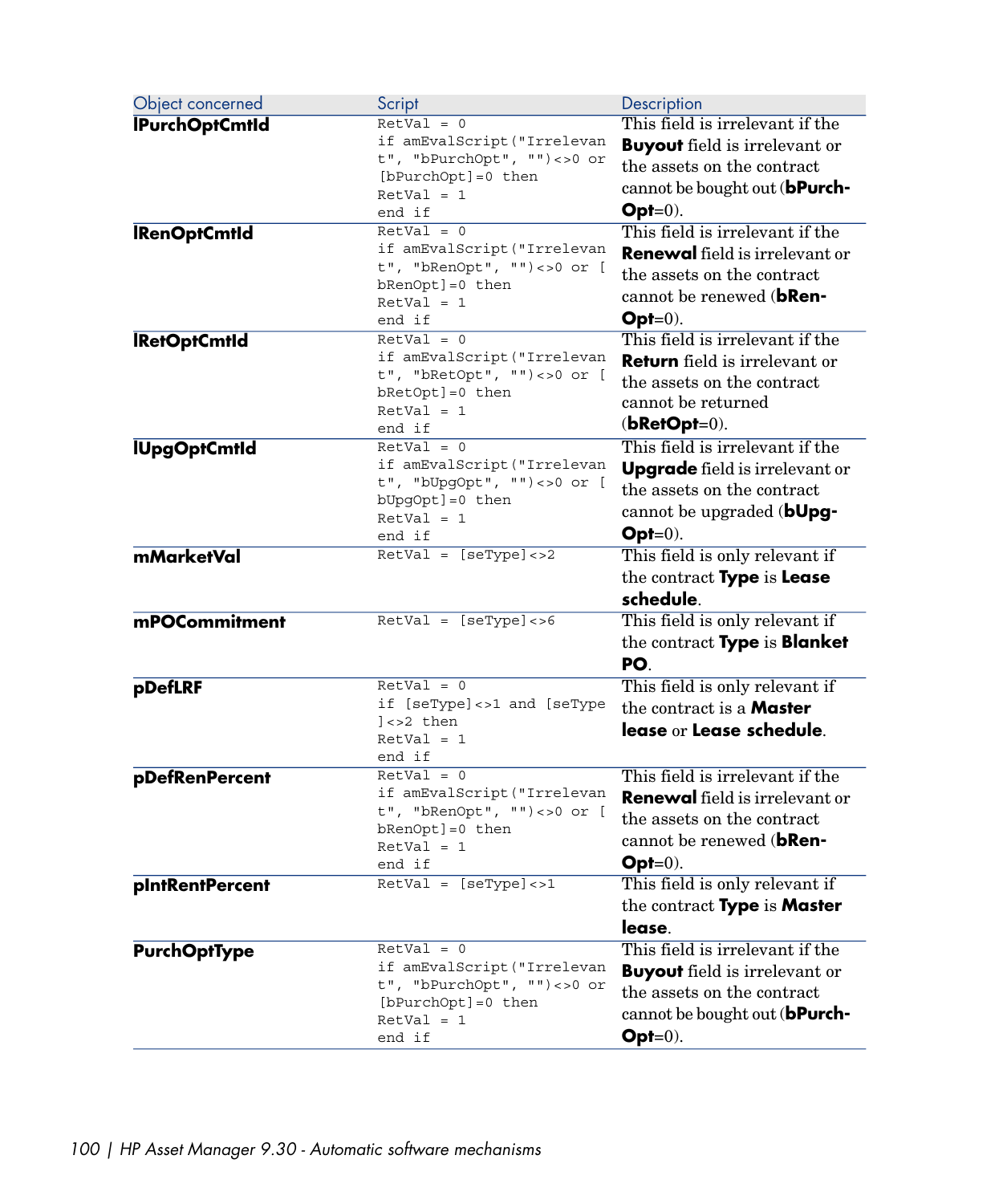| Object concerned    | Script                                                                                                                              | Description                                                                                                                                                     |
|---------------------|-------------------------------------------------------------------------------------------------------------------------------------|-----------------------------------------------------------------------------------------------------------------------------------------------------------------|
| <b>RenOptType</b>   | $RetVal = 0$<br>if amEvalScript ("Irrelevan<br>t", "bRenOpt", "") <> 0 or [<br>bRenOpt]=0 then<br>$RetVal = 1$<br>end if            | This field is irrelevant if the<br><b>Renewal</b> field is irrelevant or<br>the assets on the contract<br>cannot be renewed ( <b>bRen-</b><br>$\text{Opt}=0$ ). |
| <b>RetOptType</b>   | $RetVal = 0$<br>if amEvalScript ("Irrelevan<br>t", "bRetOpt", "") <> 0 or [<br>$bRetOpt]=0$ then<br>$RetVal = 1$<br>end if          | This field is irrelevant if the<br><b>Return</b> field is irrelevant or<br>the assets on the contract<br>cannot be returned<br>$(bRetOpt=0).$                   |
| <b>seAcquMethod</b> | $RetVal = ([serype] \leq 1$ and<br>[serverype] < 2)                                                                                 | This field is only relevant if<br>the contract is a <b>Master</b><br>lease or Lease schedule.                                                                   |
| seFreightOutPayer   | $RetVal = 0$<br>if [seType] <>1 and [seType<br>$l \ll 2$ then<br>$RetVal = 1$<br>end if                                             | This field is only relevant if<br>the contract is a <b>Master</b><br>lease or Lease schedule.                                                                   |
| selnsurPayer        | $RetVal = 0$<br>if [seType] <>1 and [seType<br>$l \ll 2$ then<br>$RetVal = 1$<br>end if                                             | This field is only relevant if<br>the contract is a <b>Master</b><br>lease or Lease schedule.                                                                   |
| seIntRentType       | $RetVal = 0$<br>if [seType] <>1 and [seType<br>$\vert$ <>2 then<br>$RetVal = 1$<br>end if                                           | This field is only relevant if<br>the contract is a <b>Master</b><br>lease or Lease schedule.                                                                   |
| seLossValCalcMode   | $RetVal = 0$<br>if [seType] <>1 and [seType<br>$\vert$ <>2 then<br>$RetVal = 1$<br>end if                                           | This field is only relevant if<br>the contract is a <b>Master</b><br>lease or Lease schedule.                                                                   |
| sePlannedOpt        | $RetVal = ([serype] \leq 1$ and<br>[setype] < >2)                                                                                   | This field is only relevant if<br>the contract is a <b>Master</b><br>lease or Lease schedule.                                                                   |
| seShipCostPayer     | $RetVal = 0$<br>if [seType]<>1 and [seType<br>$\vert$ <>2 then<br>$RetVal = 1$<br>end if                                            | This field is only relevant if<br>the contract is a <b>Master</b><br>lease or Lease schedule.                                                                   |
| <b>tsDefRenDur</b>  | $RetVal = 0$<br>if amEvalScript ("Irrelevan<br>$t", "bRenOpt", "") \leq 0 \text{ or }$<br>bRenOpt]=0 then<br>$RetVal = 1$<br>end if | This field is irrelevant if the<br><b>Renewal</b> field is irrelevant or<br>the assets on the contract<br>cannot be renewed ( <b>bRen-</b><br>$Opt=0$ ).        |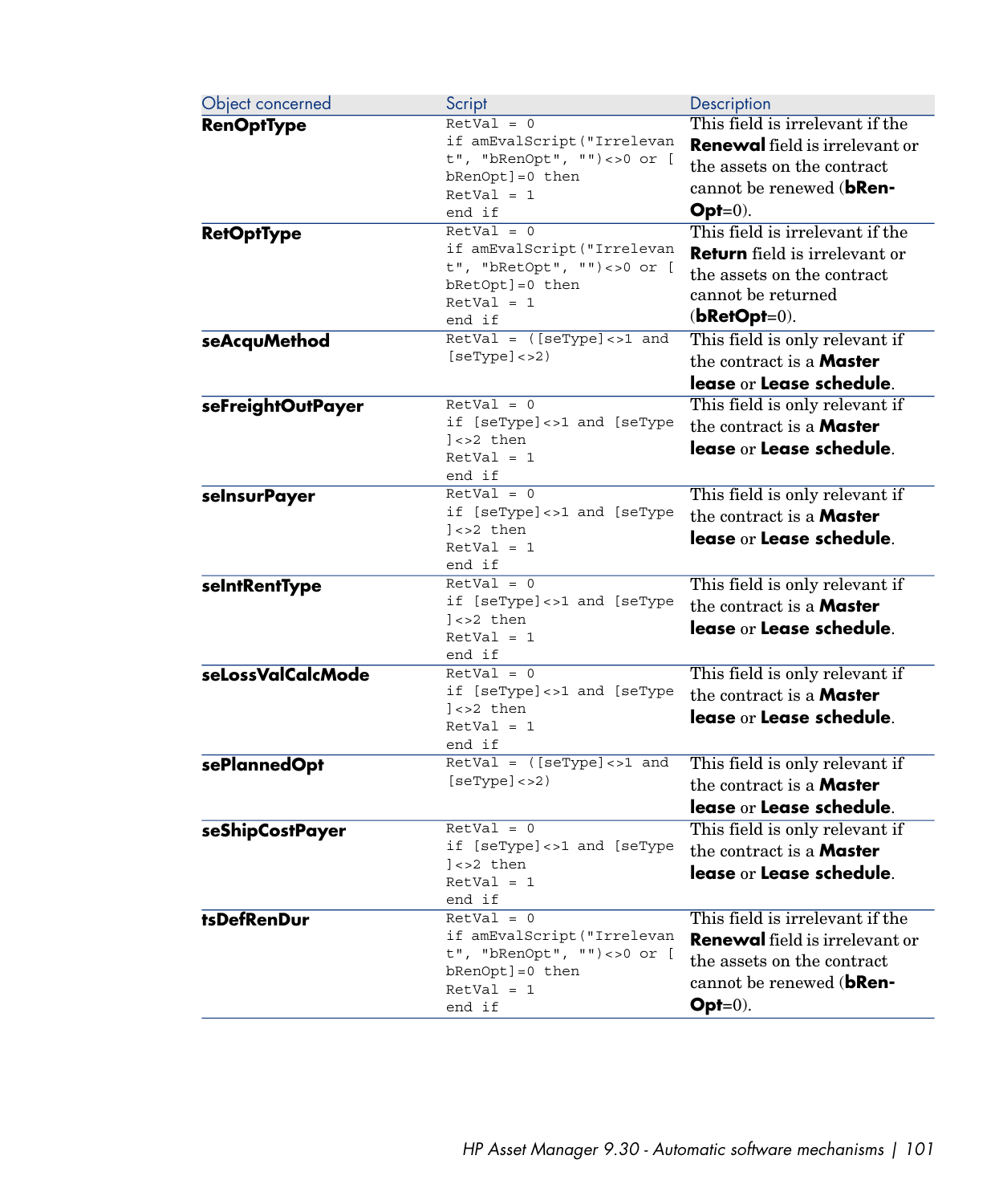| Object concerned      | Script                                                                                                                               | Description                                                                                                                                                      |
|-----------------------|--------------------------------------------------------------------------------------------------------------------------------------|------------------------------------------------------------------------------------------------------------------------------------------------------------------|
| <b>tsLessorNotice</b> | $RetVal = 0$<br>if [seType]<>1 and [seType<br>] <sub>&lt;2</sub> then<br>$RetVal = 1$<br>end if                                      | This field is only relevant if<br>the contract is a <b>Master</b><br>lease or Lease schedule.                                                                    |
| <b>tsPurchNotice</b>  | $RetVal = 0$<br>if amEvalScript ("Irrelevan<br>$t$ ", "bPurchOp $t$ ", "") <> 0 or<br>[bPurchOpt] = 0 then<br>$RetVal = 1$<br>end if | This field is irrelevant if the<br><b>Buyout</b> field is irrelevant or<br>the assets on the contract<br>cannot be bought out ( <b>bPurch</b> -<br>$Opt=0$ .     |
| <b>tsRenNotice</b>    | $RetVal = 0$<br>if amEvalScript ("Irrelevan<br>t", "bRenOpt", "") <> 0 or [<br>bRenOpt]=0 then<br>$RetVal = 1$<br>end if             | This field is irrelevant if the<br><b>Renewal</b> field is irrelevant or<br>the assets on the contract<br>cannot be renewed ( <b>bRen-</b><br>$\mathsf{Opt}=0$ . |
| <b>tsRetNotice</b>    | $RetVal = 0$<br>if amEvalScript ("Irrelevan<br>$t$ ", "bRetOpt", "") <> 0 or [<br>$bRetOpt]=0$ then<br>$RetVal = 1$<br>end if        | This field is irrelevant if the<br><b>Return</b> field is irrelevant or<br>the assets on the contract<br>cannot be returned<br>$(bfRefOpt=0)$ .                  |
| <b>UpgOptType</b>     | $RetVal = 0$<br>if amEvalScript ("Irrelevan<br>t", "bUpgOpt", "") <> 0 or [<br>bUpgOpt]=0 then<br>$RetVal = 1$<br>end if             | This field is irrelevant if the<br><b>Upgrade</b> field is irrelevant or<br>the assets on the contract<br>cannot be upgraded (bUpg-<br>$Opt=0$ .                 |
| <b>Assignee</b>       | $RetVal = 0$<br>if [seType]<>1 and [seType<br>$\vert$ <>2 then<br>$RetVal = 1$<br>end if                                             | This field is only relevant if<br>the contract is a <b>Master</b><br>lease or Lease schedule.                                                                    |
| <b>AstCntrDescs</b>   | $RetVal = ([serype]=1 or [s$<br>$eType]=2$ or $[seType]=6$ )                                                                         | This field is irrelevant if the<br>contract Type is Master<br>lease, Lease schedule or<br>Blanket PO.                                                            |
| Company               | RetVal = (amEvalScript("Ir<br>relevant", "Lessor", "")=F<br>ALSE)                                                                    | This field is only relevant if<br>the Lessor link is irrelevant.                                                                                                 |
| <b>DefPOrder</b>      | $RetVal = [seType]<$                                                                                                                 | This field is only relevant if<br>the contract Type is Blanket<br>PO.                                                                                            |
| <b>ExpenseLines</b>   | $RetVal = ([setype]=1)$                                                                                                              | This field is irrelevant if the<br>contract Type is Master<br>lease.                                                                                             |
| <b>LeasedAssets</b>   | $RetVal = [serype] < >2$                                                                                                             | This field is only relevant if<br>the contract Type is Lease<br>schedule.                                                                                        |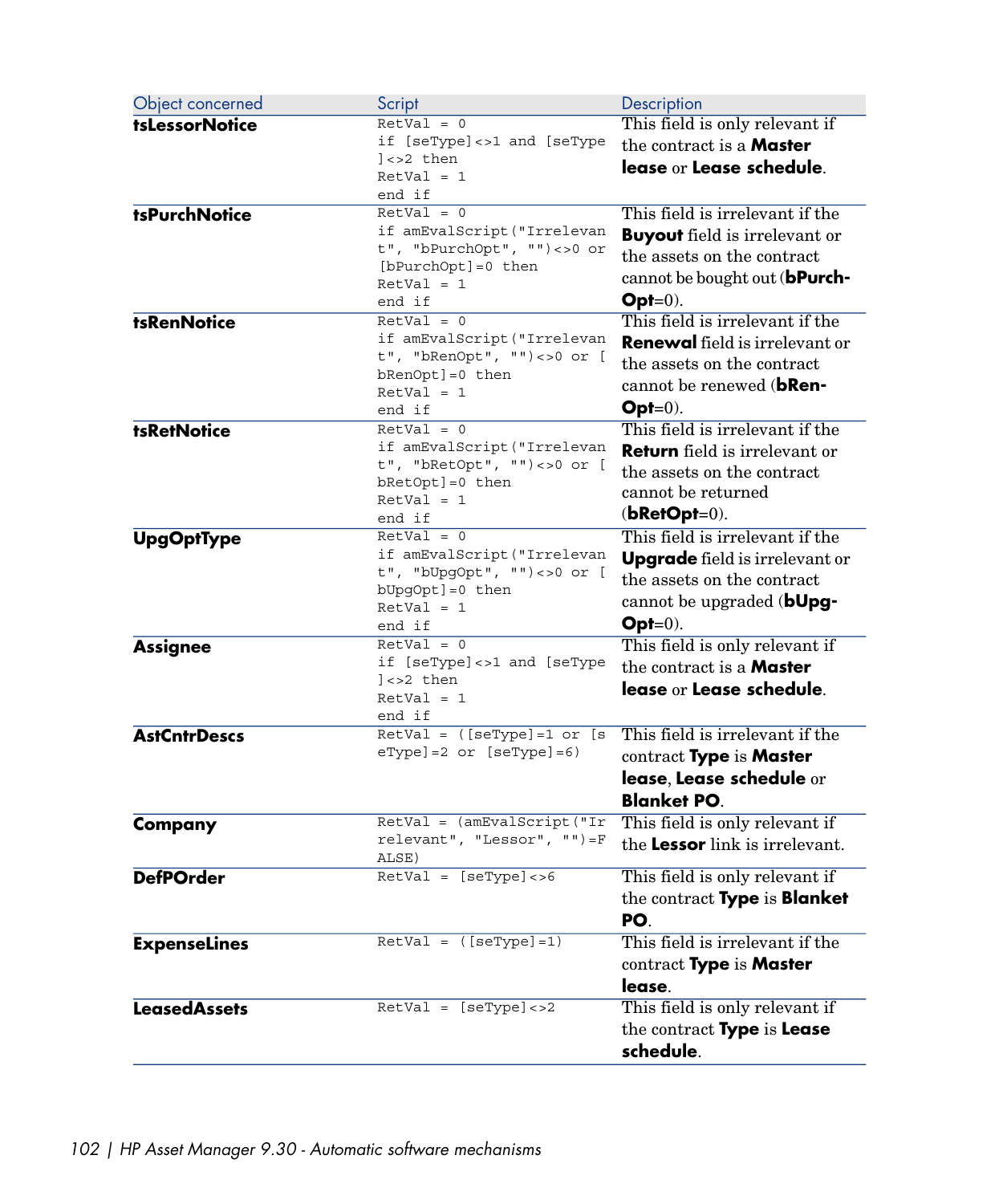| Object concerned        | Script                                                      | Description                                           |
|-------------------------|-------------------------------------------------------------|-------------------------------------------------------|
| Lessor                  | $RetVal = 0$                                                | This field is only relevant if                        |
|                         | if [seType]<>1 and [seType                                  | the contract is a <b>Master</b>                       |
|                         | $] < >2$ then<br>$RetVal = 1$<br>end if                     | lease or Lease schedule.                              |
| Licenses                | $RetVal = [serype] < >5$                                    | This field is only relevant if                        |
|                         |                                                             | the contract Type is License.                         |
| Loans                   | $RetVal = ([setype]=1 or [s]$                               | This field is irrelevant if the                       |
|                         | $ePayType] = -1$ or [ $sePayType$ ]<br>$] = 0)$             | contract Type is Master                               |
|                         |                                                             | lease, or if the Nature of                            |
|                         |                                                             | payments is None or Rents.                            |
| <b>LossValRule</b>      | $RetVal = 0$                                                | This field is only relevant if                        |
|                         | if [seType]<>1 and [seType<br>] <sub>2</sub> then           | the contract is a <b>Master</b>                       |
|                         | $RetVal = 1$                                                | lease or Lease schedule.                              |
|                         | end if                                                      |                                                       |
| <b>OptCmt</b>           | $RetVal = ([setype]<>1$ and                                 | This field is only relevant if                        |
|                         | [serype] < >2)                                              | the contract is a <b>Master</b>                       |
|                         |                                                             | lease or Lease schedule.                              |
| <b>POrdersBlanketPO</b> | $RetVal = [seType] \Leftrightarrow$                         | This field is only relevant if                        |
|                         |                                                             | the contract Type is Blanket                          |
|                         |                                                             | PO.                                                   |
| <b>PurchOptCmt</b>      | $RetVal = 0$                                                | This field is irrelevant if the                       |
|                         | if amEvalScript ("Irrelevan<br>t", "bPurchOpt", "") <> 0 or | <b>Buyout</b> field is irrelevant or                  |
|                         | $[bPurchOpt] = 0 then$                                      | the assets on the contract                            |
|                         | $RetVal = 1$                                                | cannot be bought out (bPurch-                         |
|                         | end if                                                      | $Opt=0$ .                                             |
| <b>RenOptCmt</b>        | $RetVal = 0$<br>if amEvalScript ("Irrelevan                 | This field is irrelevant if the                       |
|                         | t", "bRenOpt", "") <> 0 or [                                | <b>Renewal</b> field is irrelevant or                 |
|                         | $bRenOpt]=0$ then                                           | the assets on the contract                            |
|                         | $RetVal = 1$                                                | cannot be renewed (bRen-                              |
|                         | end if                                                      | $\mathsf{Opt}=0$ ).                                   |
| <b>Rents</b>            | $RetVal = ([serype]=1 or [s$<br>ePayType] =-1 or [sePayType | This field is irrelevant if the                       |
|                         | $1 = 1$                                                     | contract Type is Master<br>lease, or if the Nature of |
|                         |                                                             | payments is None or Rents.                            |
| <b>RetOptCmt</b>        | $RetVal = 0$                                                | This field is irrelevant if the                       |
|                         | if amEvalScript ("Irrelevan                                 | <b>Return</b> field is irrelevant or                  |
|                         | t", "bRetOpt", "") <> 0 or [                                | the assets on the contract                            |
|                         | bRetOpt]=0 then<br>$RetVal = 1$                             | cannot be returned                                    |
|                         | end if                                                      | $(bfRefOpt=0)$ .                                      |
| <b>Schedules</b>        | $RetVal = [seType]>1$                                       | This field is only relevant if                        |
|                         |                                                             | the contract Type is Master                           |
|                         |                                                             | lease.                                                |
|                         |                                                             |                                                       |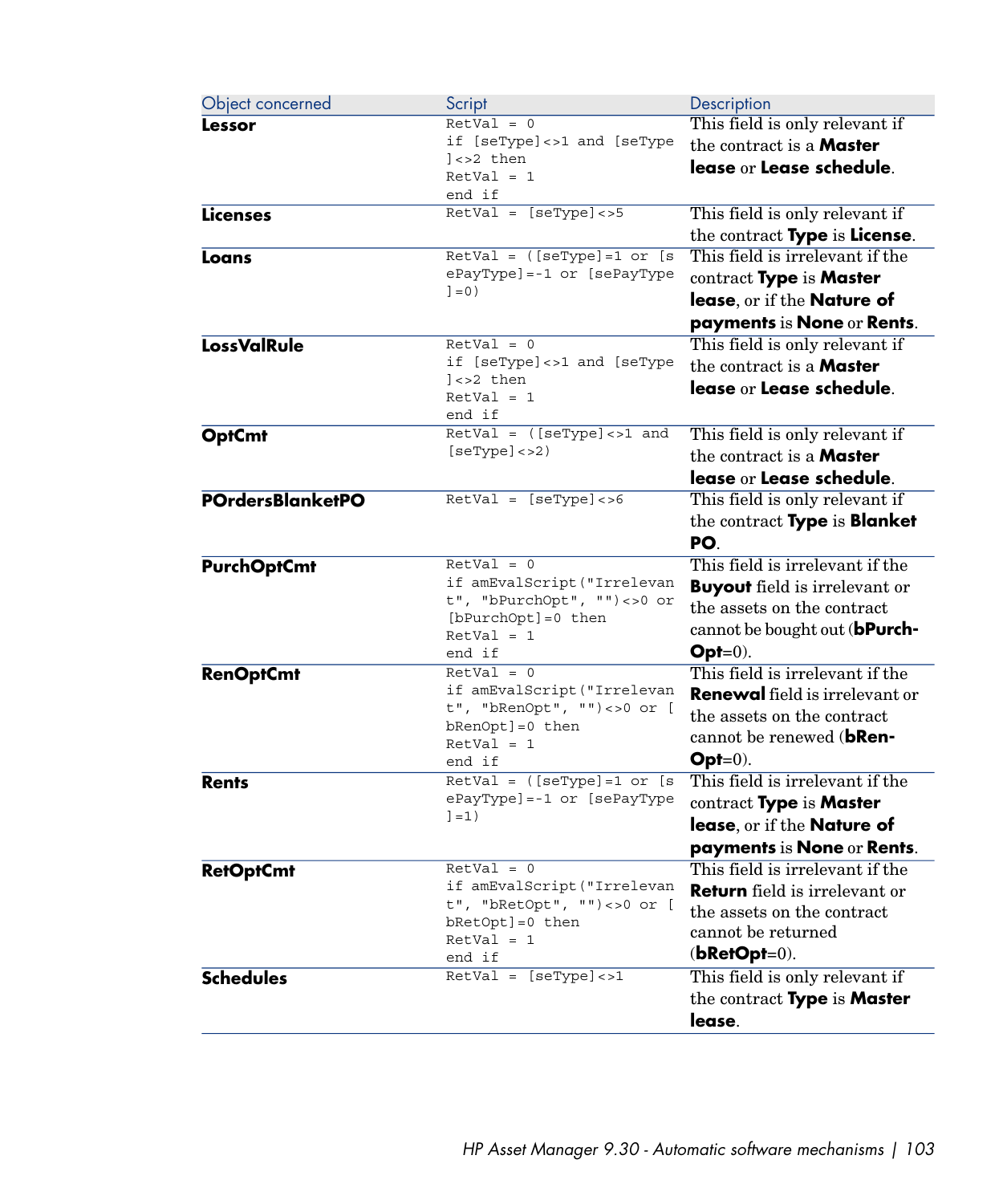| Object concerned  | Script                                                                                                                     | Description                                                                                                                                               |
|-------------------|----------------------------------------------------------------------------------------------------------------------------|-----------------------------------------------------------------------------------------------------------------------------------------------------------|
| <b>UpgOptCmt</b>  | $RetVal = 0$<br>if amEvalScript ("Irrelevan<br>t", "bUpqOpt", "") <> 0 or [<br>$bUpqOpt]=0$ then<br>$RetVal = 1$<br>end if | This field is irrelevant if the<br><b>Upgrade</b> field is irrelevant or<br>the assets on the contract<br>cannot be upgraded ( <b>bUpg</b> -<br>$Opt=0$ . |
| <b>WorkOrders</b> | $RetVal = [setVpe] < >4$                                                                                                   | This field is only relevant if<br>the contract Type is Mainten-<br>ance.                                                                                  |

## Integrity rules

| Name of the rule                | List of monitored objects                                                                                                              | Rule(s) verified                                                                                                                                                                                                                                                                                     | List of any modified ob-<br>iects |
|---------------------------------|----------------------------------------------------------------------------------------------------------------------------------------|------------------------------------------------------------------------------------------------------------------------------------------------------------------------------------------------------------------------------------------------------------------------------------------------------|-----------------------------------|
| <b>CNotifContDateIn-</b><br>teg | SyncRead on ob-<br>ject: dEnd<br>SyncRead on ob-<br>٠<br>ject: dPurchNotice<br>SyncRead on ob-<br>٠<br>ject: tsPurch-<br><b>Notice</b> | Ensures the consist-<br>ency between the <b>End</b><br>date, the Buyout no-<br>tice date and the<br><b>Buyout notice peri-</b><br>od of the contract.<br>The contract end date<br>is always kept. The<br>last value entered by<br>the user is kept to the<br>detriment of the re-<br>maining value.  | dPurchNotice<br>tsPurchNotice     |
| <b>CNotifContDateIn-</b><br>teg | SyncRead on ob-<br>٠<br>ject: dEnd<br>SyncRead on ob-<br>٠<br>ject: dRenNotice<br>SyncRead on ob-<br>٠<br>ject: tsRenNotice            | Ensures the consist-<br>ency between the <b>End</b><br>date, the Renewal<br>notice date and the<br>Renewal notice<br><b>period</b> of the con-<br>tract. The contract<br>end date is always<br>kept. The last value<br>entered by the user is<br>kept to the detriment<br>of the remaining<br>value. | dRenNotice<br>tsRenNotice         |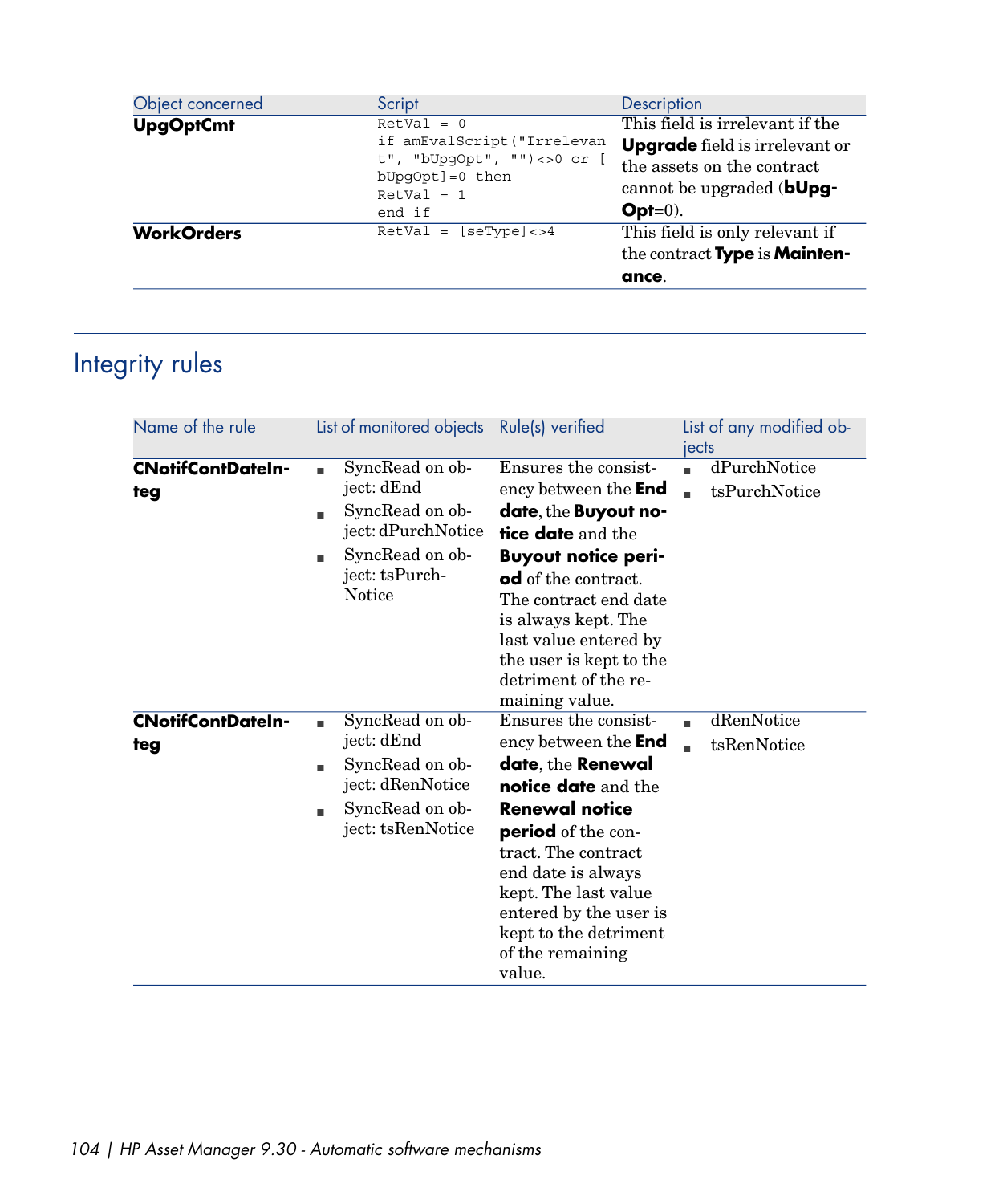| Name of the rule                | List of monitored objects Rule(s) verified                                                                   |                                                                                                                                                                                                                                                                                                  | List of any modified ob-<br>jects |
|---------------------------------|--------------------------------------------------------------------------------------------------------------|--------------------------------------------------------------------------------------------------------------------------------------------------------------------------------------------------------------------------------------------------------------------------------------------------|-----------------------------------|
| <b>CNotifContDateIn-</b><br>teg | SyncRead on ob-<br>ject: dEnd<br>SyncRead on ob-<br>ject: dRetNotice<br>SyncRead on ob-<br>ject: tsRetNotice | Ensures the consist-<br>ency between the <b>End</b><br>date, the Return no-<br>tice date and the Re-<br>turn notice period of<br>the contract. The con-<br>tract end date is al-<br>ways kept. The last<br>value entered by the<br>user is kept to the<br>detriment of the re-<br>maining value. | dRetNotice<br>tsRetNotice         |

## Agents

| SQL name of the agent                            |                  | List of monitored objects                                                                           | Operations performed                                                                                                                                                                   | any<br>jects | List of<br>modi-<br>fied ob-                 |
|--------------------------------------------------|------------------|-----------------------------------------------------------------------------------------------------|----------------------------------------------------------------------------------------------------------------------------------------------------------------------------------------|--------------|----------------------------------------------|
| <b>CContDateInteg</b>                            | ٠<br>٠<br>٠      | SyncRead on object:<br>dStart<br>SyncRead on object:<br>dEnd<br>SyncRead on object: ts-<br>Duration | Ensures the consistency<br>between the start and end<br>dates of the contract and<br>its length. The last value<br>entered by the user is kept<br>to the detriment of the oth-<br>ers. |              | dEnd<br>d Bat<br>ts-<br>Dur-<br>$a-$<br>tion |
| <b>CContractInherit3rd-</b><br><b>PartyAgent</b> | ó                | Insert on object: amCon-<br>tract                                                                   | On creating a contract, the<br>information on third-party<br>companies is copied over<br>from the parent, if there is<br>one.                                                          |              |                                              |
| <b>CContractLink3rdPartyA-</b><br>gent           | ٠                | PostUpdate on object:<br>lLessorId<br>PostUpdate on object:<br>lAssigneeId                          | Makes sure that these two<br>links belong to the list of<br>third-party companies of<br>the contract.                                                                                  |              |                                              |
| <b>CDateAlarmAgent</b>                           | $\ddot{\bullet}$ | PostUpdate on object:<br>dRenNotice                                                                 | This agent, if necessary,<br>recalculates the alarms as-<br>sociated with the contract<br>renewal notification date.                                                                   |              |                                              |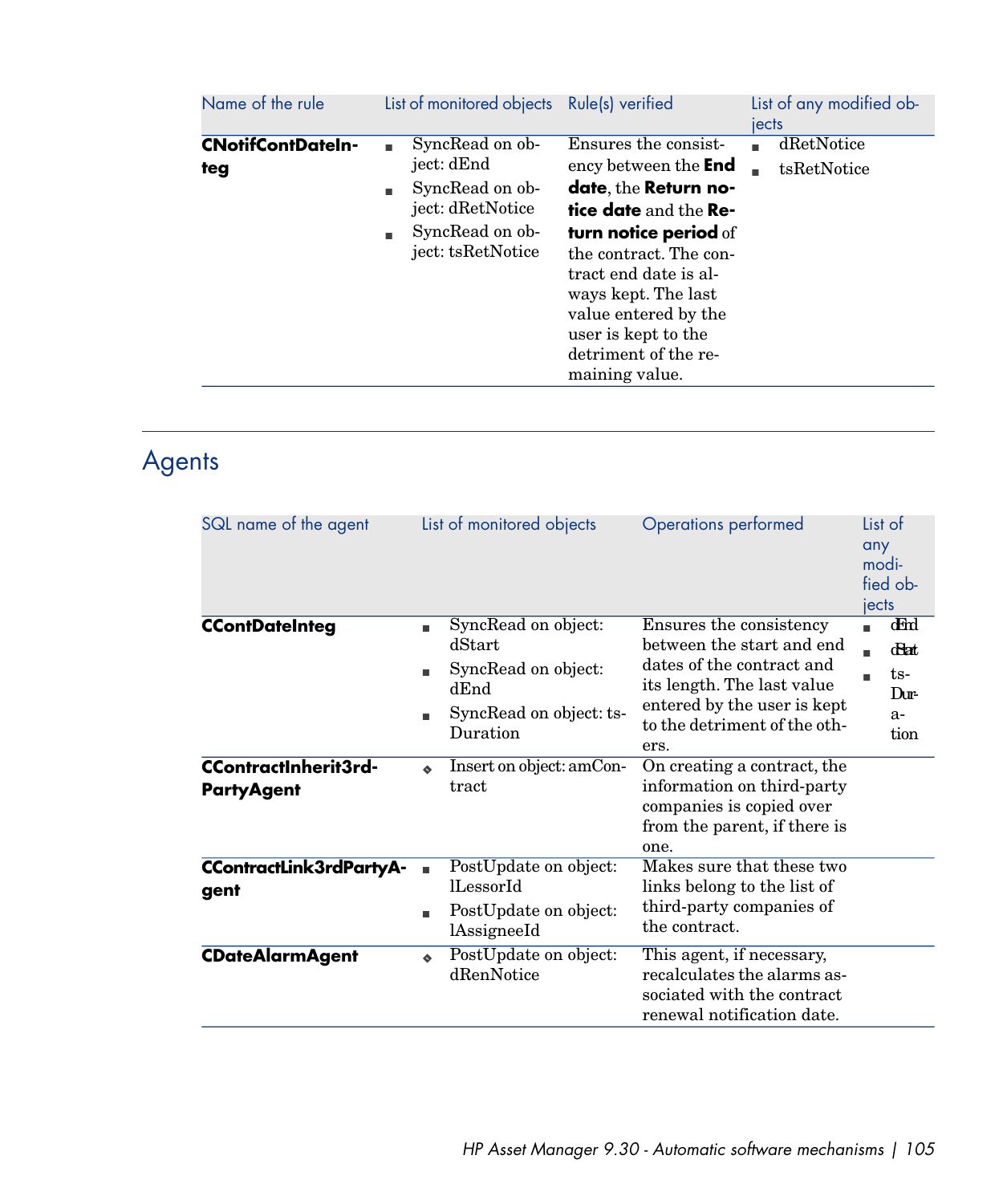| SQL name of the agent      |                  | List of monitored objects                                  | <b>Operations performed</b>                                                                                         | List of<br>any<br>modi-<br>fied ob-<br>jects |
|----------------------------|------------------|------------------------------------------------------------|---------------------------------------------------------------------------------------------------------------------|----------------------------------------------|
| <b>CDateAlarmAgent</b>     | $\ddot{\bullet}$ | PostUpdate on object:<br>dRetNotice                        | This agent, if necessary,<br>recalculates the alarms as-<br>sociated with the contract<br>return notification date. |                                              |
| <b>CDateAlarmAgent</b>     | ó.               | PostUpdate on object:<br>dEnd                              | This agent, if necessary,<br>recalculates the alarms as-<br>sociated with the contract<br>end date.                 |                                              |
| <b>CDateAlarmAgent</b>     |                  | PostUpdate on object:<br>dPurchNotice                      | This agent, if necessary,<br>recalculates the alarms as-<br>sociated with the contract<br>buyout notice date.       |                                              |
| <b>CGbAssetAssignement</b> | n.<br>٠          | Insert on object: amC-<br>able<br>Insert on object: amCon- | In case of creation of a<br>portfolio item, if necessary<br>this agent creates the cor-                             |                                              |
|                            |                  | tract                                                      | responding record in the                                                                                            |                                              |
|                            | ٠                | Insert on object: am-<br>Computer                          | Assets table and the appro-<br>priate record in the over-<br>flow table matching the<br>management constraint       |                                              |
|                            | ٠                | Insert on object: amSoft-<br>Install                       |                                                                                                                     |                                              |
|                            | ш                | Insert on object: amAs-<br>set                             | associated with the model<br>of the portfolio item.                                                                 |                                              |
|                            | ٠                | Insert on object: am-<br>Portfolio                         |                                                                                                                     |                                              |
|                            | ٠                | Insert on object:<br>amTraining                            |                                                                                                                     |                                              |
|                            | ٠                | Insert on object: am-<br>WorkOrder                         |                                                                                                                     |                                              |
|                            | ٠                | Insert on object: am-<br>Phone                             |                                                                                                                     |                                              |
|                            | ٠                | PostDelete on object:<br>amPortfolio                       |                                                                                                                     |                                              |
|                            | ٠                | PreUpdate on object:<br><b>lModelId</b>                    |                                                                                                                     |                                              |
|                            | ш                | PreUpdate on object:<br><b>lModelId</b>                    |                                                                                                                     |                                              |
|                            | ٠                | PreUpdate on object:<br><b>lModelId</b>                    |                                                                                                                     |                                              |
|                            | ٠                | PreUpdate on object:<br><b>lModelId</b>                    |                                                                                                                     |                                              |
|                            |                  | PreUpdate on object:<br><b>lModelId</b>                    |                                                                                                                     |                                              |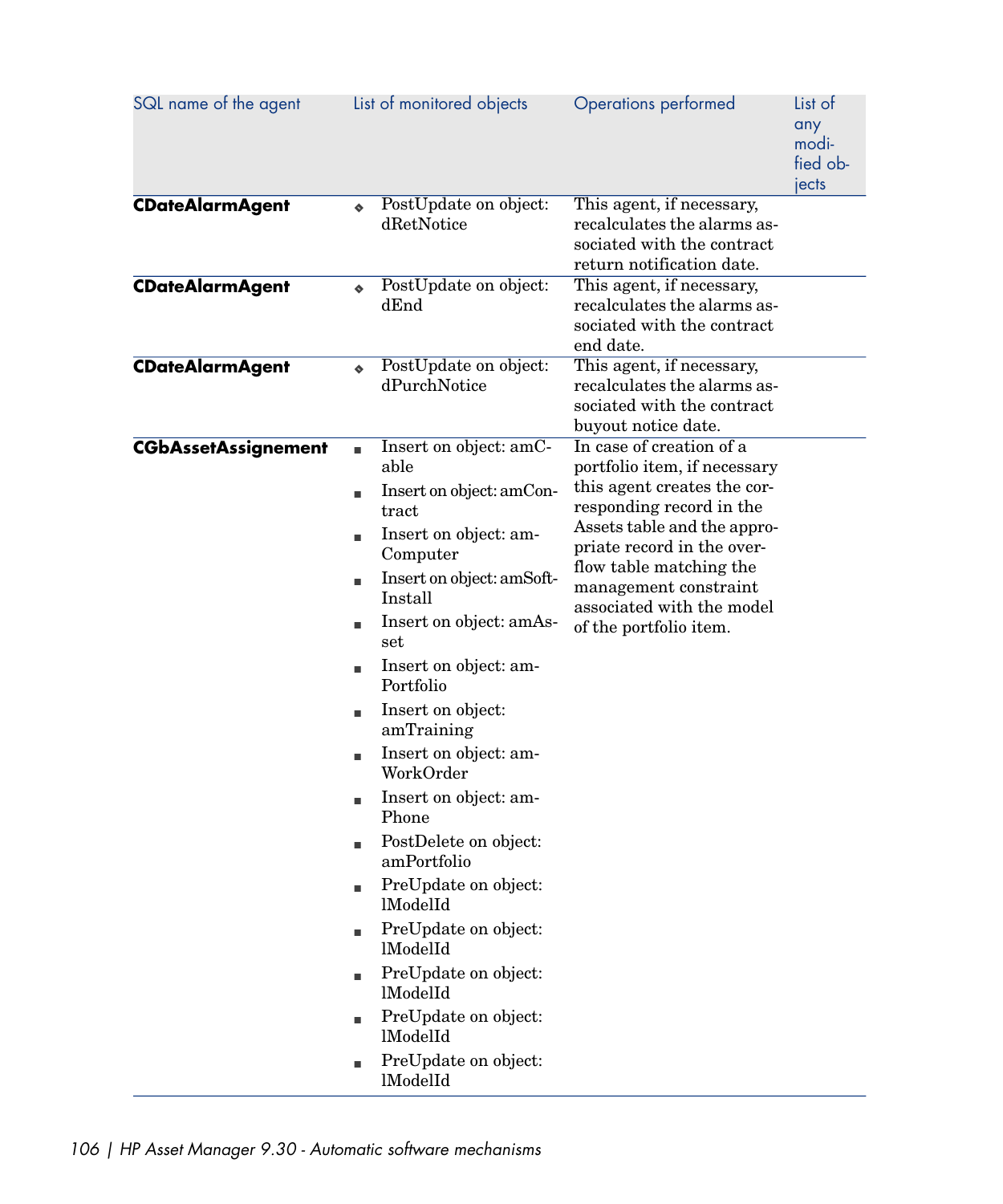| SQL name of the agent       |                       | List of monitored objects                                                                                                                                                            | Operations performed                                                                                                                                                                                                                                               | any<br>jects | List of<br>modi-<br>fied ob-                   |
|-----------------------------|-----------------------|--------------------------------------------------------------------------------------------------------------------------------------------------------------------------------------|--------------------------------------------------------------------------------------------------------------------------------------------------------------------------------------------------------------------------------------------------------------------|--------------|------------------------------------------------|
| <b>CLSLossLineAgent</b>     | ٠<br>٠<br>٠<br>ш<br>٠ | Insert on object: amCon-<br>tract<br>PostDelete on object:<br>amPortfolio<br>PostUpdate on object:<br>dStart<br>PostUpdate on object:<br>dEnd<br>PostUpdate on object:<br>mMarketVal | Applies the loss-value rule<br>according to the monitored<br>fields. The contract loss-<br>value records are created.                                                                                                                                              |              |                                                |
|                             | ٠                     | PostUpdate on object:<br>lLossValRuleId                                                                                                                                              |                                                                                                                                                                                                                                                                    |              |                                                |
| <b>ContCompany</b>          | ٠<br>٠                | PreUpdate on object:<br>seType<br>PreUpdate on object:<br>lCpyId<br>PreUpdate on object:<br><i><u>ILessorId</u></i>                                                                  | If the contract Type is<br>neither <b>Master lease</b> , nor<br>Lease schedule, the link<br>to the lessor is deleted. For<br>other contract types, any<br>change to the lessor is car-<br>ried over to the <b>Company</b><br>with which the contract is<br>signed. |              | <b>Coy-</b><br>Ы<br><b>Less</b><br><b>Id</b>   |
| <b>ContVersInit</b>         | ó                     | PreUpdate on object:<br>mIntPayAst                                                                                                                                                   | Propagates modifications<br>to the total of initial pay-<br>ments for assets financed<br>by the contract to the ini-<br>tial payment of the con-<br>tract.                                                                                                         |              | Int-<br>Pay-<br>Cur<br>$m$ <sub>I</sub><br>Pay |
| <b>COverflowChangeAgent</b> | $\ddot{\bullet}$      | PreUpdate on object:<br><b>lModelId</b>                                                                                                                                              | This agent stops a contract<br>model from being changed<br>if this means changing the<br>associated overflow table.                                                                                                                                                |              |                                                |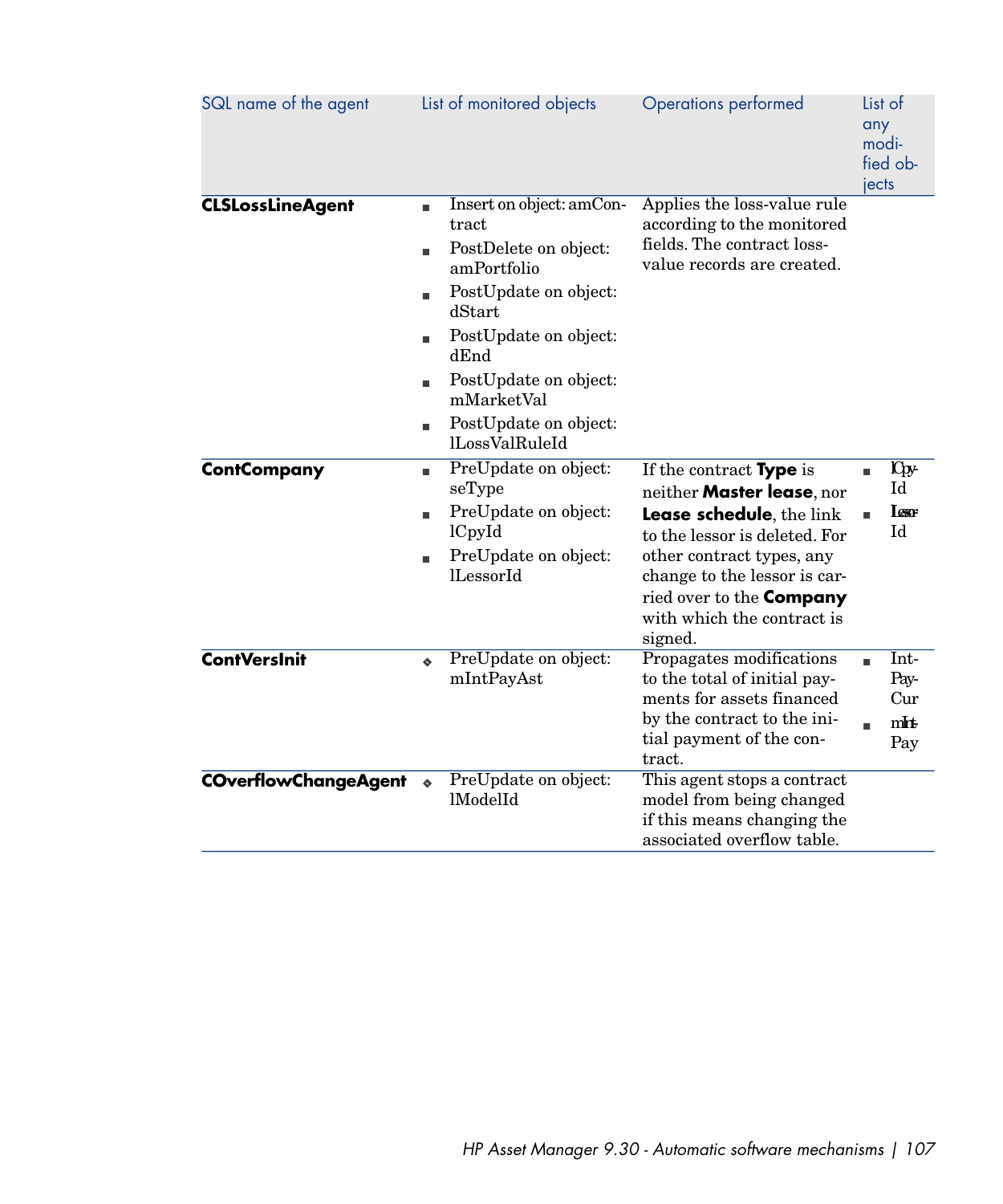| SQL name of the agent | List of monitored objects                                                                                                                                                                                                                                                                                     | Operations performed                                                                                                                                                                                                                                                                                                       | List of<br>any<br>modi-<br>fied ob-<br>jects |
|-----------------------|---------------------------------------------------------------------------------------------------------------------------------------------------------------------------------------------------------------------------------------------------------------------------------------------------------------|----------------------------------------------------------------------------------------------------------------------------------------------------------------------------------------------------------------------------------------------------------------------------------------------------------------------------|----------------------------------------------|
| <b>FullName agent</b> | Insert on object: amCon-<br>tract<br>PostUpdate on object:<br>٠<br>Ref<br>PostUpdate on object:<br>٠<br><b>lParentId</b><br>PreUpdate on object:<br>٠<br>Ref<br>PreUpdate on object:<br><b>lParentId</b>                                                                                                      | This agent manages tree<br>structures in hierarchic<br>tables.<br>In the Contracts table, it<br>maintains the integrity of<br>the hierarchical structure.<br>The full name of the con-<br>tract and its hierarchical<br>level are recalculated if:<br>the contract reference<br>code is modified<br>its parent is modified | Full-<br>٠<br>Nme<br>sLvl                    |
| <b>RentContract</b>   | Insert on object: amCon-<br>٠<br>tract<br>Insert on object: am-<br>٠<br>CntrRent<br>PostUpdate on object:<br>٠<br>sePeriodicity<br>PostUpdate on object:<br>٠<br>mAmount<br>PostUpdate on object:<br>٠<br>mPayments<br>PostUpdate on object:<br>٠<br>sePeriodicity<br>PostUpdate on object:<br>٠<br>bMainRent | Ensures the consistency of<br>the frequency of payment<br>and the full amount<br>between the contract and<br>the main rent.                                                                                                                                                                                                |                                              |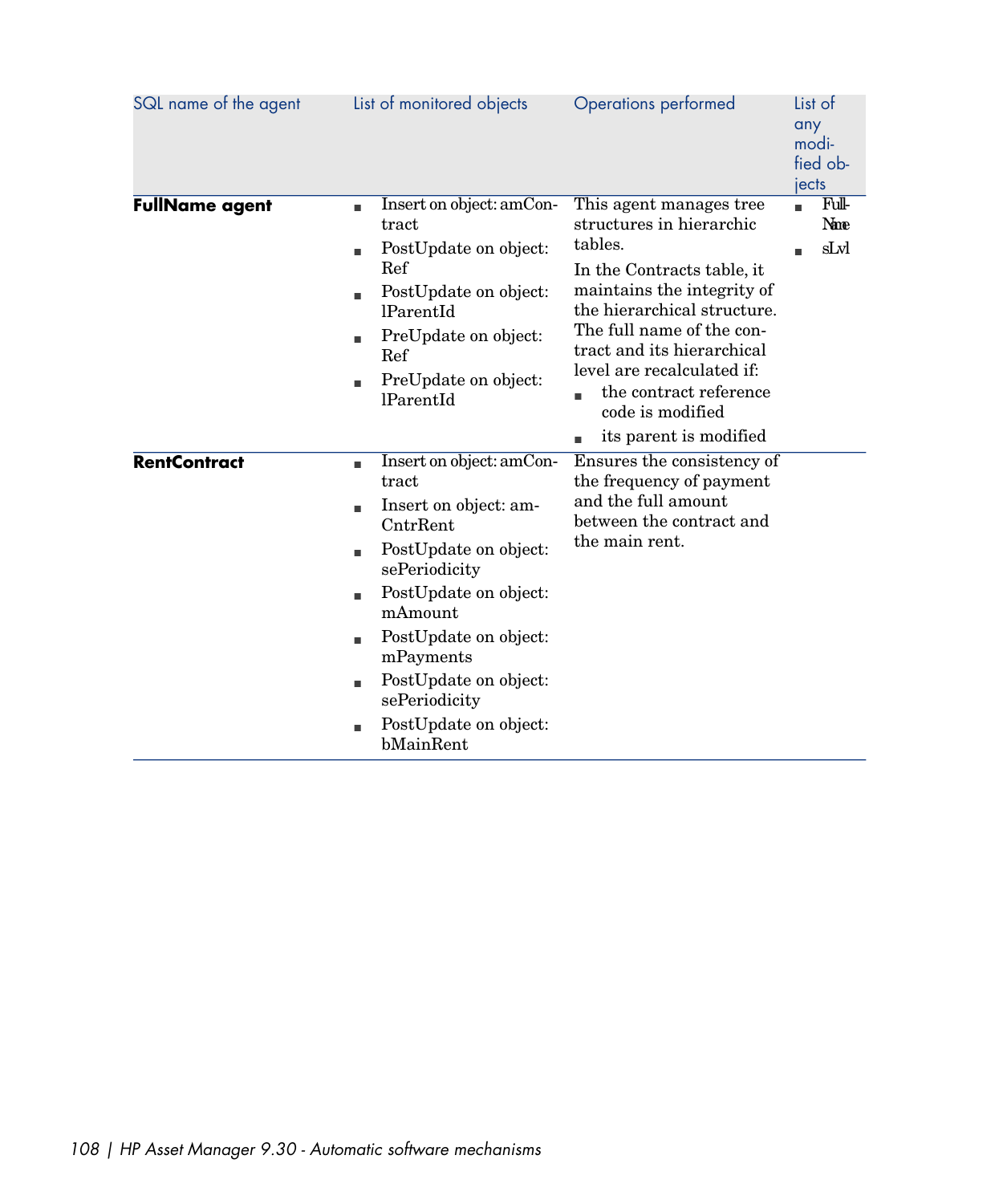| SQL name of the agent | List of monitored objects                                                                                                                       | Operations performed                                                                                                                                                                                                                                                                                                                                                                                                                                                                                               | List of<br>any<br>modi-<br>fied ob-<br>jects |
|-----------------------|-------------------------------------------------------------------------------------------------------------------------------------------------|--------------------------------------------------------------------------------------------------------------------------------------------------------------------------------------------------------------------------------------------------------------------------------------------------------------------------------------------------------------------------------------------------------------------------------------------------------------------------------------------------------------------|----------------------------------------------|
| VersInitExpLine       | Insert on object: amCon-<br>tract<br>PostUpdate on object:<br>mIntPay<br>PostUpdate on object:<br>mIntPayAst<br>PostUpdate on object:<br>dStart | If the initial payment of the<br>contract, the total of initial<br>payments for the assets on<br>the contract or the contract<br>start date is modified, this<br>agent updates or creates<br>the expense line correspond-<br>ing to the initial payment<br>of the contract. In particu-<br>lar, if there is a difference<br>between the initial pay-<br>ment of the contract and<br>the sum of initial payments<br>of the assets on the con-<br>tract a compensating ex-<br>pense line is created or up-<br>dated. |                                              |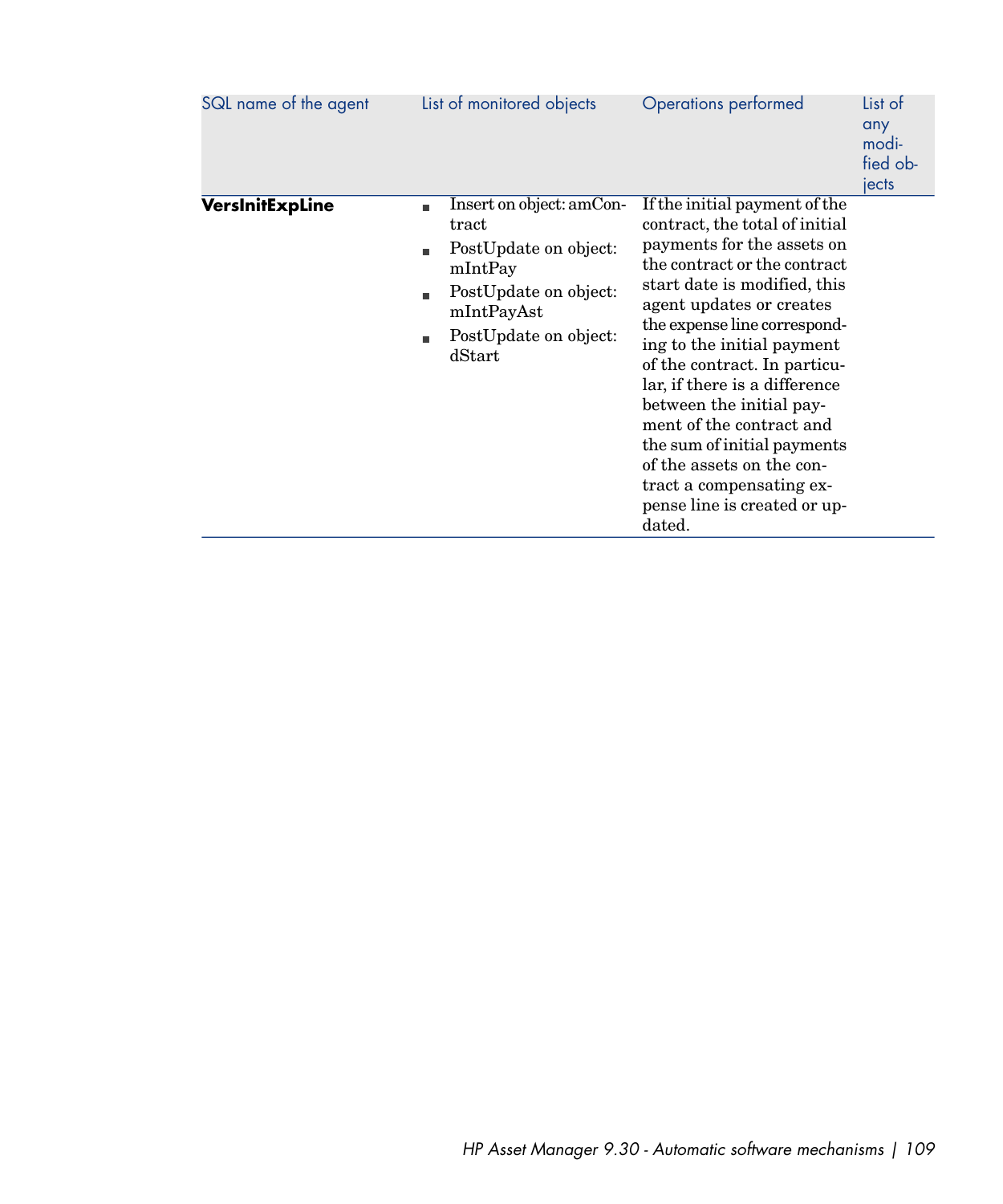*110 | HP Asset Manager 9.30 - Automatic software mechanisms*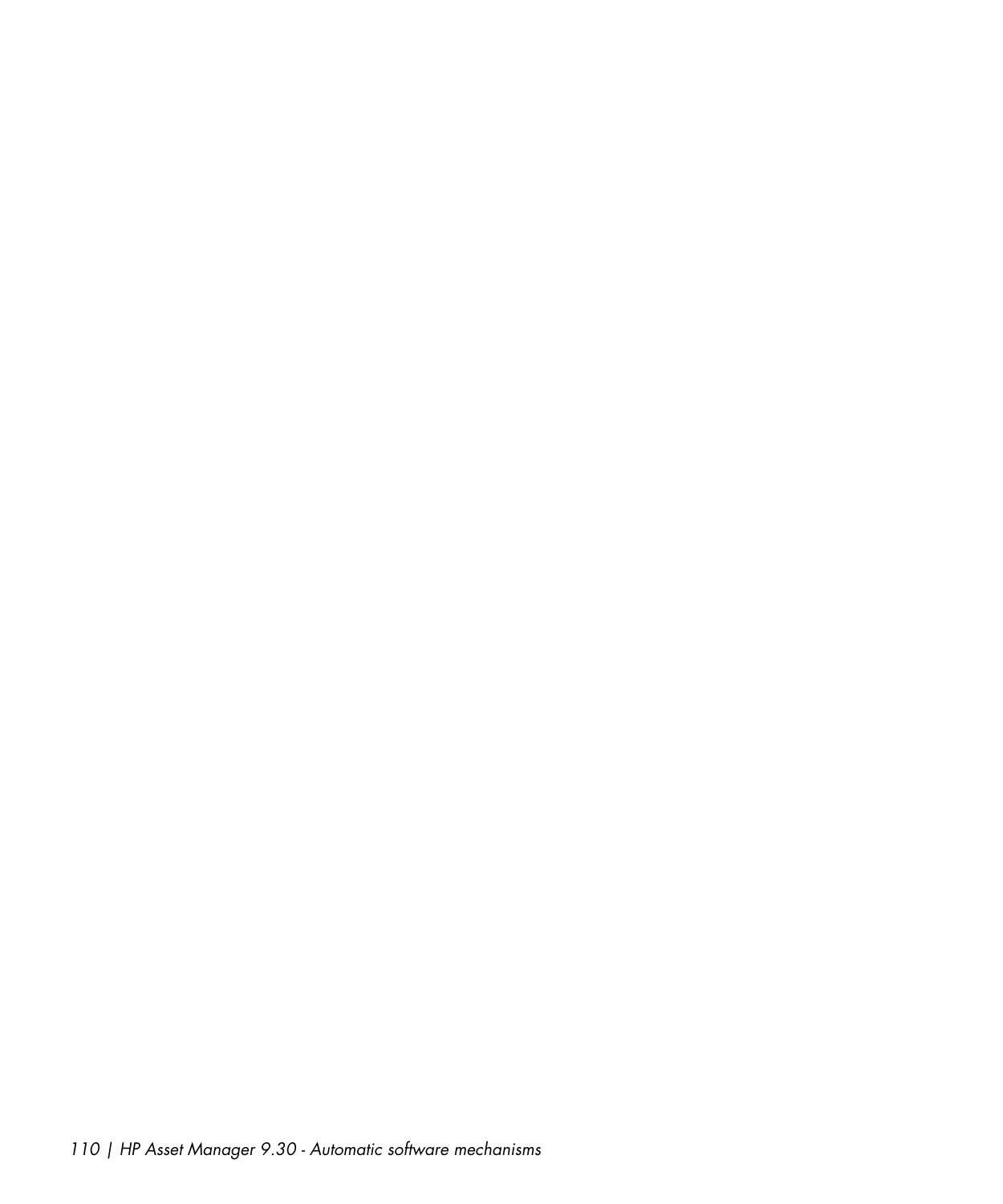# 14 Cost Centers table (amCostCenter)

This chapter provides an exhaustive list of all the mechanisms dealing with the Cost Centers table. Each section deals with a different type of automatic mechanism.

### **Scripts**

The following tables summarize the objects to which the scripts are attached and describe the operations performed by the scripts.

### Warning: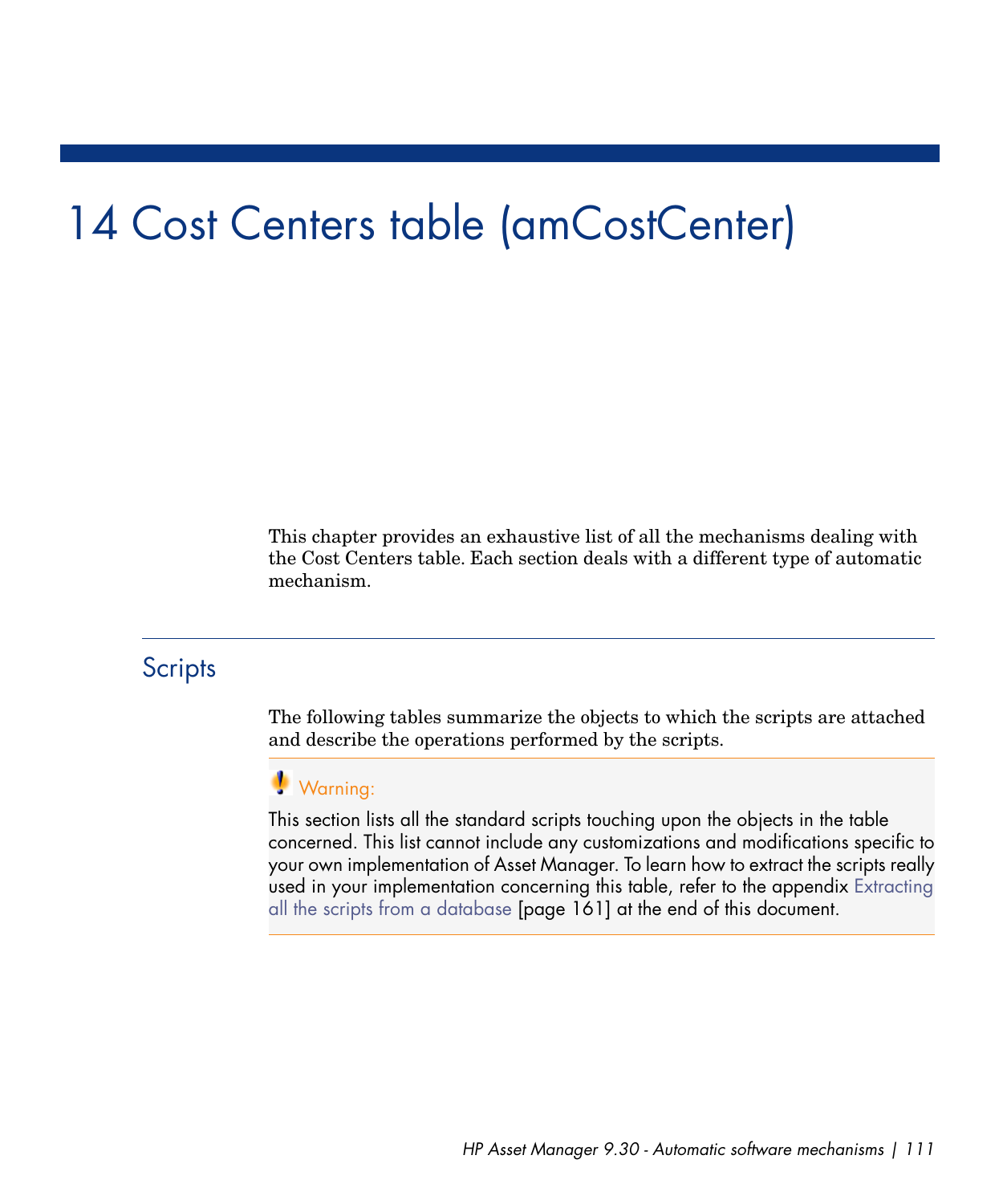#### **Table 14.1. Validity scripts on the table**

| Script                                                                                                                                                                                                                                                         | Description                                                                                                                                   |
|----------------------------------------------------------------------------------------------------------------------------------------------------------------------------------------------------------------------------------------------------------------|-----------------------------------------------------------------------------------------------------------------------------------------------|
| If Not IsEmpty([dEnd]) and Not IsEmpty(<br>$[distart]$ ) and $[distart] > [dEnd]$ Then<br>Err. Raise (-2009, "The end date (dEnd) m<br>ust be greater than or equal to the sta<br>rt date (dStart).")<br>$RetVal = FALSE$<br>Else<br>$RetVal = TRUE$<br>End If | If the creation and end dates of the cost center<br>are not empty and the end date comes before<br>the creation date, the record is rejected. |

#### **Table 14.2. Default value scripts**

| Object concerned | Script                                                 | Description                                                                                                                                                                     |
|------------------|--------------------------------------------------------|---------------------------------------------------------------------------------------------------------------------------------------------------------------------------------|
| Code             | $RetVal = "C" + AmCounter("$<br>amCostCenter Code", 6) | By default, the unique code of<br>a cost center is the concatenta-<br>tion of the letter $C$ and the<br>value of the <b>amCostCen-</b><br><b>ter Code</b> counter on 6 figures. |
| dRecalcFrom      | RetVal<br>$=$ AmDate()                                 | By default, the date from<br>which the expense lines of the<br>cost center are to be split is<br>the record creation date.                                                      |
| dRecalcTo        | $RetVal = Ambate()$                                    | By default, the date up until<br>which the expense lines of the<br>cost center are to be split is<br>the record creation date.                                                  |
| dStart           | $RetVal = Ambate()$                                    | By default, the cost center<br>creation date is the record<br>creation date.                                                                                                    |

# Integrity rules

There are no integrity rules on the Cost Centers table (**amCostCenter**).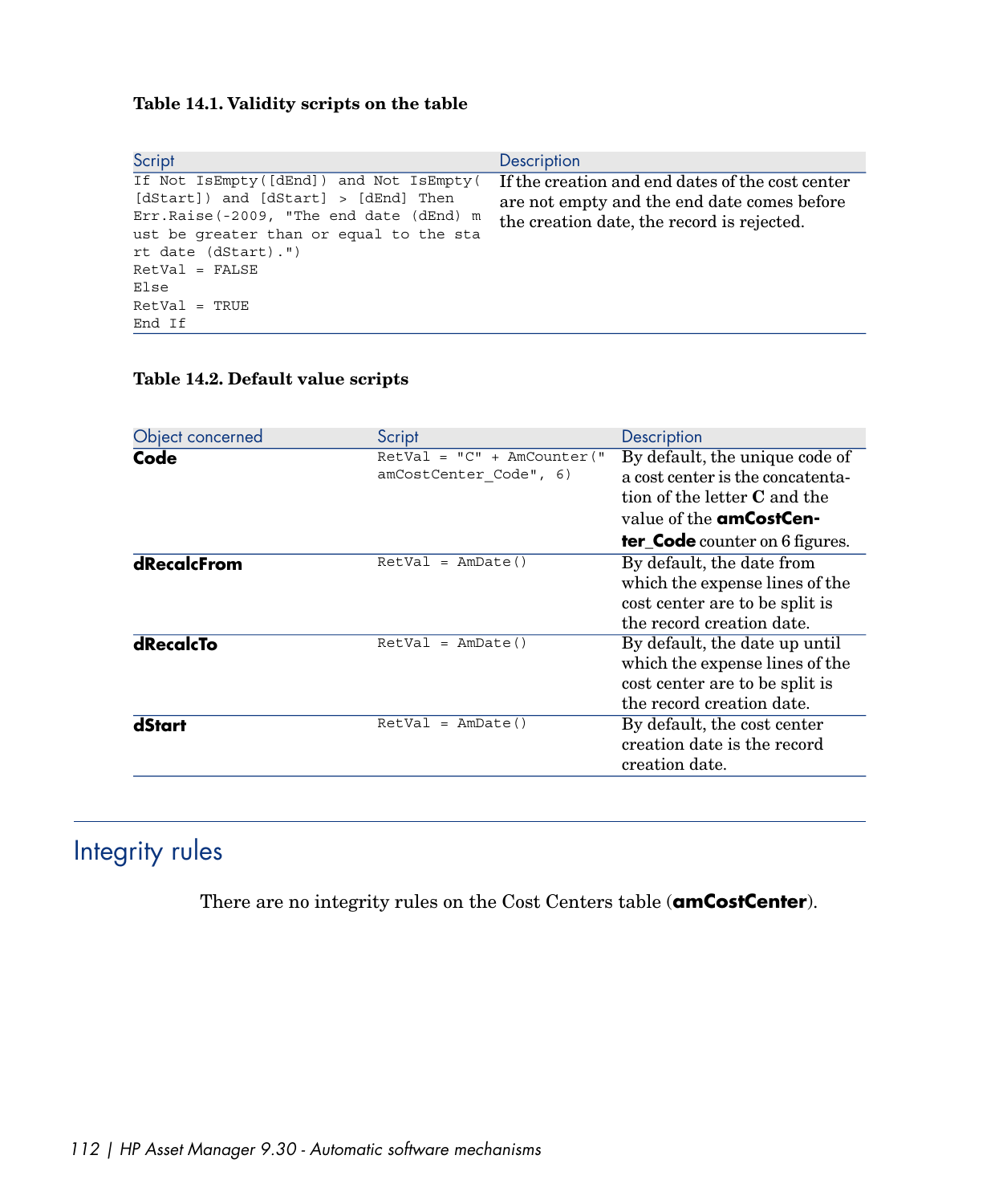# Agents

| SQL name of the agent | List of monitored objects                                                                                                                                                                                                                           | Operations performed                                                                                                                                                                                                                                                                                                                                                               | List of any<br>modified ob-<br>jects |
|-----------------------|-----------------------------------------------------------------------------------------------------------------------------------------------------------------------------------------------------------------------------------------------------|------------------------------------------------------------------------------------------------------------------------------------------------------------------------------------------------------------------------------------------------------------------------------------------------------------------------------------------------------------------------------------|--------------------------------------|
| <b>FullName agent</b> | Insert in the <b>amCost-</b><br>٠<br><b>Center</b> table<br>Post-Update on the<br>٠<br><b>Code</b> field<br>Post-Update on the<br>٠<br><b>IParentId</b> link<br>Pre-Update on the<br>٠<br>Code field<br>Post-Update on the<br><b>IParentId</b> link | This agent manages tree<br>structures in hierarchic<br>tables.<br>In the Brands table, it<br>maintains hierarchical<br>integrity in the case of<br>sub-cost centers. The full<br>name of the brand and<br>its hierarchical level are<br>recalculated if:<br>A cost center is cre-<br>ated<br>The code of the cost<br>center is modified<br>The parent cost cen-<br>ter is modified | Full-<br><b>Name</b><br>sLvl         |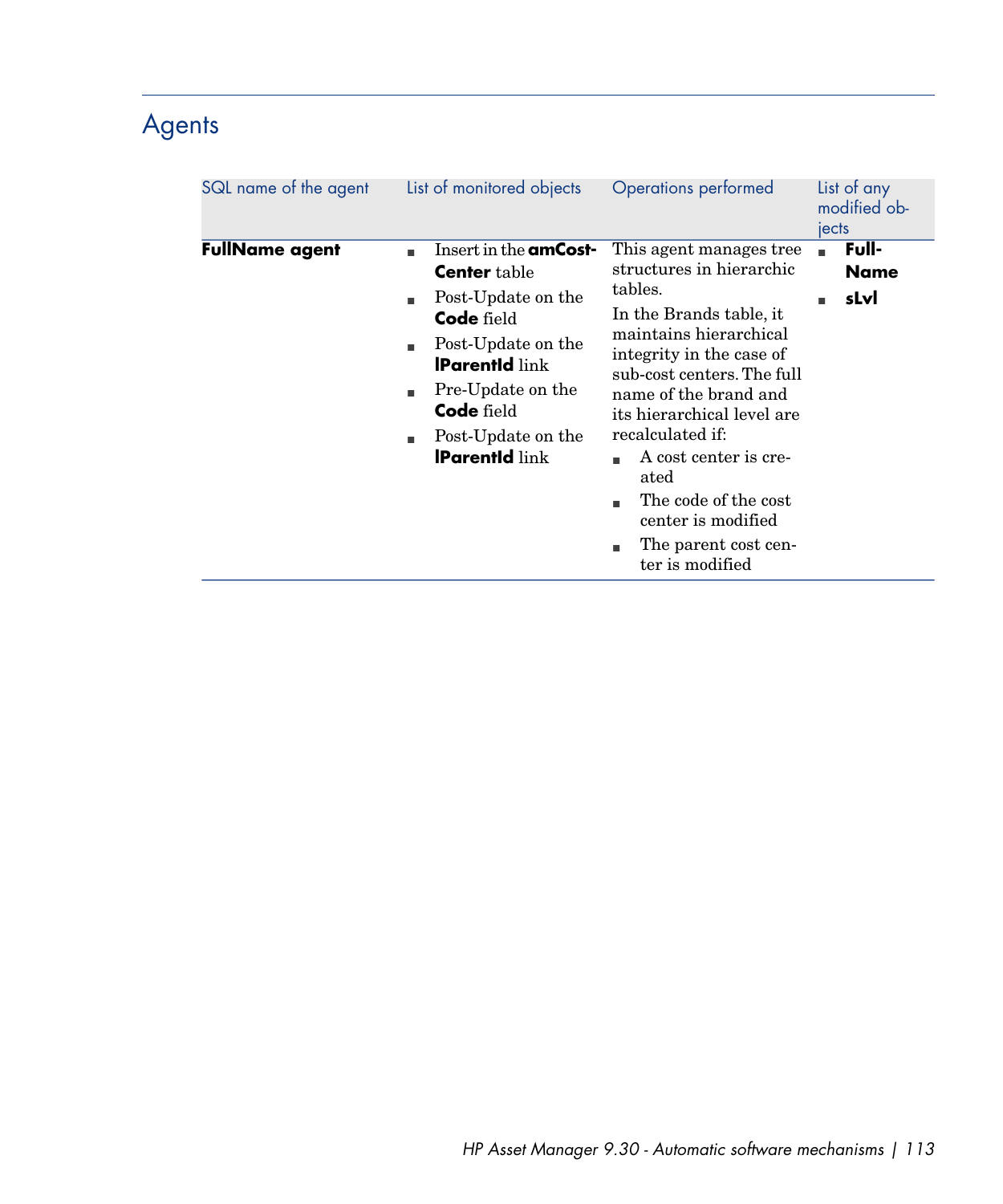*114 | HP Asset Manager 9.30 - Automatic software mechanisms*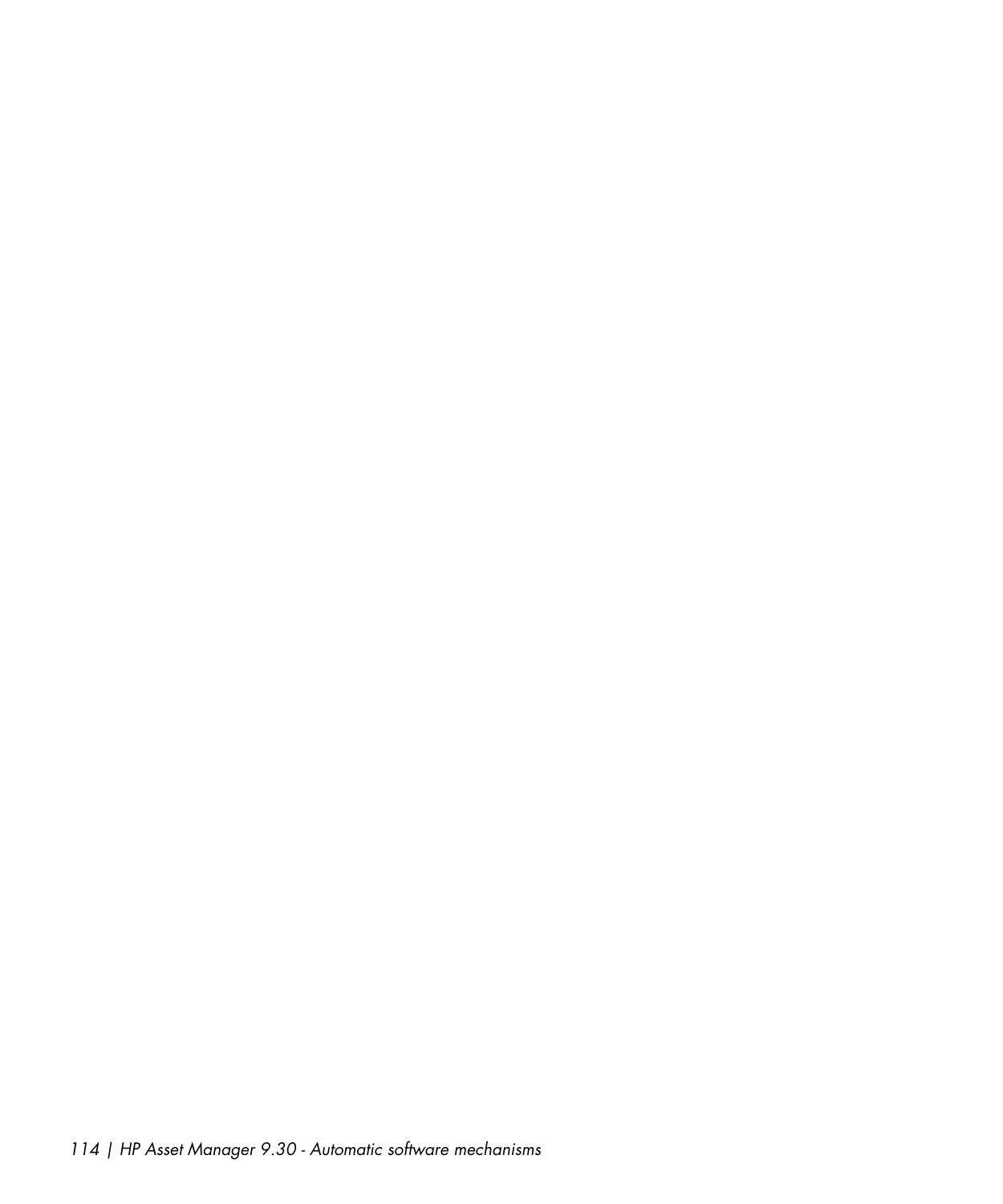# 15 Employees and departments table (amEmplDept)

This chapter provides an exhaustive list of all the mechanisms dealing with the **Employees and departments** table. Each section deals with a different type of automatic mechanism.

### **Scripts**

The following tables summarize the objects to which the scripts are attached and describe the operations performed by the scripts.

## Warning: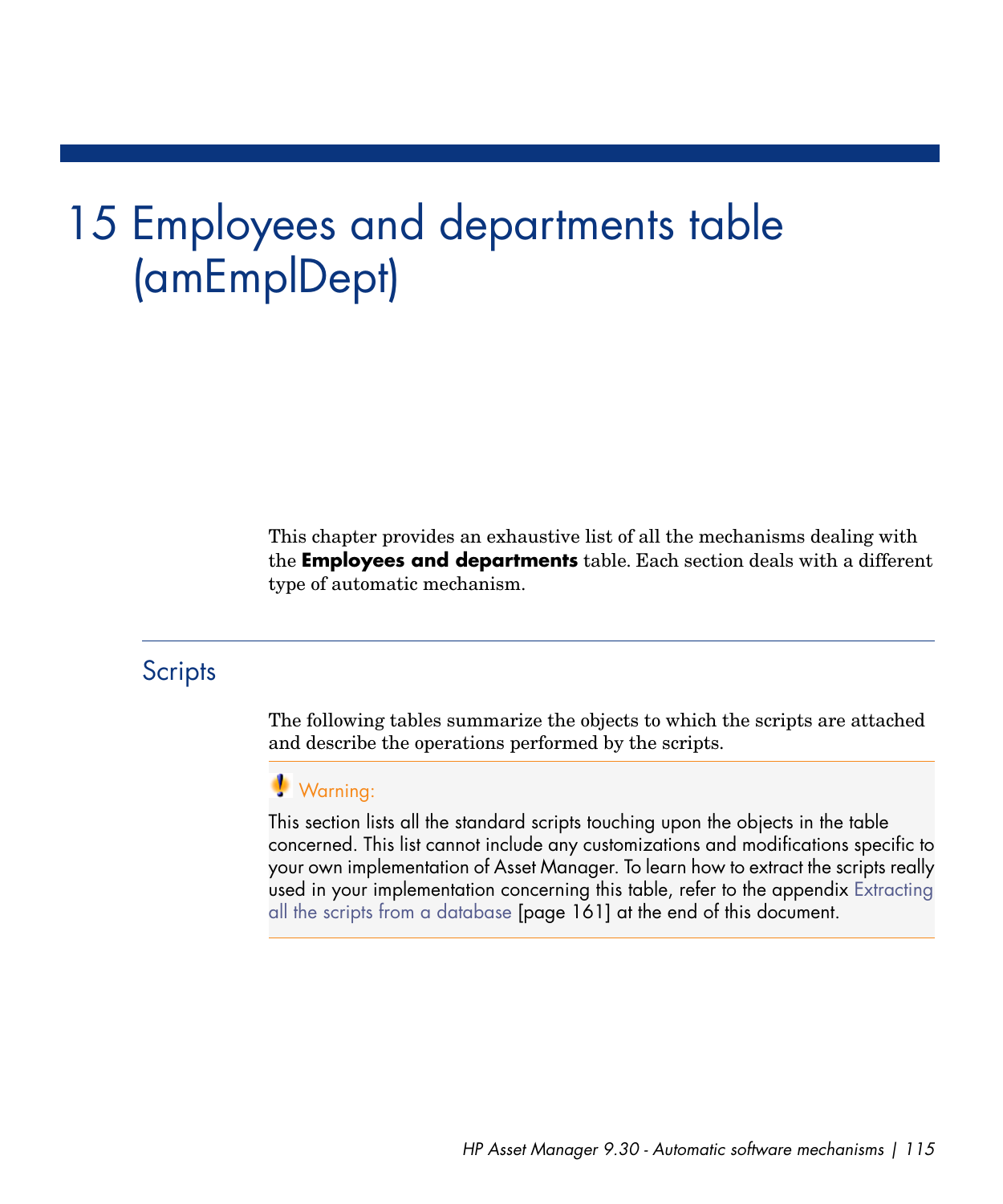### **Table 15.1. Default value scripts**

| Object concerned | Script                                                                                        | Description                                                                                                                                                                                                   |
|------------------|-----------------------------------------------------------------------------------------------|---------------------------------------------------------------------------------------------------------------------------------------------------------------------------------------------------------------|
| <b>BarCode</b>   | $RetVal = "U" + AmCounter("$<br>amEmplDept BarCode", 6)                                       | By default, the barcode associ-<br>ated with a the employee or<br>department is the concatena-<br>tion of the letter <b>U</b> and the<br>value of the <b>amEm-</b><br>plDept_BarCode counter on<br>6 figures. |
| dHire            | $RetVal = Ambate()$                                                                           | By default, the hire date is the<br>record creation date.                                                                                                                                                     |
| <b>EMail</b>     | RetVal = [Parent.EMail]                                                                       | By default, this field, which<br>contains the e-mail of the em-<br>ployee or department, takes<br>the same value as the e-mail<br>of its parent.                                                              |
| Fax              | $RetVal = [Parent.Fax]$                                                                       | By default, this field, which<br>contains the fax number of the<br>employee or department, takes<br>the same value as the fax<br>number of its parent.                                                        |
| <b>IDNo</b>      | if [bDepartment] =0 Then<br>$RetVal = "U" + AmCounter("$<br>amEmplDept BarCode", 6)<br>End If | In the case of employees only,<br>by default, the employee ID is<br>the concatenation of the letter<br><b>U</b> and the value of the<br>amEmplDept_BarCode<br>counter on 6 figures.                           |
| <b>Costld</b>    | RetVal = [Parent.lCostId]                                                                     | By default, this field, which<br>contains the identifier of the<br>cost center of the employee or<br>department, takes the same<br>value as the identifier of its<br>parent.                                  |
| llconid          | RetVal = [Parent.lIconId]                                                                     | By default, this field, which<br>contains the identifier of the<br>icon used to represent the de-<br>partment or employee, takes<br>the same value as the identifi-<br>er of its parent.                      |
| <b>ILocald</b>   | RetVal = [Parent.lLocaId]                                                                     | By default, this field, which<br>contains the identifier of the<br>location of the employee or<br>department, takes the same<br>value as the identifier of its<br>parent.                                     |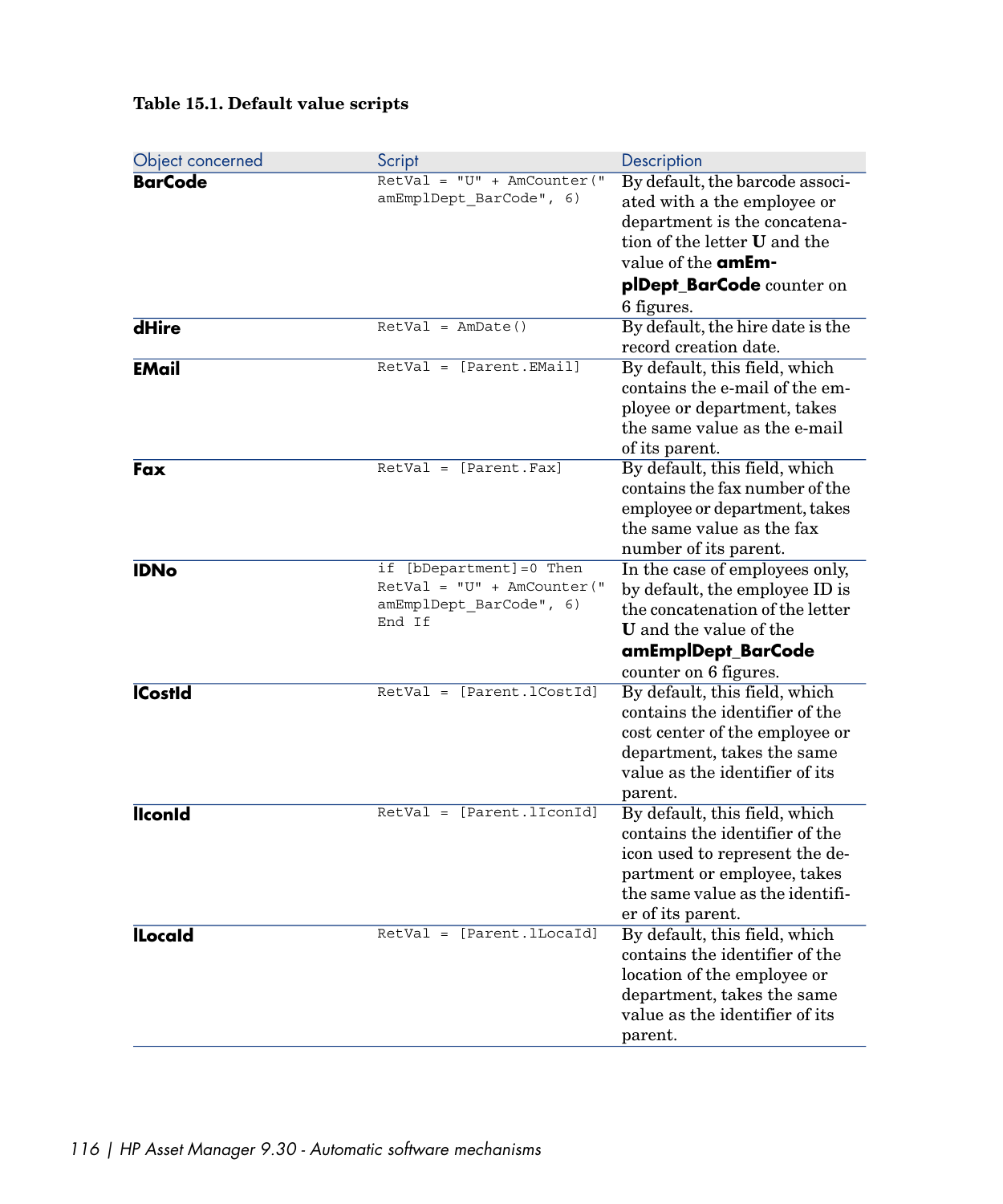| Object concerned | Script                       | Description                                                                                                                                                                 |
|------------------|------------------------------|-----------------------------------------------------------------------------------------------------------------------------------------------------------------------------|
| <b>Supervid</b>  | RetVal = [Parent.lSupervId   | By default, this field, which<br>contains the identifier of the<br>supervisor of the employee or<br>department, takes the same<br>value as the identifier of its<br>parent. |
| Phone            | [Parent.Phone]<br>$RetVal =$ | By default, this field, which<br>contains the telephone number<br>of the employee or depart-<br>ment, takes the same value as<br>the telephone number of its<br>parent.     |

### **Table 15.2. Irrelevance scripts**

| Object concerned       | Script                                      | Description                     |
|------------------------|---------------------------------------------|---------------------------------|
| bAdminRight            | RetVal=(0<>[bDepartment])                   | This field is irrelevant in the |
|                        |                                             | case of a department.           |
| <b>bCanReadArchive</b> | RetVal=(0<>[bDepartment])                   | This field is irrelevant in the |
|                        |                                             | case of a department.           |
| bHDAdmin               | RetVal=(0<>[bDepartment])                   | This field is irrelevant in the |
|                        |                                             | case of a department.           |
| blsRCHotliner          | RetVal=(0<>[bDepartment])                   | This field is irrelevant in the |
|                        |                                             | case of a department.           |
| blsRCManager           | RetVal=(0<>[bDepartment])                   | This field is irrelevant in the |
|                        |                                             | case of a department.           |
| dHire                  | RetVal=(0<>[bDepartment])                   | This field is irrelevant in the |
|                        |                                             | case of a department.           |
| dLeave                 | RetVal=(0<>[bDepartment])                   | This field is irrelevant in the |
|                        |                                             | case of a department.           |
| <b>FirstName</b>       | RetVal=(0<>[bDepartment])                   | This field is irrelevant in the |
|                        |                                             | case of a department.           |
| FirstName2             | RetVal=(0<>[bDepartment])                   | This field is irrelevant in the |
|                        |                                             | case of a department.           |
| <b>HomePhone</b>       | RetVal=(0<>[bDepartment])                   | This field is irrelevant in the |
|                        |                                             | case of a department.           |
| <b>Identifier</b>      | RetVal=(0<>[bDepartment])                   | This field is irrelevant in the |
|                        |                                             | case of a department.           |
| <b>IDefCurid</b>       | RetVal=(0<>[bDepartment])                   | This field is irrelevant in the |
|                        |                                             | case of a department.           |
| <b>ILoginActId</b>     | $RetVal = (0 \Leftrightarrow [bDepartment]$ | This field is only relevant in  |
|                        | OR $(""=[UserLogin])$                       | the case of a department or if  |
|                        |                                             | the user login is empty.        |
| LoginPassword          | RetVal=(0<>[bDepartment])                   | This field is irrelevant in the |
|                        |                                             | case of a department.           |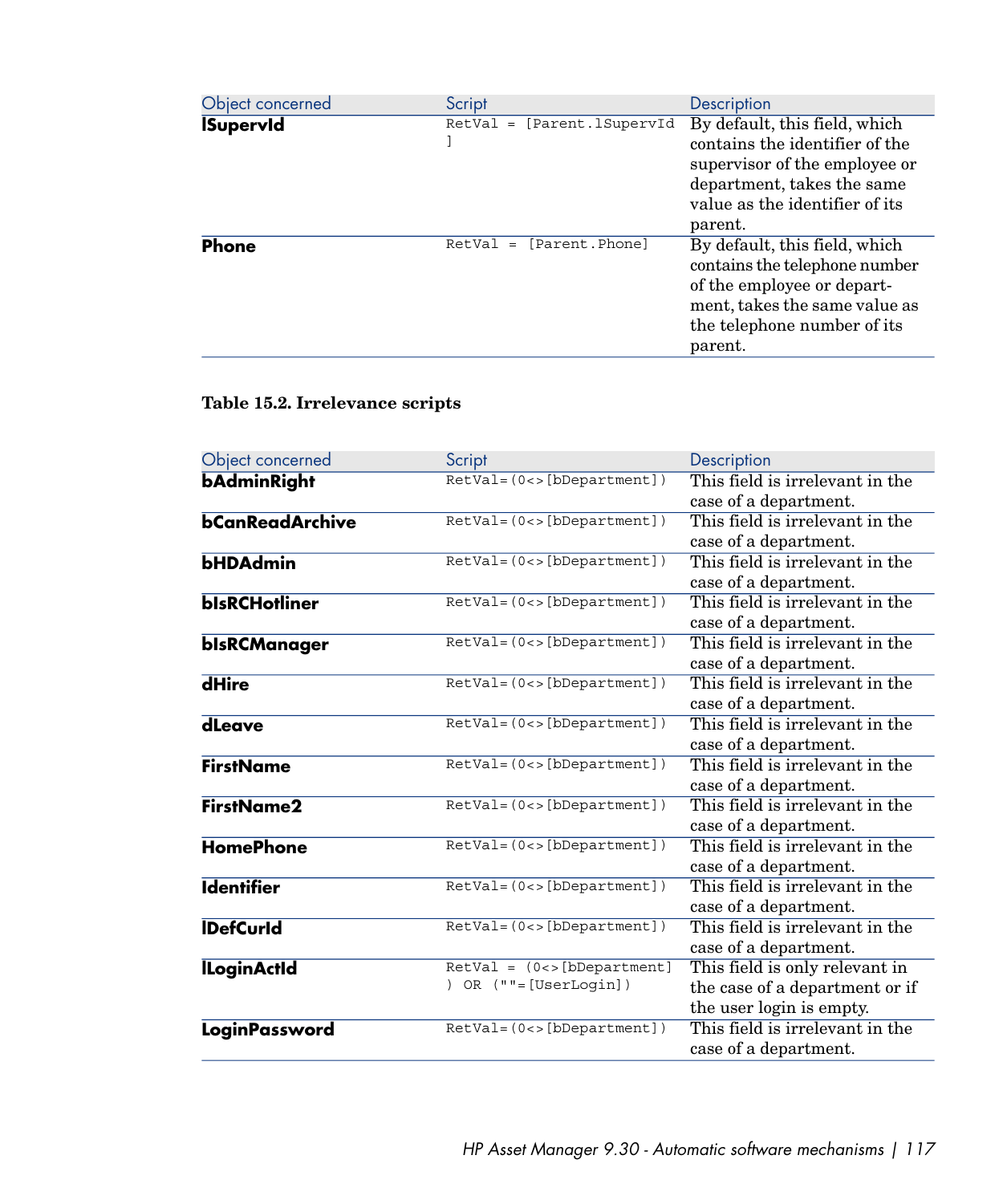| Object concerned    | Script                                                | Description                                              |
|---------------------|-------------------------------------------------------|----------------------------------------------------------|
| <b>IPhotoId</b>     | RetVal=(0<>[bDepartment])                             | This field is irrelevant in the                          |
|                     |                                                       | case of a department.                                    |
| <b>IProfileId</b>   | $RetVal = (0 \Leftrightarrow [bDepartment]$           | This field is only relevant in                           |
|                     | OR 0<>[bAdminRight])                                  | the case of a department or if                           |
|                     |                                                       | the user has administration                              |
|                     |                                                       | rights.                                                  |
| <b>ISupervid</b>    | $RetVal = (0 = [bDepartment])$                        | This field is only relevant in                           |
|                     |                                                       | the case of a department.                                |
| <b>MailLogin</b>    | RetVal=(0<>[bDepartment])                             | This field is irrelevant in the                          |
|                     |                                                       | case of a department.                                    |
| <b>MailPassword</b> | RetVal=(0<>[bDepartment])                             | This field is irrelevant in the                          |
|                     |                                                       | case of a department.                                    |
| <b>MobilePhone</b>  | RetVal=(0<>[bDepartment])                             | This field is irrelevant in the                          |
|                     |                                                       | case of a department.                                    |
| <b>MrMrs</b>        | RetVal=(0<>[bDepartment])                             | This field is irrelevant in the                          |
|                     |                                                       | case of a department.                                    |
| seLoginClass        | RetVal=(0<>[bDepartment])                             | This field is irrelevant in the                          |
|                     |                                                       | case of a department.                                    |
| <b>Title</b>        | RetVal=(0<>[bDepartment])                             | This field is irrelevant in the                          |
|                     |                                                       | case of a department.                                    |
| <b>UserDesc</b>     | RetVal=(0<>[bDepartment])                             | This field is irrelevant in the                          |
|                     |                                                       | case of a department.                                    |
| <b>UserDomain</b>   | RetVal=(0<>[bDepartment])                             | This field is irrelevant in the                          |
|                     |                                                       | case of a department.                                    |
|                     | RetVal=(0<>[bDepartment])                             | This field is irrelevant in the                          |
| <b>UserLogin</b>    |                                                       |                                                          |
| <b>UserName</b>     | RetVal=(0<>[bDepartment])                             | case of a department.<br>This field is irrelevant in the |
|                     |                                                       |                                                          |
|                     | RetVal=(0<>[bDepartment])                             | case of a department.<br>This field is irrelevant in the |
| <b>Absences</b>     |                                                       |                                                          |
|                     |                                                       | case of a department.                                    |
| <b>DefCurrency</b>  | RetVal=(0<>[bDepartment])                             | This field is irrelevant in the                          |
|                     |                                                       | case of a department.                                    |
| <b>EmplGroups</b>   | $RetVal = (0 \Leftrightarrow [bDepartment]$           | This field is irrelevant in the                          |
|                     |                                                       | case of a department.                                    |
| <b>Entitlement</b>  | $RetVal = (0 \leq [bDepartment]$<br>$\lambda$         | This field is irrelevant in the                          |
|                     |                                                       | case of a department.                                    |
| <b>LoginAction</b>  | RetVal = (0<>[bDepartment]<br>$) OR (""=[UserLogin])$ | This field is only relevant in                           |
|                     |                                                       | the case of a department or if                           |
|                     |                                                       | the user login is empty.                                 |
| Photo               | RetVal=(0<>[bDepartment])                             | This field is irrelevant in the                          |
|                     |                                                       | case of a department.                                    |
| <b>Profile</b>      | $RetVal = (0 \Leftrightarrow [bDepartment]$           | This field is only relevant in                           |
|                     | OR 0<>[bAdminRight])                                  | the case of a department or if                           |
|                     |                                                       | the user has administration                              |
|                     |                                                       | rights.                                                  |
| <b>Supervisor</b>   | $RetVal = (0 = [bDepartment])$                        | This field is only relevant in                           |
|                     |                                                       | the case of a department.                                |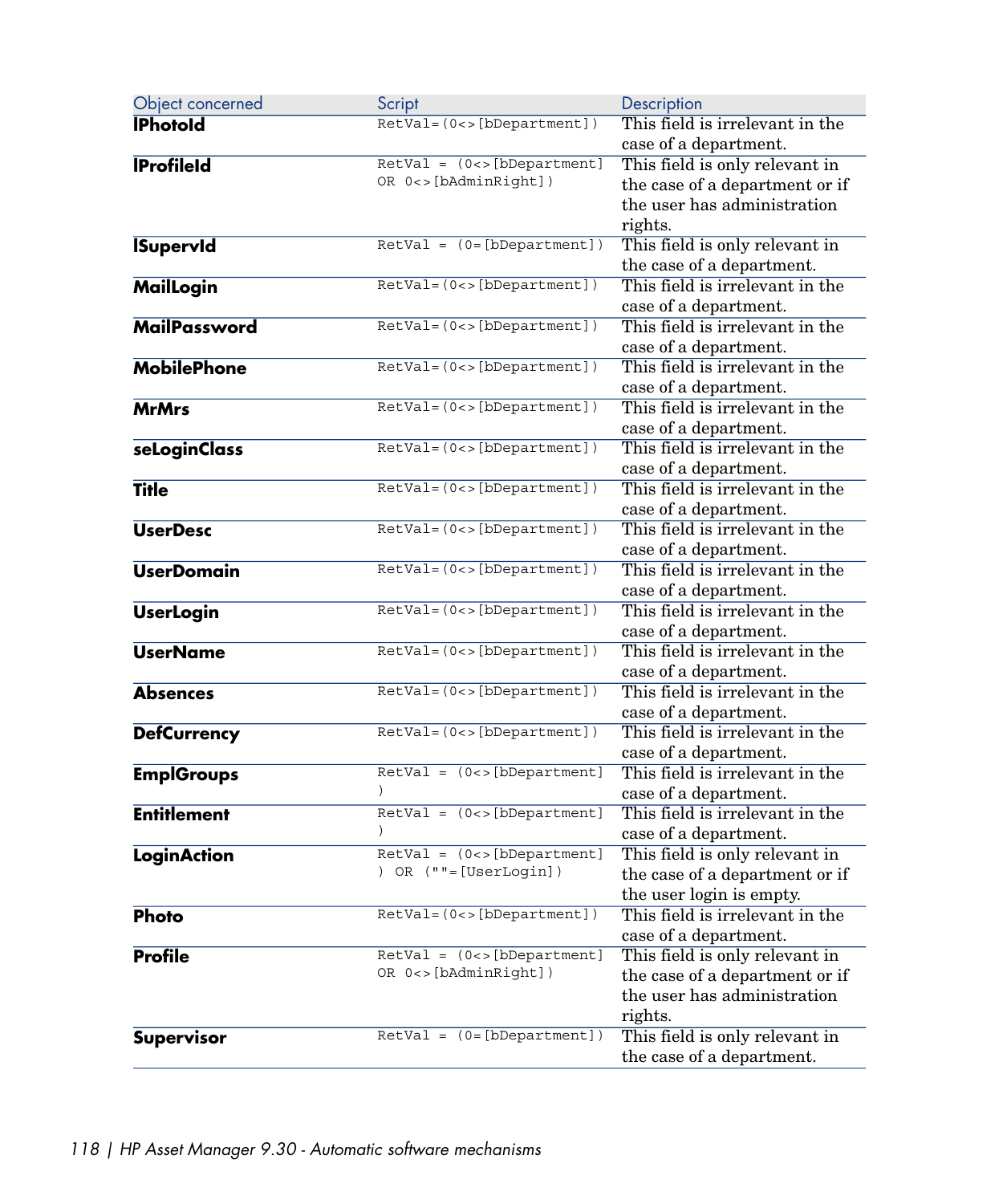| Object concerned | Script                            | <b>Description</b>                                       |
|------------------|-----------------------------------|----------------------------------------------------------|
| Trainings        | $RetVal = (0 \leq  bDepartment )$ | This field is irrelevant in the<br>case of a department. |

# Integrity rules

| Name of the rule      | List of monitored objects Rule(s) verified                                                               |                                                                                         | List of any modified ob-<br>jects |
|-----------------------|----------------------------------------------------------------------------------------------------------|-----------------------------------------------------------------------------------------|-----------------------------------|
| <b>CPasswordInteg</b> | SyncRead on ob-<br>٠<br>ject: UserLogin<br>SyncRead on ob-<br>$\blacksquare$<br>ject: LoginPass-<br>word | When an employee's<br>login is updated, this<br>integrity rule empties<br>the password. | LoginPassword                     |
| <b>CPasswordInteg</b> | SyncRead on ob-<br>٠<br>ject: MailLogin<br>SyncRead on ob-<br>٠<br>ject: MailPassword                    | When an employee's<br>mail is updated, this<br>integrity rule empties<br>the password.  | MailPassword                      |

# Agents

| SQL name of the agent      | List of monitored objects                                                                                                                                             | Operations performed                                                                                                                                                         | List of<br>any modi-<br>fied ob-<br>jects |
|----------------------------|-----------------------------------------------------------------------------------------------------------------------------------------------------------------------|------------------------------------------------------------------------------------------------------------------------------------------------------------------------------|-------------------------------------------|
| <b>CAdminLoginAgent</b>    | PreDelete on object:<br>amEmplDept<br>PreUpdate on object:<br>٠<br>UserLogin<br>PreUpdate on object:<br>٠<br>seLoginClass<br>PreUpdate on object:<br>٠<br>bAdminRight | Forbids the Admin user<br>from doing the following<br>operations:<br>Archival<br>Deletion<br>Modifying login<br>Modifying login type<br>Modifying administra-<br>tion rights |                                           |
| <b>CGBLoginNumberCheck</b> | PreUpdate on object:<br>UserLogin<br>PreUpdate on object:<br>٠<br>seLoginClass                                                                                        | Makes sure the number of<br>named users is not ex-<br>ceeded. If this the case, the<br>login being edited is<br>turned into a concurrent<br>user.                            | seLo-<br>gin-<br>Class                    |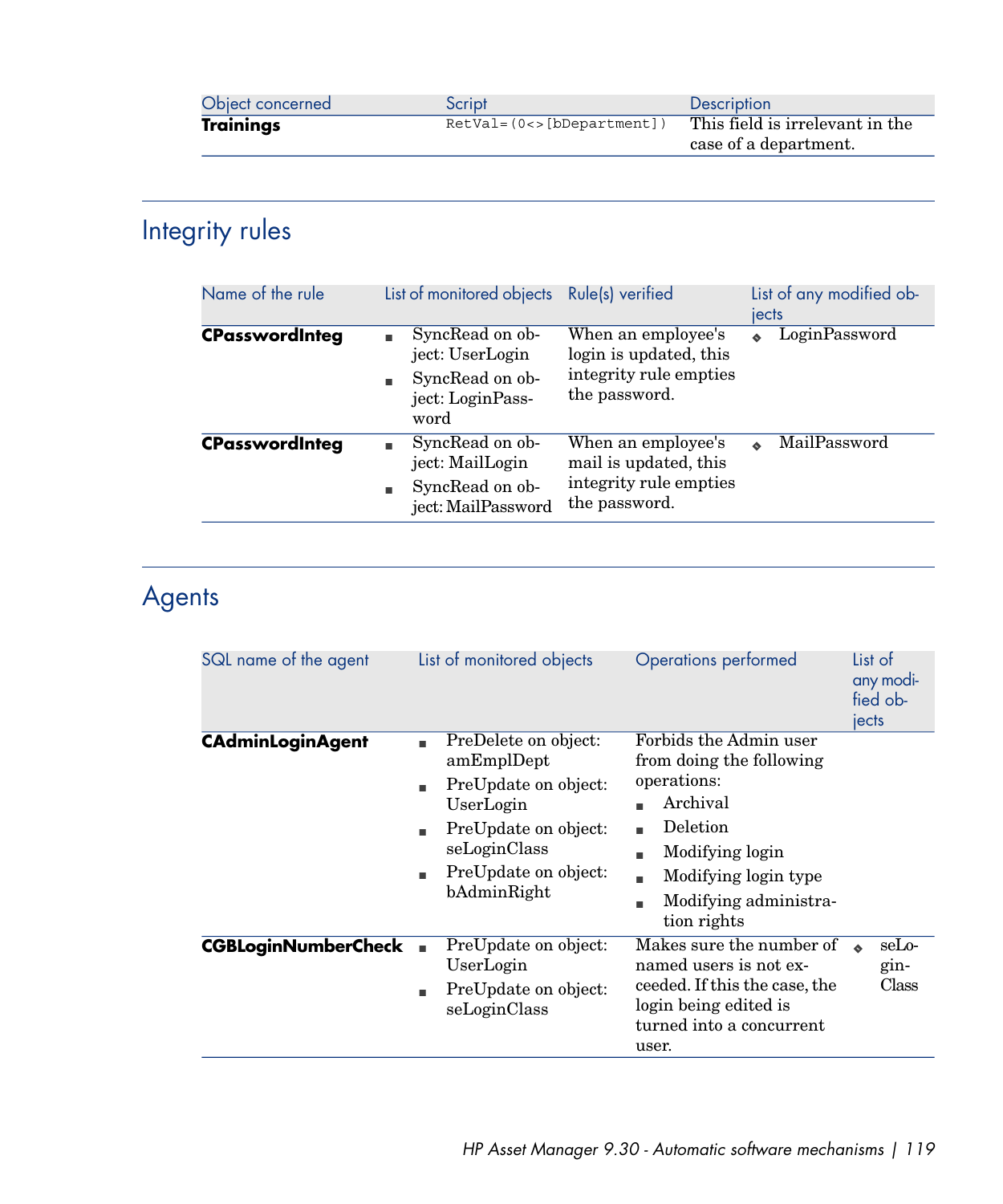| SQL name of the agent    | List of monitored objects                                                                                                                                                                                                                                                                                                                                                                                                                                                  | Operations performed                                                                                                                                                                                                                                                                                                                                                                                                                                                                                                                             | List of<br>any modi-<br>fied ob-<br>jects |
|--------------------------|----------------------------------------------------------------------------------------------------------------------------------------------------------------------------------------------------------------------------------------------------------------------------------------------------------------------------------------------------------------------------------------------------------------------------------------------------------------------------|--------------------------------------------------------------------------------------------------------------------------------------------------------------------------------------------------------------------------------------------------------------------------------------------------------------------------------------------------------------------------------------------------------------------------------------------------------------------------------------------------------------------------------------------------|-------------------------------------------|
| <b>CGbPerson2Service</b> | Insert on object:<br>٠<br>amEmplDept<br>PreUpdate on object:<br><b>lParentId</b>                                                                                                                                                                                                                                                                                                                                                                                           | Changes an employee, cre-<br>ated on the fly or imported,<br>into a department if anoth-<br>er employee or department<br>is attached to them.                                                                                                                                                                                                                                                                                                                                                                                                    |                                           |
| <b>FullName agent</b>    | Insert on object:<br>٠<br>amEmplDept<br>PostUpdate on object:<br>٠<br>Name<br>PostUpdate on object:<br>FirstName<br>PostUpdate on object:<br><b>IDNo</b><br>PostUpdate on object:<br>٠<br>bDepartment<br>PostUpdate on object:<br>ш<br><b>lParentId</b><br>PreUpdate on object:<br>٠<br>Name<br>PreUpdate on object:<br>٠<br>FirstName<br>PreUpdate on object:<br><b>IDNo</b><br>PreUpdate on object:<br>٠<br>bDepartment<br>PreUpdate on object:<br>■<br><b>lParentId</b> | This agent manages tree<br>structures in hierarchic<br>tables.<br>In the Employees and de-<br>partments table, it ensures<br>the consistency of the<br>hierarchy. The full name<br>of the employee or the ser-<br>vice and their hierarchical<br>level are recalculated if:<br>the name of the employ-<br>ee or department is<br>modified<br>the first name of the<br>employee is modified<br>the Employee ID of the<br>employee is modified<br>the employee record is<br>converted to a depart-<br>ment or vice-versa<br>its parent is modified | Full-<br>Name<br>sLvl                     |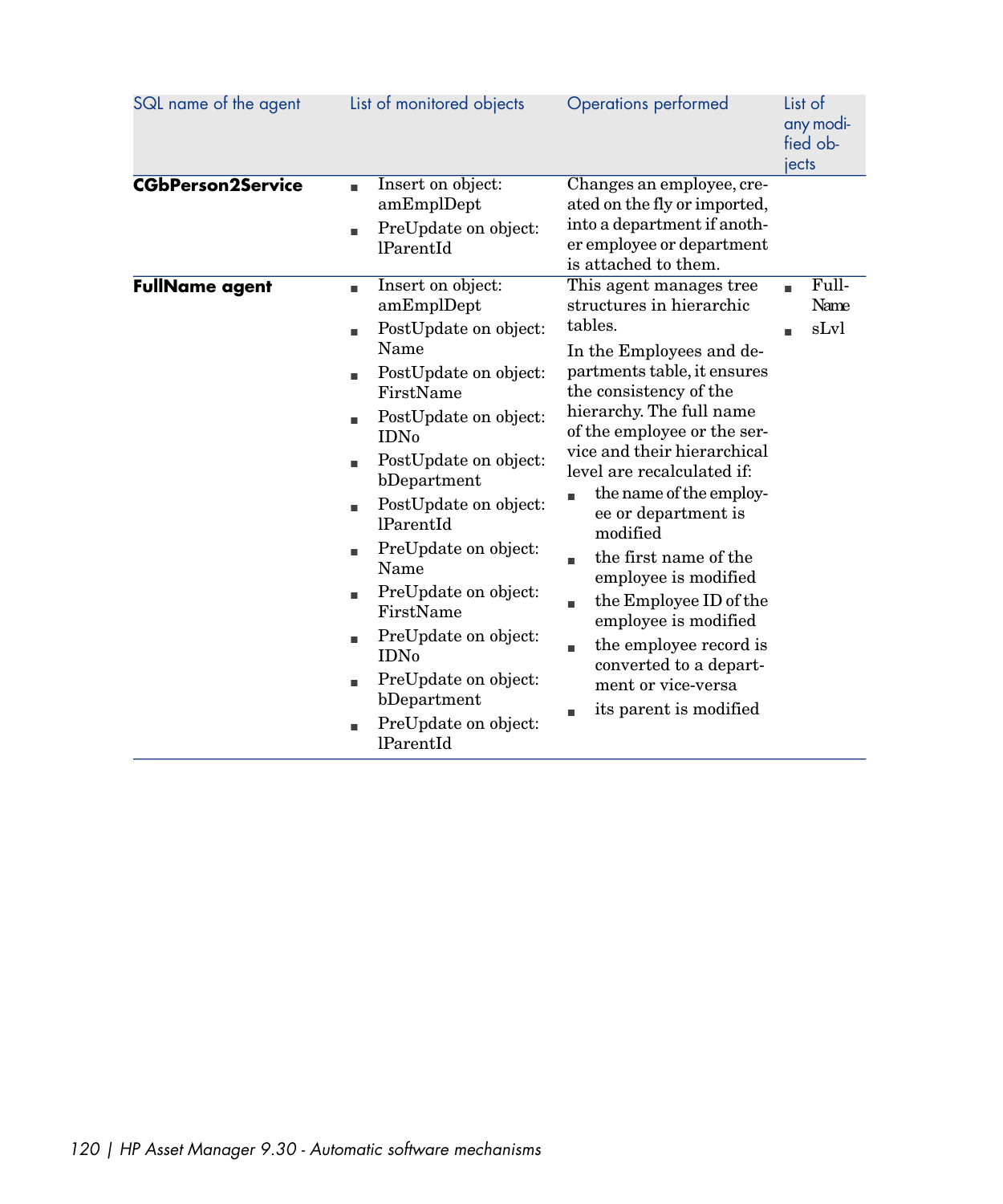# 16 Locations table (amLocation)

This chapter provides an exhaustive list of all the mechanisms dealing with the Locations table. Each section deals with a different type of automatic mechanism.

### **Scripts**

The following tables summarize the objects to which the scripts are attached and describe the operations performed by the scripts.

### Warning: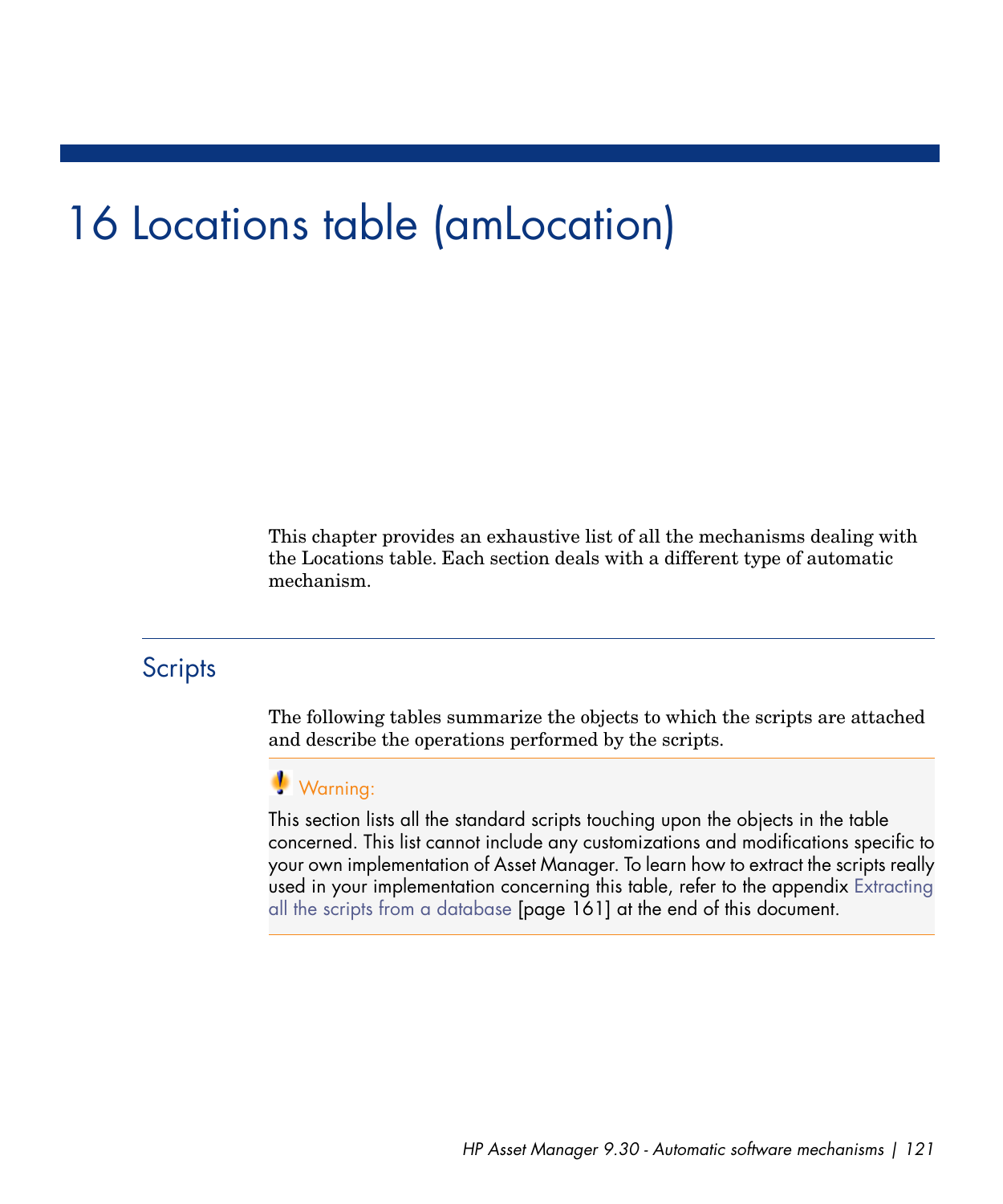### **Table 16.1. Default value scripts**

| Object concerned    | Script                               | Description                                                          |
|---------------------|--------------------------------------|----------------------------------------------------------------------|
| <b>Address1</b>     | RetVal = [Parent.Address1]           | By default, the address of a                                         |
|                     |                                      | location is identical to that of                                     |
|                     |                                      | its parent location.                                                 |
| <b>Address2</b>     | RetVal = [Parent.Address2]           | By default, the address of a                                         |
|                     |                                      | location is identical to that of                                     |
|                     |                                      | its parent location.                                                 |
| <b>BarCode</b>      | $RetVal = "L" + AmCounter("$         | By default, the unique code of                                       |
|                     | amLocation BarCode", 6)              | the location is the concatenta-                                      |
|                     |                                      | tion of the letter L and the                                         |
|                     |                                      | value of the amLocation_Bar-                                         |
|                     |                                      | Code counter on 6 figures.                                           |
| City                | RetVal = [Parent.City]               | By default, the city of a loca-                                      |
|                     |                                      | tion is identical to that of its                                     |
|                     |                                      | parent location.                                                     |
| <b>CostId</b>       | RetVal = [Parent.lCostId]            | By default, the cost center of                                       |
|                     |                                      | a location is identical to that                                      |
|                     |                                      | of its parent location.                                              |
| <b>CountryId</b>    | RetVal = [Parent.lCountryI           | By default, the country of a                                         |
|                     | d]                                   | location is identical to that of                                     |
|                     |                                      | its parent location.                                                 |
| <b>Ilconid</b>      | RetVal = [Parent.lIconId]            | By default, this field, which                                        |
|                     |                                      | contains the identifier of the                                       |
|                     |                                      | icon used to represent the loc-                                      |
|                     |                                      | ation, inherits the same value                                       |
|                     |                                      | from its parent location.                                            |
| <b>IStockUsedId</b> | RetVal = [Parent.1StockUse           | By default, the stock serving                                        |
|                     | dId]                                 | a location is identical to that                                      |
|                     |                                      | of its parent location.                                              |
| <b>TaxJurisId</b>   | RetVal = [Parent.lTaxJuris<br>Id]    | By default, the jurisdiction of                                      |
|                     |                                      | a location is identical to that                                      |
|                     |                                      | of its parent location.                                              |
| <b>Name</b>         | $RetVal = ""$<br>if 0<>[lSocId] then | By default, if the location is a                                     |
|                     | RetVal = [Company.Name]              | company site, it inherits its                                        |
|                     | end if                               | name from the company. Oth-                                          |
|                     | RetVal = [Parent.State]              | erwise, the name is left empty.                                      |
| <b>State</b>        |                                      | By default, the state of a loca-<br>tion is identical to that of its |
|                     |                                      |                                                                      |
|                     | $RetVal = [Parent.ZIP]$              | parent location.                                                     |
| <b>ZIP</b>          |                                      | By default, the postal code of<br>a location is identical to that    |
|                     |                                      |                                                                      |
|                     |                                      | of its parent location.                                              |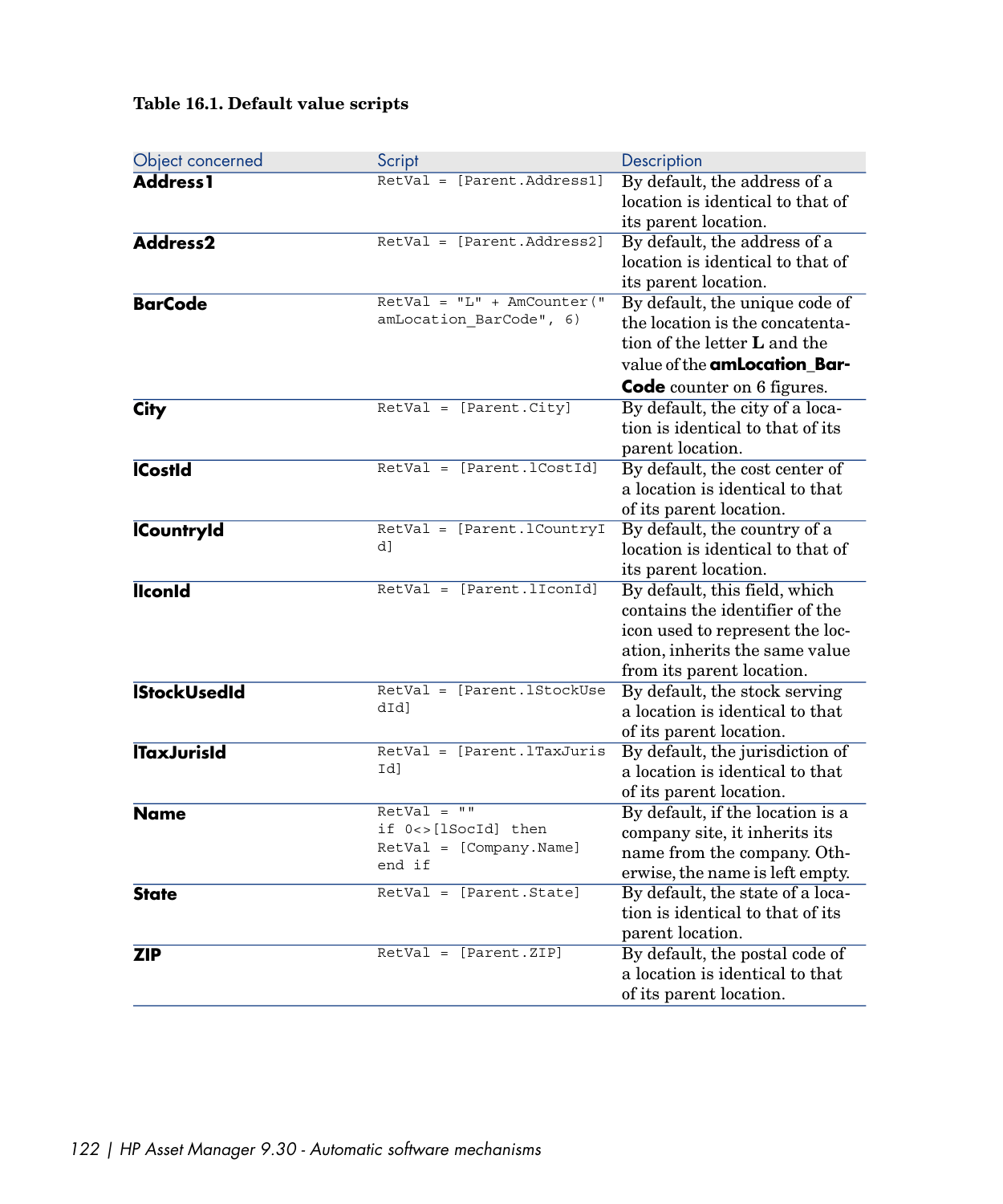## Integrity rules

There are no integrity rules on the Locations table (**amLocation**).

## **Agents**

The following table lists the agents working on the Locations table (**amLocation**).

| SQL name of the agent | List of monitored objects                                                                                                                                                                                                                           | Operations performed                                                                                                                                                                                                                                                                                                                                                              | List of any<br>modified ob-<br>jects |
|-----------------------|-----------------------------------------------------------------------------------------------------------------------------------------------------------------------------------------------------------------------------------------------------|-----------------------------------------------------------------------------------------------------------------------------------------------------------------------------------------------------------------------------------------------------------------------------------------------------------------------------------------------------------------------------------|--------------------------------------|
| <b>FullName agent</b> | Insert in the <b>amLoca-</b><br>٠<br><b>tion</b> table<br>Post-Update on the<br>٠<br><b>Name</b> field<br>Post-Update on the<br>٠<br><b>IParentId</b> link<br>Pre-Update on the<br>٠<br><b>Name</b> field<br>Pre-Update on IPar-<br>٠<br>entid link | This agent manages tree<br>structures in hierarchic<br>tables.<br>In the Locations table, it<br>maintains hierarchical<br>integrity in the case of<br>sub-locations. The full<br>name of the location and<br>its hierarchical level are<br>recalculated if:<br>A location is created<br>The name of the loca-<br>٠<br>tion is modified<br>The parent location<br>٠<br>is modified | Full-<br>Name<br>sLvl<br>٠           |

## **Workflows**

The following table summarizes the workflows operating on the Locations table (**amLocation**).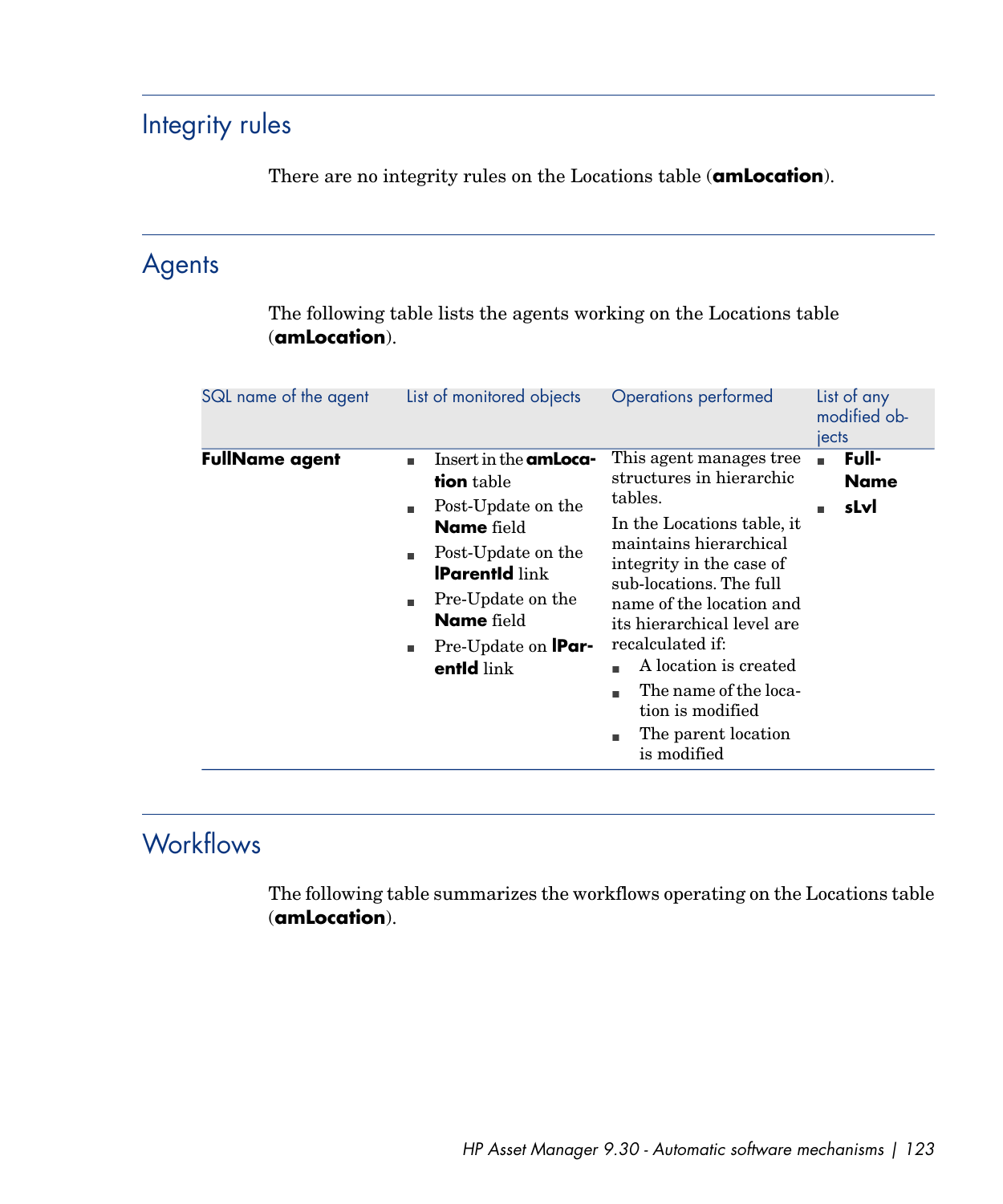# Warning:

| <b>Workflow reference</b> | Workflow type | Description                                                                                                                                                                                                    |
|---------------------------|---------------|----------------------------------------------------------------------------------------------------------------------------------------------------------------------------------------------------------------|
| PROP ADDR                 | Synchronous   | This workflow is triggered if<br>the address of a location is<br>modified (Address1, Ad-<br>dress2, City, Country, State,<br><b>ZIP</b> fields). It propagates the<br>modifications to the sub-loca-<br>tions. |
|                           |               |                                                                                                                                                                                                                |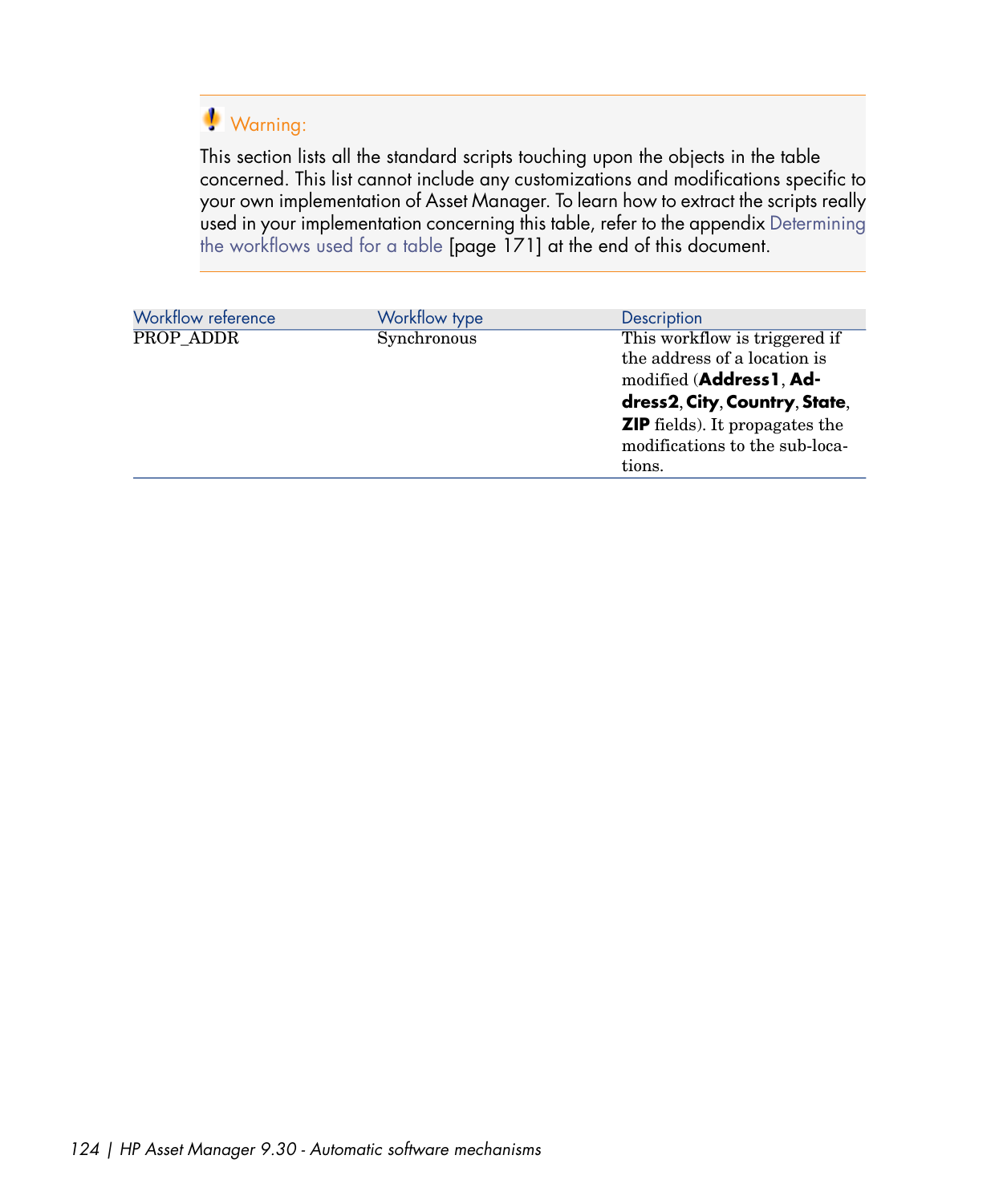# 17 Models table (amModel)

This chapter provides an exhaustive list of all the mechanisms dealing with the Models table. Each section deals with a different type of automatic mechanism.

### **Scripts**

The following tables summarize the objects to which the scripts are attached and describe the operations performed by the scripts.

### Warning: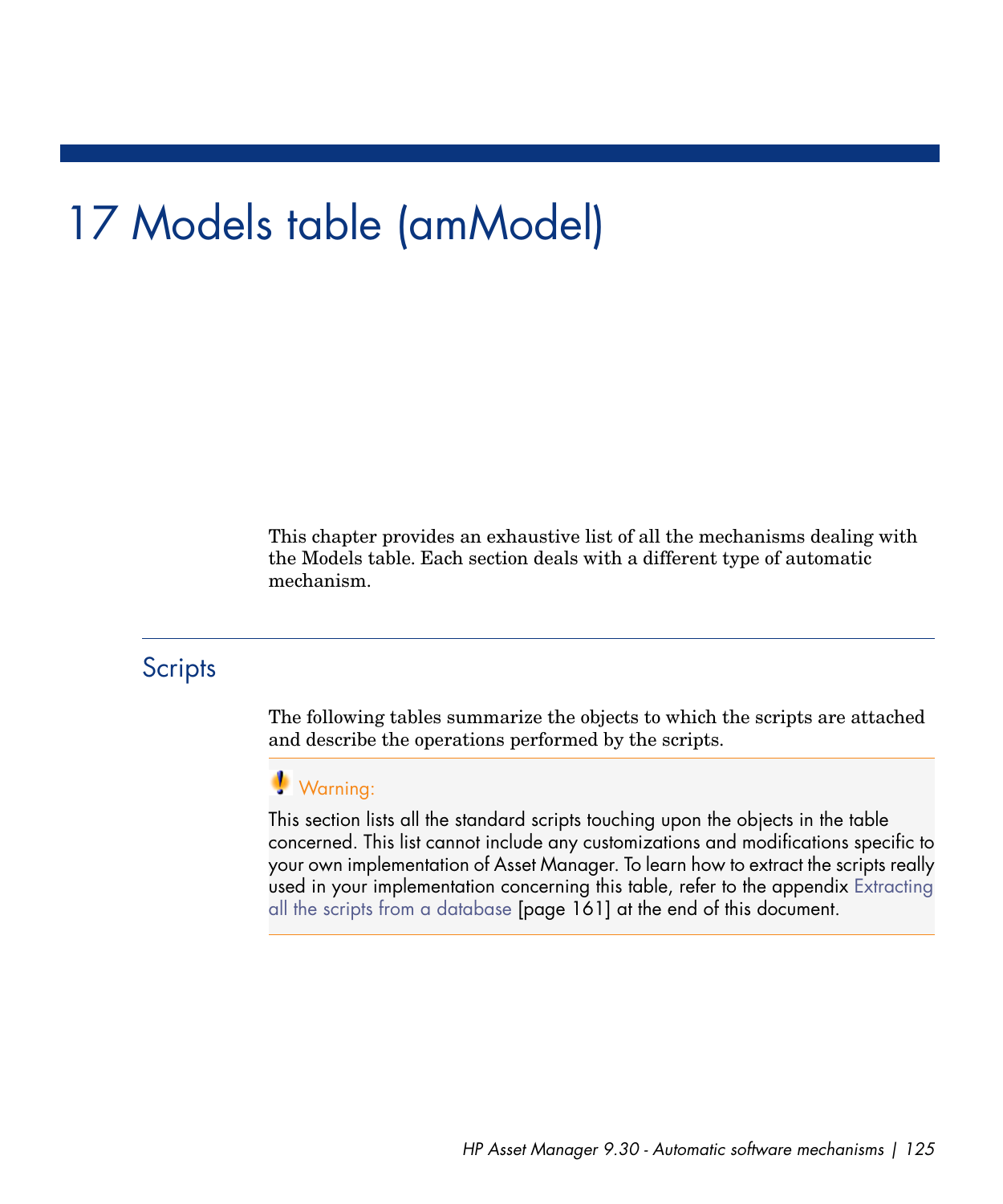### **Table 17.1. Default value scripts**

| Object concerned     | Script                                               | Description                                                                                                                                                                           |
|----------------------|------------------------------------------------------|---------------------------------------------------------------------------------------------------------------------------------------------------------------------------------------|
| <b>AcctCode</b>      | [Parent.AcctCode]<br>$RetVal =$                      | By default, the accounting<br>code of the model is that of the<br>model.                                                                                                              |
| <b>BarCode</b>       | $RetVal = "M" + AmCounter("$<br>amModel BarCode", 6) | By default, the barcode of the<br>model is the concatentation of<br>the letter M and the value of<br>the <b>amModel BarCode</b><br>counter on 6 figures.                              |
| bInvent              | $RetVal = 1$                                         | By default, the model is invent-<br>ories during barcode inventor-<br>ies.                                                                                                            |
| <b>Certification</b> | RetVal = [Parent. Certifica<br>tionl                 | By default, the certification is<br>inherited from the parent<br>model.                                                                                                               |
| <b>fCountFactor</b>  | $RetVal = 1$                                         | By default, the number of<br>points to be counted by install-<br>ation or utilization of the<br>model is set to 1.                                                                    |
| fRoundingQty         | $RetVal = 0$                                         | By default, no roundings are<br>tolerated for the quantities<br>linked to the model.                                                                                                  |
| fUseQty              | $RetVal = 1$                                         | By default, the indivisible<br>quantity of the model is set to<br>1. This quantity enables you<br>to specify the fraction used to<br>divide batches created from<br>the model.        |
| <b>IBrandId</b>      | RetVal = [Parent. lBrandId]                          | By default, this field, which<br>contains the identifier of the<br>brand of the model, takes the<br>same value as the identifier of<br>the brand of the parent model.                 |
| liconid              | RetVal = [Parent.lIconId]                            | By default, this field, which<br>contains the identifier of the<br>icon used to represent the<br>model, takes the same value<br>as the identifier of the icon of<br>the parent model. |
| <b>Natureld</b>      | $RetVal = [Parent, lNatural]$<br>1                   | By default, this field, which<br>contains the identifier of the<br>nature of the model, takes the<br>same value as the identifier of<br>the nature of the parent mod-<br>el.          |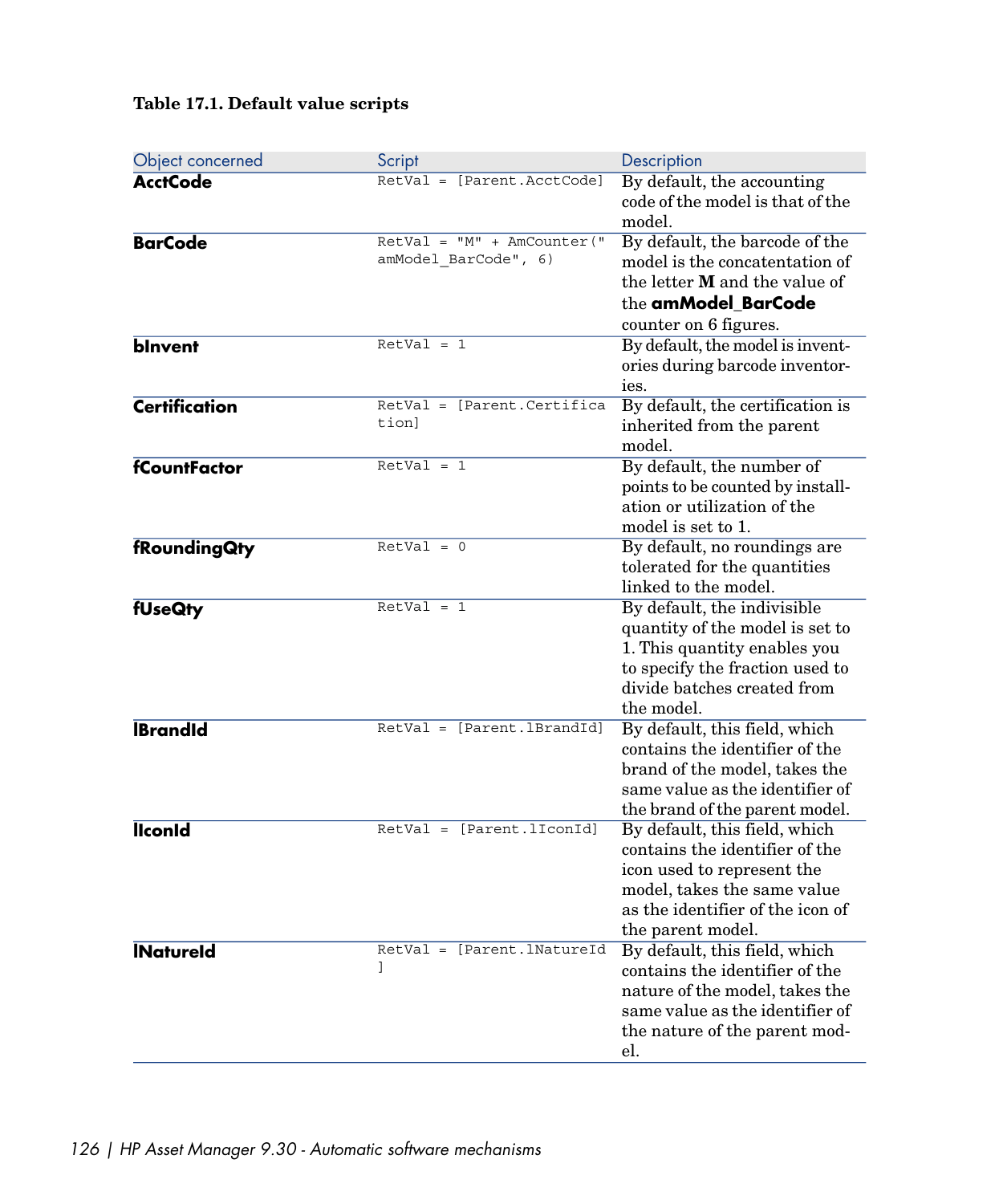| Object concerned  | Script                                                                                    | Description                                                                                                                                                         |
|-------------------|-------------------------------------------------------------------------------------------|---------------------------------------------------------------------------------------------------------------------------------------------------------------------|
| <b>IUseUnitId</b> | RetVal = [Parent.lUseUnitI<br>d]                                                          | By default, this field, which<br>contains the identifier of the<br>unit of the model, takes the<br>same value as the identifier of<br>the unit of the parent model. |
| <b>Prefix</b>     | $RetVal = [Parent.Frefix]$                                                                | By default, the prefix of the<br>model is that of the model.                                                                                                        |
| pTaxRate          | $RetVal = 19.6/100$<br>if [lParentId] <> 0 then<br>$RetVal = [Parent.pTaxRate]$<br>end if | By default, the applicable tax<br>rate for the model is 7.75%. If<br>the model has a parent model,<br>it inherits its tax rate.                                     |
| seContractType    | RetVal = [Nature.seCntrTyp<br>e <sup>1</sup>                                              | By default, the contract type<br>associated with the model is<br>inherited from the nature of<br>the model.                                                         |
| seDevSdType       | $RetVal = 0$                                                                              | Used for Cable only. In this<br>case, by default, the model<br>represents a single-sided<br>device.                                                                 |
| seDevType         | $RetVal = 0$                                                                              | Used for Cable only. In this<br>case, by default, the model<br>represents an active device.                                                                         |
| seSoftLicMulti    | $RetVal = 0$                                                                              | By default, software based on<br>this model can be installed on<br>one single computer.                                                                             |
| seSoftLicType     | $RetVal=3$                                                                                | By default, the license type<br>associated with the model is<br>Not defined.                                                                                        |

#### **Table 17.2. Mandatory scripts**

| Object concerned | Script                        | <b>Description</b>                                                                             |
|------------------|-------------------------------|------------------------------------------------------------------------------------------------|
| BarCode          | $RetVal = (0 \leq  bInvent])$ | This field must be populated<br>if the model is to be inventor-<br>ied in barcode inventories. |

#### **Table 17.3. Irrelevance scripts**

| Object concerned | Script                                                                            | Description                                       |
|------------------|-----------------------------------------------------------------------------------|---------------------------------------------------|
| bSpeaker         | $RetVal =$ ("amPhone" <> [Natu This field is only relevant if<br>re.OverflowTbl]) | the nature of the model cre-<br>ates a telephone. |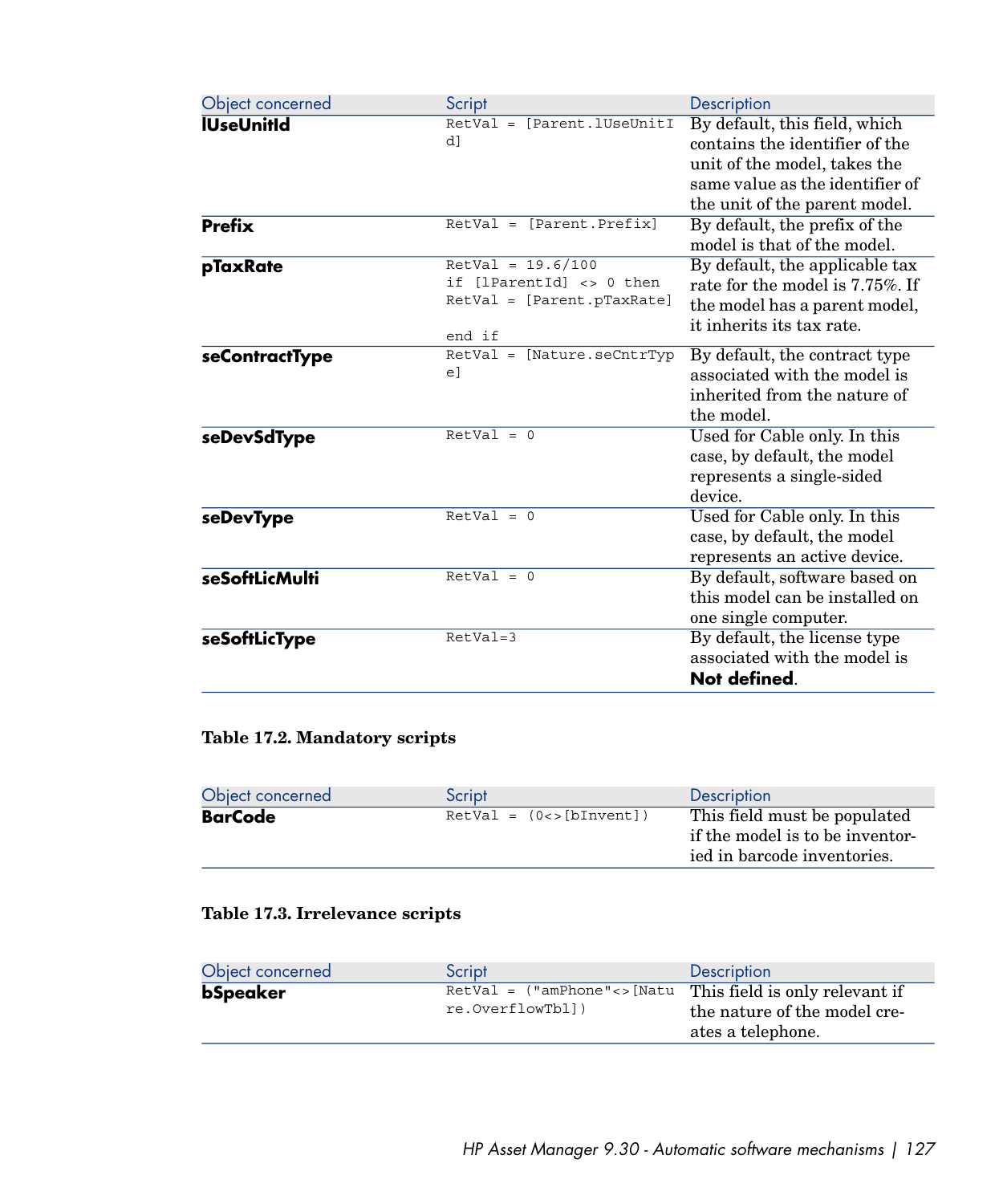| Object concerned      | Script                                                                                                                                                                                               | Description                                                                                                                                                                     |
|-----------------------|------------------------------------------------------------------------------------------------------------------------------------------------------------------------------------------------------|---------------------------------------------------------------------------------------------------------------------------------------------------------------------------------|
| <b>bVoiceMail</b>     | $RetVal =$ ("amPhone" <> [Natu<br>re.OverflowTbll)                                                                                                                                                   | This field is only relevant if<br>the nature of the model cre-<br>ates a telephone.                                                                                             |
| <b>CableType</b>      | $RetVal = (8 \ltimes [ Nature \ldots \text{seBas})$<br>is)                                                                                                                                           | This field is only relevant if<br>the model is intended to create<br>a cable.                                                                                                   |
| <b>Certification</b>  | $RetVal = (0 = [bRequestable]$                                                                                                                                                                       | This field is only relevant if<br>the model can be included in<br>a purchase request.                                                                                           |
| <b>ContractNature</b> | $RetVal = (4 \lt 5) [ Nature. seBas]$<br>is)                                                                                                                                                         | This field is only relevant if<br>the model is intended to create<br>a contract.                                                                                                |
| <b>CPUType</b>        | $RetVal = (1 \leftarrow [ Nature \cdot seBas$<br>is]) OR ("amComputer"<>[Na<br>ture.OverflowTbl])                                                                                                    | This field is only relevant if<br>the model is intended to create<br>a portfolio item or if the<br>nature of the model creates a<br>computer.                                   |
| dCertifEnd            | $RetVal = (0 = [bRequestable]$<br>$\lambda$                                                                                                                                                          | This field is only relevant if<br>the model can be included in<br>a purchase request.                                                                                           |
| dCertification        | $RetVal = (0 = [bRequestable]$<br>$\lambda$                                                                                                                                                          | This field is only relevant if<br>the model can be included in<br>a purchase request.                                                                                           |
| <b>DeviceType</b>     | $RetVal = 1$<br>' Must be an Asset and a D<br>evice<br>if $[{\texttt{Nature}.seBasis}] = 1$ an<br>$d$ [Nature.bDevice] = 1 the<br>n<br>$RetVal = 0$<br>end if                                        | This field is only relevant if<br>the model is intended to create<br>a portfolio item that is a cable<br>device.                                                                |
| <b>fCountFactor</b>   | $RetVal =$ ("amSoftInstall"<<br>>[Nature.OverflowTbl])                                                                                                                                               | This field is only relevant if<br>the nature of the model cre-<br>ates a software installation.                                                                                 |
| fRoundingQty          | $RetVal = 1$<br>' Must be a bulk asset or<br>a Cable (length)<br>if $([Nature.seBasis] = 1 a$<br>nd [Nature.seMgtConstraint<br>( <>2) or ([Nature.seBasis]<br>$= 8$ ) then<br>$RetVal = 0$<br>end if | This field is only relevant if<br>the model is intended to create<br>a portfolio item whose manage-<br>ment constraint is <b>Free</b> or<br>Unique asset tag, or is a<br>cable. |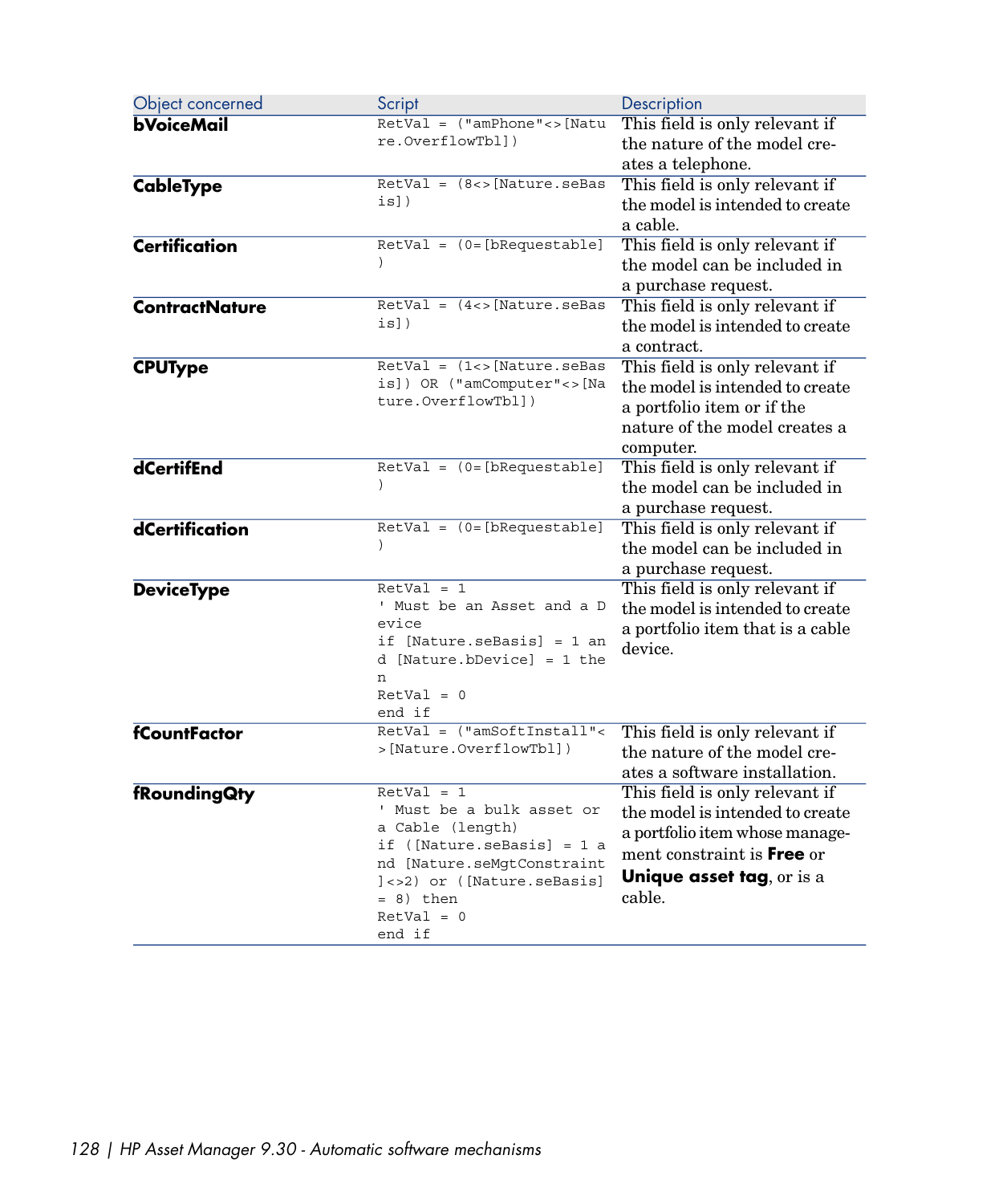| Object concerned     | Script                                                                                                                                                                                                               | Description                                                                                                                                   |
|----------------------|----------------------------------------------------------------------------------------------------------------------------------------------------------------------------------------------------------------------|-----------------------------------------------------------------------------------------------------------------------------------------------|
| fUseQty              | $RetVal = 1$<br>' Must be a bulk asset or<br>a Cable (length)<br>if $([Nature.seBasis] = 1 a$<br>nd [Nature.seMgtConstraint<br>]<>2) or ([Nature.seBasis]<br>$= 8$ ) then<br>$RetVal = 0$<br>end if                  | This field is only relevant if<br>the model is intended to create<br>a cable or a portfolio item that<br>is a cable device.                   |
| <b>InstLanguage</b>  | RetVal=([Nature.seOverflow<br>$Tb11 < >3$ )                                                                                                                                                                          | This field is only relevant if<br>the nature of the model cre-<br>ates a software installation.                                               |
| <b>ColorCodeId</b>   | $RetVal = (8 \ltimes [ Nature \ldots]$<br>is!)                                                                                                                                                                       | This field is only relevant if<br>the model is intended to create<br>a cable.                                                                 |
| <b>ICPUSpeedMHz</b>  | $RetVal = (1 \leftarrow [ Nature \cdot seBas$<br>is]) OR ("amComputer"<>[Na<br>ture.OverflowTbl])                                                                                                                    | This field is only relevant if<br>the model is intended to create<br>a portfolio item or if the<br>nature of the model creates a<br>computer. |
| <b>IDiskSizeMb</b>   | $RetVal = (1 \Leftrightarrow [ Nature. seBas$<br>is]) OR ("amComputer"<>[Na<br>ture.OverflowTbl])                                                                                                                    | This field is only relevant if<br>the model is intended to create<br>a portfolio item or if the<br>nature of the model creates a<br>computer. |
| LicLanguage          | RetVal=([Nature.bSoftLicen<br>$se]=0$ )                                                                                                                                                                              | This field is only relevant if<br>the nature of the model cre-<br>ates a software license.                                                    |
| <b>ILabelRuleId</b>  | $RetVal = 1$<br>' Must be a cable or (an a<br>sset and a device)<br>if $(Nature.eBasis] = 8)$<br>or ([Nature.seBasis] = $1$ a<br>nd $[{\texttt{Native}}. {\texttt{bDevice}}] = 1$ t<br>hen<br>$RetVal = 0$<br>end if | This field is only relevant if<br>the model is intended to create<br>a cable or a portfolio item that<br>is a cable device.                   |
| <b>IMemorySizeMb</b> | $RetVal = (1 \leftarrow [ Nature \cdot seBas$<br>is]) OR ("amComputer"<>[Na<br>ture.OverflowTbl])                                                                                                                    | This field is only relevant if<br>the model is intended to create<br>a portfolio item or if the<br>nature of the model creates a<br>computer. |
| <b>IPins</b>         | $RetVal = 1$<br>' Must be an Asset and a D<br>evice<br>if $[ Nature.seBasis] = 1$ an<br>$d$ [Nature.bDevice] = 1 the<br>n<br>$RetVal = 0$<br>end if                                                                  | This field is only relevant if<br>the model is intended to create<br>a portfolio item that is a cable<br>device.                              |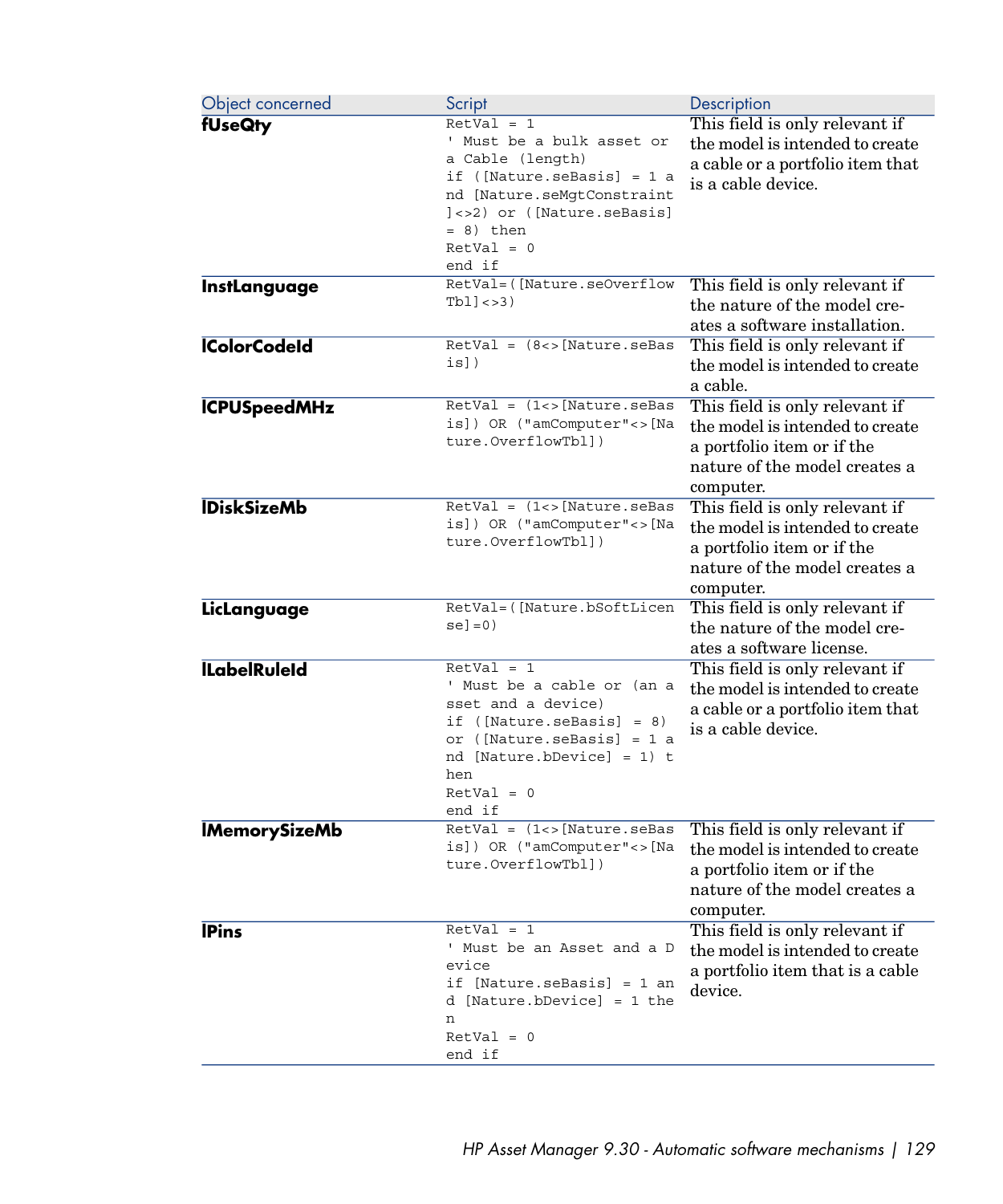| Object concerned         | Script                                                                                                                                                                                            | Description                                                                                                                                                                     |
|--------------------------|---------------------------------------------------------------------------------------------------------------------------------------------------------------------------------------------------|---------------------------------------------------------------------------------------------------------------------------------------------------------------------------------|
| <b>ISoftLicUseRights</b> | RetVal = (0=[Nature.bSoftL<br>icense])                                                                                                                                                            | This field is only relevant if<br>the nature of the model cre-<br>ates a software license.                                                                                      |
| <b>UseUnitId</b>         | $RetVal = 1$<br>' Must be a bulk asset or<br>a Cable (length)<br>if ([Nature.seBasis] = 1 a<br>nd [Nature.seMgtConstraint<br>]<>2) or ([Nature.seBasis]<br>$= 8$ ) then<br>$RetVal = 0$<br>end if | This field is only relevant if<br>the model is intended to create<br>a portfolio item whose manage-<br>ment constraint is <b>Free</b> or<br>Unique asset tag, or is a<br>cable. |
| <b>IWOCalendarId</b>     | $RetVal = (3 \ltimes [ Nature \ldots \text{seBas})$<br>isl)                                                                                                                                       | This field is only relevant if<br>the model is intended to create<br>a work order.                                                                                              |
| seAuthorization          | $RetVal =$ ("amSoftInstall"<<br>>[Nature.OverflowTbl])                                                                                                                                            | This field is only relevant if<br>the nature of the model cre-<br>ates a software installation.                                                                                 |
| seContractType           | $RetVal = (4 \lt b) [ Nature. seBas$<br>is])                                                                                                                                                      | This field is only relevant if<br>the model is intended to create<br>a contract.                                                                                                |
| seDevSdType              | $RetVal = 1$<br>' Must be an Asset and a D<br>evice<br>if [Nature.seBasis] = 1 an<br>d [Nature.bDevice] = 1 the<br>n<br>$RetVal = 0$<br>end if                                                    | This field is only relevant if<br>the model is intended to create<br>a portfolio item that is a cable<br>device.                                                                |
| seDevType                | $RetVal = 1$<br>' Must be an Asset and a D<br>evice<br>if [Nature.seBasis] = 1 an<br>$d$ [Nature.bDevice] = 1 the<br>n<br>$RetVal = 0$<br>end if                                                  | This field is only relevant if<br>the model is intended to create<br>a portfolio item that is a cable<br>device.                                                                |
| seSoftLicType            | RetVal = (0=[Nature.bSoftL<br>icense])                                                                                                                                                            | This field is only relevant if<br>the nature of the model cre-<br>ates a software license.                                                                                      |
| seWOType                 | $RetVal = (3 \ltimes [ Nature \ldots \text{seBas})$<br>isl)                                                                                                                                       | This field is only relevant if<br>the model is intended to create<br>a work order.                                                                                              |
| <b>SoftMedia</b>         | RetVal = (0=[Nature.bSoftL<br>icense])                                                                                                                                                            | This field is only relevant if<br>the nature of the model cre-<br>ates a software license.                                                                                      |
| <b>SoftOS</b>            | $RetVal = (0 = [ Nature.bSoftL])$<br>icense])                                                                                                                                                     | This field is only relevant if<br>the nature of the model cre-<br>ates a software license.                                                                                      |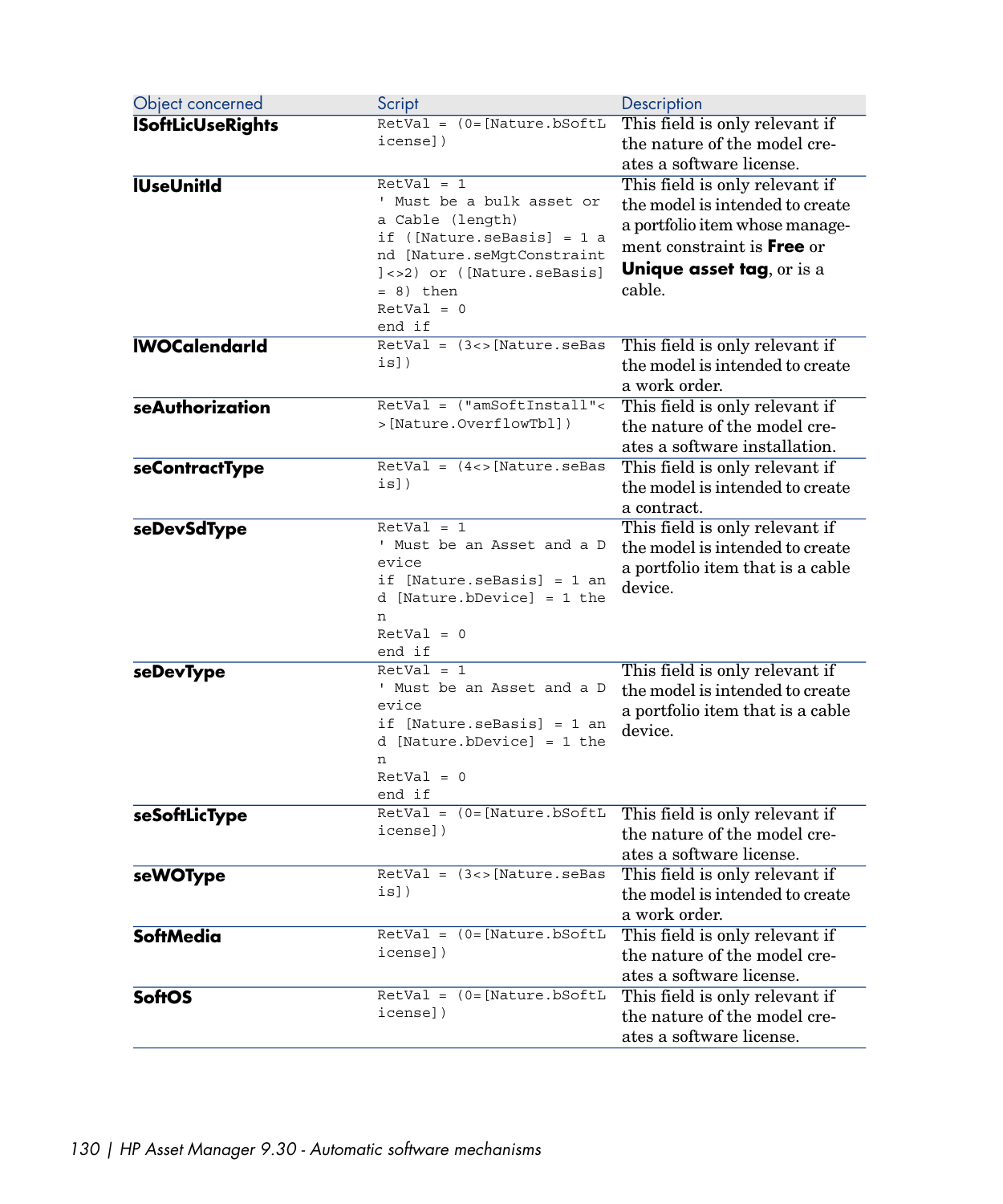| Object concerned         | Script                                                                                                                                                                                          | Description                                                                                                                 |
|--------------------------|-------------------------------------------------------------------------------------------------------------------------------------------------------------------------------------------------|-----------------------------------------------------------------------------------------------------------------------------|
| <b>tsCntrDuration</b>    | $RetVal = (4 \leftarrow [ Nature \dots \text{seBas}$<br>$is)$ )                                                                                                                                 | This field is only relevant if<br>the model is intended to create<br>a contract.                                            |
| tsTrngDuration           | $RetVal = (6 \Leftrightarrow [ Nature. seBas$<br>$is)$ )                                                                                                                                        | This field is only relevant if<br>the model is intended to create<br>a training.                                            |
| tsWOSchedFixDelay        | $RetVal = (3 \lt b) [ Nature. seBas]$<br>$is)$ )                                                                                                                                                | This field is only relevant if<br>the model is intended to create<br>a work order.                                          |
| <b>tsWOSchedFixDur</b>   | $RetVal = (3 \lt )[Nature.seBas]$<br>isl)                                                                                                                                                       | This field is only relevant if<br>the model is intended to create<br>a work order.                                          |
| <b>VersionLevel</b>      | $RetVal =$ ("amSoftInstall"<<br>>[Nature.OverflowTbl])                                                                                                                                          | This field is only relevant if<br>the nature of the model cre-<br>ates a software installation.                             |
| <b>WOPriority</b>        | $RetVal = (3 \ltimes [ Nature \ldots \text{seBas})$<br>isl)                                                                                                                                     | This field is only relevant if<br>the model is intended to create<br>a work order.                                          |
| <b>ColorCode</b>         | $RetVal = (8 \Leftrightarrow [ Nature.seBas$<br>$is]$ )                                                                                                                                         | This field is only relevant if<br>the model is intended to create<br>a cable.                                               |
| <b>FieldAdjustTempls</b> | RetVal = (99= [Nature.seBas<br>$is)$ )                                                                                                                                                          | This field is only relevant if<br>the model creates nothing.                                                                |
| <b>LabelRule</b>         | $RetVal = 1$<br>' Must be a cable or (an a<br>sset and a device)<br>if $(Nature.eBasis] = 8)$<br>or $([Nature.seBasis] = 1 a$<br>nd [Nature.bDevice] = $1$ ) t<br>hen<br>$RetVal = 0$<br>end if | This field is only relevant if<br>the model is intended to create<br>a cable or a portfolio item that<br>is a cable device. |
| <b>LicenseSoftInfos</b>  | $RetVal = (0 = [ Nature.bSoftL])$<br>icense])                                                                                                                                                   | This field is only relevant if<br>the nature of the model cre-<br>ates a software license.                                  |
| <b>ModelSlots</b>        | $RetVal = 1$<br>' Must be an Asset and a D<br>evice<br>if $[{\mathtt{Nature}}.{\mathtt{seBasis}}] = 1$ an<br>$d$ [Nature.bDevice] = 1 the<br>n<br>$RetVal = 0$<br>end if                        | This field is only relevant if<br>the model is intended to create<br>a portfolio item that is a cable<br>device.            |
| <b>Pairs</b>             | $RetVal = (8 \Leftrightarrow [ Nature. seBas$<br>is!)                                                                                                                                           | This field is only relevant if<br>the model is intended to create<br>a cable.                                               |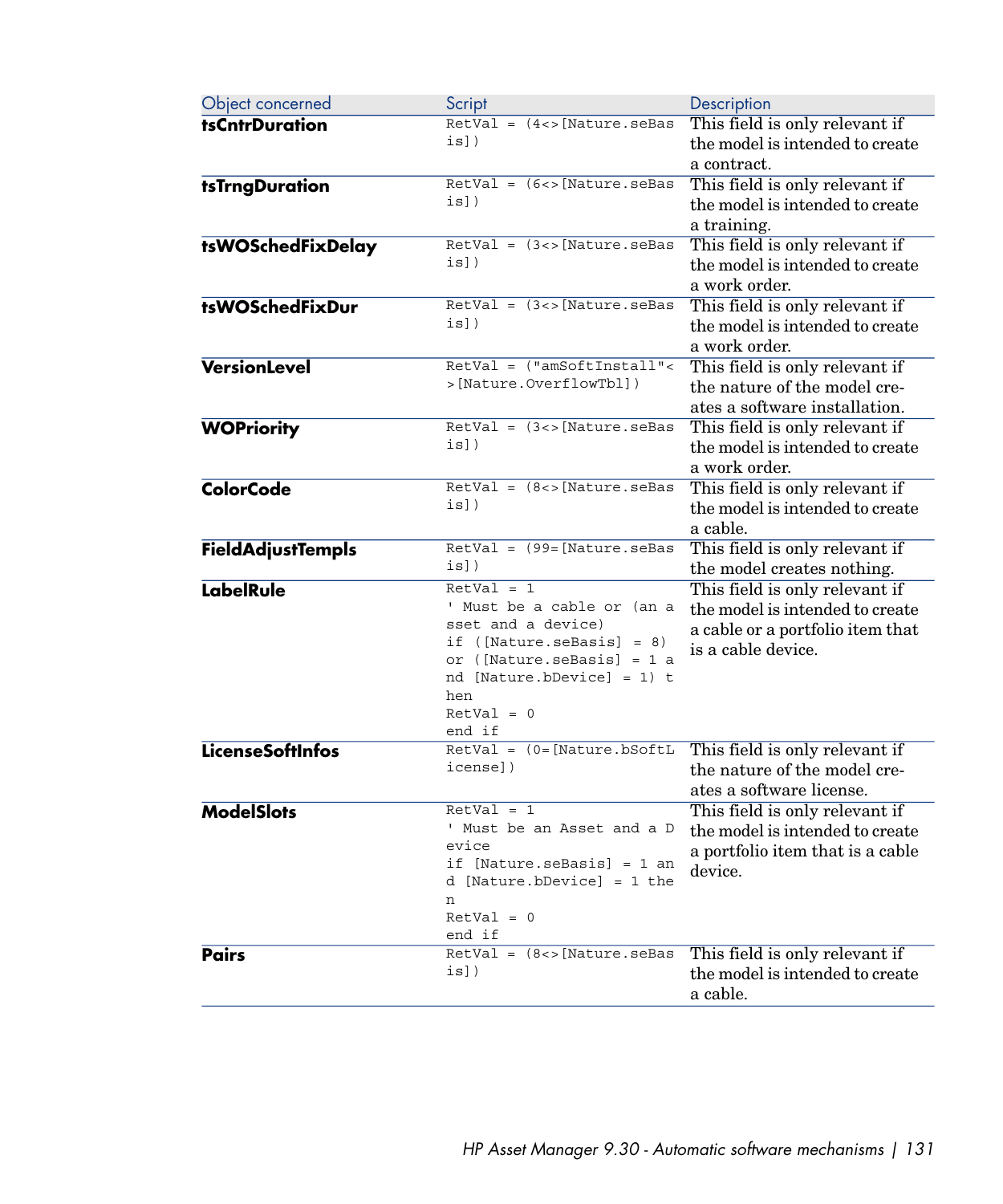| Object concerned         | Script                                                                                                                                                                                                | Description                                                                                                                                                                            |
|--------------------------|-------------------------------------------------------------------------------------------------------------------------------------------------------------------------------------------------------|----------------------------------------------------------------------------------------------------------------------------------------------------------------------------------------|
| <b>Ports</b>             | $RetVal = 1$<br>Must be connectable<br>if [Nature.seBasis] = 1 an<br>d [Nature.bIsCnxClient] ><br>$0$ then<br>$RetVal = 0$<br>end if                                                                  | This field is only relevant if<br>the model is intended to create<br>a portfolio item that can be<br>connected                                                                         |
| <b>SoftwareSoftInfos</b> | $RetVal =$ ("amSoftInstall"<<br>>[Nature.OverflowTbl])                                                                                                                                                | This field is only relevant if<br>the nature of the model cre-<br>ates a software installation.                                                                                        |
| <b>UseUnit</b>           | $RetVal = 1$<br>Must be a bulk asset or<br>a Cable (length)<br>if $( [ Nature. seBasis] = 1 a$<br>nd [Nature.seMqtConstraint<br>( <>2) or ([Nature.seBasis]<br>$= 8$ ) then<br>$RetVal = 0$<br>end if | This field is only relevant if<br>the model is intended to create<br>a portfolio item whose manage-<br>ment constraint is <b>Free</b> or<br><b>Unique asset tag, or is a</b><br>cable. |
| <b>WOCalendar</b>        | $RetVal = (3 \lt )[ Nature. seBas]$<br>$is]$ )                                                                                                                                                        | This field is only relevant if<br>the model is intended to create<br>a work order.                                                                                                     |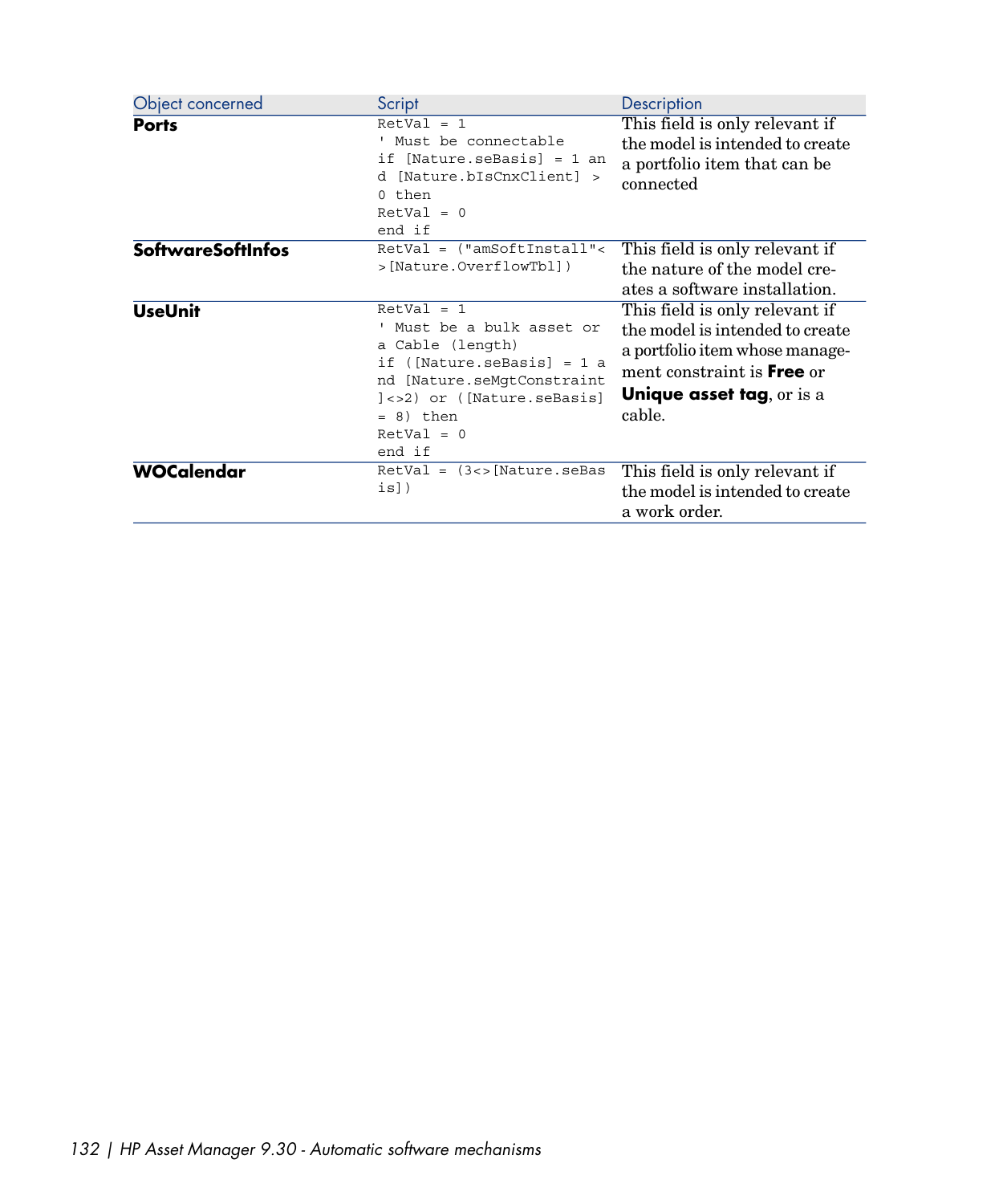# Agents

| SQL name of the agent            | List of monitored objects                                                                                                                                                                                      | <b>Operations performed</b>                                                                                                                                                                                                                                                                                                                                                                                                                                                          | List of any<br>modified ob-<br>iects                                            |
|----------------------------------|----------------------------------------------------------------------------------------------------------------------------------------------------------------------------------------------------------------|--------------------------------------------------------------------------------------------------------------------------------------------------------------------------------------------------------------------------------------------------------------------------------------------------------------------------------------------------------------------------------------------------------------------------------------------------------------------------------------|---------------------------------------------------------------------------------|
| <b>CBiSoftInteg</b>              | ASyncRead on object:<br>×.<br>Nature.bSoftLicense<br>SyncRead on object:<br>u,<br><b>lSoftLicUseRights</b><br>SyncRead on object:<br>٠<br>seSoftLicType<br>SyncRead on object:<br>seSoftLicMulti               | The following rules are<br>enforced for a model for<br>which the nature is a<br>software license:<br>If the license is not<br>$\blacksquare$<br>Multiple-user (seSoft-<br>LicMulti, the number<br>of users for the li-<br>cense (ISoftLicUser-<br><b>Rights</b> ) is forced to 1.<br>The license type<br>(seSoftLicType) is<br>forced to Per named<br>workstation.<br>If the number of<br>٠<br>users of the license is<br>greater than 1, the<br>license becomes Mul-<br>tiple-user. | ISoft-<br>ä.<br>LicUseRights<br>seSoft-<br>Ĥ.<br>LicMulti<br>seSoftLic-<br>Type |
| <b>COverflow-</b><br>ChangeAgent | PreUpdate on object:<br>$\ddot{\bullet}$<br><b>INatureId</b>                                                                                                                                                   | This agent stops the<br>nature of a model from<br>being changed if doing so<br>implies the associated<br>overflow table being<br>changed also.                                                                                                                                                                                                                                                                                                                                       |                                                                                 |
| <b>FullName agent</b>            | Insert on object: am-<br>×.<br>Model<br>PostUpdate on object:<br>I.<br>Name<br>PostUpdate on object:<br>٠<br><b>lParentId</b><br>PreUpdate on object:<br>٠<br>Name<br>PreUpdate on object:<br><b>lParentId</b> | This agent manages tree<br>structures in hierarchic<br>tables.<br>In the Models table, it<br>maintains the integrity<br>of the hierarchical struc-<br>ture. The full name of<br>the product and its hier-<br>archical level are recalcu-<br>lated if:<br>the name of the mod-<br>×.<br>el is modified<br>its parent is modified<br>٠                                                                                                                                                 | FullName<br>sLvl                                                                |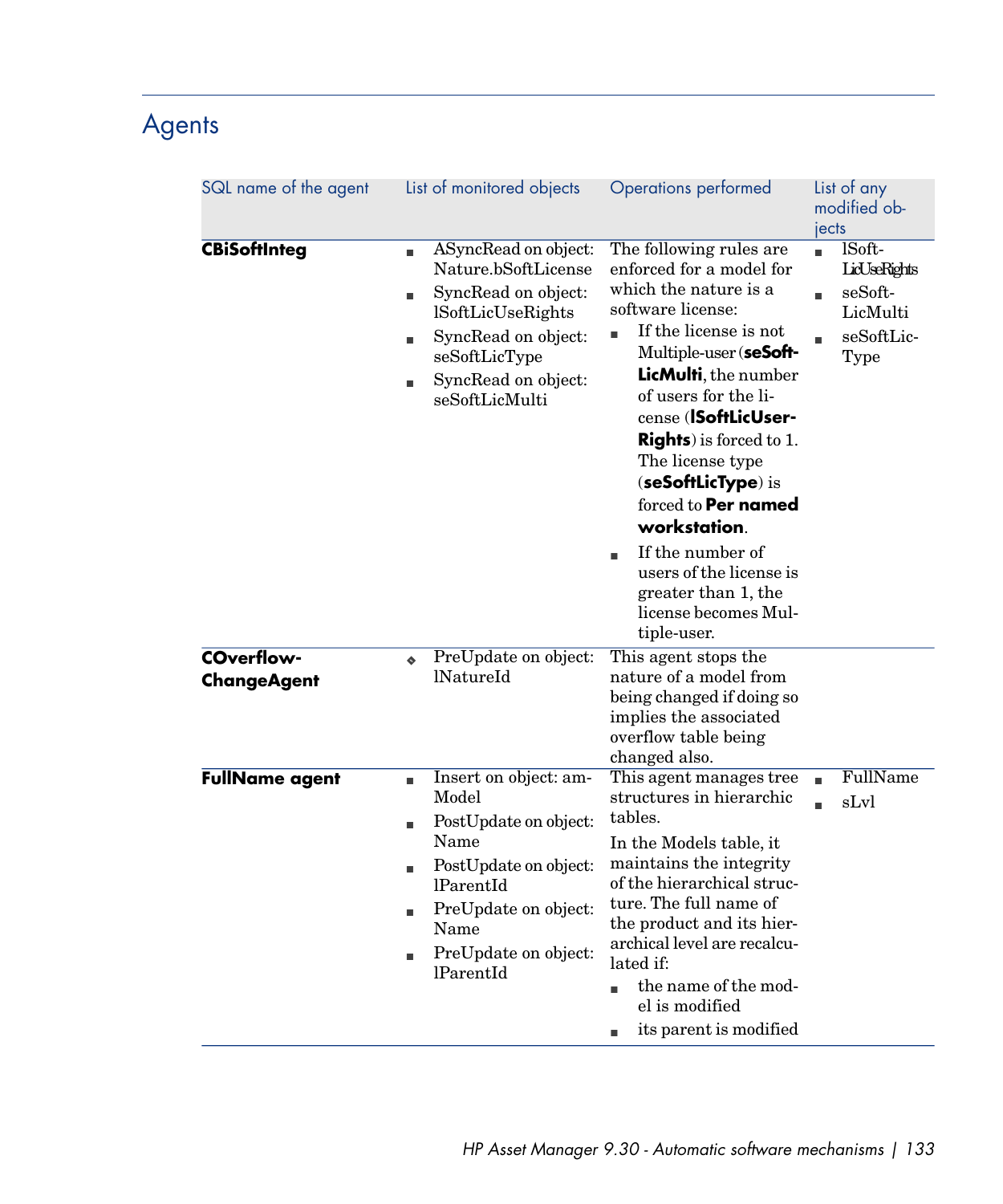*134 | HP Asset Manager 9.30 - Automatic software mechanisms*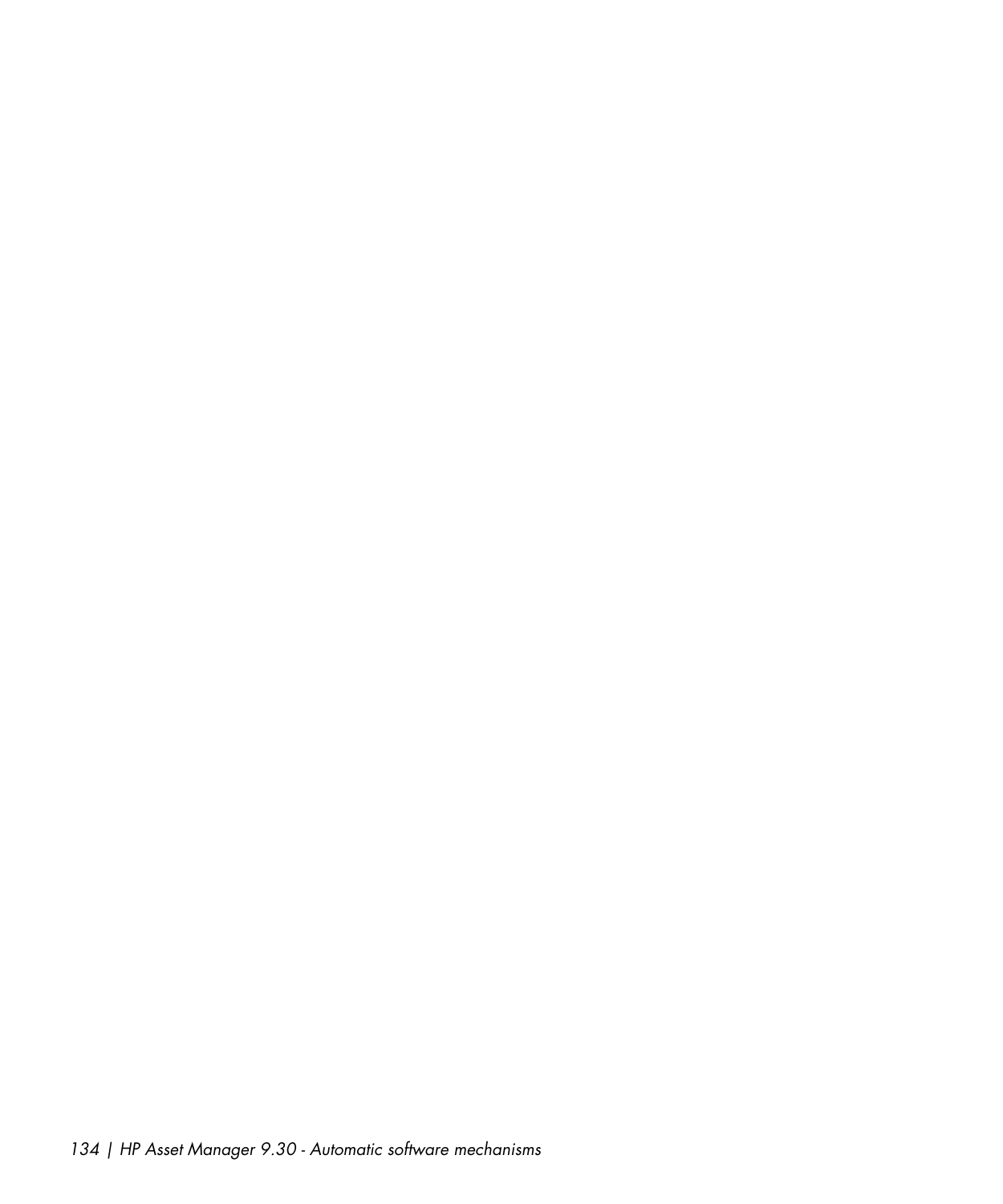# 18 Portfolio Items table (amPortfolio)

This chapter provides an exhaustive list of all the mechanisms dealing with the Portfolio Items table. Each section deals with a different type of automatic mechanism.

### **Scripts**

The following tables summarize the objects to which the scripts are attached and describe the operations performed by the scripts.

### Warning: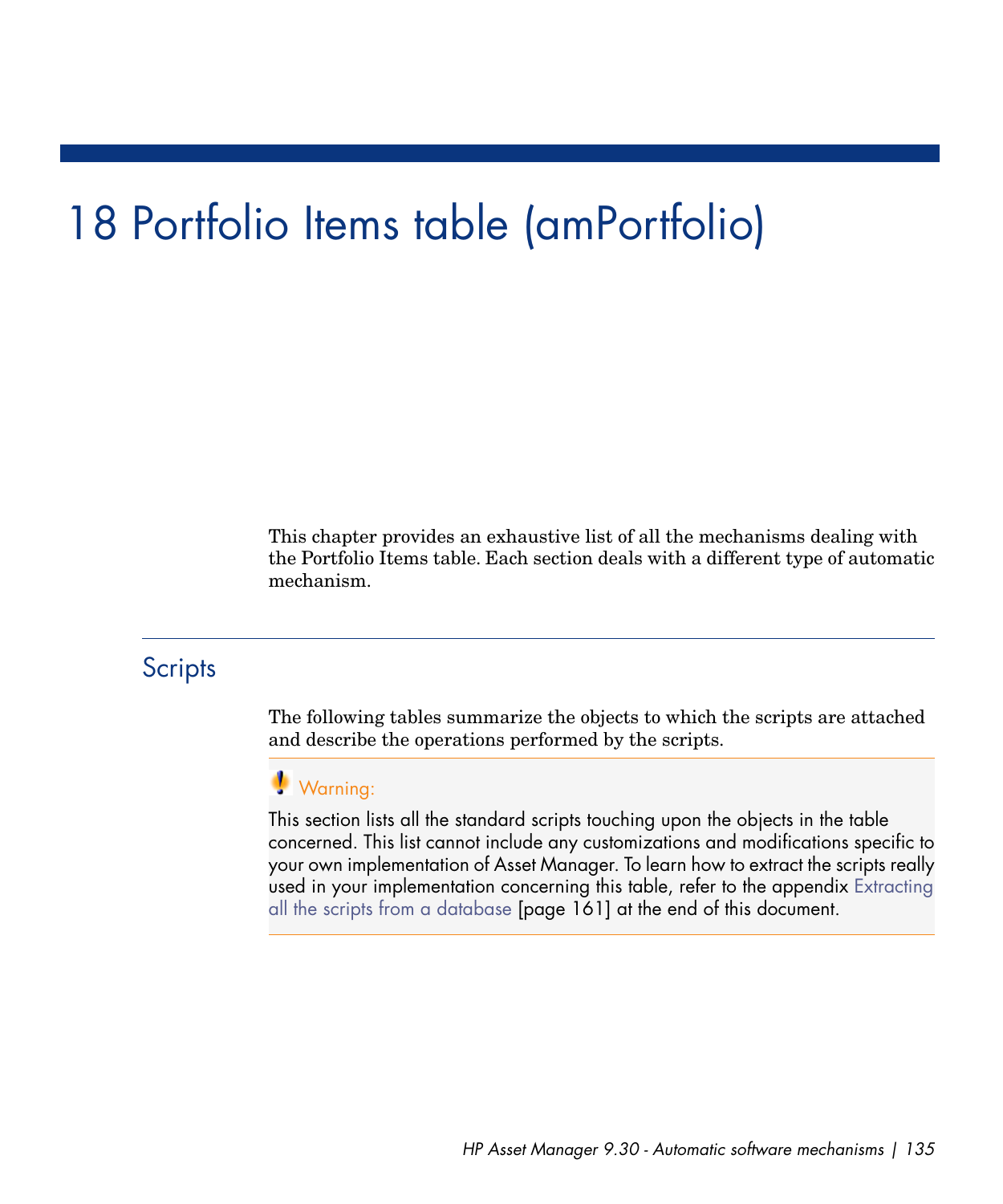### **Table 18.1. Validity scripts on the table**

| Script                                                                                                                                                                                                                                              | Description                                                                                                                      |
|-----------------------------------------------------------------------------------------------------------------------------------------------------------------------------------------------------------------------------------------------------|----------------------------------------------------------------------------------------------------------------------------------|
| If IsEmpty([dAssiqnment]) and [seAssiqn<br>$ment]=0$ Then<br>Err. Raise (-2009, "Since it is no longer<br>in stock, you must specify an assignmen<br>t (in-service date) for this asset.")<br>$RetVal = FALSE$<br>Else<br>$RetVal = TRUE$<br>End If | If the item is $\ln \text{use}$ ([seAssignment]=0),<br>you must specify an in-service date. Otherwise<br>the record is rejected. |

### **Table 18.2. Default value scripts**

| Object concerned   | Script                                                                                                                | Description                                                                                                                                                                                                                                                     |
|--------------------|-----------------------------------------------------------------------------------------------------------------------|-----------------------------------------------------------------------------------------------------------------------------------------------------------------------------------------------------------------------------------------------------------------|
| <b>AssetTag</b>    | $RetVal =$<br>[Asset.AssetTaq]                                                                                        | By default, the asset tag of a<br>portfolio item is that of the<br>associated asset.                                                                                                                                                                            |
| <b>AvgPriceCur</b> | RetVal = AmDefaultCurrency<br>( )                                                                                     | By default, this field is set to<br>the value of the default cur-<br>rency.                                                                                                                                                                                     |
| bUseQty            | if [Model.Nature.seMqtCons<br>$traint]=2$ OR $[1ModelId]=0$<br>Then<br>$RetVal = 0$<br>else<br>$RetVal = 1$<br>End if | If the management constraint<br>of the nature of the model as-<br>sociated with the portfolio<br>item is set to Unique asset tag<br>or the identifier of the associ-<br>ated model is null, then the<br>portfolio item does not have<br>an associated quantity. |
| Code               | $RetVal = AmCounter("amAssi")$<br>gnment Code", 6)                                                                    | By default, this field is set to<br>the value of the amAssign-<br><b>ment_Code</b> counter on 6 fig-<br>ures.                                                                                                                                                   |
| dAssignment        | ' Do we assign it now ?<br>if 1<>[seAssiqnment] then<br>$RetVal = Ambate()$<br>end if                                 | If the portfolio item is not set<br>to <b>In stock</b> , it is in service and<br>the in-service date is popu-<br>lated with the current date.                                                                                                                   |
| dtAvgPriceCv       | $RetVal = Ambide()$                                                                                                   | By default, the conversion<br>date of the unit value is the<br>current date.                                                                                                                                                                                    |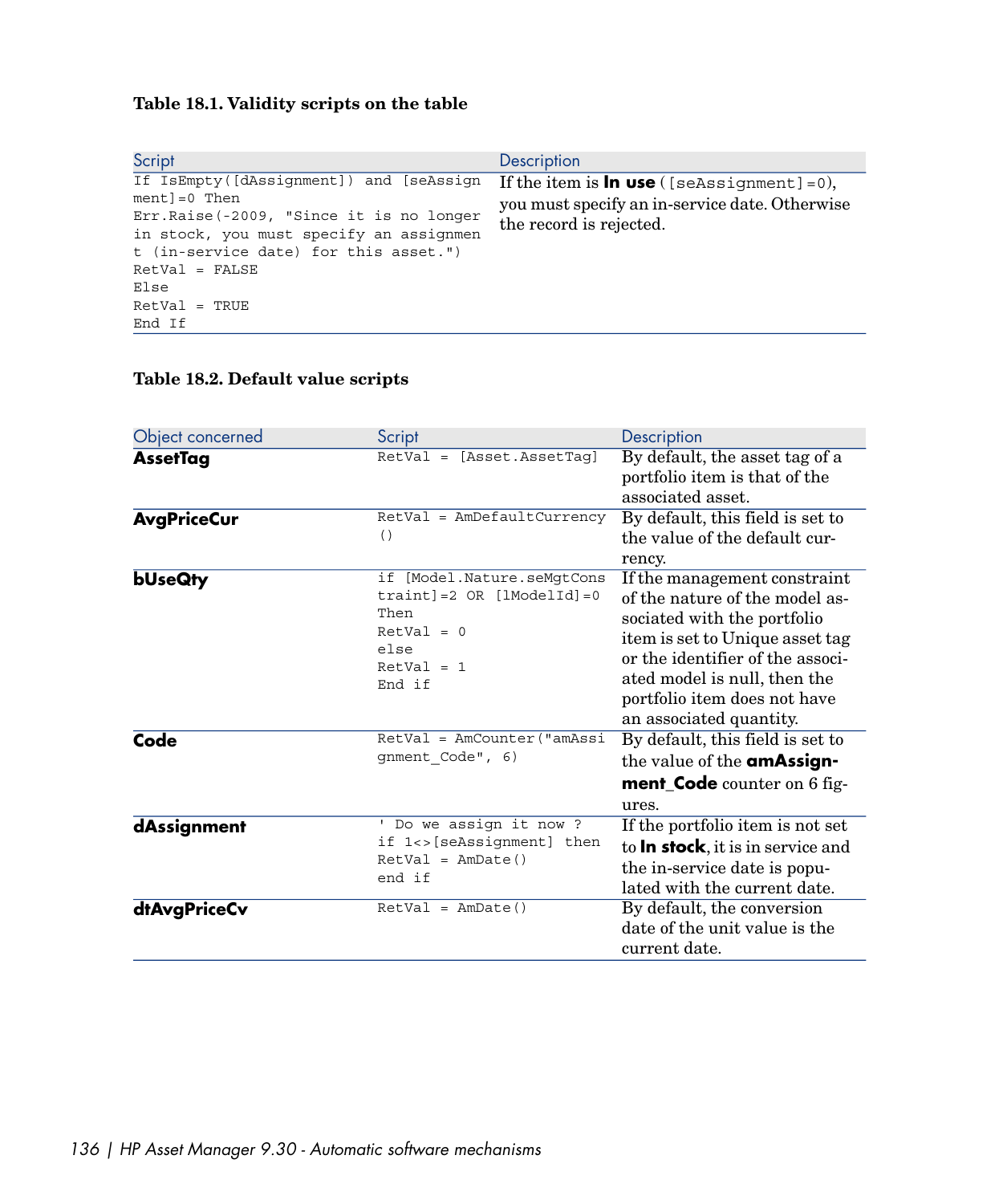| Object concerned  | Script                                                                                                                                                                                                                                                                                 | Description                                                                                                                                                                                                                                                                                                                                                                                                                                                                 |
|-------------------|----------------------------------------------------------------------------------------------------------------------------------------------------------------------------------------------------------------------------------------------------------------------------------------|-----------------------------------------------------------------------------------------------------------------------------------------------------------------------------------------------------------------------------------------------------------------------------------------------------------------------------------------------------------------------------------------------------------------------------------------------------------------------------|
| fQty              | $RetVal = 1$<br>if 0<>[lAstId] then<br>$RetVal = (amDbGetDouble)$ "S<br>elect SUM(fTotalQty) FROM<br>amAsset WHERE lAstId=" & [<br>lAstId])) - (amDbGetDouble<br>("Select SUM(fQty) FROM am<br>Portfolio WHERE lAstId=" &<br>[lastId])<br>end if                                       | When no asset is associ-<br>ated with the portfolio<br>item, the number of units<br>in the batch is set to 1.<br>When an asset is associ-<br>٠<br>ated with the portfolio<br>item, this field is set to the<br>difference between the<br>total quantity of units in<br>the batch and the number<br>of units in the batch.                                                                                                                                                   |
| <b>ICostCatId</b> | RetVal = [Model.lCostCatId<br>1                                                                                                                                                                                                                                                        | By default, the cost type asso-<br>ciated with the portfolio item<br>is that of the model.                                                                                                                                                                                                                                                                                                                                                                                  |
| <b>CostId</b>     | if [lParentId]=0 Then<br>RetVal = [User.lCostId]<br>else<br>$RetVal = [Parent.lCostId]$<br>End if                                                                                                                                                                                      | If the portfolio item has a<br>parent item, its cost center<br>is that of the parent.<br>Otherwise, the cost center<br>is that of the user of the<br>portfolio item.                                                                                                                                                                                                                                                                                                        |
| <b>Ilconid</b>    | $RetVal = [Model.IIcond]$                                                                                                                                                                                                                                                              | By default, this field, which<br>contains the identifier of the<br>icon used to represent the<br>portfolio item, inherits the<br>same value as that of the<br>model from which it is derived.                                                                                                                                                                                                                                                                               |
| <b>ILocald</b>    | if $(0 \leq x)$ [lParentId]) AND $(0$<br><>[Parent.lLocaId]) then<br>$RetVal = [Parent.lLocal]$<br>elseif (0<>[lUserId]) AND<br>(0<>[User.lLocaId]) then<br>RetVal = [User.lLocaId]<br>elseif (0<>[lStockId]) AND<br>(0<>[Stock.lStockId]) then<br>$RetVal = [Stock.ILocal]$<br>end if | If the portfolio item has a<br>parent item and a location<br>is defined for the parent,<br>then the location of the<br>portfolio item is that if its<br>parent.<br>If this is not the case and<br>٠<br>the portfolio item has a<br>user with a defined loca-<br>tion, then the location of<br>item is set to that of its<br>user.<br>Otherwise, if the item has<br>a stock that is associated<br>with a location, then the<br>location of the item is that<br>of the stock. |
| <b>IModelId</b>   | RetVal = [Asset.1ModelId]                                                                                                                                                                                                                                                              | By default, the model is that<br>of the asset associated with<br>the portfolio item.                                                                                                                                                                                                                                                                                                                                                                                        |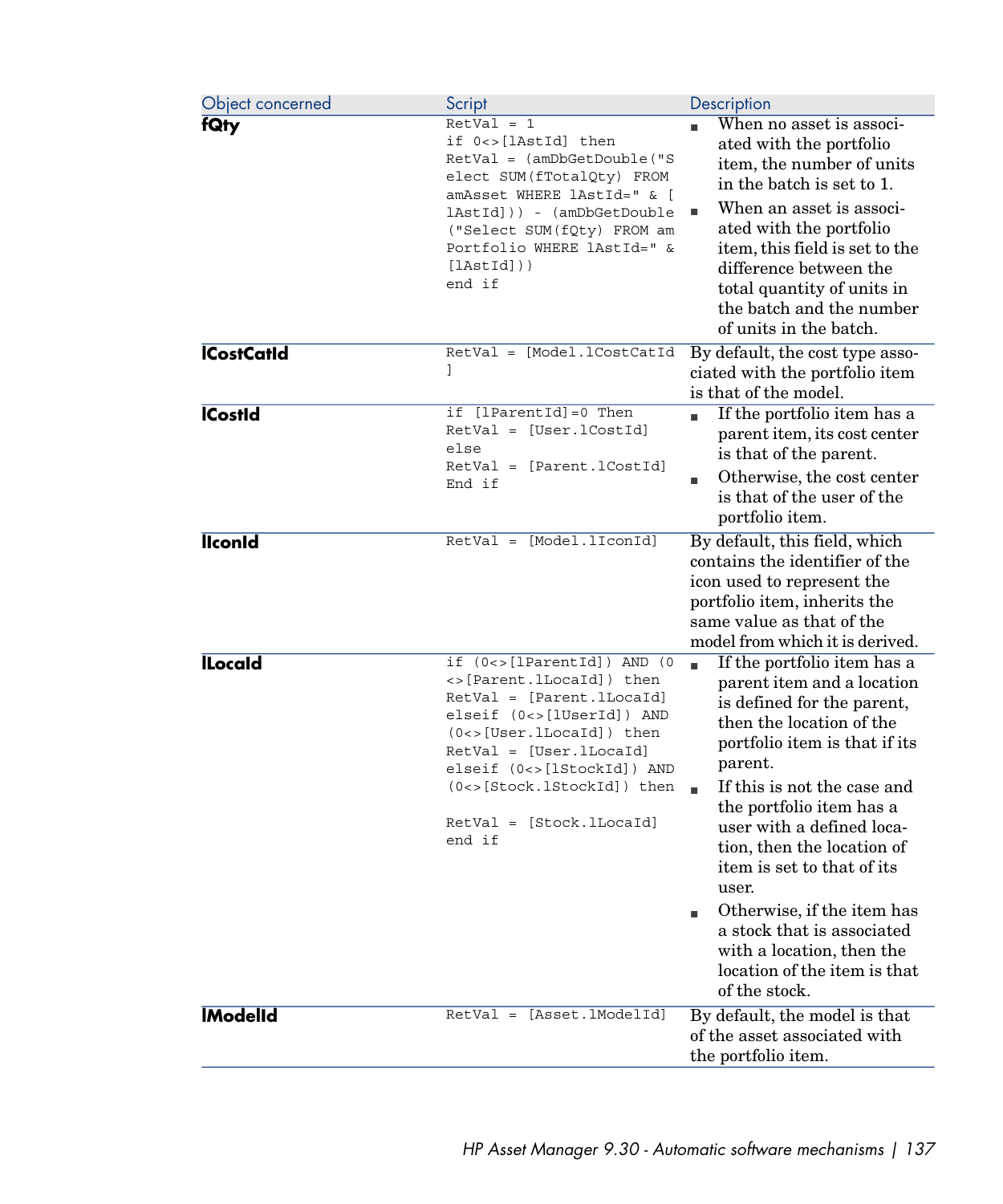| Object concerned | Script                               | Description                                                       |
|------------------|--------------------------------------|-------------------------------------------------------------------|
| <b>IStockId</b>  | RetVal = [Location.lStockU<br>sedIdl | By default, the stock is that of<br>the location of the portfolio |
|                  |                                      | item.                                                             |
| <b>Supervid</b>  | RetVal = [Parent.lSupervId           | By default, the supervisor is                                     |
|                  |                                      | that of the parent portfolio                                      |
|                  |                                      | item.                                                             |
| <b>IUserId</b>   | $RetVal = [Parent.IUserId]$          | By default, the user is that of                                   |
|                  |                                      | the parent portfolio item.                                        |

#### **Table 18.3. Mandatory scripts**

| Object concerned | Script                                | Description                                                                                                                             |
|------------------|---------------------------------------|-----------------------------------------------------------------------------------------------------------------------------------------|
| <b>IStockId</b>  | $RetVal = (1 = [seAssignment]$<br>t1) | If the <b>Assignment</b> of the<br>portfolio item is <b>In stock</b> then<br>is mandatory to specify a stock<br>for the portfolio item. |

#### **Table 18.4. Read-Only scripts**

| Object concerned | Script                                                                                | Description                                                                                                                                                                                                    |
|------------------|---------------------------------------------------------------------------------------|----------------------------------------------------------------------------------------------------------------------------------------------------------------------------------------------------------------|
| fQty             | $RetVal = (2=[Model.Nature.$<br>seMqtConstraint] OR [lMode<br>$ld]=0$ OR $[lastId]<0$ | If the management constraint<br>of the nature of the model as-<br>sociated with the portfolio<br>item is set to Unique asset<br><b>tag</b> , then the number of units<br>in the batch cannot be modi-<br>fied. |

#### **Table 18.5. Irrelevance scripts**

| Object concerned | Script                                                                  | Description                                                   |
|------------------|-------------------------------------------------------------------------|---------------------------------------------------------------|
| <b>AssetTag</b>  | $RetVal = (2 \lt b) [Model.Nature]$<br>.seMqtConstraint] OR [lMod       | This field is irrelevant if the<br>item is not managed with a |
|                  | $ellId]=0$ )                                                            | Unique asset tag. It is not                                   |
|                  |                                                                         | displayed in this case.                                       |
| bUseQty          | $RetVal = (2=[Model.Nature.$<br>seMqtConstraint] OR [lMode<br>$1Id = 0$ | This field is irrelevant if the                               |
|                  |                                                                         | item is not managed with a                                    |
|                  |                                                                         | Unique asset tag. It is not                                   |
|                  |                                                                         | displayed in this case.                                       |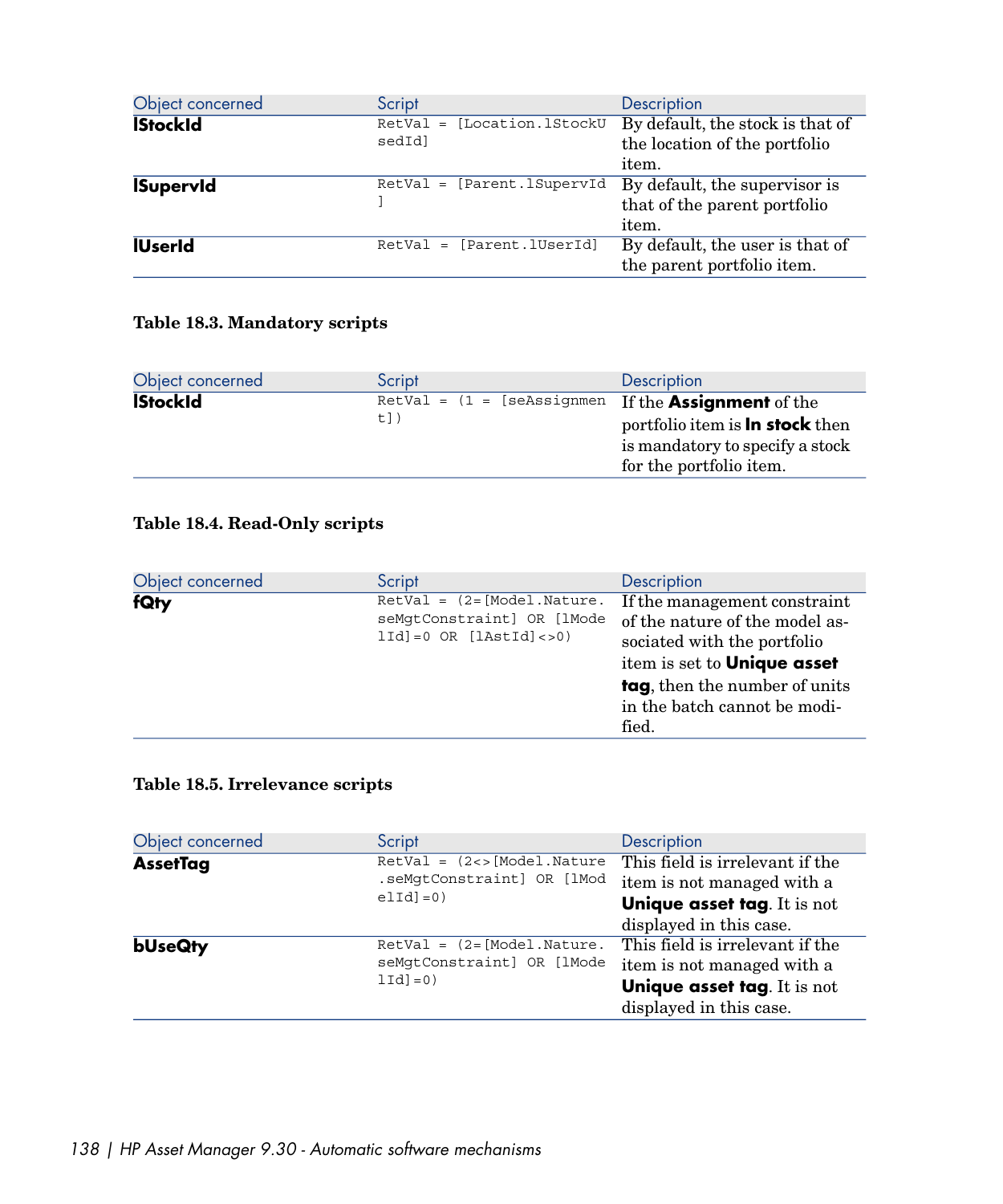| Object concerned   | Script                                                                                                                                                 | Description                                                                                                                                                                                                      |
|--------------------|--------------------------------------------------------------------------------------------------------------------------------------------------------|------------------------------------------------------------------------------------------------------------------------------------------------------------------------------------------------------------------|
| <b>Folder</b>      | if [Model.Nature.OverflowT<br>bl] = "amSoftInstall" then<br>$RetVal = 0$<br>else<br>$RetVal = 1$<br>end if                                             | This field, which stores the<br>name of the installation folder<br>of the software, is irrelevant<br>if the corresponding item is<br>not a software installation.                                                |
| <b>Astid</b>       | $RetVal = (0 = [lastId] OR [f])$<br>Qty] <> [Asset.fTotalQty])                                                                                         | If there is not asset associated<br>with the portfolio item or the<br>number of units in the batch<br>is different from the total<br>number of units in a batch<br>then the link to an asset is ir-<br>relevant. |
| <b>ILocald</b>     | 'Relevant when in stock or<br>assigned<br>$RetVal = 0$<br>if [seAssignment]<>0 and [<br>seAssignment] <>1 then<br>$RetVal = 1$<br>end if               | The link to a reservation is<br>only relevant if the portfolio<br>item is <b>In stock</b> or <b>In use</b> .                                                                                                     |
| <b>IStockId</b>    | 'Relevant when in stock or<br>waiting to enter stock<br>$RetVal = 0$<br>if [seAssignment]<>1 and [<br>seAssignment] <>3 then<br>$RetVal = 1$<br>end if | The link to a stock is only rel-<br>evant if the portfolio item is In<br>stock or Awaiting receipt.                                                                                                              |
| <b>UserId</b>      | RetVal = (amEvalScript("Ir<br>relevant", "Stock", "")=FA<br>LSE OR [seAssignment]=2)                                                                   | The link to a user is only relev-<br>ant if the portfolio item is not<br>In stock or Retired (or con-<br>sumed).                                                                                                 |
| <b>WorkOrderId</b> | $RetVal = (1 \Leftrightarrow [Model.Nature$<br>.bConsumable])                                                                                          | The link to a work order is<br>only relevant if the portfolio<br>item is a consumable.                                                                                                                           |
| <b>RMANumber</b>   | RetVal = [seAssignment] <>4                                                                                                                            | This field, which contains the<br>RMA number, is only relevant<br>if the Assignment field of the<br>portfolio item is Return for<br>maintenance.                                                                 |
| <b>AddOn</b>       | $RetVal = (2 \lt b[Model.Nature$<br>.seMgtConstraint] OR [lMod<br>$eLId]=0$ )                                                                          | This field is irrelevant if the<br>item is not managed with a<br>Unique asset tag. It is not<br>displayed in this case.                                                                                          |
| <b>Asset</b>       | $RetVal = (0 = [lastId] OR [f])$<br>Qty] <> [Asset.fTotalQty])                                                                                         | If there is not asset associated<br>with the portfolio item or the<br>number of units in the batch<br>is different from the total<br>number of units in a batch<br>then this link is irrelevant.                 |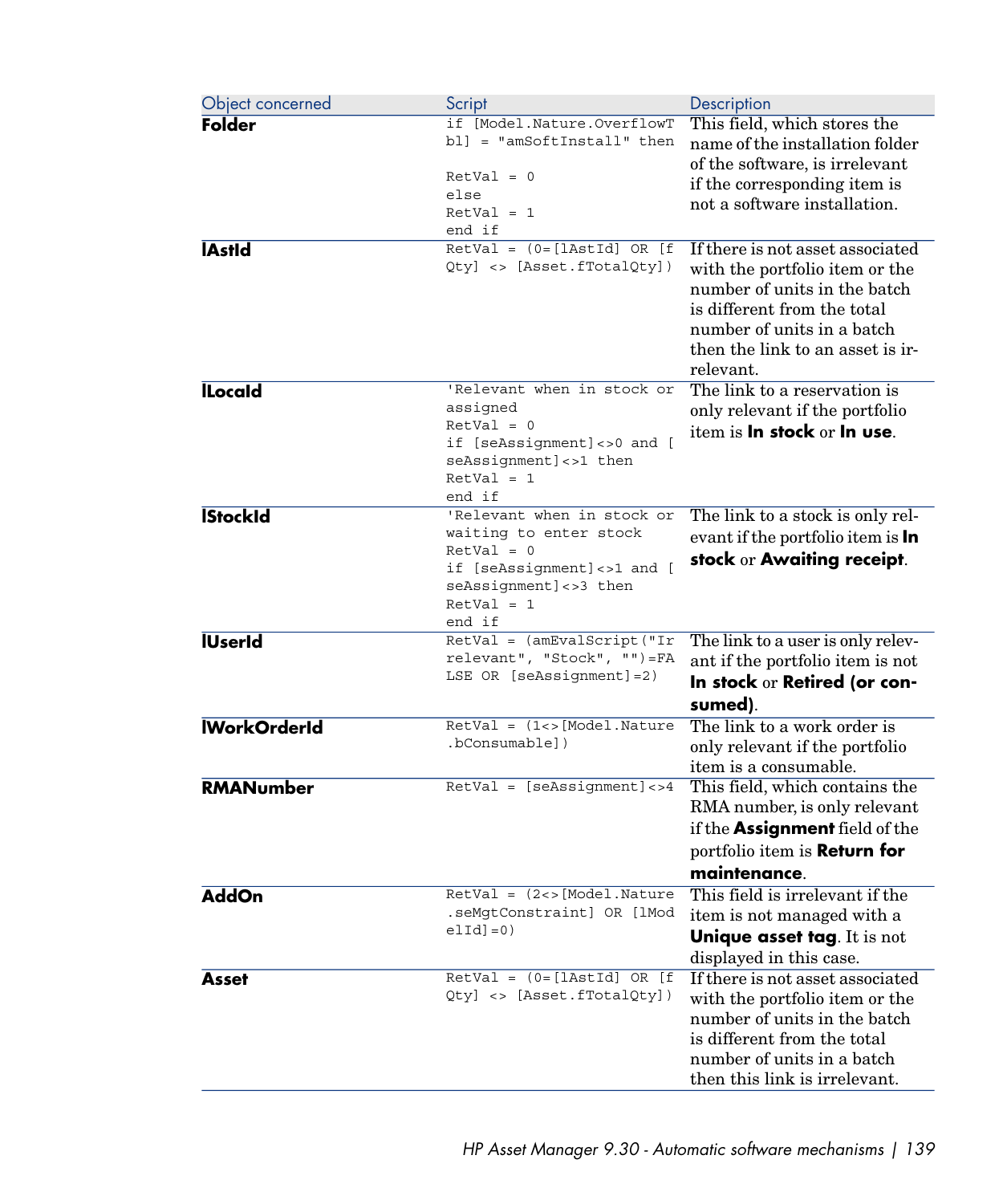| Object concerned | Script                                                                                                                                                      | Description                                                                                                                                                                                     |
|------------------|-------------------------------------------------------------------------------------------------------------------------------------------------------------|-------------------------------------------------------------------------------------------------------------------------------------------------------------------------------------------------|
| Batch            | $RetVal = (0 = [lastId] OR [f])$<br>Qty] <> [Asset.fTotalQty])                                                                                              | If there is not asset associated<br>with the portfolio item or the<br>number of units in the batch<br>is different from the total<br>number of units in a batch<br>then the link is irrelevant. |
| <b>Computer</b>  | $RetVal =$ ("amComputer" < > [M<br>odel.Nature.OverflowTbl])                                                                                                | This link is only relevant if the<br>portfolio item is a computer.                                                                                                                              |
| Location         | 'Relevant when in stock or<br>assigned<br>$RetVal = 0$<br>if [seAssignment] <> 0 and [<br>seAssignment] <>1 then<br>$RetVal = 1$<br>end if                  | The link to a reservation is<br>only relevant if the portfolio<br>item is <b>In stock</b> or <b>In use</b> .                                                                                    |
| Phone            | $RetVal =$ ("amPhone" < > [Mode<br>l.Nature.OverflowTbl])                                                                                                   | This link is only relevant if the<br>portfolio item is a telephone.                                                                                                                             |
| Reservation      | 'Relevant when in stock or<br>waiting to enter stock<br>$RetVal = 0$<br>if [seAssignment] <>1 and [<br>seAssignment] <>3 then<br>$RetVal = 1$<br>end if     | The link to a reservation is<br>only relevant if the portfolio<br>item is In stock or Awaiting<br>receipt.                                                                                      |
| <b>Slot</b>      | $RetVal = 1$<br>' Must be an asset and a d<br>evice<br>if [Model.Nature.seBasis]<br>= 1 and [Model.Nature.bDe<br>$vice] > 0$ then<br>$RetVal = 0$<br>end if | This link to the available slots<br>of a portfolio item is only relev-<br>ant if the portfolio item is a<br>cable device.                                                                       |
| SoftInstall      | RetVal = ("amSoftInstall"<<br>>[Model.Nature.OverflowTbl<br>1)                                                                                              | This link is only relevant if the<br>portfolio item is a software in-<br>stallation.                                                                                                            |
| Stock            | 'Relevant when in stock or<br>waiting to enter stock<br>$RetVal = 0$<br>if [seAssignment] <>1 and [<br>seAssignment] <>3 then<br>$RetVal = 1$<br>end if     | The link to a stock is only rel-<br>evant if the portfolio item is <b>In</b><br>stock or Awaiting receipt.                                                                                      |
| User             | RetVal = (amEvalScript("Ir<br>relevant", "Stock", "")=FA<br>LSE OR [seAssignment]=2)                                                                        | The link to a user is only relev-<br>ant if the portfolio item is not<br>In stock or Retired (or con-<br>sumed).                                                                                |
| <b>WorkOrder</b> | $RetVal = (1 \Leftrightarrow [Model.Nature$<br>.bConsumable])                                                                                               | The link to a work order is<br>only relevant if the portfolio<br>item is a consumable.                                                                                                          |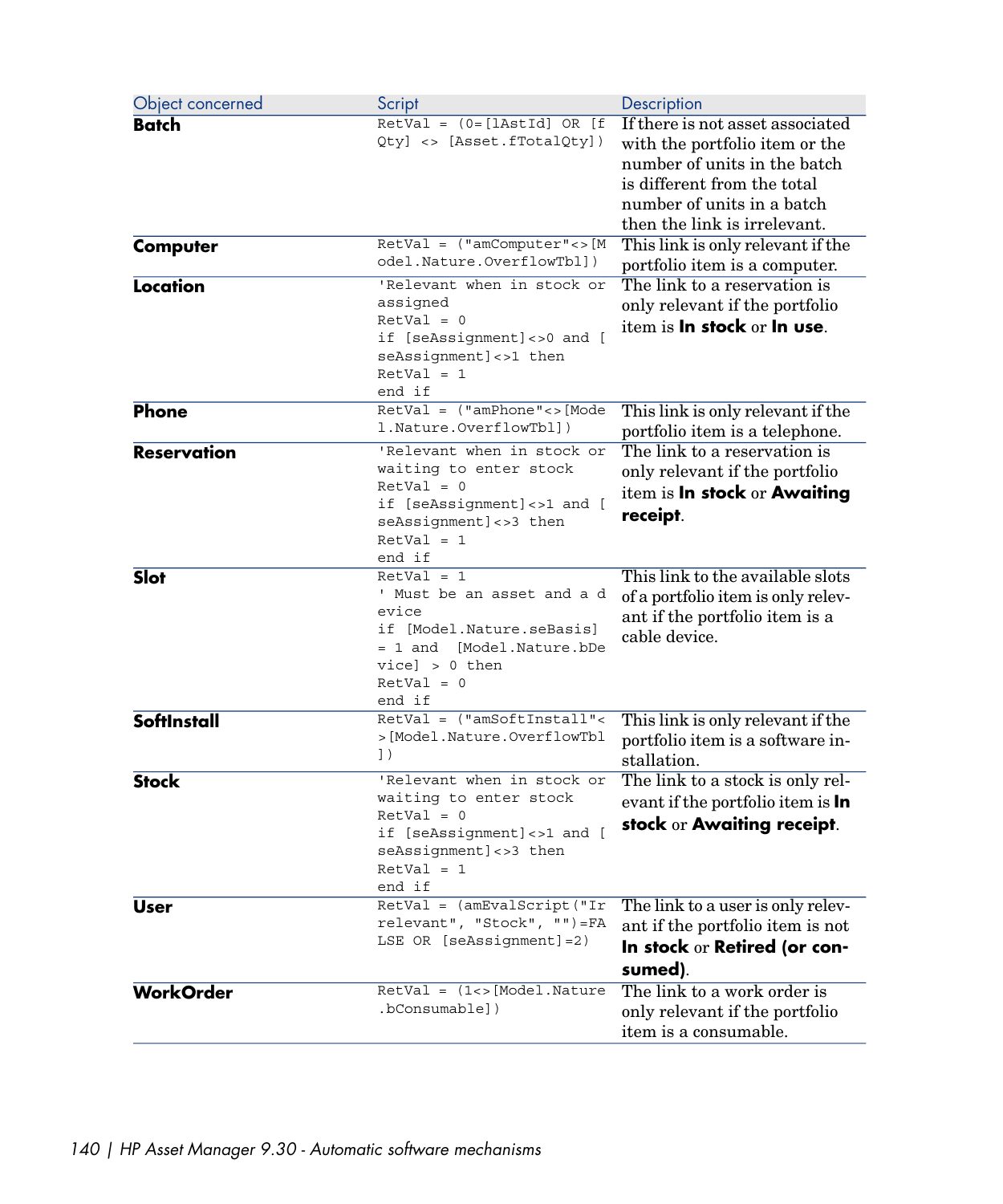# Integrity rules

There are no integrity rules on the Portfolio Items table (**amPortfolio**).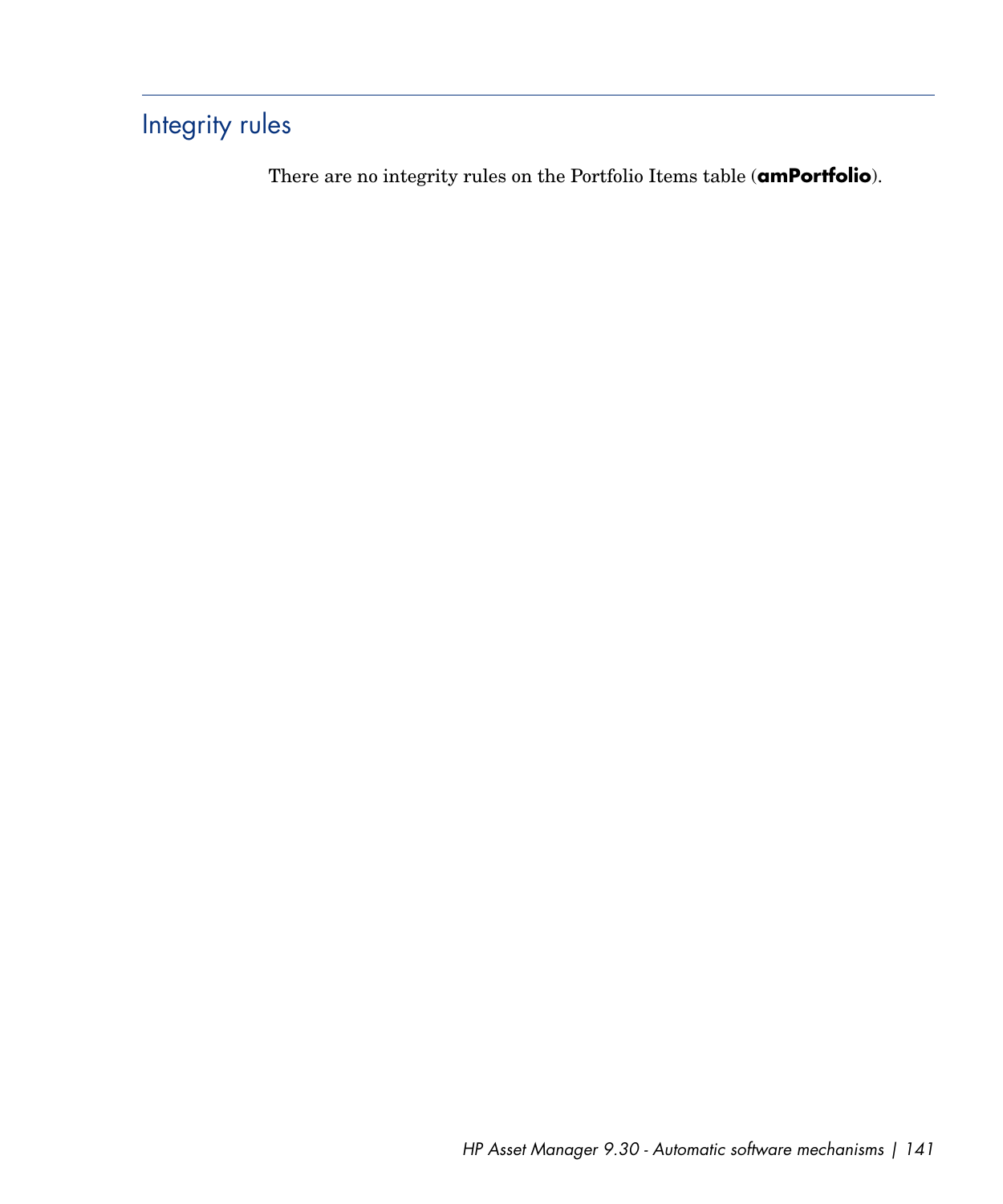# Agents

| SQL name of the agent                    | List of monitored objects | <b>Operations performed</b>                                                                                                                                                                                                                                                                                                                                                                                                                                                                                      | List of any<br>modified<br>objects                                                                                                                                                  |
|------------------------------------------|---------------------------|------------------------------------------------------------------------------------------------------------------------------------------------------------------------------------------------------------------------------------------------------------------------------------------------------------------------------------------------------------------------------------------------------------------------------------------------------------------------------------------------------------------|-------------------------------------------------------------------------------------------------------------------------------------------------------------------------------------|
| <b>CAssignment-</b><br><b>MergeAgent</b> |                           | This agent makes sure<br>there are no two identical<br>portfolio items in the<br>database. The comparison<br>is performed on all fields<br>except the following:<br>fQty<br><b>IPortfolioItemId</b><br>Code<br><b>FullName</b><br>dtLastModif<br>mAvgPrice<br><b>bCreatedOnTheFly</b><br>On the basis of this com-<br>parison, if two identical<br>portfolio items are found,<br>the agents merges them<br>into one single portfolio<br>item and updates the<br>quantity $(fQty)$ and unit<br>price (mAvgPrice). | None in re-<br>cords in the<br>amPortfo-<br>lio table.<br>Depending<br>on the oper-<br>ations per-<br>formed by<br>the agent,<br>record may<br>however be<br>created or<br>deleted. |
|                                          |                           | Note:<br>The comparison also takes<br>into account the features<br>linked to the portfolio items.<br>Two portfolio items that<br>only differ in terms of a<br>feature value are not con-<br>sidered to be the same.                                                                                                                                                                                                                                                                                              |                                                                                                                                                                                     |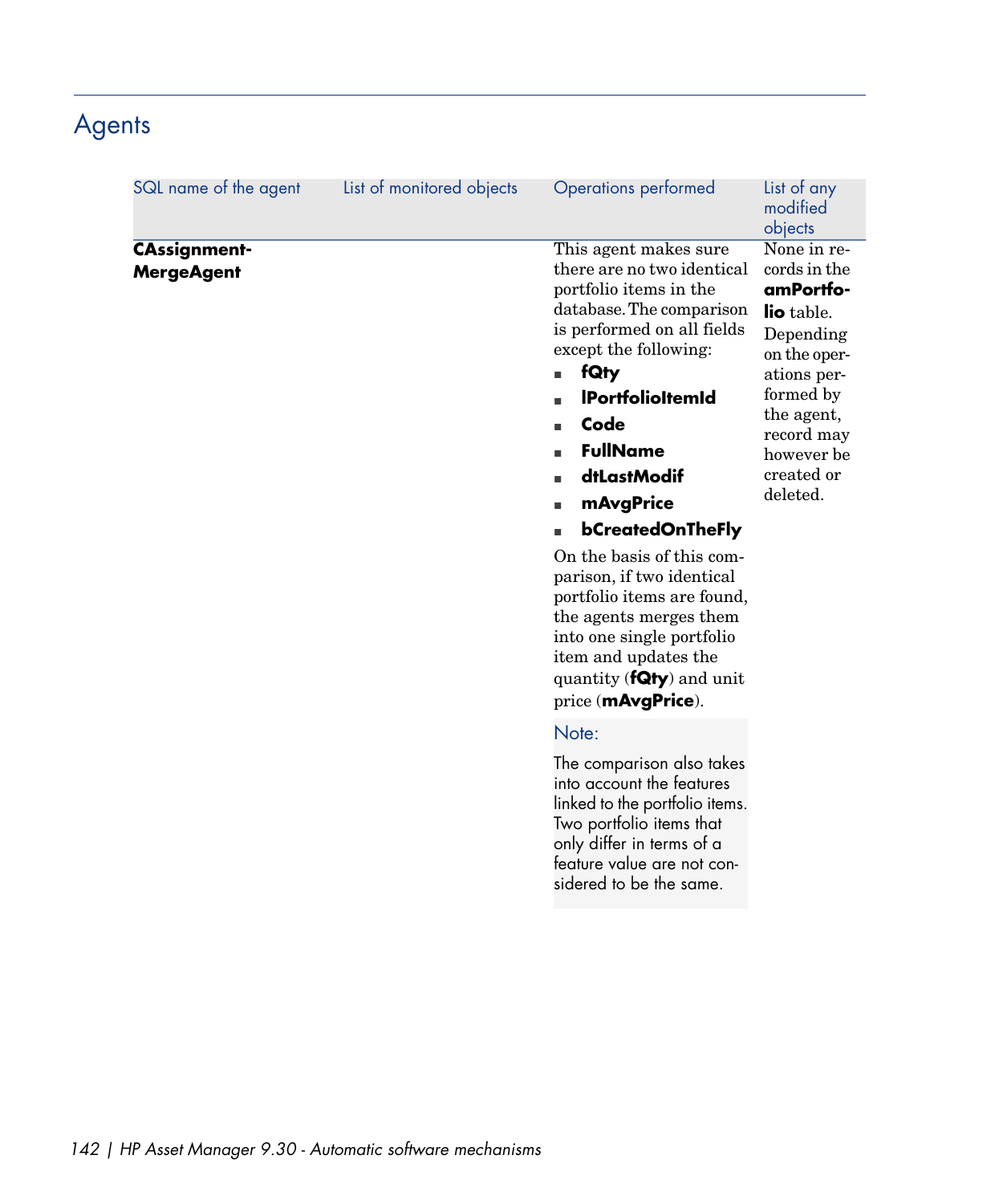| SQL name of the agent | List of monitored objects                     | Operations performed | List of any<br>modified<br>objects |
|-----------------------|-----------------------------------------------|----------------------|------------------------------------|
|                       | Insert on object: am-<br>$\blacksquare$       |                      |                                    |
|                       | Portfolio<br>PostUpdate on object:            |                      |                                    |
|                       | ٠<br>AssetTag                                 |                      |                                    |
|                       | PostUpdate on object:<br>٠<br>bUseQty         |                      |                                    |
|                       | PostUpdate on object:<br>٠<br>dAssignment     |                      |                                    |
|                       | PostUpdate on object:<br>ш<br>dtInvent        |                      |                                    |
|                       | PostUpdate on object:<br>ш<br>Folder          |                      |                                    |
|                       | PostUpdate on object:<br>٠<br>AvgPriceCur     |                      |                                    |
|                       | PostUpdate on object:<br>ш<br>RMANumber       |                      |                                    |
|                       | PostUpdate on object:<br>٠<br>seAssignment    |                      |                                    |
|                       | PostUpdate on object:<br>ш<br>sLvl            |                      |                                    |
|                       | PostUpdate on object:<br>٠<br>lAstId          |                      |                                    |
|                       | PostUpdate on object:<br>٠<br>lParentId       |                      |                                    |
|                       | PostUpdate on object:<br>٠<br>lCommentId      |                      |                                    |
|                       | PostUpdate on object:<br>٠<br>lCostCatId      |                      |                                    |
|                       | PostUpdate on object:<br>ш<br>lCostId         |                      |                                    |
|                       | PostUpdate on object:<br>٠<br>lIconId         |                      |                                    |
|                       | PostUpdate on object:<br>ш<br><b>lLocaId</b>  |                      |                                    |
|                       | PostUpdate on object:<br>lModelId             |                      |                                    |
|                       | PostUpdate on object:<br>٠<br><b>lStockId</b> |                      |                                    |
|                       | PostUpdate on object:<br><b>lSupervId</b>     |                      |                                    |
|                       | PostUpdate on object:<br>lUserId              |                      |                                    |

 $\blacksquare$  PostUpdate on object: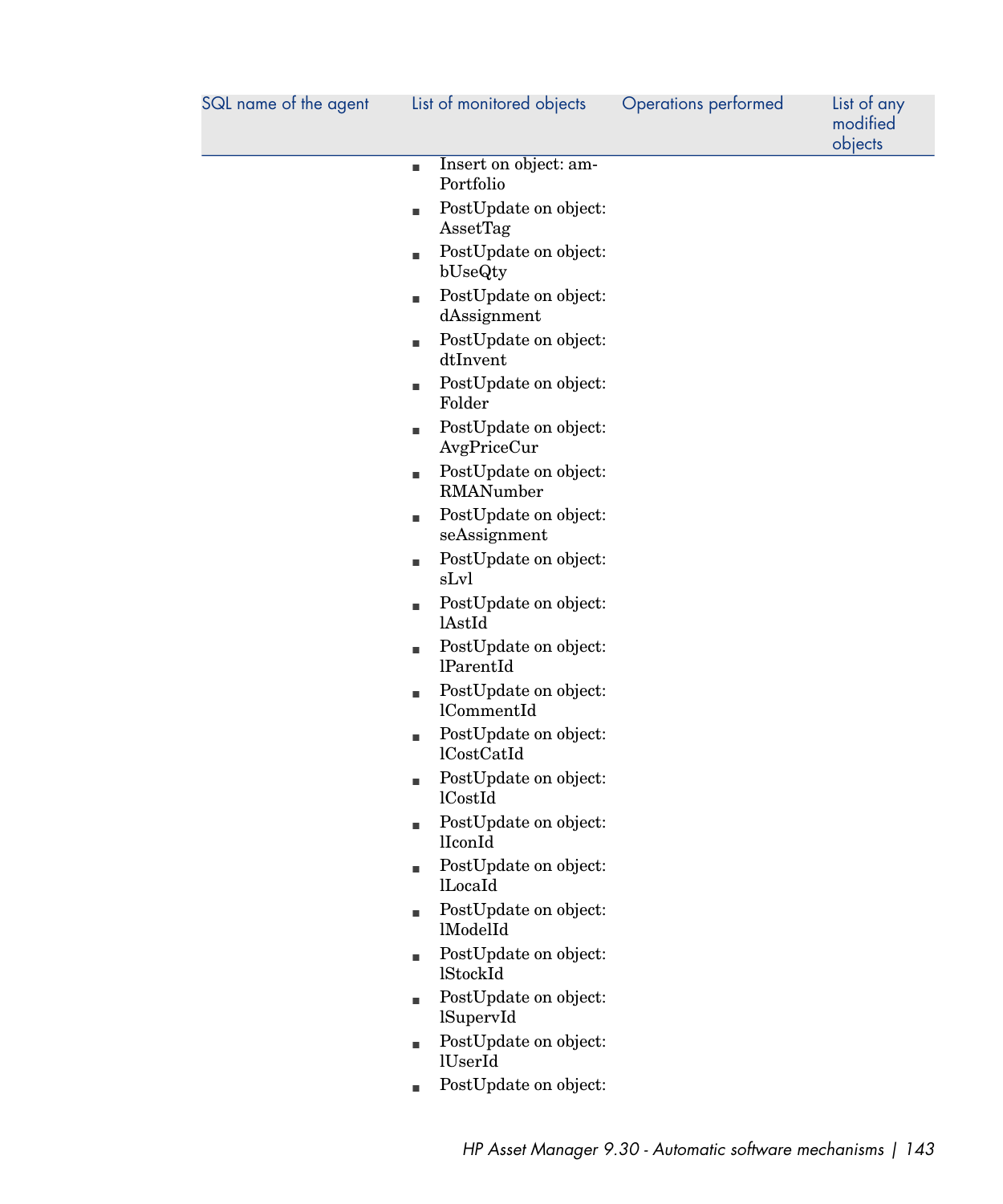| SQL name of the agent              |   | List of monitored objects                                                | <b>Operations performed</b>                                                                                                                                                                                                                                                                                                                                                                                                                                                                                                                                                                                                                                                                                                                                                                        | List of any<br>modified                      |
|------------------------------------|---|--------------------------------------------------------------------------|----------------------------------------------------------------------------------------------------------------------------------------------------------------------------------------------------------------------------------------------------------------------------------------------------------------------------------------------------------------------------------------------------------------------------------------------------------------------------------------------------------------------------------------------------------------------------------------------------------------------------------------------------------------------------------------------------------------------------------------------------------------------------------------------------|----------------------------------------------|
|                                    |   | <b>IWorkOrderId</b>                                                      |                                                                                                                                                                                                                                                                                                                                                                                                                                                                                                                                                                                                                                                                                                                                                                                                    | objects                                      |
| <b>CAssignmentParentA-</b><br>gent | ٠ | Insert on object: am-<br>Portfolio<br>PostUpdate on object:<br>lParentId | This agent performs the<br>following operations:<br>It makes sure that the<br>×.<br>parent of a portfolio<br>item is always an as-<br>set. An error is re-<br>turned if this is not<br>the case.<br>If the portfolio item<br>has software installa-<br>tions as child records,<br>it makes sure that the<br>nature of the model of<br>the portfolio item is<br>flagged Has soft-<br>ware installed. An<br>error is returned if<br>this is not the case.<br>If a portfolio item is a<br>٠<br>consumable, it makes<br>sure that if it is linked<br>to an asset, the assign-<br>ment is set to <b>Retired</b><br>(or consumed). The<br>assignment date is set<br>to the current date. A<br>consumption line is<br>created and linked to<br>both the portfolio item<br>and its corresponding<br>asset. | <b>seAssign-</b><br>ment<br>dAssign-<br>ment |
| <b>CBatchQtyAgent</b>              | ٠ | Insert on object: am-<br>Portfolio                                       | This agent maintains the<br>consistency between the                                                                                                                                                                                                                                                                                                                                                                                                                                                                                                                                                                                                                                                                                                                                                |                                              |
|                                    |   | PostUpdate on object:<br>fTotalQty                                       | total quantity of a batch<br>( <b>fTotalQty</b> ) and the sum                                                                                                                                                                                                                                                                                                                                                                                                                                                                                                                                                                                                                                                                                                                                      |                                              |
|                                    |   | PostUpdate on object:<br>fQty                                            | of the quantities of the<br>batch items (fQty).                                                                                                                                                                                                                                                                                                                                                                                                                                                                                                                                                                                                                                                                                                                                                    |                                              |
|                                    | ٠ | PostUpdate on object:<br>lAstId                                          |                                                                                                                                                                                                                                                                                                                                                                                                                                                                                                                                                                                                                                                                                                                                                                                                    |                                              |
|                                    | ٠ | PreDelete on object:<br>amPortfolio                                      |                                                                                                                                                                                                                                                                                                                                                                                                                                                                                                                                                                                                                                                                                                                                                                                                    |                                              |
|                                    |   | PreDelete on object:<br>amAsset                                          |                                                                                                                                                                                                                                                                                                                                                                                                                                                                                                                                                                                                                                                                                                                                                                                                    |                                              |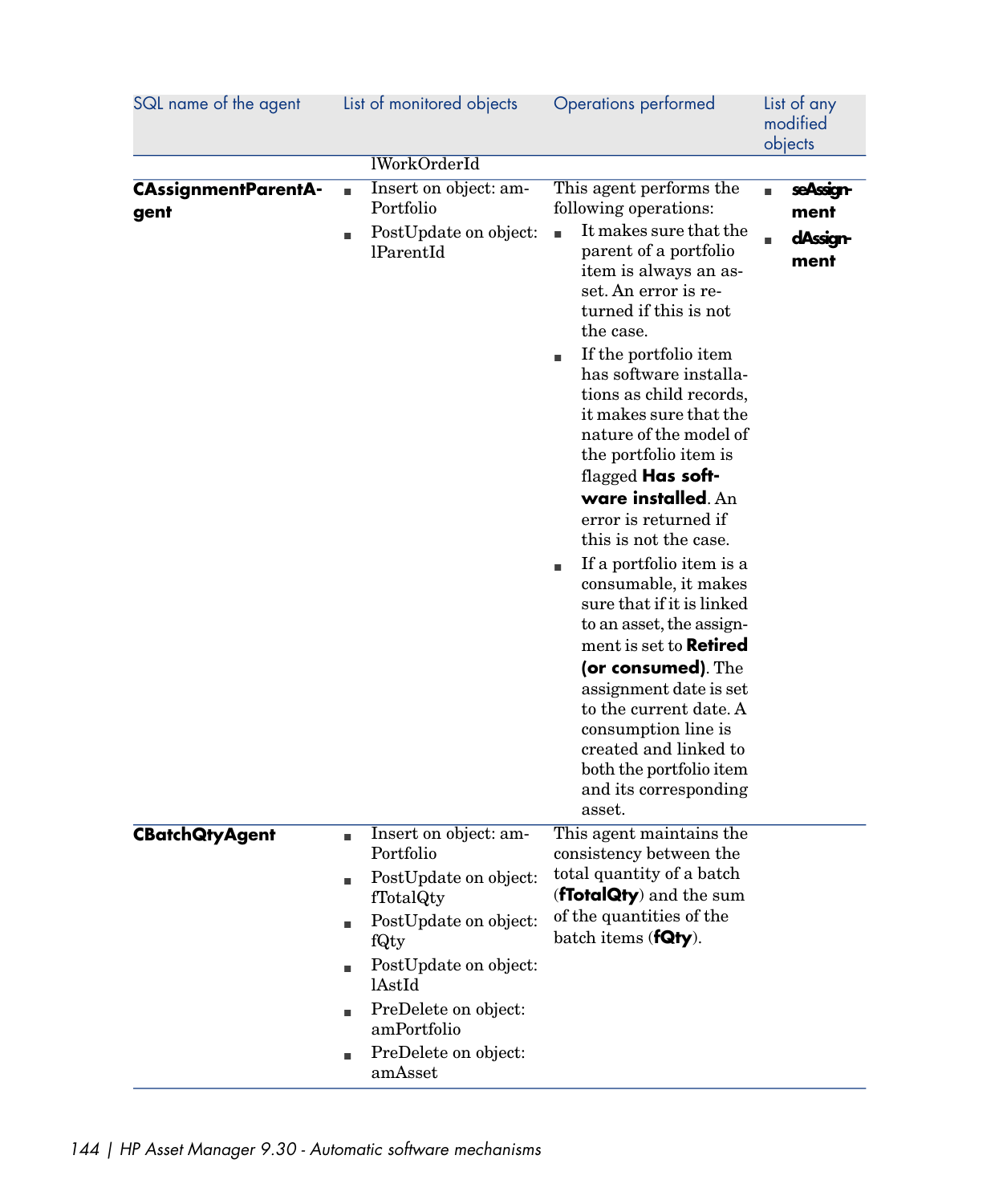| SQL name of the agent      | List of monitored objects                                                                                                                                                                                                                                                                                                                                                            | <b>Operations performed</b>                                                                                                                                                                                                                                                                                                                                                                                                                            | List of any<br>modified<br>objects     |
|----------------------------|--------------------------------------------------------------------------------------------------------------------------------------------------------------------------------------------------------------------------------------------------------------------------------------------------------------------------------------------------------------------------------------|--------------------------------------------------------------------------------------------------------------------------------------------------------------------------------------------------------------------------------------------------------------------------------------------------------------------------------------------------------------------------------------------------------------------------------------------------------|----------------------------------------|
| <b>CGbAcquiDepAgent</b>    | Insert on object:<br>٠<br>amAsset<br>Insert on object: am-<br>٠<br>Portfolio<br>PostUpdate on object:<br>٠<br>dAcquisition<br>PostUpdate on object:<br>٠<br>mPrice<br>PostUpdate on object:<br>٠<br>mTax<br>PostUpdate on object:<br>٠<br>dIntPay<br>PostUpdate on object:<br>٠<br>mIntPay<br>PostUpdate on object:<br>٠<br>mIntPayTax<br>PostUpdate on object:<br>٠<br>seAcquMethod | This agent updates the<br>expense lines associated<br>with the portfolio item.<br>It functions when a portfo-<br>lio item is created or the<br>following data items are<br>updated for an existing<br>portfolio item:<br>seAcquMethod<br>dAcquisition<br>mPrice<br>mTax<br>٠<br>mintPay<br>mIntPayTax<br>dIntPay<br>Note:<br>The agent takes into ac-<br>count the distribution (split-<br>billing) of expenses to the<br>cost centers and cost types. | None in the<br>amPortfo-<br>lio table. |
| <b>CGbAssetAssignement</b> | Insert on object: am-<br>$\blacksquare$<br>Portfolio<br>PostDelete on object:<br>٠<br>amPortfolio<br>PreUpdate on object:<br>٠<br><b>IModelId</b>                                                                                                                                                                                                                                    | It may therefore create mul-<br>tiple expense lines.<br>In case of creation of a<br>portfolio item, if neces-<br>sary this agent creates<br>the corresponding record<br>in the Assets table and<br>the appropriate record in<br>the overflow table match-<br>ing the management con-<br>straint associated with<br>the model of the portfolio<br>item.                                                                                                 | None in the<br>amPortfo-<br>lio table. |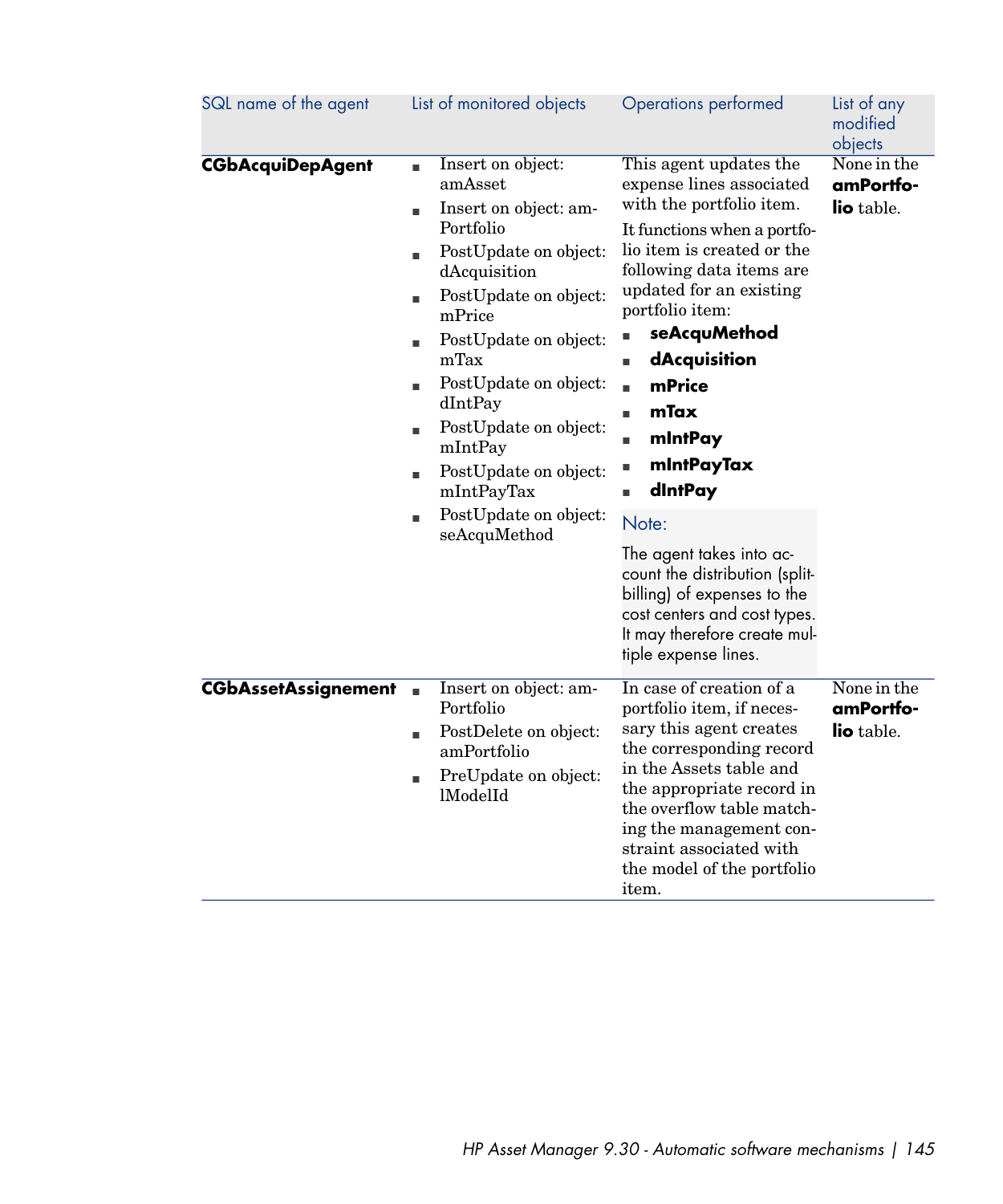| SQL name of the agent                  | List of monitored objects                                                                                                                                                                                                    | Operations performed                                                                                                                                                                                                                                                                  | List of any<br>modified<br>objects                                                              |
|----------------------------------------|------------------------------------------------------------------------------------------------------------------------------------------------------------------------------------------------------------------------------|---------------------------------------------------------------------------------------------------------------------------------------------------------------------------------------------------------------------------------------------------------------------------------------|-------------------------------------------------------------------------------------------------|
| <b>CGbSousBienInteg-</b><br>riteAgent  | PostUpdate on object:<br>hLocaId<br>PostUpdate on object:<br>٠<br><b>IUserId</b><br>PostUpdate on object:<br>٠<br><b>lSupervId</b><br>PostUpdate on object:<br>٠<br><b>IStockId</b><br>PostUpdate on object:<br>seAssignment | If one of the objects mon-<br>itored for a portfolio item<br>is updated, the agent<br>propagates the modifica-<br>tions to all the child re-<br>cords.                                                                                                                                | None in the<br>amPortfo-<br>lio table.                                                          |
| <b>CGbSousBienInteg-</b><br>riteAgent2 | PreUpdate on object:<br>ó<br><b>lParentId</b>                                                                                                                                                                                | If the parent record of a<br>portfolio item is modified,<br>then the agent propagates<br>the values of the following<br>fields from the new par-<br>ent record to the portfolio<br>item:<br>lLocald<br><b>IStockId</b><br><b>Supervid</b><br><b>IUserId</b><br>٠<br>seAssignment<br>٠ | <b>ILocald</b><br>IStock-<br>Ιd<br><b>ISuper-</b><br>vid<br><b>IUserId</b><br>seAssign-<br>ment |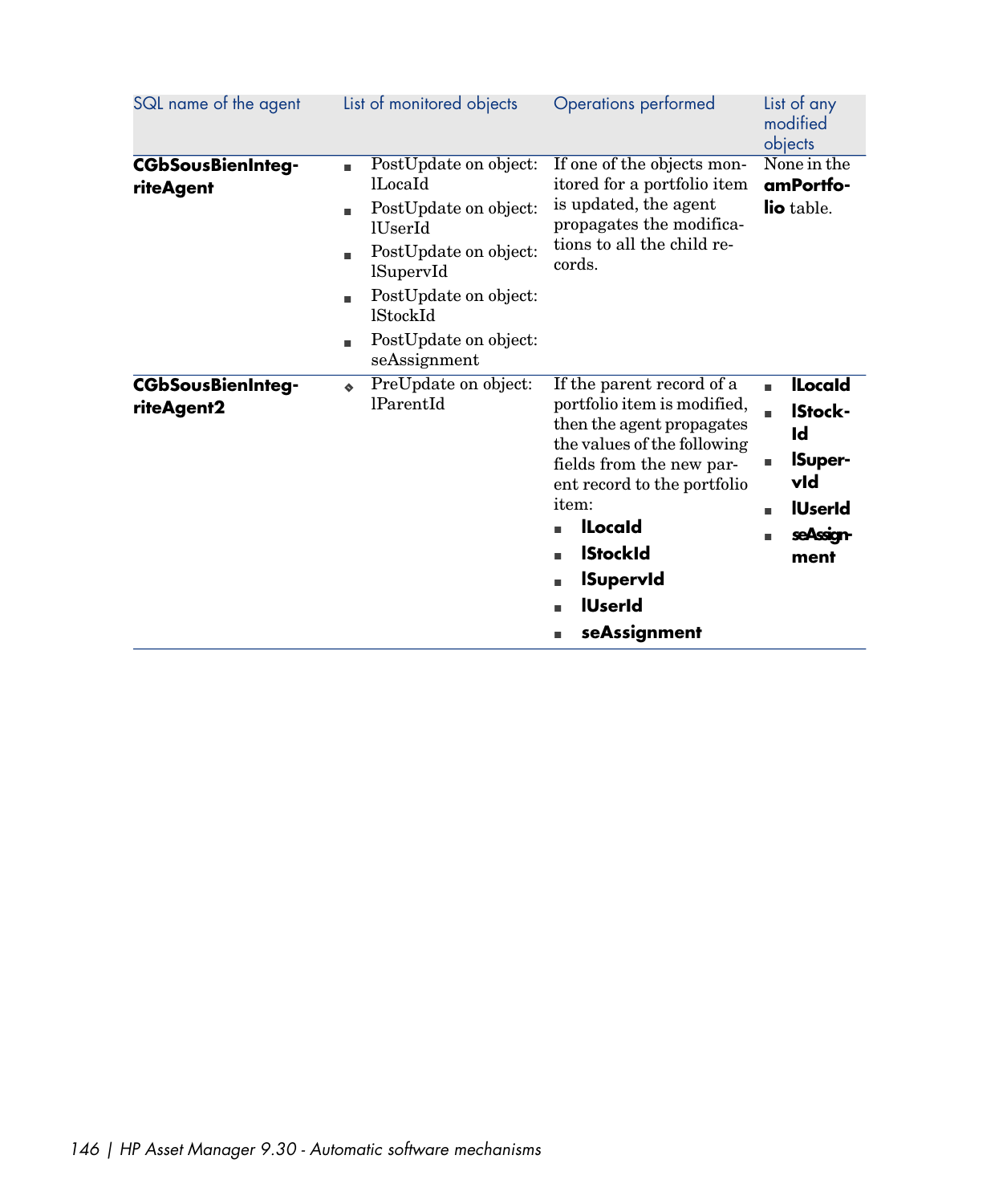| SQL name of the agent     | List of monitored objects                                                                                                    | Operations performed | List of any<br>modified<br>objects                                                                                                |
|---------------------------|------------------------------------------------------------------------------------------------------------------------------|----------------------|-----------------------------------------------------------------------------------------------------------------------------------|
| <b>CGbStockInOutAgent</b> | PreUpdate on object:<br>seAssignment<br>PreUpdate on object:<br>٠<br><b>IStockId</b><br>PreUpdate on object:<br>٠<br>lUserId |                      | fQty<br><b>ILocald</b><br>٠<br><b>IStock-</b><br>٠<br>Id<br><b>Super-</b><br>٠<br>vid<br><b>IUserId</b><br>٠<br>seAssign-<br>ment |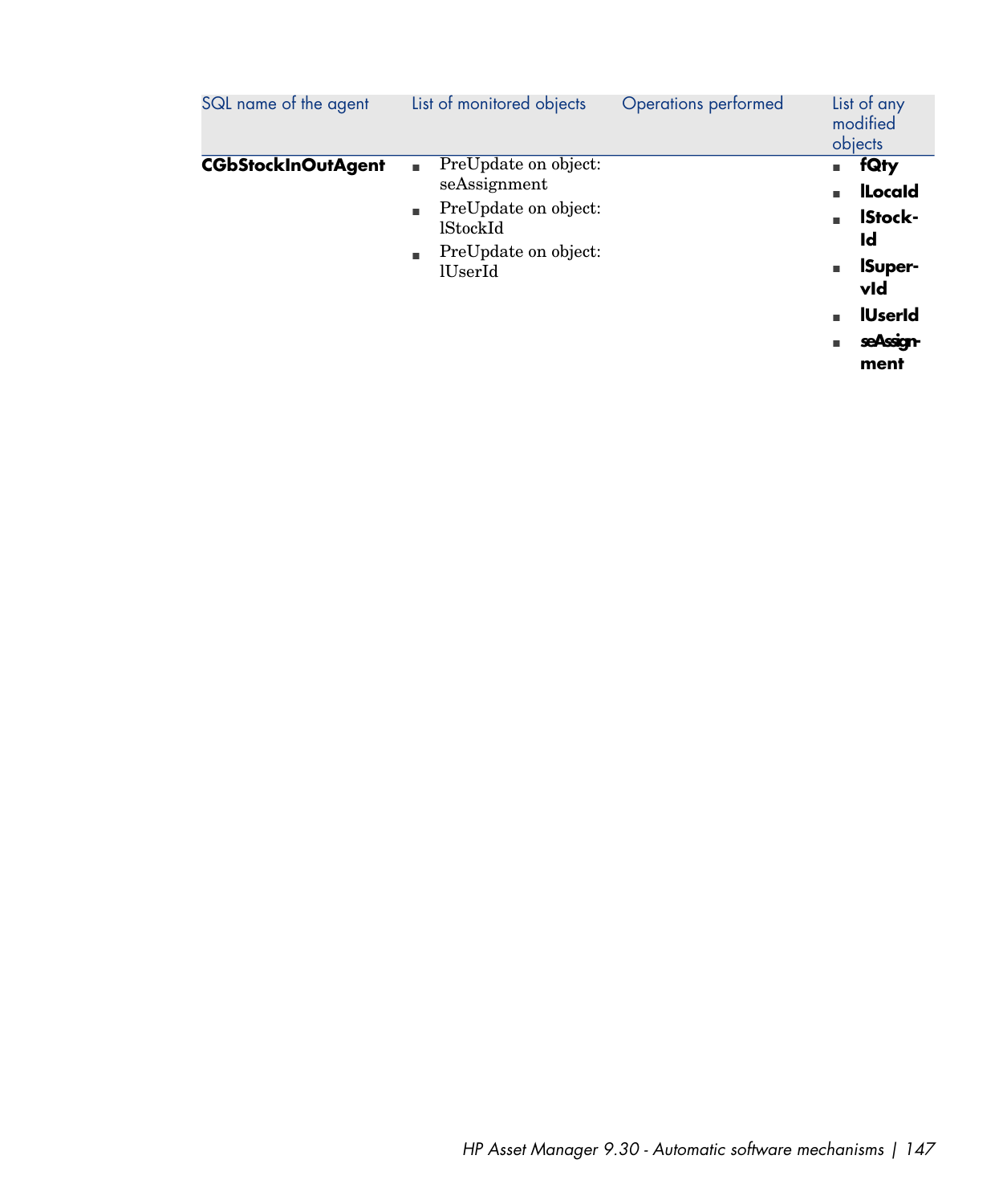| SQL name of the agent | List of monitored objects | <b>Operations performed</b>                                                                                                                                                                                                                                                                                                                                                                                                                                                                                                                     | List of any<br>modified<br>objects |
|-----------------------|---------------------------|-------------------------------------------------------------------------------------------------------------------------------------------------------------------------------------------------------------------------------------------------------------------------------------------------------------------------------------------------------------------------------------------------------------------------------------------------------------------------------------------------------------------------------------------------|------------------------------------|
|                       |                           | The agent performs the<br>following operations:<br>If the assignment of<br>the portfolio item<br>changes from <b>In</b><br>stock, the link point-<br>ing to the stock is<br>emptied.<br>If the item has a stock<br>٠<br>and its assignment is<br>In use, the agent<br>changes it to <b>In stock</b> .<br>If the item has a stock<br>٠<br>and its assignment is<br>set to Return for<br>maintenance, Re-<br>turn to supplier or<br><b>Missing</b> , the agent<br>returns an error.<br>If the item is <b>In stock</b><br>٠<br>or Awaiting receipt |                                    |
|                       |                           | and has no assigned<br>stock, the agent<br>changes the assign-<br>ment to <b>In use</b> .                                                                                                                                                                                                                                                                                                                                                                                                                                                       |                                    |
|                       |                           | If the item is <b>In stock</b><br>٠<br>or Awaiting receipt<br>and has no assigned<br>location, the agent<br>sets it to that of the<br>stock.                                                                                                                                                                                                                                                                                                                                                                                                    |                                    |
|                       |                           | If the assignment of<br>٠<br>the asset is not <b>In</b><br><b>use</b> , the agent emp-<br>ties the User and Su-<br>pervisor fields.                                                                                                                                                                                                                                                                                                                                                                                                             |                                    |
|                       |                           | If the assignment of<br>the asset changes<br>from In stock to In<br><b>use</b> , the agent<br>propagates the User                                                                                                                                                                                                                                                                                                                                                                                                                               |                                    |
|                       |                           | from the reservation.<br>If the assignment of                                                                                                                                                                                                                                                                                                                                                                                                                                                                                                   |                                    |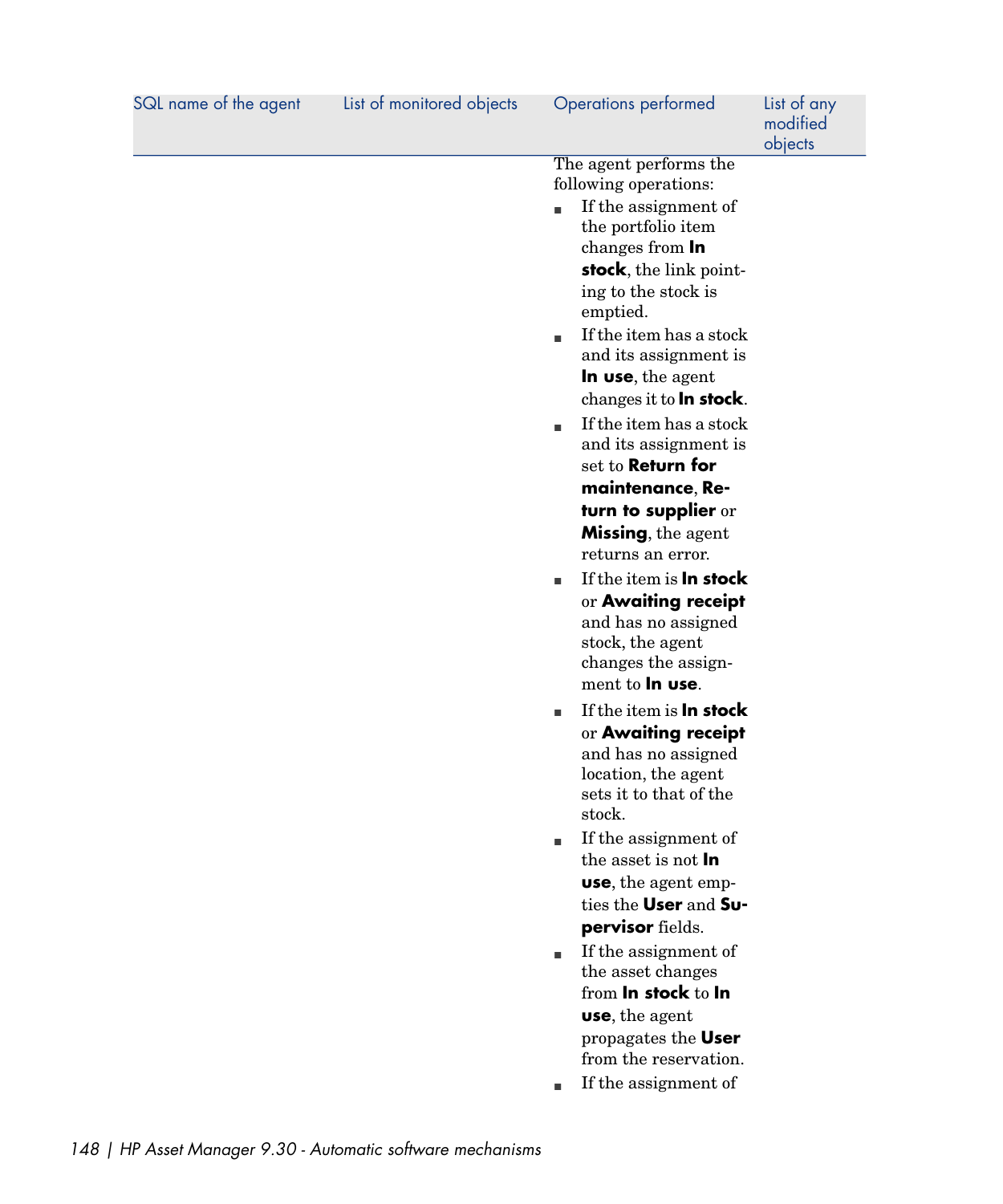| SQL name of the agent            | List of monitored objects                                                                                                                                                                       | Operations performed                                                                                                                                                                                                                                                                                                                                                                                                                                                                                                                                                                                                           | List of any<br>modified<br>objects |
|----------------------------------|-------------------------------------------------------------------------------------------------------------------------------------------------------------------------------------------------|--------------------------------------------------------------------------------------------------------------------------------------------------------------------------------------------------------------------------------------------------------------------------------------------------------------------------------------------------------------------------------------------------------------------------------------------------------------------------------------------------------------------------------------------------------------------------------------------------------------------------------|------------------------------------|
|                                  |                                                                                                                                                                                                 | the portfolio item is<br>set to In stock, the<br>agent deletes any re-<br>maining reservations<br>associated with the<br>portfolio item.                                                                                                                                                                                                                                                                                                                                                                                                                                                                                       |                                    |
| COverflow-<br><b>ChangeAgent</b> | PreUpdate on object:<br>$\ddot{\bullet}$<br><b>lModelId</b>                                                                                                                                     | This agent stops the mod-<br>el of a portfolio item from<br>being changed if doing so<br>implies the associated<br>overflow table being<br>changed also.                                                                                                                                                                                                                                                                                                                                                                                                                                                                       |                                    |
| <b>CRedundancyAgent</b>          | Insert on object: am-<br>٠<br>Computer<br>Insert on object: am-<br>٠<br>Portfolio<br>PostUpdate on object:<br>lItemId<br>PostUpdate on object:<br>AssetTag<br>PostUpdate on object:<br>AssetTag | This agent makes sure<br>that the AssetTag fields<br>of a computer and its asso-<br>ciated portfolio item are<br>identical:<br>If the AssetTag field<br>of a record in the <b>am-</b><br><b>Computer</b> table is<br>modified, the agent<br>propagates this<br>change to the As-<br>setTag field of the re-<br>cord in the correspond-<br>ing amPortfolio<br>table.<br>If the <b>AssetTag</b> field<br>٠<br>of a record in the <b>am-</b><br><b>Portfolio</b> table is<br>modified, the agent<br>propagates this<br>change to the <b>As-</b><br>setTag field of the re-<br>cord in the correspond-<br>ing amComputer<br>table. | As-<br>setTag                      |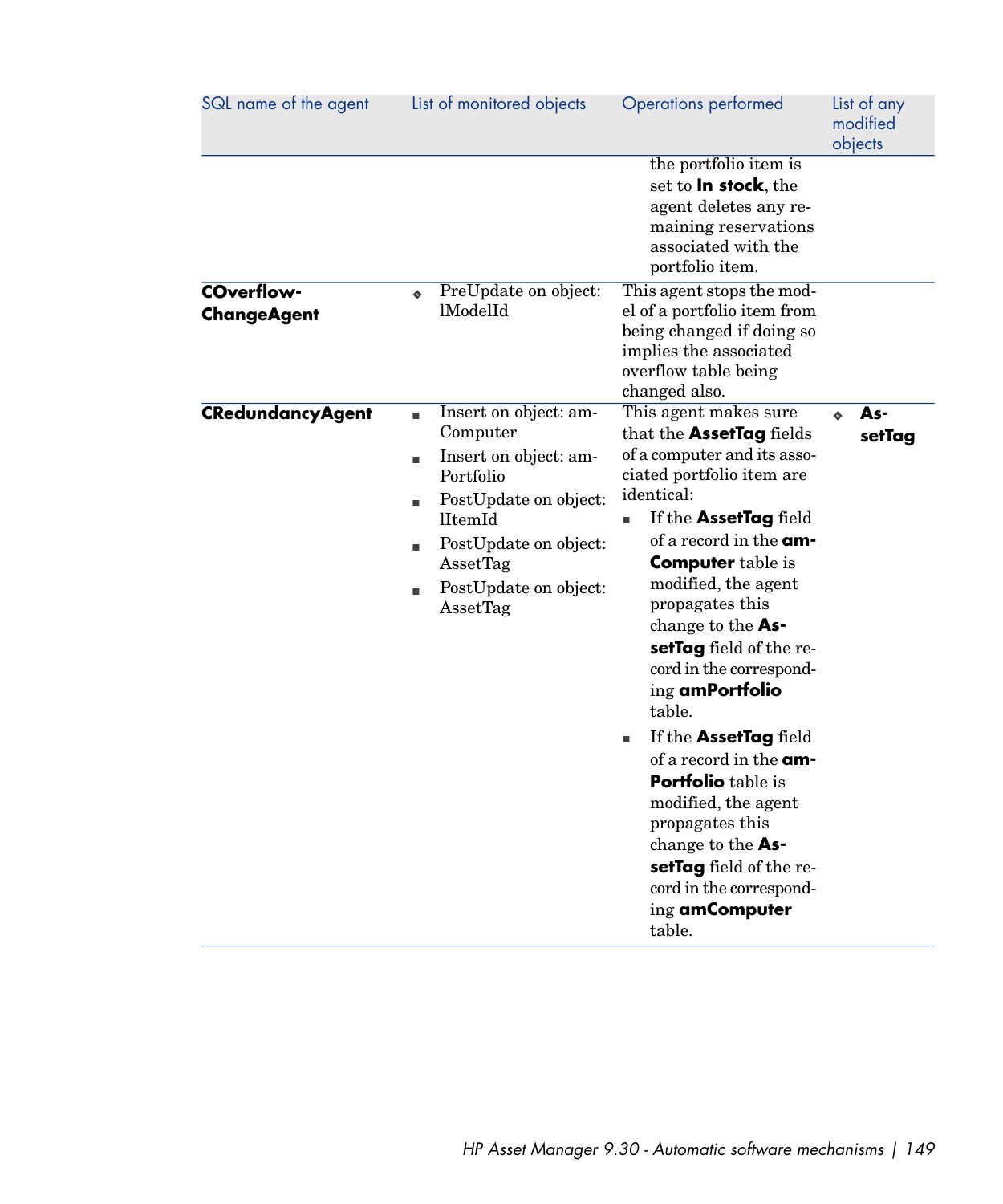| SQL name of the agent   | List of monitored objects                                                                                                                                                                                    | Operations performed                                                                                                                                                                                                                                                                                                                                                                                                                                                                                                                                                                                        | List of any<br>modified<br>objects |
|-------------------------|--------------------------------------------------------------------------------------------------------------------------------------------------------------------------------------------------------------|-------------------------------------------------------------------------------------------------------------------------------------------------------------------------------------------------------------------------------------------------------------------------------------------------------------------------------------------------------------------------------------------------------------------------------------------------------------------------------------------------------------------------------------------------------------------------------------------------------------|------------------------------------|
| <b>CRedundancyAgent</b> | Insert on object:<br>٠<br>amAsset<br>Insert on object: am-<br>Portfolio<br>PostUpdate on object:<br><b>IModelId</b><br>PostUpdate on object:<br>٠<br><b>IModelId</b><br>PostUpdate on object:<br>٠<br>lAstId | This agent makes sure<br>that an asset and its asso-<br>ciated portfolio item al-<br>ways point to the same<br>model:<br>If the <b>IModelId</b> link<br>٠<br>of a record in the<br><b>amAsset</b> table is<br>modified, the agent<br>propagates this<br>change to the <b>IMod-</b><br>elld field of the record<br>in the corresponding<br>amPortfolio table.<br>If the <b>IModelid</b> link<br>٠<br>of a record in the <b>am-</b><br><b>Portfolio</b> table is<br>modified, the agent<br>propagates this<br>change to the <b>IMod-</b><br>elld link of the record<br>in the corresponding<br>amAsset table. | IMod-<br>$\ddot{\bullet}$<br>elId  |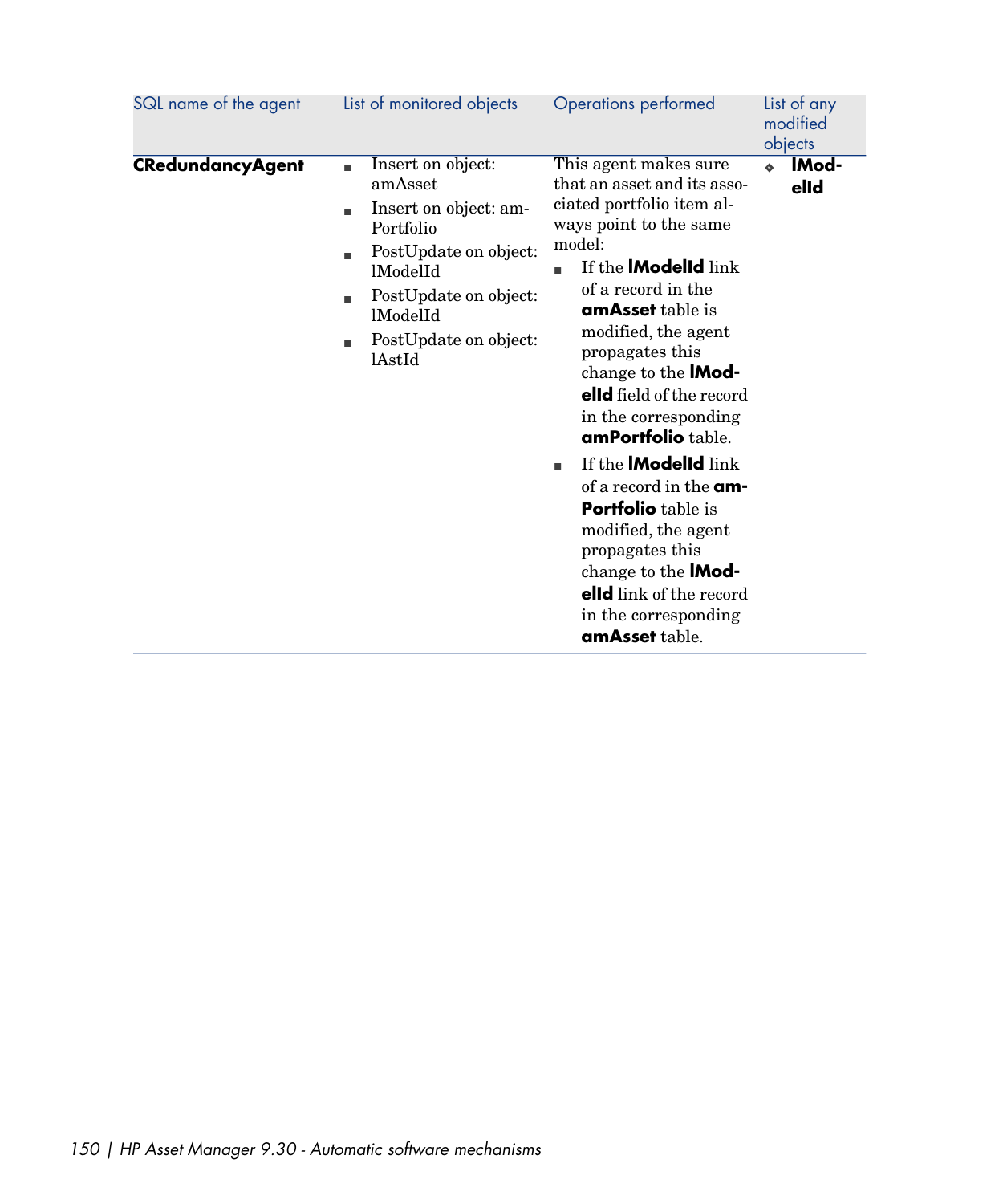| SQL name of the agent              | List of monitored objects                                                                                                                                                                      | Operations performed                                                                                                                                                                                                                                                                                                                                                                                                                                                                                                                                                                           | List of any<br>modified<br>objects |
|------------------------------------|------------------------------------------------------------------------------------------------------------------------------------------------------------------------------------------------|------------------------------------------------------------------------------------------------------------------------------------------------------------------------------------------------------------------------------------------------------------------------------------------------------------------------------------------------------------------------------------------------------------------------------------------------------------------------------------------------------------------------------------------------------------------------------------------------|------------------------------------|
| <b>CRedundancyAgent</b>            | Insert on object:<br>٠<br>amAsset<br>Insert on object: am-<br>٠<br>Portfolio<br>PostUpdate on object:<br>٠<br>AssetTag<br>PostUpdate on object:<br>AssetTag<br>PostUpdate on object:<br>lAstId | This agent makes sure<br>that the AssetTag fields<br>of an asset and its associ-<br>ated portfolio item are<br>identical:<br>If the AssetTag field<br>٠<br>of a record in the<br><b>amAsset</b> table is<br>modified, the agent<br>propagates this<br>change to the As-<br>setTag field of the re-<br>cord in the correspond-<br>ing amPortfolio<br>table.<br>If the AssetTag field<br>٠<br>of a record in the $am-$<br><b>Portfolio</b> table is<br>modified, the agent<br>propagates this<br>change to the $As-$<br>setTag field of the re-<br>cord in the correspond-<br>ing amAsset table. | As-<br>۰<br>setTag                 |
| <b>CReturnAssignmentA-</b><br>gent | PostUpdate on object:<br>ò<br>seAssignment                                                                                                                                                     | When the assignment of<br>a portfolio item (which is<br>not a consumable) is set<br>to Return to supplier or<br>Retired (or consumed),<br>this item is de-hierarch-<br>ized.                                                                                                                                                                                                                                                                                                                                                                                                                   |                                    |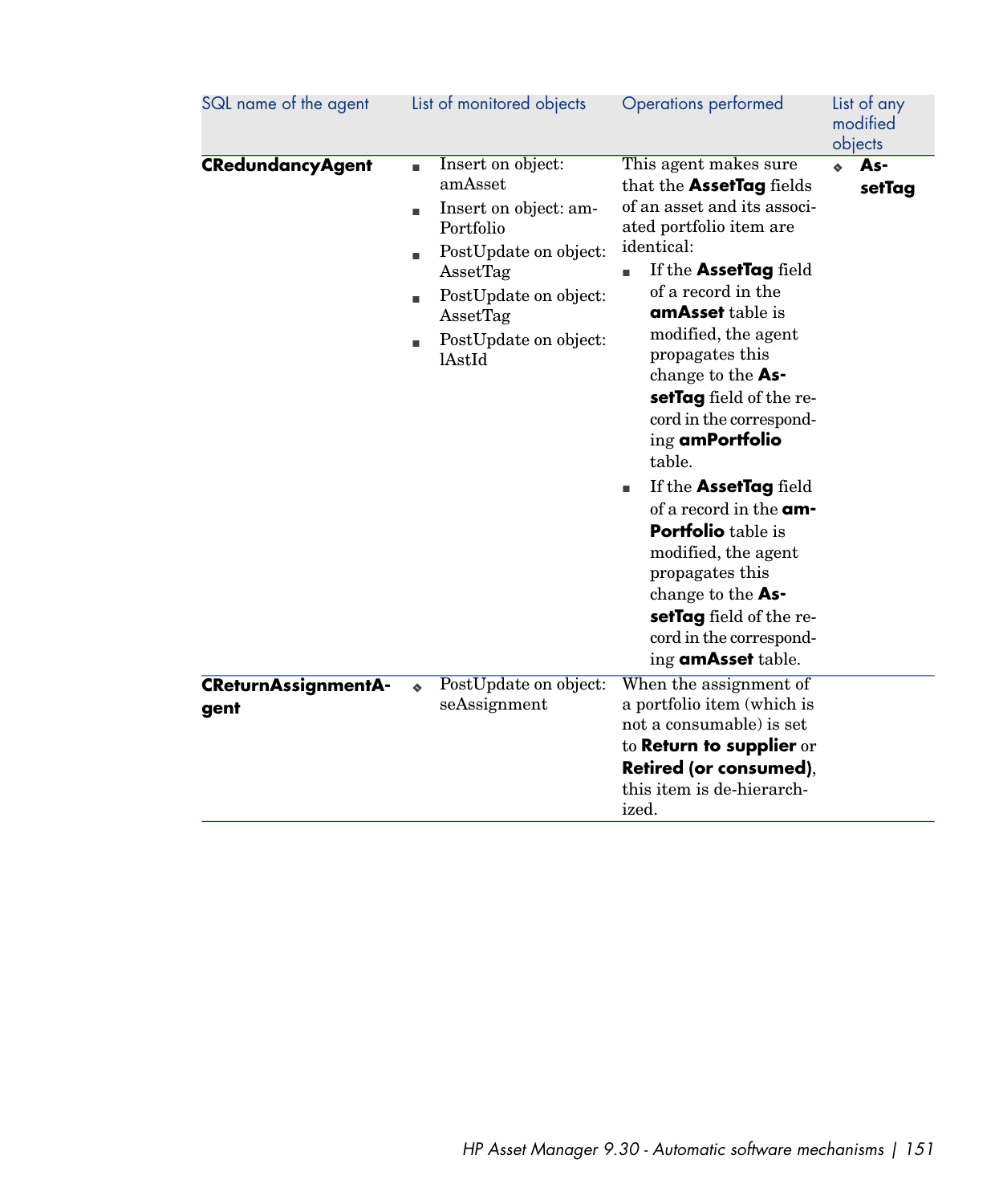| SQL name of the agent | List of monitored objects                                                                                                                                                                                             | Operations performed                                                                                                                                                                                                                                                                                           | List of any<br>modified<br>objects |
|-----------------------|-----------------------------------------------------------------------------------------------------------------------------------------------------------------------------------------------------------------------|----------------------------------------------------------------------------------------------------------------------------------------------------------------------------------------------------------------------------------------------------------------------------------------------------------------|------------------------------------|
| <b>FullName agent</b> | Insert on object: am-<br>٠<br>Portfolio<br>PostUpdate on object:<br>٠<br>Code<br>PostUpdate on object:<br>٠<br><b>lParentId</b><br>PreUpdate on object:<br>٠<br>Code<br>PreUpdate on object:<br>٠<br><b>lParentId</b> | This agent manages tree<br>structures in hierarchic<br>tables.<br>In the Portfolio items<br>table, it maintains hier-<br>archical integrity. The full<br>name of the portfolio item<br>and its hierarchical level<br>are recalculated if:<br>the portfolio item's<br>code is changed<br>its parent is modified | Full-<br>Name<br>sLyl              |

# **Workflows**

The following tables summarize the workflows dealing with the Assets table (**amAsset**).

# Warning:

This section lists all the standard scripts touching upon the objects in the table concerned. This list cannot include any customizations and modifications specific to your own implementation of Asset Manager. To learn how to extract the scripts really used in your implementation concerning this table, refer to the appendix [Determining](#page-170-0) [the workflows used for a table](#page-170-0) [page 171] at the end of this document.

| <b>Workflow reference</b> | Workflow type | Description                     |
|---------------------------|---------------|---------------------------------|
| BST SAM04                 | Synchronous   | When a portfolio item is re-    |
|                           |               | tired (its assignment changes   |
|                           |               | to Retired (or consumed)),      |
|                           |               | this workflow asks the admin-   |
|                           |               | istrator if the licenses that   |
|                           |               | were linked to this item can    |
|                           |               | be freed up or not. A wizard is |
|                           |               | available to help in selecting  |
|                           |               | the licenses to be freed.       |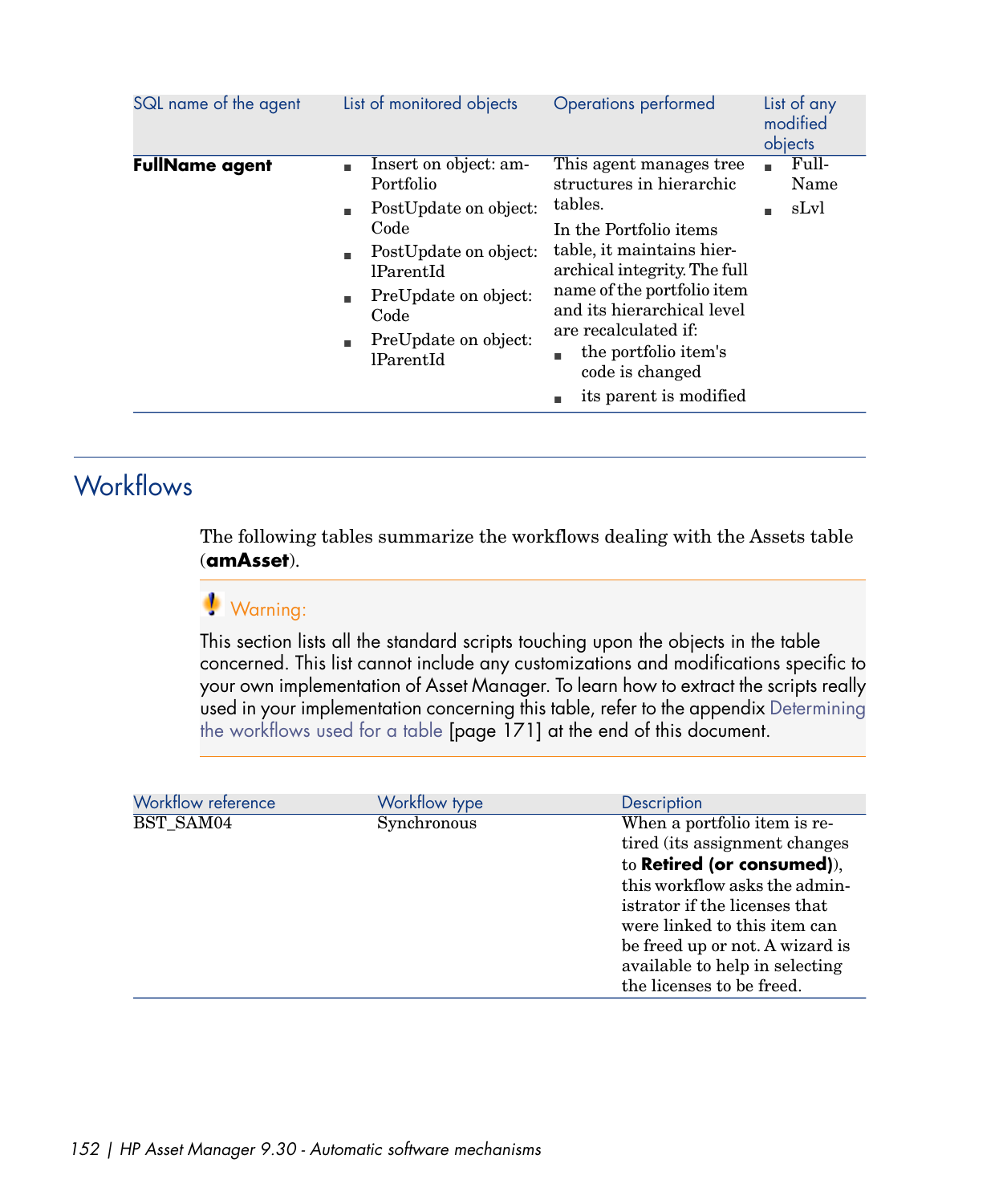# 19 Projects table (amProject)

This chapter provides an exhaustive list of all the mechanisms dealing with the Projects table. Each section deals with a different type of automatic mechanism.

## **Scripts**

The following tables summarize the objects to which the scripts are attached and describe the operations performed by the scripts.

# Warning:

This section lists all the standard scripts touching upon the objects in the table concerned. This list cannot include any customizations and modifications specific to your own implementation of Asset Manager. To learn how to extract the scripts really used in your implementation concerning this table, refer to the appendix [Extracting](#page-160-0) [all the scripts from a database](#page-160-0) [page 161] at the end of this document.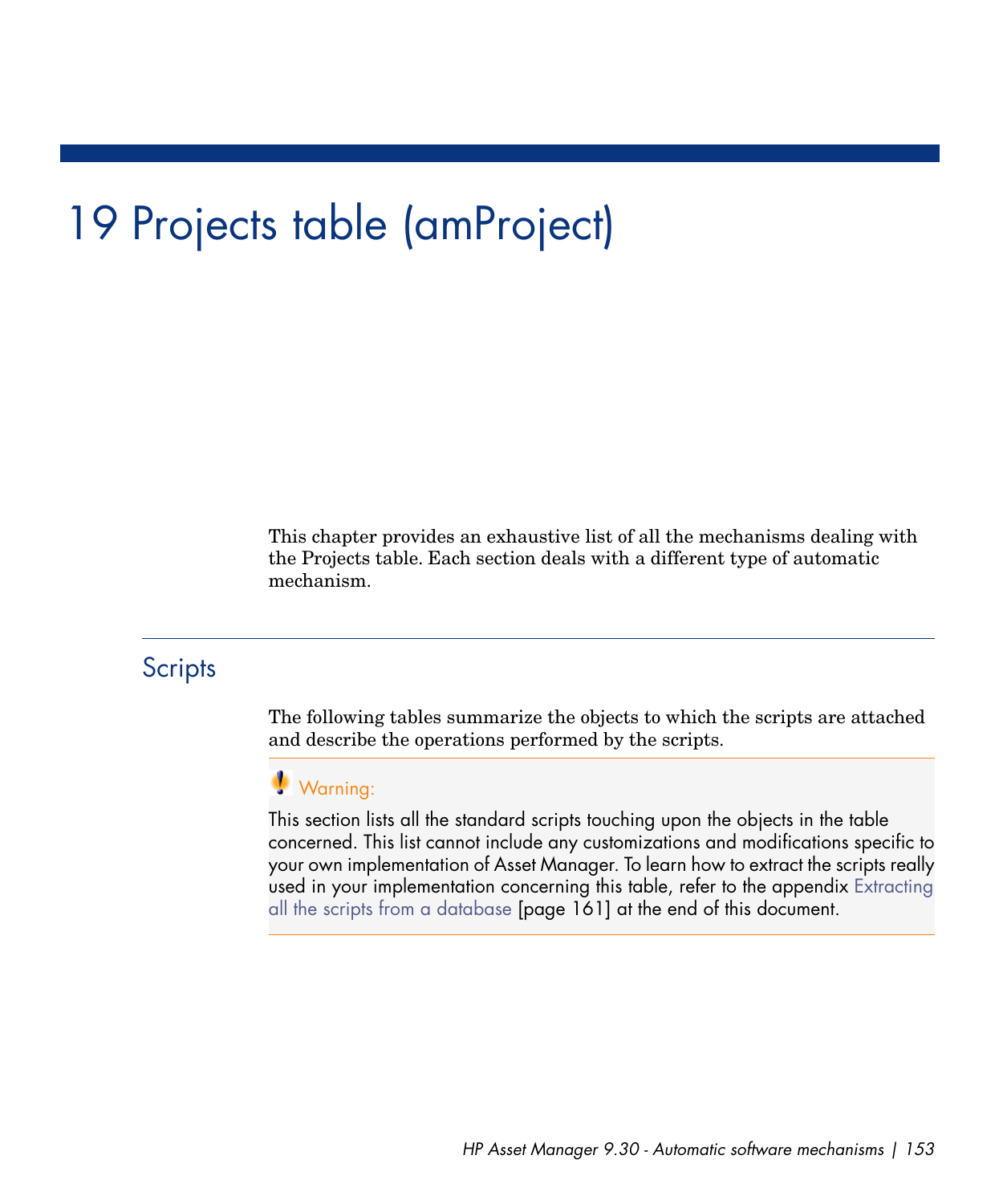### **Table 19.1. Validity scripts on the table**

| Script                                                                                                                                                                                                                                                         | Description                                                                                                                         |
|----------------------------------------------------------------------------------------------------------------------------------------------------------------------------------------------------------------------------------------------------------------|-------------------------------------------------------------------------------------------------------------------------------------|
| If Not IsEmpty([dEnd]) and Not IsEmpty(<br>$[distart]$ ) and $[distart] > [dEnd]$ Then<br>Err. Raise (-2009, "The end date (dEnd) m<br>ust be greater than or equal to the sta<br>rt date (dStart).")<br>$RetVal = FALSE$<br>Else<br>$RetVal = TRUE$<br>End If | If the start and end dates of the project are not<br>empty and the end date comes before the start<br>date, the record is rejected. |

### **Table 19.2. Default value scripts**

| Object concerned | Script                                              | Description                                                                                                                                          |
|------------------|-----------------------------------------------------|------------------------------------------------------------------------------------------------------------------------------------------------------|
| Code             | $RetVal = "C" + AmCounter("$<br>amProject Code", 6) | By default, the unique code of<br>a project is the concatentation<br>of the letter C and the value<br>of the amProject_Code<br>counter on 6 figures. |
| dStart           | $RetVal = Ambate()$                                 | By default, the start date of<br>the project is the date of cre-<br>ation of the record.                                                             |

# Agents

| SQL name of the agent List of monitored objects Operations performed |                                          |                                                                                       | List of any modified<br>objects          |
|----------------------------------------------------------------------|------------------------------------------|---------------------------------------------------------------------------------------|------------------------------------------|
| <b>CDateAlarmAgent</b>                                               | Post-Update on<br>the <b>dEnd</b> object | This agent recalcu-<br>lates the alarms asso-<br>ciated with the project<br>end date. | None in the <b>amPro-</b><br>ject table. |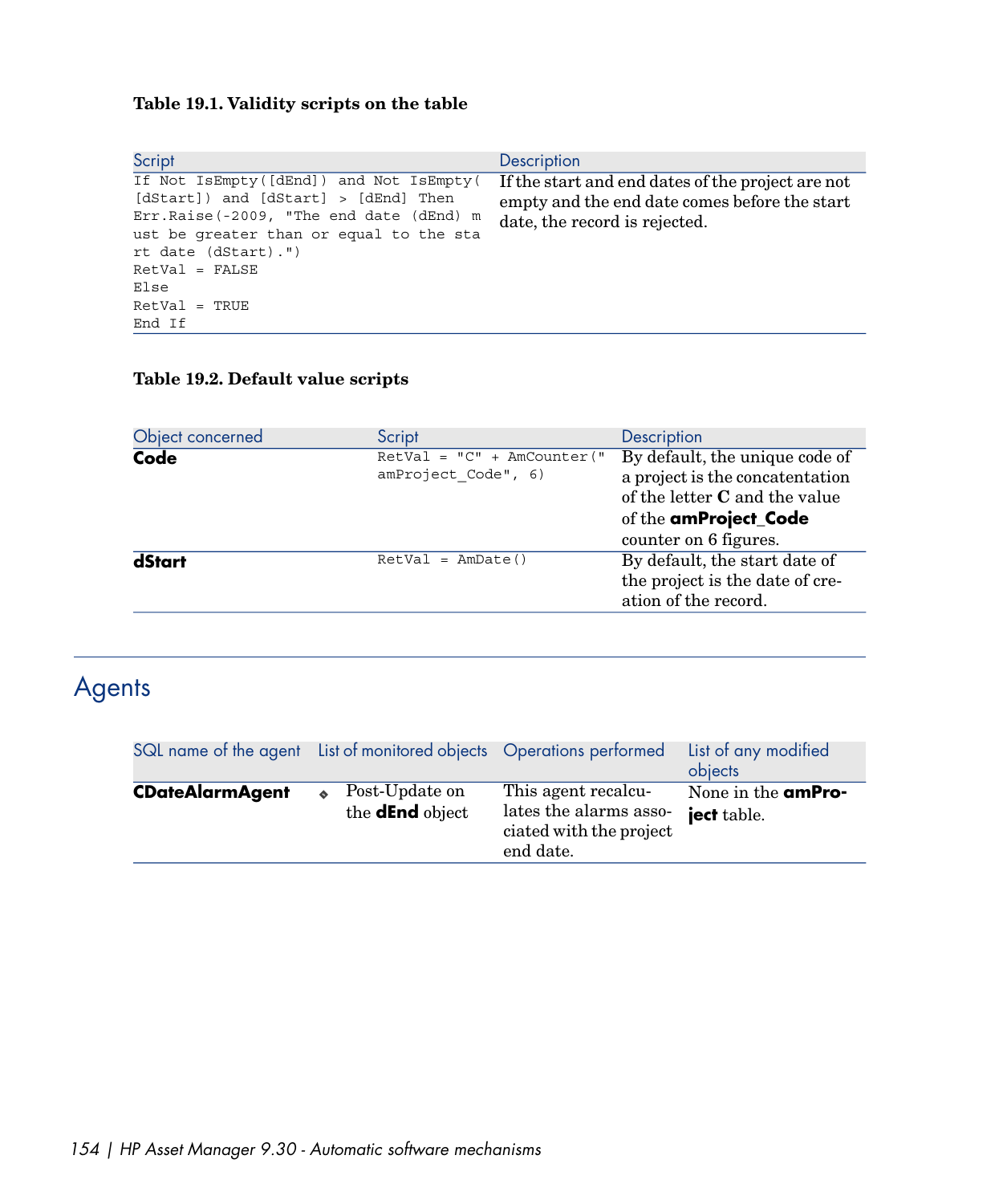# 20 Stocks table (amStock)

This chapter provides an exhaustive list of all the mechanisms dealing with the Stocks table. Each section deals with a different type of automatic mechanism.

## Note:

There are no automatic mechanisms other than the default script values on this table.

## **Scripts**

The following tables summarize the objects to which the scripts are attached and describe the operations performed by the scripts.

# Warning:

This section lists all the standard scripts touching upon the objects in the table concerned. This list cannot include any customizations and modifications specific to your own implementation of Asset Manager. To learn how to extract the scripts really used in your implementation concerning this table, refer to the appendix [Extracting](#page-160-0) [all the scripts from a database](#page-160-0) [page 161] at the end of this document.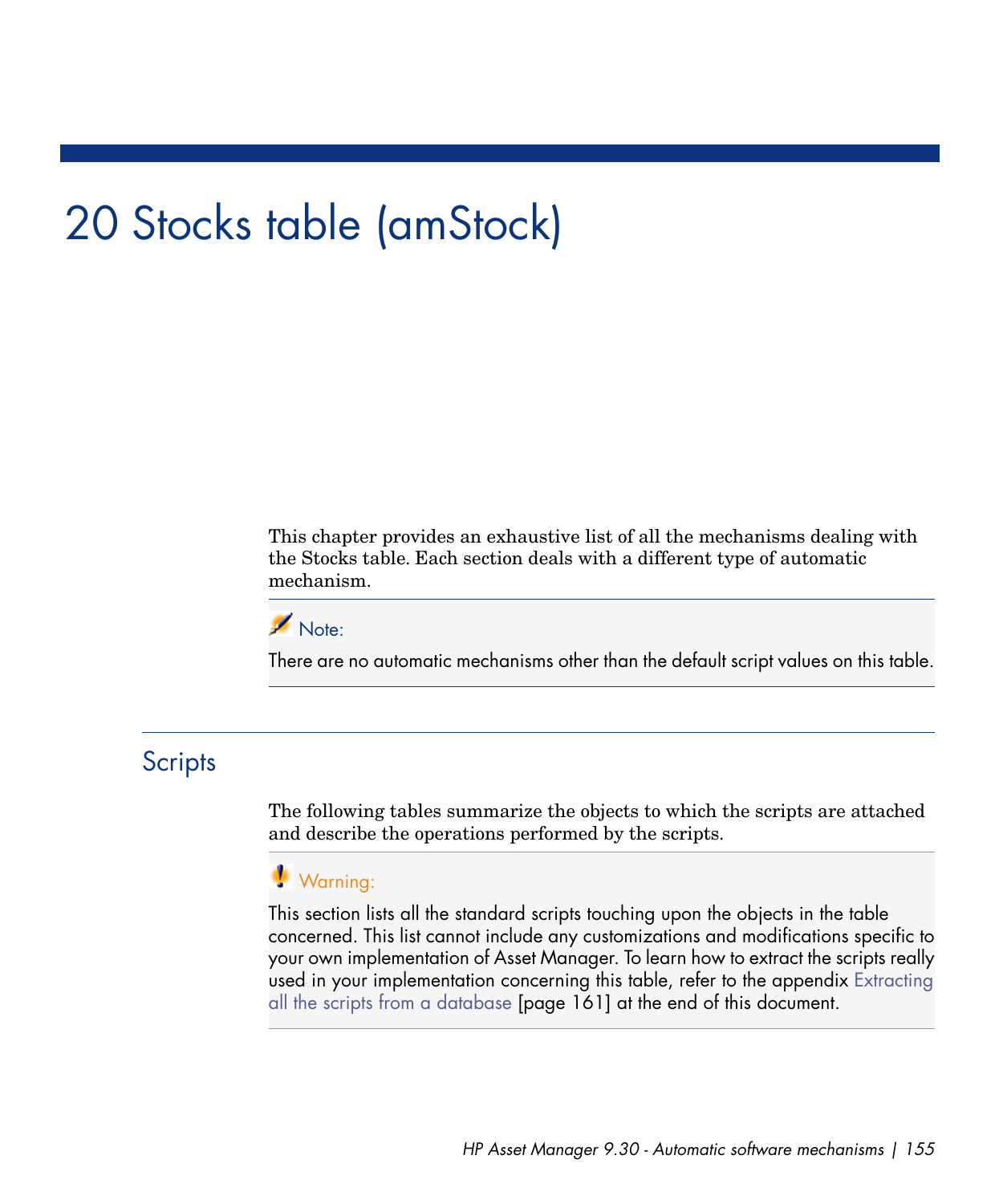### **Table 20.1. Default value scripts**

| Object concerned    | Script                                                                                                                                                                                                                       | Description                                                                                                                                                                               |
|---------------------|------------------------------------------------------------------------------------------------------------------------------------------------------------------------------------------------------------------------------|-------------------------------------------------------------------------------------------------------------------------------------------------------------------------------------------|
| Code                | $RetVal = "C" + AmCounter("$<br>amStock Code", 6)                                                                                                                                                                            | By default, the unique code of<br>the stock is the concatentation<br>of the letter $C$ and the value<br>of the <b>amStock Code</b> counter<br>on 6 figures.                               |
| <b>DeliveryAddr</b> | $RetVal = [Location. Address$<br>+ [Location.Addre<br>$11 +$<br>$\mathbf{u}$ $\mathbf{u}$<br>$ss2$ ] + " " + [Location.ZIP<br>$] + " " + [Location.City]$<br>+ " " + [Location.State] +<br>" " + [Location.Country.Na<br>me] | By default, the delivery ad-<br>dress for the stock is the con-<br>catentation of the address,<br>postal code, city, state and<br>country of the location associ-<br>ated with the stock. |
| <b>dtValueCv</b>    | $RetVal = Ambate()$                                                                                                                                                                                                          | By default, the conversion<br>date for the stock value is the<br>stock creation date.                                                                                                     |
| <b>ValueCur</b>     | RetVal = AmDefaultCurrency<br>$\left( \right)$                                                                                                                                                                               | By default, the currency used<br>to express the value of the<br>stock is the default currency.                                                                                            |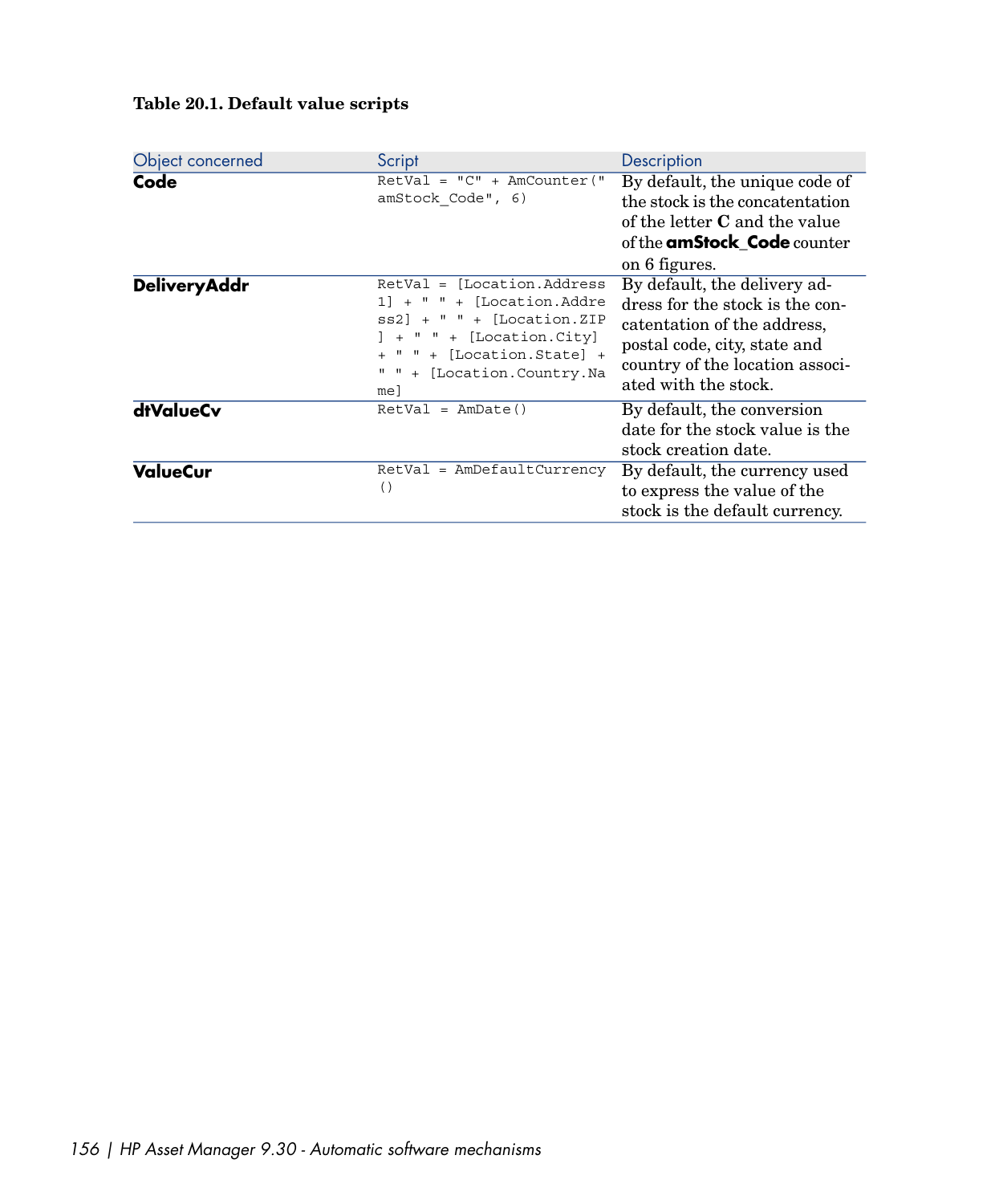# 21 Third-Party Companies table (amThirdParty)

This chapter provides an exhaustive list of all the mechanisms dealing with the Third-Party Companies table. Each section deals with a different type of automatic mechanism.



There are no automatic mechnisms other than the agents on this table.

# Integrity rules

There are no integrity rules on the Third-Party Companies table (**amThirdParty**).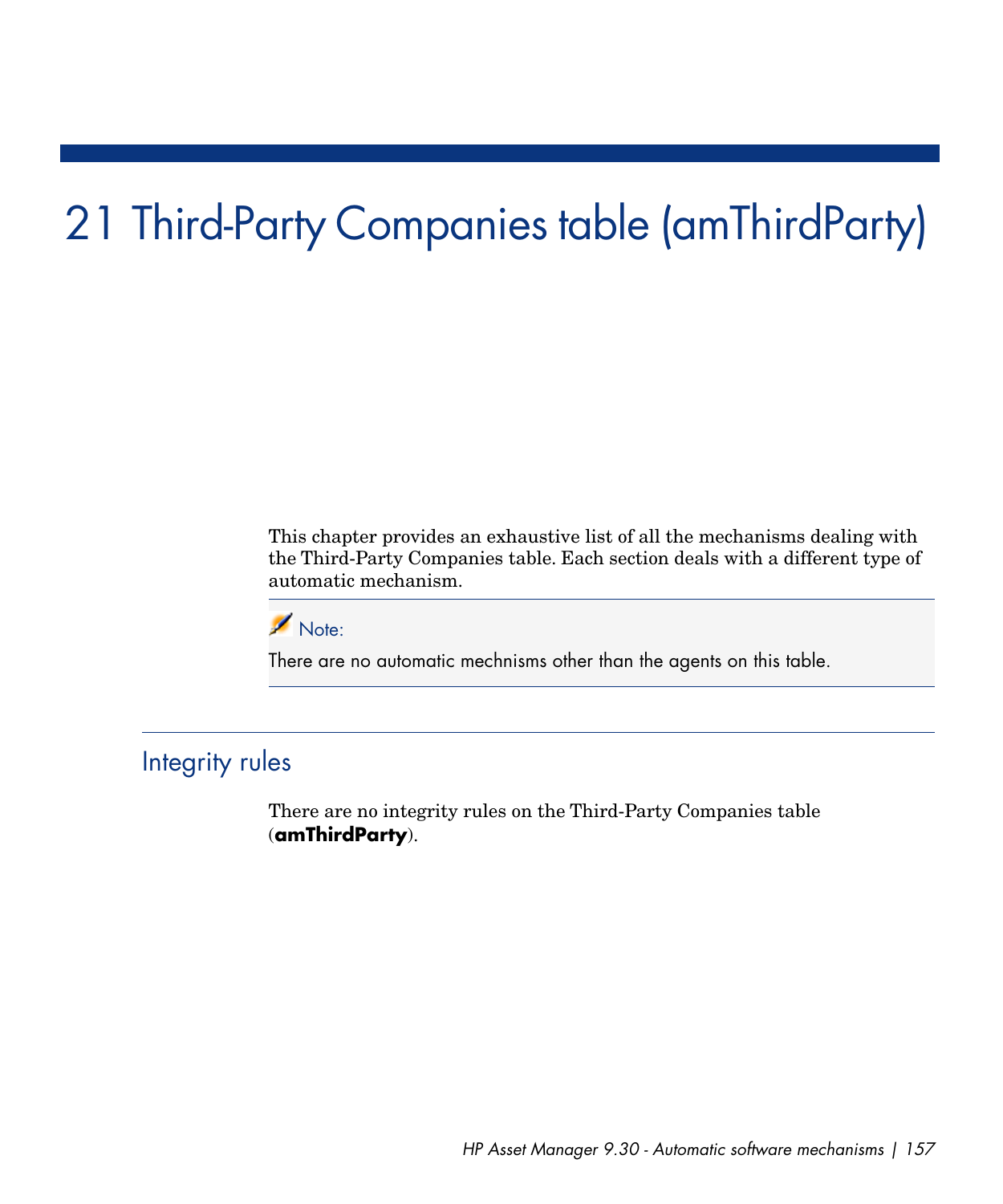# Agents

|                          | SQL name of the agent List of monitored objects Operations performed   | List of any modified<br>objects |
|--------------------------|------------------------------------------------------------------------|---------------------------------|
| <b>IContactId_ICpyId</b> | SyncRead on ob-<br>ject: lContactId<br>SyncRead on ob-<br>ject: lCpyId | <b>lContactId</b><br>$l$ CpyId  |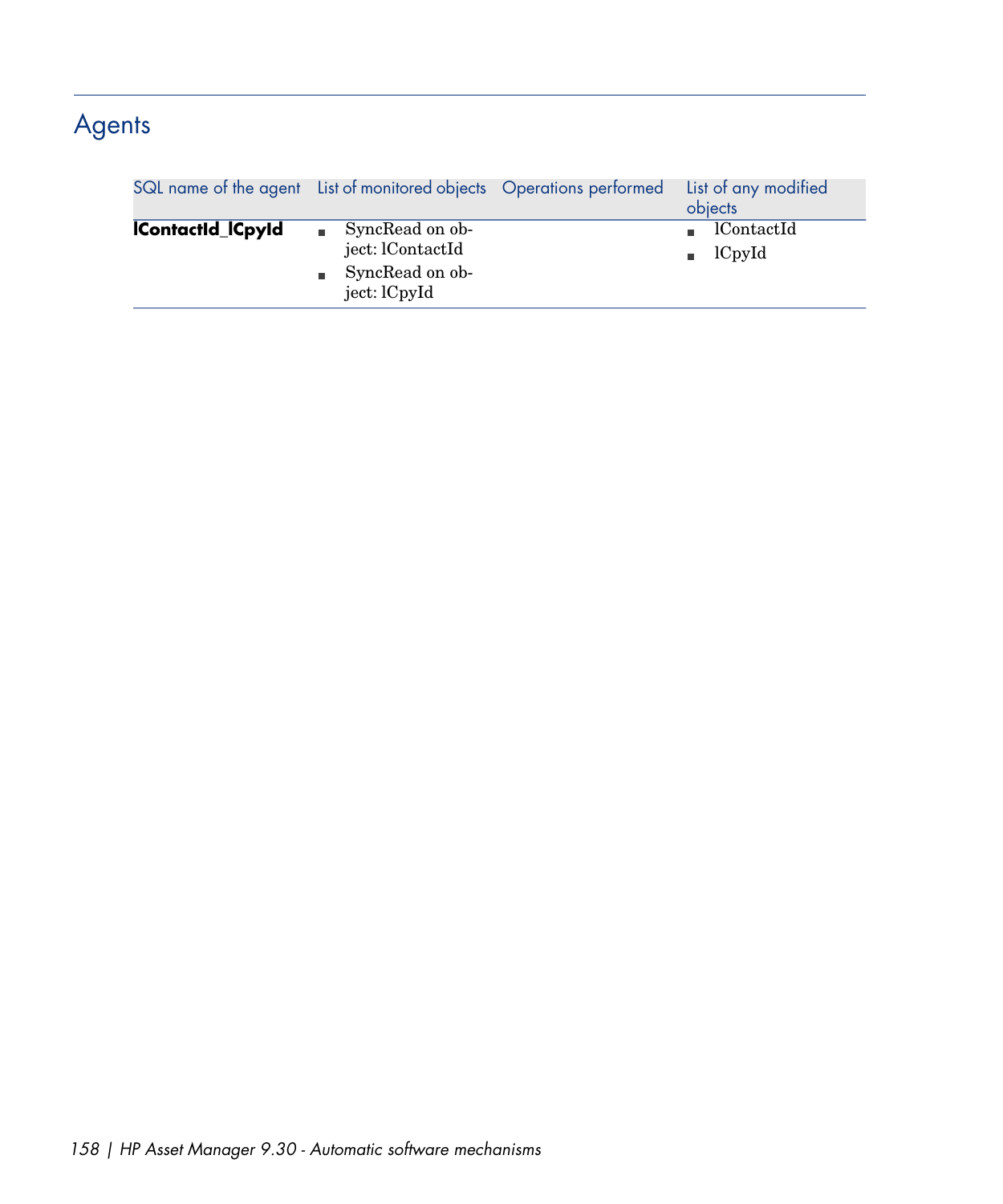# 22 Glossary

# Database terms

### Stored procedure

Stored procedures enable you to move the burden of certain processes to the database engine rather than issue SQL statements from the client application. In practice, a stored procedure is unit of processing that receives parameters, executes operations and returns a result. They are written in a procedural language that includes SQL and are saved at the database server level.

#### Transaction

A transaction may be defined as a series of operations that are performed in full, or not at all, but never in part. If one of the operations fails then all the operations are cancelled. For example, if you wish to transfer a person from the Employees and departments table to the Contracts table, the person must be first inserted into the Contracts table then deleted from the Employees and departments table. It cannot be allowed for the second operation to be neglected otherwise the database would become inconsistent. From a practical point of view, a transaction is initiated by a SQL statement and any modifications made to the database or only visible inside the transaction.They only become effective once the transaction has been validated by SQL operation called a **Commit**. If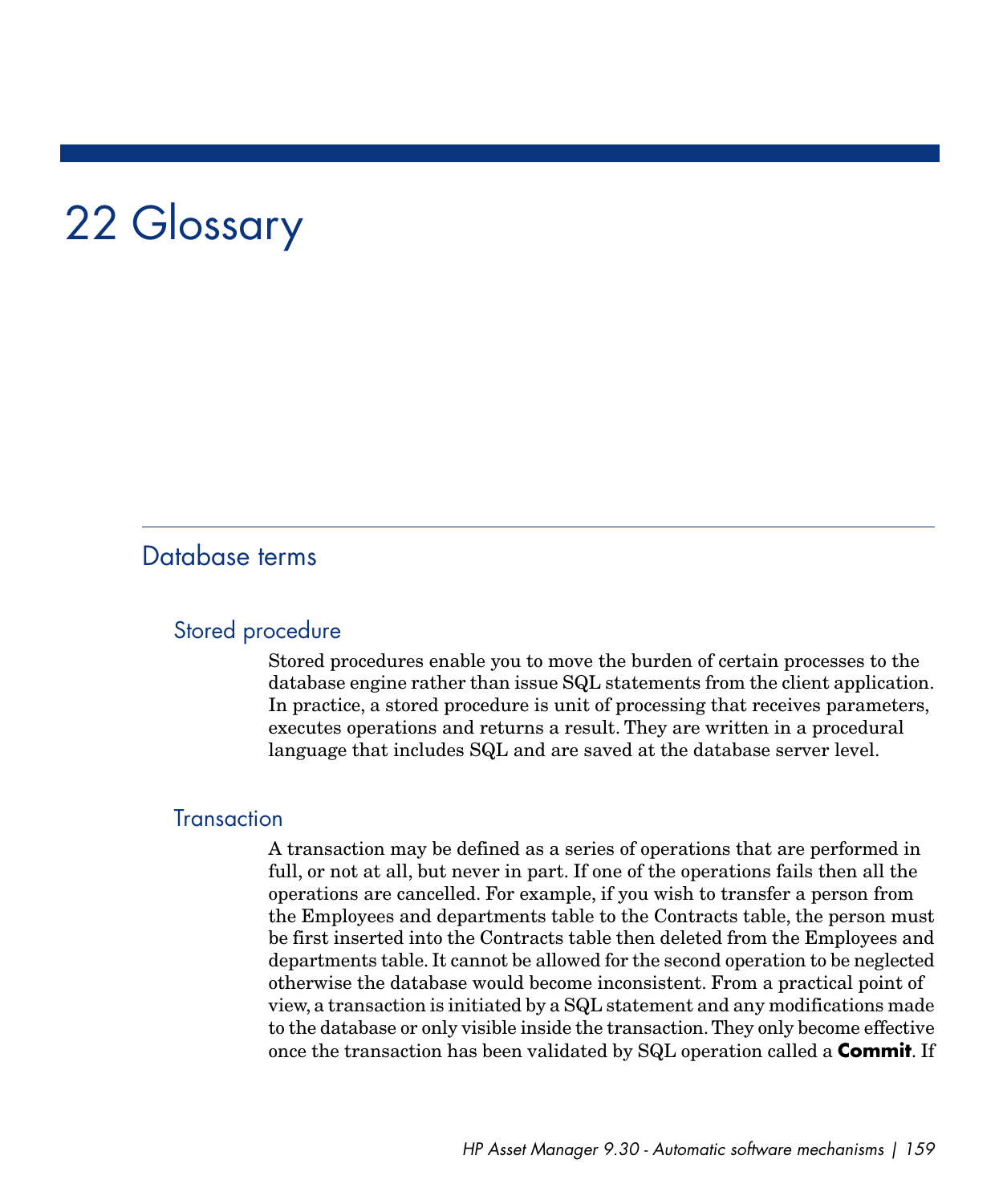an anomaly occurs, all modifications can be cancelled by finishing the transaction with a **Rollback** command.

A transaction has the four following properties, which are universally recognized the domain of database engines:

- 1 Atomicity: A transaction is a unit of processing that so called atomic. Either it is performed in full, or not at all.
- 2 Integrity: A transaction changes the database from one consistent state to another. During the time of the transaction, the database remains unchanged.
- 3 Isolation: Modifications made as part of a transaction are invisible (in particular, to other transactions) for so long as they are not committed.
- 4 Permanence:After the **Commit** is reached in a transaction, the modifications are permanent and cannot be cancelled.

## **Trigger**

A trigger associates a process with a specific action on the database. When the action is performed and the data matches a certain condition, the process is executed automatically by the database server.A systematic process is generally linked with an integrity constraint.

A trigger is specific type of stored procedure.

# Exclusive lock

An exclusive lock is held by a transaction in order to exclude any other manipulations of the object or data locked.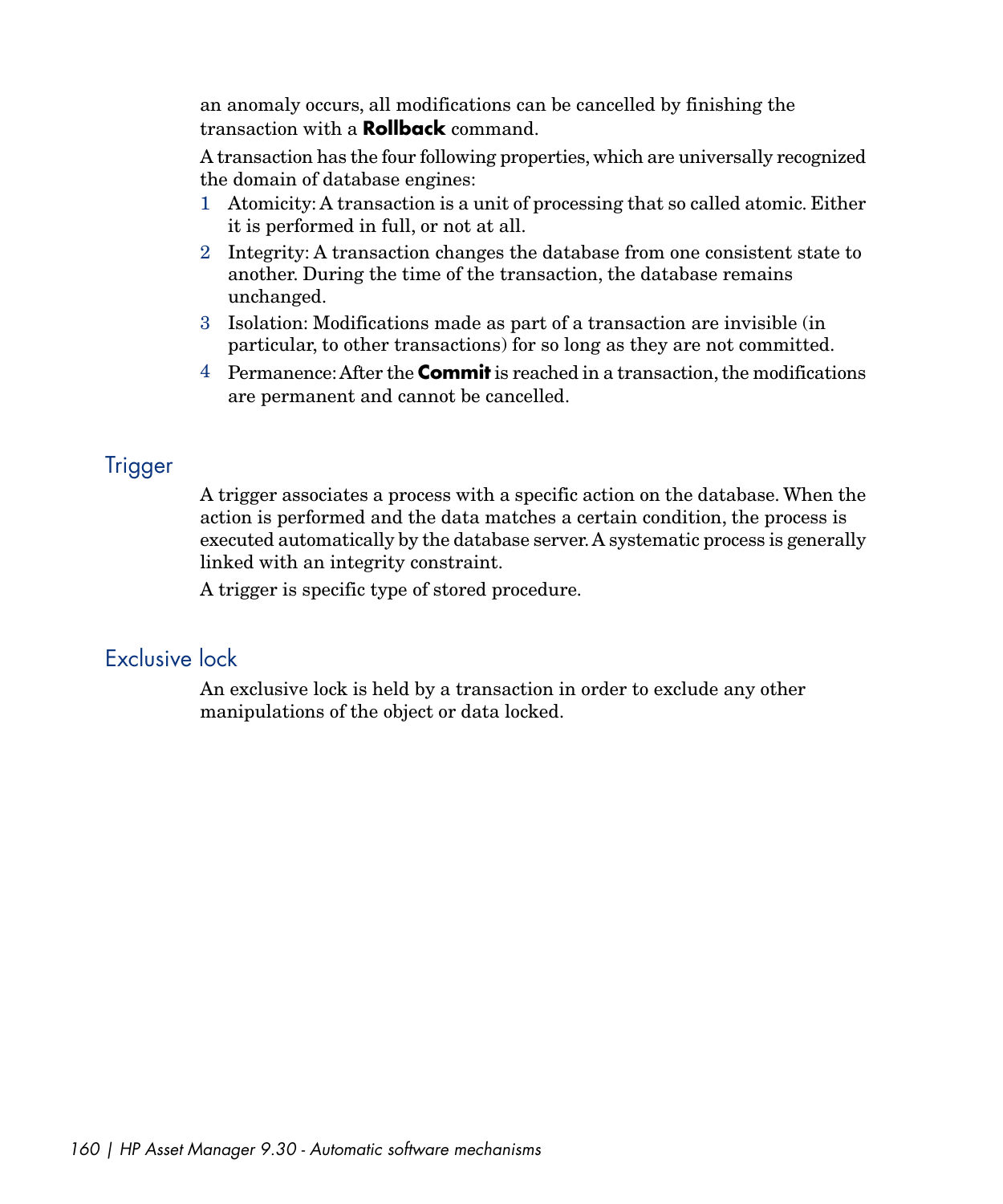# A Extracting all the scripts from a database

<span id="page-160-0"></span>This appendix aims to help you extract all the scripts included in your Asset Manager implementation.

Asset Manager Application Designer, shipped with Asset Manager provides a template-based method to extract information (.tpl extension files).

Among the standard templates provided with Asset Manager, one of them, the dbdict.tpl file, enables you to export all the customization information from your database (including information on features, calculated featues, configuration scripts, etc.) to a standard text-formatted file. Used along with a source control tool, this description file can be very useful for keeping a trace of all customization modifications made to the database.

This appendix includes a simplified template that just extracts information related to the script. You can copy the contents to a file with the .tpl extension and execute it in Asset Manager Application Designer.

# Note:

For further information on templates, refer to the **Administration** guide, chapter **Standard database description files**.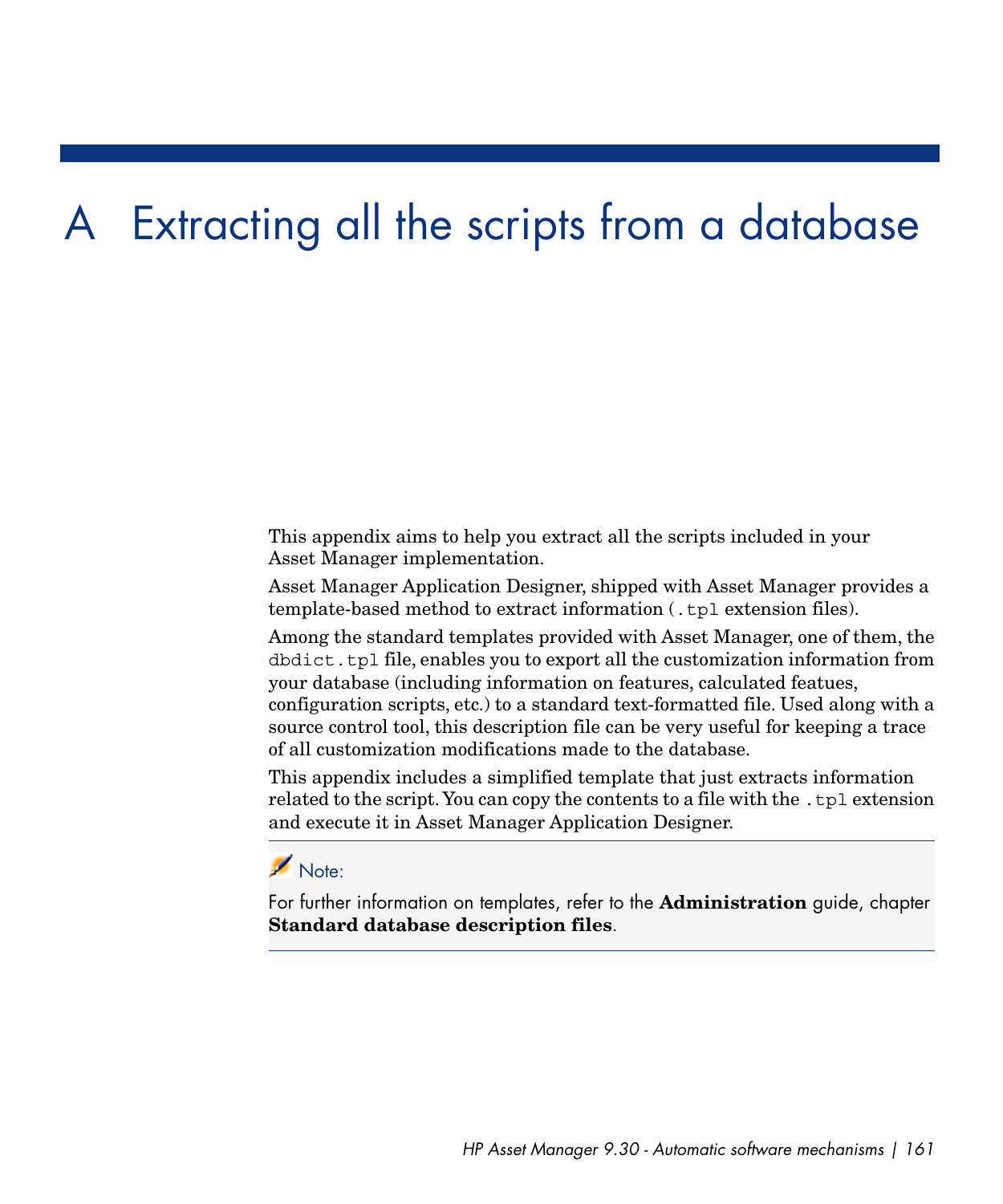# Executing a template in Asset Manager Application Designer

To execute a template in Asset Manager Application Designer, use the following procedure:

- 1 Start Asset Manager Application Designer if it is not already running and connect to your database,
- 2 Select **Action/ Templates/ Select folder** and select the folder containing the template or templates you wish to execute,
- 3 Select **Action/ Templates/ Refresh list**. The list of available templates is displayed in the second section of the **Action/ Templates** menu.
- 4 Execute the script of you choice by selecting **Action/ Templates**, and then the name of the script.

# Examples of templates

The two following templates extract the information related to scripts.The first template saves the information in the form of an XML file (one XML file per table) using the DocBook format, the second in classic HTML format (one HTML file per table).

### XML version

```
$ Desc: Scripts catalog XML
$ Type: XML
$ Maintainer: Stéphane Bline
$ Warning: Do not modify this file directly. Send a formal change request
to me.
\text{South} = \text{$}(\text{Output}.\text{Path})$MkDir($(OutputDir) + "tables")
$for Tables sort (SqlName ASC)
\frac{\text{SsetOutput}(\$(OutputDir) + "\tables\" + \$(SqName) + ".xml")$TableSQLName=$(SqlName)
\frac{1}{2} Output for the tables
<?xml version="1.0" encoding="ISO-8859-1"?>
<!DOCTYPE sect1 PUBLIC "-//Norman Walsh//DTD DocBk XML V3.1.7//EN" "docboo
kx.dtd">
<sect1 lang="en" id="$(SqlName)"><title id="$(SqlName).Title">Scripts on t
able $(SqlName) ($(Label))</title>
\sin f ($(IsValidScript.CalcMode) = 2)
<sect2 id="SB-190919"><title id="SB-190920">Validity script on table $(Sql
Name)</title>
<programlisting id="SB-190921">$ReplaceChars($ReplaceChars($ScriptFormat($
(IsValidScript.Source),4),"&", "&"), "<", "<")</programlisting id="SB-1909
```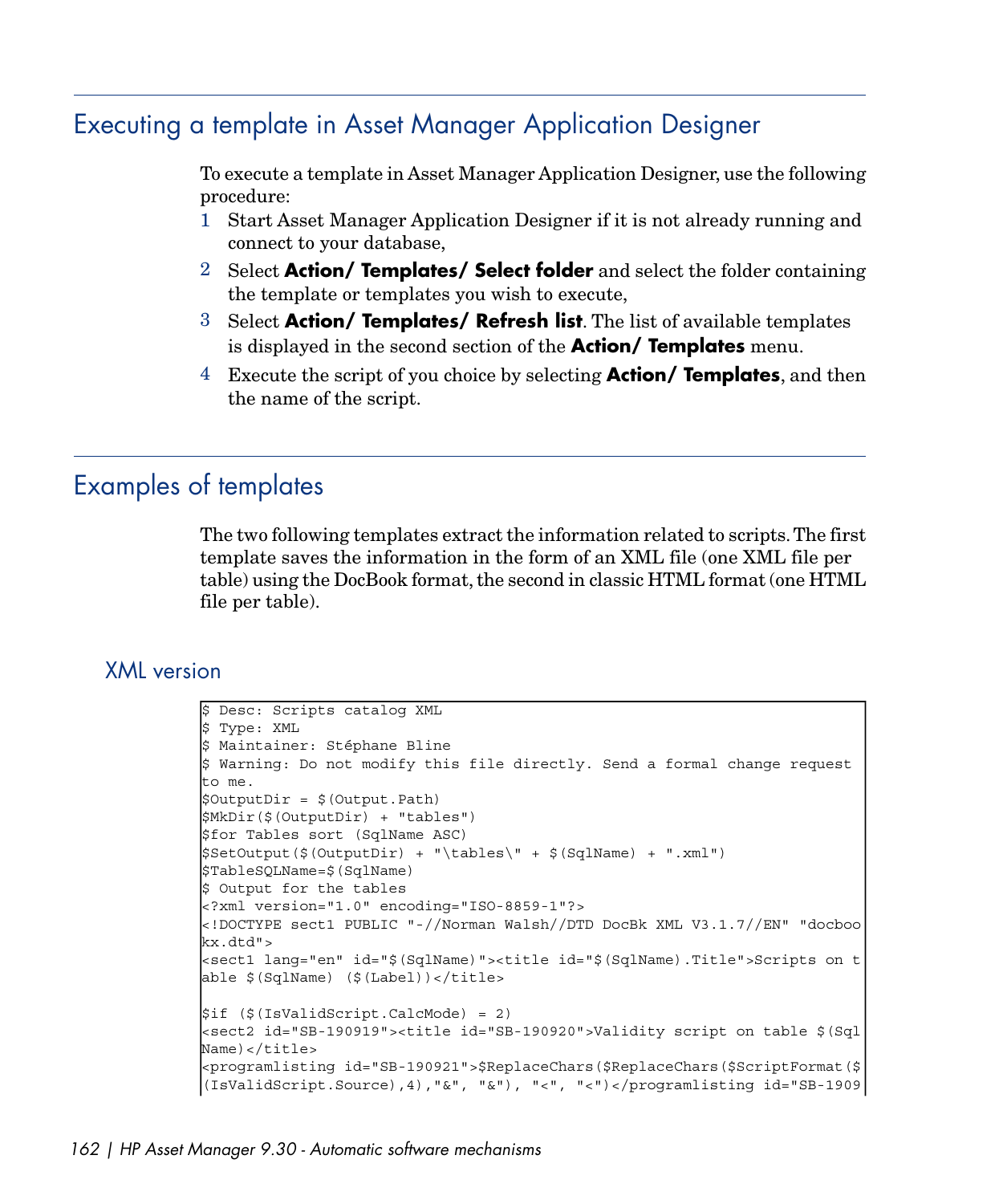```
22"</sect2>
$endif
<sect2 id="SB-190923"><title id="SB-190924">Scripts on fields</title>
$TableSQLName=$(SqlName)
$TableLabel=$(Label)
$for Fields sort (SqlName ASC)
$if ($(ReadOnlyScript.CalcMode) = 2) or ($(HistoryScript.CalcMode) = 2) o
r
($(MandatoryScript.CalcMode) = 2) or ($(DefaultScript.Source)< id="SB-1909
25">"") or ($(RelevantScript.CalcMode)
=
2)<sect3 lang="en" id="$(TableSQLName).$(SqlName)"><title id="$(TableSQLName
).$(SqlName).Title">Field $(SqlName) ($(Label))</title>
<informaltable id="SB-190926">
<tgroup cols="2" id="SB-190927">
<colspec colnum="1" colname="col1" colwidth="1.00*"/>
<colspec colnum="2" colname="col2" colwidth="1.00*"/>
<thead id="SB-190928">
<row id="SB-190929">
<entry colname="col1" align="center" id="SB-190930"><emphasis>Property</em
phasis></entry>
<entry colname="col2" align="center" id="SB-190931"><emphasis>Value</empha
sis></entry>
</row>
</thead>
<tbody id="SB-190932">
<row id="SB-190933">
<entry colname="col1" id="SB-190934"><emphasis>SQL name</emphasis></entry>
<entry colname="col2" align="center" id="SB-190935">$(SqlName)</entry>
</row>
<row id="SB-190936"><entry colname="col1" id="SB-190937"><emphasis>Name</e
mphasis></entry>
<entry colname="col2" align="center" id="SB-190938">$(Label)</entry>
</row>
$if ($(ReadOnlyScript.Source)< id="SB-190939">"")
<row id="SB-190940"><entry colname="col1" id="SB-190941"><emphasis>Read-on
ly script</emphasis></entry>
<entry colname="col2" align="left" id="SB-190942"><programlisting id="SB-1
90943">$ReplaceChars($ReplaceChars($(ReadOnlyScript.Source),"&", "&"), "<"
, "<")</programlisting id="SB-190944"></entry>
</row>
$endif
$if ($(HistoryScript.Source)< id="SB-190945">"")
<row id="SB-190946"><entry colname="col1" id="SB-190947"><emphasis>History
script</emphasis></entry>
<entry colname="col2" align="left" id="SB-190948"><programlisting id="SB-1
90949">$ReplaceChars($ReplaceChars($(HistoryScript.Source),"&", "&"), "<",
"<")</programlisting id="SB-190950"></entry>
</row>
$endif
$if ($(MandatoryScript.Source)< id="SB-190951">"")
<row id="SB-190952"><entry colname="col1" id="SB-190953"><emphasis>Mandato
ry script</emphasis></entry>
```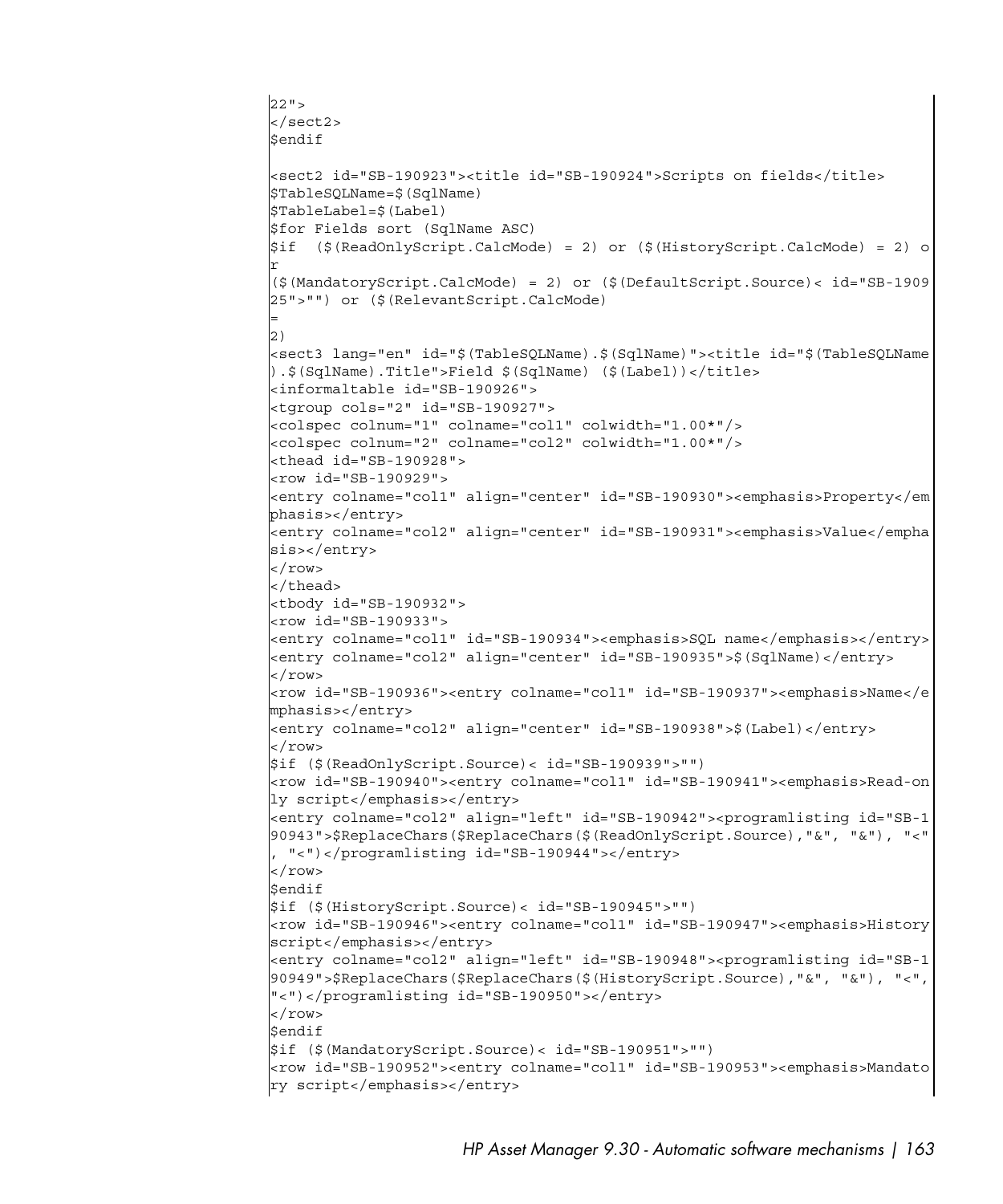```
<entry colname="col2" align="left" id="SB-190954"><programlisting id="SB-1
90955">$ReplaceChars($ReplaceChars($(MandatoryScript.Source),"&", "&"), "<
", "<")</programlisting id="SB-190956"></entry>
</row>
$endif
$if ($(DefaultScript.Source)< id="SB-190957">"")
<row id="SB-190958"><entry colname="col1" id="SB-190959"><emphasis>Default
value script</emphasis></entry>
<entry colname="col2" align="left" id="SB-190960"><programlisting id="SB-1
90961">$ReplaceChars($ReplaceChars($(DefaultScript.Source),"&", "&"), "<",
"<")</programlisting id="SB-190962"></entry>
</row>
$endif
$if ($(RelevantScript.Source)< id="SB-190963">"")
<row id="SB-190964"><entry colname="col1" id="SB-190965"><emphasis>Relevan
ce script</emphasis></entry>
<entry colname="col2" align="left" id="SB-190966"><programlisting id="SB-1
90967">$ReplaceChars($ReplaceChars($(RelevantScript.Source),"&", "&"), "<"
, "<")</programlisting id="SB-190968"></entry>
\langlerow>
$endif
</tbody>
</tgroup>
</informaltable>
</sect3>
$endif
$endfor
</sect2>
<sect2 id="SB-190969"><title id="SB-190970">Scripts on links</title>
$TableSQLName=$(SqlName)
$TableLabel=$(Label)
$for Links sort (SqlName ASC)
$if ($(RelevantScript.CalcMode) = 2))
<sect3 lang="en" id="$(TableSQLName).$(SqlName)"><title id="$(TableSQLName
).$(SqlName).Title">Link $(SqlName) ($(Label))</title>
<informaltable id="SB-190971">
<tgroup cols="2" id="SB-190972">
<colspec colnum="1" colname="col1" colwidth="1.00*"/>
<colspec colnum="2" colname="col2" colwidth="1.00*"/>
<thead id="SB-190973">
<row id="SB-190974">
<entry colname="col1" align="center" id="SB-190975"><emphasis>Property</em
phasis></entry>
<entry colname="col2" align="center" id="SB-190976"><emphasis>Value</empha
sis></entry>
\langle row>
</thead>
<tbody id="SB-190977">
<row id="SB-190978">
<entry colname="col1" id="SB-190979"><emphasis>SQL name</emphasis></entry>
<entry colname="col2" align="center" id="SB-190980">$(SqlName)</entry>
</row>
<row id="SB-190981"><entry colname="col1" id="SB-190982"><emphasis>Name</e
mphasis></entry>
<entry colname="col2" align="center" id="SB-190983">$(Label)</entry>
```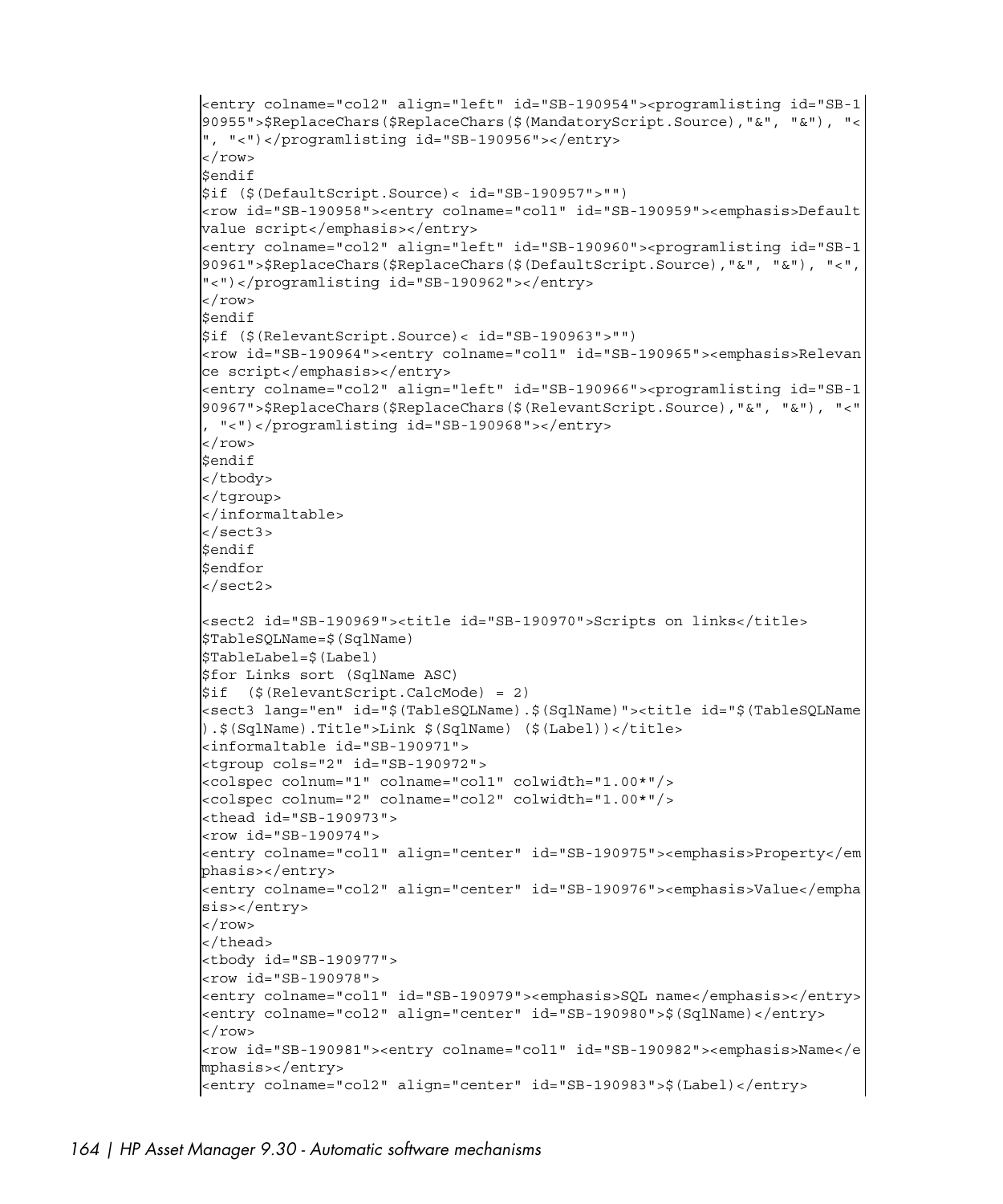```
</row>
$if ($(RelevantScript.Source)< id="SB-190984">"")
<row id="SB-190985"><entry colname="col1" id="SB-190986"><emphasis>Relevan
ce script</emphasis></entry>
<entry colname="col2" align="left" id="SB-190987"><programlisting id="SB-1
90988">$ReplaceChars($ReplaceChars($(RelevantScript.Source),"&", "&"), "<"
, "<")</programlisting id="SB-190989"></entry>
</row>
$endif
</tbody>
</tgroup>
</informaltable>
</sect3>
$endif
$endfor
</sect2>
</sect1>
$endfor
$script
'-------------------------------------------------------------------
' Format a script to put it in a cfg
'-------------------------------------------------------------------
Function ScriptFormat(strMemos as String, iSpace as Integer) as String
ScriptFormat = ReplaceChars(strMemos, Chr(10), Chr(10) + Space(iSpace))
End Function
              '-------------------------------------------------------------------
' Replaces a string with another one
'-------------------------------------------------------------------
Function ReplaceChars(strMemos as String, strToRep as String, strReplaceme
nt as String) as String
Dim I as Integer
ReplaceChars = strMemos
I = \text{InStr}(0, \text{ReplaceChars}, \text{strToRep})While (I < id="SB-190990"> 0)
ReplaceChars = Left(ReplaceChars, I - 1) + strReplacement + Mid(ReplaceCha
rs, I +Len(strToRep), Len(ReplaceChars))
I = \text{InStr}(I + \text{Len}(\text{strToRep}), ReplaceChars, strToRep)
Wend
End Function
$endscript
```
### HTML version

```
$ Desc: Scripts catalog HTML
$ Type: HTML
$ Maintainer: Stéphane Bline
$ Warning: Do not modify this file directly. Send a formal change request
to me.
\betaOutputDir = \beta (Output. Path)
$MkDir($(OutputDir) + "tables")
$for Tables sort (SqlName ASC)
```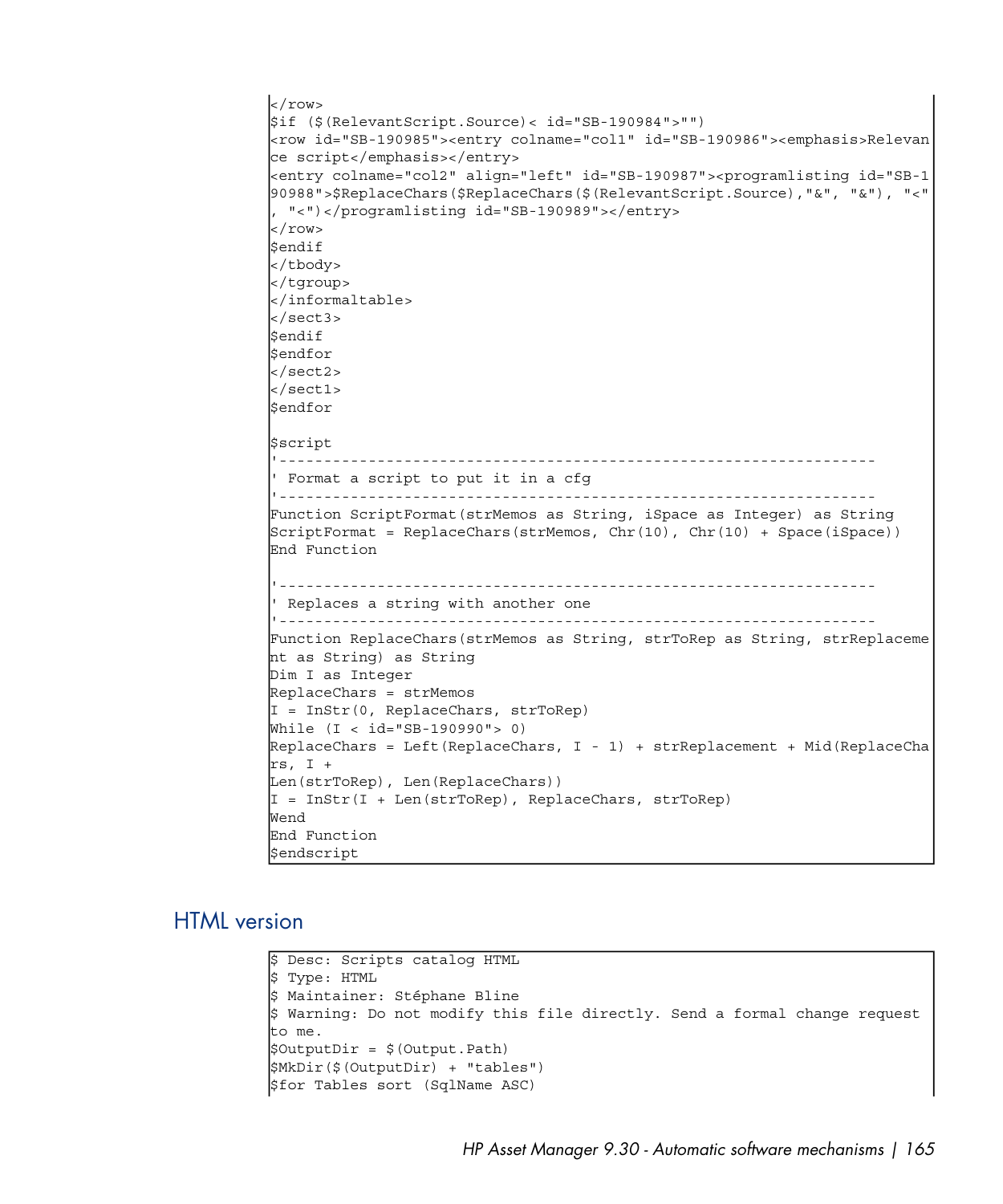```
$SetOutput($(OutputDir) + "\tables\" + $(SqlName) + ".htm")
$TableSQLName=$(SqlName)
$ Output for the tables
<!DOCTYPE html PUBLIC "-//W3C//DTD HTML 4.0 Transitional//EN">
<html>
<head id="SB-190994">
<title id="SB-190995">Scripts on table $(SqlName) ($(Label))</title>
<meta http-equiv="Content-Type" content="text/html; charset=iso-8859-1" id
="SB-190996">
</head>
<body id="SB-190997">
$if ($(IsValidScript.CalcMode) = 2)
<h1 style="FONT-WEIGHT: bold; FONT-SIZE: 18pt; COLOR: #000066; FONT-FAMILY
: Verdana" id="SB-190998">Validity script on table $(SqlName)</h1>
<p style="font-family : Courier New; text-align : left; border : thin groo
ve" id="SB-190999">$ReplaceChars($ReplaceChars($ScriptFormat($(IsValidScri
pt.Source),4),"&", "&"), "<", "<")</p id="SB-191000">
$endif
<h1 style="FONT-WEIGHT: bold; FONT-SIZE: 18pt; COLOR: #000066; FONT-FAMILY
: Verdana" id="SB-191001">Scripts on fields</h1>
$TableSQLName=$(SqlName)
$TableLabel=$(Label)
$for Fields sort (SqlName ASC)
$if (§ (ReadOnlyScript.CalcMode) = 2) or (§ (HistoryScript.CalcMode) = 2) or ($(MandatoryScript.CalcMode) = 2) or ($(DefaultScript.Source)< id="SB-19
1002">"") or ($(RelevantScript.CalcMode) = 2)
<h2 style="FONT-WEIGHT: bold; FONT-SIZE: 10pt; COLOR: #000066; FONT-FAMILY
: Verdana; align: left" id="SB-191003">Field $(SqlName) ($(Label))</h2>
<table style="BORDER-RIGHT: #000066 1px solid; BORDER-TOP: #000066 1px sol
id; MARGIN-BOTTOM: 10px; BORDER-LEFT: #000066 1px solid; WIDTH: 400px; BOR
DER-BOTTOM: #000066 1px solid; table-width: 400px" id="SB-191004">
<tr style="PADDING-RIGHT: 2px; PADDING-LEFT: 2px; FONT-WEIGHT: bold; FONT-
SIZE: 8pt; PADDING-BOTTOM: 2px; COLOR: #ffffff; PADDING-TOP: 2px; FONT-FAM
ILY: Verdana, Helvetica, sans-serif; BACKGROUND-COLOR: #000066" id="SB-191
005"<th id="SB-191006">Property</th>
<th id="SB-191007">Value</emphasis></th>
\langletr>
<tr style="PADDING-RIGHT: 2px; PADDING-LEFT: 2px; FONT-SIZE: 8pt; PADDING-
BOTTOM: 2px; VERTICAL-ALIGN: top; COLOR: #000066; PADDING-TOP: 2px; FONT-F
AMILY: Verdana, Tahoma, Helvetica, sans-serif; BACKGROUND-COLOR: #ffffff"
id="SB-191008">
<td id="SB-191009">SQL name</td>
<td id="SB-191010">$(SqlName)</td>
</tr>
<tr style="PADDING-RIGHT: 2px; PADDING-LEFT: 2px; FONT-SIZE: 8pt; PADDING-
BOTTOM: 2px; VERTICAL-ALIGN: top; COLOR: #000066; PADDING-TOP: 2px; FONT-F
AMILY: Verdana, Tahoma, Helvetica, sans-serif; BACKGROUND-COLOR: #ffffff"
id="SB-191011">
<td id="SB-191012">Name</td>
<td id="SB-191013">$(Label)</td>
\epsilon/tr>
$if ($(ReadOnlyScript.Source)< id="SB-191014">"")
<tr style="PADDING-RIGHT: 2px; PADDING-LEFT: 2px; FONT-SIZE: 8pt; PADDING-
```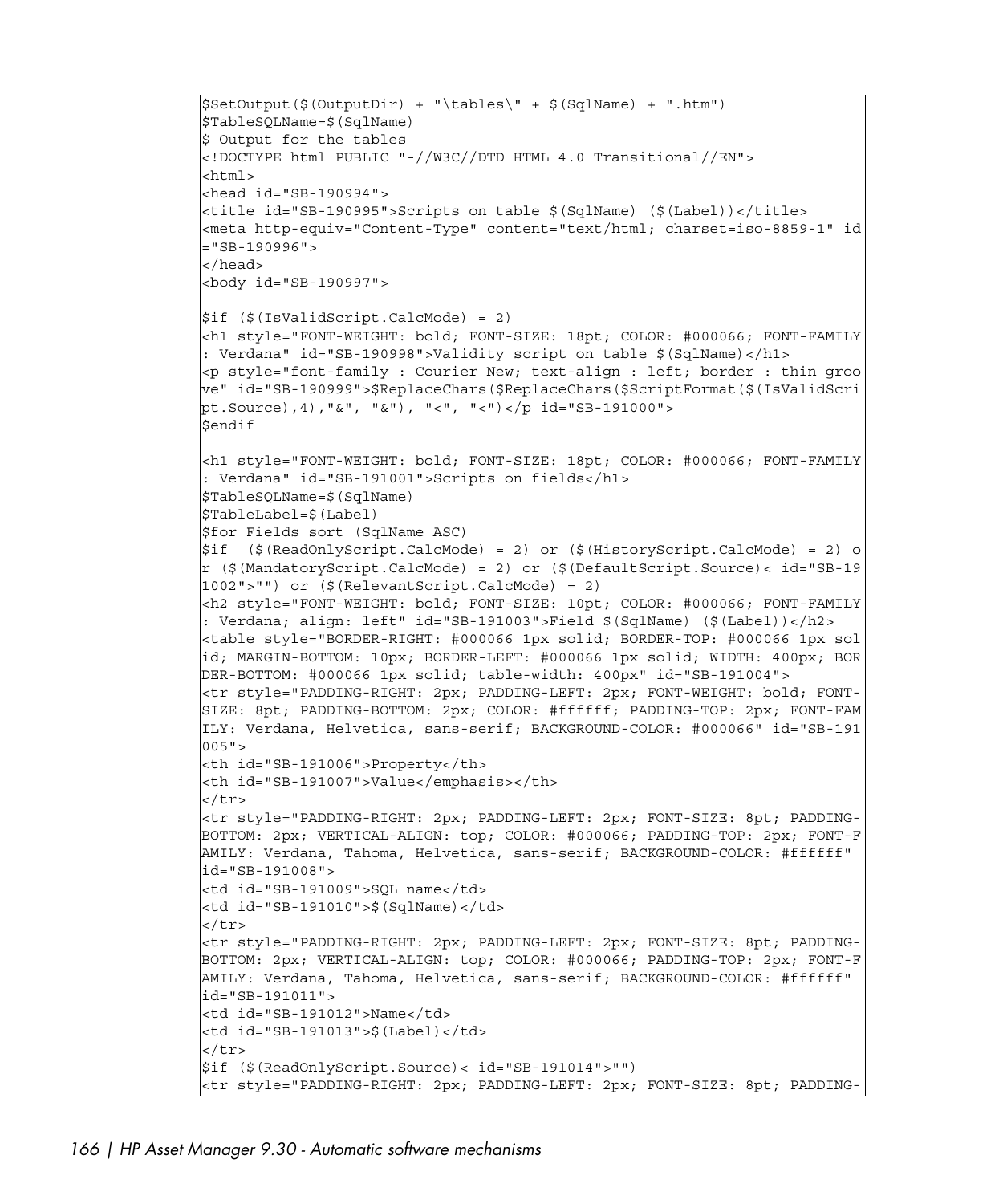```
BOTTOM: 2px; VERTICAL-ALIGN: top; COLOR: #000066; PADDING-TOP: 2px; FONT-F
AMILY: Verdana, Tahoma, Helvetica, sans-serif; BACKGROUND-COLOR: #ffffff"
id="SB-191015">
<td id="SB-191016">Read-only script</td>
<td id="SB-191017"><p style="font-family : Courier New; text-align : left;
border : thin groove" id="SB-191018">$ReplaceChars($ReplaceChars($(ReadOnl
yScript.Source),"&", "&"), "<", "<")</p id="SB-191019"></td>
</tr>
$endif
$if ($(HistoryScript.Source)< id="SB-191020">"")
<tr style="PADDING-RIGHT: 2px; PADDING-LEFT: 2px; FONT-SIZE: 8pt; PADDING-
BOTTOM: 2px; VERTICAL-ALIGN: top; COLOR: #000066; PADDING-TOP: 2px; FONT-F
AMILY: Verdana, Tahoma, Helvetica, sans-serif; BACKGROUND-COLOR: #ffffff"
id="SB-191021">
<td id="SB-191022">History script</td>
<td id="SB-191023"><p style="font-family : Courier New; text-align : left;
border : thin groove" id="SB-191024">$ReplaceChars($ReplaceChars($(History
Script.Source),"&", "&"), "<", "<")</p id="SB-191025"></td>
\langletr>
$endif
$if ($(MandatoryScript.Source)< id="SB-191026">"")
<tr style="PADDING-RIGHT: 2px; PADDING-LEFT: 2px; FONT-SIZE: 8pt; PADDING-
BOTTOM: 2px; VERTICAL-ALIGN: top; COLOR: #000066; PADDING-TOP: 2px; FONT-F
AMILY: Verdana, Tahoma, Helvetica, sans-serif; BACKGROUND-COLOR: #ffffff"
id="SB-191027">
<td id="SB-191028">Mandatory script</td>
<td id="SB-191029"><p style="font-family : Courier New; text-align : left;
border : thin groove" id="SB-191030">$ReplaceChars($ReplaceChars($(Mandato
ryScript.Source),"&", "&"), "<", "<")</p id="SB-191031"></td>
</tr>
$endif
$if ($(DefaultScript.Source)< id="SB-191032">"")
<tr style="PADDING-RIGHT: 2px; PADDING-LEFT: 2px; FONT-SIZE: 8pt; PADDING-
BOTTOM: 2px; VERTICAL-ALIGN: top; COLOR: #000066; PADDING-TOP: 2px; FONT-F
AMILY: Verdana, Tahoma, Helvetica, sans-serif; BACKGROUND-COLOR: #ffffff"
id="SB-191033">
<td id="SB-191034">Default value script</td>
<td id="SB-191035"><p style="font-family : Courier New; text-align : left;
border : thin groove" id="SB-191036">$ReplaceChars($ReplaceChars($(Default
Script.Source),"&", "&"), "<", "<")</p id="SB-191037"></td>
\langletr>
$endif
$if ($(RelevantScript.Source)< id="SB-191038">"")
<tr style="PADDING-RIGHT: 2px; PADDING-LEFT: 2px; FONT-SIZE: 8pt; PADDING-
BOTTOM: 2px; VERTICAL-ALIGN: top; COLOR: #000066; PADDING-TOP: 2px; FONT-F
AMILY: Verdana, Tahoma, Helvetica, sans-serif; BACKGROUND-COLOR: #ffffff"
id="SB-191039">
<td id="SB-191040">Relevance script</td>
<td id="SB-191041"><p style="font-family : Courier New; text-align : left;
border : thin groove" id="SB-191042">$ReplaceChars($ReplaceChars($(Relevan
tScript.Source),"&", "&"), "<", "<")</p id="SB-191043"></td>
</tr>
$endif
</table>
$endif
$endfor
```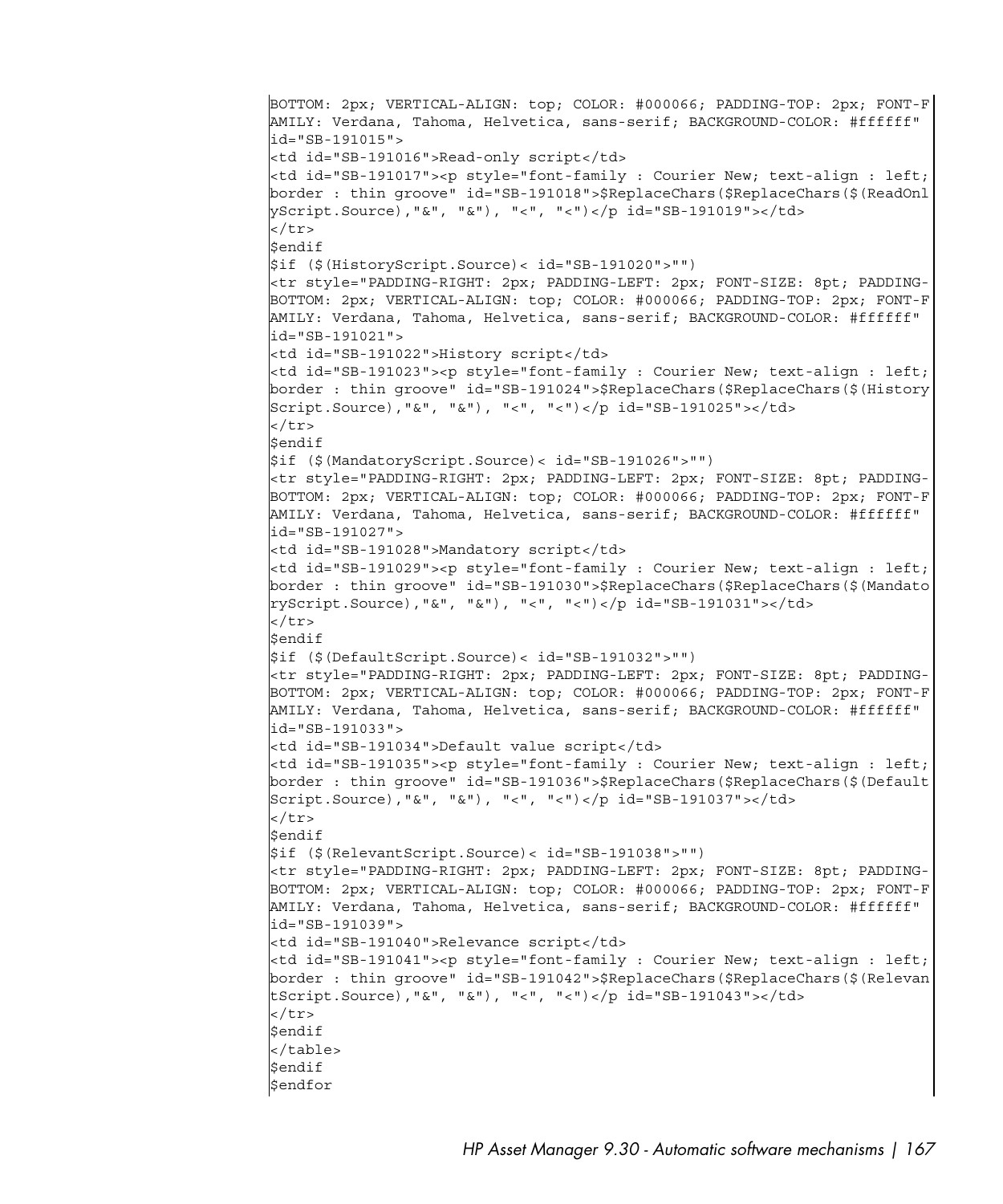```
<h1 style="FONT-WEIGHT: bold; FONT-SIZE: 18pt; COLOR: #000066; FONT-FAMILY
: Verdana" id="SB-191044">Scripts on links</h1>
$TableSQLName=$(SqlName)
$TableLabel=$(Label)
$for Links sort (SqlName ASC)
$if ($(RelevantScript.CalcMode) = 2)
<h2 style="FONT-WEIGHT: bold; FONT-SIZE: 10pt; COLOR: #000066; FONT-FAMILY
: Verdana" id="SB-191045">Link $(SqlName) ($(Label))</h2>
<table style="BORDER-RIGHT: #000066 1px solid; BORDER-TOP: #000066 1px sol
id; MARGIN-BOTTOM: 10px; BORDER-LEFT: #000066 1px solid; WIDTH: 400px; BOR
DER-BOTTOM: #000066 1px solid; table-width: 400px" id="SB-191046">
<tr style="PADDING-RIGHT: 2px; PADDING-LEFT: 2px; FONT-WEIGHT: bold; FONT-
SIZE: 8pt; PADDING-BOTTOM: 2px; COLOR: #ffffff; PADDING-TOP: 2px; FONT-FAM
ILY: Verdana, Helvetica, sans-serif; BACKGROUND-COLOR: #000066" id="SB-191
047"<th id="SB-191048">Property</th>
<th id="SB-191049">Value</th>
\epsilon/tr>
<tr style="PADDING-RIGHT: 2px; PADDING-LEFT: 2px; FONT-SIZE: 8pt; PADDING-
BOTTOM: 2px; VERTICAL-ALIGN: top; COLOR: #000066; PADDING-TOP: 2px; FONT-F
AMILY: Verdana, Tahoma, Helvetica, sans-serif; BACKGROUND-COLOR: #ffffff"
id="SB-191050">
<td id="SB-191051">SQL name</td>
<td id="SB-191052">$(SqlName)</td>
\langletr>
<tr style="PADDING-RIGHT: 2px; PADDING-LEFT: 2px; FONT-SIZE: 8pt; PADDING-
BOTTOM: 2px; VERTICAL-ALIGN: top; COLOR: #000066; PADDING-TOP: 2px; FONT-F
AMILY: Verdana, Tahoma, Helvetica, sans-serif; BACKGROUND-COLOR: #ffffff"
id="SB-191053">
<td id="SB-191054">Name</td>
<td id="SB-191055">$(Label)</td>
\langletr>
$if ($(RelevantScript.Source)< id="SB-191056">"")
<tr style="PADDING-RIGHT: 2px; PADDING-LEFT: 2px; FONT-SIZE: 8pt; PADDING-
BOTTOM: 2px; VERTICAL-ALIGN: top; COLOR: #000066; PADDING-TOP: 2px; FONT-F
AMILY: Verdana, Tahoma, Helvetica, sans-serif; BACKGROUND-COLOR: #ffffff"
id="SB-191057">
<td id="SB-191058">Relevance script</td>
<td id="SB-191059"><p style="font-family : Courier New; text-align : left;
border : thin groove" id="SB-191060">$ReplaceChars($ReplaceChars($(Relevan
tScript.Source),"&", "&"), "<", "<")</p id="SB-191061"></td>
\langletr>
$endif
</table>
$endif
$endfor
$endfor
$script
'-------------------------------------------------------------------
' Format a script to put it in a cfg
'-------------------------------------------------------------------
Function ScriptFormat(strMemos as String, iSpace as Integer) as String
ScriptFormat = ReplaceChars(strMemos, Chr(10), Chr(10) + Space(iSpace))
```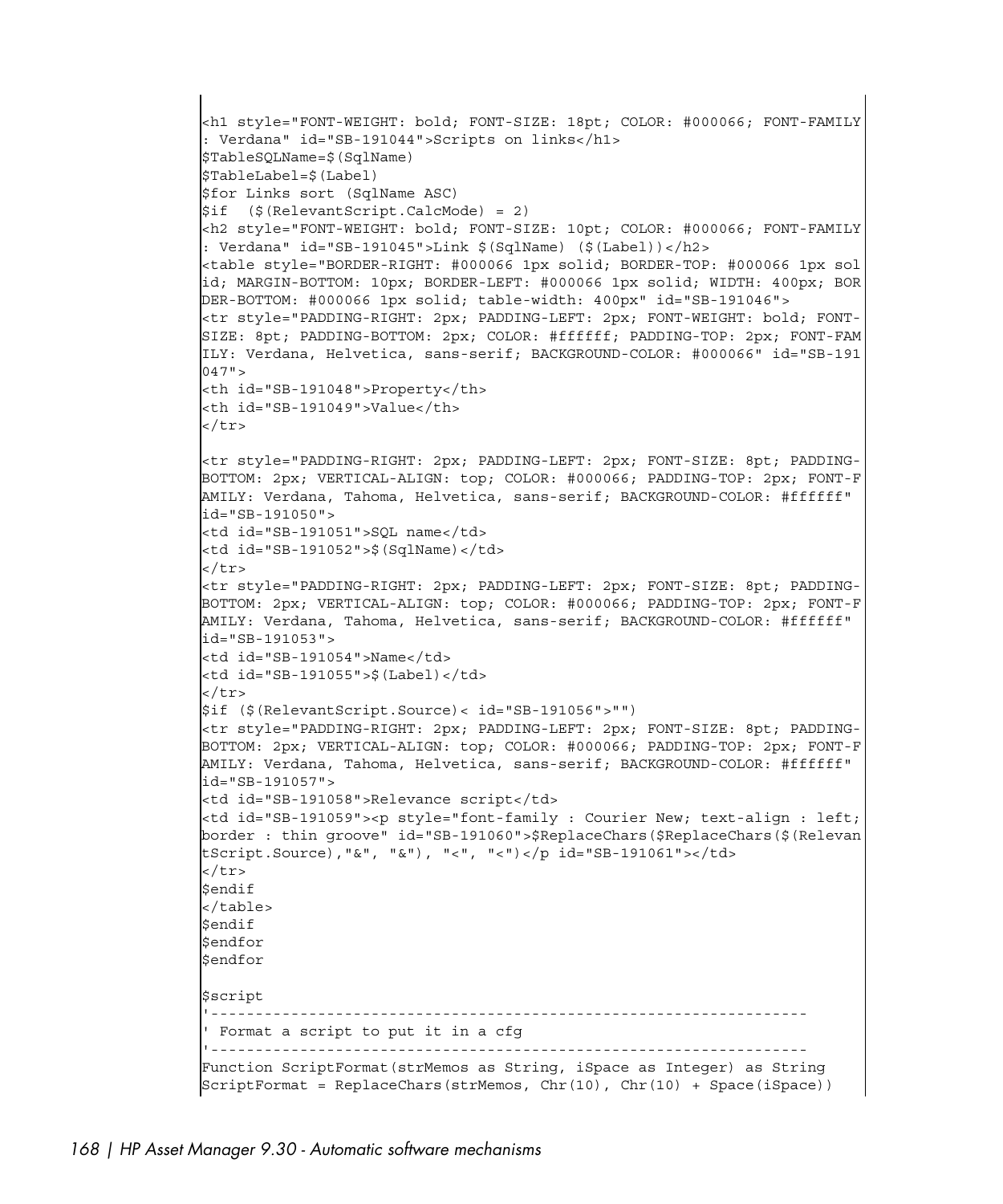End Function

```
'-------------------------------------------------------------------
' Replaces a string with another one
'-------------------------------------------------------------------
Function ReplaceChars(strMemos as String, strToRep as String, strReplaceme
nt as String) as String
Dim I as Integer
ReplaceChars = strMemos
I = InStr(0, ReplaceChars, strToRep)
While (I < id="SB-191062"> 0)
ReplaceChars = Left(ReplaceChars, I - 1) + strReplacement + Mid(ReplaceCha
rs, I + Len(strToRep), Len(ReplaceChars))
I = \text{InStr}(I + \text{Len}(\text{strToRep}), \text{ReplaceChars}, \text{strToRep})Wend
End Function
$endscript
```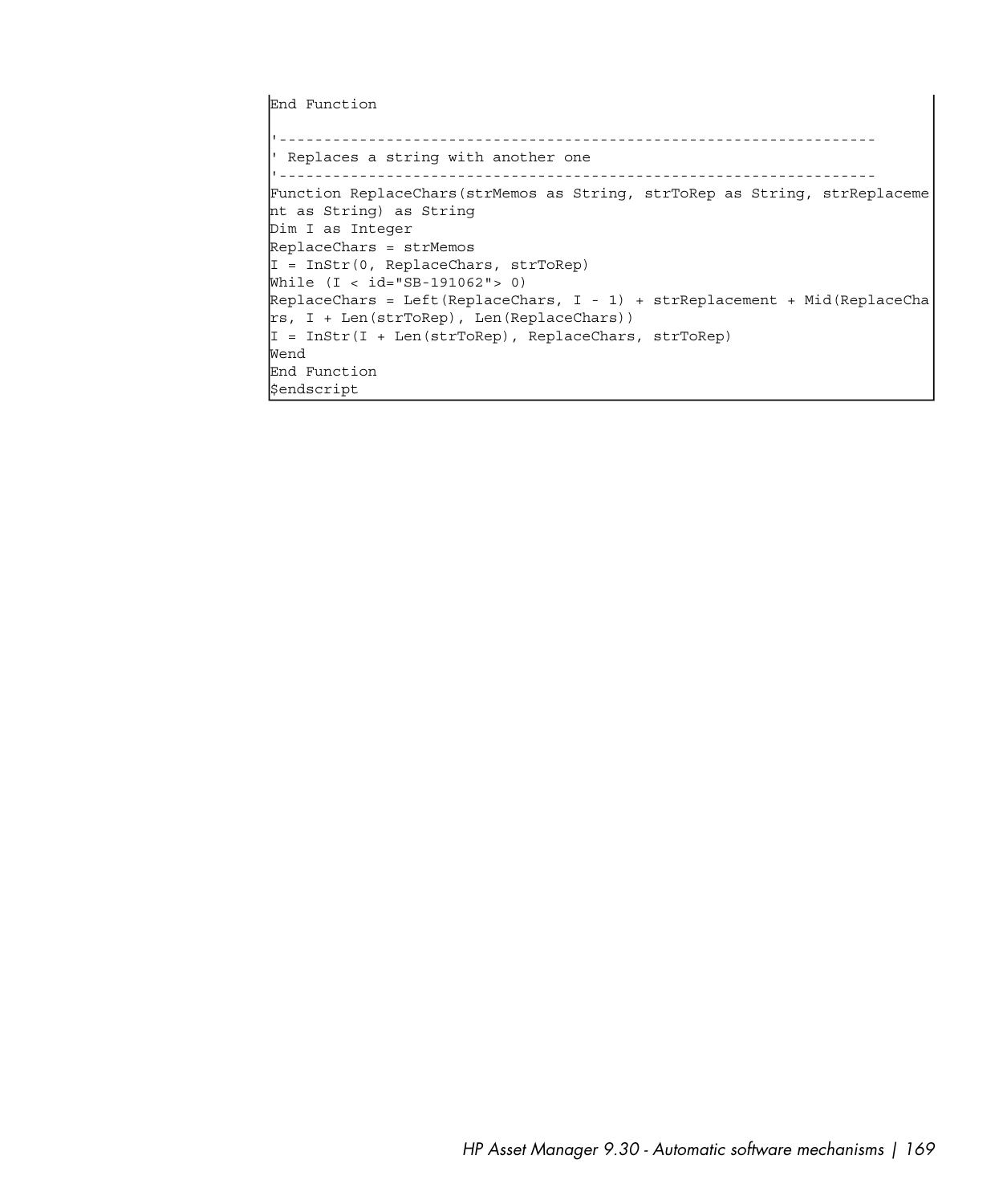*170 | HP Asset Manager 9.30 - Automatic software mechanisms*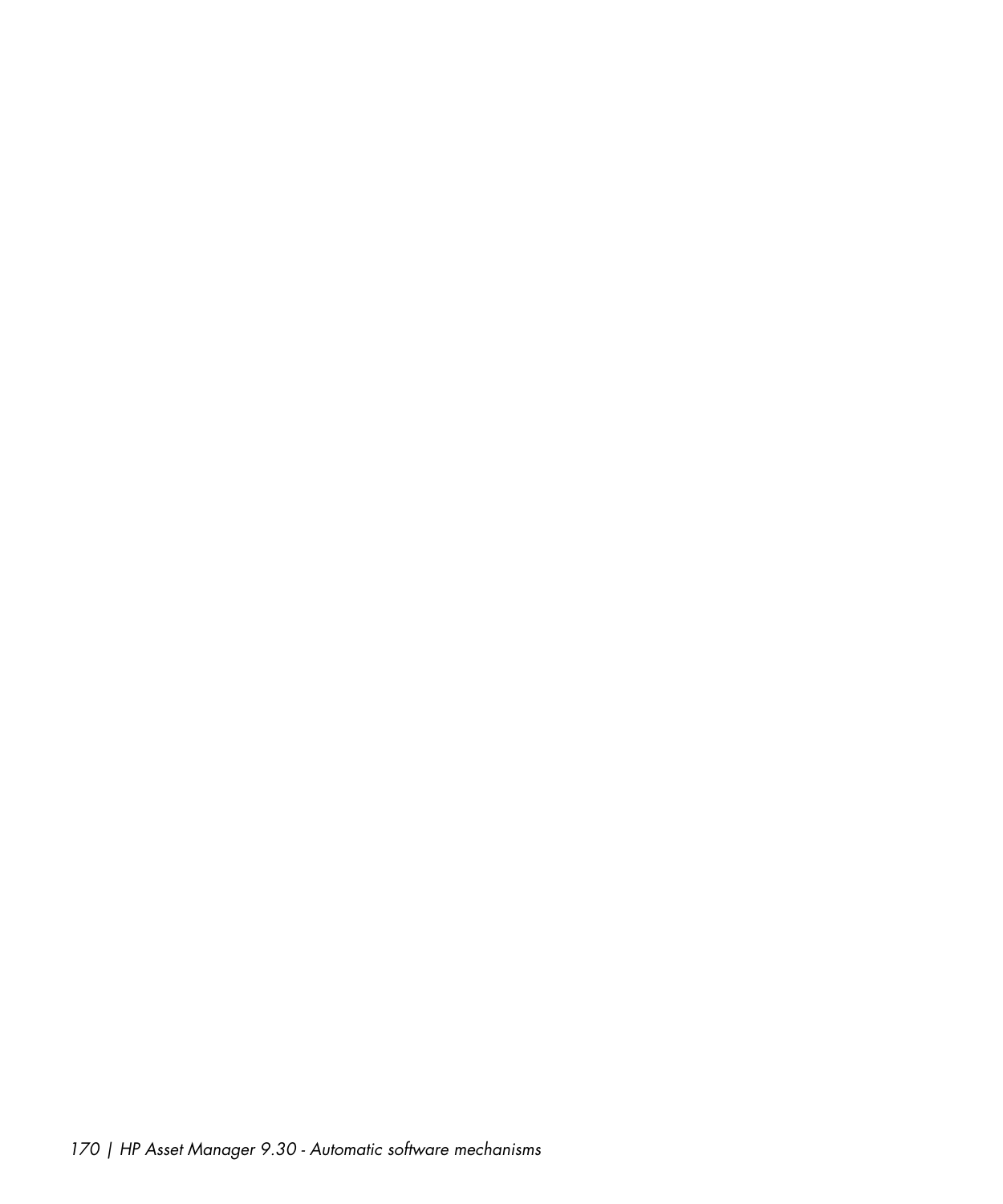# B Determining the workflows used for a table

<span id="page-170-0"></span>This appendix aims to help you determine which workflows concern a given table in your Asset Manager implementation.

Workflows have a general context, also called the context of the start object. It is the table which is monitored for an event. The event can be a record inserted/deleted or a field updated, etc.

This context can change as the workflow progresses. Thus, each workflow activity can have its own context, different from the start context.

When searching for workflows operating on a given table, we can thus take the two following cases into account:

- $\blacksquare$  The workflows whose start context is the table in question,
- The workflows with activities whose context is table in question.

In the following example, we are going list all workflows concerning the Computers table (**amComputer**).

First, look for the workflows whose start context is the Computers table. To do this:

- 1 Start Asset Manager if it not already running and then select **Administration/ Workflows/ Workflow schemes** navigation menu.
- 2 Create a simple filter as shown below. Only those workflows whose start context is the **amComputer** table are displayed in the list. The list of workflows is as follows:
	- Detection of software missing from last scan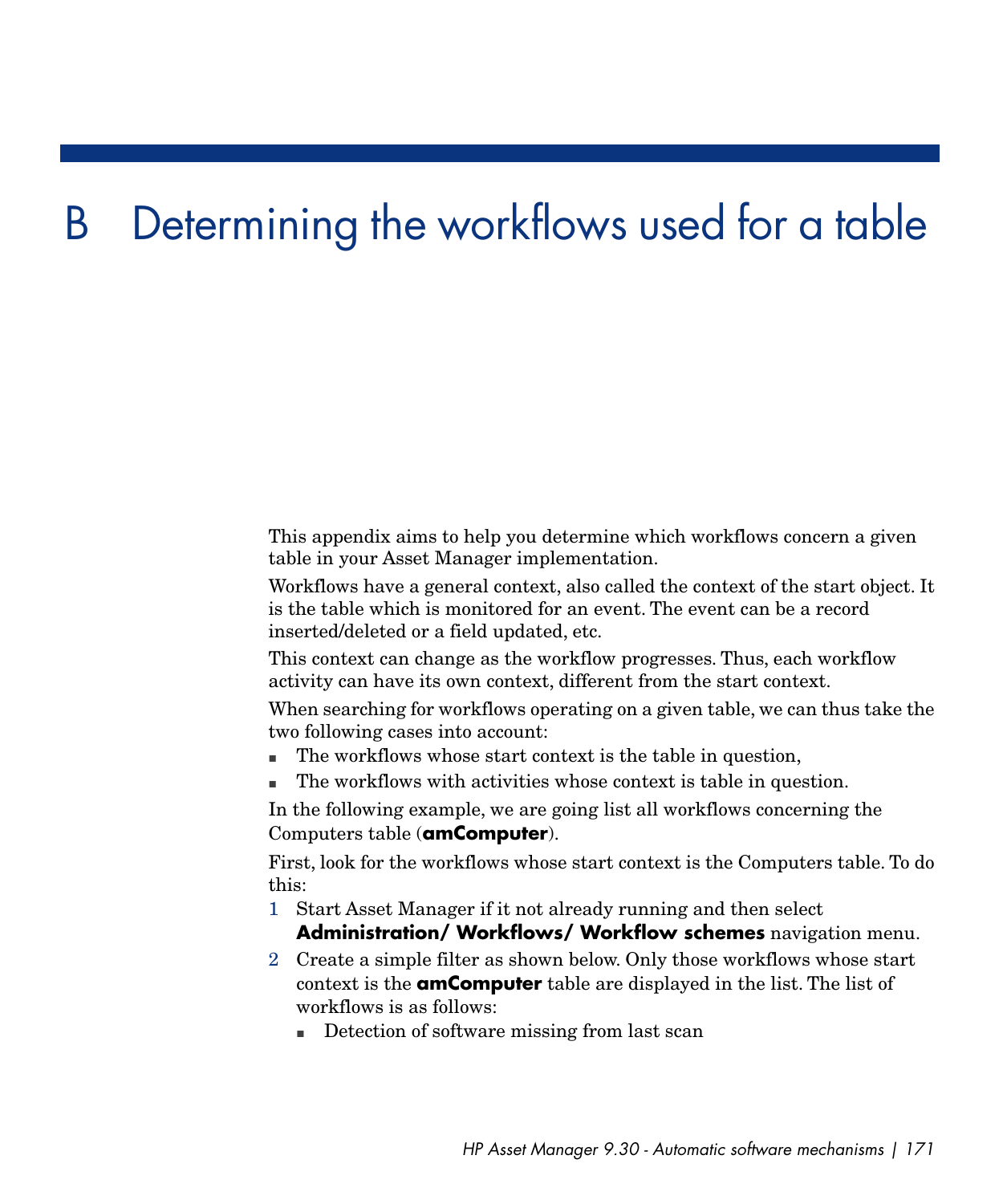<sup>n</sup> Populate information on computers



Let's now look for workflows with one or more activities whose context is the Computers table. To do this:

- 1 Start Asset Manager if it not already running and then select **Administration/ List of screens**.
- 2 Select the **Workflow activities (sysamWfActivity)** screen from the list. Asset Manager displays the list of all the workflow activities.
- 3 Create a simple filter as shown below. Only those activities whose context is the **amComputer** table are displayed in the list with their associated workflow names. These are the following workflows:
	- $\blacksquare$  Detection of software missing from last scan
	- Populate information on computers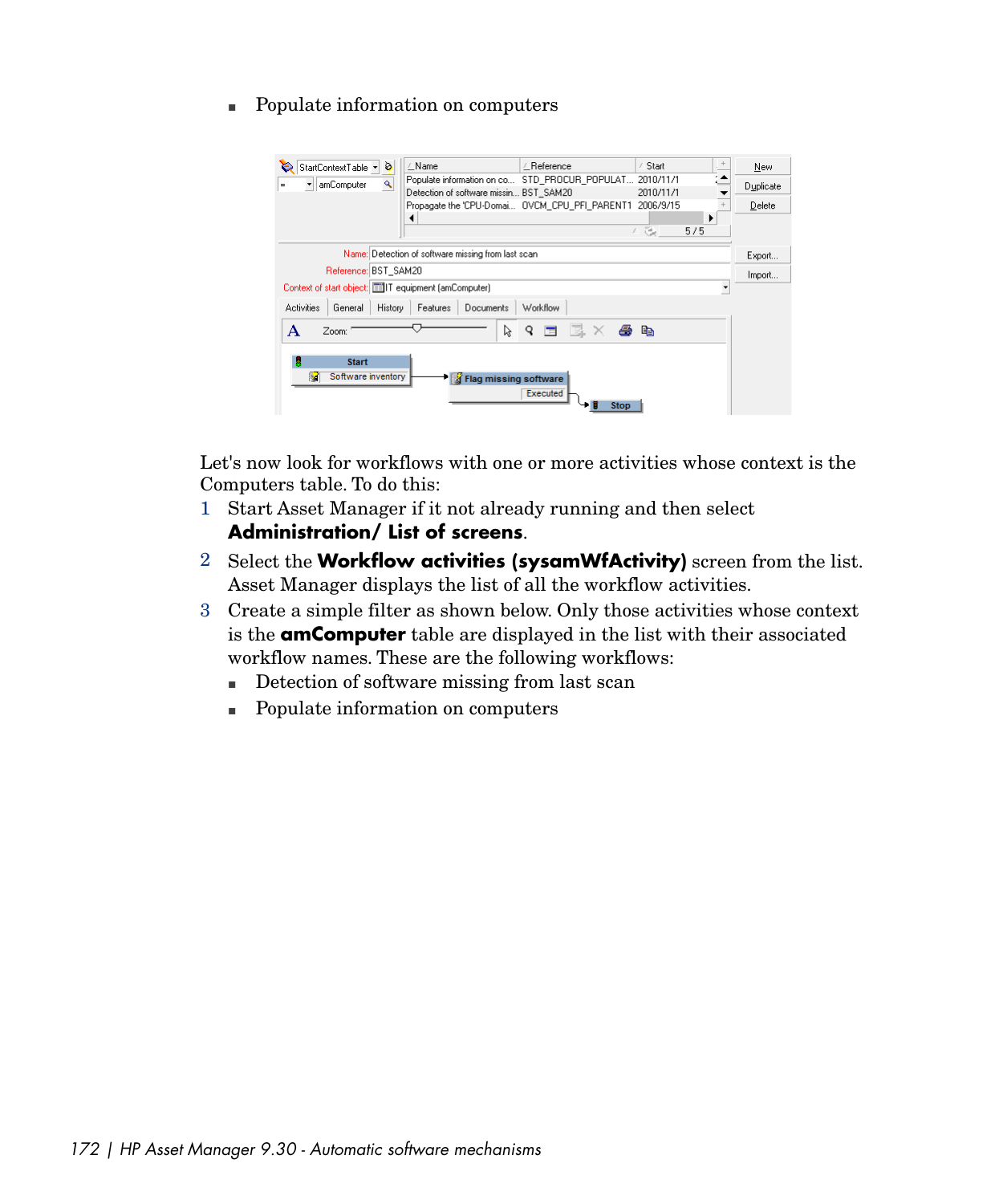<sup>n</sup> Propagate the 'CPU-Domain' hierarchy to the portfolio items



- <sup>n</sup> Propagate the domain hierarchy (Computers) to the domains (Portfolio items) - Update the hierarchy of the domains
- <sup>n</sup> Propagate the 'PFI-Domain' hierarchy to the computers Computer creation

# Note:

The two workflows found earlier are of course included in this list since they have an activity (start activity) whose context matches our filter.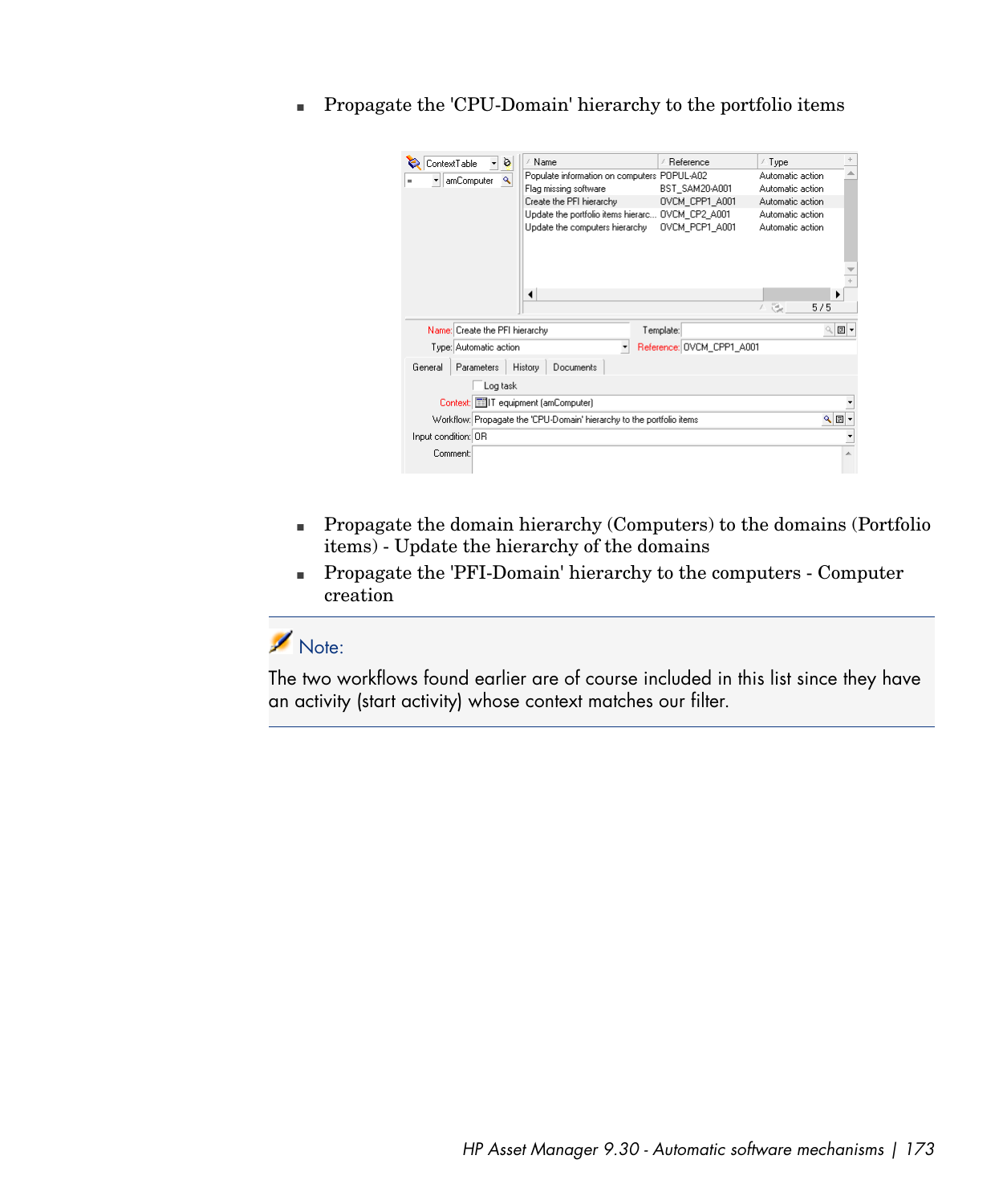*174 | HP Asset Manager 9.30 - Automatic software mechanisms*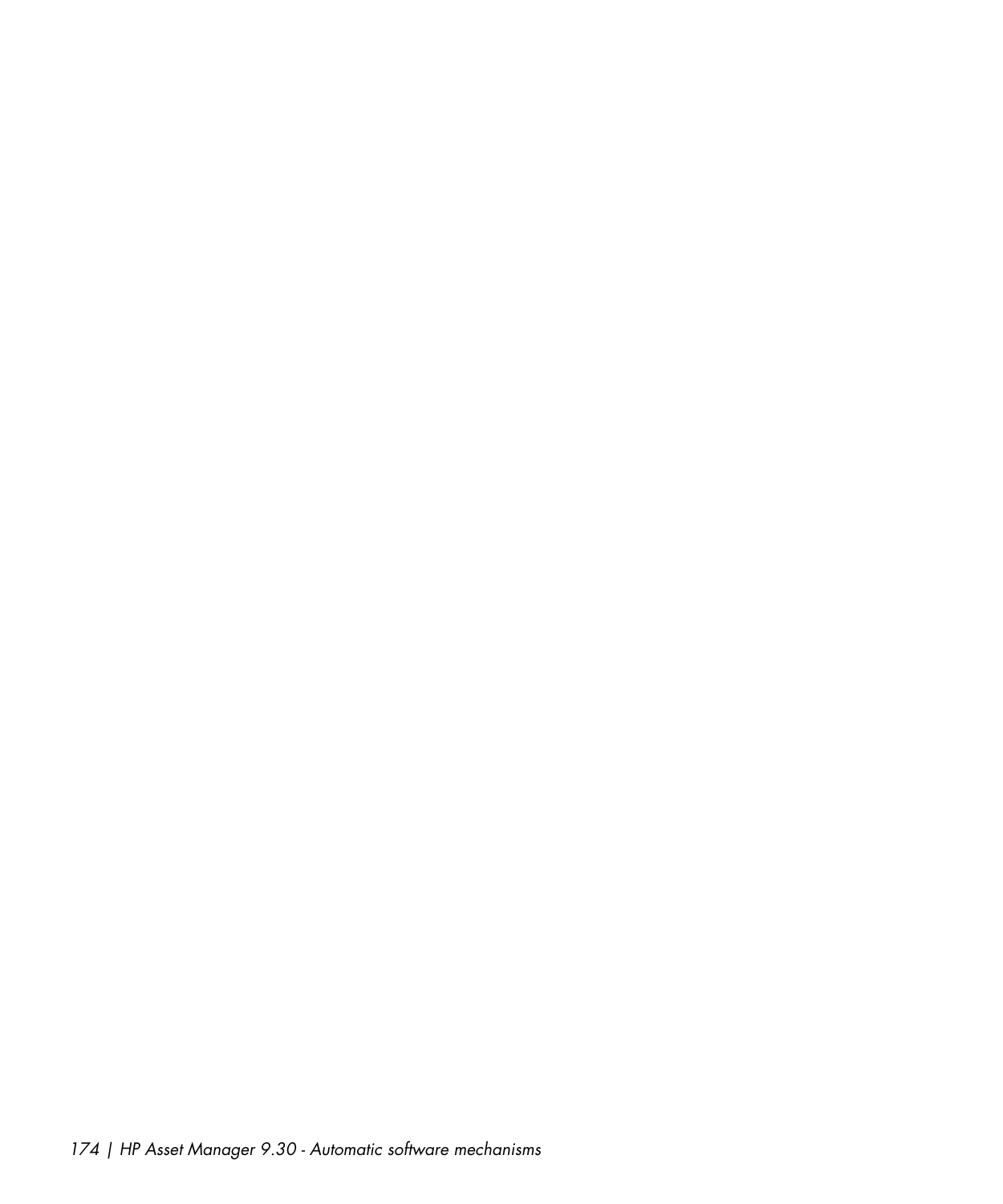# Extracting the list of fields and links of the Cscreens

This appendix aims to help you extract the list of fields and links of a screen of a given table.

Asset Manager Application Designer, shipped with Asset Manager provides a template-based method to extract information (.tpl extension files).

This appendix includes a simplified and commented template that just extracts the list of the objects of the screens defined for the tables. This resulting list uses the pipe character "|" as a separator; You can change this by modifying the template. You can copy the contents to a file with the .tpl extension and execute it in Asset Manager Application Designer.

# Note:

For further information on templates, refer to the **Administration** guide, chapter **Standard database description files**.

# Executing a template in Asset Manager Application Designer

To execute a template in Asset Manager Application Designer, use the following procedure:

1 Start Asset Manager Application Designer if it is not already running and connect to your database,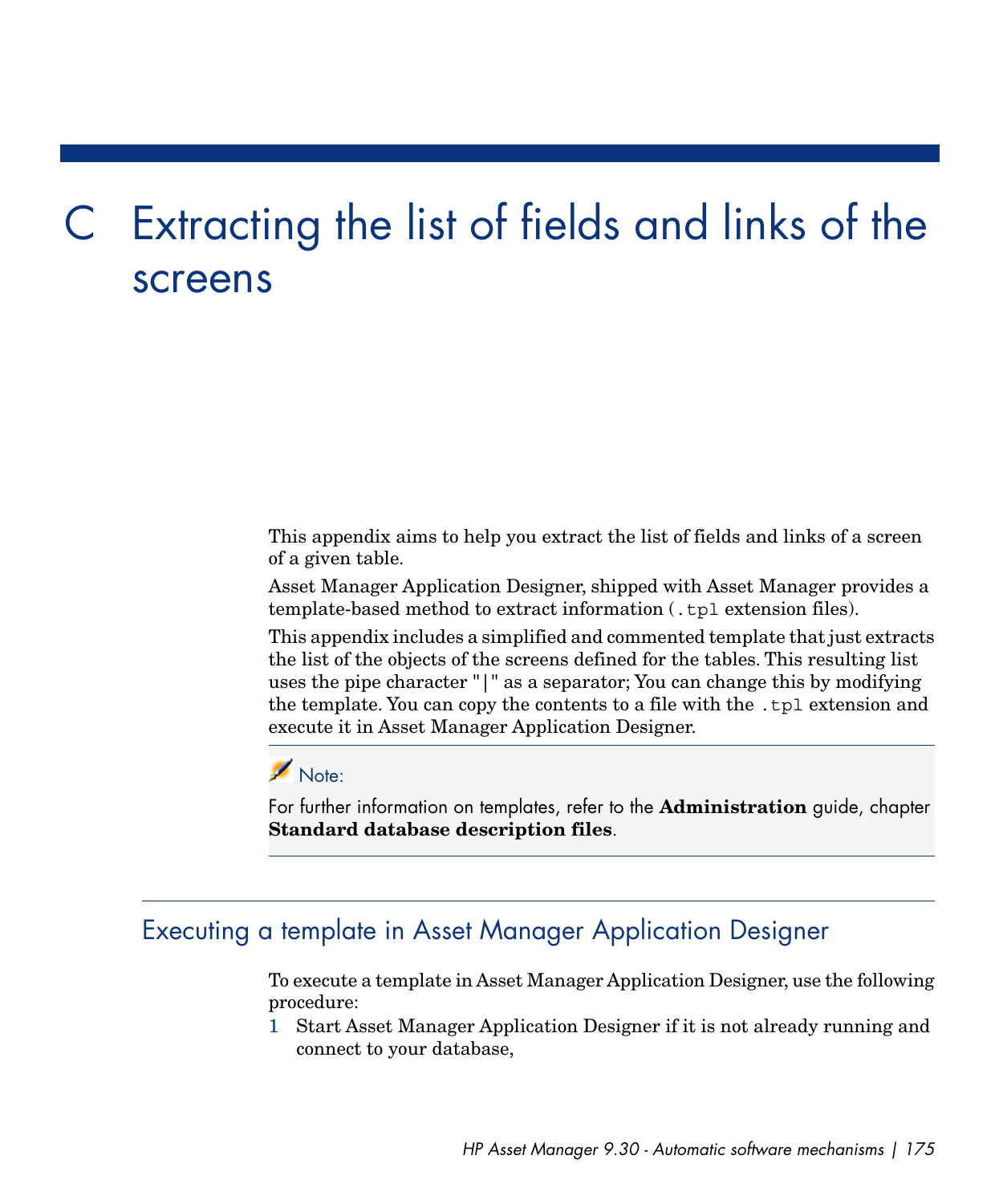- 2 Select **Action/ Templates/ Select folder** and select the folder containing the template or templates you wish to execute,
- 3 Select **Action/ Templates/ Refresh list**. The list of available templates is displayed in the second section of the **Action/ Templates** menu.
- 4 Execute the script of you choice by selecting **Action/ Templates**, and then the name of the script.

# Template example

```
$ Desc: Helper template (Tables - Screen - Fields)
$ Type: TXT
$ Maintainer: Stéphane Bline
$ Warning: Do not modify this file directly. Send a formal change request
to me.
\frac{1}{5} Specify the output folder for the list. A folder named fieldlist is crea
ted to store the result of the template execution
$OutputDir = $(Output.Path)$MkDir($(OutputDir) + "fieldlist")
$ The output will be dumped to a text file name fields.txt
\frac{\text{SsetOutput}}{\text{Sub}} (OutputDir) + "\fieldlist\fields.txt")
$ A first line containing the column titles is created
Table|Table Label|Field|Field Label|Screen|Screen Name|Tab|Tab Label
$ The template iterates on the screens defined within the database. For ea
ch one, the screen SQL name is retrieved
$for Screens sort (SqlName ASC)
$ScreensSQLName=$(SqlName)
$ The SQL Name and the label of the table attached to this screen is also
retrieved
$TableSQLName=$(Table.SqlName)
$TableLabel=$(Table.Label)
$ Now that the context is the screen, the script iterates on the tabs cont
ained in the screen and retrieves the tab SQL Name and label
$for Pages sort (SqlName ASC)
$PageSQLName=$(SqlName)
$PageLabel=$(Label)
$ If tab label is empty, then we are not inside a tab and the tab label an
d SQL names are not meaningful anymore
\sin f ($(PageLabel)="")
$PageLabel="N/A"
$PageSQLName="N/A"
$endif
\frac{1}{5} Now that the context is the tab, the script iterates on the elements con
tained in this tab (fields, links, ...)
$ The script also retrieves the SQL Name and label of the object
$for Fields sort (SqlName ASC)
$FieldSQLName=$(SqlName)
$FieldLabel=$(Label)
$ For the sake of the example we are going to limit the output to a list o
f fields and links.
```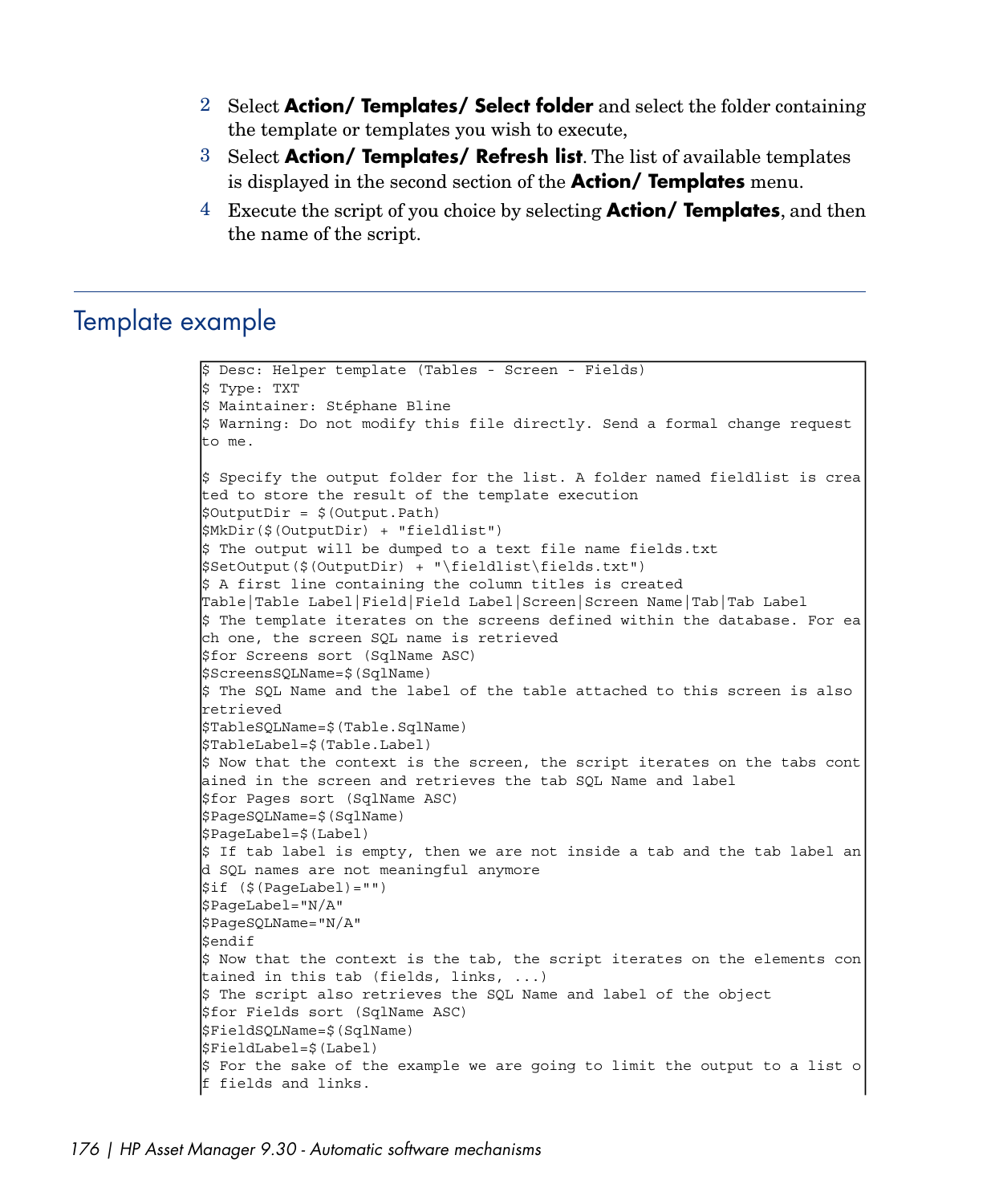```
$ If the Islink or Isfield conditional block below is removed then ALL obj
ects will be retrieved (features, screen geometry, calculated fields,...)
$if $(IsLink) or $(IsField)
\frac{1}{2} A line containing all the information is sent to the output file
$(TableSQLName)|$(TableLabel)|$(FieldSQLName)|$(FieldLabel)|$(ScreensSQLNa
me)|$(PageSQLName)|$(PageLabel)
$endif
$endfor
$endfor
$endfor
$script
```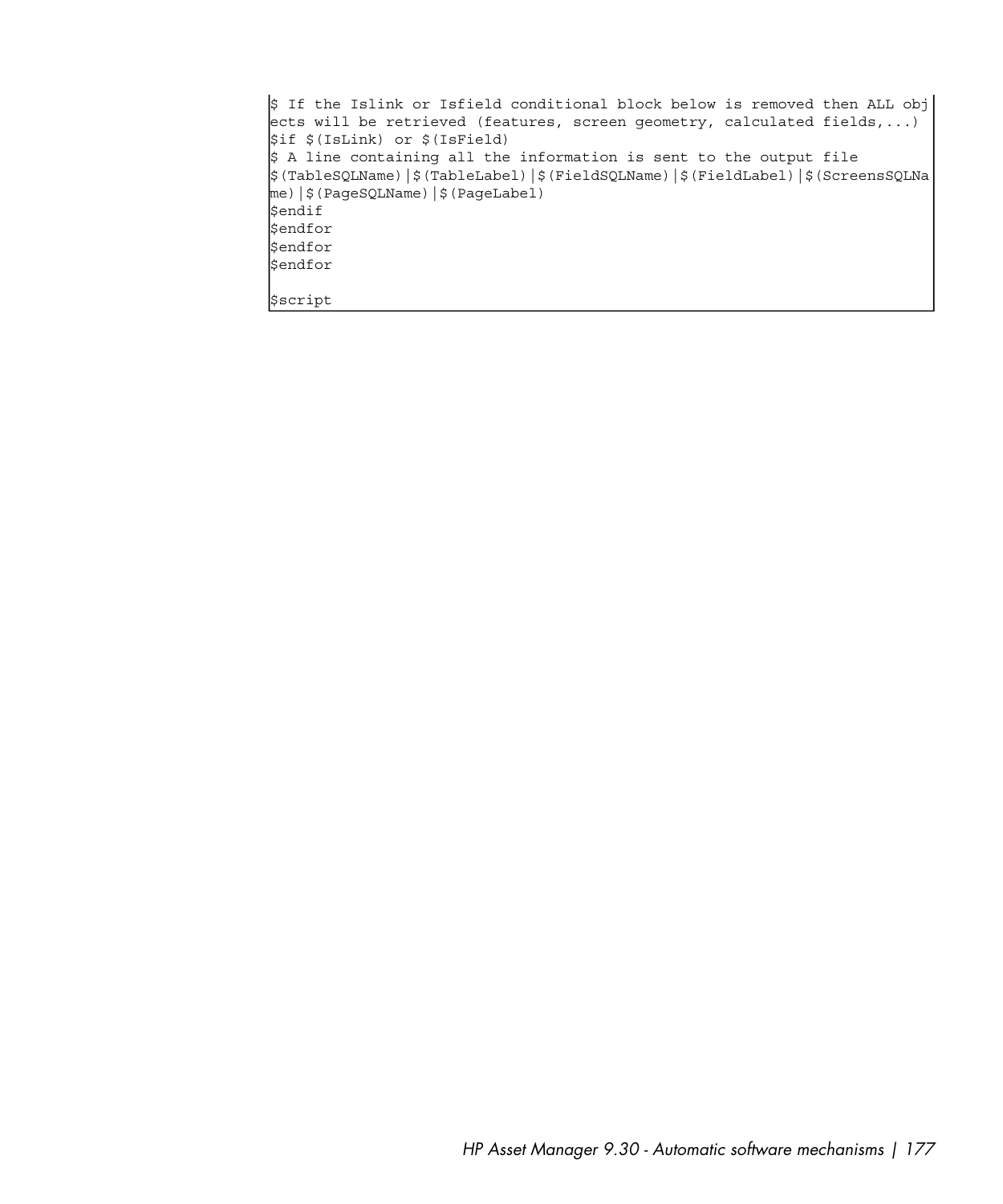*178 | HP Asset Manager 9.30 - Automatic software mechanisms*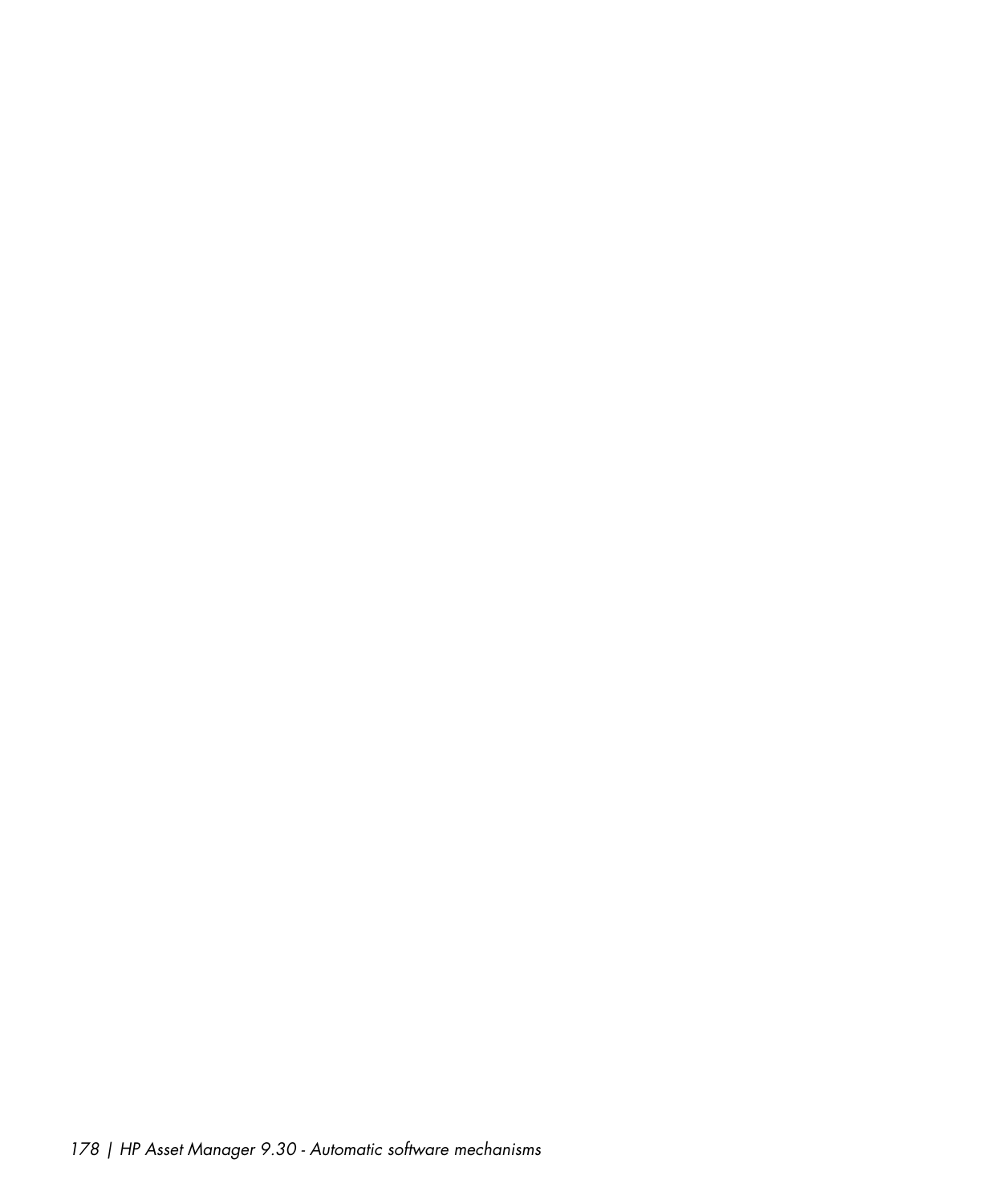# Index

# **A**

Add NT users to the database (module), [24](#page-23-0) Add the computers listed in the NT domain to the database (module), [24](#page-23-1) Asset Manager Automated Process Manager

Overview, [23](#page-22-0)

# **C**

Calculate rents (module), [24](#page-23-2) Calculate stipulated loss values (module), [26](#page-25-0) Create assets, consumables, etc. corresponding to items received (module), [27](#page-26-0)

## **E**

Execute workflow rules for execution group (module), [27](#page-26-1)

## **L**

Let Asset Manager Automated Process Manager create the items received in the portfolio (option), [27](#page-26-2)

# **P**

Purge the input events table (module), [30](#page-29-0) Purge the output events table (module), [30](#page-29-1)

## **S**

Search for new workflow execution groups (module), [30](#page-29-2) Signal presence of database server (module), [30](#page-29-3) Split expense lines in cost centers (module), [31](#page-30-0)

## **U**

Update statistics for tables (module), [29](#page-28-0) Update the database using Enterprise Discovery inventory results (module), [29](#page-28-1)

### **V**

Verify alarms (module), [33](#page-32-0) Verify history lines (module), [35](#page-34-0) Verify null-identifier records (module), [34](#page-33-0) Verify stocks (module), [35](#page-34-1) Verify time zone of database server (module), [32](#page-31-0)